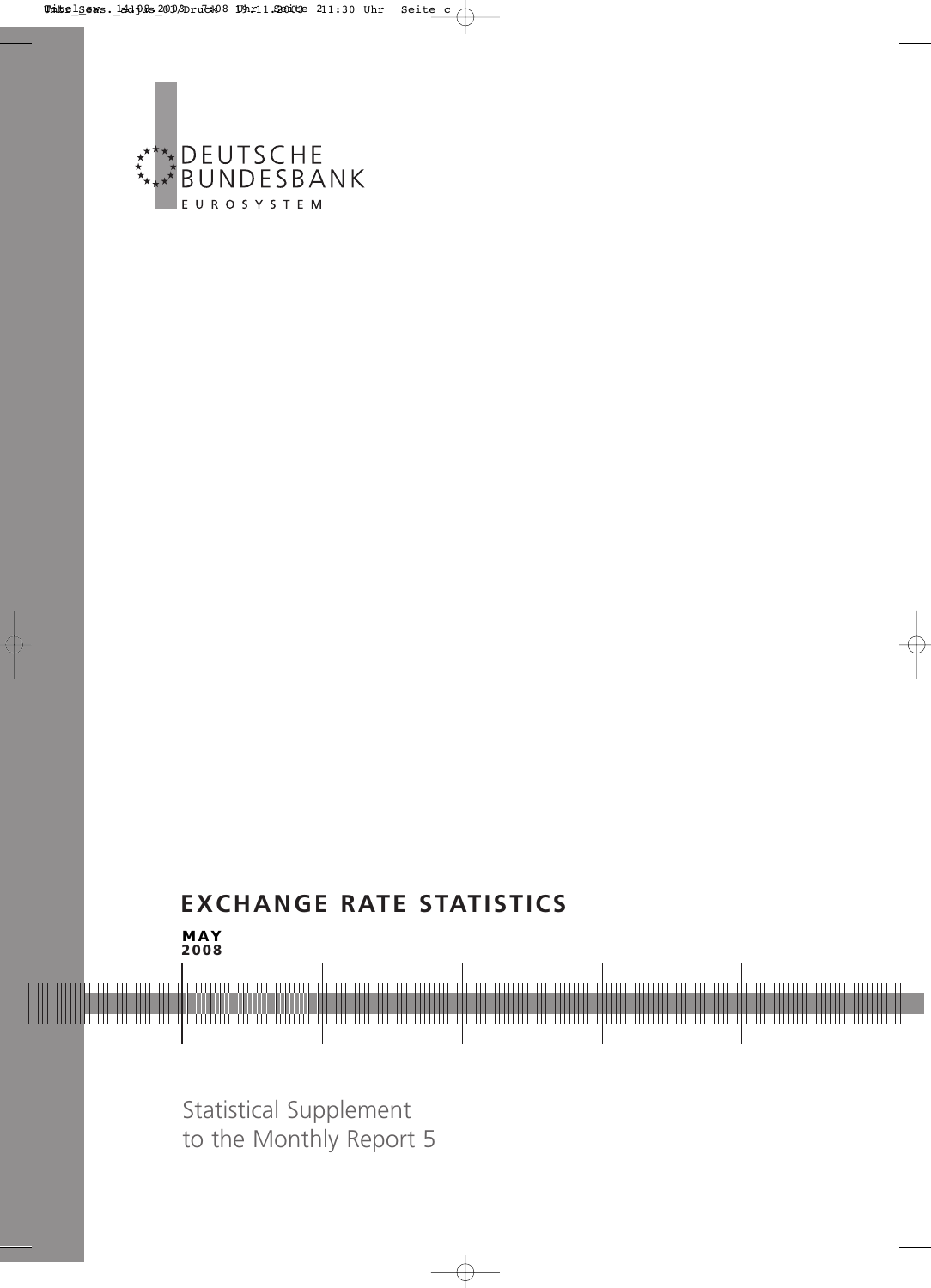

Deutsche Bundesbank Wilhelm-Epstein-Strasse 14 60431 Frankfurt am Main Germany

Postal address Postfach 10 06 02 60006 Frankfurt am Main Germany

Tel +49 69 9566-1 or +49 69 9566 8604

Fax +49 69 9566 8606 or 3077

Telex 41227 within Germany 414431 from abroad

http://www.bundesbank.de

Reproduction permitted only if source is stated.

The Statistical Supplement Exchange rate statistics is published each quarter in printed form. The Deutsche Bundesbank also publishes an updated monthly edition on the website.

This Annex provides an English translation of the headings and explanatory notes to the data contained in the German original, which is the sole authoritative text.

The Statistical Supplement Exchange rate statistics is published by the Deutsche Bundesbank, Frankfurt am Main, by virtue of section 18 of the Bundesbank Act. It is available to interested parties free of charge.

Further statistical data, supplementing the Monthly Report, are to be found in the following supplements.

| monthly |
|---------|
| monthly |
| monthly |
|         |
| monthly |
|         |

Selected updated statistics are also available on the website. For a small fee to cover costs, a file which is updated monthly and contains approximately 40,000 time series published by the Bundesbank can also be obtained on magnetic tape cassette or CD-ROM from the Division for Statistical Information Systems and Mathematical Methods.

Selected current monthly averages of the euro reference exchange rates published by the European Central Bank can be obtained by telephoning +49 69 9566 8605.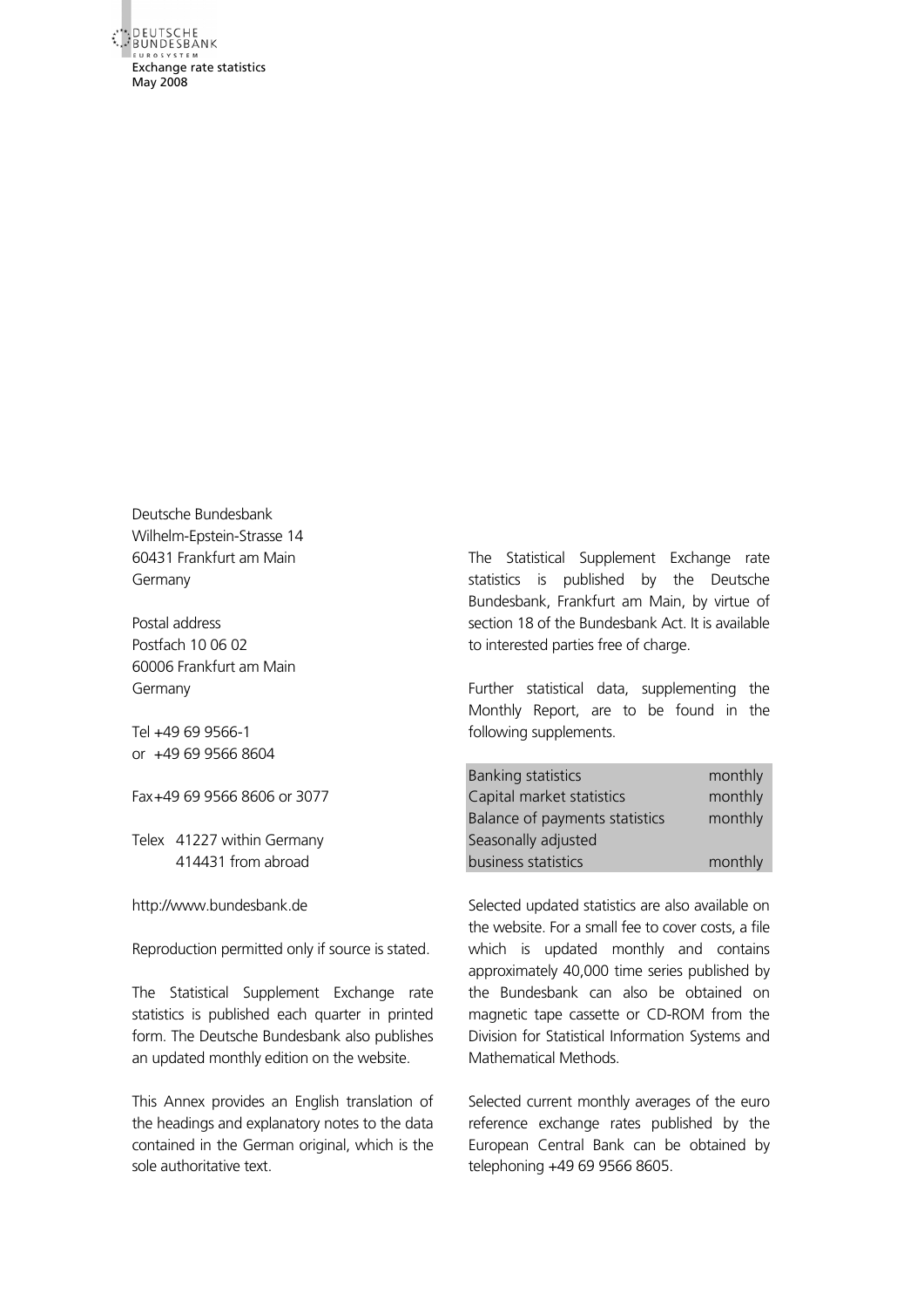Exchange rate statistics May 2008

# <span id="page-2-1"></span><span id="page-2-0"></span>Contents IExchange rates in the euro area and in Germany

| 1.           | Euro reference exchange rates of the       |   |
|--------------|--------------------------------------------|---|
|              | European Central Bank and effective        |   |
|              | exchange rates of the euro                 | 6 |
| $\mathbf{2}$ | Exchange rates of major currencies         |   |
|              | (chart)                                    | 7 |
|              | 3 Effective exchange rate of the euro      |   |
|              | (chart)                                    | 7 |
|              | 4 Euro/US dollar exchange rates            |   |
|              | during the day                             | 7 |
|              | 5 Central rates and intervention rates     |   |
|              | in Exchange Rate Mechanism II              | 8 |
|              | 6 Irrevocable euro conversion rates in the |   |
|              | third stage of European Economic and       |   |
|              | Monetary Union (since 1 January 1999)      | 8 |
|              | 7 ECU values of the European Monetary      |   |
|              | System                                     | 9 |
| 8            | Historical exchange rates on               |   |
|              | the Frankfurt exchange                     |   |

# II Overview of the currencies of the world

| 1 Currencies and exchange rates in       |    |
|------------------------------------------|----|
| particular countries                     | 10 |
| 2 Currencies in selected territories and |    |
| countries in which the currency of       |    |
| another country is legal tender          | 11 |
|                                          |    |
|                                          |    |
| III Values of the special                |    |
| drawing right                            | 12 |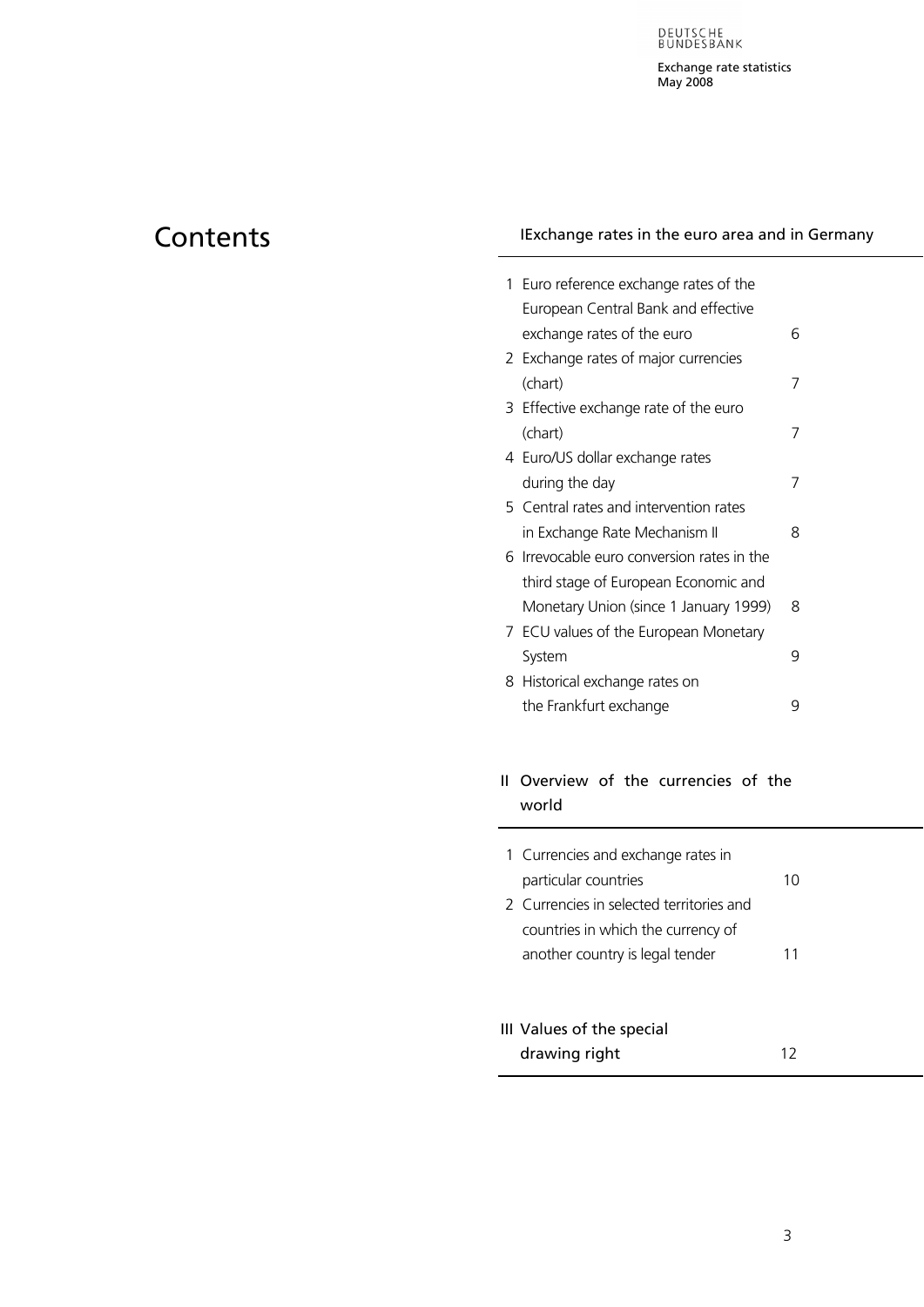<span id="page-3-1"></span>[Exchange rate sta](#page-2-0)tistics May 2008

<span id="page-3-0"></span>

|   | IV Global exchange rate arrangements |    |
|---|--------------------------------------|----|
|   | and anchors of monetary policy       | 12 |
|   |                                      |    |
|   | V ISO currency codes                 | 12 |
|   |                                      |    |
|   | VI Parities, central rates,          |    |
|   | <b>EMUA</b> relationships            |    |
| 1 | Gold and US dollar parities          |    |
|   | hetween 1948                         |    |
|   | and 15 February 1973                 | 13 |
|   | 2 SDR central rates                  |    |
|   | between 18 December 1971             |    |
|   | and 31 March 1978                    | 14 |
|   | 3 EMUA relationships                 |    |
|   | between 1 April 1978                 |    |
|   | and 12 March 1979                    | 15 |
|   | 4 FCU central rates                  |    |
|   | between 13 March 1979                |    |
|   | and 31 December 1998                 | 15 |

# Explanatory notes

| Exchange rates in the euro area<br>and in Germany<br>Overview of the currencies of the world<br>Values of the special drawing right | 17<br>18<br>19 |
|-------------------------------------------------------------------------------------------------------------------------------------|----------------|
| Excerpts from official communications<br>and announcements on the euro and<br>Exchange Rate Mechanism II                            | 21             |
| Explanatory notes on<br>individual countries                                                                                        | 27             |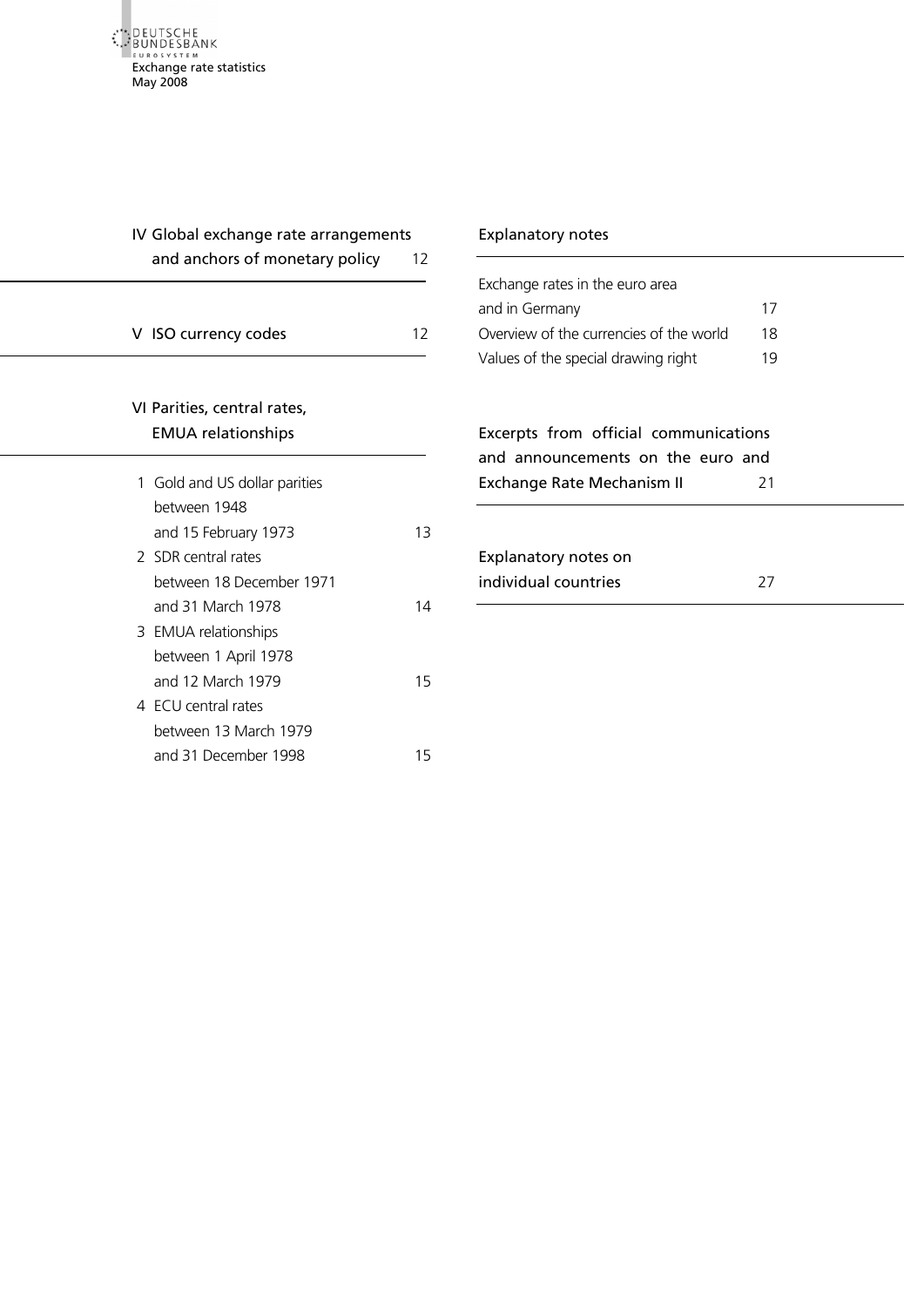Exchange rate statistics May 2008

# Abbreviations and symbols

| CU          | Currency unit(s)                  |
|-------------|-----------------------------------|
| EC          | European Communities              |
| ECB         | European Central Bank             |
| ECU         | European Currency Unit            |
| <b>EER</b>  | Effective exchange rate           |
| <b>EMS</b>  | European Monetary System          |
| EMU         | European Monetary Union           |
| <b>EMUA</b> | European Monetary Unit of Account |
| ERM         | Exchange rate mechanism           |
| EU          | European Union                    |
| EUA         | European Unit of Account          |
| IMF         | International Monetary Fund       |
| ISO         | International Organization        |
|             | for Standardization               |
| SDR         | Special drawing right             |

- p provisional
- r revised
- s estimated
- … Data available at a later date
- . Data unknown, not to be
- published or not meaningful
- nil

Significant changes from the previous print version are marked by vertical lines in the margin.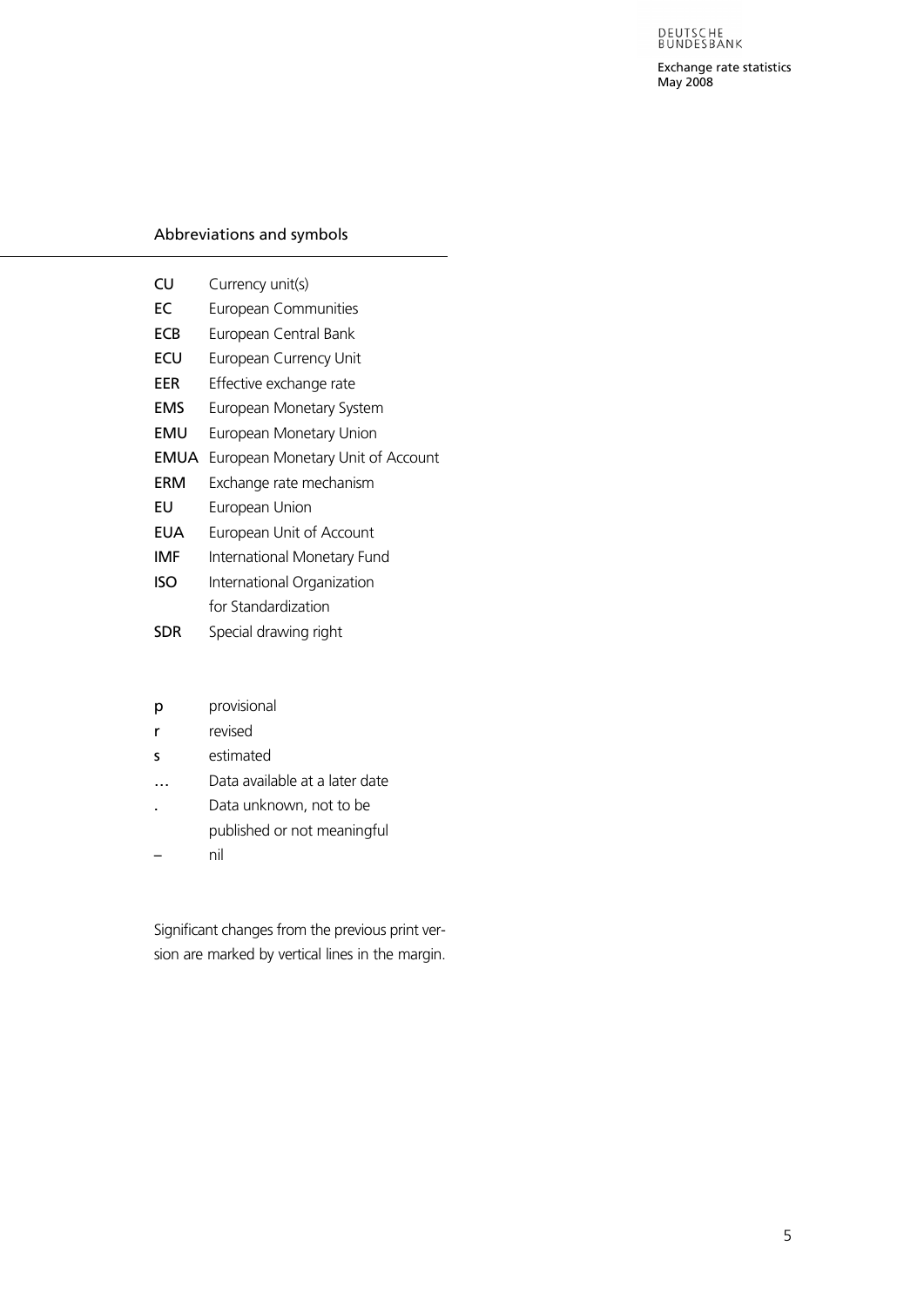<span id="page-5-1"></span><span id="page-5-0"></span>

#### I Exchange rates in the euro area and in Germany

# 1 Euro reference exchange rates of the European Central Bank \* and effective exchange rates of the euro

 $EUR$  1 =  $CU$  ...

| Bulgaria                | Denmark                    | Estonia                         | Latvia                   | Lithuania       | Poland       | Romania                                | Sweden                                             | Slovakia         | Czech<br>Republic |
|-------------------------|----------------------------|---------------------------------|--------------------------|-----------------|--------------|----------------------------------------|----------------------------------------------------|------------------|-------------------|
| Lev<br>BGN <sub>2</sub> | Danish krone<br><b>DKK</b> | Estonian<br>kroon<br><b>EEK</b> | Lats<br>LVL <sub>2</sub> | Litas<br>$T1$ 2 | Zlotv<br>PLN | Leu (old)/<br>Leu (new)<br>ROL/RON 2,3 | Swedish krona Slovak koruna I koruna<br><b>SEK</b> | SKK <sup>2</sup> | Czech<br>CZK      |

| Hungary              | United<br>Kingdom            | Australia                | <b>Brasil</b>            | China                                | Hong Kong                               | <b>Indonesia</b>           | Iceland                                | Japan             | Canada                    |
|----------------------|------------------------------|--------------------------|--------------------------|--------------------------------------|-----------------------------------------|----------------------------|----------------------------------------|-------------------|---------------------------|
| Forint<br><b>HUF</b> | Pound sterling dollar<br>GBP | Australian<br><b>AUD</b> | Real<br>BRL <sup>4</sup> | Renminbi<br>¥uan<br>CNY <sup>5</sup> | Hong Kong<br>dollar<br>HKD <sup>2</sup> | Rupiah<br>IDR <sub>5</sub> | Icelandic<br>krona<br>ISK <sub>2</sub> | Yen<br><b>JPY</b> | Canadian<br>dollar<br>CAD |

Zeit = Period

Durchschnitt im Jahr = Annual average Stand am Jahresende = End of year Durchschnitt im Monat = Monthly average Tageskurs = Daily rates

\* See Explanatory notes, pp 17-20. — 1 Special Administrative Region — 2 Up to September 2000, ECB indicative rates.  $-$  3 Currency conversion effective from 1 July 2005: ROL 10,000 = RON 1; to calculate the annual average for 2005, the rates set in (old) lei were converted at a rate of 10,000:1 and included in the calculation. — 4 Up to December 2007, ECB indicative rates. — 5 Up to March 2005, ECB indicative rates. — 6 Calculated from daily quotations. — 7 Average from 19 July to 29 December 2000. — 8 Average from 13 January to 29 December 2000.

| $EUR 1 = CU $           |                                      |                                          |                                     |                                               |                                  |                                        |                            |                                      |                                         |                                         |
|-------------------------|--------------------------------------|------------------------------------------|-------------------------------------|-----------------------------------------------|----------------------------------|----------------------------------------|----------------------------|--------------------------------------|-----------------------------------------|-----------------------------------------|
| Korea,<br>Republic of   | Croatia                              | Malaysia                                 | Mexico                              | <b>New</b><br>Zealand                         | Norway                           | Philippines                            | Russian<br>Federation      | Switzerland                          | Singapore                               | South Africa                            |
| Won<br>KRW <sup>3</sup> | Kuna<br>HRK <sup>4</sup>             | Malaysian<br>ringgit<br>MYR <sup>4</sup> | Mexican<br>Peso<br>MXN <sup>5</sup> | <b>New</b><br>Zealand<br>dollar<br><b>NZD</b> | Norwegian<br>krone<br><b>NOK</b> | Philippine<br>peso<br>PHP <sup>4</sup> | Rouble<br>RUB <sup>4</sup> | Swiss franc<br><b>CHF</b>            | Singapore<br>dollar<br>SGD <sup>3</sup> | Rand<br>ZAR <sup>3</sup>                |
|                         |                                      |                                          |                                     |                                               |                                  |                                        |                            | Effective exchange rate of the euro  |                                         |                                         |
| Thailand                | Turkey                               | United States Greece                     |                                     | Slovenia                                      | Malta                            | Cyprus                                 | EER-22 1                   |                                      | EER-42 2                                |                                         |
| Baht                    | Turkish lira/<br>New<br>Turkish lira | US dollar                                | Greek<br>drachma                    | Tolar                                         | Maltese Lira                     | Cyprus<br>pound                        | Nominal                    | Real, based<br>on consumer<br>prices | Nominal                                 | Real, based<br>on<br>consumer<br>prices |
| THB <sup>4</sup>        | TRL 3/TRY 6                          | <b>USD</b>                               | GRD <sub>7</sub>                    | SIT <sub>7</sub>                              | $MTL$ 3,7                        | CYP <sub>7</sub>                       | 01 1999=100                |                                      |                                         |                                         |

Zeit = Period

 $\mathsf{r}$ 

Durchschnitt im Jahr = Annual average Stand am Jahresende = End of year Durchschnitt im Monat = Monthly average Tageskurs = Daily rates

\* See Explanatory notes, pp 17-20. — 1 ECB calculations based on the weighted averages of the euro exchange rates against the currencies of the following countries: Australia, Bulgaria, Canada, China, Czech Republic, Denmark, Estonia, Hong Kong, Hungary, Japan, Republic of Korea, Latvia, Lithuania, Norway, Poland, Romania, Singapore, Slovakia, Sweden, Switzerland, United Kingdom and United States. The weights used in these calculations are based on trade in manufactured goods between 1999 and 2001 and capture third-market effects. Where consumer prices were not yet available, estimates have been used. For details of the methodology see: ECB, Monthly Bulletin, September 2004, pp 69-70 and Occasional paper No 2, which is available for download at www.ech.int.  $\rightarrow$  ECB calculations. In addition to the countries belonging to EER-22 group (see footnote 1), this [group also includes the following countries: Algeria, Argentina, Brazil, Chile,](#page-33-0)  Croatia, Iceland, India, Indonesia, Israel, Malaysia, Mexico, Morocco, New Zealand, Philippines, Russian Federation, South Africa, Taiwan, Thailand, Turkey and Venezuela. — 3 Up to September 2000, ECB indicative rates. -4 Up to March 2005, ECB indicative rates. — 5 Up to December 2007, ECB indicative rates. — 6 Currency conversion effective from 1 January 2005: TRL 1,000,000 = TRY 1.  $-7$  Accession to the euro area, see page 8 (Tables 1.5) and  $1.6$ .  $-$  8 Calculated from daily quotations.  $-$  9 Average from 13 January to 29 December 2000.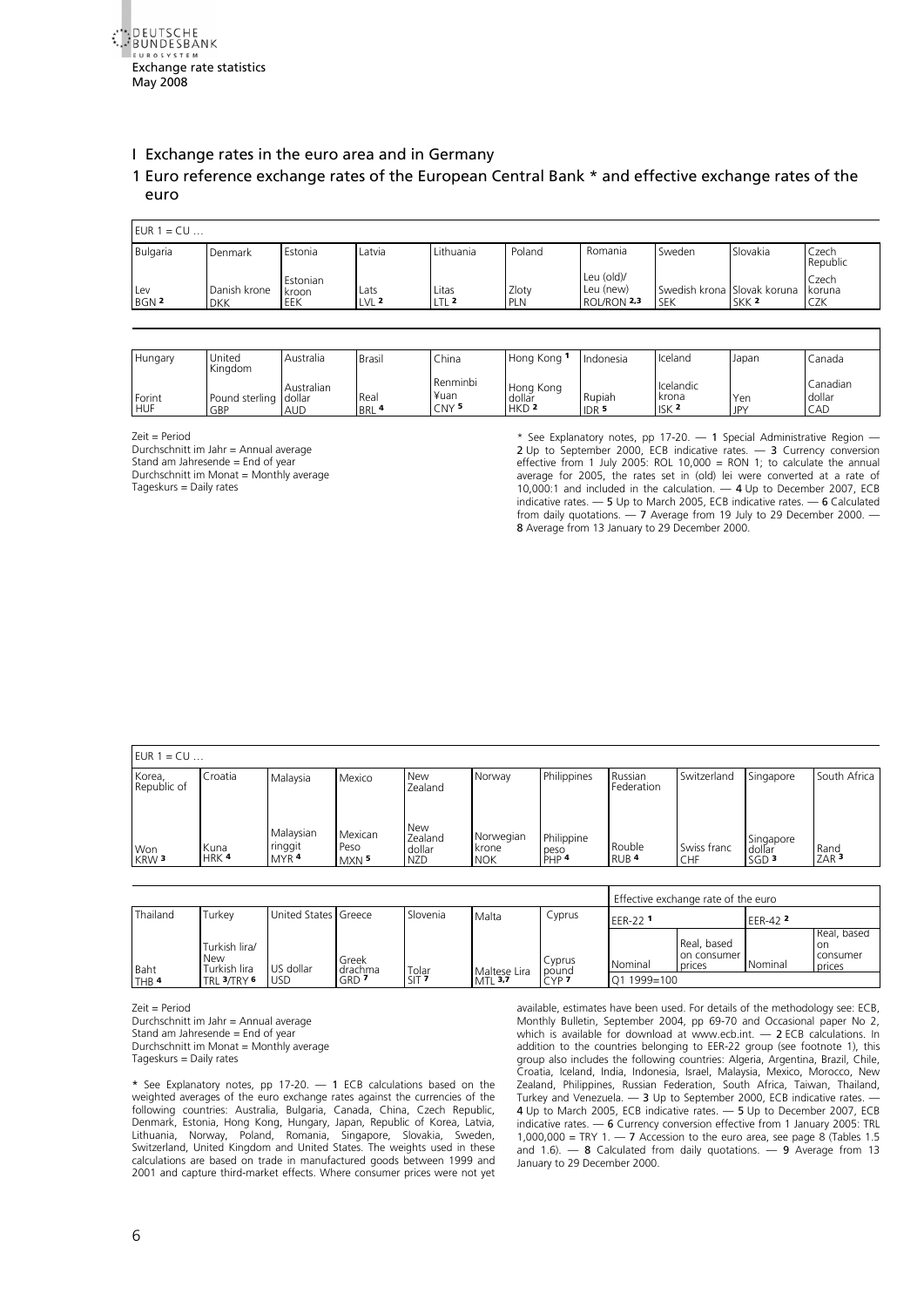[Exchange rate statis](#page-2-0)tics May 2008

# <span id="page-6-0"></span>I Exchange rates in the euro area and in Germany 2 Exchange rates of major currencies (chart)

#### DM 1 /  $\in$  1 = currency units ..., log scale

Derived exchange rates on the Frankfurt exchange EUR exchange Euro reference exchange rates of the ECB

- 
- 
- 
- 
- 

#### Monthly averages **Daily values** Daily values

1 From 1999, data in euro.  $-$  2 Last monthly values:  $... - 3$  Last daily values: ...

 $DM 1 = CU ...$   $\qquad \qquad \qquad \qquad \in 1 = CU ...$ US\$ US dollar US\$ [¥ Yen ¥](#page-40-0)   $\epsilon$  Pound sterling  $\epsilon$ Sfr Swiss franc Sfr Can\$ Canadian dollar Canadian dollar Cans

# [3 Effective exchange rate of the euro \(chart\)](#page-41-0)

#### Q1 1999 = 100, monthly averages, log scale

Effective exchange rate of the euro against the currencies of the… … EER-22 group Real, based on consumer prices Nominal .. EER-42 group Real, based on consumer prices Nominal

# 4 Euro/US dollar exchange rates during the day \*

EUR  $1 =$  USD ...

| Time  |       |       |       |       |       |       |                        |         |                       |
|-------|-------|-------|-------|-------|-------|-------|------------------------|---------|-----------------------|
| 8.30  | 9.00  | 9.30  | 10.00 | 10.30 | 11.00 | 11.30 | 12.00                  | 12.30   | 13.00                 |
|       |       |       |       |       |       |       |                        |         |                       |
|       |       |       |       |       |       |       | Memo items             |         |                       |
| 13.30 | 14.00 | 14.30 | 15.00 | 15.30 | 16.00 | 16.30 | Lowest<br>daily rate 1 | Highest | ECB<br>reference rate |

Zeit = Period

\* Buying rates in the interbank market according to information from business news agencies. See Explanatory notes, pp 17-20. — 1 Coordinated Universal Time (UTC).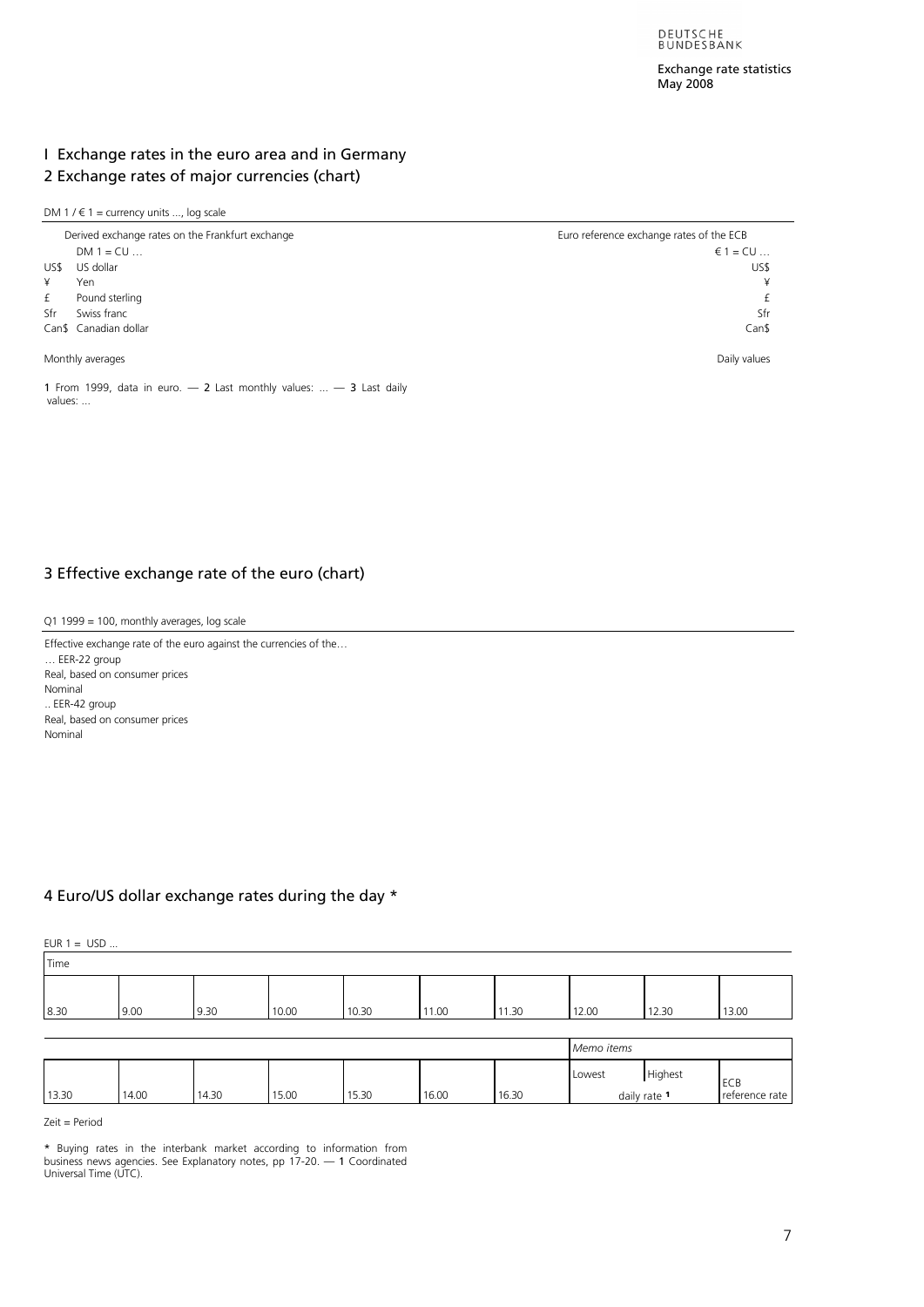<span id="page-7-0"></span>

# I Exchange rates in the euro area and in Germany [5 Central rates and intervention rates in Exchange Rate Mechanism II \\*](#page-44-0)

| Country                                 |                                          | EUR $1 = CU$ |             |            |              |      |                        |            |             |            |
|-----------------------------------------|------------------------------------------|--------------|-------------|------------|--------------|------|------------------------|------------|-------------|------------|
| Currency                                |                                          | From         | From        | From       | From         | From | From                   | From       | From        | From       |
| ISO currency code                       | Type of rate                             | 1 Jan 1999   | 17 Jan 2000 | 1 Jan 2001 | 28 June 2004 |      | 2 May 2005 28 Nov 2005 | 1 Jan 2007 | 19 Mar 2007 | 1.Jan 2008 |
| Denmark<br>Danish krone<br><b>DKK</b>   | Upper rate<br>Central rate<br>Lower rate |              |             |            |              |      |                        |            |             |            |
| Greece<br>Greek drachma<br><b>GRD</b>   | Upper rate<br>Central rate<br>Lower rate |              |             |            |              |      |                        |            |             |            |
| Estonia<br>Estonian kroon<br>EEK        | Upper rate<br>Central rate<br>Lower rate |              |             |            |              |      |                        |            |             |            |
| Lithuania<br>Litas<br>LTL.              | Upper rate<br>Central rate<br>Lower rate |              |             |            |              |      |                        |            |             |            |
| Slovenia<br>Tolar<br><b>SIT</b>         | Upper rate<br>Central rate<br>Lower rate |              |             |            |              |      |                        |            |             |            |
| Latvia<br>Lats<br><b>LVL</b>            | Upper rate<br>Central rate<br>Lower rate |              |             |            |              |      |                        |            |             |            |
| Malta<br>Maltese lira<br><b>MTL</b>     | Upper rate<br>Central rate<br>Lower rate |              |             |            |              |      |                        |            |             |            |
| Cyprus<br>Cyprus pound<br><b>CYP</b>    | Upper rate<br>Central rate<br>Lower rate |              |             |            |              |      |                        |            |             |            |
| Slovakia<br>Slovak koruna<br><b>SKK</b> | Upper rate<br>Central rate<br>Lower rate |              |             |            |              |      |                        |            |             |            |

Source: ECB.  $-$  \* The Danish krone has a fluctuation band of  $\pm$  2.25% on either side of the central rate, while the other currencies are subject to the standard fluctuation band of  $\pm$  15%. For additional unilateral commitments regarding narrower fluctuation bands, see Excerpts from official announcements,  $pp$  21-26.  $-$  1 Accession to monetary union.

## 6 Irrevocable euro conversion rates in the third stage of European Economic and Monetary Union \*

| Since          | Country     | Currency           | ISO currency code | EUR $1 = CU$ |
|----------------|-------------|--------------------|-------------------|--------------|
| 1999 January 1 | Belgium     | Belgian franc      | <b>BEF</b>        | 40.3399      |
|                | Germany     | Deutsche Mark      | <b>DEM</b>        | 1.95583      |
|                | Finland     | Finnish markka     | <b>FIM</b>        | 5.94573      |
|                | France      | French franc       | FRF               | 6.55957      |
|                | Ireland     | Irish pound        | IEP               | 0.787564     |
|                | Italy       | Italian lira       | <b>ITL</b>        | 1936.27      |
|                | Luxembourg  | Luxembourg franc   | LUF               | 40.3399      |
|                | Netherlands | Dutch quilder      | <b>NLG</b>        | 2.20371      |
|                | Austria     | Austrian schilling | <b>ATS</b>        | 13.7603      |
|                | Portugal    | Portuguese escudo  | PTE               | 200.482      |
|                | Spain       | Spanish peseta     | ESP               | 166.386      |
| 2001 January 1 | Greece      | Greek drachma      | GRD               | 340.750      |
| 2007 January 1 | Slovenia    | Tolar              | SIT               | 239.640      |
| 2008 January 1 | Cyprus      | Cyprus pound       | <b>CYP</b>        | 0.585274     |
|                | Malta       | Maltese lira       | MTL               | 0.429300     |

\* See Excerpts from official announcements, pp 21-28.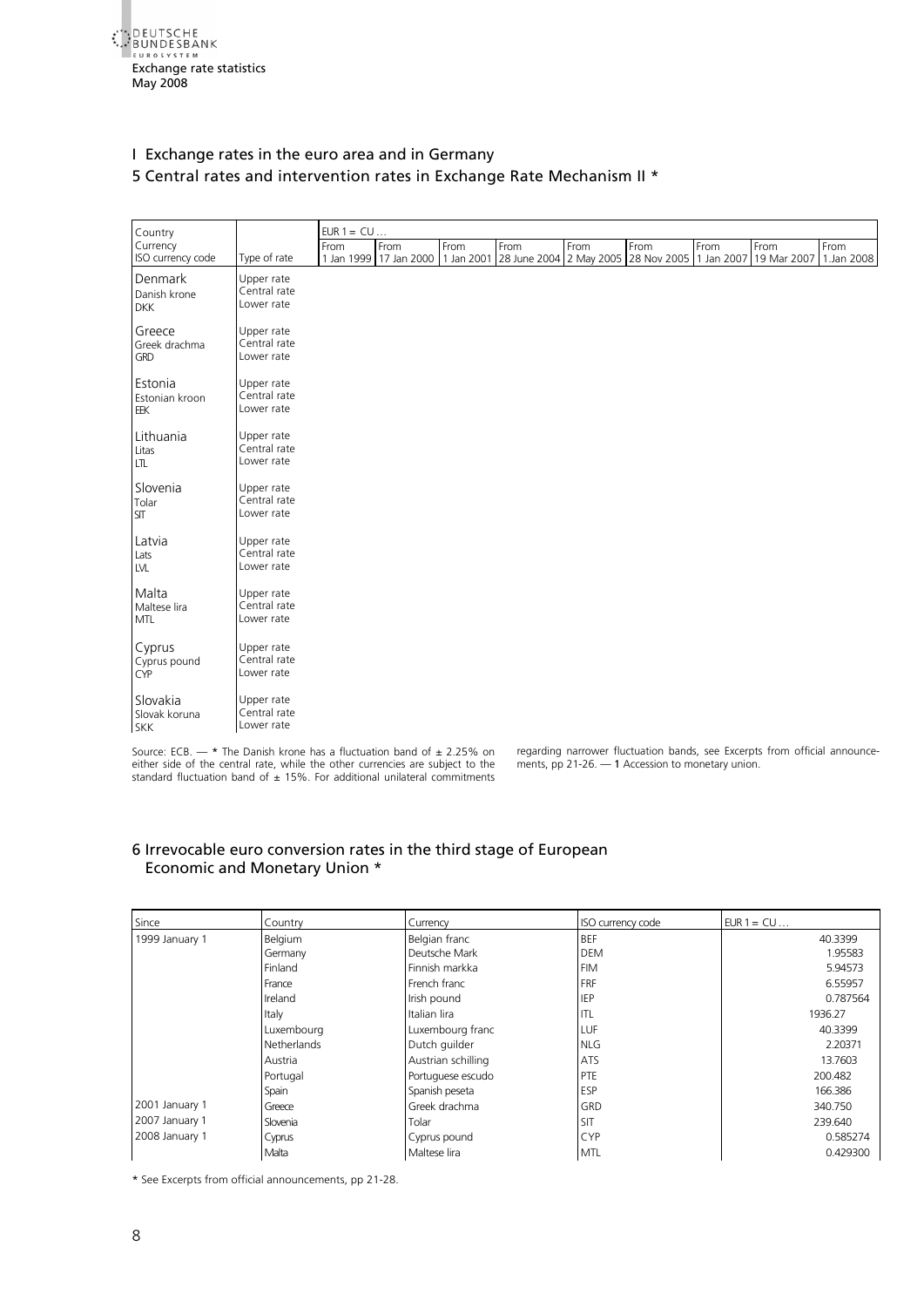krone

# <span id="page-8-0"></span>I Exchange rates in the euro area and in Germany [7 ECU values of the European Monetary System \(EMS\) \\*](#page-45-0)

| $ECU 1 = CU $    |                 |                   |                  |                                    |                 |                   |                 |                |
|------------------|-----------------|-------------------|------------------|------------------------------------|-----------------|-------------------|-----------------|----------------|
| Deutsche<br>Mark | French<br>franc | Pound<br>sterling | Dutch<br>quilder | Belgian and<br>Luxembourg<br>tranc | Italian<br>lira | Spanish<br>peseta | Danish<br>krone | Irish<br>pound |
| Portuguese       | Greek           | Austrian          | Swedish          | Finnish                            | US              |                   | Swiss           | Norwegian      |

Portuguese escudo Greek drachma Austrian schilling Swedish krona Finnish markka US dollar Yen Swiss franc

Durchschnitt im Jahr = Annual average Source: European Commission, Brussels. — \* The values shown before the start of the EMS refer to the European unit of account. See Explanatory notes, pp 17-20.

# [8 Historical exchange rates on the Frankfurt exchange \\*](#page-46-0)

|  |  | Spot middle rates in Deutsche Mark / telegraphic transfer |
|--|--|-----------------------------------------------------------|
|  |  |                                                           |

| <b>United States</b> | United<br>Kingdom | Ireland | Canada | Netherlands    | Switzerland    | Belgium        | France                 | Denmark        |
|----------------------|-------------------|---------|--------|----------------|----------------|----------------|------------------------|----------------|
| US\$                 |                   | ⊔r£ ∶   | Can\$  | <b>Hfl 100</b> | <b>Sfr 100</b> | <b>Bfr 100</b> | Ffr 100<br>NF/FF 100 1 | <b>Dkr 100</b> |

| Norway         | Sweden         | Italy         | Austria | <b>Spain</b> | Portugal       | Japan | Finland        |
|----------------|----------------|---------------|---------|--------------|----------------|-------|----------------|
| <b>Nkr 100</b> | <b>Skr 100</b> | .000<br>. Lit | S 100   | Ptas 100     | <b>Esc 100</b> | ¥100  | <b>Fmk 100</b> |

Zeit = Period

Durchschnitt im Jahr = Annual average

Stand am Jahresende = Year-end position

Abstand des Geld- bzw. Briefkurses vom Mittelkurs in D-Mark = Difference between buying or selling rate and middle rate, in Deutsche Mark Durchschnitt im Monat = Monthly average

\* With the introduction of the euro as the single currency in initially eleven member states of the European Union on 1 January 1999, trading in the currencies which were replaced by the euro was discontinued in the national foreign exchange markets of these countries. — 1 Currency conversion, with effect from 1 January 1960: Ffr 100 = NF 1 or (since 1 January 1963) FF. —

2 Calculated from official daily rates; initial quotation: 4 May 1953: Dutch guilder, Belgian franc, French franc; 11 May 1953: Canadian dollar; 18 May 1953: Danish krone, Swedish krona, Pound sterling; 27 July 1953: Swiss franc; 10 August 1953: US dollar; 14 December 1953: Norwegian krone; 22 August 1955: Italian lira; 2 January 1957: Austrian schilling; 29 December 1958: Portuguese escudo; 18 February 1963: Spanish peseta; 1 December 1969: Yen; 17 July 1972: Finnish markka; 13 March 1979: Irish pound (previously, currency parity: Ir $f = f 1$ . - 3 Difference between buying or selling rate and middle rate up to end 1959: DM 0.0010. — 4 Quotation suspended from 7 September 1971 to 5 January 1972. — 5 Quotation suspended from 26 January to 16 February 1990. - 6 Quotation suspended from 30 January to 5 March 1990. — 7 Up to 31 August 1978. — 8 Up to the end of 1993.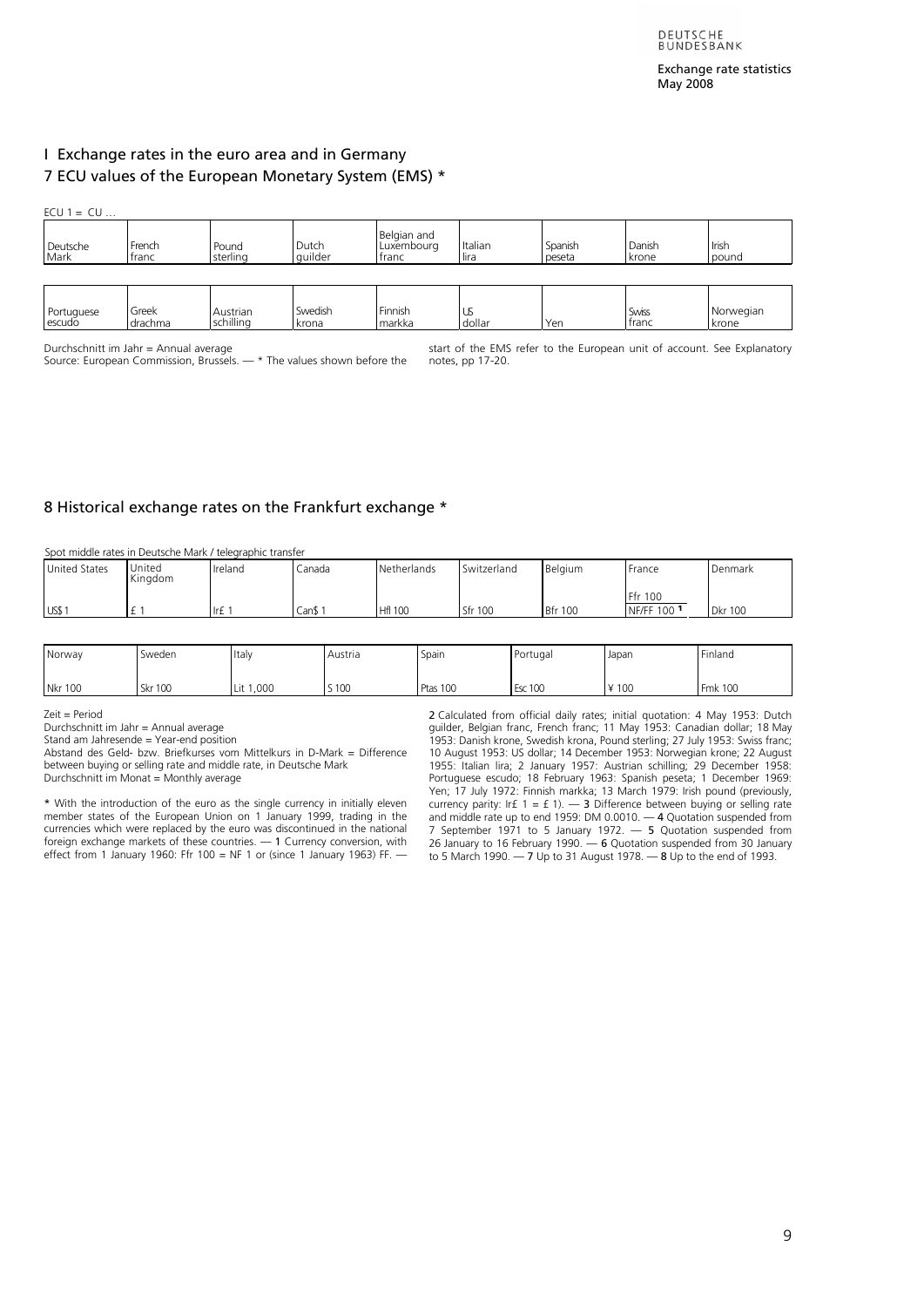<span id="page-9-0"></span>

# II Overview of the currencies of the world 1 Currencies and exchange rates in particular countries \*

| Country                  | Currency                    |                                   |      | Annual average            | Rate at end of month |                                  |  |
|--------------------------|-----------------------------|-----------------------------------|------|---------------------------|----------------------|----------------------------------|--|
| Capital<br>Country code° | <b>ISO</b> currency<br>code | Type of rate 1                    | Unit | 2007                      |                      |                                  |  |
|                          |                             |                                   |      |                           |                      |                                  |  |
| Afghanistan              |                             | Gabon                             |      | Lebanon                   |                      | Saudi Arabia                     |  |
| Egypt                    |                             | Gambia                            |      | Liberia                   |                      | Sweden                           |  |
| Albania                  |                             | Georgia                           |      | Libyan Arab Jamahiriya    |                      | Switzerland                      |  |
| Algeria                  |                             | Ghana                             |      | Lithuania                 |                      | Senegal                          |  |
| Angola                   |                             | Gibraltar                         |      | Luxembourg                |                      | Serbia                           |  |
| Antigua and Barbuda      |                             | Grenada                           |      | Macau                     |                      | Seychelles                       |  |
| Equatorial Guinea        |                             | Greece                            |      | Madagascar                |                      | Sierra Leone                     |  |
| Argentina                |                             | Guatemala                         |      | Malawi                    |                      | Zimbabwe                         |  |
| Armenia                  |                             | Guinea                            |      | Malaysia                  |                      | Singapore                        |  |
| Aruba                    |                             | Guinea-Bissau                     |      | Maldives                  |                      | Slovakia                         |  |
| Azerbaijan               |                             | Guyana                            |      | Mali                      |                      | Slovenia                         |  |
| Ethiopia                 |                             | Haiti                             |      | Malta                     |                      | Somalia                          |  |
| Australia                |                             | Honduras                          |      | Morocco                   |                      | Spain                            |  |
| Bahamas                  |                             | Hong Kong                         |      | Mauritania                |                      | Sri Lanka                        |  |
| Bahrain                  |                             | India                             |      | Mauritius                 |                      | Saint Helena                     |  |
| Bangladesh               |                             | Indonesia                         |      | Macedonia                 |                      | Saint Kitts and Nevis            |  |
| Barbados                 |                             | Iraq                              |      | Mexico                    |                      | Saint Lucia                      |  |
| Belarus                  |                             | Iran, Islamic Rep. of             |      | Moldova, Republic of      |                      | Saint Vincent and the Grenadines |  |
| Belgium                  |                             | Ireland                           |      | Mongolia                  |                      | South Africa                     |  |
| <b>Belize</b>            |                             | Iceland                           |      | Montenegro                |                      | Sudan                            |  |
| Benin                    |                             | Israel                            |      | Mozambique                |                      | Suriname                         |  |
| Bermuda                  |                             | Italy                             |      | Myanmar                   |                      | Swaziland                        |  |
| Bhutan                   |                             | Jamaica                           |      | Namibia                   |                      | Syrian Arab Republic             |  |
| <b>Bolivia</b>           |                             | Japan                             |      | Nepal                     |                      | Tajikistan                       |  |
| Bosnia and Herzegovina   |                             | Yemen                             |      | New Caledonia             |                      | Tanzania                         |  |
| Botswana                 |                             | Jordan                            |      | New Zealand               |                      | Thailand                         |  |
| Brazil                   |                             | Cayman Islands                    |      | Nicaragua                 |                      | Togo                             |  |
| Brunei Darussalam        |                             | Cambodia                          |      | Netherlands               |                      | Tonga                            |  |
| <b>Bulgaria</b>          |                             | Cameroon                          |      | Netherlands Antilles      |                      | Trinidad and Tobago              |  |
| Burkina Faso             |                             | Canada                            |      | Niger                     |                      | Chad                             |  |
| Burundi                  |                             | Cape Verde                        |      | Nigeria                   |                      | Czech Republic                   |  |
| Chile                    |                             | Kazakhstan                        |      | Norway                    |                      | Tunisia                          |  |
| China                    |                             | Qatar                             |      | Oman                      |                      | Turkey                           |  |
| China (Taiwan)           |                             | Kenya                             |      | Austria                   |                      | Turkmenistan                     |  |
| Cook Islands             |                             | Kyrgyzstan                        |      | Pakistan                  |                      | Uganda                           |  |
| Costa Rica               |                             | Kiribati                          |      | Panama                    |                      | Ukraine                          |  |
| Côte d'Ivoire            |                             | Colombia                          |      | Papua New Guinea          |                      | Hungary                          |  |
| Denmark                  |                             | Comoros                           |      | Paraguay                  |                      | Uruguay                          |  |
| Germany                  |                             | Congo                             |      | Peru                      |                      | Uzbekistan                       |  |
| Dominica                 |                             | Congo, Democratic Republic of the |      | Philippines               |                      | Vanuatu                          |  |
| Dominican Republic       |                             | Korea, Democratic People's        |      | Poland                    |                      | Venezuela                        |  |
| Djibouti                 |                             | Republic of                       |      | Portugal                  |                      | <b>United Arab Emirates</b>      |  |
| El Salvador              |                             | Korea, Republic of                |      | Rwanda                    |                      | <b>United States</b>             |  |
| Eritrea                  |                             | Croatia                           |      | Romania                   |                      | United Kingdom                   |  |
| Estonia                  |                             | Cuba                              |      | <b>Russian Federation</b> |                      | Viet Nam                         |  |
| Falkland Islands         |                             | Kuwait                            |      | Solomon Islands           |                      | Central African Republic         |  |
| Fiji                     |                             | Lao People's Democratic Republic  |      | Zambia                    |                      | Cyprus                           |  |
| Finland                  |                             | Lesotho                           |      | Samoa                     |                      |                                  |  |
| France                   |                             | Latvia                            |      | São Tomé and Príncipe     |                      |                                  |  |
|                          |                             |                                   |      |                           |                      |                                  |  |

Sources: Central bank or a commercial bank of the country concerned. — \* See Explanatory notes, pp 17-20. — o Based on the list of countries for the balance of payments statistics of the Federal Republic of Germany. —  $1 A = Buying; V = Selling; M = Middle; W = Calculated value.$ 

Freimarktkurs ... = Free market rate ... Kurse siehe ... = For rates see ... Offizieller Kurs ... = Official rate ... Währungsparität zum ... = Parity in relation to ... Wertverhältnis zum  $\ldots$  = Value against the  $\ldots$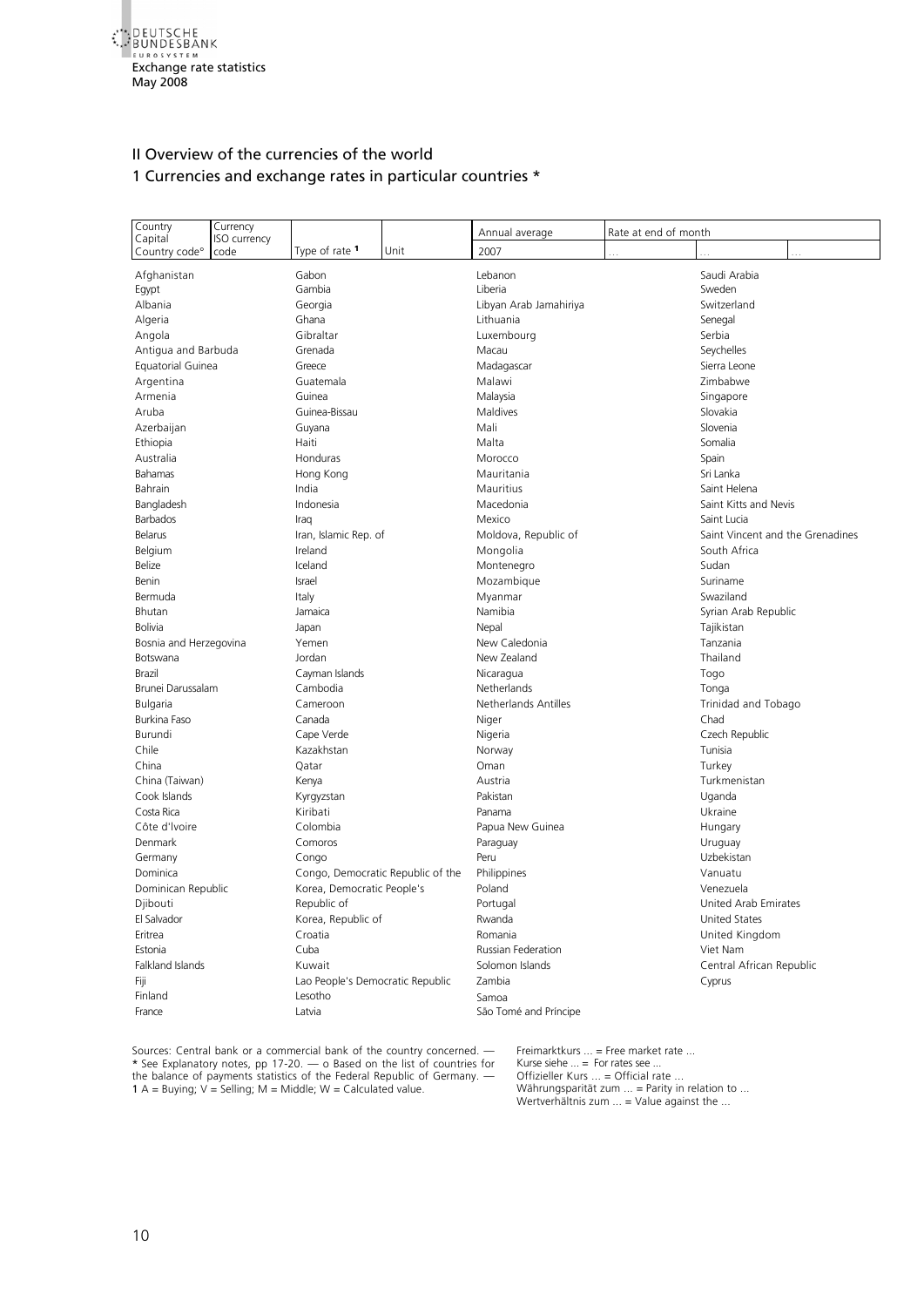# <span id="page-10-0"></span>II Overview of the currencies of the world

# [2 Currencies in selected territories and countries in which the currency of another country is legal](#page-73-0)  tender

|                                          |                                 |                                          | End of $\dots$                  |
|------------------------------------------|---------------------------------|------------------------------------------|---------------------------------|
| Country or territory<br>(country code) * | Currency of the country or area | Country or territory<br>(country code) * | Currency of the country or area |
| Alhucemas                                | Spain                           | Marshall Islands (824)                   | <b>United States</b>            |
| American Samoa (830)                     | <b>United States</b>            | Martinique (001)                         | France                          |
| Andaman Islands                          | India                           | Mayotte (377)                            | France                          |
| Andorra (043)                            | France/Spain                    | Melilla (023)                            | Spain                           |
| Anguilla (446)                           | Antigua and Barbuda             | Micronesia, Federated States of (823)    | <b>United States</b>            |
| Ascension (329)                          | Saint Helena                    | Monaco 1 (001)                           | France                          |
| Azores (010)                             | Portugal                        | Montserrat (470)                         | Antigua and Barbuda             |
| Baker Island (832)                       | <b>United States</b>            | Mooréa                                   | New Caledonia                   |
| <b>Balearic Islands</b>                  | Spain                           | Nauru (803)                              | Australia                       |
| Bali                                     | Indonesia                       | Newfoundland                             | Canada                          |
| Bora-Bora                                | New Caledonia                   | Nicobar Islands                          | India                           |
| Ceuta (021)                              | Spain                           | Niue (838)                               | New Zealand                     |
| Chafarinas (Islands)                     | Spain                           | Norfolk Island (836)                     | Australia                       |
| Désirade (001)                           | France                          | Northern Mariana Islands (820)           | <b>United States</b>            |
| Ecuador (500)                            | <b>United States</b>            | Easter Island                            | Chile                           |
| Faroe Islands 1 (041)                    | Denmark                         | Palau (825)                              | <b>United States</b>            |
| (French) Guiana (001)                    | France                          | Pescadores Islands                       | China (Taiwan)                  |
| French Polynesia (822)                   | New Caledonia                   | Pitcairn Islands Group (813)             | New Zealand                     |
| Galapagos Islands (500)                  | <b>United States</b>            | Puerto Rico (400)                        | <b>United States</b>            |
| Gozo                                     | Malta                           | Réunion (001)                            | France                          |
| Greenland (406)                          | Denmark                         | San Marino 1 (047)                       | Italy                           |
| Guadeloupe (001)                         | France                          | Zanzibar (352)                           | Tanzania                        |
| Guam (831)                               | <b>United States</b>            | Swan Islands (424)                       | Honduras                        |
| Guernsey 1 (107)                         | United Kingdom                  | Spitzbergen (028)                        | Norway                          |
| Howland Island (832)                     | <b>United States</b>            | Saint Bartholomew (001)                  | France                          |
| Isle of Man $1(109)$                     | United Kingdom                  | Saint Martin (northern part)             | France                          |
| Jarvis Island                            | <b>United States</b>            | Saint Pierre and Miguelon (408)          | France                          |
| Java                                     | Indonesia                       | Sumatra                                  | Indonesia                       |
| Jersey 1 (108)                           | United Kingdom                  | Tahiti (822)                             | New Caledonia                   |
| Virgin Islands, American (457)           | <b>United States</b>            | Tibet (720)                              | China                           |
| Virgin Islands, British (468)            | <b>United States</b>            | Timor-Leste (626)                        | <b>United States</b>            |
| Canary Islands (011)                     | Spain                           | Tokelau (839)                            | New Zealand/Samoa               |
| Cocos Islands (833)                      | Australia                       | Tristan da Cunha (329)                   | United Kingdom                  |
| Kosovo                                   | Euro area                       | Turks and Caicos Islands 1 (454)         | <b>United States</b>            |
| Laccadive Islands                        | India                           | Tuvalu <sup>1</sup> (807)                | Australia                       |
| Les Saintes Islands (001)                | France                          | Vatican City 1 (045)                     | Italy                           |
| Liechtenstein (037)                      | Switzerland                     | Vélez de la Gomera                       | Spain                           |
| Madeira (010)                            | Portugal                        | Wallis and Futuna (811)                  | New Caledonia                   |
| Marie-Galante (001)                      | France                          | Christmas Island (834)                   | Australia                       |
|                                          |                                 |                                          |                                 |

Sources: Central banks and The Statesman's Yearbook. — \* Country code based on the list of countries for the balance of payments statistics of the Federal Republic of Germany. — 1 Local currency is also in use.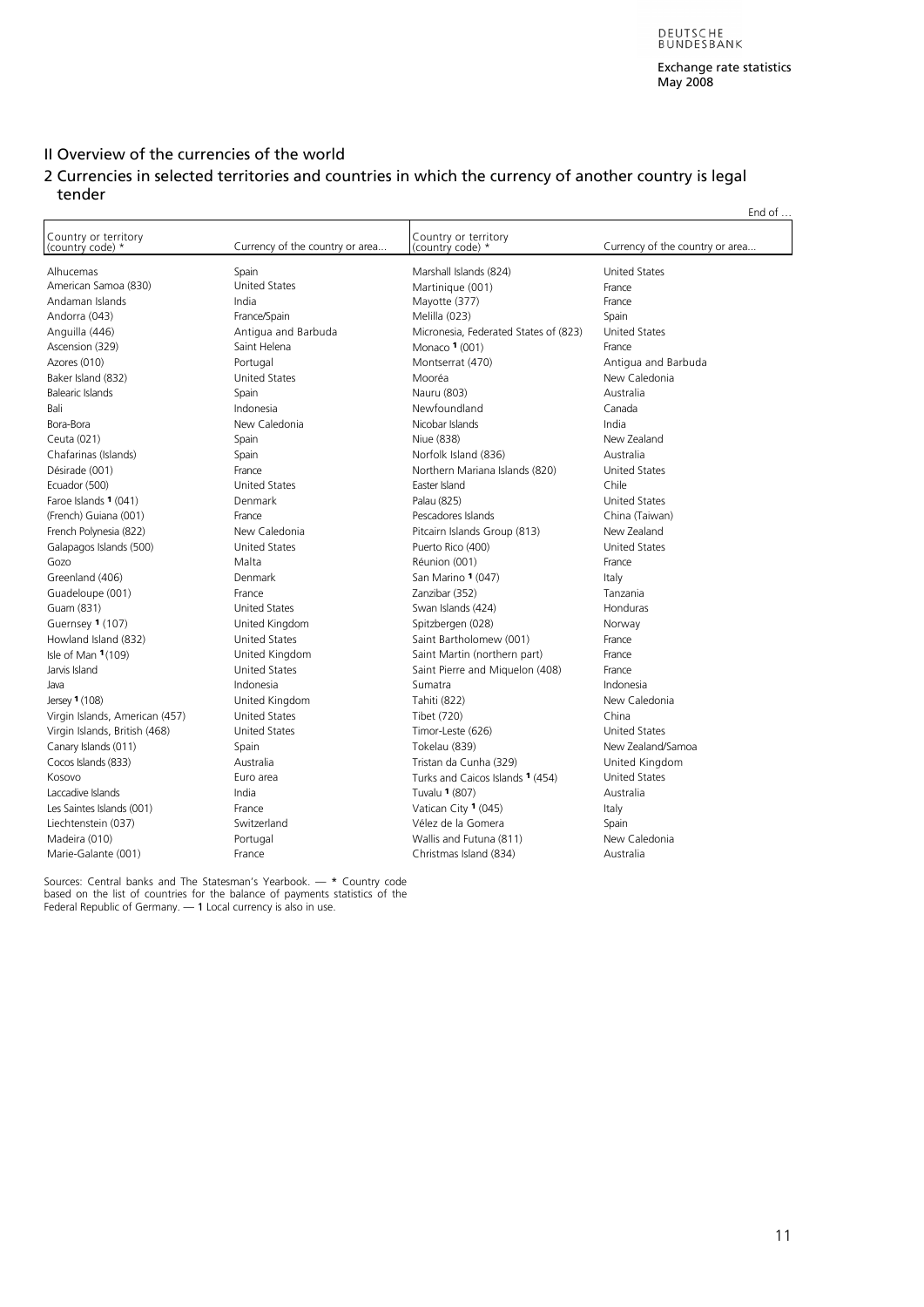<span id="page-11-0"></span>

# [III Values of the special drawing right \\*](#page-74-0)

SDR  $1$  **1** = CU

| <b>IUS</b>           | Deutsche | Pound             | Yen | Canadian           | French         | Italian          | Dutch           | Belgian            |
|----------------------|----------|-------------------|-----|--------------------|----------------|------------------|-----------------|--------------------|
| dollar               | Mark     | sterling          |     | dollar             | tranc          | lira             | quilder         | tranc              |
| <b>IUS</b><br>dollar | Euro     | Pound<br>sterling | Yen | Canadian<br>dollar | Swiss<br>tranc | Swedish<br>krona | Danish<br>krone | Norwegian<br>krone |

Zeit = Period

Durchschnitt im Jahr = Annual average Durchschnitt im Monat = Monthly average Tageswert = Daily value

Source: IMF, Washington. — \* See Explanatory notes, pp 17-20. — 1 ISO currency code: XDR.

 $A \cap A$ 

#### [IV Global exchange rate arrangements and anchors of monetary policy](#page-76-0)

|                      |                           |                 |                  |                                                           | $\sim$ |
|----------------------|---------------------------|-----------------|------------------|-----------------------------------------------------------|--------|
|                      | Monetary policy framework |                 |                  |                                                           |        |
| Exchange rate regime | Exchange rate anchor      | Monetary target | Inflation target | IMF-supported or other<br>monetary policy programme Other |        |

Wechselkursregelungen ohne eigenes gesetzliches Zahlungsmittel **<sup>1</sup>** = Exchange rate arrangements with no separate legal tender **<sup>1</sup>** Währung eines anderen Landes als gesetzliches Zahlungsmittel = Currency

|                                    | <b>The Community Contract Contracts on Separation</b> Community Similar Contract Cy |
|------------------------------------|-------------------------------------------------------------------------------------|
| of another country as legal tender |                                                                                     |
| FCC112                             |                                                                                     |

ECCU **<sup>2</sup>**

#### WAEMU **<sup>4</sup>**

CAEMC **<sup>5</sup>**

Regelungen in Form eines ,,Currency Board" **<sup>6</sup>** = Currency board arrangements **<sup>6</sup>** Sonstige konventionelle Regelungen mit festen Wechselkursen **<sup>8</sup>** = Other conventional fixed peg arrangements **<sup>8</sup>**

Gegenüber einer Einzelwährung = Against a single currency

Gegenüber einem Währungsverbund = Against a composite

Feste Wechselkurse innerhalb horizontaler Bandbreiten **<sup>9</sup>** = Pegged exchange rates within horizontal bands **<sup>9</sup>**

Innerhalb einer Gemeinschaftsregelung (WKM II) = Within a cooperative arrangement (ERM II)

Sonstige Regelungen mit Bandbreiten = Other band arrangements

Stufenweise Kursanpassungen **<sup>10</sup>** = Crawling pegs **<sup>10</sup>**

#### Wechselkurse innerhalb stufenweise angepasster Bandbreiten **11** = Exchange rates within graduated bands **<sup>11</sup>**

Kontrolliertes Floating ohne einen vorgegebenen Wechselkurspfad <sup>12</sup> = Managed floating with no preannounced path for the exchange rate **<sup>12</sup>** Unabhängiges Floating **<sup>13</sup>** = Independently floating **<sup>13</sup>**

Source: International Monetary Fund, Washington. — 1 The currency of another country circulates as the sole legal tender, or the member belongs to a monetary union in which the same legal tender is shared by the

members of the union. — 2 Eastern Caribbean Currency Union. — 3 The country follows an IMF-supported or another monetary policy programme. — 4 West African Economic and Monetary Union. — 5 Central African Economic and Monetary Community.  $-6$  A monetary regime based on an implicit legislative commitment to exchange domestic currency for a particular foreign currency at a fixed exchange rate, combined with restrictions on the issuing authority to ensure the fulfilment of its legal obligation. — 7 The country has more than one anchor currency to which monetary policy may be geared. — 8 The country pegs its currency (formally or de facto) at a fixed exchange rate to a major currency or a basket of currencies, with the exchange rate fluctuating within a narrow margin of at most  $\pm$  1% around a central rate.  $-$  9 The value of the currency is maintained within margins of fluctuation around a formally or de facto fixed peg that are wider than  $\pm$  1% around a central rate.  $-$  10 The currency is adjusted periodically in small amounts at a fixed, preannounced rate or in response to changes in selected quantitative indicators. — 11 The currency is maintained within certain margins of fluctuation around a central rate, which is adjusted regularly on the basis of a fixed, pre-announced percentage or in response to changes in selected quantitative indicators.  $-12$  The monetary authority influences the  $-$  12 The monetary authority influences the movements of the exchange rate through active intervention in the foreign exchange market without specifying, or precommitting to, a preannounced path for the exchange rate. — 13 The exchange rate is marketdetermined, with any foreign exchange intervention aimed at moderating the rate of change and preventing undue fluctuations in the exchange rate, rather than at establishing an explicit level for it. — 14 Deviation from the source; see Excerpts of the official announcements (pp 21-28).

# [V ISO currency codes \\*](#page-78-0)

End of . ISO Currency Currency Country or territory

\* Extracted and compiled from ISO communications.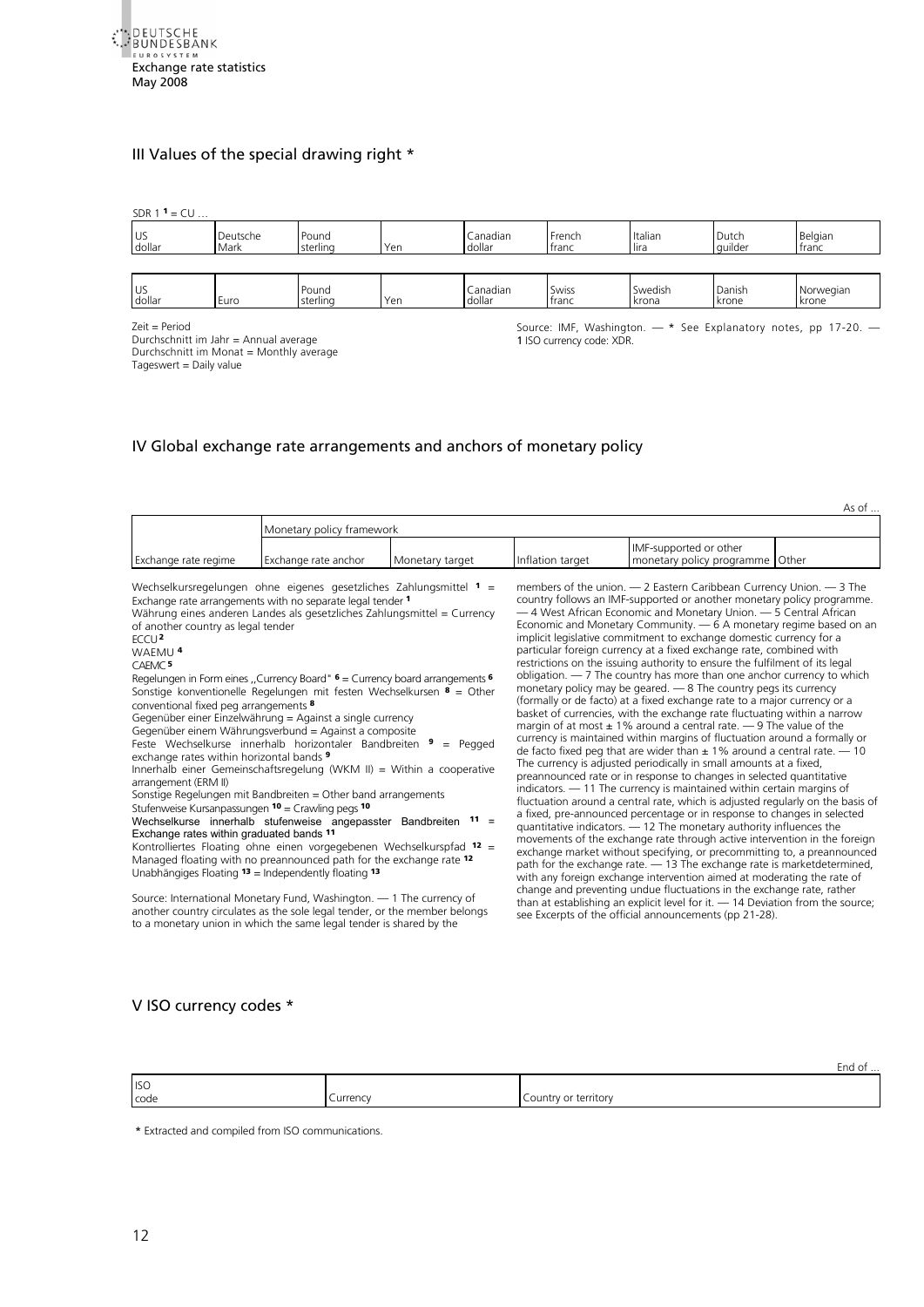# <span id="page-12-0"></span>VI Parities, central rates, EMUA relationships [1 Gold and US dollar parities between 1948 and 15 February 1973](#page-80-0)

| Calculated DM parity 2<br>Gold<br>US dollar<br>Revaluation $(+)$ /<br>Revaluation (+)/<br>Country<br>$CU 1 = \text{grams}$<br>devaluation (-)<br>devaluation (-)<br>Currency<br>Effective from<br><b>Effective from</b><br>$US$1 = CU$<br><b>Effective from</b><br>$CU 100 = DM $<br>in $%$<br>of fine gold<br>in $%$<br>Belgium<br>France<br>Netherlands<br>Sweden<br>Denmark<br>Italy<br>Norway<br>Switzerland<br><b>United States</b><br>Germany<br>Japan<br>Austria<br>Finland<br>Canada<br>Portugal<br>United Kingdom                                                                                                                                                                                                                                                                                                                                                                                                                                                                                                                                                                                                                                                                                                                                                                                                                                                                                                                                                                                                                                                                                                                                                                                                                                                                                                                                                                                                                                                                                                                                                                                                                                                                                                                                                                                                                                                                                                                                                                                                                                                                                                                                                                                                                                                                                                                                                                                                                                                                                                                                                                                                                                                                                                                                                                                                                                                                                                                                                                                                                                                                                                                                                                                                                                                                                                                                                                                                                                                                                                                                                                                                                                                                                                                                                                                                                                                                                                                                                                                                                                                                                                                                                                                                                                                                                                                                                                                                                                                                                                                                                                                                                                                                                                                                                                                                                                            |
|-----------------------------------------------------------------------------------------------------------------------------------------------------------------------------------------------------------------------------------------------------------------------------------------------------------------------------------------------------------------------------------------------------------------------------------------------------------------------------------------------------------------------------------------------------------------------------------------------------------------------------------------------------------------------------------------------------------------------------------------------------------------------------------------------------------------------------------------------------------------------------------------------------------------------------------------------------------------------------------------------------------------------------------------------------------------------------------------------------------------------------------------------------------------------------------------------------------------------------------------------------------------------------------------------------------------------------------------------------------------------------------------------------------------------------------------------------------------------------------------------------------------------------------------------------------------------------------------------------------------------------------------------------------------------------------------------------------------------------------------------------------------------------------------------------------------------------------------------------------------------------------------------------------------------------------------------------------------------------------------------------------------------------------------------------------------------------------------------------------------------------------------------------------------------------------------------------------------------------------------------------------------------------------------------------------------------------------------------------------------------------------------------------------------------------------------------------------------------------------------------------------------------------------------------------------------------------------------------------------------------------------------------------------------------------------------------------------------------------------------------------------------------------------------------------------------------------------------------------------------------------------------------------------------------------------------------------------------------------------------------------------------------------------------------------------------------------------------------------------------------------------------------------------------------------------------------------------------------------------------------------------------------------------------------------------------------------------------------------------------------------------------------------------------------------------------------------------------------------------------------------------------------------------------------------------------------------------------------------------------------------------------------------------------------------------------------------------------------------------------------------------------------------------------------------------------------------------------------------------------------------------------------------------------------------------------------------------------------------------------------------------------------------------------------------------------------------------------------------------------------------------------------------------------------------------------------------------------------------------------------------------------------------------------------------------------------------------------------------------------------------------------------------------------------------------------------------------------------------------------------------------------------------------------------------------------------------------------------------------------------------------------------------------------------------------------------------------------------------------------------------------------------------------------------------------------------------------------------------------------------------------------------------------------------------------------------------------------------------------------------------------------------------------------------------------------------------------------------------------------------------------------------------------------------------------------------------------------------------------------------------------------------------------------------------------------------------------------------------------------------|
|                                                                                                                                                                                                                                                                                                                                                                                                                                                                                                                                                                                                                                                                                                                                                                                                                                                                                                                                                                                                                                                                                                                                                                                                                                                                                                                                                                                                                                                                                                                                                                                                                                                                                                                                                                                                                                                                                                                                                                                                                                                                                                                                                                                                                                                                                                                                                                                                                                                                                                                                                                                                                                                                                                                                                                                                                                                                                                                                                                                                                                                                                                                                                                                                                                                                                                                                                                                                                                                                                                                                                                                                                                                                                                                                                                                                                                                                                                                                                                                                                                                                                                                                                                                                                                                                                                                                                                                                                                                                                                                                                                                                                                                                                                                                                                                                                                                                                                                                                                                                                                                                                                                                                                                                                                                                                                                                                                       |
|                                                                                                                                                                                                                                                                                                                                                                                                                                                                                                                                                                                                                                                                                                                                                                                                                                                                                                                                                                                                                                                                                                                                                                                                                                                                                                                                                                                                                                                                                                                                                                                                                                                                                                                                                                                                                                                                                                                                                                                                                                                                                                                                                                                                                                                                                                                                                                                                                                                                                                                                                                                                                                                                                                                                                                                                                                                                                                                                                                                                                                                                                                                                                                                                                                                                                                                                                                                                                                                                                                                                                                                                                                                                                                                                                                                                                                                                                                                                                                                                                                                                                                                                                                                                                                                                                                                                                                                                                                                                                                                                                                                                                                                                                                                                                                                                                                                                                                                                                                                                                                                                                                                                                                                                                                                                                                                                                                       |
| Währungsumstellung = Currency conversion<br>25 According to the decision of the Swiss Federal Council of 27 September<br>Nur gültig bis $\ldots$ = Effective only up to $\ldots$<br>1936, the Swiss National Bank was obliged to keep the gold value of the<br>Swiss franc between 190 and 215 milligrams of fine gold. In the Swiss<br>Footnotes to Table VI.1<br>National Bank's statistics the gold parity was shown at Sfr $1 = 0.2032258$ g<br>fine gold.<br>26 According to publications of the Swiss National Bank.<br>1 Gold parity agreed with the International Monetary Fund or fixed<br>autonomously, US\$ parity (or central rate) or official US\$ rate. The parities<br>27 In German-Swiss payment transactions, the following bilateral exchange<br>agreed with the IMF ceased to apply with the entry into force of the Second<br>rates were applied: US\$ 1 = Sfr 4.31 (until 30 November 1948); US\$ 1 = Sfr<br>Amendment of the IMF Articles of Agreement on 1 April 1978.<br>4.305 (between 1 December 1948 and 18 September 1949); US\$ 1 = Sfr 4.30<br>2 The DM parities were calculated on the basis of the US\$ relationships (DM<br>(between 19 September and 12 October 1949).<br>28 According to the Federal Coinage Act of 17 December 1952 (which came<br>currency since 21 June 1948).<br>3 Multiple exchange rate system (Belgium since 1951, France from<br>into force on 20 April 1953) the franc corresponded to $63/310$ (0.20322 )<br>grams of fine gold.<br>21 August 1971 to 20 March 1974, Italy from 22 January 1973 to<br>21 March 1974).<br>29 In accordance with the decision of the Federal Council of 9 May 1971 the<br>4 Owing to the revaluation of the Deutsche Mark.<br>gold parity of the Sfr was changed to "47/216 (0.21759 ) grams of fine<br>$gold \dots$ ".<br>5 Central rate; in Switzerland: middle rate. See also the footnotes to Table<br>VI2.<br>30 The parity value was agreed with the IMF with effect from 8 May 1972.<br>6 DM comparative value, calculated on the basis of the US\$ relationship in<br>31 The parity value was agreed with the IMF with effect from 18 October<br>conjunction with the central rate US\$ $1 = DM$ 3.2225 (until 13 February 1973)<br>1973.<br>or US\$ 1 = DM 2.9003 (from 14 February to 18 March 1973).<br>7 Reciprocal value of the conversion rate of DM $1 = US$$ 0.30 fixed ac-<br>cording to the JEIA Operational Memorandum No 25, Amendment No 1.<br>8 With effect from 1 January 1963: Fmk 100 (old) = Fmk 1 (new).<br>9 Valid until 25 January 1948.<br>10 Under the system of rates used in France, the pro rata conversion of the<br>US dollar on the basis of the official and the free rate yielded DM equivalents<br>which fluctuated on average between DM 1.23 and DM 1.27 for Ffr 100.<br>* Floating of the exchange rate (or temporary suspension of the buying rate)<br>11 Between 2 February 1948 and 19 September 1949 a multiple exchange<br>of the central bank concerned:<br>rate system.<br>Bfr between 23 August and 17 December 1971;<br>12 Against the official rate of 26 January 1948.<br>Dkr between 23 August and 17 December 1971 (buying rate suspended);<br>13 Official US\$ major rate plus 20% premium (Ffr 350 + Ffr 70 = Ffr 420);<br>DM between 30 September and 24 October 1969 and from 10 May to<br>from June 1958 the premium was included in the rate.<br>17 December 1971;<br>14 Against the gold parity of 18 December 1946.<br>between 23 August and 17 December 1971 and since 14 February 1973;<br>Lit<br>15 With effect from 1 January 1960: Ffr 100 = NF 1.<br>between 28 August and 17 December 1971 and since 14 February 1973;<br>¥<br><b>16</b> Average of the official, fluctuating US\$ rate (calculated on the basis of the<br>Can\$ since 1 June 1970:<br>monthly averages of the period in question). Between 1946 and 29 March<br>Hfl between 10 May and 17 December 1971;<br>1960 a multiple exchange rate system.<br><b>Nkr</b> between 23 August and 17 December 1971 (buying rate suspended);<br>17 No percentage calculation because there was no uniform official US\$ rate<br>s<br>between 24 August and 17 December 1971 (buying rate suspended);<br>before 30 March 1960.<br>Esc between 23 August and 17 December 1971 (buying rate suspended);<br>18 Owing to the depreciation of the Deutsche Mark.<br><b>Skr</b> between 23 August and 17 December 1971 (buying rate suspended);<br>19 For 1 currency unit.<br>Sfr<br>since 23 January 1973 (between 11 September and 17 December 1971<br>20 Between 30 September 1950 (after the abandonment of the parity agreed<br>buying rate suspended);<br>with the IMF) and 1 May 1962, floating US\$ rate.<br>£<br>since 23 June 1972 (between 23 August and 17 December 1971<br>21 Against the parity of 19 September 1949.<br>buying rate suspended).<br>22 Between 25 November 1949 and 2 May 1953 a multiple exchange rate<br>system.<br><b>o</b> Since 15 August 1971 convertibility of the US dollar into gold or other<br>23 Foreign exchange rates (= middle rates of the Bank deutscher Länder)<br>reserve assets suspended.<br>between 21 December 1949 and 23 June 1950: S 100 = DM 29.17; between<br>26 May 1954 and 31 December 1956: S 100 = DM 16.155.<br>v The change was made on account of the decision of the government of |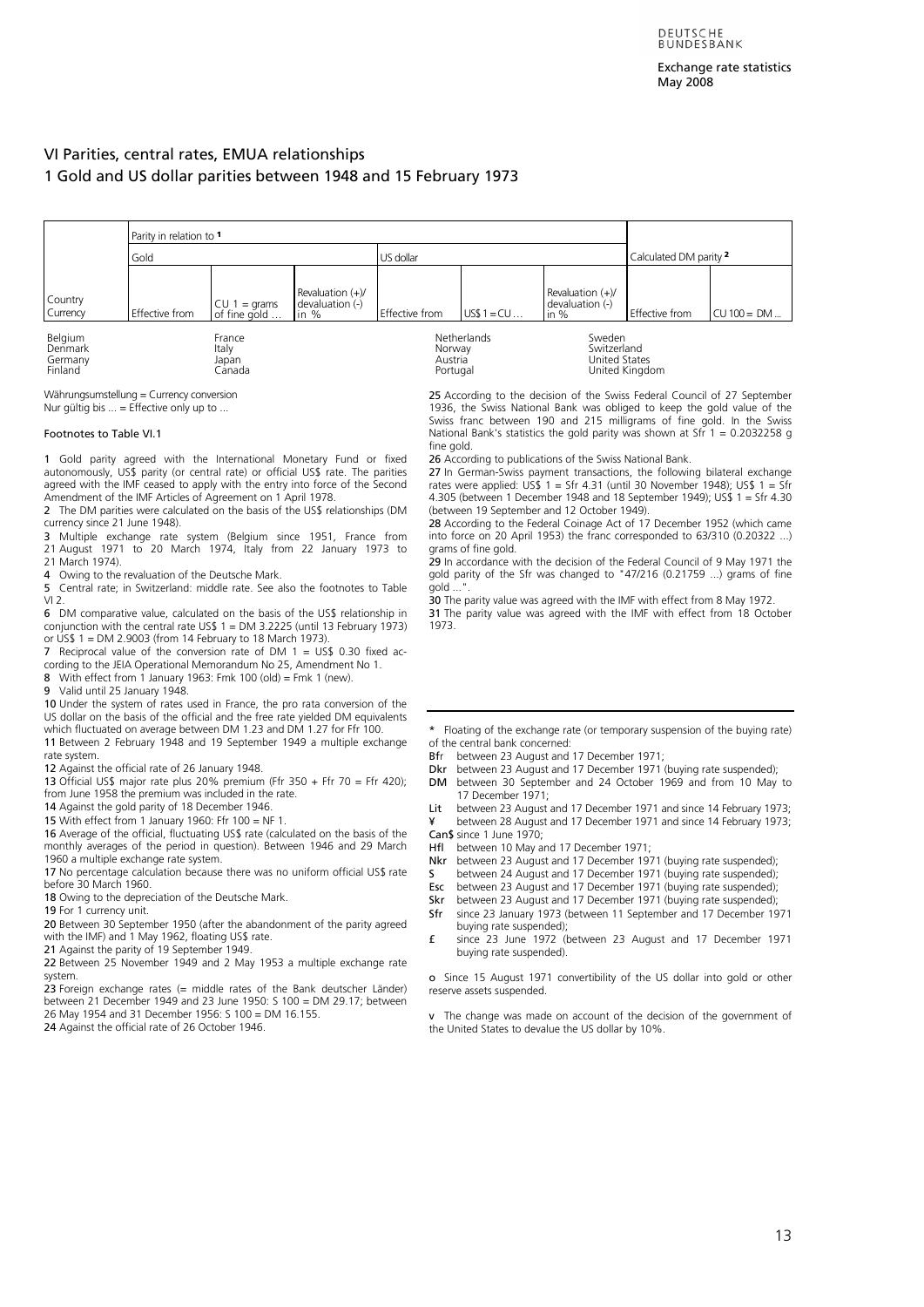<span id="page-13-0"></span>

# VI Parities, central rates, EMUA relationships [2 SDR central rates between 18 December 1971 and 31 March 1978](#page-82-0)

|                                          | SDR parity or central rate              |              | Calculated DM comparative value         |                                            |                                                                |                |
|------------------------------------------|-----------------------------------------|--------------|-----------------------------------------|--------------------------------------------|----------------------------------------------------------------|----------------|
| Country<br>Currency                      | <b>Effective from</b>                   | $SDR 1 = CU$ | $CU 1 = SDR $                           | Revaluation $(+)/$<br>devaluation (-) in % | <b>Effective from</b>                                          | $CU 100 = DM $ |
| Belgium<br>Denmark<br>Germany<br>Finland | Italy<br>Japan<br>Canada<br>Netherlands |              | Norway<br>Austria<br>Portugal<br>Sweden |                                            | Switzerland<br>Spain<br><b>United States</b><br>United Kingdom |                |

Freigabe des Wechselkurses gegenüber den Währungen derjenigen Länder, die nicht am Gruppenfloating teilnehmen = Floating of the exchange rate against the currencies of the countries not participating in the joint float.

#### Footnotes to Table VI.2

France

Special drawing rights, which were created as an international reserve asset in 1969, were equal in value to the US dollar (US\$  $1 = 0.888671$  grams of fine gold) up to the Monetary Conference in Washington on 18 December 1971 as, in accordance with Article XXI (2) of the Articles of Agreement of the International Monetary Fund in the wording of 1969 (first amendment of the Articles of Agreement), the unit of value of special drawing rights corresponded to 0.888671 gram of fine gold. The introduction of central rates, which took place in accordance with the Washington Agreements (Smithsonian Agreement of 18 December 1971) on the basis of decision No 3463-(71/126) of 18 December 1971 by the IMF directors, which was amended by decision No 4083-(73/104) of 7 November 1973, made it possible for IMF member countries temporarily to fix new exchange rate relationships for their currencies. According to paragraph 2(b) of that decision, a central rate for a member currency could be reported in gold, in units of value of special drawing rights or in the currency of another member of the IMF. After the IMF parities had ceased to exist on 1 April 1978, the central rates reported to the IMF under the terms of the decision of 18 December 1971 were likewise of no practical significance, since with the deletion of Article IV 4(a) of the IMF Articles of Agreement in the former wording, they ceased to have any legal basis.

1 Calculated on the basis of the relationship SDR  $1 = CU$  ...

2 The following countries participated in the joint float: as from 19 March 1973 Belgium/Luxembourg, Denmark, Germany, France (until 18 January 1974 and between 10 July 1975 and 12 March 1976), the Netherlands, Norway (until 11 December 1978) and Sweden (until 26 August 1977). From 19 March 1973 the spot middle rates of those countries were kept within a fluctuation band of 2.25% (except Belgium/Luxembourg and the Netherlands, which had agreed on fluctuation margins of approx. 1.5% until 12 March 1976).

3 Because of the appreciation of the Deutsche Mark.

4 From 14 February 1973 (owing to the change in the central rate of the Deutsche Mark against the US dollar) the computed values are SDR 1 = DM 3.49877 and DM 1 = SDR 0.285814.

5 Central rate notified to the IMF by the Federal Government.<br>6 Effective until 18 March 1973: thereafter the excha

Effective until 18 March 1973; thereafter, the exchange rate of the Deutsche Mark floated against the currencies of those countries which did not participate in the joint float.

7 From 15 March 1976 France no longer participated in the joint float, as had already been the case between 21 January 1974 and 9 July 1975.

8 Computed relationship (not notified to the IMF as the central rate).

9 Sweden no longer participated in the joint float from 29 August 1977.

10 Switzerland was not a member of the IMF; the SDR relationship was computed on the basis of the middle rate of US\$  $1 =$  Sfr 3.84 published by the Swiss National Bank.

11 The parity value was agreed with the IMF with effect from 8 May 1972.

12 Central rate for US\$ 1 notified to the IMF by the Federal Government.

13 The parity value was agreed with the IMF with effect from 18 October 1973.

● Calculated in terms of the computed SDR parity before the Washington Agreements of December 1971.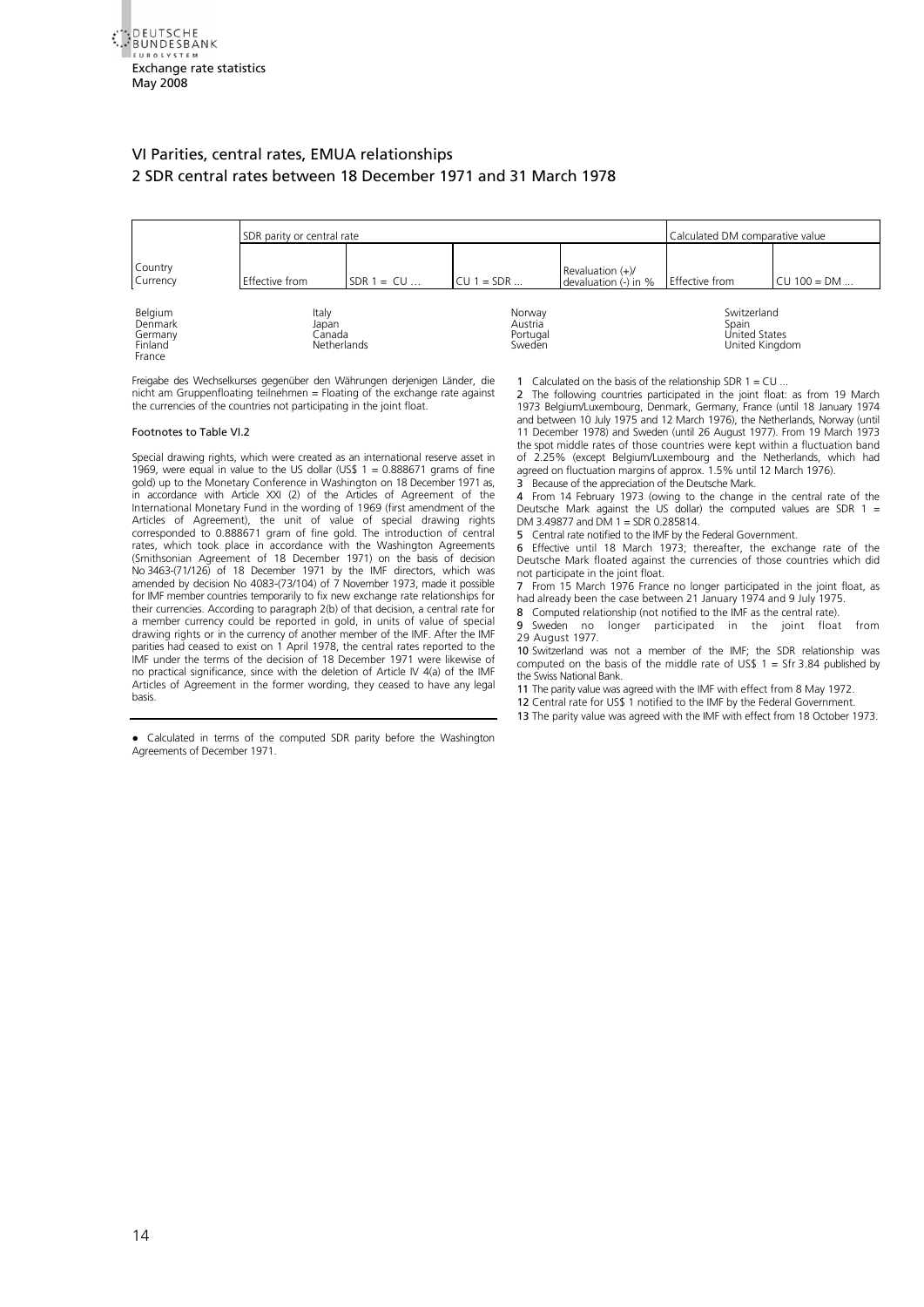# <span id="page-14-0"></span>VI Parities, central rates, EMUA relationships [3 EMUA relationships between 1 April 1978 and 12 March 1979 \\*](#page-84-0)

|                               | EMUA relationship 1   |               |                       |                                            | Calculated DM comparative value 2 |                |
|-------------------------------|-----------------------|---------------|-----------------------|--------------------------------------------|-----------------------------------|----------------|
| Country<br>Currency           | <b>Effective from</b> | EMUA $1 = CU$ | $=$ EMUA<br><b>CU</b> | Revaluation $(+)/$<br>devaluation (-) in % | <b>Effective from</b>             | $CU 100 = DM $ |
| Belgium<br>Denmark<br>Germany | Netherlands<br>Norway |               |                       |                                            |                                   |                |

Austritt aus dem Europäischen Wechselkursverbund = Withdrawal from the European narrower margins arrangement

\* The EMUA was the common reference variable in the European exchange rate mechanism. The European Monetary Cooperation Fund (EMCF) kept its accounts in EMUA. — 1 Up to 31 March 1978 the EMUA relationships were identical in value to the SDR central rates applying until then (see also Table VI 2).  $-$  2 Computed on the basis of the relationships for EMUA 1. 3 Because of the revaluation of the Deutsche Mark. — 4 Central rate announced by the Federal Government.

# [4 ECU central rates between 13 March 1979 and 31 December 1998 \\*](#page-85-0)

|                     | <b>ECU</b> central rate |                |              | Calculated DM central rate                       |                       |                |                                                          |
|---------------------|-------------------------|----------------|--------------|--------------------------------------------------|-----------------------|----------------|----------------------------------------------------------|
| Country<br>Currency | <b>Effective from</b>   | $ECU$ 1 = $CU$ | $ICU1 = ECU$ | Revaluation $(+)/$<br>devaluation (-)<br>$\ln\%$ | <b>Effective from</b> | $CU 100 = DM $ | Revaluation $(+)$ /<br>devaluation (-)<br>of the DM in % |

| Belgium | France  | <b>Netherlands</b> | Memo item |
|---------|---------|--------------------|-----------|
| Denmark | Greece  | Austria            | United    |
| Germany | Ireland | Portugal           | Kingdom   |
| Finland | Italy   | Spain              |           |

\* In line with the resolution of the European Council of 5 December 1978 on the establishment of the European Monetary System, a European Currency Unit was the focal point of the EMS (for the value and composition of the ECU, see the Explanatory notes on pp 17-20). In the EMS, the unit was used as a reference variable for central rates, an indicator of exchange rate discrepancies, a denominator of assets and liabilities in the EMS, and a means of settlement between the EU central banks. — 1 And Luxembourg (currency: Luxembourg franc/lfr), which formed a monetary union with Belgium. — 2 For the euro central rate in ERM II, see Excerpts from official announcements (pp 21-28). 3 Central rate published in the Federal Gazette. - 4 Finland participated in the exchange rate mechanism of the EMS from 14 October 1996. 5 The Greek drachma was added to the currency basket on 17 September 1984. Greece participated in the exchange rate mechanism of the EMS from 16 March 1998; up to that date, fictitious central rates were applied.  $-6$  For 1 CU.  $-7$  Italy did not participate in the exchange rate mechanism of the EMS between 17 September 1992 and 24 November 1996; during that period fictitious central rates were applied.  $-$  8 For 1,000 CU.  $-$  9 Austria participated in the exchange rate mechanism of the EMS from 9 January 1995. - 10 The Portuguese escudo was added to the currency basket on 21 September 1989. Portugal participated in the exchange rate mechanism of the EMS from 6 April 1992; up to that date, fictitious central rates had been applied. — 11 Spain participated in the exchange rate mechanism of the EMS since 19 June 1989; the peseta had not been added to the currency basket until 21 September 1989. — 12 The United Kingdom participated in the exchange rate mechanism of the EMS from 8 October 1990 to 16 September 1992; the central rates specified before and after that period are of a fictitious nature.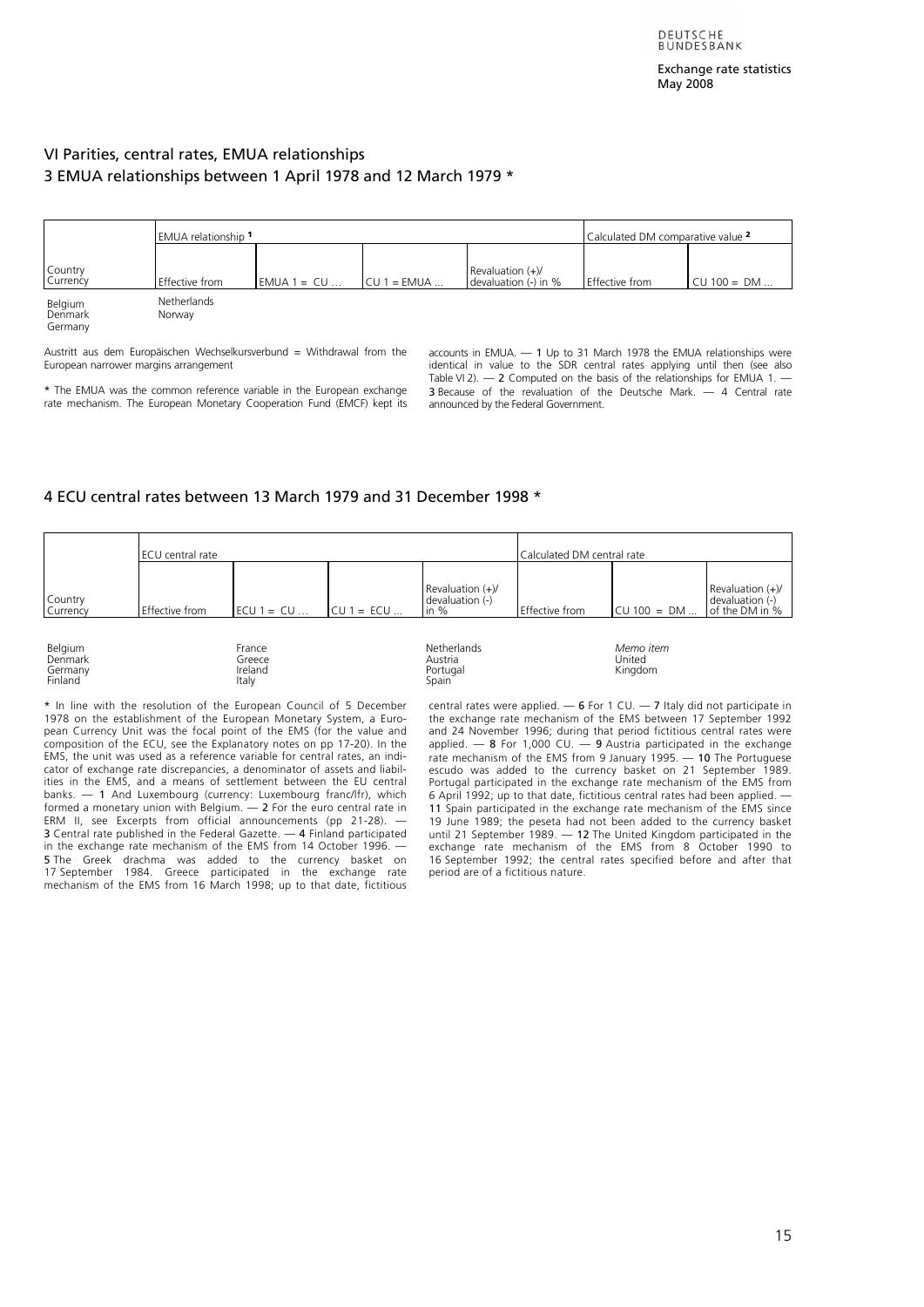[Exchange rate sta](#page-3-0)tistics May 2008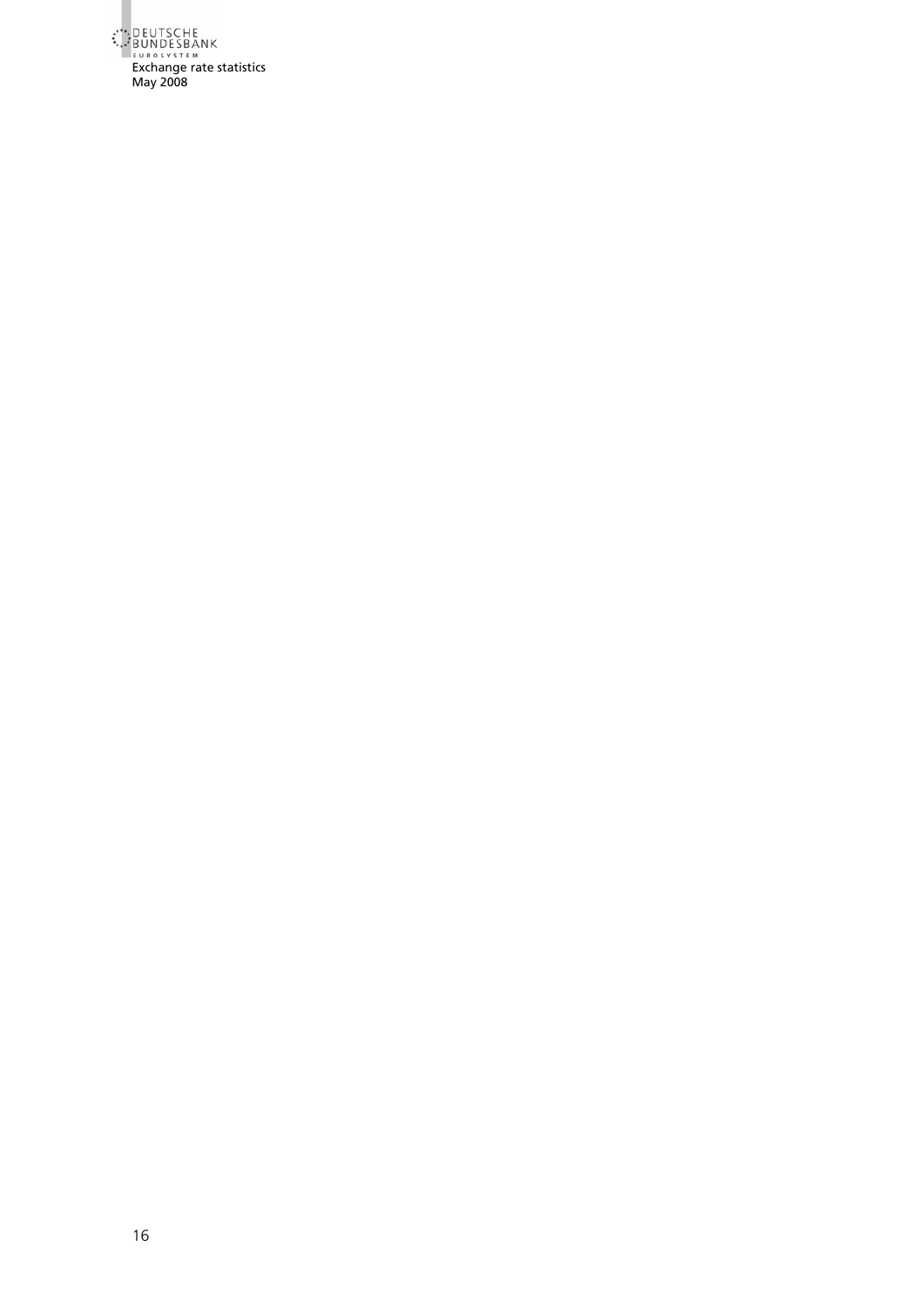Excha[nge rate statistics](#page-3-0)  May 2008

<span id="page-16-0"></span>Explanatory notes<br>
Explanatory notes<br>  $\frac{1}{2}$ <br>  $\frac{1}{2}$ <br>  $\frac{1}{2}$ <br>  $\frac{1}{2}$ Germany

# Euro reference rates of the European Central Bank and effective exchange rates of the euro

On 1 January 1999 eleven member states of the European Union adopted the euro as their single currency (see Excerpts from official announcements, pp 21-26). On 1 January 2001, Greece joined the European Monetary Union, followed by Slovenia on 1 January 2007 and Cyprus and Malta on 1 January 2008 (for details see table I.6., p 8).

Since the introduction of the euro, there has been no autonomous foreign exchange market for the currencies replaced by the euro; the euro alone is quoted against non-euro-area currencies such as the US dollar, the yen etc. Since 4 January 1999 the ECB has published, each working day, reference rates for selected currencies. The reference rates are calculated on the basis of the daily concertation between central banks which takes place at 2.15 pm. Only one reference rate, ie the middle rate, is established by this procedure.

#### Euro/US dollar exchange rates during the day

The rates shown in the table are the buying rates predominating in the interbank market between 8.30 am and 4.30 pm; they have been compiled by the Deutsche Bundesbank from information disseminated by business news agencies. They are intended to provide a rough picture of the movement of the rates in the course of the day. It is not known whether deals were conducted at the quoted rates or, if they were, to what extent this occurred. In ascertaining the highest and lowest daily rates, account is taken of both the halfhourly recorded buying rates and all the data on rates communicated by the reporting banks.

The rates in the interbank market shown in this table are not to be confused with the euro reference exchange rate of the ECB for the day in question, which is listed as a memo item (see also Table I1).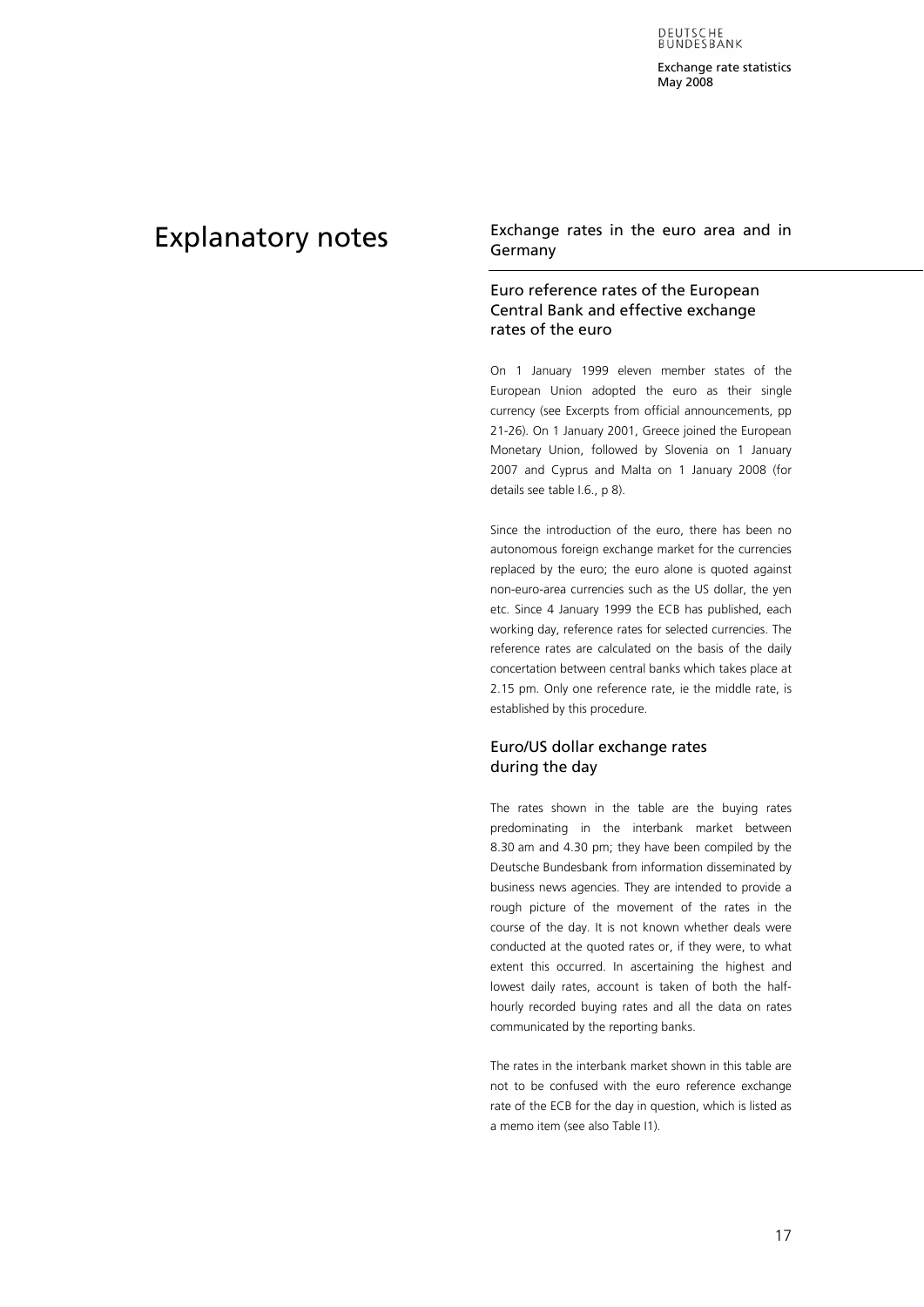<span id="page-17-0"></span>

# ECU values of the European Monetary System (EMS)

The ECU was the currency unit of the European Monetary System, which entered into force on 13 March 1979. It was used as a unit of account in all areas of the Community from 1981 and succeeded the European Unit of Account (introduced in 1975), with which it was identical in definition and value at the time of transition. At the start of the third stage of European Economic and Monetary Union on 1 January 1999, the euro replaced the ECU as the accounting unit of the European Communities in the ratio of 1:1.

According to the arrangements relating to the EMS, the intention was for the weights of the currencies to be reviewed every five years and revised if necessary. With the first revision (17 September 1984) the Greek drachma was included in the basket; since the admission of the Spanish peseta and the Portuguese escudo with effect from 21 September 1989 (second revision), the currencies of all EC member states at that time were included in the basket. The periodic review of the weights of the currencies in the ECU definition was discontinued upon the entry into force of the Treaty on European Union on 1 November 1993; the composition of the ECU currency basket was not subject to further change. The currencies of the three countries which acceded to the European Union on 1 January 1995 (Austrian schilling, Swedish krona, Finnish markka) were therefore not included in the ECU basket.

The arithmetical value of the ECU in terms of a given currency was the total of the equivalents of the amounts in that currency indicated in the table below.

The European Commission based its arithmetical calculation of the ECU daily rates on the representative US dollar rates at 2.15 pm. These rates were communicated to it by the central banks of the countries represented in the ECU basket of currencies. On the basis of these rates, the equivalent of the ECU was computed first in US dollars and then in all EU currencies.

| Composition of the ECU basket |                           |                           |                           |  |  |  |  |  |  |  |
|-------------------------------|---------------------------|---------------------------|---------------------------|--|--|--|--|--|--|--|
|                               | As from<br>13 Mar<br>1979 | As from<br>17 Sep<br>1984 | As from<br>21 Sep<br>1989 |  |  |  |  |  |  |  |
| Deutsche                      |                           |                           |                           |  |  |  |  |  |  |  |
| Mark                          | 0.828                     | 0.719                     | 0.6242                    |  |  |  |  |  |  |  |
| Pound                         |                           |                           |                           |  |  |  |  |  |  |  |
| sterling<br>French            | 0.0885                    | 0.0878                    | 0.08784                   |  |  |  |  |  |  |  |
| franc                         | 1.15                      | 1.31                      | 1.332                     |  |  |  |  |  |  |  |
| Italian                       |                           |                           |                           |  |  |  |  |  |  |  |
| lira                          | 109.00                    | 140.00                    | 151.8                     |  |  |  |  |  |  |  |
| Dutch                         |                           |                           |                           |  |  |  |  |  |  |  |
| guilder                       | 0.286                     | 0.256                     | 0.2198                    |  |  |  |  |  |  |  |
| Belgian                       |                           |                           |                           |  |  |  |  |  |  |  |
| franc                         | 3.66                      | 3.71                      | 3.301                     |  |  |  |  |  |  |  |
| Luxembourg                    |                           |                           |                           |  |  |  |  |  |  |  |
| franc                         | 0.14                      | 0.14                      | 0.130                     |  |  |  |  |  |  |  |
| Danish                        |                           |                           |                           |  |  |  |  |  |  |  |
| krone                         | 0.217                     | 0.219                     | 0.1976                    |  |  |  |  |  |  |  |
| Irish                         |                           |                           |                           |  |  |  |  |  |  |  |
| pound                         | 0.00759                   | 0.00871                   | 0.008552                  |  |  |  |  |  |  |  |
| Greek                         |                           |                           |                           |  |  |  |  |  |  |  |
| drachma                       |                           | 1.15                      | 1.440                     |  |  |  |  |  |  |  |
| Spanish                       |                           |                           |                           |  |  |  |  |  |  |  |
| peseta                        |                           |                           | 6.885                     |  |  |  |  |  |  |  |
| Portuguese<br>escudo          |                           |                           | 1.393                     |  |  |  |  |  |  |  |
|                               |                           |                           |                           |  |  |  |  |  |  |  |

These arithmetical daily rates of the ECU, expressed in terms of Community currencies (and some other currencies), were published regularly – to six significant figures – in the Official Journal of the European Communities (C series).

The ECU rates regularly quoted in the market for private ECU financial instruments could differ from these arithmetical rates because they reflected current supply and demand.

## Overview of the currencies of the world

#### Currencies and exchange rates in particular countries

The rates listed in this table are in all cases the latest endof-month rates known to us in a given month; in general they have been taken from reliable sources in the country in question. However, we do not know whether conversions were actually carried out at those rates in all cases.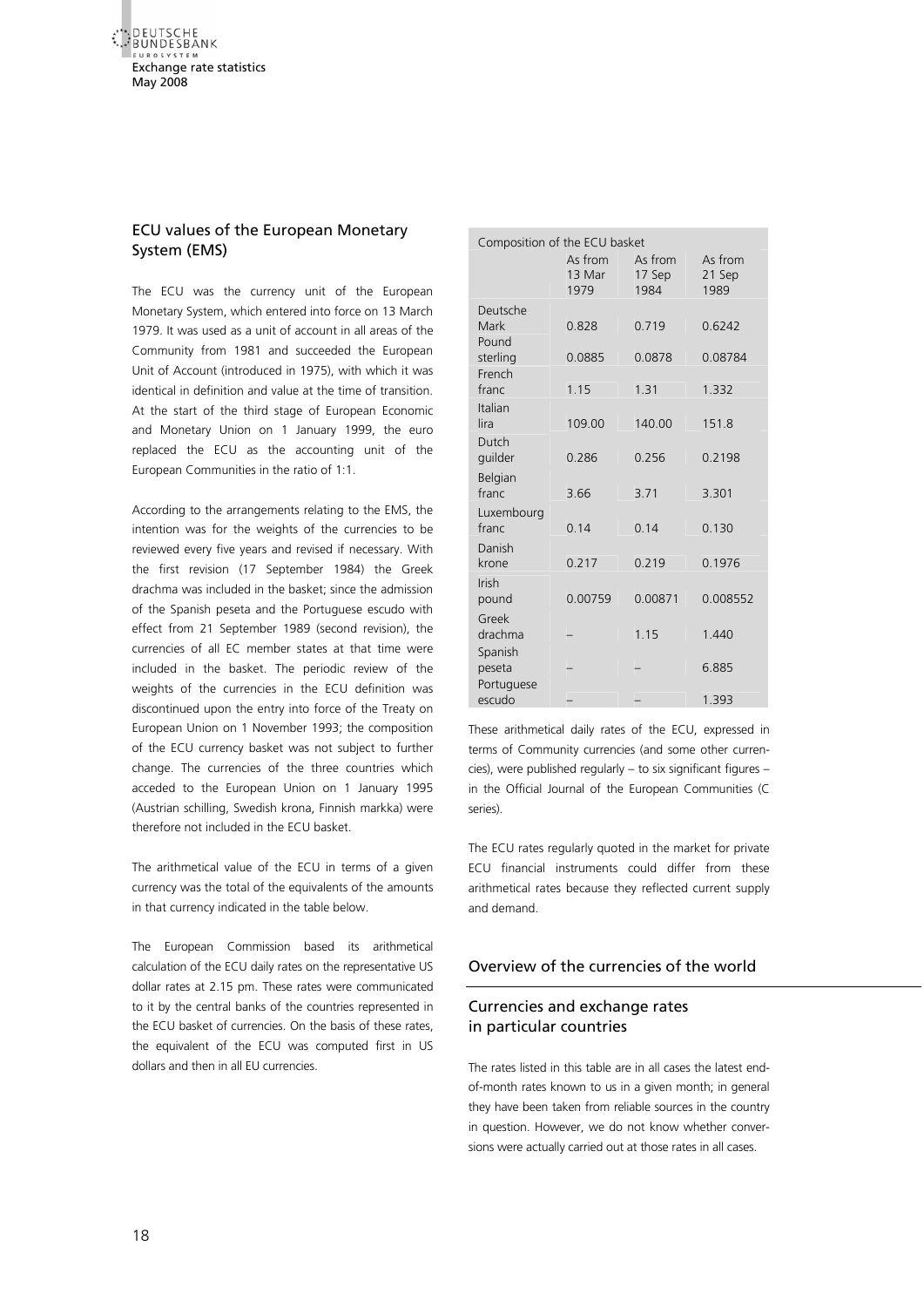<span id="page-18-0"></span>In the case of multiple exchange rate systems, the types of rates are explained in footnotes. If no rates for the euro are available from a country, we have calculated comparative values at the exchange rates and relationships shown and marked them "W" in the column "type of rate".

The previous year average specified in this table was essentially calculated from all the rates or comparable figures available to us.

In addition to the generally accepted currency designation and its abbreviation, the three-character alphabetical ISO currency code (see also Table V) was developed by the International Organization for Standardization as ISO Standard 4217. This currency code is designed to enable uniformly abbreviated designations for currency-related values to be used in international financial transactions. This applies, *inter alia*, to all external payments under the SWIFT system (Society for Worldwide Interbank Financial Telecommunication). These abbreviations do not replace the official national short designations of the currencies.

#### Values of the special drawing right

Since 1 April 1978 the value of the special drawing right, which was previously also defined in terms of gold, has been defined only as the sum of the values of fixed amounts of a number of currencies. Since 1 July 1974 the International Monetary Fund has been using this "standard basket" technique to determine the equivalent of an SDR unit in national currency.

Until the end of December 1980, the SDR basket comprised sixteen currencies. With effect from 1 January 1981, the number of currencies included in the basket was reduced from sixteen to five. With the introduction of the euro on 1 January 1999 this number was further reduced to four.

The composition of the currency basket as well as the weight and amount of the currency units in the basket are reviewed every five years. As a result of the latest review, conducted in 2005, since 1 January 2006 the SDR basket has contained the fixed currency amounts shown in column (a). They were fixed on 30 December 2005, on the basis of the average exchange rates in the London spot exchange market in the fourth quarter of 2005, in such a way that they corresponded to the initial percentage weights listed in column (b) and generated the same SDR value on 30 December 2005 as did the basket until the end of 2005.

|                   | (a)    | (b) |
|-------------------|--------|-----|
| US dollar         | 0.632  | 44  |
| Euro              | 0.410  | 34  |
| Yen               | 18.4   | 11  |
| Pound<br>sterling | 0.0903 | 11  |

With the introduction of the euro as the single currency for initially eleven member states of the European Union, an adjustment of the selection criteria for the currencies of the SDR valuation basket was required. Hence the former criterion, whereby the currencies of the member states with the highest exports of goods and services were chosen, was extended in such a manner that it now also includes exports by monetary unions incorporating IMF members. In the case of a monetary union, exports of goods and services do not cover cross-border trade between the members of the monetary union.

Moreover, a second selection criterion was introduced so as to ensure that the currencies included in the basket are actually the commonest currencies used in international transactions. To that end, the IMF must state that a currency included in the basket is "freely usable". A currency is deemed to be freely usable if, in the estimation of the Executive Board of the IMF, it is widely used in payments for international transactions and is heavily traded in the major foreign exchange markets.

The weights of the various SDR basket currencies continue to depend on the value of exports of goods and services, and the value of the reserve balances held in those currencies by other member states of the IMF in the five years preceding the year of review.

The above-mentioned currency components are converted into US dollars on the basis of the market rates on every business day. In principle, the middle rates between the buying and selling rates fixed at noon in the London spot exchange market are used as market rates. The sum of the US dollar equivalents of the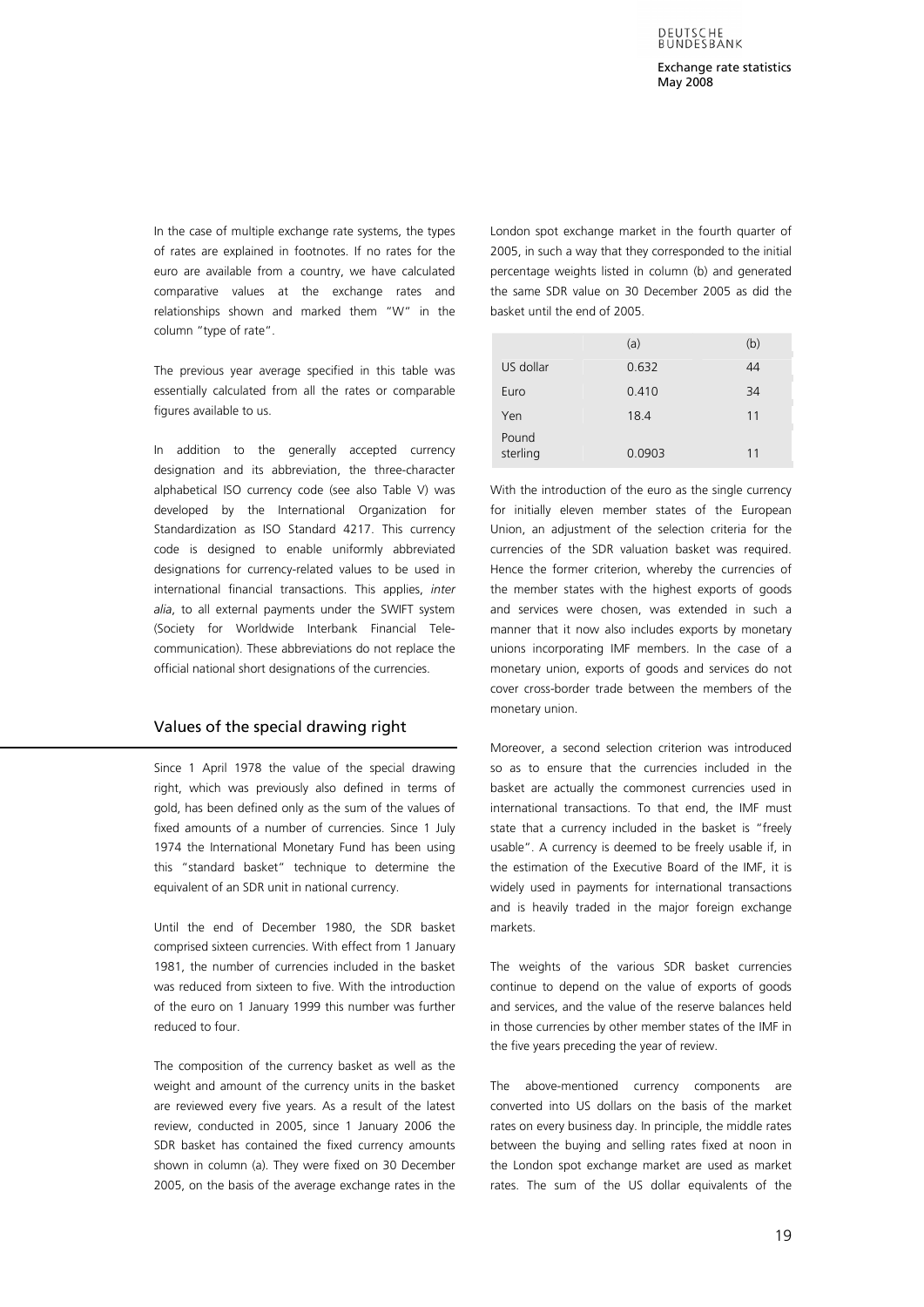

currency components yields the rate for the SDR in terms of the US dollar. Exchange rates for the SDR in terms of all other currencies are ascertained, using the rate for the SDR in terms of the US dollar, from the representative market exchange rates of these currencies for the US dollar. The representative rate for the Deutsche Mark was the official middle rate for the US dollar on the Frankfurt Exchange, whereas for the euro it is the reference rate of the European Central Bank.

The SDR is used by the IMF as a unit of account for its transactions and for all conversions into national currencies. In addition, the SDR is used by public and private bodies in Germany and abroad, inter alia as the "successor" to those units of account which had hitherto been defined in terms of gold (eg gold francs).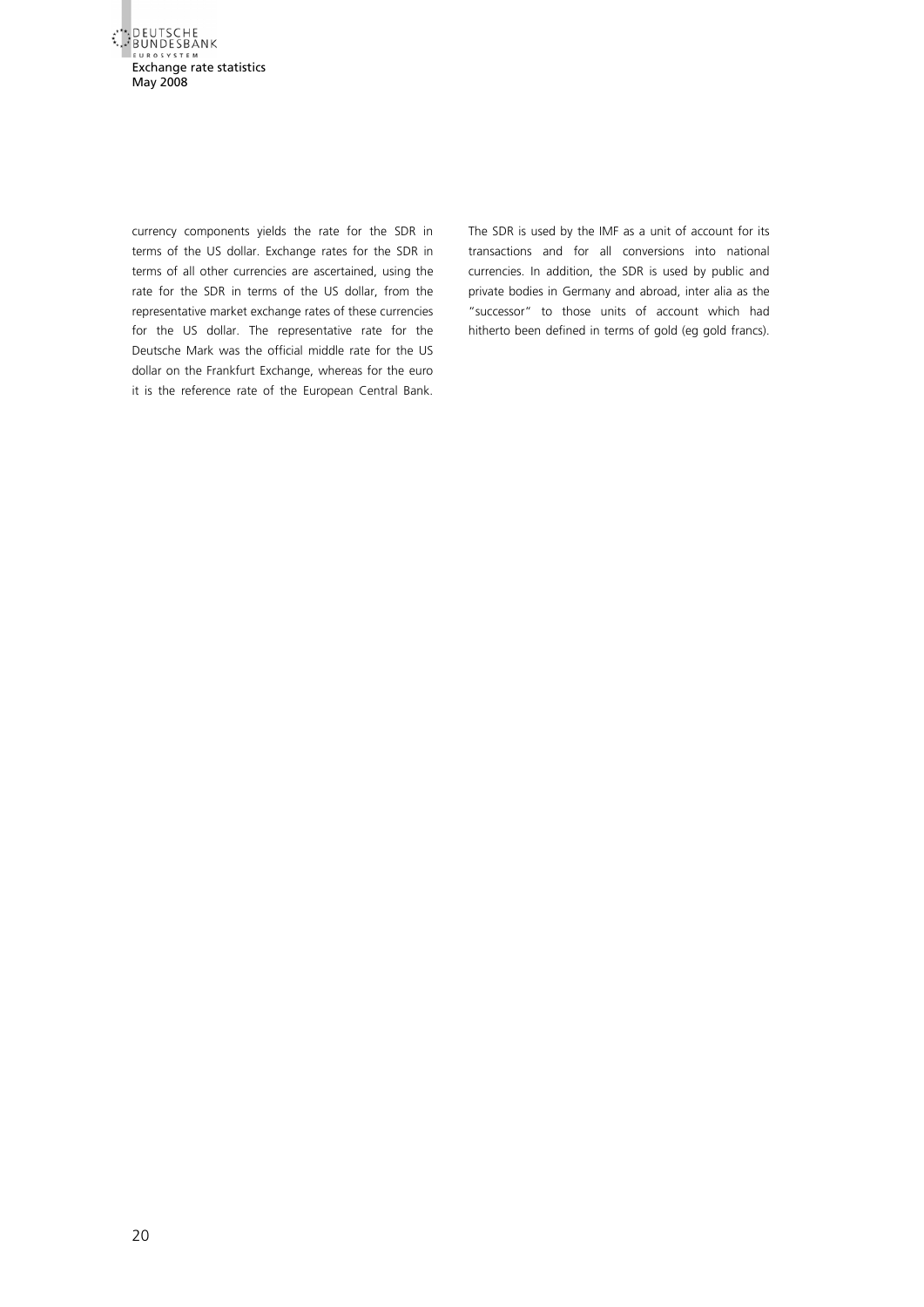[Exchange rate statistics](#page-3-1)  May 2008

# <span id="page-20-0"></span>Excerpts from official communications and announcements on the euro and Exchange Rate Mechanism II

Council Regulation (EC) No 2866/98 of 31 December 1998 on the conversion rates between the euro and the currencies of the Member States adopting the euro (published in the Official Journal of the European Communities L 359 of 31 December 1998)

#### The Council of the European Union,

Having regard to the Treaty establishing the European Community **1**, and in particular Article 109I(4), first sentence thereof,

Having regard to the proposal from the Commission,

Having regard to the opinion of the European Central Bank,

(1) Whereas according to Article 109j(4) of the Treaty, the third stage of Economic and Monetary Union shall start on 1 January 1999; whereas the Council, meeting in the composition of Heads of State or Government, has confirmed on 3 May 1998 that Belgium, Germany, Spain, France, Ireland, Italy, Luxembourg, the Netherlands, Austria, Portugal and Finland fulfil the necessary conditions for the adoption of a single currency on 1 January 1999;

(2) Whereas according to Council Regulation (EC) No 974/98 of 3 May 1998 on the introduction of the euro, the euro shall be the currency of the Member States which adopt the single currency as from 1 January 1999; whereas the introduction of the euro requires the adoption of the conversion rates at which the euro will be substituted for the national currencies and at which rates the euro will be divided into national currency units; whereas the conversion rates in Article 1 are the conversion rates referred to in the third indent of Article 1 of Regulation (EC) No 974/98;

(3) Whereas according to Council Regulation (EC) No 1103/97 of 17 June 1997 on certain provisions relating to the introduction of the euro, every reference to the ECU in a legal instrument shall be replaced by a reference to the euro at a rate of one euro to one ECU;

<sup>1</sup> Editorial note: Maastricht Treaty in the wording of 7 February 1992.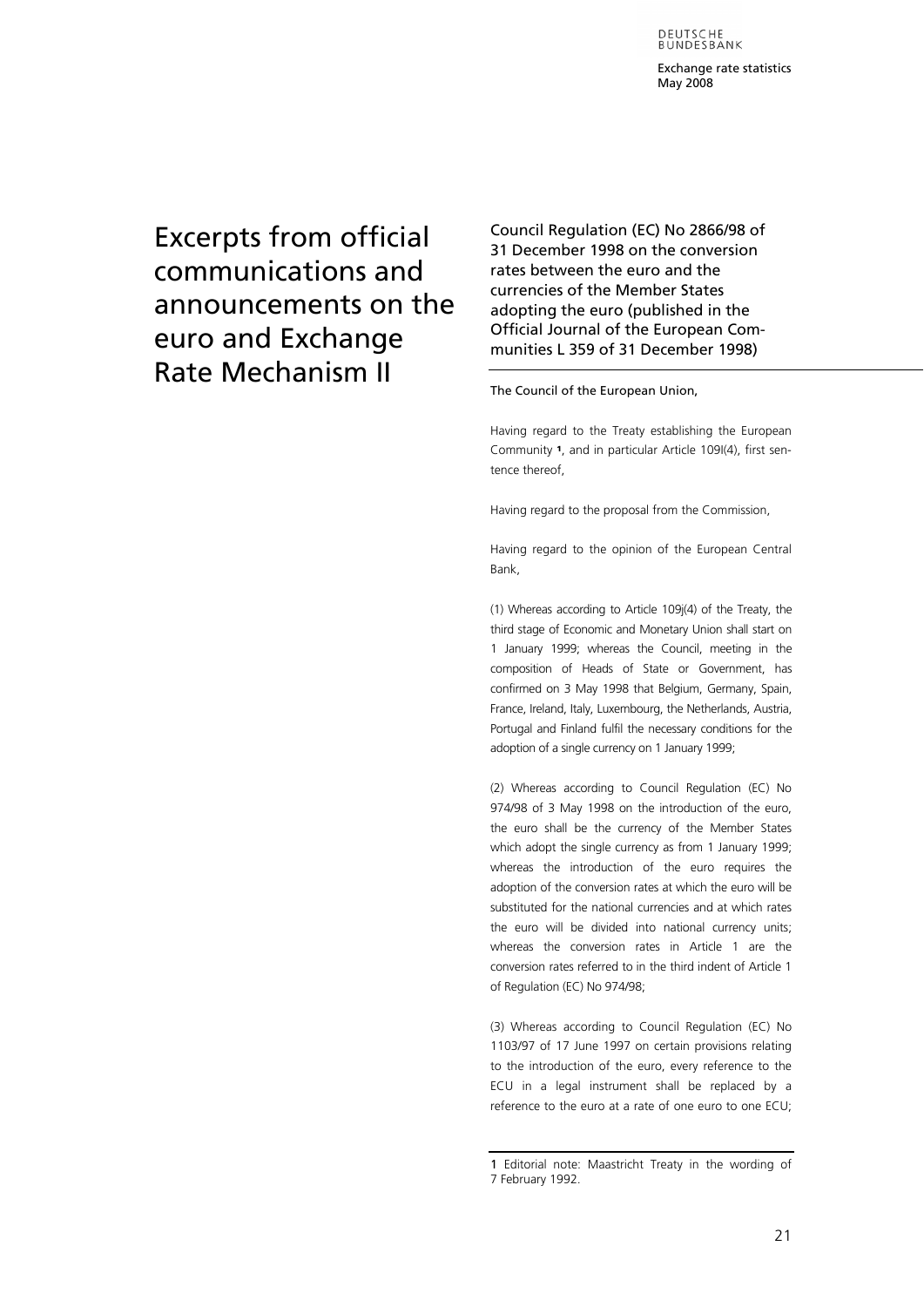

whereas Article 109I(4), second sentence, of the Treaty, provides that the adoption of the conversion rates shall by itself not modify the external value of the ECU; whereas this is ensured by adopting as the conversion rates, the exchange rates against the ECU of the currencies of the Member States adopting the euro, as calculated by the Commission on 31 December 1998 according to the established procedure for the calculation of the daily official ECU rates;

(4) Whereas the Ministers of the Member States adopting the euro as their single currency, the Governors of the Central Banks of these Member States, the Commission and the European Monetary Institute/the European Central Bank, have issued two Communiqués on the determination and on the adoption of the irrevocable conversion rates for the euro dated 3 May 1998 and 26 September 1998, respectively;

(5) Whereas Regulation (EC) No 1103/97 stipulates that the conversion rates shall be adopted as one euro expressed in terms of each of the national currencies of the Member States adopting the euro; whereas in order to ensure a high degree of accuracy, these rates will be adopted with six significant figures and no inverse rates nor bilateral rates between the currencies of the Member States adopting the euro will be defined,

#### has adopted this Regulation:

#### Article 1

The irrevocably fixed conversion rates between the euro and the currencies of the Member States adopting the euro are:

| 1 euro |     | 40.3399  | Belgian francs      |
|--------|-----|----------|---------------------|
|        |     | 195583   | German marks        |
|        |     | 166.386  | Spanish pesetas     |
|        | $=$ | 6.55957  | French francs       |
|        | $=$ | 0 787564 | Irish pounds        |
|        |     | 1,936.27 | Italian lire        |
|        | $=$ | 40 3399  | Luxembourg francs   |
|        | $=$ | 2 20371  | Dutch guilders      |
|        | $=$ | 13.7603  | Austrian schillings |
|        | $=$ | 200.482  | Portuguese escudos  |
|        |     | 594573   | Finnish marks       |

#### Article 2

This Regulation shall enter into force on 1 January 1999.

This Regulation shall be binding in its entirety and directly applicable in all Member States.

# Communiqué of the European Union of 31 December 1998

The ministers of the euro-area Member States of the European Community, the European Central Bank and the ministers and the central bank governors of Denmark and Greece have decided, following a common procedure involving the European Commission and after consultation of the Monetary Committee, to fix the central rates of the participant currencies in the Exchange Rate Mechanism which comes into operation on 1 January 1999.

The euro central rates of the Danish krone and Greek drachma are as follows (units of national currency per euro):

| Danish krone  | 7.46038 |
|---------------|---------|
| Greek drachma | 353.109 |

A fluctuation band of plus or minus 2.25% will be observed around the central rate for the Danish krone. The standard fluctuation band of plus or minus 15% will be observed around the central rate for the Greek drachma. The compulsory intervention points in the exchange rate mechanism will be communicated by the ECB and the central banks of Denmark and Greece in time for the opening of foreign exchange markets on 4 January 1999.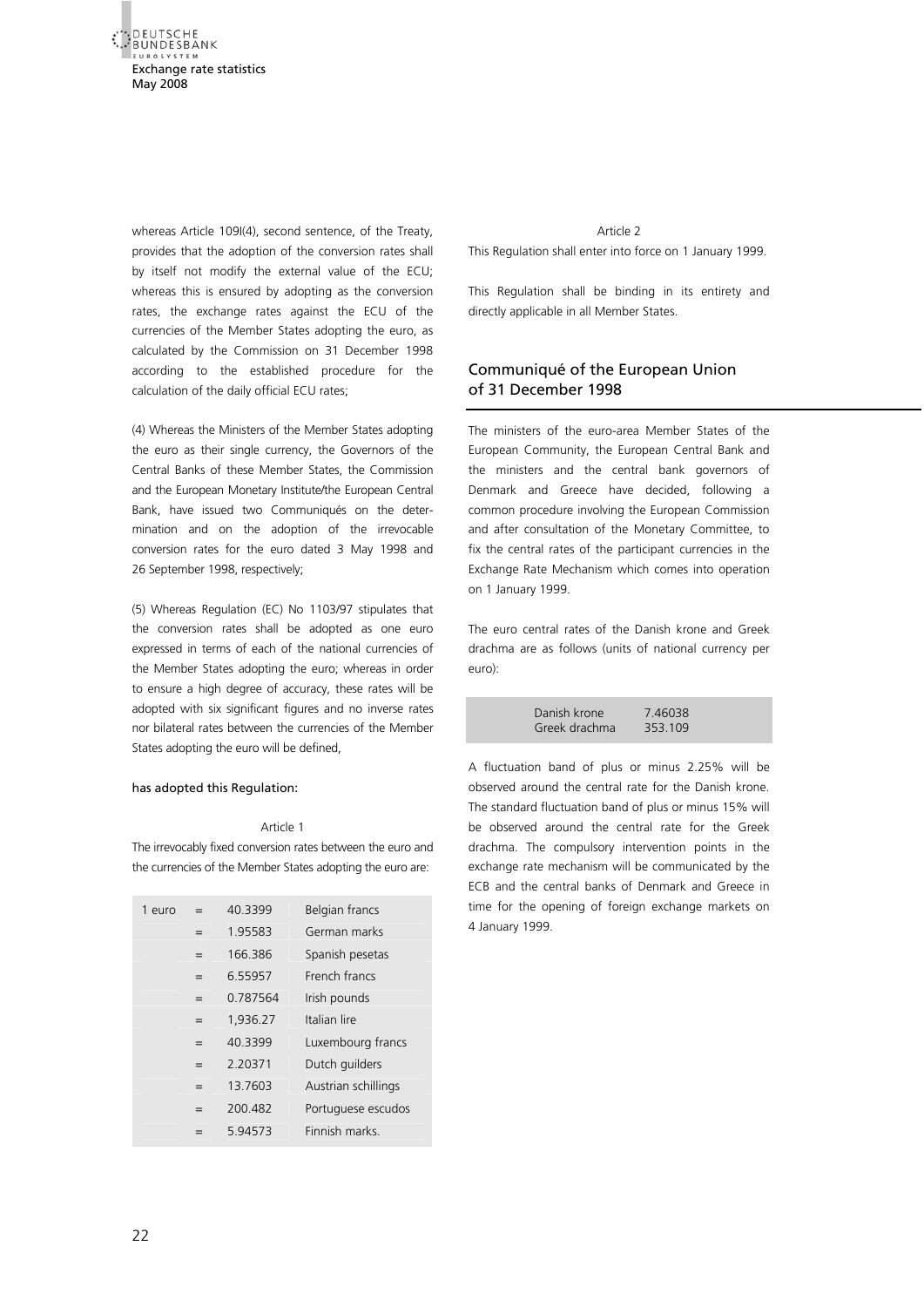[Exchange rate statistics](#page-3-1)  May 2008

Council Regulation (EC) No 1478/2000 of 19 June 2000 amending Regulation (EC) No 2866/98 on the conversion rates between the euro and the currencies of the Member States adopting the euro (published in the Official Journal of the European Communities L 167 of 7 July 2000)

The Council of the European Union,

Having regard to the Treaty establishing the European Community **1**, and in particular Article 123(5) thereof,

Having regard to the proposal from the Commission,

Having regard to the opinion of the European Central Bank,

#### Whereas:

(1) Council Regulation (EC) No 2866/98 of 31 December 1998 on the conversion rates between the euro and the currencies of the Member States adopting the euro determines the conversion rates as from 1 January 1999 pursuant to Council Regulation (EC) No 974/98 of 3 May 1998 on the introduction of the euro.

(2) Council Decision 98/317/EC of 3 May 1998 in accordance with Article 121(4) of the Treaty stipulated that Greece did not fulfil the necessary conditions for the adoption of the single currency.

(3) Pursuant to Council Decision 2000/427/EC of 19 June 2000 in accordance with Article 122(2) of the Treaty on the adoption by Greece of the single currency on 1 January 2001 Greece now fulfils the necessary conditions, and the derogation of Greece should be abrogated with effect from 1 January 2001.

(4) The introduction of the euro in Greece requires the adoption of the conversion rate between the euro and the drachma,

#### has adopted this Regulation:

#### Article 1

In the list of conversion rates in Article 1 of Regulation (EC) No 2866/98, the following shall be inserted between the rates of the German mark and the Spanish peseta:

#### "= 340.750 Greek drachma"

Article 2 This Regulation shall enter into force on 1 January 2001.

This Regulation shall be binding in its entirety and directly applicable in all Member States.

# Communiqué of the European Union of 27 June 2004

At the request of the Estonian authorities, the ministers of the euro area Member States of the European Union, the President of the European Central Bank and the ministers and the central bank governors of Denmark and Estonia have decided, by mutual agreement, following a common procedure involving the European Commission and after consultation of the Economic and Financial Committee, to include the Estonian kroon in the Exchange Rate Mechanism II (ERM II).

The central rate of the Estonian kroon is set at

#### 1 euro = 15.6466 kroon.

The standard fluctuation band of plus or minus 15% will be observed around the central rate of the kroon.

…

The compulsory intervention points in the exchange rate mechanism will be communicated by the ECB and the Bank of Estonia, in time for the opening of the foreign exchange markets on 28 June 2004.

# Communiqué of the European Union of 27 June 2004

At the request of the Lithuanian authorities, the ministers of the euro area Member States of the

<sup>1</sup> Editorial note: Amsterdam Treaty in the wording of 2 October 1997.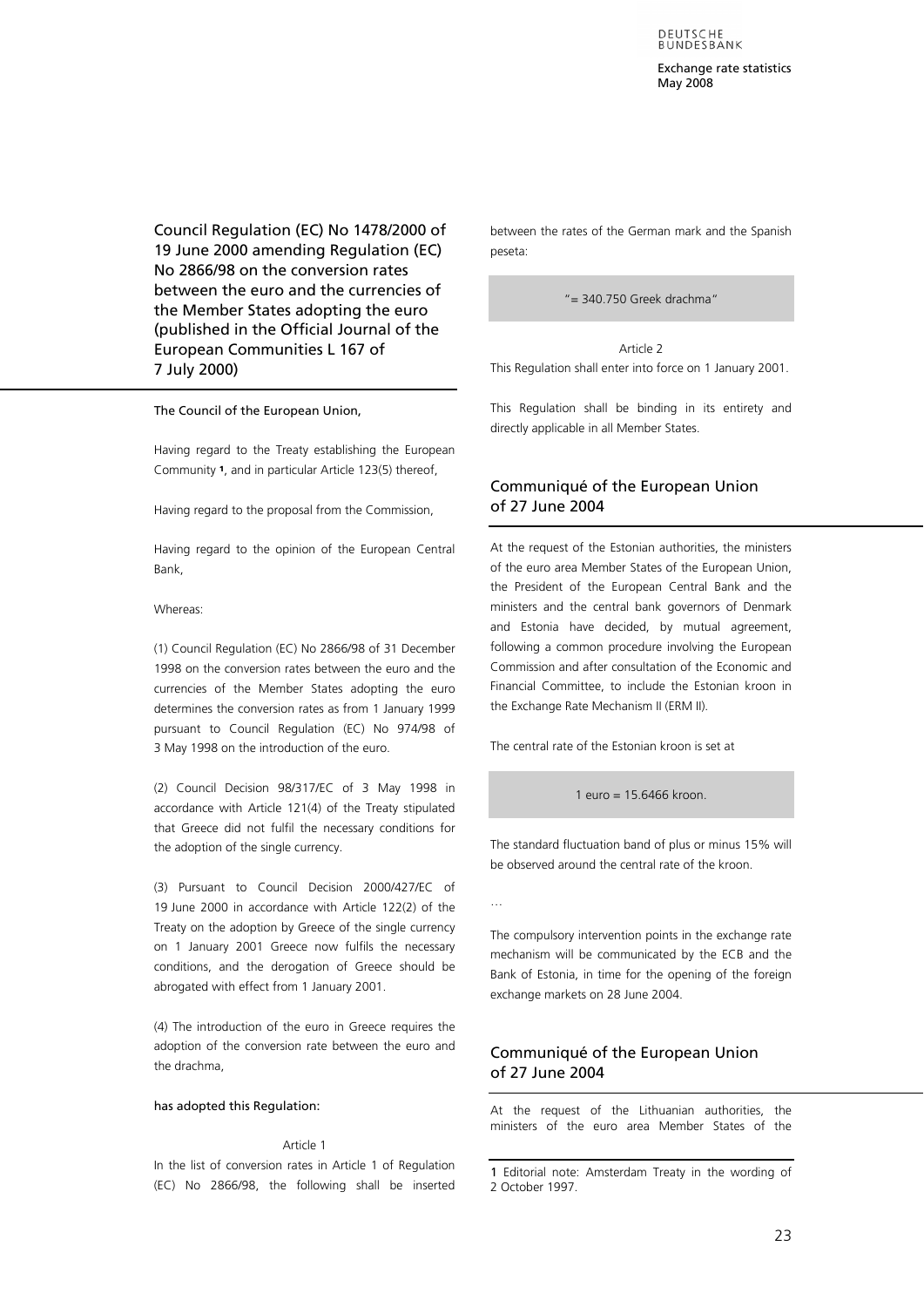

European Union, the President of the European Central Bank and the ministers and the central bank governors of Denmark and Lithuania have decided, by mutual agreement, following a common procedure involving the European Commission and after consultation of the Economic and Financial Committee, to include the Lithuanian litas in the Exchange Rate Mechanism II (ERM II).

The central rate of the Lithuanian litas is set at

$$
1 \text{ euro} = 3.45280 \text{ litas.}
$$

The standard fluctuation band of plus or minus 15% will be observed around the central rate of the litas.

…

The compulsory intervention points in the exchange rate mechanism will be communicated by the ECB and the Bank of Lithuania, in time for the opening of the foreign exchange markets on 28 June 2004.

# Communiqué of the European Union of 27 June 2004

At the request of the Slovenian authorities, the ministers of the euro area Member States of the European Union, the President of the European Central Bank and the ministers and the central bank governors of Denmark and Slovenia have decided, by mutual agreement, following a common procedure involving the European Commission and after consultation of the Economic and Financial Committee, to include the Slovenian tolar in the Exchange Rate Mechanism II (ERM II).

The central rate of the Slovenian tolar is set at

#### 1 euro = 239.640 tolar.

The standard fluctuation band of plus or minus 15% will be observed around the central rate of the tolar.

The compulsory intervention points in the exchange rate mechanism will be communicated by the ECB and the Bank of Slovenia, in time for the opening of the foreign exchange markets on 28 June 2004.

### Communiqué of the European Union of 29 ApriI 2005

At the request of the Cypriot authorities, the ministers of the euro area Member States of the European Union, the President of the European Central Bank and the ministers and the central bank governors of Denmark, Estonia, Lithuania, Slovenia and Cyprus have decided, by mutual agreement, following a common procedure involving the European Commission and after consultation of the Economic and Financial Committee, to include the Cyprus pound in the Exchange Rate Mechanism II (ERM II).

The central rate of the Cyprus pound is set at

1 euro = 0.585274 pound.

The standard fluctuation band of plus or minus 15 percent will be observed around the central rate of the pound.

…

The compulsory intervention points in the exchange rate mechanism will be communicated by the ECB and the Central Bank of Cyprus, in time for the opening of the foreign exchange markets on 2 May 2005.

## Communiqué of the European Union of 29 April 2005

At the request of the Latvian authorities, the ministers of the euro area Member States of the European Union, the President of the European Central Bank and the ministers and the central bank governors of Denmark, Estonia, Lithuania, Slovenia and Latvia have decided, by mutual agreement, following a common procedure involving the European Commission and after consultation of the Economic and Financial Committee,

…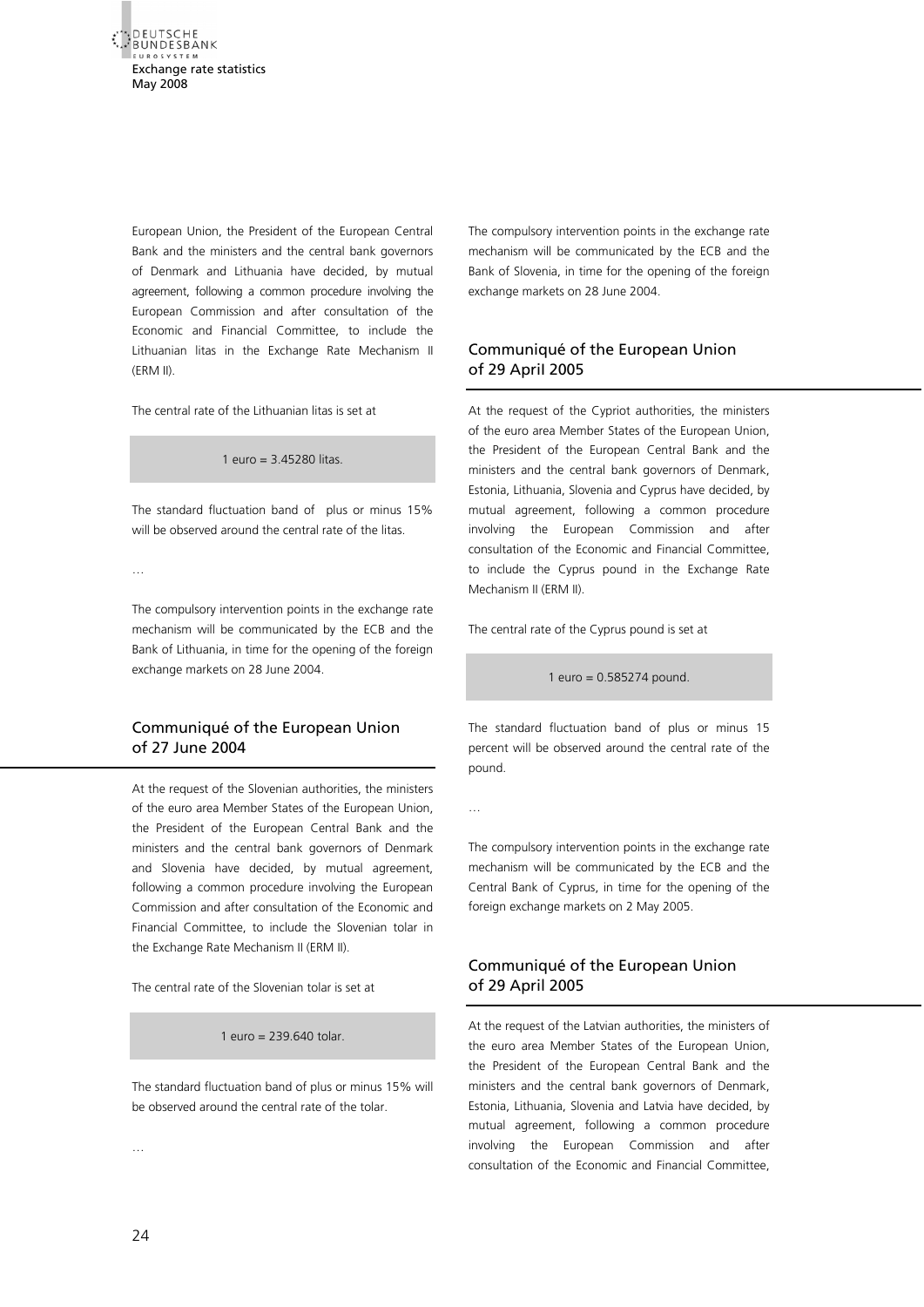[Exchange rate statistics](#page-3-1)  May 2008

to include the Latvian lats in the Exchange Rate Mechanism II (ERM II).

The central rate of the Latvian lats is set at

1 euro = 0.702804 lats.

The standard fluctuation band of plus or minus 15 percent will be observed around the central rate of the lats.

In line with the existing exchange rate regime, the Latvian authorities have declared that they will maintain the exchange rate of the lats at the central rate against the euro with a fluctuation band of plus or minus 1 percent as a unilateral commitment, thus placing no additional obligations on the ECB.

…

The compulsory intervention points in the exchange rate mechanism will be communicated by the ECB and the Central Bank of Latvia, in time for the opening of the foreign exchange markets on 2 May 2005.

# Communiqué of the European Union of 29 ApriI 2005

At the request of the Maltese authorities, the ministers of the euro area Member States of the European Union, the President of the European Central Bank and the ministers and the central bank governors of Denmark, Estonia, Lithuania, Slovenia and Malta have decided, by mutual agreement, following a common procedure involving the European Commission and after consultation of the Economic and Financial Committee, to include the Maltese lira in the Exchange Rate Mechanism II (ERM II).

The central rate of the Maltese lira is set at

1 euro = 0.429300 lira.

The standard fluctuation band of plus or minus 15 percent will be observed around the central rate of the lira.

Upon entry into the mechanism, the Maltese lira will be re-pegged to the euro from the current basket arrangement. Moreover, the Maltese authorities have declared that they will maintain the exchange rate of the Malteses lira at the central rate against the euro as a unilateral commitment, thus placing no additional obligations on the ECB.

…

The compulsory intervention points in the exchange rate mechanism will be communicated by the ECB and the Central Bank of Malta, in time for the opening of the foreign exchange markets on 2 May 2005.

# Communiqué of the European Union of 25 November 2005

At the request of the Slovak authorities, the ministers of the euro area Member States of the European Union, the President of the European Central Bank and the ministers and the central bank governors of Cyprus, Denmark, Estonia, Latvia, Lithuania, Malta, Slovenia and Slovakia have decided, by mutual agreement, following a common procedure involving the European Commission and after consultation of the Economic and Financial Committee, to include the Slovak koruna in the Exchange Rate Mechanism II (ERM II).

The central rate of the Slovak koruna is set at

1 euro = 38.4550 koruna.

The standard fluctuation band of plus or minus 15 percent will be observed around the central rate of the koruna.

…

The compulsory intervention points in the exchange rate mechanism will be communicated by the ECB and the National Bank of Slovakia, in time for the opening of the foreign exchange markets on 28 November 2005.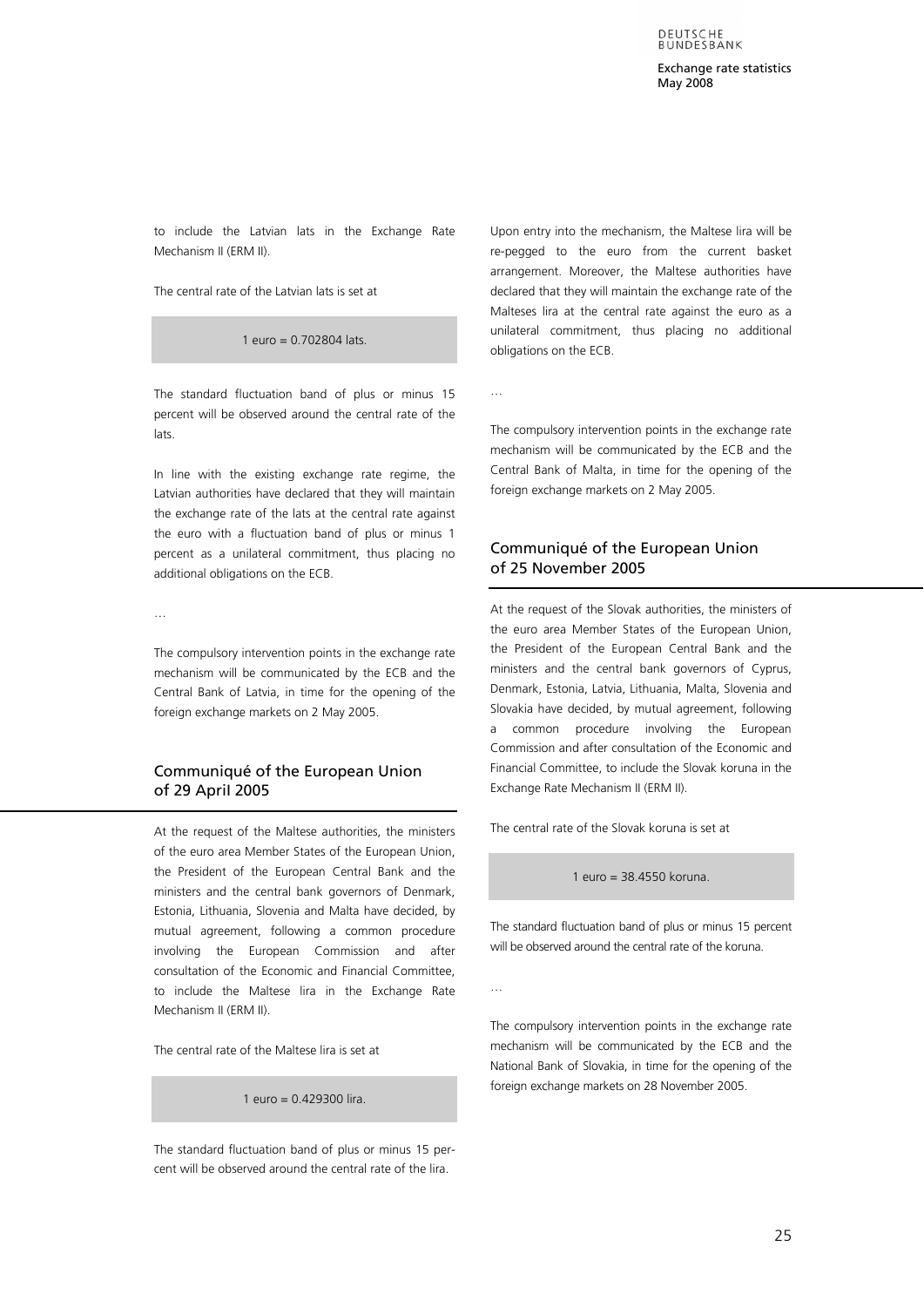

Council Regulation (EC) No 1086/2006 of 11 July 2006 amending Regulation (EC) No 2866/98 on the conversion rates between the euro and the currencies of the Member States adopting the euro (published in the Official Journal of the European Communities L 195 of 15 July 2006)

The Council of the European Union,

Having regard to the Treaty establishing the European Community 1, and in particular Article 123(5) thereof,

Having regard to the proposal from the Commission,

Having regard to the opinion of the European Central Bank,

#### Whereas:

(1) Council Regulation (EC) No 2866/98 of 31 December 1998 on the conversion rates between the euro and the currencies of the Member States adopting the euro determines the conversion rates as from 1 January 1999.

(2) According to Article 4 of the 2003 Act of Accession, Slovenia is a Member State with a derogation as defined in Article 122 of the Treaty.

(3) Pursuant to Council Decision 2006/495/EC of 11 July 2006 in accordance with Article 122(2) of the Treaty on the adoption by Slovenia of the single currency on January 2007, Slovenia fulfils the necessary conditions for the adoption of the single currency and the derogation of Slovenia is abrogated with effect from 1 January 2007.

(4) The introduction of the euro in Slovenia requires the adoption of the conversion rate between the euro and the tolar. This conversion rate should be set at 239.640 Slovenian tolars to 1 euro, which corresponds to the current central rate of the tolar in the exchange rate mechanism (ERM II).

(5) Regulation (EC) No 2866/98 should therefore be amended accordingly,

#### has adopted this regulation:

#### Article 1

In the list of conversion rates in Article 1 of Regulation (EC) No 2866/98, the following shall be inserted between the rates of the Portuguese escudo and the Finnish mark:

 $"$  = 239.640 Slovenian tolars"

Article 2

This Regulation shall enter into force on 1 January 2007.

This Regulation shall be binding in its entirety and directly applicable in all Member States.

# Communiqué of the European Union of 16 March 2007

At the request of the Slovak authorities, the ministers of the euro-area Member States of the European Community, the European Central Bank and the ministers and the central bank governors of Cyprus, Denmark, Estonia, Latvia, Lithuania, Malta and Slovakia have decided, by mutual agreement, following a common procedure involving the European Commission and after consultation of the Economic and Financial Committee, to adapt the central rate of the Slovak koruna in the Exchange Rate Mechanism II (ERM II).

The central rate of the Slovak koruna has been revalued by 8 ½ percent. The new central rate of the koruna is

1 euro = 35.4424 koruna.

The standard fluctuation band of plus or minus 15 percent continues to be observed around the central rate of the Slovak koruna.

…

The compulsory intervention points in the exchange-rate mechanism will be communicated by the ECB and the National Bank of Slovakia, in time for the opening of the foreign exchange markets on 19 March 2007.

1 Editorial note: Amsterdam Treaty in the wording of 2 October 1997.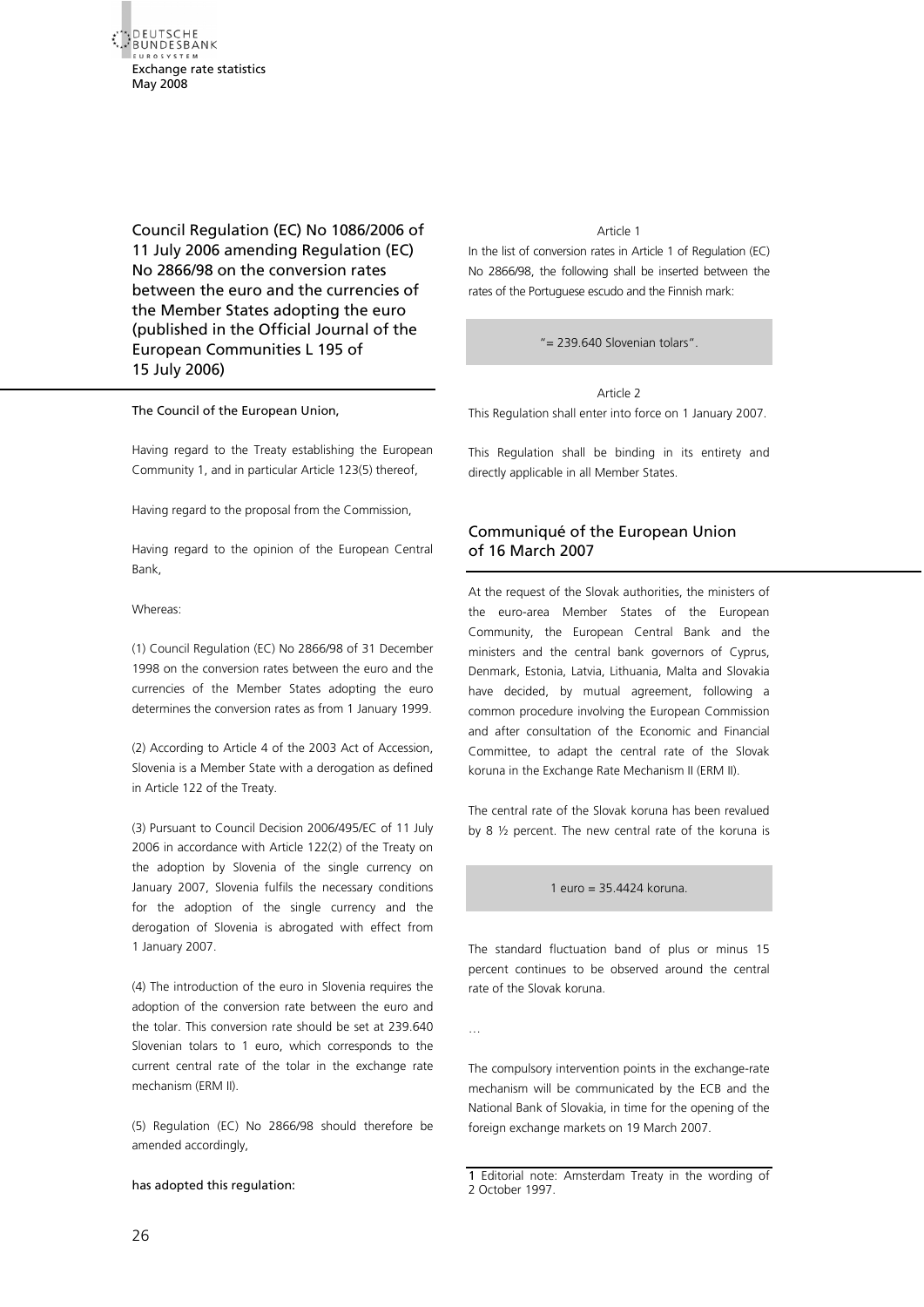[Exchange rate statistics](#page-3-1)  May 2008

<span id="page-26-0"></span>Council Regulation (EC) No 1134/2007 of 10 July 2007 amending Regulation (EC) No 2866/98 as regards the conversion rate to the euro for Malta (published in the Official Journal of the European Communities L 195 of 15 July 2006)

#### The Council of the European Union,

Having regard to the Treaty establishing the European Community **1**, and in particular Article 123(5) thereof,

Having regard to the proposal from the Commission,

Having regard to the opinion of the European Central Bank,

#### Whereas:

(1) Council Regulation (EC) No 2866/98 of 31 December 1998 on the conversion rates between the euro and the currencies of the Member States adopting the euro determines the conversion rates as from 1 January 1999.

(2) According to Article 4 of the 2003 Act of Accession, Malta is a Member State with a derogation as defined in Article 122 of the Treaty.

(3) Pursuant to Council Decision 2007/504/EC of 10 July 2007 in accordance with Article 122(2) of the Treaty on the adoption by Malta of the single currency on 1 January 2008, Malta fulfils the necessary conditions for the adoption of the single currency and the derogation of Malta is abrogated with effect from 1 January 2008.

(4) The introduction of the euro in Malta requires the adoption of the conversion rate between the euro and the Maltese lira. This conversion rate should be set at 0,4293 lira per 1 euro, which corresponds to the current central rate of the lira in the exchange rate mechanism (ERM II).

(5) Regulation (EC) No 2866/98 should therefore be amended accordingly,

#### has adopted this regulation:

#### Article 1

In Article 1 of Regulation (EC) No 2866/98, the following line shall be inserted between the conversion rates applicable to the Luxembourg franc and the Dutch guilder:

"= 0,429300 Maltese liras".

Article 2 This Regulation shall enter into force on 1 January 2008.

This Regulation shall be binding in its entirety and directly applicable in all Member States.

Council Regulation (EC) No 1135/2007 of 10 July 2007 amending Regulation (EC) No 2866/98 as regards the conversion rate to the euro for Cyprus (published in the Official Journal of the European Communities L 195 of 15 July 2006)

#### The Council of the European Union,

Having regard to the Treaty establishing the European Community **1**, and in particular Article 123(5) thereof,

Having regard to the proposal from the Commission,

Having regard to the opinion of the European Central Bank,

#### Whereas:

(1) Council Regulation (EC) No 2866/98 of 31 December 1998 on the conversion rates between the euro and the currencies of the Member States adopting the euro determines the conversion rates as from 1 January 1999.

(2) According to Article 4 of the 2003 Act of Accession, Cyprus is a Member State with a derogation as defined in Article 122 of the Treaty.

1 Editorial note: Amsterdam Treaty in the wording of 2 October 1997.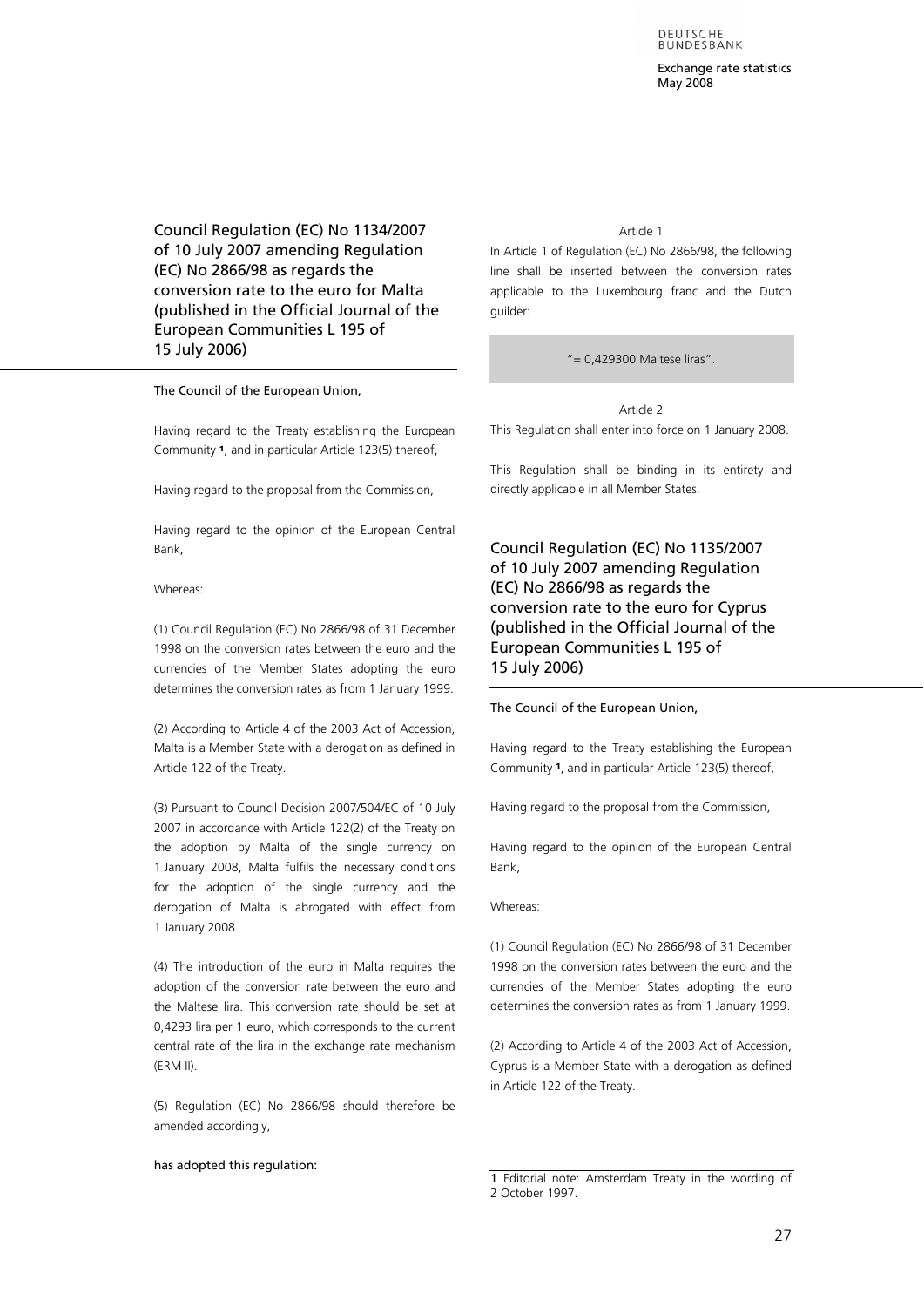

(3) Pursuant to Council Decision 2007/503/EC of 10 July 2007 in accordance with Article 122(2) of the Treaty on the adoption by Cyprus of the single currency on 1 January 2008 , Cyprus fulfils the necessary conditions for the adoption of the single currency and the derogation of Cyprus is abrogated with effect from 1 January 2008.

(4) The introduction of the euro in Cyprus requires the adoption of the conversion rate between the euro and the Cyprus pound. This conversion rate should be set at 0,585274 pound per 1 euro, which corresponds to the current central rate of the pound in the exchange rate mechanism (ERM II).

(5) Regulation (EC) No 2866/98 should therefore be amended accordingly,

# has adopted this regulation:

#### Article 1

In Article 1 of Regulation (EC) No 2866/98, the following line shall be inserted between the conversion rates applicable to the Italian lira and the Luxembourg franc:

"= 0,585274 Cyprus pounds".

#### Article 2

This Regulation shall enter into force on 1 January 2008. This Regulation shall be binding in its entirety and directly applicable in all Member States.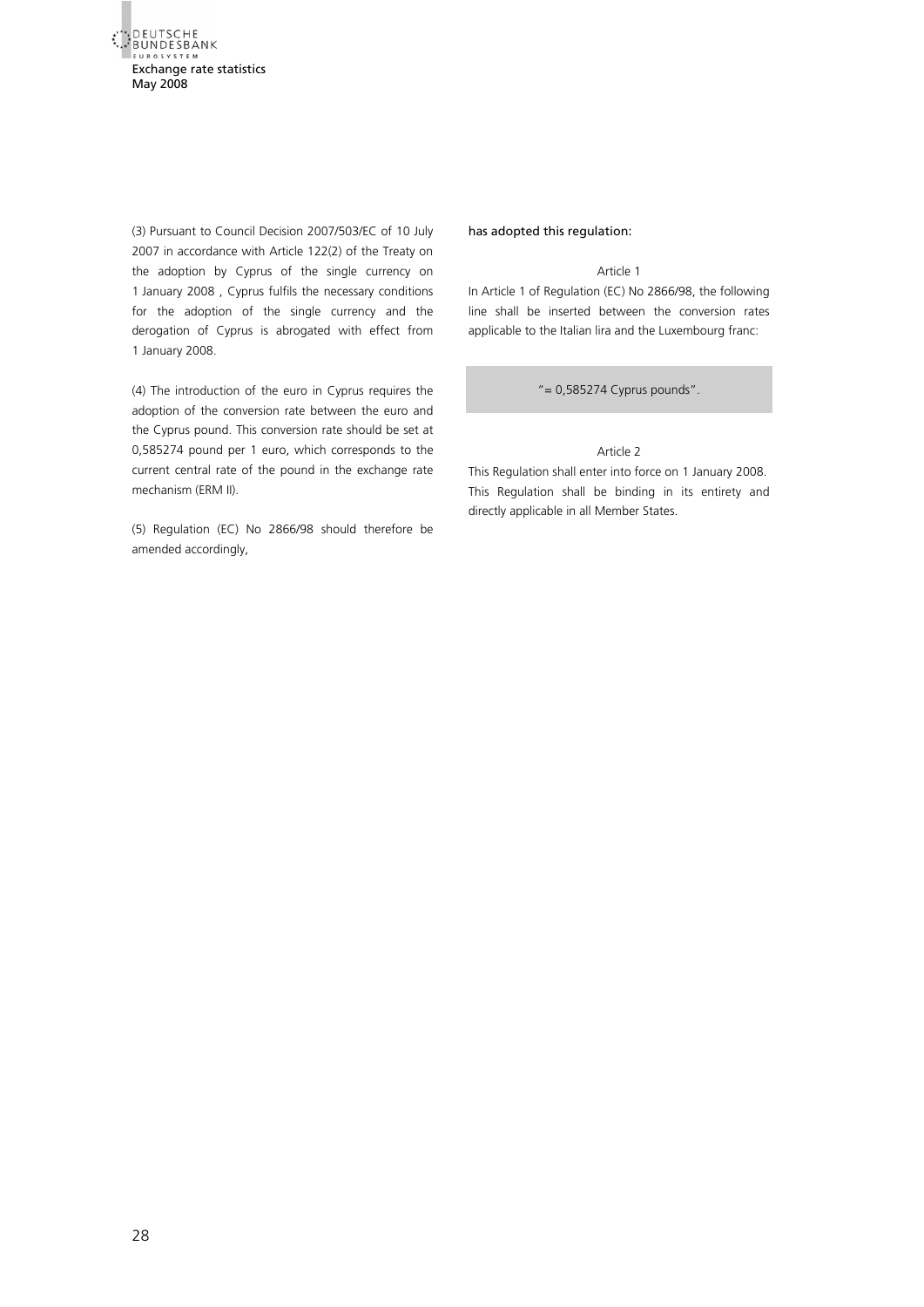[Exchange rate statistics](#page-3-1)  May 2008

# Explanatory notes on individual countries

# Equatorial Guinea

Along with Cameroon, the Central African Republic, Chad, the Republic of the Congo and Gabon, Equatorial Guinea is served by the "Banque des Etats de L'Afrique Centrale" (Bank of the Central African States), whose CFA Franc (F.CFA = Franc de la Coopération Financière en Afrique Centrale) is legal tender only in the aforementioned countries. Until the end of 1998, the CFA franc was pegged to the French franc (FF  $1 = 100$  CFA francs); since 1999, it has been pegged to the euro based on the irrevocable conversion rate of the French franc to the euro.

# Bangladesh

Units of account for larger amounts: 1 lakh (in digits: 1,00,000) = 100,000 taka; 1 crore (in digits:  $1,00,00,000$  = 100 lakh = 10,000,000 taka.

#### Belarus

In Germany, the traditional German word "Weissrussland" (literally, "White Russia", or Byelorussia) is used instead of Belarus.

#### Benin

Benin, Burkina Faso, Côte d'Ivoire, Guinea-Bissau, Mali, Niger, Senegal and Togo all belong to the West African Monetary Union (Union Monétaire Ouest Africaine). The responsible monetary authority is the "Banque Centrale des Etats de l'Afrique de l'Ouest", whose CFA franc (F.CFA = Franc de la Communauté Financière Africaine) is legal tender only in the aforementioned countries. Until the end of 1998, the CFA franc was pegged to the French franc (FF  $1 = 100$  CFA francs); since 1999, it has been pegged to the euro based on the irrevocable conversion rate of the French franc to the euro.

#### Bhutan

The Indian rupee is also legal tender alongside the Bhutanese ngultrum (convertible at par).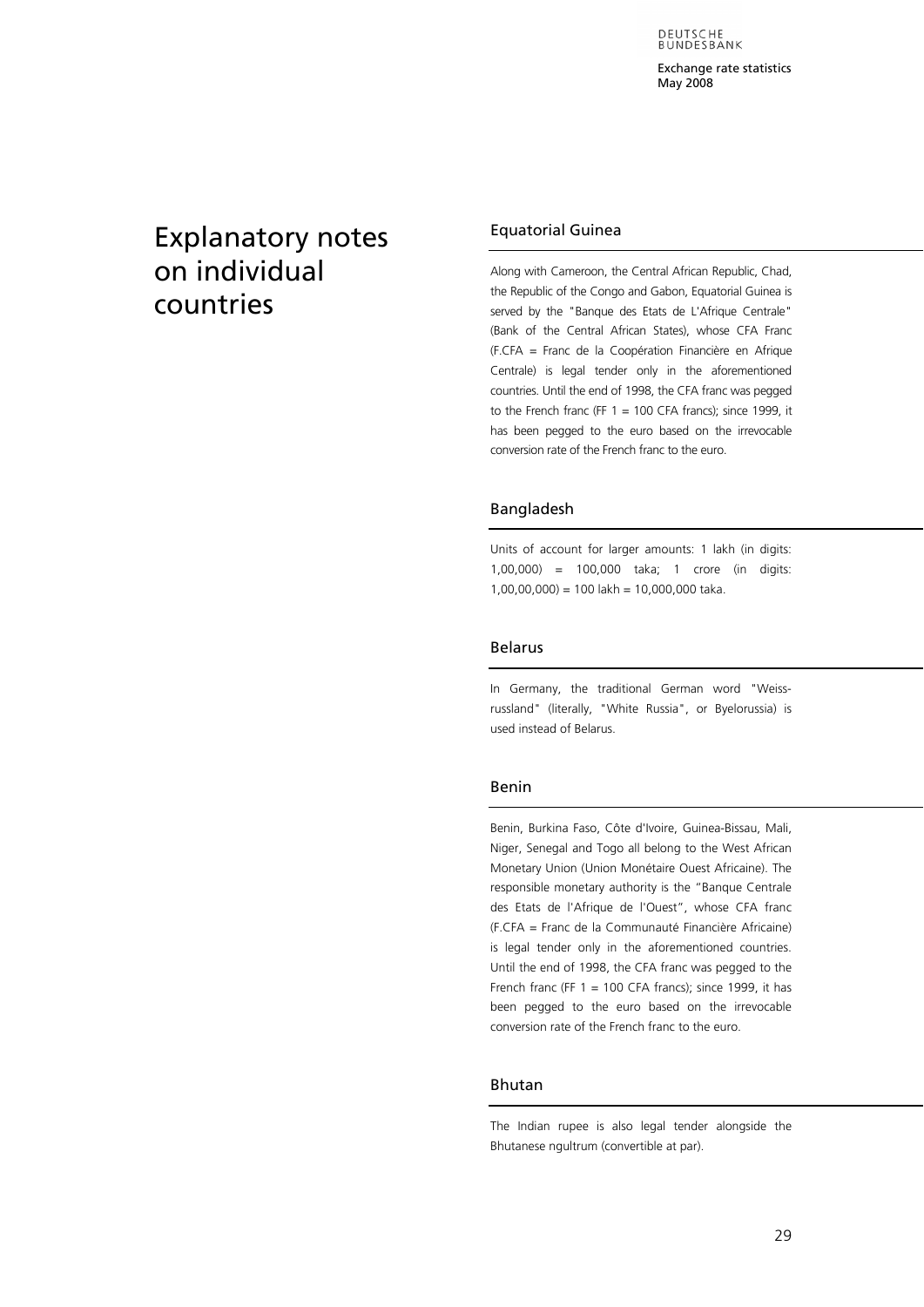

#### Brunei Darussalam

Under an agreement between Brunei Darussalam and Singapore, the Singapore dollar is also accepted as legal tender at a rate of  $S$ 1 = BR$ 1.$ 

#### Cook Islands

The New Zealand dollar is also legal tender alongside the Cook Islands dollar (convertible at par).

#### El Salvador

The US dollar is likewise legal tender alongside the El Salvador colón.

## India

Units of account for larger amounts are as follows: 1 lakh (in digits: 1,00,000) = 100,000 rupees; 1 crore (in digits:  $1,00,00,000$  = 100 lakh = 10,000,000 rupees.

#### Iran, Islamic Republic of

The term "toman" (an old Persian currency) is also used to denote 10 rials.

#### Kenya

The term "Kenya pound" is a unit of account equivalent to 20 Kenya shillings.

# Kiribati

The Australian dollar (convertible at par) is also legal tender alongside some of Kiribati's own coins.

#### Comoros

The Comorian franc was pegged to the French franc (FF 1 = FC 75 or FC 1 = FF 0.0133) until the end of 1998;

since 1999, it has been pegged to the euro based on the French franc's irrevocable conversion rate to the euro.

#### Cuba

Alongside the Cuban peso, which is used by residents to purchase their basic needs, there is a "convertible peso" (CUC), which is used particularly for purchasing nonsubsidised goods and for spending on travel.

Since the CUC is supposed to be of the same value as the CUP, the rates that apply to the CUP also apply to the CUC.

The euro is also accepted as legal tender in some tourist centres.

# Lesotho

The rand is also legal tender alongside the loti.

### Liberia

The US dollar is likewise legal tender alongside the Liberian dollar.

#### Macau

The Hong Kong dollar, to which the pataca is pegged at a rate of HK\$ 100 = 103 patacas, is in circulation as a common currency alongside the pataca.

#### Macedonia

On 8 April 1993, Macedonia was admitted to the United Nations under the temporary designation "Former Yugoslavian Republic of Macedonia"; this designation is in use within the European Union (and therefore also Germany) until further notice.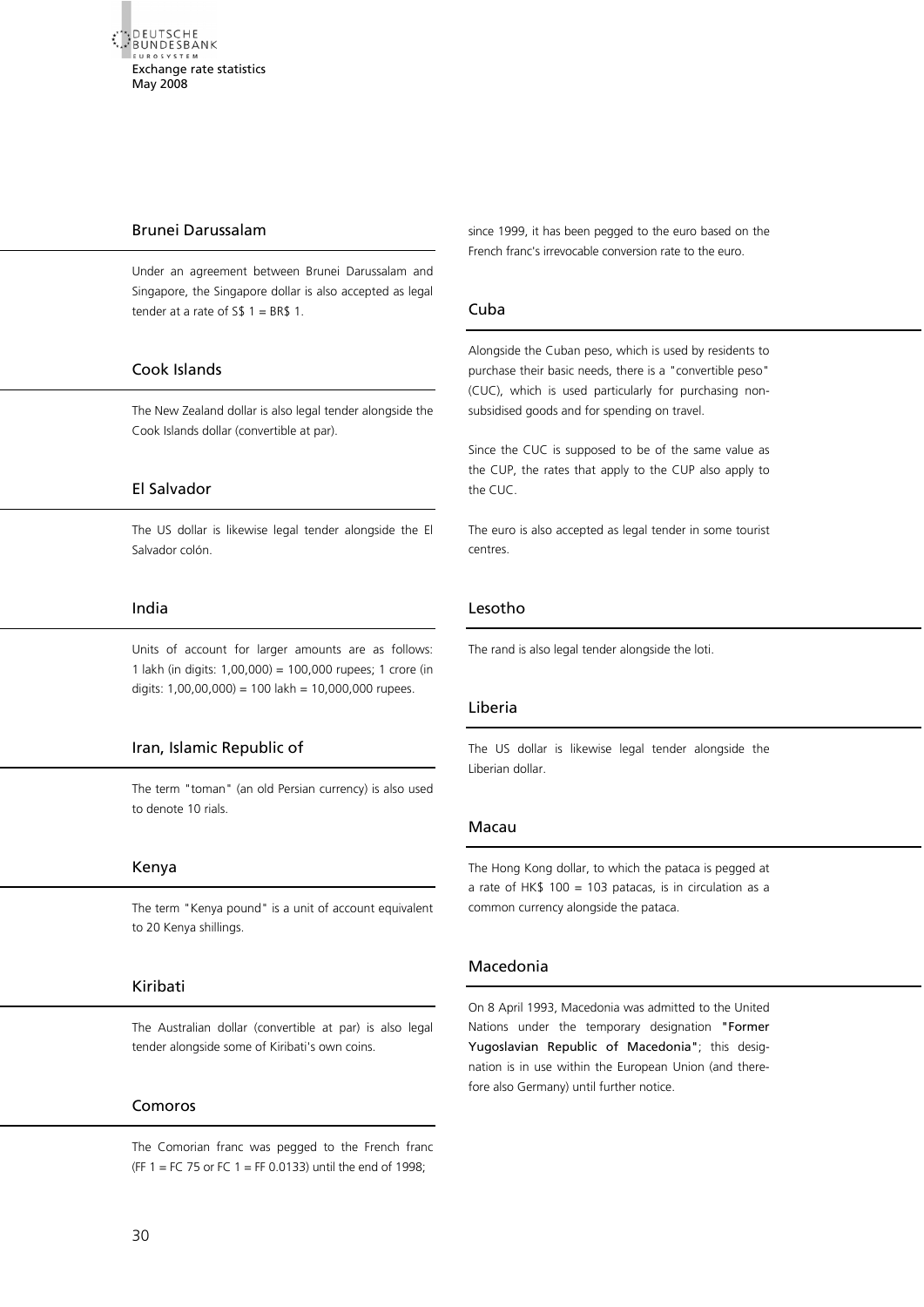Exchange rate statistics May 2008

#### Myanmar

Parallel exchange rates which vary considerably from the official rate also exist; however, we have no information on these rates.

#### Namibia

The rand is likewise legal tender alongside the Namibia dollar.

# New Caledonia

CFP was originally the abbreviation for "Colonies Françaises du Pacifique" and is still used as a currency symbol (in connection with the franc). The CFP franc was pegged to the French franc (FF  $1 = 18.1818$  CFP francs or 1 CFP franc = FF 0.055) until the end of 1998; since 1999, it has been pegged to the euro based on the irrevocable conversion rate of the French franc to the euro.

#### Netherlands Antilles

Bonaire, Curaçao, Saba, Sint Eustatius and Sint Maarten (the southern part) constitute the Netherlands Antilles.

#### Panama

The US dollar is legal tender alongside the balboa, which is in circulation exclusively in coin form.

#### São Tomé and Príncipe

The unit of account for 1,000 dobras is 1 conto.

#### Zimbabwe

On 5 May 2008 the official exchange rate between the [Zimbabwe dollar and the US dollar was floated, and the](#page-5-1)  Zimbabwe dollar was devalued.

Below are some of the exchange rates announced by the Reserve Bank of Zimbabwe.

| 2 May 2008  | $US$1 = Z$30,000$                      |
|-------------|----------------------------------------|
|             | € 1 = $2\frac{1}{2}$ 46,425            |
|             |                                        |
| 5 May 2008  | $US$1 = Z$168,815,333.33$              |
|             | € 1 = $2\frac{1}{2}$ 261,258,609.86    |
|             |                                        |
| 8 May 2008  | $US$1 = Z$204,565,727.39$              |
|             | € 1 = $\overline{2}$ \$ 313,947,021.83 |
|             |                                        |
| 13 May 2008 | $US$1 = Z$24,832,332.83$               |
|             | € 1 = $Z$ \$ 349,198,337.73            |

Alongside the official published rates other rates exist which have deviated substantially from the official rate for some time; according to press reports, these were US\$  $1 = Z$ \$ 5.5 million at the beginning of February, US\$  $1 = Z$ \$ 20 million at the beginning of March and US\$  $1 = Z$$  40 million mid-March.

#### Singapore

Under an agreement between Singapore and Brunei Darussalam, the Brunei dollar (convertible at par) is also accepted as legal tender.

#### Somalia

No official exchange rates have been available for the Somali shilling for some time now.

#### Swaziland

The rand is also legal tender alongside the lilangeni.

## Syrian Arab Republic

In addition to the exchange rates shown, there is still a rate of US\$  $1 = Sf$  11.20/11.25 (buy/sell) for a small number of debt service payments. This is due to bilateral payment agreements.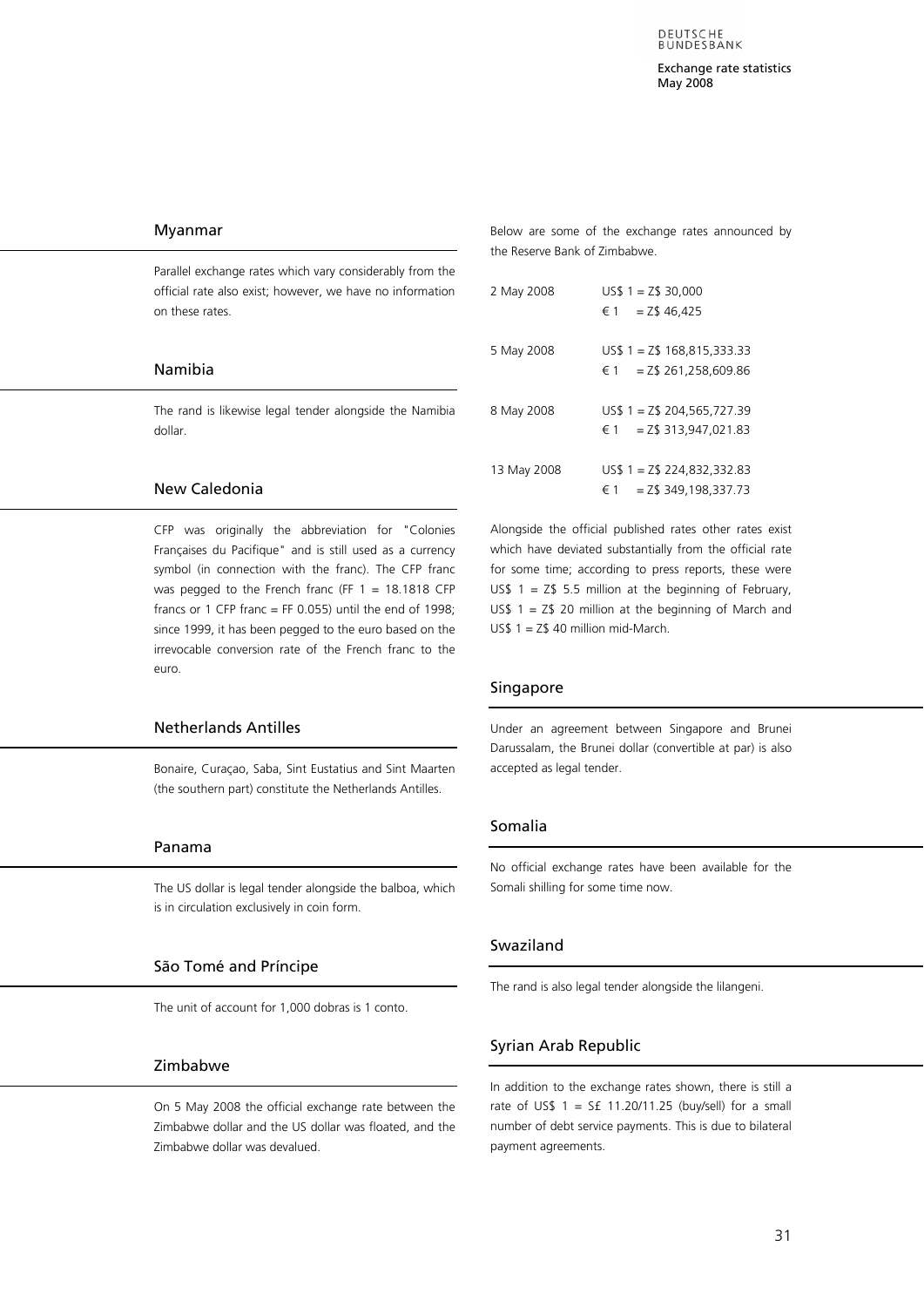<span id="page-31-0"></span>\*\*DEUTSCHE<br>\*\*BUNDESBANK Exchange rate statistics May 2008

# Turkmenistan

With effect from 1 January 2008, the exchange rate for the US dollar was adjusted from USD  $1 = TMM$  5,200 to USD 1 = TMM 6,250; the Turkmenistan manat thus depreciated by 16.8% against the US dollar.

# Hungary

With effect from 4 June 2003, Hungary reset its central parity to the euro to  $\epsilon$  1 = Ft 282.36, with a fluctuation band of plus or minus 15%. With effect from 26 February 2008, Hungary gave up its peg to the euro.

## Venezuela

[With effect from 1 January 2008, a currency changeover](#page-5-1)  took place to the ratio of 1,000 bolívares = 1 bolívar

fuerte (Bs.F). One bolívar fuerte is divided into 100 céntimos. The (old) bolívar shall remain legal in this ratio until at least the middle of 2008.

After a transitional period, the term "fuerte" shall no longer be used to describe the currency unit.

# United Arab Emirates

The United Arab Emirates include Abu Dhabi, Ajman, Dubai, Fujairah, Ras al Khaimah, Sharjah and Umm al Qaiwain.

## United Kingdom

In Scotland and Northern Ireland, a small volume of banknotes issued by commercial banks in these territories is in circulation alongside notes issued by the Bank of England.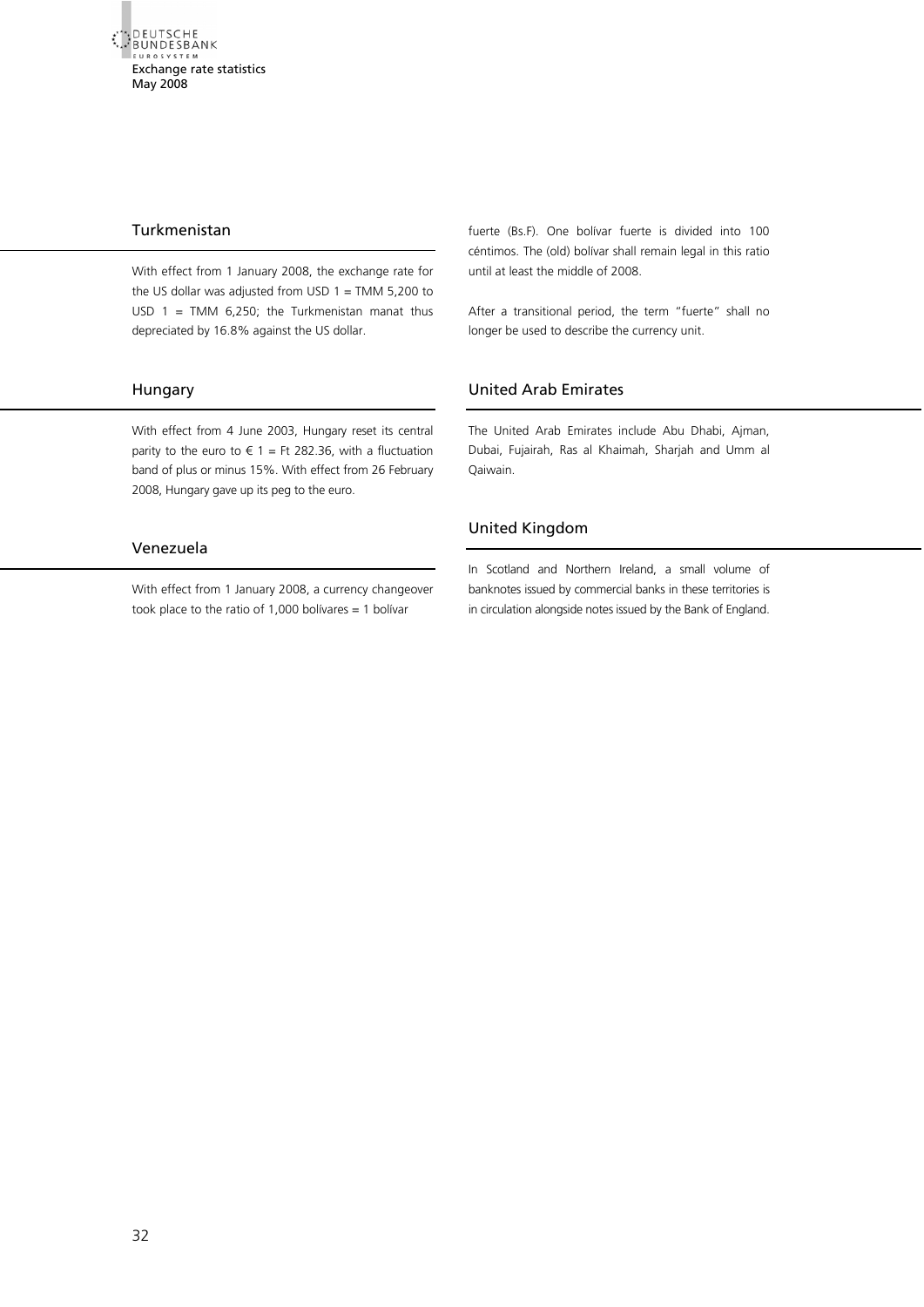<span id="page-32-0"></span>

#### 1. Euro-Referenzkurse der Europäischen Zentralbank \*) und effektive Wechselkurse des Euro

|                                      |                       | $1$ EUR =  WE                                        |                                                |                                                     |                                                |                                                |                                                |                                                 |                                                |                                                |                                                |  |
|--------------------------------------|-----------------------|------------------------------------------------------|------------------------------------------------|-----------------------------------------------------|------------------------------------------------|------------------------------------------------|------------------------------------------------|-------------------------------------------------|------------------------------------------------|------------------------------------------------|------------------------------------------------|--|
|                                      |                       | <b>Bulgarien</b>                                     | Dänemark                                       | Estland                                             | Lettland                                       | Litauen                                        | Polen                                          | Rumänien                                        | Schweden                                       | Slowakei                                       | Tschechische<br>Republik                       |  |
| Zeit                                 |                       | Lew<br><b>BGN 2)</b>                                 | Dänische<br>Krone<br><b>DKK</b>                | Estnische<br>Krone<br><b>EEK</b>                    | Lats<br>LVL <sub>2</sub>                       | Litas<br>LTL 2)                                | Zloty<br>PLN                                   | Leu (alt) /<br>Leu (neu)<br>ROL / RON 2) 3) SEK | Schwedische<br>Krone                           | Slowakische<br>Krone<br><b>SKK 2)</b>          | Tschechische<br>Krone<br><b>CZK</b>            |  |
|                                      |                       |                                                      |                                                |                                                     |                                                |                                                |                                                |                                                 |                                                | Durchschnitt im Jahr <sup>6)</sup>             |                                                |  |
| 1999                                 |                       |                                                      | 7,4355                                         | 15,6466                                             | 0,6256                                         | 4,2640                                         | 4,2274                                         | 16 345                                          | 8,8075                                         | 44,123                                         | 36,884                                         |  |
| 2000<br>2001<br>2002<br>2003<br>2004 |                       | 7)<br>1,9477<br>1,9482<br>1,9492<br>1,9490<br>1,9533 | 7,4538<br>7,4521<br>7,4305<br>7,4307<br>7,4399 | 15,6466<br>15,6466<br>15,6466<br>15,6466<br>15,6466 | 0,5592<br>0,5601<br>0,5810<br>0,6407<br>0,6652 | 3,6952<br>3,5823<br>3,4594<br>3,4527<br>3,4529 | 4,0082<br>3,6721<br>3,8574<br>4,3996<br>4,5268 | 19 922<br>26 004<br>31 270<br>37 551<br>40 510  | 8,4452<br>9,2551<br>9,1611<br>9,1242<br>9,1243 | 42,602<br>43,300<br>42,694<br>41,489<br>40,022 | 35,599<br>34,068<br>30,804<br>31,846<br>31,891 |  |
| 2005<br>2006<br>2007                 |                       | 1,9558<br>1,9558<br>1,9558                           | 7,4518<br>7,4591<br>7,4506                     | 15,6466<br>15,6466<br>15,6466                       | 0,6962<br>0,6962<br>0,7001                     | 3,4528<br>3,4528<br>3,4528                     | 4,0230<br>3,8959<br>3,7837                     | 3,6209<br>3)<br>3,5258<br>3,3353                | 9,2822<br>9,2544<br>9,2501                     | 38,599<br>37,234<br>33,775                     | 29,782<br>28,342<br>27,766                     |  |
|                                      |                       |                                                      |                                                |                                                     |                                                |                                                |                                                |                                                 |                                                |                                                | Stand am Jahresende                            |  |
| 1999                                 |                       |                                                      | 7,4433                                         | 15,6466                                             | 0,5881                                         | 4,0169                                         | 4,1587                                         | 18 345                                          | 8,5625                                         | 42,402                                         | 36,103                                         |  |
| 2000<br>2001<br>2002<br>2003<br>2004 |                       | 1,9543<br>1,9463<br>1,9546<br>1,9557<br>1,9559       | 7,4631<br>7,4365<br>7,4288<br>7,4450<br>7,4388 | 15,6466<br>15,6466<br>15,6466<br>15,6466<br>15,6466 | 0,5764<br>0,5563<br>0,6140<br>0,6725<br>0,6979 | 3,7229<br>3,5228<br>3,4525<br>3,4524<br>3,4528 | 3,8498<br>3,4953<br>4,0210<br>4,7019<br>4,0845 | 24 142<br>27817<br>35 135<br>41 158<br>39 390   | 8,8313<br>9,3012<br>9,1528<br>9,0800<br>9,0206 | 43,933<br>42,780<br>41,503<br>41,170<br>38,745 | 35,047<br>31,962<br>31,577<br>32,410<br>30,464 |  |
| 2005<br>2006<br>2007                 |                       | 1,9563<br>1,9558<br>1,9558                           | 7,4605<br>7,4560<br>7,4583                     | 15,6466<br>15,6466<br>15,6466                       | 0,6962<br>0,6972<br>0,6964                     | 3,4528<br>3,4528<br>3,4528                     | 3,8600<br>3,8310<br>3,5935                     | 3)<br>3,6802<br>3,3835<br>3,6077                | 9,3885<br>9,0404<br>9,4415                     | 37,880<br>34,435<br>33,583                     | 29,000<br>27,485<br>26,628                     |  |
|                                      |                       |                                                      |                                                |                                                     |                                                |                                                |                                                |                                                 |                                                | Durchschnitt im Monat <sup>6)</sup>            |                                                |  |
|                                      | 2005 März             | 1,9559                                               | 7,4466                                         | 15,6466                                             | 0,6961                                         | 3,4528                                         | 4,0123                                         | 36 292                                          | 9,0884                                         | 38,253                                         | 29,771                                         |  |
|                                      | April<br>Mai<br>Juni  | 1,9553<br>1,9561<br>1,9558                           | 7,4499<br>7,4443<br>7,4448                     | 15,6466<br>15,6466<br>15,6466                       | 0,6961<br>0,6960<br>0,6960                     | 3,4528<br>3,4528<br>3,4528                     | 4,1559<br>4,1749<br>4,0606                     | 36 277<br>36 175<br>36 136                      | 9,1670<br>9,1931<br>9,2628                     | 39,232<br>39,004<br>38,535                     | 30,134<br>30,220<br>30,034                     |  |
|                                      | Juli<br>Aug.<br>Sept. | 1,9558<br>1,9557<br>1,9558                           | 7,4584<br>7,4596<br>7,4584                     | 15,6466<br>15,6466<br>15,6466                       | 0,6961<br>0,6960<br>0,6961                     | 3,4528<br>3,4528<br>3,4528                     | 4,0986<br>4,0436<br>3,9160                     | 3)<br>3,5647<br>3,5034<br>3,5097                | 9,4276<br>9,3398<br>9,3342                     | 38,886<br>38,681<br>38,459                     | 30,180<br>29,594<br>29,317                     |  |
|                                      | Okt.<br>Nov.<br>Dez.  | 1,9559<br>1,9557<br>1,9558                           | 7,4620<br>7,4596<br>7,4541                     | 15,6466<br>15,6466<br>15,6466                       | 0,6965<br>0,6963<br>0,6967                     | 3,4528<br>3,4528<br>3,4528                     | 3,9229<br>3,9701<br>3,8501                     | 3,5997<br>3,6543<br>3,6589                      | 9,4223<br>9,5614<br>9,4316                     | 38,923<br>38,678<br>37,872                     | 29,675<br>29,266<br>28,972                     |  |
| 2006 Jan.                            | Febr.<br>März         | 1,9558<br>1,9558<br>1,9558                           | 7,4613<br>7,4641<br>7,4612                     | 15,6466<br>15,6466<br>15,6466                       | 0,6960<br>0,6961<br>0,6961                     | 3,4528<br>3,4528<br>3,4528                     | 3,8201<br>3,7941<br>3,8837                     | 3,6449<br>3,5393<br>3,5074                      | 9,3111<br>9,3414<br>9,4017                     | 37,492<br>37,390<br>37,478                     | 28,722<br>28,407<br>28,650                     |  |
|                                      | April<br>Mai<br>Juni  | 1,9558<br>1,9558<br>1,9558                           | 7,4618<br>7,4565<br>7,4566                     | 15,6466<br>15,6466<br>15,6466                       | 0,6960<br>0,6960<br>0,6960                     | 3,4528<br>3,4528<br>3,4528                     | 3,9177<br>3,8954<br>4,0261                     | 3,4892<br>3,5072<br>3,5501                      | 9,3346<br>9,3310<br>9,2349                     | 37,374<br>37,578<br>38,062                     | 28,501<br>28,271<br>28,386                     |  |
|                                      | Juli<br>Aug.<br>Sept. | 1,9558<br>1,9558<br>1,9558                           | 7,4602<br>7,4609<br>7,4601                     | 15,6466<br>15,6466<br>15,6466                       | 0,6960<br>0,6960<br>0,6961                     | 3,4528<br>3,4528<br>3,4528                     | 3,9962<br>3,9046<br>3,9649                     | 3,5715<br>3,5271<br>3,5274                      | 9,2170<br>9,2098<br>9,2665                     | 38,377<br>37,669<br>37,497                     | 28,448<br>28,194<br>28,383                     |  |
|                                      | Okt.<br>Nov.<br>Dez.  | 1,9558<br>1,9558<br>1,9558                           | 7,4555<br>7,4564<br>7,4549                     | 15,6466<br>15,6466<br>15,6466                       | 0,6961<br>0,6970<br>0,6976                     | 3,4528<br>3,4528<br>3,4528                     | 3,9014<br>3,8248<br>3,8125                     | 3,5191<br>3,4955<br>3,4137                      | 9,2533<br>9,1008<br>9,0377                     | 36,804<br>35,884<br>34,967                     | 28,290<br>28,029<br>27,778                     |  |
| 2007 Jan.                            | Febr.<br>März         | 1,9558<br>1,9558<br>1,9558                           | 7,4539<br>7,4541<br>7,4494                     | 15,6466<br>15,6466<br>15,6466                       | 0,6975<br>0,7003<br>0,7088                     | 3,4528<br>3,4528<br>3,4528                     | 3,8795<br>3,8943<br>3,8859                     | 3,3922<br>3,3823<br>3,3692                      | 9,0795<br>9,1896<br>9,2992                     | 34,751<br>34,490<br>33,813                     | 27,840<br>28,233<br>28,057                     |  |
|                                      | April<br>Mai<br>Juni  | 1,9558<br>1,9558<br>1,9558                           | 7,4530<br>7,4519<br>7,4452                     | 15,6466<br>15,6466<br>15,6466                       | 0,7036<br>0,6965<br>0,6963                     | 3,4528<br>3,4528<br>3,4528                     | 3,8144<br>3,7819<br>3,8074                     | 3,3338<br>3,2836<br>3,2243                      | 9,2372<br>9,2061<br>9,3290                     | 33,491<br>33,736<br>34,002                     | 28,015<br>28,231<br>28,546                     |  |
|                                      | Juli<br>Aug.<br>Sept. | 1,9558<br>1,9558<br>1,9558                           | 7,4410<br>7,4429<br>7,4506                     | 15,6466<br>15,6466<br>15,6466                       | 0,6969<br>0,6978<br>0,7021                     | 3,4528<br>3,4528<br>3,4528                     | 3,7682<br>3,8116<br>3,7891                     | 3,1345<br>3,2246<br>3,3481                      | 9,1842<br>9,3231<br>9,2835                     | 33,326<br>33,603<br>33,829                     | 28,359<br>27,860<br>27,573                     |  |
|                                      | Okt.<br>Nov.<br>Dez.  | 1,9558<br>1,9558<br>1,9558                           | 7,4534<br>7,4543<br>7,4599                     | 15,6466<br>15,6466<br>15,6466                       | 0,7030<br>0,7005<br>0,6975                     | 3,4528<br>3,4528<br>3,4528                     | 3,7062<br>3,6575<br>3,6015                     | 3,3537<br>3,4739<br>3,5351                      | 9,1735<br>9,2889<br>9,4319                     | 33,624<br>33,232<br>33,404                     | 27,335<br>26,733<br>26,317                     |  |
| 2008 Jan.                            | Febr.<br>März         | 1,9558<br>1,9558<br>1,9558<br>1,9558                 | 7,4505<br>7,4540<br>7,4561<br>7,4603           | 15,6466<br>15,6466<br>15,6466<br>15,6466            | 0,6982<br>0,6967<br>0,6970<br>0,6974           | 3,4528<br>3,4528<br>3,4528<br>3,4528           | 3,6092<br>3,5768<br>3,5363<br>3,4421           | 3,6937<br>3,6557<br>3,7194<br>3,6428            | 9,4314<br>9,3642<br>9,4020<br>9,3699           | 33,546<br>33,085<br>32,499<br>32,374           | 26,050<br>25,377<br>25,208<br>25,064           |  |
|                                      | April                 |                                                      |                                                |                                                     |                                                |                                                |                                                |                                                 |                                                |                                                |                                                |  |

\* Siehe Erläuterungen (Seite 65). — 1 Sonderverwaltungsregion. — 2 Bis durchschnitts 2005 wurden die in (alten) Lei festgestellten Kurse im Ver-<br>September 2000 Indikativkurse der EZB. — 3 Währungsumstellung mit hältnis 10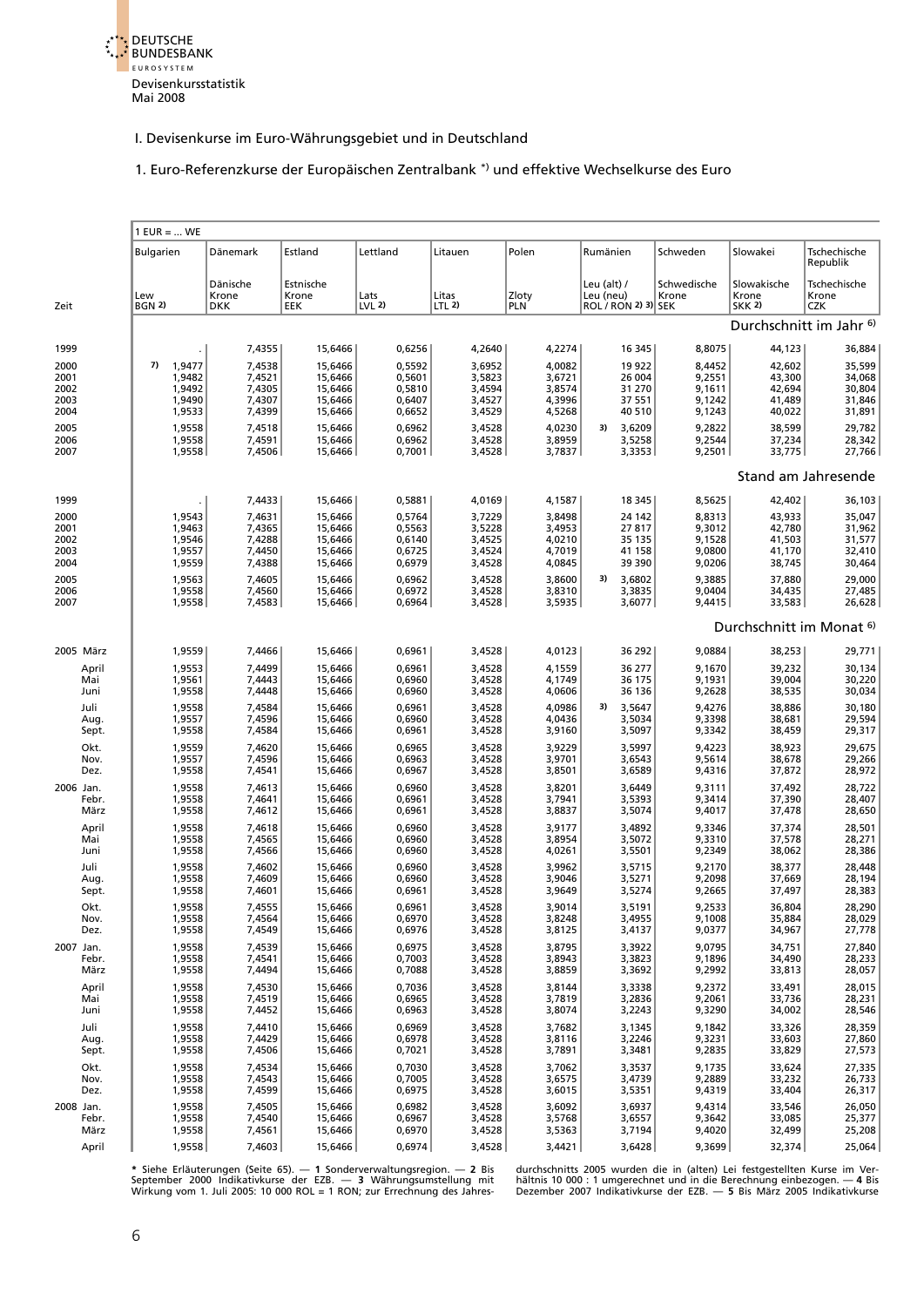<span id="page-33-0"></span>

| Ungarn                             | Vereinigtes<br>Königreich           | Australien                  | <b>Brasilien</b>      |                  | China                                 | Hongkong 1)                   | Indonesien                  | Island                                   | Japan            | Kanada                       |               |
|------------------------------------|-------------------------------------|-----------------------------|-----------------------|------------------|---------------------------------------|-------------------------------|-----------------------------|------------------------------------------|------------------|------------------------------|---------------|
| Forint<br>HUF                      | Pfund Sterling   Dollar<br>GBP      | Australischer<br><b>AUD</b> | Real<br><b>BRL 4)</b> |                  | Renminbi ¥uan Dollar<br><b>CNY 5)</b> | Hongkong-<br>HKD <sub>2</sub> | Rupiah<br>IDR <sub>5</sub>  | Isländische<br>Krone<br>ISK <sub>2</sub> | Yen<br>JPY       | Kanadischer<br>Dollar<br>CAD | Zeit          |
| Durchschnitt im Jahr <sup>6)</sup> |                                     |                             |                       |                  |                                       |                               |                             |                                          |                  |                              |               |
| 252,77                             | 0,65874                             | 1,6523                      |                       |                  |                                       | 8,2694                        | 8 3 8 6, 6 2                | 77,18                                    | 121,32           | 1,5840                       | 1999          |
| 260,04                             | 0,60948                             | 1,5889                      | 8)                    | 1,6821           | 8)<br>7,6168                          | 7,1973                        | 7731,57                     | 72,58                                    | 99,47            | 1,3706                       | 2000          |
| 256,59<br>242,96                   | 0,62187<br>0,62883                  | 1,7319<br>1,7376            |                       | 2,1069<br>2,7896 | 7,4131<br>7,8265                      | 6,9855<br>7,3750              | 9 167,71<br>8785,12         | 87,42<br>86,18                           | 108,68<br>118,06 | 1,3864<br>1,4838             | 2001<br>2002  |
| 253,62                             | 0,69199                             | 1,7379                      |                       | 3,4701           | 9,3626                                | 8,8079                        | 9 685,54                    | 86,65                                    | 130,97           | 1,5817                       | 2003          |
| 251,66                             | 0,67866                             | 1,6905                      |                       | 3,6362           | 10,2967                               | 9,6881                        | 11 127,34                   | 87,14                                    | 134,44           | 1,6167                       | 2004          |
| 248,05<br>264,26                   | 0,68380<br>0,68173                  | 1,6320<br>1,6668            |                       | 3,0360<br>2,7333 | 10,1955<br>10,0096                    | 9,6768<br>9,7545              | 12 072,83<br>11 512,37      | 78,23<br>87,76                           | 136,85<br>146,02 | 1,5087<br>1,4237             | 2005<br>2006  |
| 251,35                             | 0,68434                             | 1,6348                      |                       | 2,6603           | 10,4178                               | 10,6912                       | 12 528,33                   | 87,63                                    | 161,25           | 1,4678                       | 2007          |
| Stand am Jahresende                |                                     |                             |                       |                  |                                       |                               |                             |                                          |                  |                              |               |
| 254,70                             | 0,62170                             | 1,5422                      |                       |                  |                                       | 7,8033                        | 7 052,77                    | 72,83                                    | 102,73           | 1,4608                       | 1999          |
| 265,00<br>245,18                   | 0,62410<br>0,60850                  | 1,6770<br>1,7280            |                       | 1,8149<br>2,0465 | 7,7017<br>7,2945                      | 7,2578<br>6,8723              | 9 0 7 7, 75<br>9 2 2 7, 4 3 | 78,80<br>91,48                           | 106,92           | 1,3965<br>1,4077             | 2000<br>2001  |
| 236,29                             | 0,65050                             | 1,8556                      |                       | 3,7124           | 8,6801                                | 8,1781                        | 9 3 8 7, 21                 | 84,74                                    | 115,33<br>124,39 | 1,6550                       | 2002          |
| 262,50<br>245,97                   | 0,70480<br>0,70505                  | 1,6802<br>1,7459            |                       | 3,6698<br>3,6201 | 10,4539<br>11,2741                    | 9,8049<br>10,5881             | 10 643,10<br>12 653,91      | 89,46<br>83,60                           | 135,05<br>139,65 | 1,6234<br>1,6416             | 2003<br>2004  |
| 252,87                             | 0,68530                             | 1,6109                      |                       | 2,7462           | 9,5204                                | 9,1474                        | 11 596,45                   | 74,57                                    | 138,90           | 1,3725                       | 2005          |
| 251,77                             | 0,67150                             | 1,6691                      |                       | 2,8141           | 10,2793                               | 10,2409                       | 11 844,44                   | 93,13                                    | 156,93           | 1,5281                       | 2006          |
| 253,73                             | 0,73335                             | 1,6757                      |                       | 2,5914           | 10,7524                               | 11,4800                       | 13 826,70                   | 91,90                                    | 164,93           | 1,4449                       | 2007          |
|                                    | Durchschnitt im Monat <sup>6)</sup> |                             |                       |                  |                                       |                               |                             |                                          |                  |                              |               |
| 244,81                             | 0,69233                             | 1,6806                      |                       | 3,5721           | 10,9262                               | 10,2960                       | 12 377,13                   | 79,15                                    | 138,83           | 1,6064                       | 2005 März     |
| 248,19<br>251,95                   | 0,68293<br>0,68399                  | 1,6738<br>1,6571            |                       | 3,3388<br>3,1145 | 10,7080<br>10,5062                    | 10,0899<br>9,8900             | 12 362,94<br>12 033,61      | 80,71<br>82,36                           | 138,84<br>135,37 | 1,5991<br>1,5942             | April<br>Mai  |
| 249,04                             | 0,66895                             | 1,5875                      |                       | 2,9393           | 10,0683                               | 9,4597                        | 11 716,31                   | 79,30                                    | 132,22           | 1,5111                       | Juni          |
| 246,47                             | 0,68756                             | 1,6002                      |                       | 2,8571           | 9,8954                                | 9,3590                        | 11 803,89                   | 78,40                                    | 134,75           | 1,4730                       | Juli          |
| 244,49<br>245,83                   | 0,68527<br>0,67760                  | 1,6144<br>1,6009            |                       | 2,9018<br>2,8204 | 9,9589<br>9,9177                      | 9,5529<br>9,5138              | 12 283,08<br>12 542,23      | 78,37<br>76,15                           | 135,98<br>136,06 | 1,4819<br>1,4452             | Aug.<br>Sept. |
| 251,85                             | 0,68137                             | 1,5937                      |                       | 2,7138           | 9,7189                                | 9,3191                        | 12 118,09                   | 73,29                                    | 138,05           | 1,4149                       | Okt.          |
| 251,04<br>252,68                   | 0,67933<br>0,67922                  | 1,6030<br>1,5979            |                       | 2,6085<br>2,7036 | 9,5273<br>9,5746                      | 9,1390<br>9,1927              | 11 834,55<br>11 675,40      | 72,98<br>75,36                           | 139,59<br>140,58 | 1,3944<br>1,3778             | Nov.<br>Dez.  |
| 250,71                             | 0,68598                             | 1,6152                      |                       | 2,7525           | 9,7630                                | 9,3851                        | 11 472,89                   | 74,58                                    | 139,82           | 1,4025                       | 2006 Jan.     |
| 251,57                             | 0,68297                             | 1,6102                      |                       | 2,5791           | 9,6117                                | 9,2640                        | 11 048,98                   | 76,57                                    | 140,77           | 1,3723                       | Febr.         |
| 260,85                             | 0,68935                             | 1,6540                      |                       | 2,5883           | 9,6581                                | 9,3270                        | 11 009,15                   | 83,74                                    | 140,96           | 1,3919                       | März          |
| 265,47<br>262,37                   | 0,69463<br>0,68330                  | 1,6662<br>1,6715            |                       | 2,6142<br>2.7789 | 9,8361<br>10,2353                     | 9,5182<br>9,9019              | 10 956,51<br>11 536,41      | 91,94<br>91,69                           | 143,59<br>142,70 | 1,4052<br>1,4173             | April<br>Mai  |
| 272,39                             | 0,68666                             | 1,7104                      |                       | 2,8508           | 10,1285                               | 9,8210                        | 11 850,97                   | 94,38                                    | 145,11           | 1,4089                       | Juni          |
| 277,49                             | 0,68782<br>0,67669                  | 1,6869<br>1,6788            |                       | 2,7761<br>2,7635 | 10,1347<br>10,2141                    | 9.8600<br>9,9627              | 11 582,39<br>11 649,96      | 94,33<br>90,08                           | 146,70           | 1,4303<br>1,4338             | Juli          |
| 274,41<br>274,42                   | 0,67511                             | 1,6839                      |                       | 2,7582           | 10,0971                               | 9,9051                        | 11 646,15                   | 89,31                                    | 148,53<br>148,99 | 1,4203                       | Aug.<br>Sept. |
| 267,10                             | 0.67254                             | 1,6733                      |                       | 2,7110           | 9,9651                                | 9,8189                        | 11 569,46                   | 86,29                                    | 149,65           | 1,4235                       | Okt.          |
| 258,84<br>253,97                   | 0,67397<br>0,67286                  | 1.6684<br>1,6814            |                       | 2.7727<br>2,8418 | 10,1286<br>10,3356                    | 10.0246<br>10,2704            | 11 772,03<br>12 003,18      | 89,29<br>91,59                           | 151,11<br>154,82 | 1.4635<br>1,5212             | Nov.<br>Dez.  |
| 253.88                             | 0,66341                             | 1,6602                      |                       | 2,7824           | 10,1238                               | 10,1390                       | 11 796,04                   | 91,02                                    | 156,56           | 1,5285                       | 2007 Jan.     |
| 253,30                             | 0,66800                             | 1,6708                      |                       | 2,7371           | 10,1326                               | 10,2130                       | 11 855,46                   | 88,00                                    | 157,60           | 1,5309                       | Febr.         |
| 249,86                             | 0,68021                             | 1,6704                      |                       | 2,7671           | 10,2467                               | 10,3464                       | 12 144,32                   | 88,69                                    | 155,24           | 1,5472                       | März          |
| 246,00<br>248,42                   | 0,67934<br>0,68136                  | 1,6336<br>1,6378            |                       | 2,7474<br>2,6333 | 10,4400<br>10,3689                    | 10,5634<br>10,5642            | 12 290,98<br>11 927,80      | 88,36<br>85,12                           | 160,68<br>163,22 | 1,5334<br>1,4796             | April<br>Mai  |
| 250,29                             | 0,67562                             | 1,5930                      |                       | 2,5956           | 10,2415                               | 10,4854                       | 12 056,30                   | 84,26                                    | 164,55           | 1,4293                       | Juni          |
| 246,90<br>255,20                   | 0,67440<br>0,67766                  | 1,5809<br>1,6442            |                       | 2,5803<br>2,6735 | 10,3899<br>10,3162                    | 10,7247<br>10,6469            | 12 441,28<br>12 765,65      | 83,16<br>88,46                           | 166,76<br>159,05 | 1,4417<br>1,4420             | Juli          |
| 253,33                             | 0,68887                             | 1,6445                      |                       | 2,6455           | 10,4533                               | 10,8151                       | 12 927,37                   | 88,59                                    | 159,82           | 1,4273                       | Aug.<br>Sept. |
| 251,02                             | 0,69614                             | 1,5837                      |                       | 2,5653           | 10,6741                               | 11,0327                       | 12 945,80                   | 86,30                                    | 164,95           | 1,3891                       | Okt.          |
| 254,50<br>253,18                   | 0,70896<br>0,72064                  | 1,6373<br>1,6703            |                       | 2,5920<br>2,6050 | 10,8957<br>10,7404                    | 11,4211<br>11,3619            | 13 608,92<br>13 620,45      | 89,34<br>90,82                           | 162,89<br>163,55 | 1,4163<br>1,4620             | Nov.<br>Dez.  |
| 256,03                             | 0,74725                             | 1,6694                      |                       | 2,6111           | 10,6568                               | 11,4863                       | 13 839,19                   | 94,50                                    | 158,68           | 1,4862                       | 2008 Jan.     |
| 262,15                             | 0,75094                             | 1,6156                      |                       | 2,5516           | 10,5682                               | 11,4996                       | 13 542,26                   | 98,06                                    | 157,97           | 1,4740                       | Febr.         |
| 259,94                             | 0,77494                             | 1,6763                      |                       | 2,6445           | 10,9833                               | 12,0832                       | 14 241,09                   | 112,08                                   | 156,59           | 1,5519                       | März          |
| 253,75                             | 0,79487                             | 1,6933                      |                       | 2,6602           | 11,0237                               | 12,2728                       | 14 497,21                   | 116,65                                   | 161,56           | 1,5965                       | April         |

der EZB. — **6** Errechnet aus täglichen Notierungen. — **7** Durchschnitt vom 19. Juli bis 29. Dezember 2000. — **8** Durchschnitt vom 13. Januar bis 29. Dezember 2000.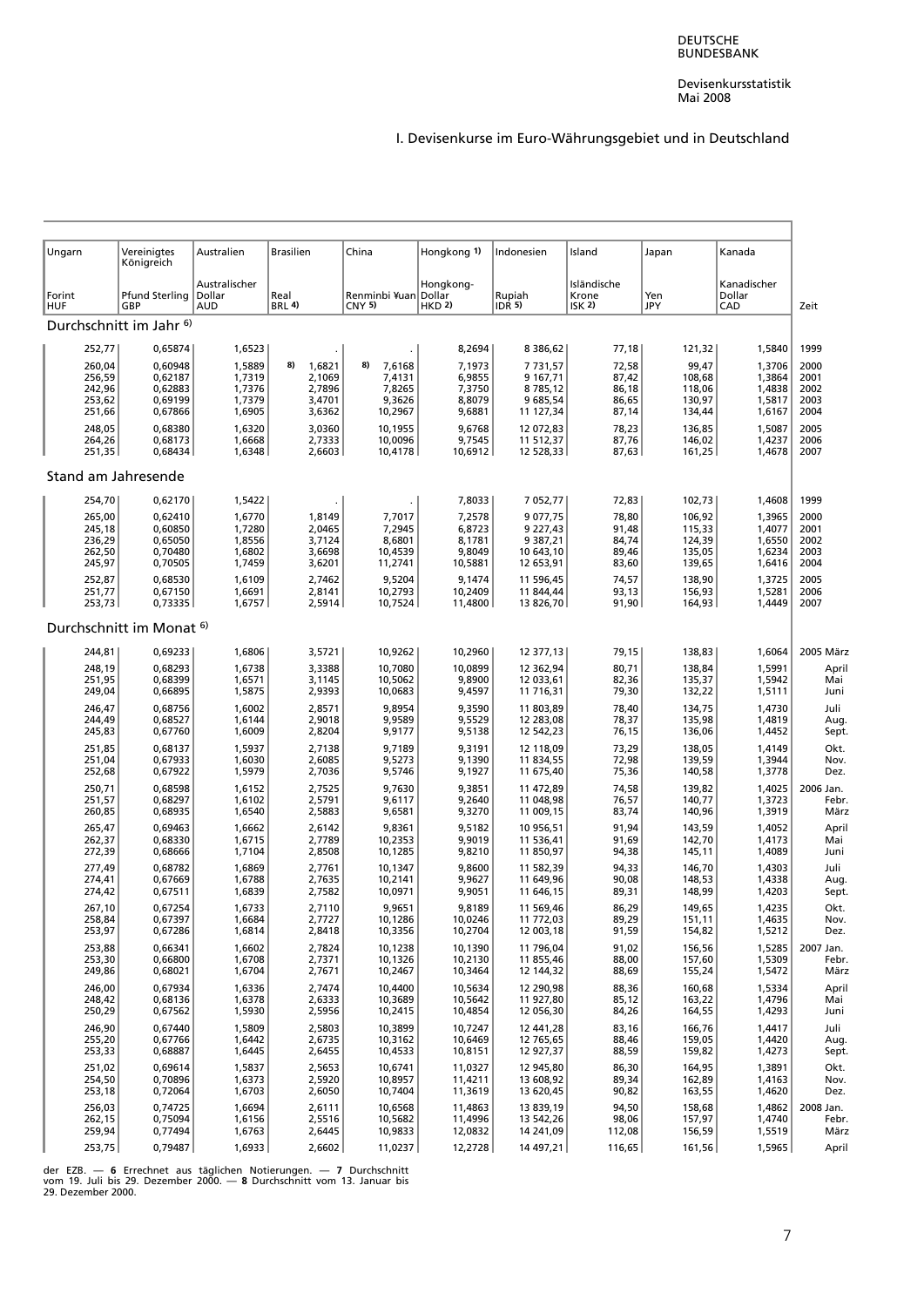

#### noch: 1. Euro-Referenzkurse der Europäischen Zentralbank \*) und effektive Wechselkurse des Euro

|           | $1$ EUR =  WE             |                       |                                          |                                             |                                     |                                    |                                               |                         |                             |                                     |                            |
|-----------|---------------------------|-----------------------|------------------------------------------|---------------------------------------------|-------------------------------------|------------------------------------|-----------------------------------------------|-------------------------|-----------------------------|-------------------------------------|----------------------------|
|           | Korea,<br>Republik        | Kroatien              | Malaysia                                 | Mexiko                                      | Neuseeland                          | Norwegen                           | Philippinen                                   | Russische<br>Föderation | Schweiz                     | Singapur                            | Südafrika                  |
| Zeit      | Won<br>KRW <sub>3</sub> ) | Kuna<br><b>HRK 4)</b> | Malaysischer<br>Ringgit<br><b>MYR4</b> ) | Mexika-<br>nischer<br>Peso<br><b>MXN 5)</b> | Neuseeland-<br>Dollar<br><b>NZD</b> | Norwegische<br>Krone<br><b>NOK</b> | Philippi-<br>nischer<br>Peso<br><b>PHP 4)</b> | Rubel<br><b>RUB 4)</b>  | Schweizer<br>Franken<br>CHF | Singapur-<br>Dollar<br>$SGD$ 3)     | Rand<br>ZAR <sub>3</sub> ) |
|           |                           |                       |                                          |                                             |                                     |                                    |                                               |                         |                             | Durchschnitt im Jahr <sup>8)</sup>  |                            |
| 1999      | 1 267,26                  |                       | 4,0498                                   | 10,1945                                     | 2,0145                              | 8,3104                             | 41,675                                        | 26,5187                 | 1,6003                      | 1,8064                              | 6,5188                     |
| 2000      | 1 043,50                  | 9) 7,6410             | 3,5101                                   | 8,7361                                      | 2,0288                              | 8,1129                             | 40,737                                        | 26,0182                 | 1,5579                      | 1,5923                              | 6,3899                     |
| 2001      | 1 154,83                  | 7,4820                | 3,4036                                   | 8,3710                                      | 2,1300                              | 8,0484                             | 45,660                                        | 26,1510                 | 1,5105                      | 1,6039                              | 7,6873                     |
| 2002      | 1 175,50                  | 7,4130                | 3,5933                                   | 9,1628                                      | 2,0366                              | 7,5086                             | 48,837                                        | 29,7028                 | 1,4670                      | 1,6912                              | 9,9072                     |
| 2003      | 1 346,90                  | 7,5688                | 4,2983                                   | 12,2144                                     | 1,9438                              | 8,0033                             | 61,336                                        | 34,6699                 | 1,5212                      | 1,9703                              | 8,5317                     |
| 2004      | 1 422,62                  | 7,4967                | 4,7273                                   | 14,0386                                     | 1,8731                              | 8,3697                             | 69,727                                        | 35,8192                 | 1,5438                      | 2,1016                              | 8,0092                     |
| 2005      | 1 273,61                  | 7,4008                | 4,7119                                   | 13,5643                                     | 1,7660                              | 8,0092                             | 68,494                                        | 35,1884                 | 1,5483                      | 2.0702                              | 7,9183                     |
| 2006      | 1 198,58                  | 7,3247                | 4,6044                                   | 13,6936                                     | 1,9373                              | 8,0472                             | 64,379                                        | 34,1117                 | 1,5729                      | 1,9941                              | 8,5312                     |
| 2007      | 1 272,99                  | 7,3376                | 4,7076                                   | 14,9801                                     | 1,8627                              | 8,0165                             | 63,026                                        | 35,0183                 | 1,6427                      | 2,0636                              | 9,6596                     |
|           |                           |                       |                                          |                                             |                                     |                                    |                                               |                         |                             | Stand am Jahresende                 |                            |
| 1999      | 1 137,28                  |                       | 3,8148                                   | 9,5320                                      | 1,9357                              | 8,0765                             | 40,407                                        | 27,6689                 | 1,6051                      | 1,6718                              | 6,1870                     |
| 2000      | 1 177,08                  | 7,5800                | 3,5380                                   | 8,9255                                      | 2,1120                              | 8,2335                             | 46,562                                        | 26,6746                 | 1,5232                      | 1,6126                              | 7,0392                     |
| 2001      | 1 1 6 1 , 5 5             | 7,3490                | 3,3475                                   | 8,0466                                      | 2,1215                              | 7,9515                             | 45,437                                        | 26,8631                 | 1,4829                      | 1,6306                              | 10,4302                    |
| 2002      | 1 243,76                  | 7,4750                | 3,9857                                   | 10,9605                                     | 1,9975                              | 7,2756                             | 56,318                                        | 33,5108                 | 1,4524                      | 1,8199                              | 9,0094                     |
| 2003      | 1 506,32                  | 7,6451                | 4,8019                                   | 14,1807                                     | 1,9244                              | 8,4141                             | 70,171                                        | 36,9555                 | 1,5579                      | 2,1450                              | 8,3276                     |
| 2004      | 1410,05                   | 7,6650                | 5,1802                                   | 15,2235                                     | 1,8871                              | 8,2365                             | 76,510                                        | 37,7879                 | 1,5429                      | 2,2262                              | 7,6897                     |
| 2005      | 1 184,42                  | 7,3715                | 4,4584                                   | 12,5945                                     | 1,7270                              | 7,9850                             | 62,719                                        | 33,9200                 | 1,5551                      | 1,9628                              | 7,4642                     |
| 2006      | 1 2 2 4, 8 1              | 7,3504                | 4,6490                                   | 14,2899                                     | 1,8725                              | 8,2380                             | 64,546                                        | 34,6800                 | 1,6069                      | 2,0202                              | 9,2124                     |
| 2007      | 1 377,96                  | 7,3308                | 4,8682                                   | 16,0732                                     | 1,9024                              | 7,9580                             | 60,724                                        | 35,9860                 | 1,6547                      | 2,1163                              | 10,0298                    |
|           |                           |                       |                                          |                                             |                                     |                                    |                                               |                         |                             | Durchschnitt im Monat <sup>8)</sup> |                            |
| 2005 März | 1 3 2 9 , 4 4             | 7,4577                | 5,0167                                   | 14,7222                                     | 1,8081                              | 8,1880                             | 71,842                                        | 36,4789                 | 1,5494                      | 2,1522                              | 7,9635                     |
| April     | 1 306,82                  | 7,3908                | 4,9163                                   | 14,3858                                     | 1,7967                              | 8,1763                             | 70,435                                        | 35,9794                 | 1,5475                      | 2,1375                              | 7,9649                     |
| Mai       | 1 272,34                  | 7,3272                | 4,8237                                   | 13,9348                                     | 1,7665                              | 8,0814                             | 68,966                                        | 35,4730                 | 1,5449                      | 2,0962                              | 8,0500                     |
| Juni      | 1 2 3 1 , 1 2             | 7,3169                | 4,6234                                   | 13,1698                                     | 1,7175                              | 7,8932                             | 67,214                                        | 34,6951                 | 1,5391                      | 2,0342                              | 8,2194                     |
| Juli      | 1 248,53                  | 7,3090                | 4,5590                                   | 12,8672                                     | 1,7732                              | 7,9200                             | 67,394                                        | 34,5513                 | 1,5578                      | 2,0257                              | 8,0790                     |
| Aug.      | 1 255,33                  | 7,3684                | 4,6216                                   | 13,1376                                     | 1,7675                              | 7,9165                             | 68,768                                        | 35,0119                 | 1,5528                      | 2,0439                              | 7,9508                     |
| Sept.     | 1 261,46                  | 7,4384                | 4,6190                                   | 13,2124                                     | 1,7515                              | 7,8087                             | 68,782                                        | 34,7750                 | 1,5496                      | 2,0603                              | 7,7936                     |
| Okt.      | 1 256,66                  | 7,3822                | 4,5330                                   | 13,0256                                     | 1,7212                              | 7,8347                             | 66,777                                        | 34,3262                 | 1,5490                      | 2,0326                              | 7,9139                     |
| Nov.      | 1 2 2 6 , 3 8             | 7,3791                | 4,4534                                   | 12,5826                                     | 1,7088                              | 7,8295                             | 64,258                                        | 33,9184                 | 1,5449                      | 2,0017                              | 7,8502                     |
| Dez.      | 1 212,30                  | 7,3882                | 4,4796                                   | 12,6044                                     | 1,7072                              | 7,9737                             | 63,454                                        | 34,1538                 | 1,5479                      | 1,9855                              | 7,5439                     |
| 2006 Jan. | 1 190,02                  | 7,3772                | 4,5425                                   | 12,7752                                     | 1,7616                              | 8,0366                             | 63,590                                        | 34,3284                 | 1,5494                      | 1,9761                              | 7,3811                     |
| Febr.     | 1 157,96                  | 7,3191                | 4,4487                                   | 12,5198                                     | 1,7741                              | 8,0593                             | 61,776                                        | 33,6802                 | 1,5580                      | 1,9448                              | 7,3079                     |
| März      | 1 171,84                  | 7,3300                | 4,4514                                   | 12,9188                                     | 1,8956                              | 7,9775                             | 61,499                                        | 33,4973                 | 1,5691                      | 1,9486                              | 7,5171                     |
| April     | 1 1 68, 67                | 7,3111                | 4,4918                                   | 13,5388                                     | 1,9733                              | 7,8413                             | 63,077                                        | 33,7987                 | 1,5748                      | 1,9643                              | 7,4656                     |
| Mai       | 1 202,04                  | 7,2731                | 4,6107                                   | 14,1604                                     | 2,0240                              | 7,7988                             | 66,622                                        | 34,5386                 | 1,5564                      | 2,0133                              | 8,0859                     |
| Juni      | 1 207,64                  | 7,2575                | 4,6364                                   | 14,4093                                     | 2,0462                              | 7,8559                             | 67,259                                        | 34,1587                 | 1,5601                      | 2,0129                              | 8,8431                     |
| Juli      | 1 205,89                  | 7,2509                | 4,6527                                   | 13,9392                                     | 2,0551                              | 7,9386                             | 66,291                                        | 34,1393                 | 1,5687                      | 2,0083                              | 8,9892                     |
| Aug.      | 1 2 3 1 , 4 2             | 7,2893                | 4,7078                                   | 13,9359                                     | 2,0220                              | 7,9920                             | 65,712                                        | 34,2755                 | 1,5775                      | 2,0185                              | 8,9034                     |
| Sept.     | 1 2 1 2,64                | 7,3945                | 4,6724                                   | 13,9736                                     | 1,9453                              | 8,2572                             | 64,029                                        | 34,0549                 | 1,5841                      | 2,0101                              | 9,4553                     |
| Okt.      | 1 202,31                  | 7,3913                | 4,6390                                   | 13,7479                                     | 1,9066                              | 8,3960                             | 63,022                                        | 33,8849                 | 1,5898                      | 1,9905                              | 9,6481                     |
| Nov.      | 1 205,01                  | 7,3482                | 4,6927                                   | 14,0612                                     | 1,9263                              | 8,2446                             | 64,186                                        | 34,2602                 | 1,5922                      | 2,0049                              | 9,3616                     |
| Dez.      | 1 222,34                  | 7,3564                | 4,6909                                   | 14,3450                                     | 1,9094                              | 8,1575                             | 65,274                                        | 34,7316                 | 1,5969                      | 2,0354                              | 9,3092                     |
| 2007 Jan. | 1 217,83                  | 7,3711                | 4,5596                                   | 14,2315                                     | 1,8699                              | 8,2780                             | 63,552                                        | 34,4578                 | 1,6155                      | 1,9983                              | 9,3440                     |
| Febr.     | 1 225,25                  | 7,3612                | 4,5706                                   | 14,3697                                     | 1,8859                              | 8,0876                             | 63,167                                        | 34,4060                 | 1,6212                      | 2,0049                              | 9,3797                     |
| März      | 1 248,82                  | 7,3641                | 4,6212                                   | 14,7187                                     | 1,8952                              | 8,1340                             | 64,069                                        | 34,5680                 | 1,6124                      | 2,0186                              | 9,7417                     |
| April     | 1 257,99                  | 7,3967                | 4,6449                                   | 14,8496                                     | 1,8394                              | 8,1194                             | 64,421                                        | 34,9054                 | 1,6375                      | 2,0476                              | 9,6089                     |
| Mai       | 1 253,27                  | 7,3258                | 4,5962                                   | 14,6202                                     | 1,8441                              | 8,1394                             | 63,136                                        | 34,8999                 | 1,6506                      | 2,0581                              | 9,4855                     |
| Juni      | 1 245,39                  | 7,3313                | 4,6237                                   | 14,5531                                     | 1,7738                              | 8,0590                             | 61,968                                        | 34,7739                 | 1,6543                      | 2,0619                              | 9,6198                     |
| Juli      | 1 259,70                  | 7,2947                | 4,7184                                   | 14,8200                                     | 1,7446                              | 7,9380                             | 62,418                                        | 35,0292                 | 1,6567                      | 2,0789                              | 9,5712                     |
| Aug.      | 1 273,37                  | 7,3161                | 4,7457                                   | 15,0491                                     | 1,8786                              | 7,9735                             | 62,862                                        | 34,9211                 | 1,6383                      | 2,0744                              | 9,8391                     |
| Sept.     | 1 291,46                  | 7,3134                | 4,8249                                   | 15,3293                                     | 1,9358                              | 7,8306                             | 63,911                                        | 35,1723                 | 1,6475                      | 2,1009                              | 9,8912                     |
| Okt.      | 1 301,67                  | 7,3284                | 4,8005                                   | 15,4044                                     | 1,8739                              | 7,6963                             | 62,894                                        | 35,4008                 | 1,6706                      | 2,0849                              | 9,6371                     |
| Nov.      | 1 348,46                  | 7,3365                | 4,9279                                   | 15,9776                                     | 1,9231                              | 7,9519                             | 63,271                                        | 35,9174                 | 1,6485                      | 2,1242                              | 9,8553                     |
| Dez.      | 1 3 5 6 , 7 9             | 7,3178                | 4,8576                                   | 15,8096                                     | 1,8930                              | 8,0117                             | 60,556                                        | 35,7927                 | 1,6592                      | 2,1108                              | 9,9626                     |
| 2008 Jan. | 1 387,66                  | 7,3155                | 4,8090                                   | 16,0639                                     | 1,9054                              | 7,9566                             | 60,079                                        | 36,0300                 | 1,6203                      | 2,1062                              | 10,3101                    |
| Febr.     | 1 3 9 2, 5 7              | 7,2707                | 4,7548                                   | 15,8786                                     | 1,8513                              | 7,9480                             | 59,845                                        | 36,1357                 | 1,6080                      | 2,0808                              | 11,2899                    |
| März      | 1 523,14                  | 7,2662                | 4,9455                                   | 16,6678                                     | 1,9344                              | 7,9717                             | 64,031                                        | 36,8259                 | 1,5720                      | 2,1489                              | 12,3712                    |
| April     | 1 555,98                  | 7,2654                | 4,9819                                   | 16,5608                                     | 1,9960                              | 7,9629                             | 65,790                                        | 37,0494                 | 1,5964                      | 2,1493                              | 12,2729                    |

\* Siehe Erläuterungen (Seite 65). — 1 Berechnungen der EZB anhand der Mataten. Die dabei verwendeten Gewichte beruhen auf dem Handel mit ge-<br>Sewogenen Durchschnitte der Euro-Wechselkurse gegenüber den Wäh- werblichen Erzeu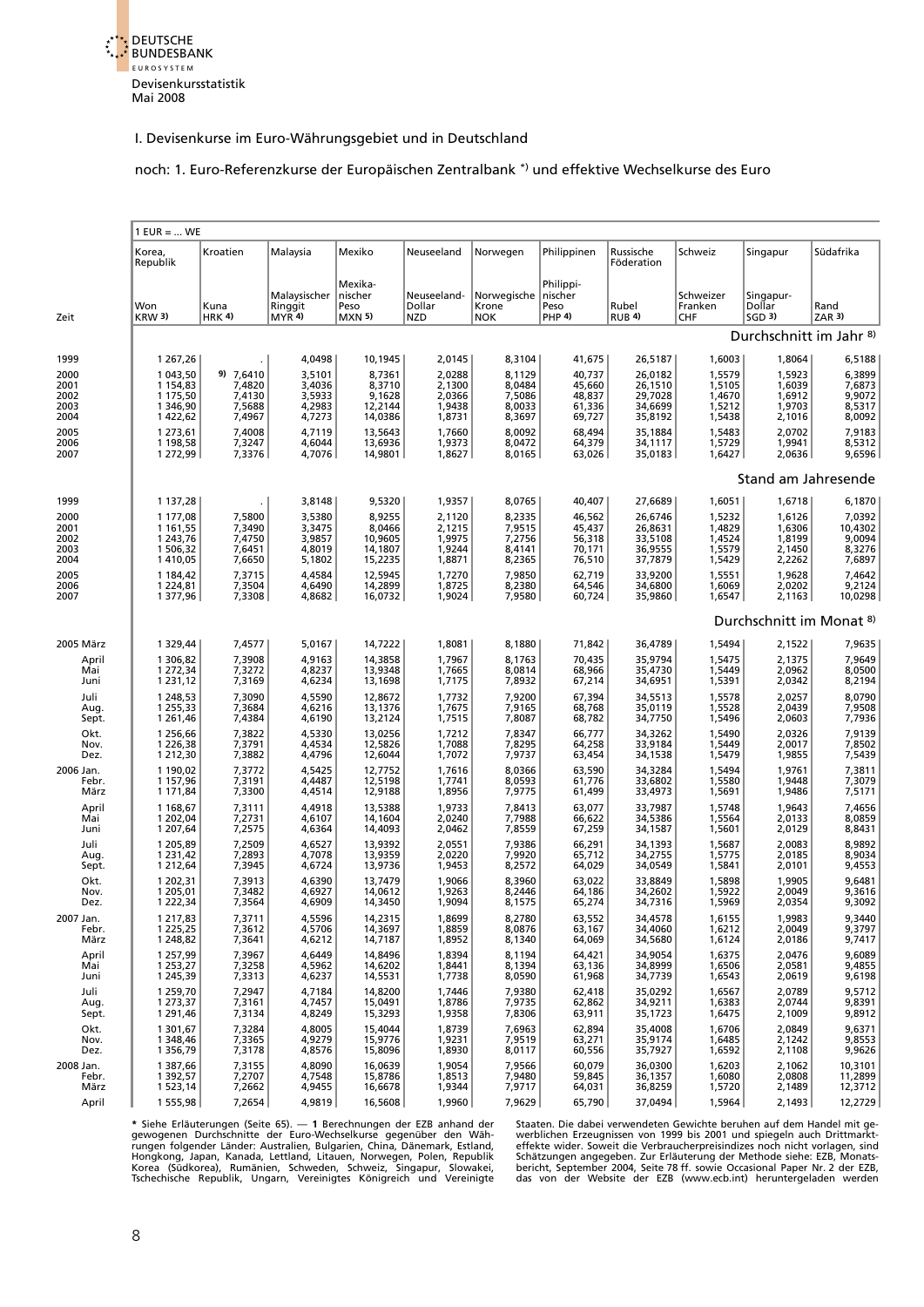|                                                |                                                         |                                                |                                                                                            |                                                                           |                                                |                                                                                  |                                        | Effektiver Wechselkurs des Euro                     |                                        |                                                     |                                      |
|------------------------------------------------|---------------------------------------------------------|------------------------------------------------|--------------------------------------------------------------------------------------------|---------------------------------------------------------------------------|------------------------------------------------|----------------------------------------------------------------------------------|----------------------------------------|-----------------------------------------------------|----------------------------------------|-----------------------------------------------------|--------------------------------------|
| Thailand                                       | Türkei                                                  | Vereinigte                                     | Griechenland Slowenien                                                                     |                                                                           | Malta                                          | Zypern                                                                           | EWK-22 1)                              |                                                     | EWK-42 2)                              |                                                     |                                      |
|                                                | Türkische<br>Lira / Neue<br>türkische                   | Staaten                                        |                                                                                            |                                                                           | Maltesische                                    | Zypern-                                                                          | Nominal                                | Real, auf Basis<br>der Verbraucher-<br>preisindizes | Nominal                                | Real, auf Basis<br>der Verbraucher-<br>preisindizes |                                      |
| Baht<br><b>THB 4)</b>                          | Lira<br>TRL 3) / TRY 6) USD                             | US-Dollar                                      | Drachme<br><b>GRD 7)</b>                                                                   | Tolar<br>SIT 7                                                            | Lira<br>MTL 3) 7)                              | Pfund<br><b>CYP 7)</b>                                                           | 1. Vj. 1999 = 100                      |                                                     |                                        |                                                     | Zeit                                 |
| Durchschnitt im Jahr <sup>8)</sup>             |                                                         |                                                |                                                                                            |                                                                           |                                                |                                                                                  |                                        |                                                     |                                        |                                                     |                                      |
| 40,335                                         | 447 238                                                 | 1,0658                                         | 325,76                                                                                     | 194,4732                                                                  | 0,4258                                         | 0,57884                                                                          | 96,2                                   | 96,0                                                | 96,5                                   | 95,8                                                | 1999                                 |
| 37,032<br>39,841<br>40,637<br>46,923<br>50,077 | 574 816<br>1 102 425<br>1 439 680<br>1694851<br>1777052 | 0,9236<br>0,8956<br>0,9456<br>1,1312<br>1,2439 | 336,63<br>$\overline{\phantom{0}}$<br>$\qquad \qquad -$<br>$\overline{\phantom{0}}$        | 206,6127<br>217,9797<br>225,9772<br>233,8493<br>239,0874                  | 0,4041<br>0,4030<br>0,4089<br>0,4261<br>0,4280 | 0.57392<br>0,57589<br>0,57530<br>0,58409<br>0,58185                              | 87,0<br>87,7<br>90,1<br>100,6<br>104,4 | 86,4<br>87,1<br>90,4<br>101,4<br>105,1              | 87,9<br>90,4<br>94,9<br>106,8<br>111,2 | 85,8<br>87,1<br>91,0<br>101,9<br>105,6              | 2000<br>2001<br>2002<br>2003<br>2004 |
| 50,068<br>47,594<br>44,214                     | 6) 1,6771<br>1,8090<br>1,7865                           | 1,2441<br>1,2556<br>1,3705                     | $\overline{\phantom{0}}$<br>$\overline{\phantom{a}}$<br>$\rightarrow$                      | 239,5681<br>239,5961<br>$\overline{\phantom{a}}$                          | 0,4299<br>0,4293<br>0,4293                     | 0,57683<br>0,57578<br>0,58263                                                    | 103,3<br>103,6<br>107,7                | 104,2<br>104,6<br>108,3                             | 109,7<br>110,0<br>114,2                | 103,7<br>103,4<br>106,6                             | 2005<br>2006<br>2007                 |
| Stand am Jahresende                            |                                                         |                                                |                                                                                            |                                                                           |                                                |                                                                                  |                                        |                                                     |                                        |                                                     |                                      |
| 37,598                                         | 544 641                                                 | 1,0046                                         | 330,30                                                                                     | 198,9055                                                                  | 0,4151                                         | 0,57667                                                                          |                                        |                                                     |                                        |                                                     | 1999                                 |
| 40,291<br>38,945<br>45,237<br>50,041<br>53,042 | 624 267<br>1 269 500<br>1738000<br>1771638<br>1836 200  | 0,9305<br>0,8813<br>1,0487<br>1,2630<br>1,3621 | 340,75<br>$\overline{\phantom{0}}$<br>$\overline{\phantom{0}}$<br>$\overline{\phantom{a}}$ | 213,5401<br>218,8364<br>230,1577<br>236,7000<br>239,7600                  | 0,4075<br>0,3994<br>0,4182<br>0,4317<br>0,4343 | 0,57369<br>0,57504<br>0,57316<br>0,58637<br>0,58000                              |                                        |                                                     |                                        |                                                     | 2000<br>2001<br>2002<br>2003<br>2004 |
| 48,437<br>46,770<br>43,800                     | 6) 1,5924<br>1,8640<br>1,7170                           | 1,1797<br>1,3170<br>1,4721                     | $\bar{a}$<br>$\equiv$                                                                      | 239.5000<br>239.6400<br>$\qquad \qquad -$                                 | 0,4293<br>0,4293<br>0,4293                     | 0,57350<br>0.57820<br>0,585274                                                   |                                        |                                                     |                                        |                                                     | 2005<br>2006<br>2007                 |
| Durchschnitt im Monat <sup>8)</sup>            |                                                         |                                                |                                                                                            |                                                                           |                                                |                                                                                  |                                        |                                                     |                                        |                                                     |                                      |
| 50,908                                         | 1,7333                                                  | 1,3201                                         | $\overline{\phantom{a}}$                                                                   | 239,7010                                                                  | 0,4317                                         | 0,58319                                                                          | 106,2                                  | 107,0                                               | 113,1                                  | 107,0                                               | 2005 März                            |
| 51,165<br>50,562<br>49,793                     | 1,7645<br>1,7396<br>1,6560                              | 1,2938<br>1,2694<br>1,2165                     | $\overline{a}$<br>$\qquad \qquad -$<br>$\overline{a}$                                      | 239,6538<br>239,5123<br>239,4659                                          | 0,4299<br>0,4293<br>0,4293                     | 0,58282<br>0,57806<br>0,57405                                                    | 105,3<br>104,3<br>101,6                | 106,0<br>105,2<br>102,6                             | 112,2<br>110,9<br>107,9                | 105,9<br>104,8<br>102,1                             | April<br>Mai<br>Juni                 |
| 50,199<br>50,604<br>50,305                     | 1,6133<br>1,6534<br>1,6430                              | 1,2037<br>1,2292<br>1,2256                     | $\overline{\phantom{0}}$<br>$\overline{\phantom{a}}$<br>$\overline{a}$                     | 239,4810<br>239,5096<br>239,4745                                          | 0,4293<br>0,4293<br>0,4293                     | 0,57367<br>0,57321<br>0,57296                                                    | 102,2<br>102,7<br>102,1                | 103,1<br>103,6<br>103,1                             | 108,2<br>108,9<br>108,4                | 102,3<br>103,0<br>102,5                             | Juli<br>Aug.<br>Sept.                |
| 49,153<br>48,469<br>48,731                     | 1,6331<br>1,6033<br>1,6038                              | 1,2015<br>1,1786<br>1,1856                     | $\bar{a}$<br>$\overline{\phantom{a}}$                                                      | 239,5252<br>239,5082<br>239,5062                                          | 0,4293<br>0,4293<br>0,4293                     | 0,57319<br>0,57351<br>0,57346                                                    | 101,8<br>101,1<br>101,2                | 102,8<br>102,1<br>102,2                             | 107,9<br>107,0<br>107,1                | 102,0<br>101,0<br>101,0                             | Okt.<br>Nov.<br>Dez.                 |
| 47,965<br>47,014<br>46,836                     | 1,6158<br>1,5830<br>1,6071                              | 1,2103<br>1,1938<br>1,2020                     | $\bar{a}$<br>$\overline{\phantom{a}}$                                                      | 239,4868<br>239,4850<br>239,5504                                          | 0,4293<br>0,4293<br>0,4293                     | 0,57376<br>0,57436<br>0,57530                                                    | 101,8<br>101,2<br>101,9                | 102,7<br>102,1<br>103,0                             | 107,7<br>106,8<br>107,6                | 101,4<br>100,6<br>101,4                             | 2006 Jan.<br>Febr.<br>März           |
| 46,619<br>48,534<br>48,541                     | 1,6381<br>1,8400<br>2,0258                              | 1,2271<br>1,2770<br>1,2650                     | $\bar{a}$<br>$\overline{\phantom{0}}$                                                      | 239,6044<br>239,6300<br>239,6468                                          | 0,4293<br>0,4293<br>0,4293                     | 0,57613<br>0,57510<br>0,57504                                                    | 103,0<br>104,0<br>104,2                | 104,1<br>104,9<br>105,1                             | 108,8<br>110,5<br>111,1                | 102,5<br>103,9<br>104,4                             | April<br>Mai<br>Juni                 |
| 48,197<br>48,192<br>47,640                     | 1,9712<br>1,8802<br>1,8870                              | 1,2684<br>1,2811<br>1,2727                     | $\overline{a}$<br>$\frac{1}{2}$                                                            | 239,6467<br>239,6213<br>239,5905                                          | 0,4293<br>0,4293<br>0,4293                     | 0,57500<br>0,57585<br>0,57650                                                    | 104,5<br>104,6<br>104,4                | 105,4<br>105,4<br>105,2                             | 111,3<br>111,3<br>111,1                | 104,6<br>104,5<br>104,3                             | Juli<br>Aug.<br>Sept.                |
| 47,068<br>47,049<br>47,224                     | 1,8654<br>1,8786<br>1,8920                              | 1,2611<br>1,2881<br>1,3213                     | $\overline{\phantom{0}}$<br>$\overline{\phantom{a}}$                                       | 239,5955<br>239,6395<br>239,6595                                          | 0,4293<br>0,4293<br>0,4293                     | 0,57672<br>0,57770<br>0,57811                                                    | 103,9<br>104,5<br>105,6                | 104,8<br>105,4<br>106,3                             | 110,4<br>111,2<br>112,3                | 103,7<br>104,3<br>105,2                             | Okt.<br>Nov.<br>Dez.                 |
| 45,850<br>44,434<br>43,320                     | 1,8536<br>1,8260<br>1,8659                              | 1,2999<br>1,3074<br>1,3242                     | $\frac{1}{1}$                                                                              | $\qquad \qquad -$                                                         | 0,4293<br>0,4293<br>0,4293                     | 0,57842<br>0,57918<br>0,57985                                                    | 104,9<br>105,4<br>106,1                | 105,7<br>106,2<br>106,8                             | 111,5<br>111,9<br>112,8                | 104,4<br>104,8<br>105,4                             | 2007 Jan.<br>Febr.<br>März           |
| 44,010<br>44,507<br>43,492                     | 1,8362<br>1,8029<br>1,7728                              | 1,3516<br>1,3511<br>1,3419                     | $\frac{1}{1}$<br>$\qquad \qquad -$                                                         | $\qquad \qquad -$<br>$\qquad \qquad -$<br>$\qquad \qquad -$               | 0,4293<br>0,4293<br>0,4293                     | 0,58148<br>0,58303<br>0,58352                                                    | 107,2<br>107,3<br>106,9                | 107,8<br>107,9<br>107,4                             | 113,7<br>113,6<br>113,2                | 106,3<br>106,1<br>105,6                             | April<br>Mai<br>Juni                 |
| 41,870<br>43,337<br>44,570                     | 1,7574<br>1,7921<br>1,7536                              | 1,3716<br>1,3622<br>1,3896                     | $\frac{1}{1}$                                                                              | -<br>$\qquad \qquad -$<br>$\overline{\phantom{0}}$                        | 0,4293<br>0,4293<br>0,4293                     | 0,58412<br>0,58420<br>0,58420                                                    | 107,6<br>107,1<br>108,2                | 108,1<br>107,7<br>108,9                             | 113,9<br>113,7<br>114,8                | 106,2<br>106,0<br>107,0                             | Juli<br>Aug.<br>Sept.                |
| 44,898<br>46,120<br>44,153                     | 1,7089<br>1,7498<br>1,7195                              | 1,4227<br>1,4684<br>1,4570                     | $\frac{1}{1}$                                                                              | $\overline{\phantom{a}}$<br>$\qquad \qquad -$<br>$\overline{\phantom{0}}$ | 0,4293<br>0,4293<br>0,4293                     | 0,58420<br>0,58420<br>0,58511                                                    | 109,4<br>111,0<br>111,2                | 110,1<br>111,7<br>111,7                             | 115,8<br>117,6<br>117,6                | 107,9<br>109,6<br>109,4                             | Okt.<br>Nov.<br>Dez.                 |
| 44,758<br>46,085<br>48,848                     | 1,7322<br>1,7632<br>1,9309                              | 1,4718<br>1,4748<br>1,5527                     | $\qquad \qquad -$<br>$\overline{\phantom{0}}$<br>$\qquad \qquad -$                         | $\qquad \qquad -$<br>$\qquad \qquad -$<br>$\qquad \qquad -$               | -<br>$\qquad \qquad -$                         | $\overline{\phantom{a}}$<br>$\overline{\phantom{a}}$<br>$\overline{\phantom{a}}$ | 112,0<br>111,8<br>114,6                | 112,3<br>111,9<br>115,0                             | 118,3<br>118,2<br>121,5                | 109,9<br>109,5<br>112,9                             | 2008 Jan.<br>Febr.<br>März           |
| 49,752                                         | 2,0500                                                  | 1,5751                                         |                                                                                            | -                                                                         | -                                              | -                                                                                | 116,0                                  | 116,6                                               | 123,1                                  | 114,4                                               | April                                |

kann. — 2 Berechnungen der EZB. Zu dieser Gruppe gehören neben den kurse der EZB. — 5 Bis Dezember 2007 Indikativkurse der EZB. — 6 Währungs-<br>Ländern der EWK-22-Gruppe (siehe Fußnote 1) zusätzlich folgende Länder: umstellu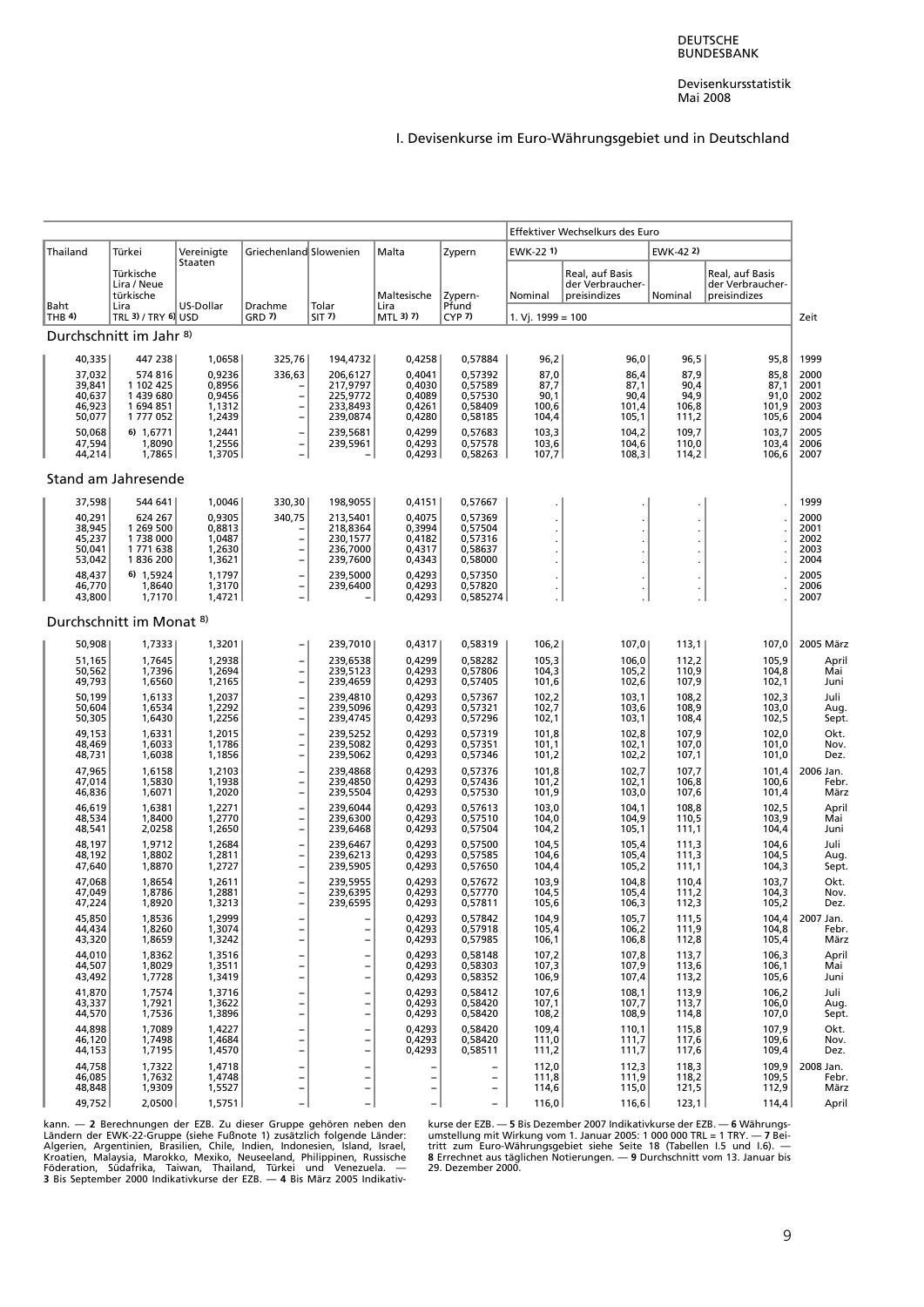

# noch: 1. Euro-Referenzkurse der Europäischen Zentralbank \*) und effektive Wechselkurse des Euro

|                                | $1$ EUR =  WE     |                  |                        |                  |                  |                  |                   |                      |                            |
|--------------------------------|-------------------|------------------|------------------------|------------------|------------------|------------------|-------------------|----------------------|----------------------------|
|                                | <b>Bulgarien</b>  | Dänemark         | Estland                | Lettland         | Litauen          | Polen            | Rumänien          | Schweden             | Slowakei                   |
|                                |                   | Dänische Krone   | <b>Estnische Krone</b> | Lats             |                  |                  |                   | Schwedische<br>Krone | Slowakische<br>Krone       |
| Zeit                           | Lew<br><b>BGN</b> | <b>DKK</b>       | <b>EEK</b>             | <b>LVL</b>       | Litas<br>LTL     | Zloty<br>PLN     | Leu<br><b>RON</b> | <b>SEK</b>           | <b>SKK</b>                 |
|                                |                   |                  |                        |                  |                  |                  |                   |                      | Tageskurs                  |
| 2008 Febr.<br>$\overline{1}$ . | 1,9558            | 7,4534           | 15,6466                | 0,6975           | 3,4528           | 3,5945           | 3,6705            | 9,4510               | 33,408                     |
| 4.                             | 1,9558            | 7,4526           | 15,6466                | 0,6980           | 3,4528           | 3,5725           | 3,6347            | 9,4100               | 33,314                     |
| 5.                             | 1,9558            | 7,4538           | 15,6466                | 0,6970           | 3,4528           | 3,5800           | 3,6335            | 9,4074               | 33,379                     |
| 6.<br>7.                       | 1,9558<br>1,9558  | 7,4527<br>7,4524 | 15,6466<br>15,6466     | 0,6963<br>0,6964 | 3,4528<br>3,4528 | 3,5960<br>3,6180 | 3,6610<br>3,6785  | 9,4288<br>9,4403     | 33,400<br>33,675           |
| 8.                             | 1,9558            | 7,4527           | 15,6466                | 0,6963           | 3,4528           | 3,6161           | 3,6725            | 9,4125               |                            |
| 11.                            | 1,9558            | 7,4538           | 15,6466                | 0,6968           | 3,4528           | 3,6138           | 3,6540            | 9,4202               | 33,536<br>33,256           |
| 12.                            | 1,9558            | 7,4540           | 15,6466                | 0,6967           | 3,4528           | 3,6054           | 3,6290            | 9,4163               | 33,110                     |
| 13.<br>14.                     | 1,9558<br>1,9558  | 7,4557<br>7,4542 | 15,6466<br>15,6466     | 0,6964<br>0,6963 | 3,4528<br>3,4528 | 3,5998<br>3,5848 | 3,6410<br>3,6491  | 9,3493<br>9,3288     | 33,032<br>32,931           |
| 15.                            | 1,9558            | 7,4544           | 15,6466                | 0,6965           | 3,4528           | 3,5900           | 3,6445            | 9,3140               | 33,019                     |
| 18.                            | 1,9558            | 7,4555           | 15,6466                | 0,6968           | 3,4528           | 3,5777           | 3,6420            | 9,3001               | 32,900                     |
| 19.<br>20.                     | 1,9558<br>1,9558  | 7,4548<br>7,4536 | 15,6466<br>15,6466     | 0,6967<br>0,6964 | 3,4528<br>3,4528 | 3,5682<br>3,5835 | 3,6353<br>3,6556  | 9,3164<br>9,3196     | 33,051<br>33,177           |
| 21.                            | 1,9558            | 7,4551           | 15,6466                | 0,6964           | 3,4528           | 3,5666           | 3,6533            | 9,3136               | 33,060                     |
| 22.                            | 1,9558            | 7,4550           | 15,6466                | 0,6965           | 3,4528           | 3,5720           | 3,6674            | 9,3040               | 32,814                     |
| 25.                            | 1,9558            | 7,4558           | 15,6466                | 0,6966           | 3,4528           | 3,5510           | 3,6560            | 9,3154               | 32,803                     |
| 26.<br>27.                     | 1,9558<br>1,9558  | 7,4550<br>7,4546 | 15,6466<br>15,6466     | 0,6965<br>0,6965 | 3,4528<br>3,4528 | 3,5303<br>3,5385 | 3,6430<br>3,6498  | 9,3005<br>9,3356     | 32,779<br>32,817           |
| 28.                            | 1,9558            | 7,4532           | 15,6466                | 0,6969           | 3,4528           | 3,5234           | 3,6665            | 9,3686               | 32,790                     |
| 29.                            | 1,9558            | 7,4515           | 15,6466                | 0,6970           | 3,4528           | 3,5305           | 3,7330            | 9,3948               | 32,530                     |
| März 3.                        | 1,9558            | 7,4505           | 15,6466                | 0,6970           | 3,4528           | 3,5269           | 3,7474            | 9,3655               | 32,540                     |
| 4.                             | 1,9558            | 7,4502           | 15,6466                | 0,6975           | 3,4528           | 3,5322           | 3,7288            | 9,3610               | 32,380                     |
| 5.                             | 1,9558            | 7,4493           | 15,6466                | 0,6971           | 3,4528           | 3,5291           | 3,7185            | 9,3627               | 32,369                     |
| 6.<br>7.                       | 1,9558<br>1,9558  | 7,4495<br>7,4534 | 15,6466<br>15,6466     | 0,6966<br>0,6965 | 3,4528<br>3,4528 | 3,5371           | 3,6929<br>3,7335  | 9,3581<br>9,3911     | 32,680<br>32,617           |
| 10.                            | 1,9558            | 7,4576           | 15,6466                | 0,6967           | 3,4528           | 3,5814<br>3,5635 | 3,7129            | 9,3918               |                            |
| 11.                            | 1,9558            | 7,4562           | 15,6466                | 0,6969           | 3,4528           | 3,5338           | 3,6919            | 9,3765               | 32,379<br>32,347<br>32,320 |
| 12.                            | 1,9558            | 7,4556           | 15,6466                | 0,6970           | 3,4528           | 3,5371           | 3,6940            | 9,3978               |                            |
| 13.<br>14.                     | 1,9558<br>1,9558  | 7,4576<br>7,4569 | 15,6466<br>15,6466     | 0,6970<br>0,6975 | 3,4528<br>3,4528 | 3,5435<br>3,5280 | 3,7140<br>3,6986  | 9,4510<br>9,4361     | 32,309<br>32,302           |
| 17.                            | 1,9558            | 7,4594           | 15,6466                | 0,6971           | 3,4528           | 3,5468           | 3,7538            | 9,4730               | 32,478                     |
| 18.                            | 1,9558            | 7,4595           | 15,6466                | 0,6971           | 3,4528           | 3,5297           | 3,7285            | 9,4550               | 32,408                     |
| 19.<br>20.                     | 1,9558            | 7,4593<br>7,4598 | 15,6466<br>15,6466     | 0,6965<br>0,6963 | 3,4528           | 3,5305           | 3,7250<br>3,7310  | 9,4241<br>9,4121     | 32,524<br>32,774           |
| 25.                            | 1,9558<br>1,9558  | 7,4597           | 15,6466                | 0,6965           | 3,4528<br>3,4528 | 3,5368<br>3,5310 | 3,7165            | 9,4190               | 32,663                     |
| 26.                            | 1,9558            | 7,4595           | 15,6466                | 0,6967           | 3,4528           | 3,5320           | 3,7175            | 9,3964               | 32,633                     |
| 27.                            | 1,9558            | 7,4588           | 15,6466                | 0,6966           | 3,4528           | 3,5256           | 3,7165            | 9,3937               | 32,556                     |
| 28.<br>31.                     | 1,9558<br>1,9558  | 7,4568<br>7,4568 | 15,6466<br>15,6466     | 0,6979<br>0,6982 | 3,4528<br>3,4528 | 3,5224<br>3,5220 | 3,7212<br>3,7268  | 9,3769<br>9,3970     | 32,612<br>32,582           |
|                                |                   |                  |                        |                  |                  |                  |                   |                      |                            |
| April 1.                       | 1,9558            | 7,4567           | 15,6466                | 0,6980           | 3,4528           | 3,5107           | 3,7310            | 9,3945               | 32,475                     |
| 2.<br>3.                       | 1,9558<br>1,9558  | 7,4576<br>7,4586 | 15,6466<br>15,6466     | 0,6977<br>0,6973 | 3,4528<br>3,4528 | 3,4932<br>3,4833 | 3,7136<br>3,7103  | 9,3697<br>9,3420     | 32,453<br>32,403           |
| 4.                             | 1,9558            | 7,4584           | 15,6466                | 0,6972           | 3,4528           | 3,4743           | 3,7145            | 9,3680               | 32,431                     |
| 7.                             | 1,9558            | 7,4592           | 15,6466                | 0,6971           | 3,4528           | 3,4568           | 3,6808            | 9,3687               | 32,388                     |
| 8.<br>9.                       | 1,9558<br>1,9558  | 7,4598<br>7,4602 | 15,6466<br>15,6466     | 0,6962<br>0,6969 | 3,4528<br>3,4528 | 3,4595<br>3,4551 | 3,6710<br>3,6695  | 9,3610<br>9,3622     | 32,386<br>32,402           |
| 10.                            | 1,9558            | 7,4608           | 15,6466                | 0,6967           | 3,4528           | 3,4410           | 3,6678            | 9,3860               | 32,334                     |
| 11.                            | 1,9558            | 7,4590           | 15,6466                | 0,6966           | 3,4528           | 3,4336           | 3,6290            | 9,4120               | 32,414                     |
| 14.                            | 1,9558            | 7,4583           | 15,6466                | 0,6969           | 3,4528           | 3,4125           | 3,6266            | 9,4060               | 32,302<br>32,334           |
| 15.<br>16.                     | 1,9558<br>1,9558  | 7,4594<br>7,4603 | 15,6466<br>15,6466     | 0,6971<br>0,6972 | 3,4528<br>3,4528 | 3,4103<br>3,4213 | 3,6213<br>3,6278  | 9,4190<br>9,4038     | 32,355                     |
| 17.                            | 1,9558            | 7,4611           | 15,6466                | 0,6971           | 3,4528           | 3,4198           | 3,6118            | 9,3845               | 32,442                     |
| 18.                            | 1,9558            | 7,4611           | 15,6466                | 0,6973           | 3,4528           | 3,4190           | 3,5708            | 9,3940               | 32,431                     |
| 21.                            | 1,9558<br>1,9558  | 7,4618           | 15,6466<br>15,6466     | 0,6971<br>0,6974 | 3,4528<br>3,4528 | 3,4187           | 3,5621            | 9,3805               | 32,445<br>32,341           |
| 22.<br>23.                     | 1,9558            | 7,4619<br>7,4623 | 15,6466                | 0,6980           | 3,4528           | 3,4148<br>3,4169 | 3,5570            | 9,3605<br>9,3185     | 32,355                     |
| 24.                            | 1,9558            | 7,4627           | 15,6466                | 0,6987           | 3,4528           | 3,4181           | 3,5780<br>3,5920  | 9,3020               | 32,406                     |
| 25.                            | 1,9558            | 7,4627           | 15,6466                | 0,6979           | 3,4528           | 3,4270           | 3,6195            | 9,3380               | 32,415                     |
| 28.<br>29.                     | 1,9558<br>1,9558  | 7,4623<br>7,4613 | 15,6466<br>15,6466     | 0,6980<br>0,6983 | 3,4528<br>3,4528 | 3,4330<br>3,4564 | 3,6228<br>3,6856  | 9,3514<br>9,3578     | 32,252<br>32,238           |
| 30.                            | 1,9558            | 7,4620           | 15,6466                | 0,6983           | 3,4528           | 3,4515           | 3,6790            | 9,3575               | 32,229                     |
|                                |                   |                  |                        |                  |                  |                  |                   |                      |                            |
| Mai<br>2.<br>5.                | 1,9558<br>1,9558  | 7,4618<br>7,4624 | 15,6466<br>15,6466     | 0,6985<br>0,6985 | 3,4528<br>3,4528 | 3,4518<br>3,4423 | 3,6395<br>3,6350  | 9,3555<br>9,3485     | 32,237<br>32,243           |
| 6.                             | 1,9558            | 7,4627           | 15,6466                | 0,6977           | 3,4528           | 3,4372           | 3,6575            | 9,3360               | 32,158                     |
| 7.                             | 1,9558            | 7,4623           | 15,6466                | 0,6977           | 3,4528           | 3,4229           | 3,6588            | 9,2953               | 32,050                     |
| 8.<br>9.                       | 1,9558<br>1,9558  | 7,4619<br>7,4614 | 15,6466<br>15,6466     | 0,6975<br>0,6979 | 3,4528<br>3,4528 | 3,4231<br>3,4010 | 3,6873<br>3,6940  | 9,3020<br>9,2904     | 32,050<br>31,992           |
| 12.                            | 1,9558            | 7,4611           | 15,6466                | 0,6975           | 3,4528           | 3,3928           | 3,6811            | 9,2873               | 31,775                     |
| 13.                            | 1,9558            | 7,4625           | 15,6466                | 0,6975           | 3,4528           | 3,3838           | 3,6540            | 9,2940               | 31,710                     |

**\*** Siehe Erläuterungen (Seite 65). — **1** Sonderverwaltungsregion.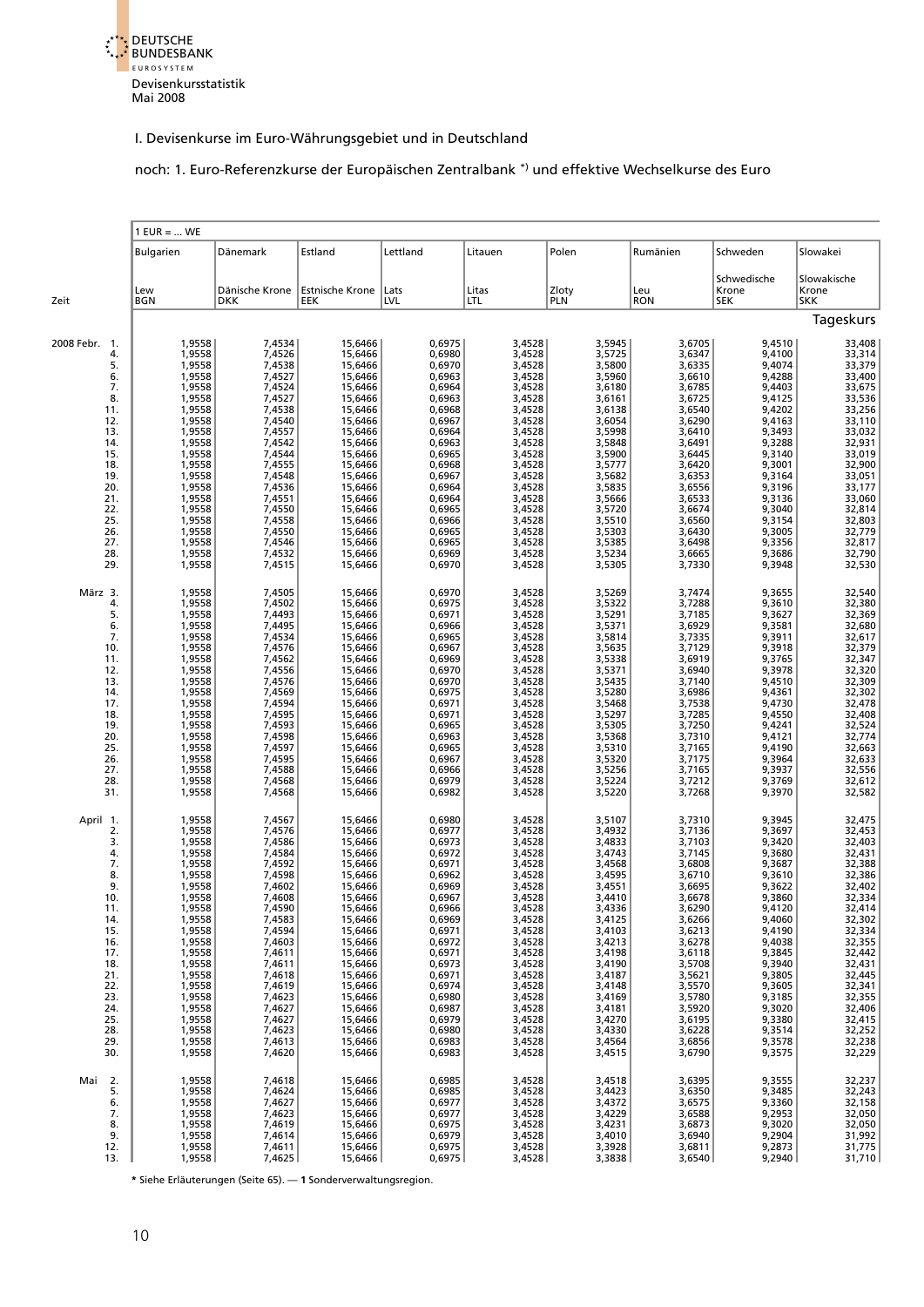| Tschechische<br>Republik            | Ungarn               | Vereinigtes<br>Königreich    | Australien                            | <b>Brasilien</b>   | China                       | Hongkong 1)                       | Indonesien               | Island                             |                  |
|-------------------------------------|----------------------|------------------------------|---------------------------------------|--------------------|-----------------------------|-----------------------------------|--------------------------|------------------------------------|------------------|
| Tschechische<br>Krone<br><b>CZK</b> | Forint<br><b>HUF</b> | <b>Pfund Sterling</b><br>GBP | Australischer<br>Dollar<br><b>AUD</b> | Real<br><b>BRL</b> | Renminbi ¥uan<br><b>CNY</b> | Hongkong-<br>Dollar<br><b>HKD</b> | Rupiah<br><b>IDR</b>     | Isländische<br>Krone<br><b>ISK</b> | Zeit             |
| Tageskurs                           |                      |                              |                                       |                    |                             |                                   |                          |                                    |                  |
| 25,858                              | 257,38               | 0,74955                      | 1,6510                                | 2,6026             | 10,7037                     | 11,6086                           | 13 709,05                | 95,73                              | 2008 Febr. 1     |
| 25,751                              | 256,80               | 0,75020                      | 1,6336                                | 2,5813             | 10,6597                     | 11,5680                           | 13 664,18                | 95,98                              |                  |
| 25,671<br>25,635                    | 258,21<br>260,80     | 0,74605<br>0,74700           | 1,6263                                | 2,5645<br>2,5737   | 10,5511                     | 11,4555<br>11,4044                | 13 527,65<br>13 512,73   | 95,80                              | 5<br>6           |
| 25,621                              | 265,90               | 0,74910                      | 1,6315<br>1,6367                      | 2,5802             | 10,5037<br>10,4760          | 11,3690                           | 13 464,67                | 96,46<br>97,96                     | $\overline{7}$   |
| 25,658<br>25,650                    | 265,48               | 0,74480                      | 1,6233                                | 2,5630             | 10,4261                     | 11,3220                           | 13 406,38                | 98,01                              | 8                |
|                                     | 264,47               | 0,74620                      | 1,6061                                | 2,5601             | 10,4470                     | 11,3376                           | 13 487,71                | 99,24                              | 11               |
| 25,605<br>25,480                    | 262,70<br>263,05     | 0,74510<br>0,74315           | 1,6057                                | 2,5428<br>2,5483   | 10,4441<br>10,5019          | 11,3363<br>11,3782                | 13 469,46<br>13 506,64   | 98,99                              | 12<br>13         |
| 25,346                              | 261,43               | 0,74160                      | 1,6251<br>1,6164                      | 2,5473             | 10,5167                     | 11,4093                           | 13 477,86                | 98,30<br>97,31                     | 14               |
| 25,224                              | 263,59               | 0,74780                      | 1,6189                                | 2,5757             | 10,5396                     | 11,4454                           | 13 456,06                | 98,23                              | 15               |
| 25,234                              | 263,18               | 0,75030                      | 1,6040                                | 2,5508             | 10,4827                     | 11,4179                           | 13 408,04                | 98,07                              | 18               |
| 25,319                              | 263,57               | 0,75550                      | 1,5984                                | 2,5480             | 10,5523                     | 11,5000                           | 13 518,41                | 98,42                              | 19               |
| 25,290<br>25,088                    | 265,87<br>264,02     | 0,75440<br>0,75270           | 1,6031<br>1,6037                      | 2,5523<br>2,5241   | 10,4697<br>10,5234          | 11,4340<br>11,4937                | 13 468,86<br>13 505,54   | 98,81<br>98,77                     | 20<br>21         |
| 25,046                              |                      | 0,75480                      | 1,6079                                | 2,5279             | 10,6041                     | 11,5753                           | 13 618,59                | 98,89                              | 22               |
| 25,000                              | 264,41<br>262,78     | 0,75370                      | 1,6017                                | 2,5196             | 10,5974                     | 11,5534                           | 13 527,92                | 98,69                              | 25               |
| 25,020                              | 259,20               | 0,75360                      | 1,6048                                | 2,5278             | 10,6468                     | 11,5936                           | 13 516,00                | 98,35                              | 26               |
| 25,048                              | 257,98               | 0,75760                      | 1,6021                                | 2,5185             | 10,7444                     | 11,7148                           | 13 619,33                | 98,65                              | 27               |
| 25,143<br>25,228                    | 260,22<br>264,15     | 0,76135<br>0,76520           | 1,6038<br>1,6226                      | 2,5263<br>2,5496   | 10,7560<br>10,7860          | 11,7726<br>11,8027                | 13 722,31<br>13 800,00   | 99,02<br>99,68                     | 28<br>29         |
| 25,068                              | 264,43               | 0,76600                      | 1,6274                                | 2,5704             | 10,8004                     | 11,8328                           | 13 849,93                | 100,59                             | März 3           |
| 24,916                              | 263,27               | 0,76560                      | 1,6304                                | 2,5356             | 10,8054                     | 11,8365                           | 13 814,65                | 100,51                             |                  |
| 25,048<br>25,125                    | 263,01<br>263,18     | 0,76850<br>0,76380           | 1,6405<br>1,6351                      | 2,5452<br>2,5483   | 10,8015<br>10,8855          | 11,8362<br>11,9298                | 13 811,64<br>13 879,01   | 100,99<br>101,72                   | 5<br>6           |
| 25,170                              | 264,88               | 0,76470                      | 1,6481                                | 2,6086             | 10,9630                     | 12,0015                           | 13 967,80                | 104,81                             | $\overline{7}$   |
| 25,041                              | 263,47               | 0,76050                      | 1,6601                                | 2,5839             | 10,8958                     | 11,9477                           | 14 082,12                | 104,93                             | 10               |
| 25,125                              | 260,69               | 0,76455                      | 1,6603                                | 2,6000             | 10,9235                     | 11,9787                           | 14 128,69                | 104,67                             | 11               |
| 25,066                              | 259,30               | 0,76660                      | 1,6654                                | 2,6151             | 10,9902<br>11,0441          | 12,0544                           | 14 176,93                | 106,32                             | 12               |
| 25,120<br>25,034                    | 259,81<br>257,07     | 0,76580<br>0,76755           | 1,6616<br>1,6531                      | 2,6364<br>2,6110   | 11,0318                     | 12,1261<br>12,1104                | 14 3 54, 21<br>14 367,47 | 109,82<br>108,95                   | 13<br>14         |
| 25,017                              | 260,54               | 0,78570                      | 1,7102                                | 2,7199             | 11,1699                     | 12,2537                           | 14 610,91                | 118,55                             | 17               |
| 25,250                              | 257,51               | 0,78170                      | 1,6974                                | 2,6861             | 11,1675                     | 12,2535                           | 14 509,32                | 121,79                             | 18               |
| 25,463                              | 256,86               | 0,78590                      | 1,6841                                | 2,6414             | 11,0833                     | 12,1986                           | 14 413,10                | 125,06                             | 19               |
| 25,491                              | 258,19               | 0,77830                      | 1,7087                                | 2,6853             | 10,8757                     | 11,9983                           | 14 243,14                | 121,56                             | 20               |
| 25,455<br>25,595<br>25,383          | 256,49<br>256,94     | 0,78105<br>0,78810           | 1,7036<br>1,7043                      | 2,7034<br>2,7166   | 10,9680<br>11,0470          | 12,1126<br>12,2251                | 14 300,13<br>14 437,49   | 118,15<br>120,15                   | 25<br>26         |
|                                     | 256,05               | 0,78290                      | 1,7088                                | 2,7275             | 11,0668                     | 12,2837                           | 14 523,12                | 118,52                             | 27               |
| 25,250                              | 257,73               | 0,79080                      | 1,7171                                | 2,7551             | 11,0762                     | 12,2929                           | 14 540,22                | 122,80                             | 28               |
| 25,335                              | 259,43               | 0,79580                      | 1,7334                                | 2,7554             | 11,0874                     | 12,3075                           | 14 570,76                | 119,58                             | 31               |
| 25,184<br>25,070                    | 258,55<br>256,97     | 0,78880<br>0,78850           | 1,7215<br>1,7145                      | 2,7452<br>2,7122   | 10,9802<br>10,9712          | 12,1953<br>12,1751                | 14 443,22<br>14 350,18   | 120,38<br>116,86                   | April<br>-1<br>2 |
| 24,938                              | 257,44               | 0,78320                      | 1,7065                                | 2,6798             | 10,8927                     | 12,0975                           | 14 361,55                | 116,66                             | 3                |
| 25,035                              | 257,25               | 0,78550                      | 1,7110                                | 2,6954             | 11,0302                     | 12,2497                           | 14 519,27                | 116,41                             | 4                |
| 25,019                              | 254,05               | 0,78935                      | 1,6977                                | 2,6703             | 10,9875                     | 12,2257                           | 14 429,71                | 113,51                             | $\overline{7}$   |
| 25,015<br>24,985<br>25,098          | 253,80<br>253,30     | 0,79740<br>0,79770           | 1,6968<br>1,6941                      | 2,6768<br>2,6645   | 10,9871<br>11,0109          | 12,2264<br>12,2513                | 14 430,63<br>14 483,65   | 114,49<br>112,84                   | 8<br>9           |
| 25,129                              | 253,53               | 0,80110                      | 1,7020                                | 2,6861             | 11,0992                     | 12,3636                           | 14 593,09                | 115,55                             | 10               |
| 25,025                              | 252,73               | 0,80170                      | 1,7024                                | 2,6774             | 11,0934                     | 12,3320                           | 14 539,44                | 116,46                             | 11               |
| 24,940                              | 252,39               | 0,79860                      | 1,7158                                | 2,6898             | 11,1067                     | 12,3652                           | 14 583,61                | 118,11                             | 14               |
| 24,819                              | 252,17               | 0,80490                      | 1,7121                                | 2,6635             | 11,0677                     | 12,3355                           | 14 553,85                | 117,60                             | 15               |
| 24,848<br>24,975                    | 254,26<br>253,35     | 0,80610<br>0,80170           | 1,7069<br>1,6935                      | 2,6641<br>2,6336   | 11,1365<br>11,0847          | 12,4135<br>12,3690                | 14 639,42<br>14 586,37   | 117,81<br>117,58                   | 16<br>17         |
| 25,120                              | 253,16               | 0,79070                      | 1,6882                                | 2,6116             | 11,0357                     | 12,2984                           | 14 493,93                | 119,39                             | 18               |
| 25,091<br>25,055                    | 252,47               | 0,80070                      | 1,6873                                | 2,6519             | 11,1286                     | 12,3954                           | 14 602,31                | 119,38                             | 21               |
|                                     | 251,73               | 0,79980                      | 1,6851                                | 2,6469             | 11,1353                     | 12,4194                           | 14 632,62                | 118,33                             | 22               |
| 25,075                              | 251,70               | 0,80345                      | 1,6755                                | 2,6382             | 11,1304                     | 12,4247                           | 14 680,74                | 117,43                             | 23               |
| 25,128<br>25,254                    | 252,26<br>252,90     | 0,79800<br>0,78605           | 1,6689<br>1,6744                      | 2,6137<br>2,6197   | 11,0336<br>10,9328          | 12,2875<br>12,1556                | 14 539,02<br>14 387,31   | 116,96<br>115,00                   | 24<br>25         |
| 25,161                              | 252,28               | 0,78470                      | 1,6666                                | 2,6008             | 10,9418                     | 12,1745                           | 14 401,20                | 114,52                             | 28               |
| 25,250<br>25,205                    | 252,93<br>253,32     | 0,78895<br>0,79015           | 1,6710<br>1,6614                      | 2,6408<br>2,6430   | 10,8763<br>10,8586          | 12,1328<br>12,1127                | 14 356,46<br>14 330,99   | 115,20<br>115,88                   | 29<br>30         |
| 25,265                              | 251,93               | 0,77900                      | 1,6554                                | 2,5588             | 10,8013                     | 12,0498                           | 14 260,01                | 116,22                             | Mai<br>2         |
| 25,227                              | 252,14               | 0,78520                      | 1,6424                                | 2,5596             | 10,8033                     | 12,0510                           | 14 243,30                | 118,32                             | 5                |
| 25,175                              | 252,04               | 0,78810                      | 1,6448                                | 2,5795             | 10,8499                     | 12,1031                           | 14 301,29                | 119,72                             | 6                |
| 25,142                              | 252,03               | 0,78865                      | 1,6312                                | 2,5652             | 10,7811                     | 12,0276                           | 14 234,18                | 118,50                             | $\overline{7}$   |
| 25,171                              | 253,05               | 0,78505                      | 1,6312                                | 2,6041             | 10,7509                     | 11,9633                           | 14 242,02                | 118,50                             | 8                |
| 25,147<br>24,950                    | 252,87<br>250,73     | 0,79380<br>0,78885           | 1,6466<br>1,6374                      | 2,6279<br>2,5892   | 10,8079<br>10,7828          | 12,0522<br>12,0295                | 14 283,19<br>14 263,49   | 123,75<br>122,98                   | 9<br>12          |
| 24,939                              | 250,10               | 0,79380                      | 1,6408                                | 2,5739             | 10,8139                     | 12,0649                           | 14 328,00                | 122,75                             | 13               |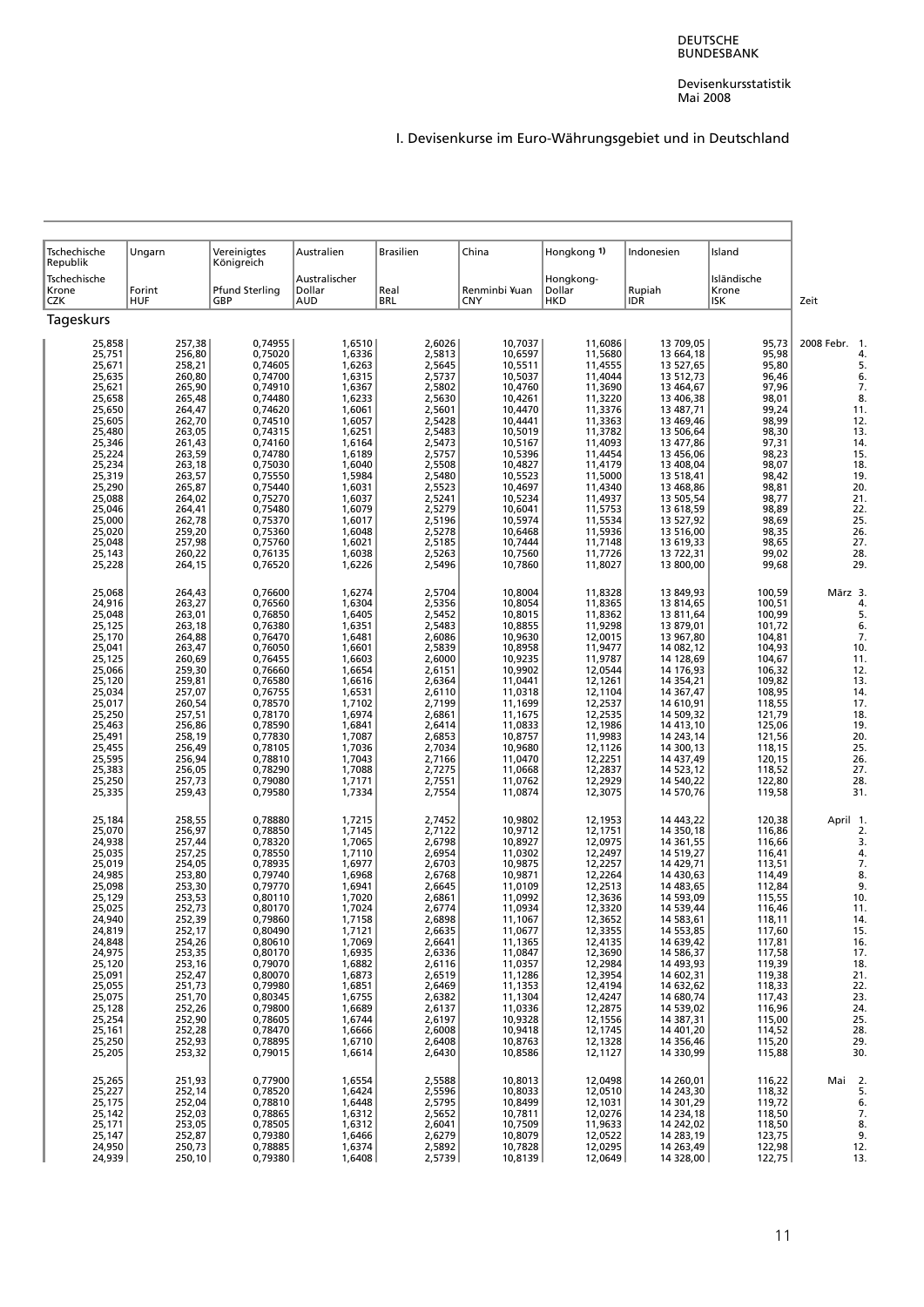

# [noch: 1. Euro-Referenzkurse der Europäischen Zentralbank \\*\) und effektive Wechselkurse des Euro](#page-6-0)

|                                      | $1$ EUR =  WE                  |                              |                            |                    |                                       |                                     |                                     |                                    |                                                          |
|--------------------------------------|--------------------------------|------------------------------|----------------------------|--------------------|---------------------------------------|-------------------------------------|-------------------------------------|------------------------------------|----------------------------------------------------------|
|                                      | Japan                          | Kanada                       | Korea, Republik   Kroatien |                    | Malaysia                              | Mexiko                              | Neuseeland                          | Norwegen                           | Philippinen                                              |
| Zeit                                 | Yen<br>JPY                     | Kanadischer<br>Dollar<br>CAD | Won<br><b>KRW</b>          | Kuna<br><b>HRK</b> | Malaysischer<br>Ringgit<br><b>MYR</b> | Mexikanischer<br>Peso<br><b>MXN</b> | Neuseeland-<br>Dollar<br><b>NZD</b> | Norwegische<br>Krone<br><b>NOK</b> | Philippinischer<br>Peso<br>PHP                           |
|                                      |                                |                              |                            |                    |                                       |                                     |                                     |                                    | Tageskurs                                                |
| 2008 Febr.<br>$\overline{1}$ .<br>4. | 158,51<br>158,50               | 1,4847<br>1,4824             | 1 405,52<br>1 397,93       | 7,2294<br>7,2348   | 4,8173<br>4,7890                      | 16,0831<br>16,0033                  | 1,8783<br>1,8662                    | 8,0265<br>8,0290                   | 60,055<br>60,280                                         |
| 5.<br>6.                             | 157,79<br>155,58               | 1,4670<br>1,4705             | 1 383,24<br>1 379,64       | 7,2545<br>7,2650   | 4,7402<br>4,7248                      | 15,8669<br>15,8383                  | 1,8638<br>1,8634                    | 8,0095<br>8,0555                   | 59,340                                                   |
| 7.<br>8.                             | 154,59<br>155,89               | 1,4732<br>1,4537             | 1 372,25<br>1 366,69       | 7,2720<br>7,2795   | 4,7180<br>4,6899                      | 15,7842<br>15,6472                  | 1,8565<br>1,8466                    | 8,0700<br>8,0245                   | 59,361<br>59,004                                         |
| 11.                                  | 155,42                         | 1,4536                       | 1 375,96                   | 7,2799             | 4,7160                                | 15,6428                             | 1,8394                              | 8,0265                             | 58,894<br>58,894<br>59,491                               |
| 12.<br>13.                           | 156,18<br>156,83               | 1,4525<br>1,4562             | 1 374,57<br>1 379,84       | 7,2777<br>7,2661   | 4,7096<br>4,7237                      | 15,6305<br>15,6953                  | 1,8344<br>1,8576                    | 8,0030<br>7,9830                   | $59,112$<br>$59,657$<br>$59,879$                         |
| 14.<br>15.                           | 158,22<br>157,78               | 1,4560<br>1,4635             | 1 381,65<br>1 386,77       | 7,2610<br>7,2575   | 4,7308<br>4,7272                      | 15,7010<br>15,7900                  | 1,8522<br>1,8602                    | 7,9510<br>7,9255                   | 59,723                                                   |
| 18.                                  | 158,36                         | 1,4732                       | 1 383,03                   | 7,2836             | 4,7139                                | 15,7249                             | 1,8432                              | 7,9150                             |                                                          |
| 19.<br>20.                           | 158,64<br>158,32               | 1,4836<br>1,4899             | 1 392,31<br>1 386,90       | 7,2815<br>7,2840   | 4,7513<br>4,7258                      | 15,8287<br>15,8063                  | 1,8410<br>1,8449                    | 7,8605<br>7,8770                   | 59,451<br>59,853<br>59,723                               |
| 21.<br>22.                           | 159,27<br>158,76               | 1,4925<br>1,4995             | 1 396,97<br>1 408,56       | 7,2839<br>7,2865   | 4,7465<br>4,7766                      | 15,8729<br>16,0195                  | 1,8415<br>1,8412                    | 7,8615<br>7,8895                   | 59,784<br>60,268                                         |
| 25.                                  | 159,71                         | 1,4885                       | 1 405,69                   | 7,2840             | 4,7651                                | 15,9483<br>16,0096                  | 1,8310                              | 7,8810                             |                                                          |
| 26.<br>27.                           | 160,45<br>159,95               | 1,4722<br>1,4742             | 1 409,31<br>1 4 1 5, 7 2   | 7,2812<br>7,2770   | 4,7790<br>4,8186                      | 16,1525                             | 1,8338<br>1,8365                    | 7,8845<br>7,8540                   | 60,083<br>60,121<br>60,507                               |
| 28.<br>29.                           | 160,57<br>158,03               | 1,4779<br>1,4895             | 1416,31<br>1 425,07        | 7,2734<br>7,2715   | 4,8425<br>4,8451                      | 16,1686<br>16,2363                  | 1,8606<br>1,8854                    | 7,8665<br>7,9140                   | 61,013<br>61,153                                         |
| März 3.                              | 156,79                         | 1,4948                       | 1440,64                    | 7,2709             | 4,8627                                | 16,2915                             | 1,9065                              | 7,9250                             |                                                          |
| 4.<br>5.                             | 156,78<br>157,65               | 1,5035<br>1,5084             | 1 440,92<br>1 441,11       | 7,2710<br>7,2795   | 4,8431<br>4,8376                      | 16,2583<br>16,2688                  | 1,8939<br>1,9076                    | 7,8535<br>7,8565                   | 61,724<br>61,660<br>61,946<br>61,889<br>63,210<br>62,817 |
| 6.                                   | 158,55                         | 1,5097                       | 1 454,62                   | 7,2772             | 4,8500<br>4,8826                      | 16,4137                             | 1,9075<br>1,9299                    | 7,8340                             |                                                          |
| 7.<br>10.                            | 157,47<br>156,87               | 1,5069<br>1,5194             | 1478,49<br>1481,38         | 7,2775<br>7,2784   | 4,9088                                | 16,7159<br>16,6094                  | 1,9314                              | 7,9145<br>7,8855                   |                                                          |
| 11.<br>12.                           | 158,37<br>158,45               | 1,5261<br>1,5302             | 1 487,92<br>1 497,40       | 7,2715<br>7,2663   | 4,9228<br>4,9279                      | 16,5986<br>16,6966                  | 1,9158<br>1,9273                    | 7,8780<br>7,8905                   | 63,208                                                   |
| 13.<br>14.                           | 156,45<br>157,07               | 1,5362<br>1,5479             | 1 530,75<br>1 552,05       | 7,2555<br>7,2584   | 4,9200<br>4,9212                      | 16,8037<br>16,7001                  | 1,9281<br>1,8998                    | 7,9005<br>7,9885                   | $63,843$<br>$64,489$<br>$64,648$                         |
| 17.                                  | 152,50                         | 1,5689                       | 1615,48                    | 7,2591             | 5,0354                                | 17,0198                             | 1,9646                              | 8,0570                             | 65,761                                                   |
| 18.<br>19.                           | 154,42<br>156,16               | 1,5674<br>1,5635             | 1600,91<br>1 585,83        | 7,2550<br>7,2565   | 4,9951<br>4,9869                      | 16,9262<br>16,7379                  | 1,9509<br>1,9268                    | 8,0675<br>8,0448                   | 65,134                                                   |
| 20.<br>25.                           | 153,20<br>155,90               | 1,5817<br>1,5870             | 1 557,11<br>1 522,65       | 7,2610<br>7,2602   | 4,9014<br>4,9782                      | 16,5373<br>16,6464                  | 1,9458<br>1,9376                    | 8,1178<br>8,0865                   | $65,122$ $63,697$ $64,425$ $65,322$                      |
| 26.<br>27.                           | 155,89<br>157,53               | 1,5949<br>1,6085             | 1 556,08<br>1 558,47       | 7,2598<br>7,2586   | 5,0154<br>5,0665                      | 16,7846<br>16,8760                  | 1,9455<br>1,9590                    | 8,0475<br>8,0170                   | 66,017                                                   |
| 28.                                  | 157,86                         | 1,6080                       | 1570,91                    | 7,2733             | 5,0508                                | 16,9050                             | 1,9677                              | 8,0475                             | 65,964                                                   |
| 31.                                  | 157,37                         | 1,6226                       | 1 566,97                   | 7,2690             | 5,0575                                | 16,8983                             | 2,0079                              | 8,0510                             | 65,715                                                   |
| April 1.<br>2.                       | 157,55<br>159,40               | 1,6069<br>1,5896             | 1 541,96<br>1 524,59       | 7,2745<br>7,2731   | 5,0026<br>4,9858                      | 16,6513<br>16,4996                  | 2,0044<br>1,9759                    | 8,0720<br>8,0650                   | 64,911<br>64,638                                         |
| 3.<br>4.                             | 159,75<br>160,88               | 1,5722<br>1,5822             | 1 521,55<br>1 534,47       | 7,2754<br>7,2773   | 4,9644<br>5,0224                      | 16,4110<br>16,5757                  | 1,9821<br>1,9972                    | 8,0030<br>7,9980                   | 64,355<br>65,325<br>65,471<br>65,287<br>65,499<br>65,961 |
| 7.<br>8.                             | 161,13<br>160,75               | 1,5804<br>1,5910             | 1 529,91                   | 7,2725<br>7,2732   | 5,0037<br>5,0040                      | 16,5404<br>16,5627                  | 1,9760<br>1,9781                    | 7,9685<br>7,9565                   |                                                          |
| 9.                                   | 161,36                         | 1,6022                       | 1 534,72<br>1 535,49       | 7,2650             | 4,9985                                | 16,6035                             | 1,9766                              | 7,9410                             |                                                          |
| 10.<br>11.                           | 159,18<br>159,83               | 1,6166<br>1,6139             | 1 550,67<br>1 545,62       | 7,2605<br>7,2626   | 5,0030<br>4,9906                      | 16,7877<br>16,6983                  | 1,9840<br>1,9913                    | 7,9270<br>7,9415                   | 65,549                                                   |
| 14.<br>15.                           | 159,38<br>159,87               | 1,6223<br>1,6168             | 1 555,56<br>1 564,60       | 7,2640<br>7,2620   | 5,0170                                | 16,7212<br>16,5545                  | 2,0049                              | 7,9445<br>7,9105                   | 66,015                                                   |
| 16.                                  | 161,41                         | 1,6073                       | 1 576,39                   | 7,2570             | 5,0151<br>5,0229<br>4,9949            | 16,6417                             | 2,0184<br>2,0223                    | 7,8985                             | $66,003$<br>$66,778$<br>$66,559$<br>$66,158$             |
| 17.<br>18.                           | 162,74<br>163,99               | 1,5896<br>1,5957             | 1 582,04<br>1 577,61       | 7,2582<br>7,2558   | 4,9581                                | 16,6267<br>16,4814                  | 2,0173<br>1,9972                    | 7,9105<br>7,9510                   |                                                          |
| 21.<br>22.                           | 164,43<br>164,43               | 1,5935<br>1,6039             | 1 579,86<br>1 591,91       | 7,2555<br>7,2598   | 4,9944<br>4,9999                      | 16,6570<br>16,7691                  | 2,0040<br>1,9987                    | 7,9445<br>7,9230                   | 66,621<br>66,512                                         |
| 23.                                  | 164,30                         | 1,6154                       | 1 583,24                   | 7,2670             | 4,9924                                | 16,6938                             | 1,9923                              | 7,9250                             | $66,836$<br>$66,190$                                     |
| 24.<br>25.                           | 163,07<br>$163,01$<br>$163,55$ | 1,6042<br>1,5861             | 1 570,99<br>1 551,41       | 7,2680<br>7,2630   | 4,9570<br>4,9213                      | 16,5204                             | 1,9922<br>1,9992<br>1,9906          | 7,9595<br>8,0240                   | $65,378$<br>$66,036$                                     |
| 28.<br>29.                           | 161,73                         | 1,5853<br>1,5782             | 1 556,94<br>1 559,44       | 7,2631<br>7,2629   | 4,9377<br>4,9072                      | 16,3134<br>16,3227<br>16,3464       | 2,0097                              | 7,9655<br>7,9800                   | 65,686                                                   |
| 30.                                  | 162,62                         | 1,5689                       | 1 562,55                   | 7,2681             | 4,9091                                | 16,3597                             | 1,9992                              | 7,9740                             | 65,610                                                   |
| Mai<br>2.<br>5.                      | 161,94<br>162,73               | 1,5715<br>1,5717             | 1 563,19<br>1 557,98       | 7,2600<br>7,2569   | 4,8909<br>4,8807                      | 16,2085<br>16,1858                  | 1,9772<br>1,9738                    | 7,9260<br>7,9150                   | 65,233<br>65,218<br>65,753<br>65,724<br>65,509           |
| 6.                                   | 162,25<br>162,55               | 1,5719                       | 1 577,26                   | 7,2570             | 4,8936                                | 16,2710                             | 1,9739                              | 7,8690                             |                                                          |
| 7.<br>8.                             | 160,15                         | 1,5462<br>1,5548             | 1 587,75<br>1 604,91       | 7,2614<br>7,2573   | 4,8921<br>4,9394                      | 16,2354<br>16,2034                  | 1,9644<br>1,9929                    | 7,8545<br>7,8740                   |                                                          |
| 9.                                   | 158,81                         | 1,5592                       | 1616,52                    | 7,2585             | 4,9427                                | 16,3399                             | 2,0175                              | 7,8440<br>7,8413                   | 65,859<br>65,848                                         |
| 12.<br>13.                           | 160,42<br>160,71               | 1,5509<br>1,5562             | 1612,82<br>1 616,93        | 7,2540<br>7,2537   | 4,9600<br>4,9815                      | 16,2763<br>16,2191                  | 2,0107<br>2,0118                    | 7,8460                             | 66, 124                                                  |

**\*** Siehe Erläuterungen (Seite 65).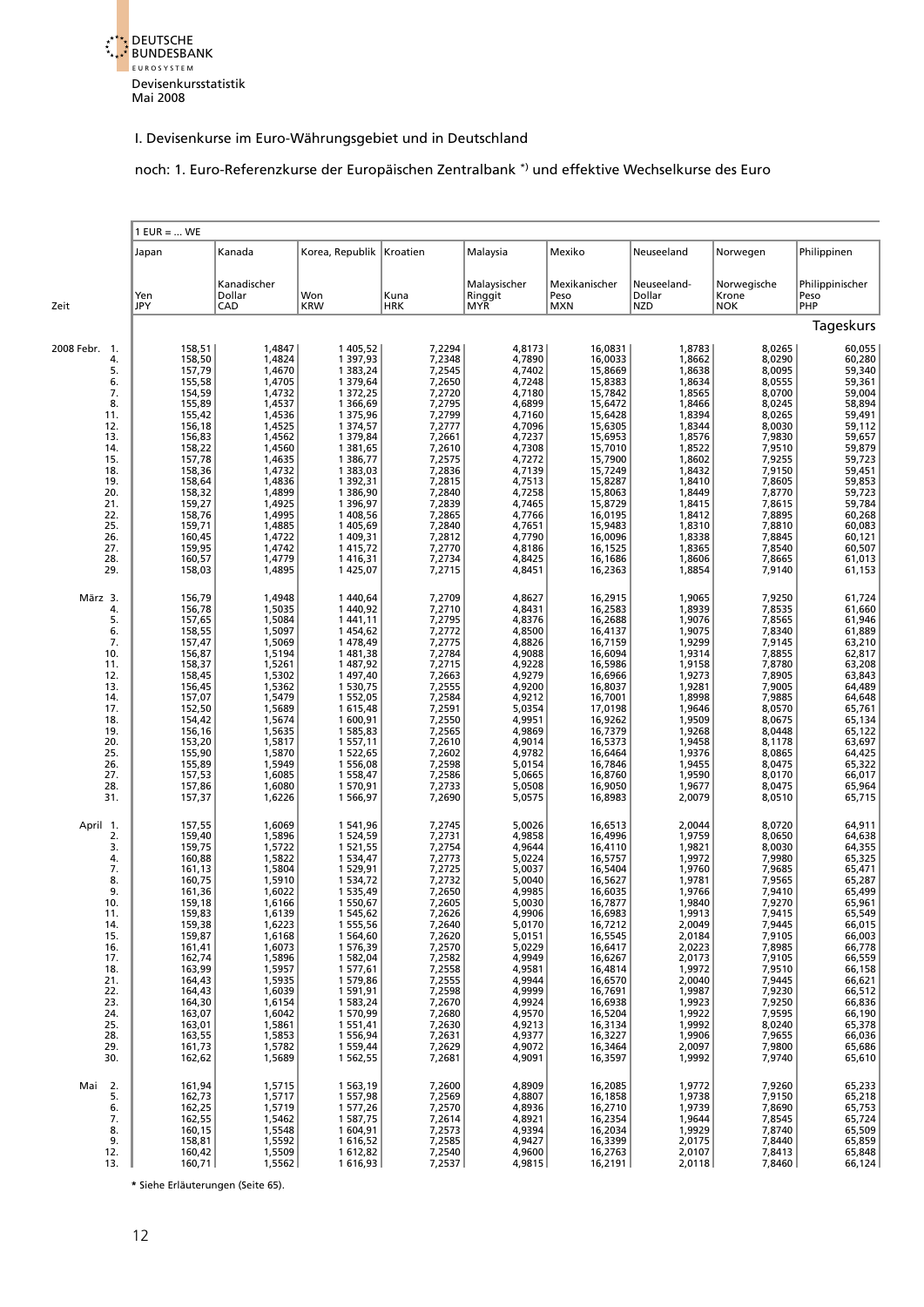|                                                     |                                                |                                                |                                                     |                                                |                                                |                                                | Nominaler<br>effektiver                   |                               |
|-----------------------------------------------------|------------------------------------------------|------------------------------------------------|-----------------------------------------------------|------------------------------------------------|------------------------------------------------|------------------------------------------------|-------------------------------------------|-------------------------------|
| Russische<br>Föderation                             | Schweiz                                        | Singapur                                       | Südafrika                                           | Thailand                                       | Türkei                                         | Vereinigte<br>Staaten                          | Wechselkurs<br>des Euro                   |                               |
| Rubel                                               | Schweizer<br>Franken                           | Singapur-<br>Dollar                            | Rand                                                | Baht                                           | Neue türkische<br>Lira                         | US-Dollar                                      | <b>EWK-22</b>                             |                               |
| RUB                                                 | <b>CHF</b>                                     | SGD                                            | ZAR                                                 | THB                                            | <b>TRY</b>                                     | <b>USD</b>                                     | 1. Vj. 1999 = 100                         | Zeit                          |
| Tageskurs                                           |                                                |                                                |                                                     |                                                |                                                |                                                |                                           |                               |
| 36,3320                                             | 1,6065                                         | 2,1066                                         | 10,9920                                             | 46,305                                         | 1,7364                                         | 1,4889                                         | 112,3                                     | 2008 Febr. 1.                 |
| 36,3170                                             | 1,6158                                         | 2,0974                                         | 10,9411                                             | 46,120                                         | 1,7253                                         | 1,4829                                         | 112,1                                     | 4                             |
| 36,1210                                             | 1,6177                                         | 2,0803                                         | 10,9558                                             | 45,552                                         | 1,7205                                         | 1,4688                                         | 111,5                                     | 5.                            |
| 36,0530                                             | 1,6061                                         | 2,0696                                         | 11,1924                                             | 45,303                                         | 1,7335                                         | 1,4621                                         | 111,2                                     | 6.                            |
| 36,0085                                             | 1,5985                                         | 2,0650                                         | 11,3690                                             | 45,750                                         | 1,7620                                         | 1,4569                                         | 111,2                                     | $\overline{7}$                |
| 35,9075                                             | 1,6014                                         | 2,0581                                         | 11,3460                                             | 45,730                                         | 1,7500                                         | 1,4513                                         | 110,9                                     | 8                             |
| 35,8710                                             | 1,6005                                         | 2,0619                                         | 11,3238                                             | 46,500                                         | 1,7795                                         | 1,4542                                         | 111,0                                     | 11.                           |
| 35,8660                                             | 1,6041                                         | 2,0594                                         | 11,3044                                             | 46,805                                         | 1,7689                                         | 1,4538                                         | 110,9                                     | 12                            |
| 35,9630                                             | 1,6083                                         | 2,0659                                         | 11,2064                                             | 46,748                                         | 1,7545                                         | 1,4586                                         | 111,1                                     | 13                            |
| 36,0180                                             | 1,6112                                         | 2,0722                                         | 11,2240                                             | 46,803                                         | 1,7499                                         | 1,4626                                         | 111,1                                     | 14                            |
| 36,0742                                             | 1,6022                                         | 2,0734                                         | 11,2647                                             | 46,663                                         | 1,7603                                         | 1,4674                                         | 111,4                                     | 15                            |
| 36,0080                                             | 1,6129                                         | 2,0668                                         | 11,2024                                             | 46,400                                         | 1,7494                                         | 1,4636                                         | 111,4                                     | 18                            |
| 36,1580                                             | 1,6123                                         | 2,0829                                         | 11,2474                                             | 46,658                                         | 1,7565                                         | 1,4742                                         | 111,9                                     | 19                            |
| 36,0520                                             | 1,6116                                         | 2,0709                                         | 11,5410                                             | 46,313                                         | 1,7780                                         | 1,4656                                         | 111,7                                     | 20                            |
| 36,1770                                             | 1,6205                                         | 2,0780                                         | 11,4705                                             | 46,271                                         | 1,7743                                         | 1,4736                                         | 111,9                                     | 21                            |
| 36,2695                                             | 1,6100                                         | 2,0874                                         | 11,4555                                             | 46,450                                         | 1,7890                                         | 1,4848                                         | 112,2                                     | 22                            |
| 36,2230                                             | 1,6133                                         | 2,0836                                         | 11,4195                                             | 45,520                                         | 1,7765                                         | 1,4817                                         | 112,1                                     | 25                            |
| 36,2190                                             | 1,6163                                         | 2,0905                                         | 11,3057                                             | 45,291                                         | 1,7758                                         | 1,4874                                         | 112,2                                     | 26                            |
| 36,3680                                             | 1,6074                                         | 2,1013                                         | 11,2168                                             | 44,900                                         | 1,7793                                         | 1,5044                                         | 112,7                                     | 27                            |
| 36,3920                                             | 1,6037                                         | 2,1103                                         | 11,3784                                             | 44,910                                         | 1,7890                                         | 1,5121                                         | 113,1                                     | 28                            |
| 36,4511                                             | 1,5885                                         | 2,1162                                         | 11,7309                                             | 46,790                                         | 1,8183                                         | 1,5167                                         | 113,2                                     | 29                            |
| 36,5245                                             | 1,5787                                         | 2,1185                                         | 11,9897                                             | 48,117                                         | 1,8577                                         | 1,5203                                         | 113,2                                     | März 3                        |
| 36,5220                                             | 1,5773                                         | 2,1116                                         | 11,9466                                             | 48,089                                         | 1,8482                                         | 1,5206                                         | 113,2                                     | 4                             |
| 36,5120                                             | 1,5807                                         | 2,1129                                         | 11,7997                                             | 48,019                                         | 1,8383                                         | 1,5196                                         | 113,3                                     | 5.                            |
| 36,5990                                             | 1,5818                                         | 2,1226                                         | 11,9140                                             | 48,354                                         | 1,8664                                         | 1,5319                                         | 113,6                                     | 6.                            |
| 36,7060                                             | 1,5735                                         | 2,1343                                         | 12,3305                                             | 48,618                                         | 1,9247                                         | 1,5417                                         | 114,0                                     | $\overline{7}$                |
| 36,6180                                             | 1,5696                                         | 2,1303                                         | 12,1895                                             | 48,344                                         | 1,9044                                         | 1,5340                                         | 113,5                                     | 10                            |
| 36,6600                                             | 1,5790                                         | 2,1351                                         | 12,1032                                             | 48,521                                         | 1,8942                                         | 1,5379                                         | 113,9                                     | 11.                           |
| 36,7690                                             | 1,5817                                         | 2,1424                                         | 12,1098                                             | 48,830                                         | 1,8910                                         | 1,5477                                         | 114,2                                     | 12                            |
| 36,8650                                             | 1,5727                                         | 2,1494                                         | 12,3588                                             | 48,959                                         | 1,9312                                         | 1,5577                                         | 114,4                                     | 13                            |
| 36,8500                                             | 1,5741                                         | 2,1536                                         | 12,2348                                             | 48,893                                         | 1,8898                                         | 1,5561                                         | 114,5                                     | 14                            |
| 37,0750                                             | 1,5519                                         | 2,1800                                         | 12,8557                                             | 49,518                                         | 2,0027                                         | 1,5770                                         | 115,4                                     | 17                            |
| 37,0790                                             | 1,5610                                         | 2,1708                                         | 12,6424                                             | 49,218                                         | 1,9505                                         | 1,5771                                         | 115,4                                     | 18                            |
| 36,9890                                             | 1,5662                                         | 2,1646                                         | 12,5760                                             | 48,881                                         | 1,9274                                         | 1,5692                                         | 115,4                                     | 19                            |
| 36,7280                                             | 1,5632                                         | 2,1427                                         | 12,5545                                             | 48,313                                         | 1,9237                                         | 1,5423                                         | 114,3                                     | 20                            |
| 36,8680                                             | 1,5728                                         | 2,1527                                         | 12,5875                                             | 49,042                                         | 1,9409                                         | 1,5569                                         | 114,9                                     | 25                            |
| 37,0320                                             | 1,5684                                         | 2,1670                                         | 12,6712                                             | 49,400                                         | 1,9845                                         | 1,5710                                         | 115,5                                     | 26                            |
| 37,0850                                             | 1,5688                                         | 2,1790                                         | 12,6095                                             | 49,544                                         | 2,0004                                         | 1,5786                                         | 115,6                                     | 27                            |
| 37,0970                                             | 1,5735                                         | 2,1790                                         | 12,7671                                             | 49,667                                         | 2,0437                                         | 1,5796                                         | 116,0                                     | 28                            |
| 37,1130                                             | 1,5738                                         | 2,1819                                         | 12,8118                                             | 49,784                                         | 2,0675                                         | 1,5812                                         | 116,2                                     | 31                            |
| 36,9510                                             | 1,5737                                         | 2,1602                                         | 12,6595                                             | 49,310                                         | 2,0588                                         | 1,5660                                         | 115,5                                     | April 1                       |
| 36,9180                                             | 1,5814                                         | 2,1567                                         | 12,3094                                             | 49,288                                         | 2,0118                                         | 1,5632                                         | 115,4                                     | 2                             |
| 36,8170                                             | 1,5845                                         | 2,1532                                         | 12,0870                                             | 49,093                                         | 1,9933                                         | 1,5526                                         | 114,9                                     | 3.                            |
| 37,0370                                             | 1,5872                                         | 2,1757                                         | 12,3143                                             | 49,823                                         | 2,0339                                         | 1,5722                                         | 115,7                                     | 4                             |
| 36,9900                                             | 1,5917                                         | 2,1682                                         | 12,2705                                             | 49,692                                         | 2,0071                                         | 1,5693                                         | 115,6                                     | $\overline{7}$                |
| 36,9980                                             | 1,5914                                         | 2,1664                                         | 12,2217                                             | 49,758                                         | 2,0272                                         | 1,5694                                         | 115,9                                     | 8                             |
| 37,0300                                             | 1,5935                                         | 2,1696                                         | 12,3024                                             | 49,940                                         | 2,0295                                         | 1,5726                                         | 116,0                                     | 9                             |
| 37,1860                                             | 1,5735                                         | 2,1537                                         | 12,5659                                             | 50,100                                         | 2,0856                                         | 1,5875                                         | 116,3                                     | 10                            |
| 37,1340                                             | 1,5808                                         | 2,1510                                         | 12,4255                                             | 49,980                                         | 2,0680                                         | 1,5833                                         | 116,3                                     | 11                            |
| 37,1700                                             | 1,5777                                         | 2,1547                                         | 12,5051                                             | 50,106                                         | 2,0898                                         | 1,5869                                         | 116,2                                     | 14                            |
| 37,1360                                             | 1,5817                                         | 2,1471                                         | 12,5380                                             | 50,009                                         | 2,0828                                         | 1,5828                                         | 116,3                                     | 15                            |
| 37,2390                                             | 1,5896                                         | 2,1551                                         | 12,7100                                             | 50,149                                         | 2,1189                                         | 1,5928                                         | 116,8                                     | 16                            |
| 37,1730                                             | 1,5992                                         | 2,1453                                         | 12,4803                                             | 49,925                                         | 2,1085                                         | 1,5872                                         | 116,6                                     | 17                            |
| 37,0710                                             | 1,6138                                         | 2,1390                                         | 12,2462                                             | 49,616                                         | 2,0810                                         | 1,5780<br>1,5898                               | 116,3                                     | 18                            |
| 37,2040<br>37,2240<br>37,2430<br>37,0710<br>36,8890 | 1,6059<br>1,6065<br>1,6077<br>1,6156<br>1,6170 | 2,1524<br>2,1529<br>2,1518<br>2,1393<br>2,1295 | 12,3809<br>12,2010<br>12,2180<br>12,2194<br>11,9151 | 50,087<br>50,103<br>50,163<br>49,814<br>49,455 | 2,0878<br>2,0865<br>2,0656<br>2,0471<br>2,0131 | 1,5931<br>1,5940<br>1,5769<br>1,5596           | 116,8<br>116,9<br>117,0<br>116,3<br>115,5 | 21<br>22<br>23<br>24<br>25    |
| 36,9110                                             | 1,6181                                         | 2,1293                                         | 11,7966                                             | 49,533                                         | 1,9995                                         | 1,5628                                         | 115,6                                     | 28                            |
| 36,8630                                             | 1,6153                                         | 2,1190                                         | 11,8167                                             | 49,385                                         | 2,0008                                         | 1,5571                                         | 115,5                                     | 29                            |
| 36,8320                                             | 1,6147                                         | 2,1149                                         | 11,8205                                             | 49,215                                         | 2,0030                                         | 1,5540                                         | 115,5                                     | 30                            |
| 36,7635<br>36,7400<br>36,8215<br>36,7100<br>36,6170 | 1,6238<br>1,6305<br>1,6274<br>1,6300<br>1,6210 | 2,1058<br>2,1041<br>2,1095<br>2,1063<br>2,1137 | 11,7563<br>11,7728<br>11,6926<br>11,6126<br>11,6884 | 49,025<br>48,993<br>49,247<br>48,979<br>48,995 | 1,9532<br>1,9538<br>1,9524<br>1,9310<br>1,9496 | 1,5458<br>1,5460<br>1,5528<br>1,5430<br>1,5347 | 114,9<br>115,1<br>115,4<br>115,1<br>114,7 | 2<br>Mai<br>5<br>6.<br>7<br>8 |
| 36,7455                                             | 1,6086                                         | 2,1151                                         | 11,9105                                             | 49,381                                         | 1,9679                                         | 1,5458                                         | 115,1                                     | 9                             |
| 36,7225                                             | 1,6220                                         | 2,1146                                         | 11,8317                                             | 49,646                                         | 1,9426                                         | 1,5430                                         | 114,9                                     | 12                            |
| 36,8267                                             | 1,6227                                         | 2,1204                                         | 11,7429                                             | 49,970                                         | 1,9364                                         | 1,5473                                         | 115,2                                     | 13                            |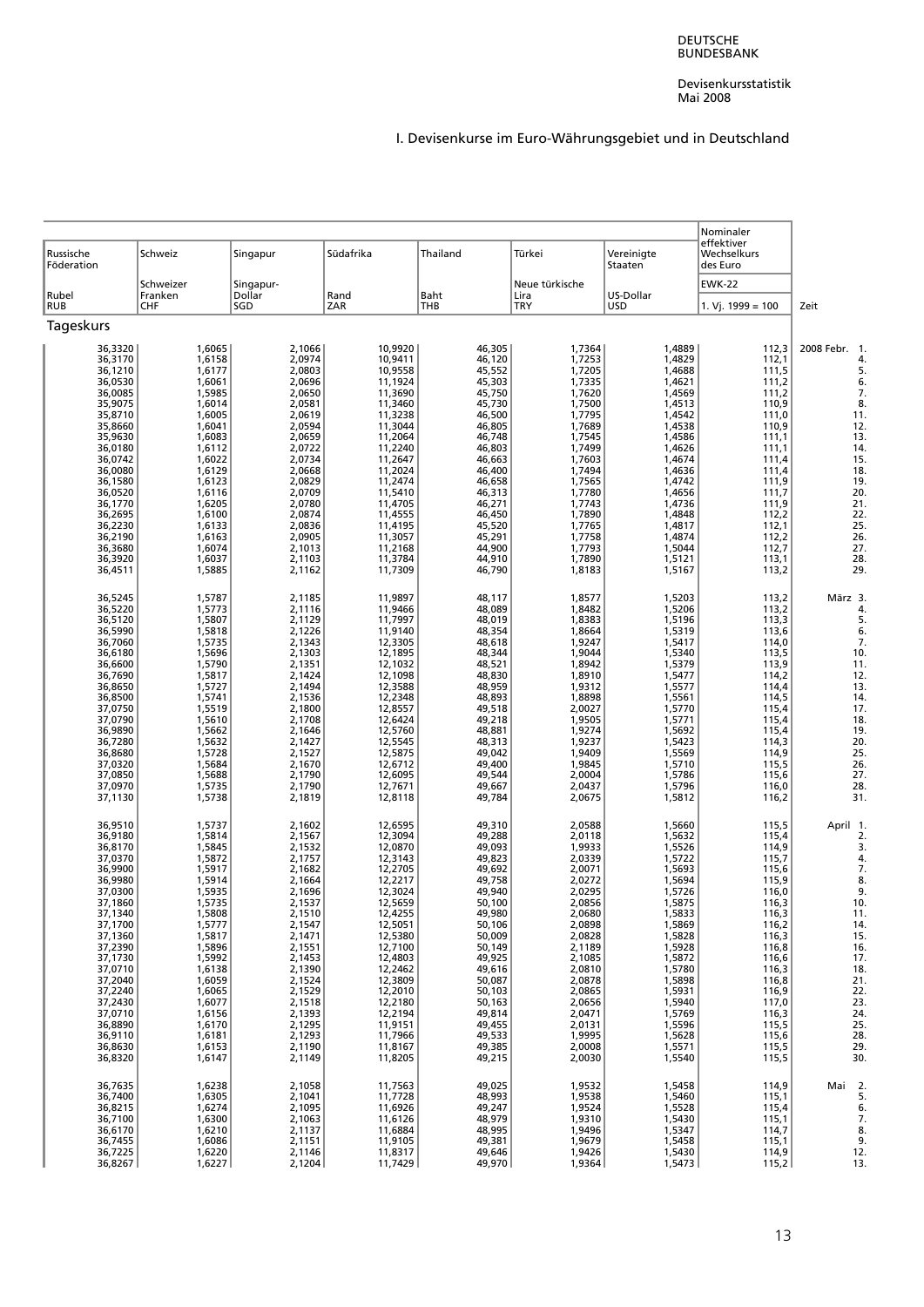

# 2. Wechselkurse wichtiger Währungen

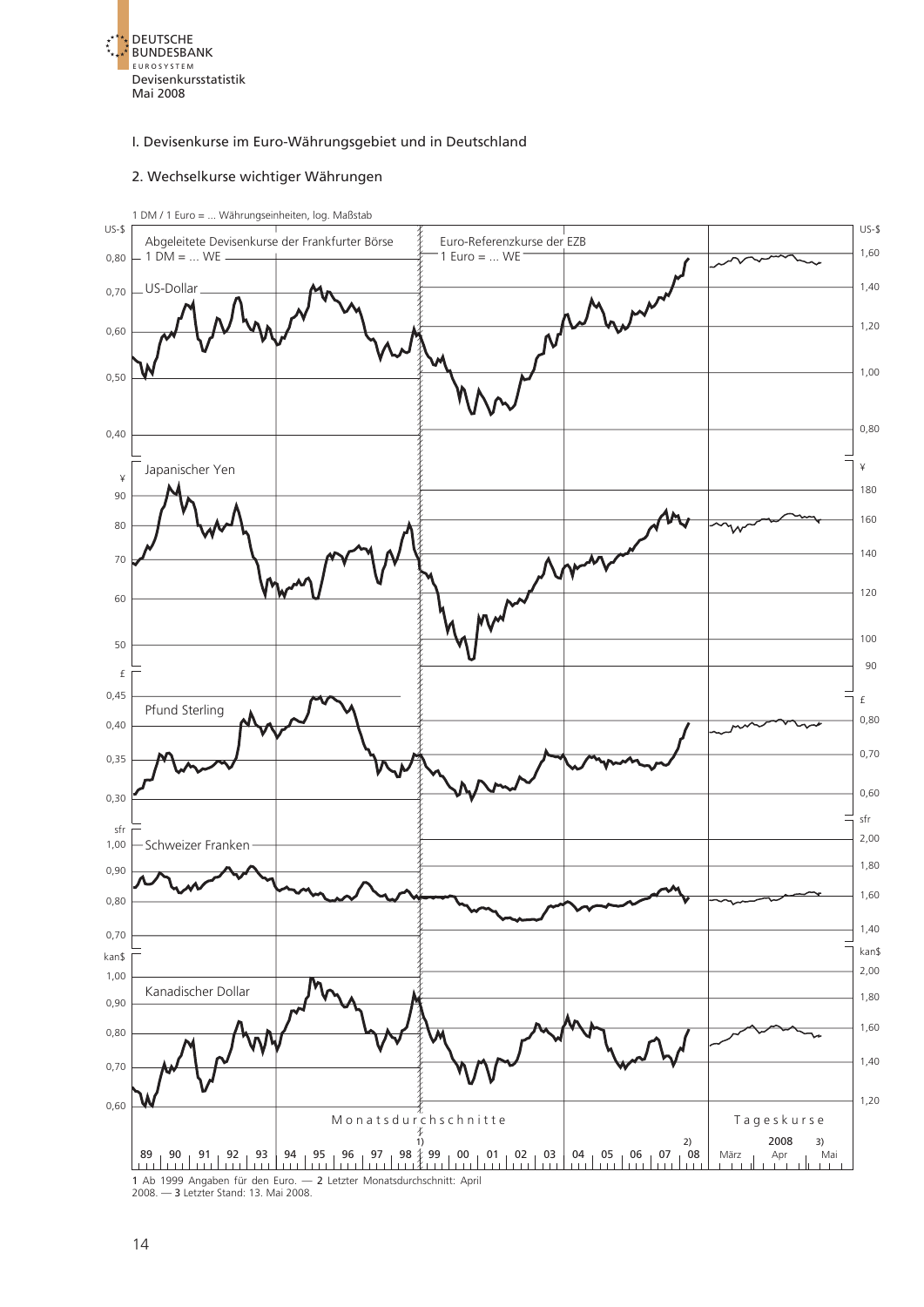Devisenkursstatistik Mai 2008

### I. Devisenkurse im Euro-Währungsgebiet und in Deutschland

### 3. Effektiver Wechselkurs des Euro

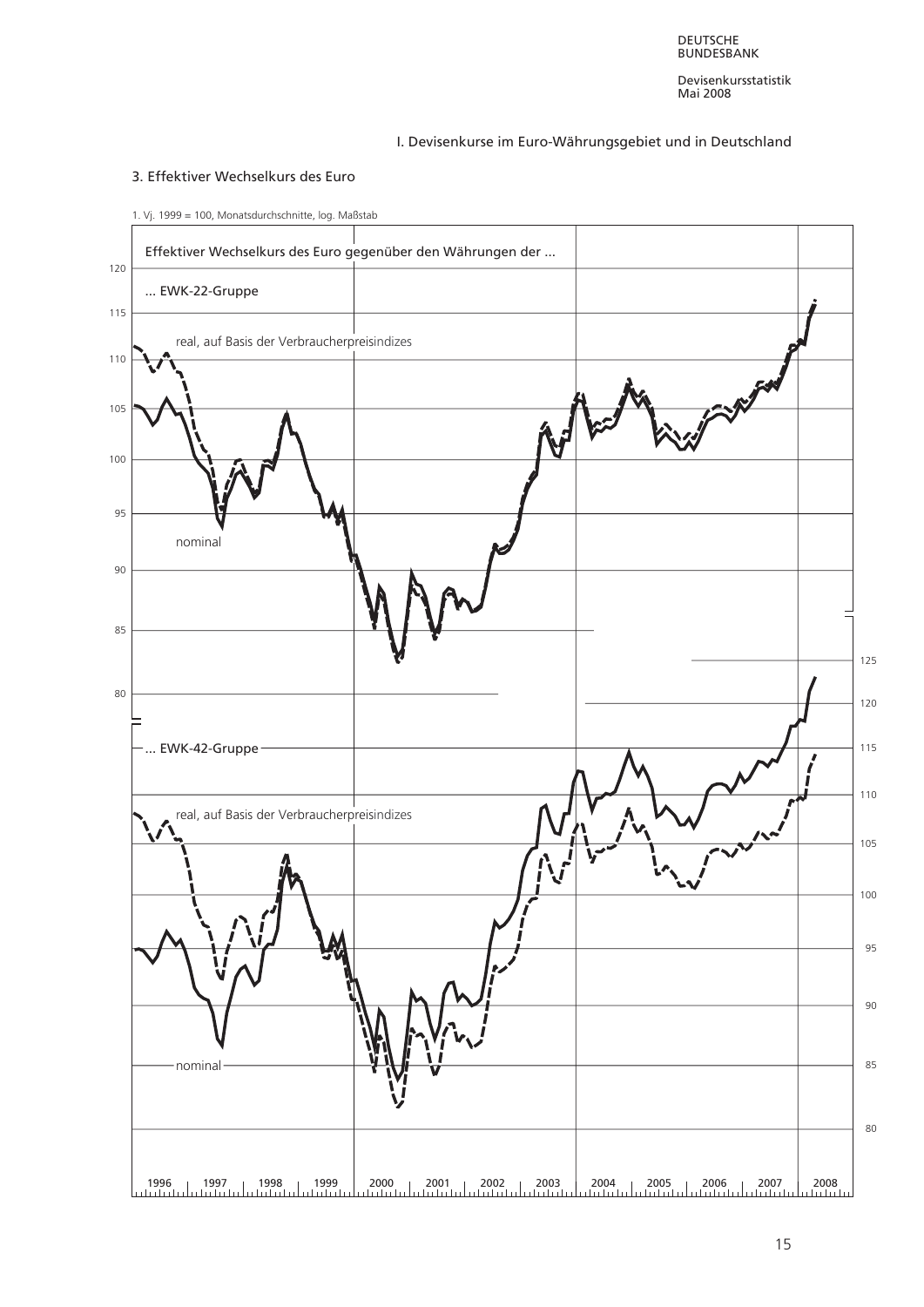

#### 4. Euro / US-Dollar-Kurse im Tagesverlauf \*)

|                                                                 | $1$ EUR =  USD                                                                                   |                                                                                                  |                                                                                        |                                                                                                  |                                                                                        |                                                                                                  |                                                                                                  |                                                                                        |                                                                                                  |                                                                                                  |
|-----------------------------------------------------------------|--------------------------------------------------------------------------------------------------|--------------------------------------------------------------------------------------------------|----------------------------------------------------------------------------------------|--------------------------------------------------------------------------------------------------|----------------------------------------------------------------------------------------|--------------------------------------------------------------------------------------------------|--------------------------------------------------------------------------------------------------|----------------------------------------------------------------------------------------|--------------------------------------------------------------------------------------------------|--------------------------------------------------------------------------------------------------|
|                                                                 | Uhrzeit                                                                                          |                                                                                                  |                                                                                        |                                                                                                  |                                                                                        |                                                                                                  |                                                                                                  |                                                                                        |                                                                                                  |                                                                                                  |
| Zeit                                                            | 8.30                                                                                             | 9.00                                                                                             | 9.30                                                                                   | 10.00                                                                                            | 10.30                                                                                  | 11.00                                                                                            | 11.30                                                                                            | 12.00                                                                                  | 12.30                                                                                            | 13.00                                                                                            |
| 2008 Febr.<br>$\overline{1}$ .<br>4.<br>5.<br>6.                | 1,4862<br>1,4832<br>1,4811<br>1,4649                                                             | 1,4880<br>1,4839<br>1,4804<br>1,4626                                                             | 1,4871<br>1,4836<br>1,4782<br>1,4613                                                   | 1,4870<br>1,4816<br>1,4765<br>1,4615                                                             | 1,4870<br>1,4816<br>1,4729<br>1,4630                                                   | 1,4872<br>1,4804<br>1,4722<br>1,4605                                                             | 1,4877<br>1,4815<br>1,4678<br>1,4599                                                             | 1,4880<br>1,4816<br>1,4680<br>1,4607                                                   | 1,4878<br>1,4822<br>1,4680<br>1,4614                                                             | 1,4899<br>1,4816<br>1,4676<br>1,4621                                                             |
| 7.                                                              | 1,4621                                                                                           | 1,4611                                                                                           | 1,4613                                                                                 | 1,4619                                                                                           | 1,4628                                                                                 | 1,4640                                                                                           | 1,4633                                                                                           | 1,4633                                                                                 | 1,4623                                                                                           | 1,4623                                                                                           |
| 8.                                                              | 1,4461                                                                                           | 1,4477                                                                                           | 1,4471                                                                                 | 1,4477                                                                                           | 1,4488                                                                                 | 1,4490                                                                                           | 1,4482                                                                                           | 1,4485                                                                                 | 1,4473                                                                                           | 1,4477                                                                                           |
| 11.                                                             | 1,4548                                                                                           | 1,4568                                                                                           | 1,4565                                                                                 | 1,4566                                                                                           | 1,4562                                                                                 | 1,4538                                                                                           | 1,4543                                                                                           | 1,4552                                                                                 | 1,4559                                                                                           | 1,4547                                                                                           |
| 12.                                                             | 1,4529                                                                                           | 1,4539                                                                                           | 1,4524                                                                                 | 1,4502                                                                                           | 1,4506                                                                                 | 1,4508                                                                                           | 1,4518                                                                                           | 1,4524                                                                                 | 1,4525                                                                                           | 1,4525                                                                                           |
| 13.                                                             | 1,4564                                                                                           | 1,4542                                                                                           | 1,4539                                                                                 | 1,4554                                                                                           | 1,4556                                                                                 | 1,4564                                                                                           | 1,4580                                                                                           | 1,4591                                                                                 | 1,4587                                                                                           | 1,4585                                                                                           |
| 14.                                                             | 1,4585                                                                                           | 1,4608                                                                                           | 1,4617                                                                                 | 1,4628                                                                                           | 1,4620                                                                                 | 1,4613                                                                                           | 1,4621                                                                                           | 1,4616                                                                                 | 1,4618                                                                                           | 1,4609                                                                                           |
| 15.                                                             | 1,4651                                                                                           | 1,4645                                                                                           | 1,4654                                                                                 | 1,4646                                                                                           | 1,4654                                                                                 | 1,4676                                                                                           | 1,4675                                                                                           | 1,4675                                                                                 | 1,4694                                                                                           | 1,4675                                                                                           |
| 18.                                                             | 1,4676                                                                                           | 1,4674                                                                                           | 1,4654                                                                                 | 1,4640                                                                                           | 1,4631                                                                                 | 1,4634                                                                                           | 1,4634                                                                                           | 1,4635                                                                                 | 1,4616                                                                                           | 1,4626                                                                                           |
| 19.                                                             | 1,4707                                                                                           | 1,4731                                                                                           | 1,4735                                                                                 | 1,4721                                                                                           | 1,4723                                                                                 | 1,4719                                                                                           | 1,4729                                                                                           | 1,4741                                                                                 | 1,4730                                                                                           | 1,4744                                                                                           |
| 20.                                                             | 1,4712                                                                                           | 1,4703                                                                                           | 1,4709                                                                                 | 1,4718                                                                                           | 1,4714                                                                                 | 1,4721                                                                                           | 1,4715                                                                                           | 1,4706                                                                                 | 1,4708                                                                                           | 1,4667                                                                                           |
| 21.                                                             | 1,4740                                                                                           | 1,4721                                                                                           | 1,4723                                                                                 | 1,4737                                                                                           | 1,4728                                                                                 | 1,4744                                                                                           | 1,4741                                                                                           | 1,4740                                                                                 | 1,4703                                                                                           | 1,4708                                                                                           |
| 22.                                                             | 1,4810                                                                                           | 1,4810                                                                                           | 1,4809                                                                                 | 1,4813                                                                                           | 1,4838                                                                                 | 1,4831                                                                                           | 1,4834                                                                                           | 1,4834                                                                                 | 1,4834                                                                                           | 1,4833                                                                                           |
| 25.                                                             | 1,4812                                                                                           | 1,4812                                                                                           | 1,4801                                                                                 | 1,4816                                                                                           | 1,4820                                                                                 | 1,4813                                                                                           | 1,4811                                                                                           | 1,4813                                                                                 | 1,4803                                                                                           | 1,4801                                                                                           |
| 26.                                                             | 1,4819                                                                                           | 1,4785                                                                                           | 1,4788                                                                                 | 1,4803                                                                                           | 1,4843                                                                                 | 1,4847                                                                                           | 1,4872                                                                                           | 1,4859                                                                                 | 1,4861                                                                                           | 1,4873                                                                                           |
| 27.                                                             | 1,5044                                                                                           | 1,5024                                                                                           | 1,5033                                                                                 | 1,5068                                                                                           | 1,5047                                                                                 | 1,5052                                                                                           | 1,5064                                                                                           | 1,5049                                                                                 | 1,5034                                                                                           | 1,5038                                                                                           |
| 28.                                                             | 1,5091                                                                                           | 1,5094                                                                                           | 1,5089                                                                                 | 1,5096                                                                                           | 1,5094                                                                                 | 1,5103                                                                                           | 1,5095                                                                                           | 1,5090                                                                                 | 1,5096                                                                                           | 1,5092                                                                                           |
| 29.                                                             | 1,5197                                                                                           | 1,5233                                                                                           | 1,5224                                                                                 | 1,5209                                                                                           | 1,5216                                                                                 | 1,5200                                                                                           | 1,5199                                                                                           | 1,5207                                                                                 | 1,5198                                                                                           | 1,5190                                                                                           |
| März 3.                                                         | 1,5210                                                                                           | 1,5201                                                                                           | 1,5174                                                                                 | 1,5175                                                                                           | 1,5168                                                                                 | 1,5171                                                                                           | 1,5168                                                                                           | 1,5173                                                                                 | 1,5176                                                                                           | 1,5192                                                                                           |
| 4.                                                              | 1,5180                                                                                           | 1,5177                                                                                           | 1,5189                                                                                 | 1,5187                                                                                           | 1,5190                                                                                 | 1,5193                                                                                           | 1,5190                                                                                           | 1,5220                                                                                 | 1,5220                                                                                           | 1,5214                                                                                           |
| 5.                                                              | 1,5184                                                                                           | 1,5179                                                                                           | 1,5160                                                                                 | 1,5171                                                                                           | 1,5164                                                                                 | 1,5178                                                                                           | 1,5183                                                                                           | 1,5187                                                                                 | 1,5178                                                                                           | 1,5193                                                                                           |
| 6.                                                              | 1,5282                                                                                           | 1,5291                                                                                           | 1,5317                                                                                 | 1,5339                                                                                           | 1,5330                                                                                 | 1,5330                                                                                           | 1,5329                                                                                           | 1,5318                                                                                 | 1,5324                                                                                           | 1,5318                                                                                           |
| 7.                                                              | 1,5402                                                                                           | 1,5386                                                                                           | 1,5383                                                                                 | 1,5395                                                                                           | 1,5406                                                                                 | 1,5397                                                                                           | 1,5400                                                                                           | 1,5413                                                                                 | 1,5412                                                                                           | 1,5416                                                                                           |
| 10.                                                             | 1,5399                                                                                           | 1,5383                                                                                           | 1,5374                                                                                 | 1,5376                                                                                           | 1,5381                                                                                 | 1,5379                                                                                           | 1,5371                                                                                           | 1,5358                                                                                 | 1,5364                                                                                           | 1,5357                                                                                           |
| 11.                                                             | 1,5359                                                                                           | 1,5352                                                                                           | 1,5361                                                                                 | 1,5370                                                                                           | 1,5399                                                                                 | 1,5399                                                                                           | 1,5446                                                                                           | 1,5475                                                                                 | 1,5468                                                                                           | 1,5476                                                                                           |
| 12.                                                             | 1,5372                                                                                           | 1,5371                                                                                           | 1,5367                                                                                 | 1,5366                                                                                           | 1,5368                                                                                 | 1,5399                                                                                           | 1,5466                                                                                           | 1,5438                                                                                 | 1,5456                                                                                           | 1,5460                                                                                           |
| 13.                                                             | 1,5570                                                                                           | 1,5559                                                                                           | 1,5577                                                                                 | 1,5579                                                                                           | 1,5593                                                                                 | 1,5585                                                                                           | 1,5575                                                                                           | 1,5601                                                                                 | 1,5589                                                                                           | 1,5583                                                                                           |
| 14.                                                             | 1,5613                                                                                           | 1,5590                                                                                           | 1,5581                                                                                 | 1,5560                                                                                           | 1,5586                                                                                 | 1,5574                                                                                           | 1,5547                                                                                           | 1,5557                                                                                 | 1,5540                                                                                           | 1,5554                                                                                           |
| 17.                                                             | 1,5779                                                                                           | 1,5763                                                                                           | 1,5780                                                                                 | 1,5793                                                                                           | 1,5794                                                                                 | 1,5780                                                                                           | 1,5754                                                                                           | 1,5771                                                                                 | 1,5768                                                                                           | 1,5780                                                                                           |
| 18.                                                             | 1,5757                                                                                           | 1,5752                                                                                           | 1,5760                                                                                 | 1,5764                                                                                           | 1,5771                                                                                 | 1,5782                                                                                           | 1,5828                                                                                           | 1,5810                                                                                 | 1,5820                                                                                           | 1,5810                                                                                           |
| 19.                                                             | 1,5711                                                                                           | 1,5712                                                                                           | 1,5725                                                                                 | 1,5762                                                                                           | 1,5759                                                                                 | 1,5757                                                                                           | 1,5750                                                                                           | 1,5737                                                                                 | 1,5712                                                                                           | 1,5693                                                                                           |
| 20.                                                             | 1,5582                                                                                           | 1,5583                                                                                           | 1,5548                                                                                 | 1,5554                                                                                           | 1,5520                                                                                 | 1,5464                                                                                           | 1,5472                                                                                           | 1,5459                                                                                 | 1,5456                                                                                           | 1,5443                                                                                           |
| 25.                                                             | 1,5548                                                                                           | 1,5540                                                                                           | 1,5549                                                                                 | 1,5538                                                                                           | 1,5531                                                                                 | 1,5548                                                                                           | 1,5542                                                                                           | 1,5576                                                                                 | 1,5589                                                                                           | 1,5579                                                                                           |
| 26.                                                             | 1,5601                                                                                           | 1,5599                                                                                           | 1,5596                                                                                 | 1,5595                                                                                           | 1,5694                                                                                 | 1,5717                                                                                           | 1,5712                                                                                           | 1,5738                                                                                 | 1,5737                                                                                           | 1,5726                                                                                           |
| 27.                                                             | 1,5793                                                                                           | 1,5766                                                                                           | 1,5736                                                                                 | 1,5752                                                                                           | 1,5777                                                                                 | 1,5774                                                                                           | 1,5805                                                                                           | 1,5805                                                                                 | 1,5814                                                                                           | 1,5790                                                                                           |
| 28.                                                             | 1,5765                                                                                           | 1,5773                                                                                           | 1,5763                                                                                 | 1,5757                                                                                           | 1,5760                                                                                 | 1,5790                                                                                           | 1,5785                                                                                           | 1,5806                                                                                 | 1,5827                                                                                           | 1,5828                                                                                           |
| 31.                                                             | 1,5786                                                                                           | 1,5784                                                                                           | 1,5780                                                                                 | 1,5796                                                                                           | 1,5808                                                                                 | 1,5815                                                                                           | 1,5804                                                                                           | 1,5814                                                                                 | 1,5812                                                                                           | 1,5812                                                                                           |
| April 1.<br>2.<br>3.<br>4.                                      | 1,5687<br>1,5567<br>1,5641<br>1,5663                                                             | 1,5663<br>1,5575<br>1,5646<br>1,5660                                                             | 1,5688<br>1,5601<br>1,5638<br>1,5686<br>1,5644                                         | 1,5680<br>1,5608<br>1,5627<br>1,5717                                                             | 1,5669<br>1,5615<br>1,5618<br>1,5705<br>1,5692                                         | 1,5677<br>1,5635<br>1,5591<br>1,5714                                                             | 1,5673<br>1,5647<br>1,5586<br>1,5710                                                             | 1,5633<br>1,5640<br>1,5552<br>1,5729<br>1,5709                                         | 1,5641<br>1,5638<br>1,5552<br>1,5730                                                             | 1,5637<br>1,5641<br>1,5559<br>1,5733                                                             |
| 7.<br>8.<br>9.<br>10.<br>11.<br>14.<br>15.<br>16.<br>17.<br>18. | 1,5662<br>1,5731<br>1,5734<br>1,5827<br>1,5779<br>1,5739<br>1,5824<br>1,5839<br>1,5928<br>1,5928 | 1,5672<br>1,5743<br>1,5739<br>1,5813<br>1,5817<br>1,5772<br>1,5831<br>1,5832<br>1,5934<br>1,5931 | 1,5759<br>1,5727<br>1,5829<br>1,5824<br>1,5772<br>1,5856<br>1,5840<br>1,5938<br>1,5937 | 1,5665<br>1,5757<br>1,5715<br>1,5844<br>1,5825<br>1,5781<br>1,5856<br>1,5842<br>1,5972<br>1,5949 | 1,5760<br>1,5709<br>1,5852<br>1,5816<br>1,5792<br>1,5846<br>1,5838<br>1,5949<br>1,5932 | 1,5691<br>1,5755<br>1,5722<br>1,5872<br>1,5833<br>1,5777<br>1,5864<br>1,5859<br>1,5952<br>1,5950 | 1,5709<br>1,5754<br>1,5724<br>1,5892<br>1,5821<br>1,5777<br>1,5840<br>1,5894<br>1,5966<br>1,5901 | 1,5763<br>1,5727<br>1,5891<br>1,5803<br>1,5787<br>1,5846<br>1,5943<br>1,5955<br>1,5867 | 1,5715<br>1,5759<br>1,5716<br>1,5893<br>1,5802<br>1,5825<br>1,5848<br>1,5935<br>1,5936<br>1,5855 | 1,5707<br>1,5728<br>1,5719<br>1,5877<br>1,5822<br>1,5828<br>1,5838<br>1,5941<br>1,5924<br>1,5842 |
| 21.                                                             | 1,5803                                                                                           | 1,5812                                                                                           | 1,5835                                                                                 | 1,5877                                                                                           | 1,5855                                                                                 | 1,5864                                                                                           | 1,5861                                                                                           | 1,5867                                                                                 | 1,5865                                                                                           | 1,5892                                                                                           |
| 22.                                                             | 1,5871                                                                                           | 1,5841                                                                                           | 1,5872                                                                                 | 1,5881                                                                                           | 1,5924                                                                                 | 1,5947                                                                                           | 1,5957                                                                                           | 1,5947                                                                                 | 1,5933                                                                                           | 1,5929                                                                                           |
| 23.                                                             | 1,5976                                                                                           | 1,5965                                                                                           | 1,5947                                                                                 | 1,5975                                                                                           | 1,5969                                                                                 | 1,5967                                                                                           | 1,5960                                                                                           | 1,5954                                                                                 | 1,5964                                                                                           | 1,5953                                                                                           |
| 24.                                                             | 1,5837                                                                                           | 1,5852                                                                                           | 1,5846                                                                                 | 1,5837                                                                                           | 1,5748                                                                                 | 1,5741                                                                                           | 1,5740                                                                                           | 1,5753                                                                                 | 1,5757                                                                                           | 1,5745                                                                                           |
| 25.                                                             | 1,5653                                                                                           | 1,5656                                                                                           | 1,5626                                                                                 | 1,5581                                                                                           | 1,5569                                                                                 | 1,5584                                                                                           | 1,5599                                                                                           | 1,5611                                                                                 | 1,5614                                                                                           | 1,5596                                                                                           |
| 28.                                                             | 1,5678                                                                                           | 1,5662                                                                                           | 1,5642                                                                                 | 1,5633                                                                                           | 1,5637                                                                                 | 1,5650                                                                                           | 1,5672                                                                                           | 1,5682                                                                                 | 1,5686                                                                                           | 1,5661                                                                                           |
| 29.                                                             | 1,5622                                                                                           | 1,5604                                                                                           | 1,5578                                                                                 | 1,5578                                                                                           | 1,5571                                                                                 | 1,5575                                                                                           | 1,5567                                                                                           | 1,5566                                                                                 | 1,5562                                                                                           | 1,5575                                                                                           |
| 30.                                                             | 1,5588                                                                                           | 1,5593                                                                                           | 1,5594                                                                                 | 1,5571                                                                                           | 1,5561                                                                                 | 1,5543                                                                                           | 1,5560                                                                                           | 1,5553                                                                                 | 1,5536                                                                                           | 1,5546                                                                                           |
| Mai<br>2.<br>5.<br>6.<br>7.<br>8.<br>9.<br>12.<br>13.           | 1,5440<br>1,5471<br>1,5504<br>1,5476<br>1,5321<br>1,5446<br>1,5389<br>1,5544                     | 1,5456<br>1,5472<br>1,5496<br>1,5492<br>1,5344<br>1,5451<br>1,5392<br>1,5526                     | 1,5456<br>1,5467<br>1,5467<br>1,5486<br>1,5328<br>1,5459<br>1,5399<br>1,5521           | 1,5461<br>1,5460<br>1,5472<br>1,5497<br>1,5333<br>1,5466<br>1,5396<br>1,5528                     | 1,5465<br>1,5492<br>1,5464<br>1,5482<br>1,5332<br>1,5461<br>1,5420<br>1,5513           | 1,5482<br>1,5488<br>1,5494<br>1,5484<br>1,5336<br>1,5480<br>1,5428<br>1,5481                     | 1,5487<br>1,5476<br>1,5488<br>1,5460<br>1,5341<br>1,5465<br>1,5445<br>1,5473                     | 1,5470<br>1,5471<br>1,5521<br>1,5470<br>1,5345<br>1,5463<br>1,5438<br>1,5462           | 1,5458<br>1,5469<br>1,5521<br>1,5426<br>1,5347<br>1,5457<br>1,5450<br>1,5467                     | 1,5461<br>1,5460<br>1,5517<br>1,5429<br>1,5348<br>1,5459<br>1,5444<br>1,5464                     |

**\*** Ankaufskurse im Interbankenmarkt nach Angaben von Wirtschaftsinformations-diensten. Siehe Erläuterungen (Seite 65 f.). — **1** Koordinierte Weltzeit (UTC).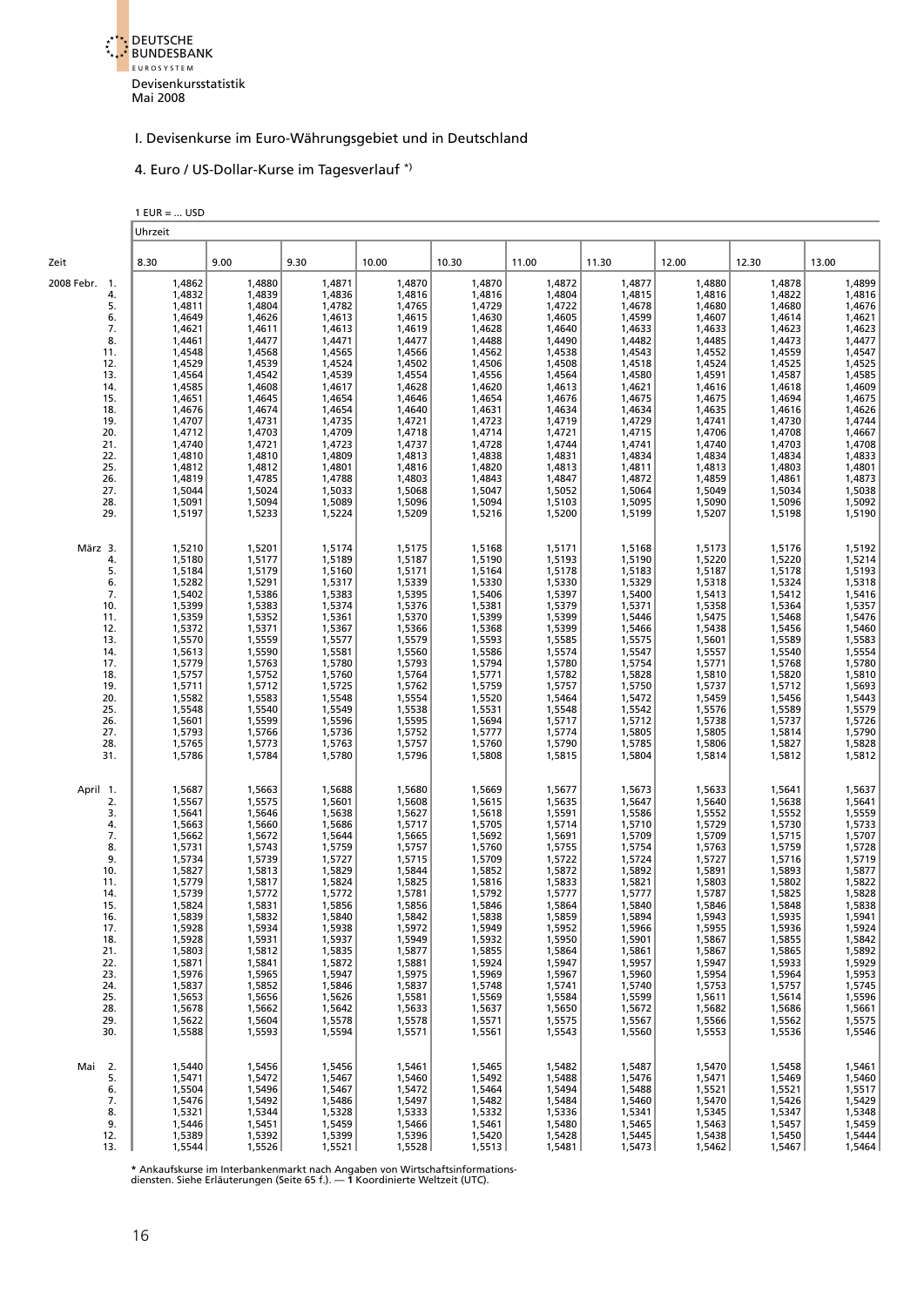|                                      |                  |                  |                  |                  |                            |                  | Nachrichtlich:   |                          |                         |              |
|--------------------------------------|------------------|------------------|------------------|------------------|----------------------------|------------------|------------------|--------------------------|-------------------------|--------------|
| 13.30                                | 14.00            | 14.30            | 15.00            | 15.30            | 16.00                      | 16.30            | niedrigster      | höchster<br>Tageskurs 1) | Referenzkurs<br>der EZB | Zeit         |
| 1,4894                               | 1,4885           | 1,4890           | 1,4901           | 1,4869           | 1,4840                     | 1,4824           | 1,4785           | 1,4952                   | 1,4889                  | 2008 Febr. 1 |
| 1,4815<br>1,4676                     | 1,4822<br>1,4677 | 1,4823<br>1,4665 | 1,4832<br>1,4685 | 1,4812<br>1,4665 | 1,4817<br>1,4650           | 1,4822<br>1,4647 | 1,4792<br>1,4620 | 1,4849<br>1,4831         | 1,4829<br>1,4688        | 4.<br>5.     |
| 1,4618                               | 1,4616           | 1,4627           | 1,4627           | 1,4647           | 1,4633                     | 1,4655           | 1,4590           | 1,4671                   | 1,4621                  | 6.           |
| 1,4602                               | 1,4556           | 1,4572           | 1,4501           | 1,4523           | 1,4519                     | 1,4538           | 1,4438           | 1,4653                   | 1,4569                  | 7.           |
| 1,4482<br>1,4558                     | 1,4508<br>1,4548 | 1,4499<br>1,4524 | 1,4487<br>1,4502 | 1,4483<br>1,4508 | 1,4480<br>1,4504           | 1,4491<br>1,4498 | 1,4448<br>1,4480 | 1,4547<br>1,4577         | 1,4513<br>1,4542        | 8.<br>11.    |
| 1,4533                               | 1,4534           | 1,4541           | 1,4541           | 1,4595           | 1,4585                     | 1,4584           | 1,4494           | 1,4614                   | 1,4538                  | 12.          |
| 1,4584                               | 1,4583           | 1,4582           | 1,4575<br>1,4599 | 1,4544           | 1,4540                     | 1,4544           | 1,4531           | 1,4599                   | 1,4586                  | 13.          |
| 1,4611                               | 1,4622           | 1,4629           |                  | 1,4587           | 1,4592                     | 1,4616           | 1,4566           | 1,4647                   | 1,4626                  | 14.          |
| 1,4669<br>1,4624<br>1,4737           | 1,4660<br>1,4640 | 1,4672<br>1,4630 | 1,4673<br>1,4636 | 1,4686<br>1,4622 | $1,4686$<br>$1,4648$       | 1,4691<br>1,4657 | 1,4630<br>1,4609 | 1,4709<br>1,4690         | 1,4674<br>1,4636        | 15.<br>18.   |
|                                      | 1,4745           | 1,4742           | 1,4731           | 1,4742           | 1,4745                     | 1,4736           | 1,4640           | 1,4757                   | 1,4742                  | 19.          |
| 1,4640                               | 1,4644           | 1,4663           | 1,4622           | 1,4646           | 1,4657                     | 1,4653           | 1,4613           | 1,4731                   | 1,4656                  | 20           |
| 1,4725<br>1,4827<br>1,4805<br>1,4888 | 1,4730<br>1,4834 | 1,4743<br>1,4843 | 1,4739<br>1,4823 | 1,4733<br>1,4845 | 1,4735                     | 1,4747<br>1,4819 | 1,4702<br>1,4787 | 1,4837<br>1,4862         | 1,4736<br>1,4848        | 21.<br>22.   |
|                                      | 1,4813           | 1,4827           | 1,4829           | 1,4840           | 1,4842<br>1,4826           | 1,4806           | 1,4793           | 1,4844                   | 1,4817                  | 25.          |
|                                      | 1,4878           | 1,4871           | 1,4878           | 1,4872           | 1,4872                     | 1,4884           | 1,4777           | 1,5047                   | 1,4874                  | 26.          |
| 1,5039                               | 1,5047           | 1,5049           | 1,5034           | 1,5063           | 1,5083                     | 1,5086           | 1,4980           | 1,5143                   | 1,5044                  | 27.          |
| 1,5095<br>1,5178                     | 1,5112<br>1,5180 | 1,5123<br>1,5181 | 1,5128<br>1,5182 | 1,5142<br>1,5183 | 1,5137<br>1,5186           | 1,5134<br>1,5176 | 1,5072<br>1,5143 | 1,5229<br>1,5238         | 1,5121<br>1,5167        | 28.<br>29.   |
|                                      |                  |                  |                  |                  |                            |                  |                  |                          |                         |              |
| 1,5199                               | 1,5198           | 1,5194           | 1,5199           | 1,5239           | 1,5267                     | 1,5218           | 1,5156           | 1,5275                   | 1,5203                  | März 3       |
| 1,5220                               | 1,5216           | 1,5207           | 1,5209           | 1,5209           | 1,5208                     | 1,5237           | 1,5172           | 1,5248                   | 1,5206<br>1,5196        | 4.<br>5.     |
| 1,5187<br>1,5319                     | 1,5192<br>1,5319 | 1,5213<br>1,5304 | 1,5232<br>1,5350 | 1,5232<br>1,5349 | 1,5238<br>1,5342           | 1,5230<br>1,5353 | 1,5145<br>1,5266 | 1,5301<br>1,5395         | 1,5319                  | 6.           |
| 1,5415                               | 1,5402           | 1,5428           | 1,5407           | 1,5381           | 1,5332                     | 1,5344           | 1,5313           | 1,5459                   | 1,5417                  | 7.           |
| 1,5359                               | 1,5348           | 1,5334           | 1,5337           | 1,5346           | 1,5355                     | 1,5369           | 1,5312           | 1,5401                   | 1,5340                  | 10.          |
| 1,5459                               | 1,5358           | 1,5384<br>1,5474 | 1,5364           | 1,5311<br>1,5484 | 1,5285                     | 1,5306           | 1,5281<br>1,5333 | 1,5495<br>1,5572         | 1,5379<br>1,5477        | 11.<br>12.   |
| 1,5468                               | 1,5476<br>1,5566 | 1,5589           | 1,5484<br>1,5599 | 1,5590           | 1,5464<br>1,5586           | 1,5484<br>1,5573 | 1,5521           | 1,5644                   | 1,5577                  | 13.          |
| 1,5583<br>1,5581<br>1,5774           | 1,5561           | 1,5562           | 1,5640           | 1,5638           | 1,5634                     | 1,5628           | 1,5531           | 1,5688                   | 1,5561                  | 14.          |
|                                      | 1,5757           | 1,5731           | 1,5720           | 1,5740           | 1,5765                     | 1,5789           | 1,5686           | 1,5904                   | 1,5770                  | 17.          |
| 1,5791<br>1,5740                     | 1,5787<br>1,5700 | 1,5779<br>1,5685 | 1,5778<br>1,5697 | 1,5783<br>1,5714 | 1,5775<br>1,5697<br>1,5430 | 1,5760<br>1,5656 | 1,5612<br>1,5581 | 1,5832<br>1,5785         | 1,5771<br>1,5692        | 18<br>19.    |
|                                      | 1,5438           | 1,5439           | 1,5428           | 1,5405           |                            | 1,5403           | 1,5395           | 1,5645                   | 1,5423                  | 20.          |
| $1,5447$<br>$1,5586$                 | 1,5592           | 1,5569           | 1,5576           | 1,5583           | 1,5580                     | 1,5577           | 1,5411           | 1,5657                   | 1,5569                  | 25.          |
| 1,5730                               | 1,5721           | 1,5713           | 1,5725           | 1,5727           | 1,5727                     | 1,5741           | 1,5582           | 1,5858                   | 1,5710                  | 26.          |
| 1,5793<br>1,5811                     | 1,5742<br>1,5815 | 1,5796<br>1,5773 | 1,5781<br>1,5772 | 1,5796<br>1,5757 | 1,5782<br>1,5776           | 1,5781<br>1,5762 | 1,5724<br>1,5739 | 1,5845<br>1,5839         | 1,5786<br>1,5796        | 27.<br>28.   |
| 1,5797                               | 1,5803           | 1,5804           | 1,5813           | 1,5808           | 1,5814                     | 1,5891           | 1,5747           | 1,5895                   | 1,5812                  | 31.          |
| 1,5653                               | 1,5675           | 1,5663           | 1,5623           | 1,5612           | 1,5614                     | 1,5589           | 1,5562           | 1,5787                   | 1,5660                  | April 1      |
| 1,5666                               | 1,5653           | 1,5597           | 1,5589           | 1,5600           | 1,5623                     | 1,5608           | 1,5532           | 1,5701                   | 1,5632                  | 2.           |
| 1,5545                               | 1,5530<br>1,5724 | 1,5534<br>1,5709 | 1,5591           | 1,5606<br>1,5722 | 1,5620                     | 1,5594<br>1,5728 | 1,5509<br>1,5636 | 1,5685<br>1,5774         | 1,5526<br>1,5722        | 3.<br>4.     |
| 1,5718<br>1,5693                     | 1,5701           | 1,5698           | 1,5704<br>1,5693 | 1,5715           | 1,5718<br>1,5710           | 1,5716           | 1,5625           | 1,5734                   | 1,5693                  | 7.           |
| 1,5705                               | 1,5715           | 1,5686           | 1,5697           | 1,5699           | 1,5721                     | 1,5716           | 1,5673           | 1,5798                   | 1,5694                  | 8.           |
| 1,5718                               | 1,5720           | 1,5734           | 1,5740           | 1,5752           | 1,5756                     | 1,5765           | 1,5685           | 1,5864<br>1,5912         | 1,5726                  | 9.           |
| 1,5880                               | 1,5867<br>1,5828 | 1,5872<br>1,5845 | 1,5843<br>1,5821 | 1,5840<br>1,5822 | 1,5834<br>1,5825           | 1,5824<br>1,5822 | 1,5723<br>1,5739 | 1,5855                   | 1,5875<br>1,5833        | 10.<br>11.   |
| 1,5845<br>1,5848                     | 1,5873           | 1,5857           | 1,5855           | 1,5832           | 1,5835                     | 1,5852           | 1,5669           | 1,5885                   | 1,5869                  | 14           |
| 1,5837                               | 1,5834           | 1,5836           | 1,5818           | 1,5793           | 1,5787                     | 1,5810           | 1,5750           | 1,5875                   | 1,5828                  | 15.          |
| 1,5928                               | 1,5935           | 1,5928           | 1,5956           | 1,5938           | 1,5948                     | 1,5942           | 1,5770           | 1,5977                   | 1,5928                  | 16.          |
| 1,5925<br>1,5839                     | 1,5854<br>1,5779 | 1,5893<br>1,5769 | 1,5910<br>1,5739 | 1,5911<br>1,5748 | 1,5905<br>1,5725           | 1,5904<br>1,5729 | 1,5845<br>1,5710 | 1,5983<br>1,5957         | 1,5872<br>1,5780        | 17.<br>18.   |
| 1,5901                               | 1,5903           | 1,5909           | 1,5921           | 1,5927           | 1,5913                     | 1,5938           | 1,5790           | 1,5947                   | 1,5898                  | 21.          |
| 1,5939                               | 1,5935           | 1,5931           | 1,5925           | 1,5905           | 1,5943                     | 1,5990           | 1,5833           | 1,6018                   | 1,5931                  | 22.          |
| 1,5973                               | 1,5944           | 1,5947           | 1,5929           | 1,5893           | 1,5879                     | 1,5878           | 1,5858           | 1,5999                   | 1,5940                  | 23.          |
| 1,5744<br>1,5598                     | 1,5757<br>1,5611 | 1,5768<br>1,5606 | 1,5721<br>1,5599 | 1,5691<br>1,5621 | 1,5706<br>1,5640           | 1,5711<br>1,5622 | 1,5636<br>1,5553 | 1,5883<br>1,5707         | 1,5769<br>1,5596        | 24.<br>25.   |
| 1,5666                               | 1,5633           | 1,5634           | 1,5607           | 1,5616           | 1,5604                     | 1,5619           | 1,5592           | 1,5692                   | 1,5628                  | 28.          |
| 1,5566<br>1,5557                     | 1,5565<br>1,5555 | 1,5569<br>1,5535 | 1,5565<br>1,5558 | 1,5565<br>1,5561 | 1,5587<br>1,5558           | 1,5604<br>1,5566 | 1,5539<br>1,5516 | 1,5659<br>1,5642         | 1,5571<br>1,5540        | 29.<br>30.   |
|                                      |                  |                  |                  |                  |                            |                  |                  |                          |                         |              |
| 1,5463                               | 1,5458           | 1,5479           | 1,5398           | 1,5405           | 1,5398                     | 1,5404           | 1,5360           | 1,5500                   | 1,5458                  | Mai 2.       |
| 1,5453<br>1,5506                     | 1,5454<br>1,5533 | 1,5462<br>1,5523 | 1,5475<br>1,5532 | 1,5479<br>1,5537 | 1,5476<br>1,5558           | 1,5458<br>1,5577 | 1,5424<br>1,5450 | 1,5518<br>1,5593         | 1,5460<br>1,5528        | 5.<br>6.     |
| 1,5435                               | 1,5435           | 1,5432           | 1,5406           | 1,5401           | 1,5403                     | 1,5387           | 1,5364           | 1,5534                   | 1,5430                  | 7.           |
| 1,5348                               | 1,5369           | 1,5339           | 1,5381           | 1,5411           | 1,5404                     | 1,5409           | 1,5284           | 1,5440                   | 1,5347                  | 8.           |
| 1,5455<br>1,5446                     | 1,5457<br>1,5445 | 1,5455<br>1,5440 | 1,5440<br>1,5446 | 1,5440<br>1,5457 | 1,5447<br>1,5474           | 1,5434<br>1,5488 | 1,5392<br>1,5365 | 1,5488<br>1,5570         | 1,5458<br>1,5430        | 9.<br>12.    |
| 1,5471                               | 1,5474           | 1,5470           | 1,5459           | 1,5436           | 1,5451                     | 1,5466           | 1,5430           | 1,5565                   | 1,5473                  | 13.          |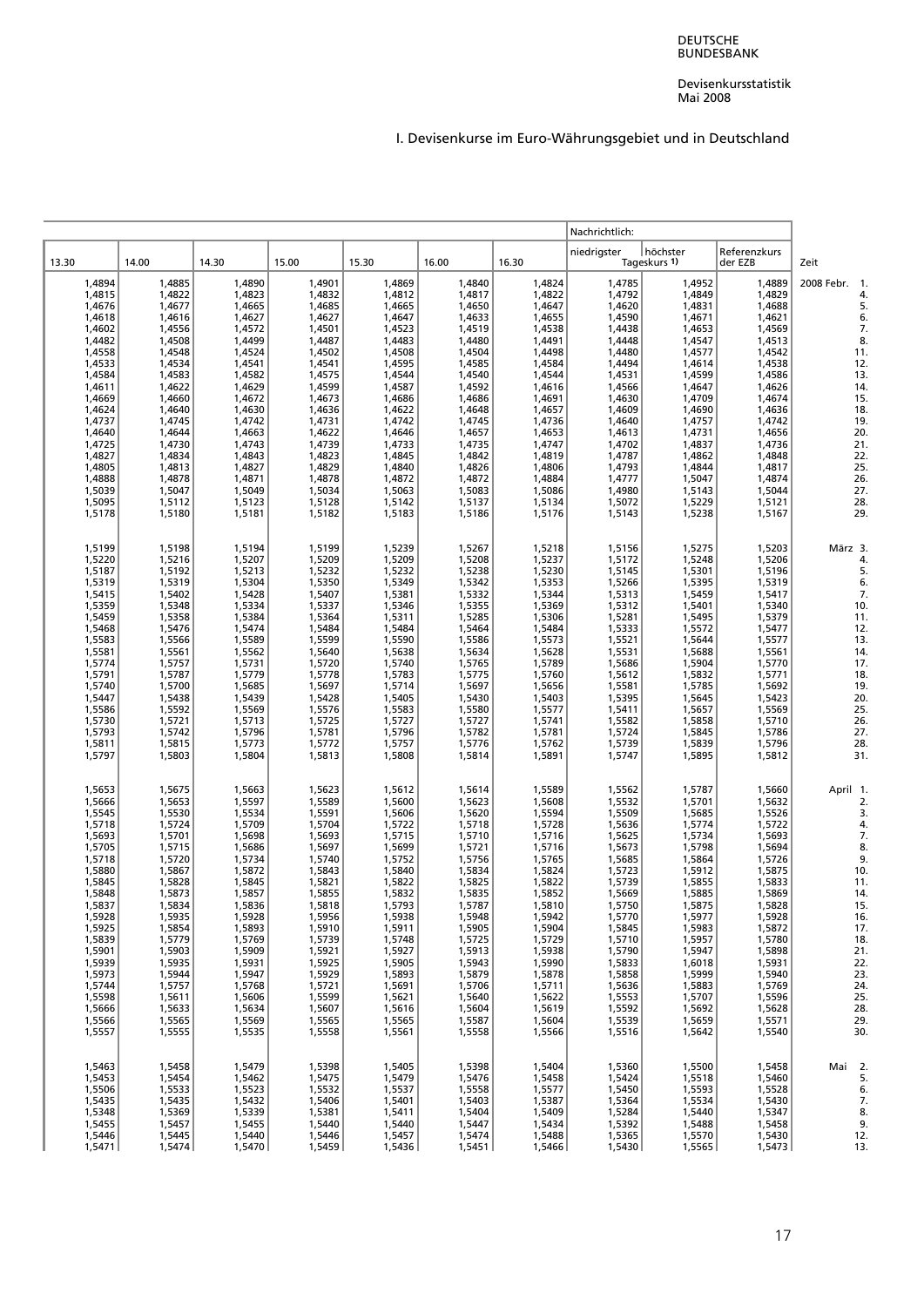

#### 5. Leitkurse und Interventionskurse im Wechselkursmechanismus II \*)

| Land                                                    |                                                       | 1 $EUR =  WE$                                                                    |                               |                               |                               |                                  |                                  |                                  |                                  |                                  |
|---------------------------------------------------------|-------------------------------------------------------|----------------------------------------------------------------------------------|-------------------------------|-------------------------------|-------------------------------|----------------------------------|----------------------------------|----------------------------------|----------------------------------|----------------------------------|
| Währung<br>ISO-Währungscode Kursart                     |                                                       | ab 1.1.1999                                                                      | ab 17.1.2000 ab 1.1.2001      |                               | ab 28.6.2004 ab 2.5.2005      |                                  | ab 28.11.2005 ab 1.1.2007        |                                  | ab 19.3.2007 ab 1.1.2008         |                                  |
| Dänemark<br>Dänische Krone<br><b>DKK</b>                | <b>Oberer Kurs</b><br>Leitkurs<br><b>Unterer Kurs</b> | 7.62824<br>7.46038<br>7.29252                                                    | 7,62824<br>7,46038<br>7,29252 | 7.62824<br>7,46038<br>7,29252 | 7.62824<br>7,46038<br>7,29252 | 7,62824<br>7,46038<br>7,29252    | 7,62824<br>7,46038<br>7,29252    | 7,62824<br>7,46038<br>7,29252    | 7.62824<br>7,46038<br>7,29252    | 7.62824<br>7,46038<br>7,29252    |
| lGriechenland<br>Drachme<br>GRD                         | <b>Oberer Kurs</b><br>Leitkurs<br><b>Unterer Kurs</b> | 406,075<br>353,109<br>300,143                                                    | 391,863<br>340,750<br>289,638 | 1)<br>1)<br>1)                |                               |                                  | $\overline{\phantom{0}}$         |                                  |                                  |                                  |
| Estland<br><b>Estnische Krone</b><br><b>EEK</b>         | <b>Oberer Kurs</b><br>Leitkurs<br><b>Unterer Kurs</b> | $\overline{\phantom{0}}$<br>$\overline{\phantom{0}}$                             | $\overline{\phantom{0}}$      |                               | 17,9936<br>15,6466<br>13,2996 | 17,9936<br>15,6466<br>13,2996    | 17,9936<br>15,6466<br>13,2996    | 17,9936<br>15,6466<br>13,2996    | 17,9936<br>15,6466<br>13,2996    | 17,9936<br>15,6466<br>13,2996    |
| Litauen<br>Litas<br>LTL                                 | <b>Oberer Kurs</b><br>Leitkurs<br><b>Unterer Kurs</b> | $\overline{\phantom{0}}$<br>$\overline{\phantom{0}}$<br>$\overline{a}$           | $\overline{\phantom{m}}$      |                               | 3.97072<br>3,45280<br>2,93488 | 3.97072<br>3,45280<br>2,93488    | 3.97072<br>3,45280<br>2,93488    | 3.97072<br>3,45280<br>2,93488    | 3.97072<br>3,45280<br>2,93488    | 3,97072<br>3,45280<br>2,93488    |
| Slowenien<br>Tolar<br><b>SIT</b>                        | <b>Oberer Kurs</b><br>Leitkurs<br><b>Unterer Kurs</b> | $\overline{\phantom{0}}$<br>$\overline{\phantom{0}}$<br>$\equiv$                 | $\overline{\phantom{a}}$      |                               | 275,586<br>239,640<br>203.694 | 275,586<br>239,640<br>203.694    | 275,586<br>239,640<br>203,694    | 1)<br>1)<br>1)                   |                                  |                                  |
| ∣Lettland<br>Lats<br><b>LVL</b>                         | <b>Oberer Kurs</b><br>Leitkurs<br><b>Unterer Kurs</b> | $\overline{\phantom{0}}$<br>$\overline{\phantom{0}}$<br>$\overline{\phantom{0}}$ | $\overline{\phantom{m}}$      |                               |                               | 0,808225<br>0.702804<br>0,597383 | 0,808225<br>0.702804<br>0,597383 | 0,808225<br>0.702804<br>0,597383 | 0,808225<br>0.702804<br>0,597383 | 0,808225<br>0.702804<br>0,597383 |
| Malta<br>Maltesische Lira<br>MTL                        | <b>Oberer Kurs</b><br>Leitkurs<br><b>Unterer Kurs</b> | $\overline{\phantom{a}}$<br>$\overline{\phantom{0}}$<br>$\overline{\phantom{0}}$ | $\overline{\phantom{m}}$      |                               |                               | 0,493695<br>0.429300<br>0,364905 | 0,493695<br>0.429300<br>0,364905 | 0,493695<br>0.429300<br>0,364905 | 0,493695<br>0.429300<br>0,364905 | 1)<br>1)<br>1)                   |
| Zypern<br>Zypern-Pfund<br><b>CYP</b>                    | <b>Oberer Kurs</b><br>Leitkurs<br><b>Unterer Kurs</b> | $\overline{\phantom{0}}$<br>$\overline{\phantom{0}}$                             | $\overline{\phantom{m}}$      |                               | -                             | 0.673065<br>0,585274<br>0.497483 | 0.673065<br>0,585274<br>0.497483 | 0.673065<br>0.585274<br>0.497483 | 0.673065<br>0.585274<br>0.497483 | 1)<br>1)<br>1)                   |
| lSlowakei<br>Slowakische Krone   Leitkurs<br><b>SKK</b> | <b>Oberer Kurs</b><br>Unterer Kurs                    | $\overline{\phantom{0}}$<br>$\overline{\phantom{0}}$<br>$\overline{\phantom{0}}$ | $\overline{\phantom{0}}$      |                               |                               |                                  | 44,2233<br>38,4550<br>32,6868    | 44,2233<br>38,4550<br>32,6868    | 40,7588<br>35,4424<br>30,1260    | 40,7588<br>35,4424<br>30,1260    |

Quelle: EZB. — \* Für die dänische Krone gilt eine Bandbreite von plus/minus seitiger Verpflichtungen bezüglich geringerer Schwankungsbandbreiten<br>2,25% beiderseits des Leitkurses, für die anderen Währungen gilt die Stan-sie

#### 6. Unwiderrufliche Euro-Umrechnungskurse in der dritten Stufe der Europäischen Wirtschafts- und Währungsunion \*)

| Ab             | Land         | Währung                 | ISO-Währungscode | 1 Euro = $\dots$ WE |
|----------------|--------------|-------------------------|------------------|---------------------|
| 1999 1. Januar | Belgien      | <b>Belgischer Franc</b> | <b>BEF</b>       | 40,3399             |
|                | Deutschland  | Deutsche Mark           | DEM              | 1,95583             |
|                | Finnland     | Finnmark                | <b>FIM</b>       | 5,94573             |
|                | Frankreich   | Französischer Franc     | FRF              | 6,55957             |
|                | Irland       | Irisches Pfund          | <b>IEP</b>       | 0,787564            |
|                | Italien      | Italienische Lira       | litl             | 1936,27             |
|                | Luxemburg    | Luxemburgischer Franc   | LUF              | 40,3399             |
|                | Niederlande  | Holländischer Gulden    | NLG              | 2,20371             |
|                | Österreich   | Schilling               | <b>ATS</b>       | 13,7603             |
|                | Portugal     | Escudo                  | PTE              | 200,482             |
|                | Spanien      | Peseta                  | <b>ESP</b>       | 166,386             |
| 2001 1. Januar | Griechenland | Drachme                 | GRD              | 340,750             |
| 2007 1. Januar | Slowenien    | Tolar                   | <b>SIT</b>       | 239,640             |
| 2008 1. Januar | Malta        | Maltesische Lira        | MTL              | 0,429300            |
|                | Zypern       | Zypern-Pfund            | CYP              | 0,585274            |

**\*** Siehe Auszüge aus amtlichen Bekanntmachungen (Seite 69 ff.).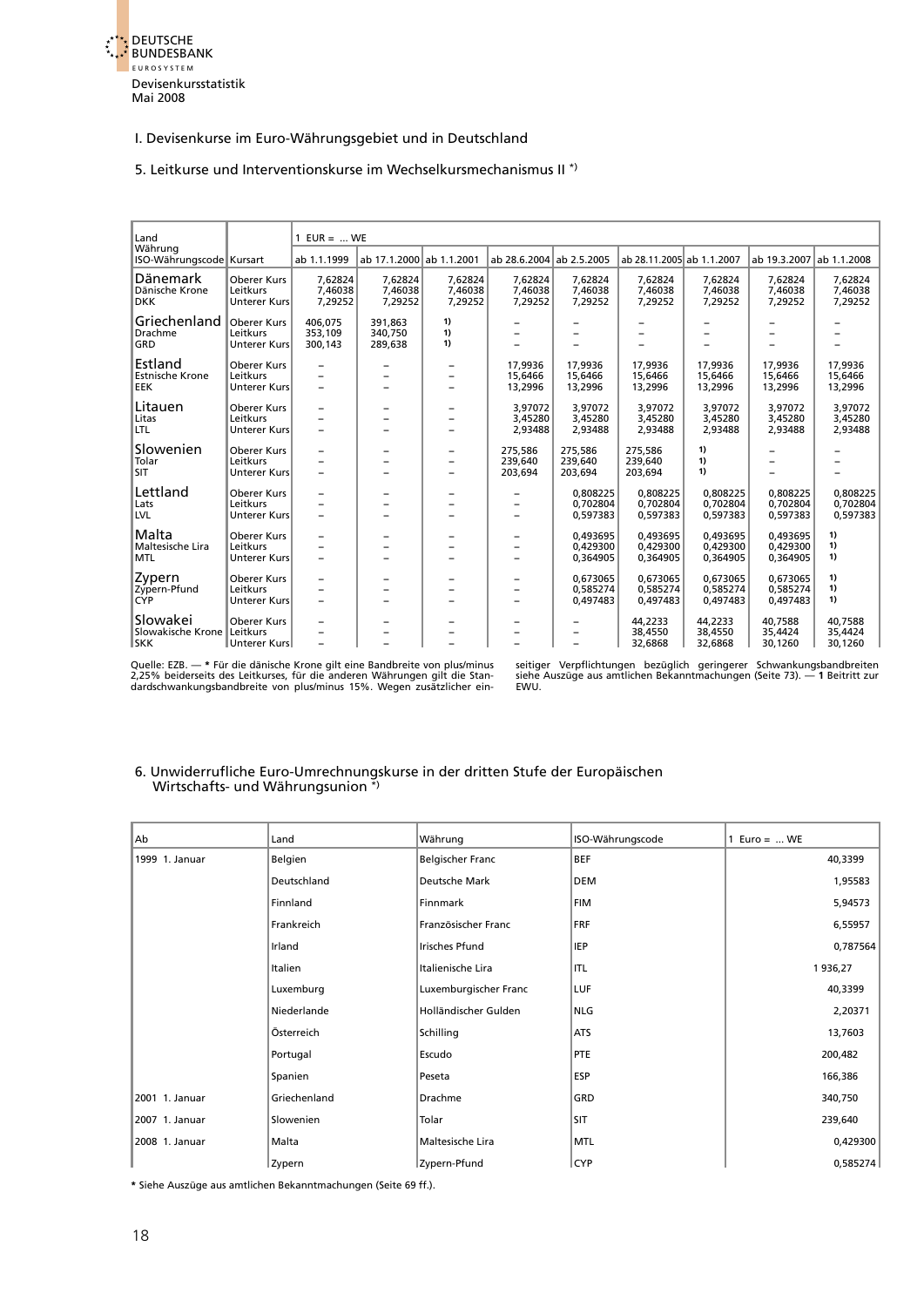#### DEUTSCHE BUNDESBANK

Devisenkursstatistik Mai 2008

### I. Devisenkurse im Euro-Währungsgebiet und in Deutschland

## 7. ECU-Werte des Europäischen Währungssystems (EWS) \*)

1  $ECU = ...$  WE

| Durchschnitt<br>im Jahr | Deutsche<br>Mark | Französischer<br>Franc | Pfund<br>Sterling | Holländischer<br>Gulden | Belgischer<br>und Luxem-<br>burgischer<br>Franc | Italienische<br>Lira | Peseta  | Dänische<br>Krone | <b>Irisches</b><br>Pfund |
|-------------------------|------------------|------------------------|-------------------|-------------------------|-------------------------------------------------|----------------------|---------|-------------------|--------------------------|
| 1975                    | 3.04940          | 5.31924                | 0.560026          | 3,13490                 | 45,5690                                         | 809.547              | 70,2711 | 7,12267           | 0,559814                 |
| 1976                    | 2,81546          | 5,34487                | 0,621578          | 2,95515                 | 43,1655                                         | 930,151              | 74,7442 | 6,76177           | 0,621920                 |
| 1977                    | 2,64832          | 5,60608                | 0,653701          | 2,80011                 | 40,8827                                         | 1 006,79             | 86,8245 | 6,85568           | 0,653701                 |
| 1978                    | 2,55608          | 5,73983                | 0.663911          | 2.75409                 | 40,0611                                         | 1 080,22             | 97,4199 | 7,01946           | 0,663888                 |
| 1979                    | 2,51095          | 5,82948                | 0,646428          | 2.74861                 | 40,1632                                         | 1 138,44             | 91,9917 | 7,20701           | 0,669477                 |
| 1980                    | 2,52421          | 5,86896                | 0.598488          | 2.76027                 | 40,5980                                         | 1 189,21             | 99,7017 | 7,82736           | 0,675997                 |
| 1981                    | 2,51390          | 6,03993                | 0,553111          | 2,77511                 | 41,2947                                         | 1 263,18             | 102,676 | 7,92256           | 0,691021                 |
| 1982                    | 2.37599          | 6,43117                | 0.560455          | 2.61391                 | 44,7116                                         | 1 323,78             | 107,558 | 8.15687           | 0,689605                 |
| 1983                    | 2,27053          | 6,77078                | 0,587014          | 2,53720                 | 45,4380                                         | 1 349,92             | 127,503 | 8,13189           | 0,714956                 |
| 1984                    | 2,23811          | 6,87166                | 0,590626          | 2,52335                 | 45,4421                                         | 1 381,38             | 126,569 | 8,14648           | 0,725942                 |
| 1985                    | 2,22632          | 6,79503                | 0.588977          | 2,51101                 | 44,9137                                         | 1447,99              | 129,135 | 8.01877           | 0,715168                 |
| 1986                    | 2,12819          | 6,79976                | 0,671543          | 2,40090                 | 43,7979                                         | 1461,88              | 137,456 | 7,93565           | 0,733526                 |
| 1987                    | 2.07153          | 6,92910                | 0,704571          | 2,33418                 | 43,0410                                         | 1494,91              | 142,165 | 7,88472           | 0,775448                 |
| 1988                    | 2.07440          | 7,03644                | 0.664434          | 2,33479                 | 43,4285                                         | 1 537,33             | 137,601 | 7,95152           | 0,775672                 |
| 1989                    | 2,07015          | 7,02387                | 0,673302          | 2,33526                 | 43,3806                                         | 1510,47              | 130,406 | 8,04929           | 0,776818                 |
| 1990                    | 2,05209          | 6,91412                | 0,713851          | 2,31212                 | 42,4257                                         | 1521,98              | 129,411 | 7,85652           | 0,767768                 |
| 1991                    | 2,05076          | 6,97332                | 0.701012          | 2,31098                 | 42,2233                                         | 1 533,24             | 128,469 | 7,90859           | 0,767809                 |
| 1992                    | 2,02031          | 6,84839                | 0,737650          | 2,27482                 | 41,5932                                         | 1 595,51             | 132,526 | 7,80925           | 0,760718                 |
| 1993                    | 1.93639          | 6.63368                | 0.779988          | 2.17521                 | 40,4713                                         | 1841,23              | 149,124 | 7.59359           | 0,799952                 |
| 1994                    | 1,92452          | 6,58261                | 0,775902          | 2,15827                 | 39,6565                                         | 1915,06              | 158,918 | 7,54328           | 0,793618                 |
| 1995                    | 1,87375          | 6,52506                | 0.828789          | 2,09891                 | 38,5519                                         | 2 130,14             | 163,000 | 7,32804           | 0,815525                 |
| 1996                    | 1,90954          | 6,49300                | 0,813798          | 2,13973                 | 39,2986                                         | 1958,96              | 160,748 | 7,35934           | 0,793448                 |
| 1997                    | 1,96438          | 6,61260                | 0,692304          | 2,21081                 | 40,5332                                         | 1929,30              | 165,887 | 7,48361           | 0,747516                 |
| 1998                    | 1,96913          | 6.60141                | 0.676434          | 2,21966                 | 40,6207                                         | 1943,65              | 167,184 | 7.49930           | 0,786245                 |

|      | Escudo  | Drachme | Schilling | Schwedische<br>Krone | Finnmark | US-Dollar | Yen     | Schweizer<br>Franken | Norwegische<br>Krone |
|------|---------|---------|-----------|----------------------|----------|-----------|---------|----------------------|----------------------|
| 1975 | 31,4361 |         | 21,5469   | 5,14131              | 4,54425  | 1,24077   | 360,854 | 3,20053              | 6,47191              |
| 1976 | 33,6193 |         | 20,0345   | 4,86655              | 4,31119  | 1,11805   | 331,210 | 2,79401              | 6,09789              |
| 1977 | 43,6202 | 42,1925 | 18,8418   | 5,11925              | 4,59344  | 1,14112   | 305,807 | 2,73889              | 6,07571              |
| 1978 | 55,8677 | 46,7973 | 18,4636   | 5,74939              | 5,23851  | 1,27410   | 267,083 | 2,27221              | 6,67163              |
| 1979 | 66,9987 | 50,7569 | 18,3097   | 5,87182              | 5,32236  | 1,37054   | 300,331 | 2,27846              | 6,93684              |
|      |         |         |           |                      |          |           |         |                      |                      |
| 1980 | 69,5522 | 59,4178 | 17,9686   | 5,88097              | 5,17224  | 1,39233   | 315,044 | 2,32777              | 6,86548              |
| 1981 | 68,4948 | 61,6230 | 17,7151   | 5,63465              | 4,79298  | 1.11645   | 245,379 | 2,18714              | 6,38700              |
| 1982 | 78,0066 | 65,3419 | 16.6991   | 6,14336              | 4,70721  | 0.979715  | 243,546 | 1,98634              | 6,31294              |
| 1983 | 98,6886 | 78,0884 | 15,9689   | 6,82115              | 4,94819  | 0,890220  | 211,354 | 1,86753              | 6,49113              |
| 1984 | 115,680 | 88,4154 | 15,7349   | 6,51098              | 4,72408  | 0,789034  | 187,089 | 1,84753              | 6,41698              |
| 1985 | 130,252 | 105,739 | 15,6428   | 6,52133              | 4,69423  | 0,763088  | 180,559 | 1,85572              | 6,51104              |
| 1986 | 147,088 | 137,425 | 14,9643   | 6,99567              | 4,97974  | 0,984167  | 164,997 | 1,76086              | 7,27750              |
| 1987 | 162,616 | 156,268 | 14,5710   | 7,31001              | 5,06517  | 1,15444   | 166,598 | 1,71780              | 7,76498              |
| 1988 | 170,059 | 167,576 | 14,5861   | 7,24192              | 4,94362  | 1,18248   | 151,459 | 1,72822              | 7,70054              |
| 1989 | 173,413 | 178,840 | 14,5695   | 7,09939              | 4,72301  | 1,10175   | 151,938 | 1,80010              | 7,60381              |
| 1990 | 181,109 | 201,412 | 14,4399   | 7,52051              | 4,85496  | 1,27343   | 183,660 | 1,76218              | 7,94851              |
| 1991 | 178,614 | 225,216 | 14,4309   | 7,47926              | 5,00211  | 1,23916   | 166,493 | 1,77245              | 8,01701              |
| 1992 | 174,714 | 247,026 | 14,2169   | 7,53295              | 5,80703  | 1,29810   | 164,223 | 1,81776              | 8,04177              |
| 1993 | 188,370 | 268,568 | 13,6238   | 9,12151              | 6,69628  | 1,17100   | 130,147 | 1,73019              | 8,30954              |
| 1994 | 196,896 | 288,026 | 13,5395   | 9,16307              | 6,19077  | 1,18952   | 121,322 | 1,62128              | 8,37420              |
|      |         |         |           |                      |          |           |         |                      |                      |
| 1995 | 196,105 | 302,989 | 13,1824   | 9,33192              | 5,70855  | 1,30801   | 123,012 | 1,54574              | 8,28575              |
| 1996 | 195,761 | 305,546 | 13,4345   | 8,51472              | 5,82817  | 1,26975   | 138,084 | 1,56790              | 8,19659              |
| 1997 | 198,589 | 309,355 | 13,8240   | 8,65117              | 5,88064  | 1,13404   | 137,077 | 1,64400              | 8,01861              |
| 1998 | 201.695 | 330,731 | 13,8545   | 8,91593              | 5,98251  | 1,12109   | 146,413 | 1,62203              | 8,46587              |

Quelle: Europäische Kommission, Brüssel. — \* Die vor Beginn des EWS<br>ausgewiesenen Werte beziehen sich auf die Europäische Rechnungsein-<br>heit. Siehe Erläuterungen (Seite 66).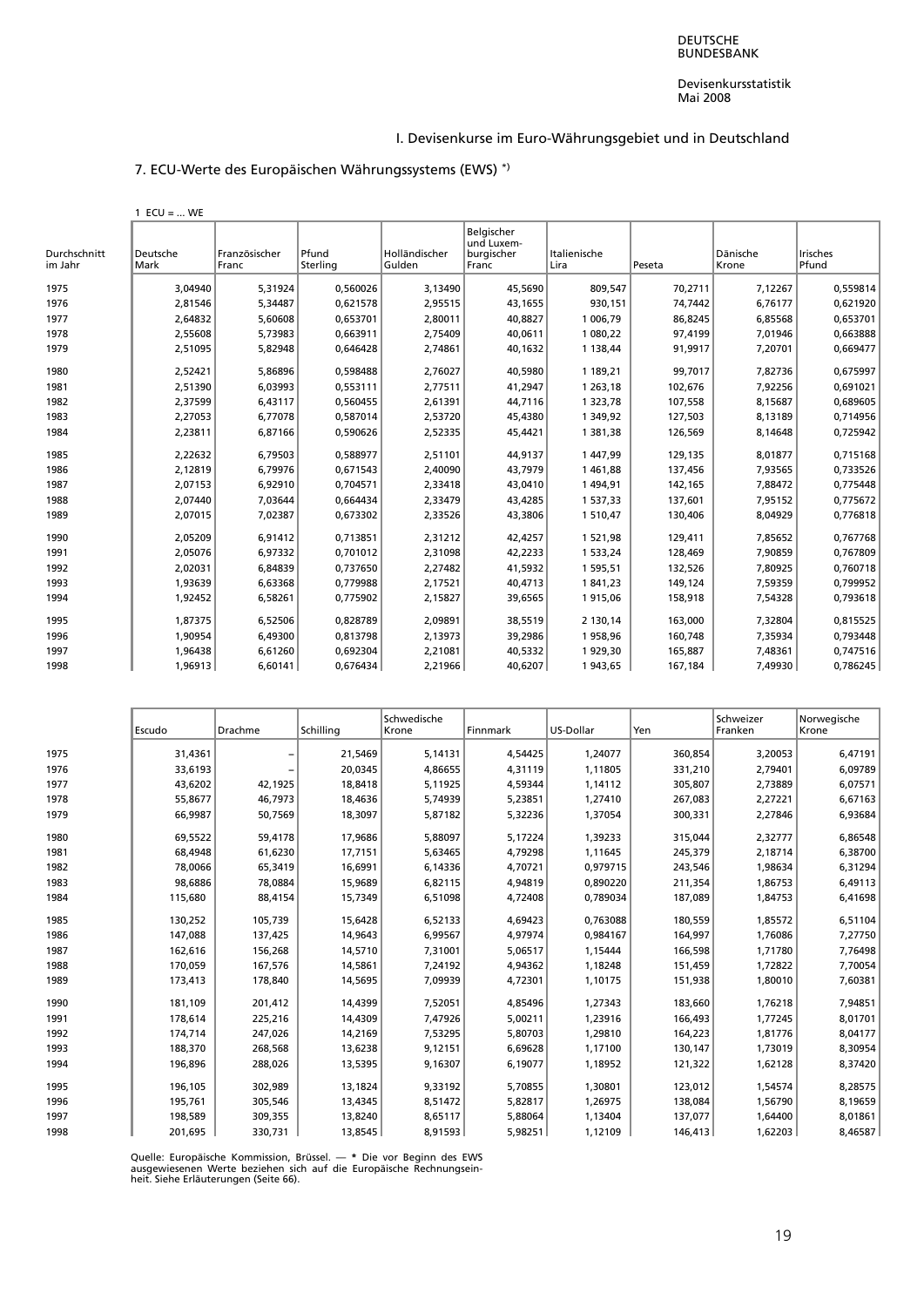

#### 8. Historische Devisenkurse der Frankfurter Börse \*)

|                      |                                      |                            | Kassa-Mittelkurse in DM  /  Telegrafische Auszahlung |                                                |                            |                                                             |                            |                              |                                                |
|----------------------|--------------------------------------|----------------------------|------------------------------------------------------|------------------------------------------------|----------------------------|-------------------------------------------------------------|----------------------------|------------------------------|------------------------------------------------|
|                      | Vereinigte<br>Staaten                | Vereinigtes<br>Königreich  | Irland                                               | Kanada                                         | Niederlande                | Schweiz                                                     | Belgien                    | Frankreich                   | Dänemark                                       |
| Zeit                 | $1$ US-\$                            | 1 f                        | $1$ Ir $f$                                           | 1 kan\$                                        | 100 hfl                    | 100 sfr                                                     | 100 bfrs                   | 100 ffrs<br>$100$ NF / FF 1) | 100 dkr                                        |
|                      |                                      |                            |                                                      |                                                |                            |                                                             |                            |                              | Durchschnitt im Jahr <sup>2)</sup>             |
| 1953<br>1954         | 4,200<br>4,1993                      | 11,702<br>11,7353          |                                                      | 4,2614<br>4,3156                               | 110,319<br>110,459         | 97,861<br>97,929                                            | 8,357<br>8,3806            | 3)<br>1,1947<br>1,1956       | 60,436<br>60,446                               |
| 1955<br>1956         | 4,2107<br>4,2027                     | 11,7376<br>11,708          |                                                      | 4,2701<br>4,2715                               | 110,577<br>110,065         | 98,247<br>98,073                                            | 8,4118<br>8,395            | 1,2003<br>1,1913             | 60,626<br>60,507<br>60,522                     |
| 1957<br>1958         | 4,2012<br>4,1919                     | 11,732<br>11,715           |                                                      | 4,3831                                         | 110,228<br>110,664         | 98,018<br>97,794                                            | 8,365<br>8,404             | 1,1144<br>0,9936             |                                                |
| 1959<br>1960         | 4,1791<br>4,1704                     | 11,738<br>11,709           |                                                      | 4,3193<br>4,3589<br>4,3026                     | 110,731<br>110,587         | 96,717<br>96,564                                            | 8,365<br>8,365             | 0,8522<br>1)<br>85,047       | 60,570<br>60,646                               |
| 1961<br>1962         | 4,0221<br>3,9978                     | 11,271<br>11,225           |                                                      | 3,9752<br>3,7412                               | 110,658<br>110,974         | 93,133<br>92,461                                            | 8,069<br>8,035             | 82,001<br>81,590             | 60,512<br>58,266<br>57,938                     |
| 1963<br>1964         | 3,9864<br>3,9748                     | 11,162<br>11,098           |                                                      | 3,6959<br>3,6852                               | 110,712<br>110,220         | 92,249<br>92,035                                            | 7,995<br>7,991             | 81,350<br>81,113             | 57,750<br>57,481                               |
| 1965<br>1966         | 3,9943<br>3,9982<br>3,9866           | 11,167<br>11,167           |                                                      | 3,7054                                         | 110,954<br>110,490         | 92,309<br>92,421                                            | 8,048<br>8,025<br>8,025    | 81,503<br>81,377             | 57,772<br>57,885<br>57,135<br>53,347<br>52,197 |
| 1967<br>1968         | 3,9923                               | 10,961<br>9,558            |                                                      | 3,7115<br>3,6961<br>3,7054<br>3,6446           | 110,651<br>110,308         | 92,111<br>92,507                                            | 7,997<br>7,829             | 81,040<br>80,628<br>75,815   |                                                |
| 1969<br>1970         | 3,9244<br>3,6463<br>3,4795           | 9,381<br>8,736             |                                                      |                                                | 108,302<br>100,852         | 91,002<br>84,601                                            | 7,345<br>7,170             | 65,966                       |                                                |
| 1971<br>1972<br>1973 | 3,1889<br>2,6590                     | 8,505<br>7,974<br>6,514    |                                                      | 3,4966<br>3,4459<br>3,2200<br>2,6599           | 99,678<br>99,367<br>95,397 | 84,578<br>83,537<br>84,005                                  | $7,247$<br>6,835           | 63,163<br>63,238<br>59,736   | 48,631<br>47,024<br>45,923<br>44,046<br>42,535 |
| 1974                 | 2,5897                               | 6,055                      |                                                      | 2,6486                                         | 96,365                     | 87,010                                                      | 6,649                      | 53,886                       |                                                |
| 1975<br>1976<br>1977 | 2,4631<br>2,5173<br>2,3217           | 5,449<br>4,553<br>4,051    | $\overline{a}$<br>$\overline{a}$                     | 2,4218<br>2,5541<br>2,1860                     | 97,301<br>95,271<br>94,610 | 95,252<br>100,747<br>96,843                                 | 6,692<br>6,524<br>6,480    | 57,411<br>52,768<br>47,256   |                                                |
| 1978<br>1979         | 2,0084<br>1,8330                     | 3,853<br>3,888             | 3,760                                                | 1,7649<br>1,5651                               | 92,832<br>91,373           | 112,924<br>110,229                                          | 6,382<br>6,253             | 44,582<br>43,079             | 42,850<br>41,657<br>38,696<br>36,438<br>34,872 |
| 1980<br>1981         | 1,8158<br>2,2610                     | 4,227<br>4,556             | 3,735<br>3,638                                       | 1,5542<br>1,8860                               | 91,459<br>90,611           | 108,478<br>115,252                                          | 6,217<br>6,090             | 43,013<br>41,640             |                                                |
| 1982<br>1983         | 2,4287<br>2,5552                     | 4,242<br>3,871             | 3,446<br>3,178                                       | 1,9694<br>2,0738                               | 90,904<br>89,503           | 119,721<br>121,614                                          | 5,323<br>4,998             | 36,995<br>33,559             | 32,245<br>31,735<br>29,138<br>27,926<br>27,479 |
| 1984<br>1985         | 2,8456                               | 3,791<br>3,785             | 3,083<br>3,113                                       | 2,1979<br>2,1577                               | 88,700<br>88,664           | 121,181                                                     | 4,926                      | 32,570                       |                                                |
| 1986<br>1987         | 2,9424<br>2,1708<br>1,7982<br>1,7584 | 3,184<br>2,941             | 2,906<br>2,671                                       | 7,5619<br>1,3565<br>1,4307                     | 88,639<br>88,744<br>88,850 | 120,016<br>120,918<br>120,588                               | 4,957<br>4,859<br>4,813    | 32,764<br>31,311<br>29,900   | 27,766<br>26,815<br>26,275<br>26,089<br>25,717 |
| 1988<br>1989         | 1,8813                               | 3,124<br>3,081             | 2,675<br>2,665                                       | 1,5889                                         | 88,648                     | 120,060<br>115,042                                          | 4,777<br>4,772             | 29,482<br>29,473             |                                                |
| 1990<br>1991         | 1,6161<br>1,6612                     | 2,877<br>2,926             | 2,673<br>2,671                                       | 1,3845                                         | 88,755<br>88,742           | 116,501<br>115,740                                          | 4,837<br>4,857<br>4,857    | 29,680<br>29,409             | 26,120<br>25,932<br>25,869<br>25,508<br>25,513 |
| 1992<br>1993<br>1994 | 1,5595<br>1,6544<br>1,6218           | 2,753<br>2,483<br>2,4816   | 2,656<br>2,423<br>2,4254                             | 1,4501<br>1,4501<br>1,2917<br>1,2823<br>1,1884 | 88,814<br>89,017<br>89,171 | 111,198<br>111,949<br>118,712                               | 4,785<br>4,8530            | 29,500<br>29,189<br>29,238   |                                                |
| 1995                 | 1,4338                               | 2,2620                     | 2,2980                                               | 1,0443                                         | 89,272                     | 121,240                                                     | 4,8604                     | 28,718                       | 25,570<br>25,945                               |
| 1996<br>1997<br>1998 | 1,5037<br>1,7348<br>1,7592           | 2,3478<br>2,8410<br>2,9142 | 2,4070<br>2,6297<br>2,5049                           | 1,1027<br>1,2533<br>1,1884                     | 89,243<br>88,857<br>88,714 | 121,891<br>119,508<br>121,414                               | 4,8592<br>4,8464<br>4,8476 | 29,406<br>29,705<br>29,829   | 26,249<br>26,258                               |
|                      |                                      |                            |                                                      |                                                |                            |                                                             |                            |                              | Stand am Jahresende                            |
| 1983                 | 2,7238                               | 3,940                      | 3,100                                                | 2,1903                                         | 88,960                     | 125,030                                                     | 4,899                      | 32,690                       | 27,610                                         |
| 1984<br>1985         | 3,1480<br>2.4613                     | 3,655<br>3,543             | 3,118<br>3,056                                       | 2,3857<br>1.7585                               | 88,565<br>88,790           | 121,400<br>118,750                                          | 4,990<br>4,886             | 32,670<br>32.585             | 27,945<br>27.440                               |
| 1986<br>1987         | 1,9408<br>1,5815                     | 2,865<br>2,960             | 2,713<br>2,650                                       | 1,4040<br>1,2150                               | 88,520<br>88,880           | 119,650<br>123,640                                          | 4,800<br>4,775             | 30,185<br>29,495             | 26,405<br>25,915                               |
| 1988<br>1989         | 1,7803<br>1,6978                     | 3,206<br>2,721             | 2,673<br>2,630                                       | 1,4955<br>1,4665                               | 88,565<br>88,530           | 118,040<br>109,630                                          | 4,767<br>4,754             | 29,270<br>29,245             | 25,870<br>25,665                               |
| 1990<br>1991         | 1,4940<br>1,5160                     | 2,886<br>2,843             | 2,659<br>2,656                                       | 1,2890<br>1,3100                               | 88,630<br>88,750           | 117,350<br>111,940                                          | 4,840<br>4,855             | 29,390<br>29,270             | 25,880<br>25,665                               |
| 1992<br>1993<br>1994 | 1,6140<br>1,7263                     | 2,441<br>2,556<br>2,4207   | 2,636<br>2,444<br>2,3965                             | 1,2720<br>1,2918<br>1,1030                     | 89,050<br>89,360<br>89,293 | 110,380<br>117,640<br>118,200                               | 4,872<br>4,813<br>4,8651   | 29,360<br>29,425<br>28,977   | 25,880<br>25,635<br>25,462                     |
| 1995                 | 1,5488<br>1,4335                     | 2,2135                     | 2,2895                                               | 1,0486                                         | 89,335                     | 124,540                                                     | 4,8686                     | 29,253                       | 25,815                                         |
| 1996<br>1997<br>1998 | 1,5548<br>1,7921<br>1,6730           | 2,6267<br>2,9820<br>2,7980 | 2,6014<br>2,5785<br>2,4835                           | 1,1356<br>1,2445<br>1,0770                     | 89,086<br>88,739<br>88,753 | 115,000<br>123,250<br>122,200                               | 4,8540<br>4,8478<br>4,8483 | 29,638<br>29,883<br>29,818   | 26,144<br>26,246<br>26,260                     |
|                      |                                      |                            |                                                      |                                                |                            | Abstand des Geld- bzw. Briefkurses vom Mittelkurs in D-Mark |                            |                              |                                                |
|                      | 7)<br>0,0050                         | 7)<br>0,010                |                                                      | 7)<br>0,0050                                   |                            |                                                             |                            | 7) 0,100                     |                                                |
|                      | 0,0040                               | 0,0070                     | 0,0070                                               | 0,0040                                         | 0,110                      | 0,100                                                       | 0,0100                     | 8)<br>0,080<br>0,060         | 0,060                                          |

0,0040 0,0070 0,0070 0,0040 0,110 0,100 0,0100 0,060 0,060

Kassa-Mittelkurse in DM / Telegrafische Auszahlung

**\*** Mit der Einführung des Euro zum 1. Januar 1999 als gemeinsame Währung lichen Tageskursen; erstmalige Notierung: 4. Mai 1953: holländischer Gulin zunächst elf Mitgliedstaaten der Europäischen Union wurde auf deren na-chen, belgischer Franc, französischer Franc; 11. Mai 1953: kanadischer Dollar;<br>tionalen Devisenmärkten der Handel mit den im Euro aufgegangenen Wäh-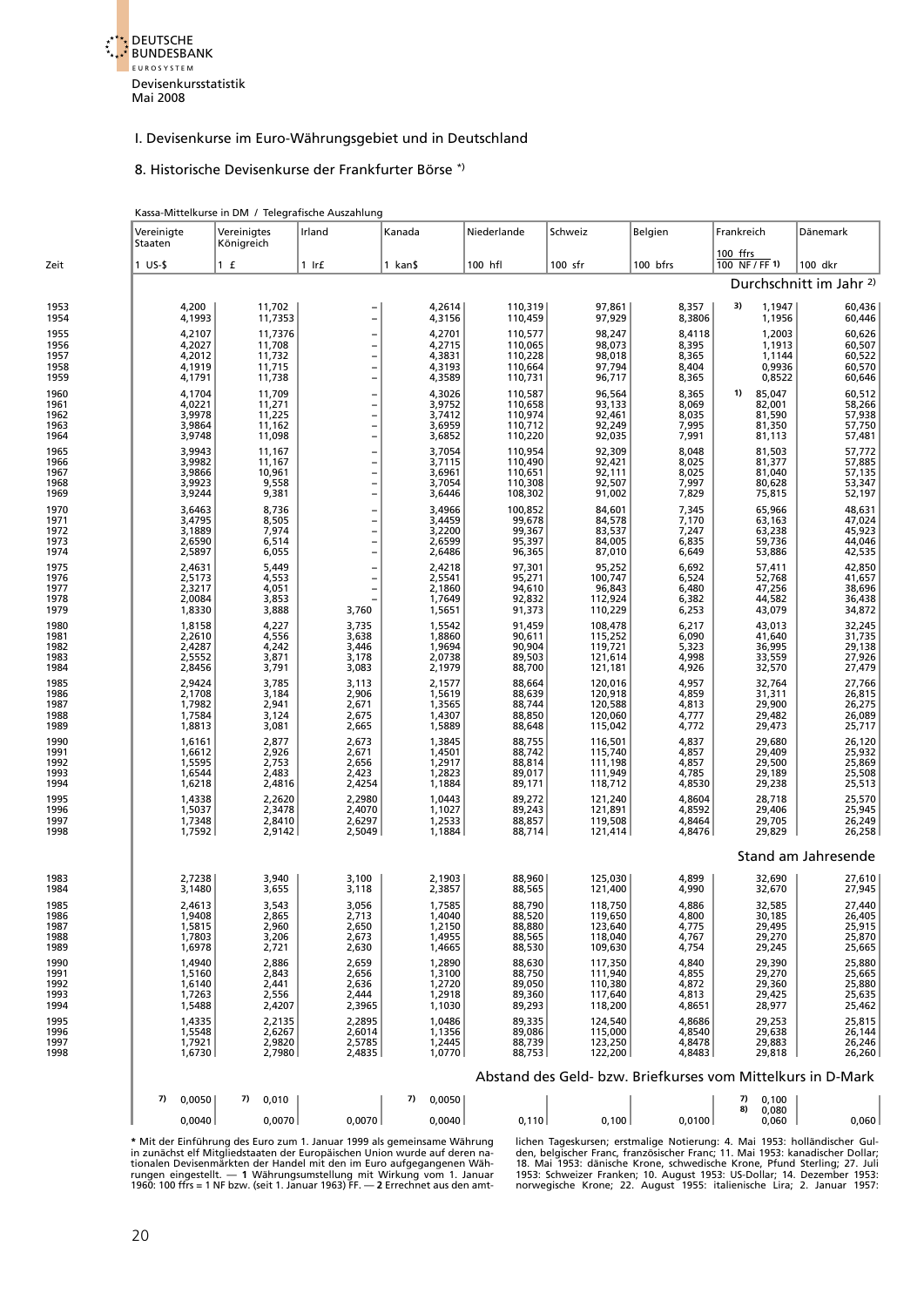| Norwegen                                       | Schweden                   | Italien                                                     | Österreich                           | Spanien                       | Portugal                   | Japan                      | Finnland                                     |                      |
|------------------------------------------------|----------------------------|-------------------------------------------------------------|--------------------------------------|-------------------------------|----------------------------|----------------------------|----------------------------------------------|----------------------|
| 100 nkr                                        | 100 skr                    | 1 000 Lit                                                   | 100 S                                | 100 Ptas                      | 100 Esc                    | 100 Y                      | 100 Fmk                                      | Zeit                 |
| Durchschnitt im Jahr <sup>2)</sup>             |                            |                                                             |                                      |                               |                            |                            |                                              |                      |
| 58,400                                         | 80,836                     |                                                             |                                      |                               |                            |                            |                                              | 1953                 |
| 58,635                                         | 80,778                     | 6,695                                                       |                                      |                               |                            |                            |                                              | 1954<br>1955         |
| 58,662<br>58,563                               | 81,066<br>80,875           | 6,686                                                       |                                      | $\qquad \qquad -$             | $\overline{\phantom{a}}$   | $\overline{\phantom{0}}$   | $\overline{\phantom{0}}$                     | 1956                 |
| 58,703<br>58,563                               | 81,056<br>80,903           | 6,697<br>6,716                                              | 16, 145<br>16, 150                   | -                             | 14,627<br>14,635           |                            |                                              | 1957<br>1958         |
| 58,638                                         | 80,769                     | 6,732                                                       | 16,153                               |                               |                            |                            |                                              | 1959                 |
| 58,471<br>56,318                               | 80,709<br>77,848           | 6,719<br>6,478                                              | 16,067<br>15,511                     | <sup>-</sup>                  | 14,589<br>14,053           |                            |                                              | 1960<br>1961         |
| 56,015<br>55,765<br>55,540                     | 77,557<br>76,837           | $6,441$<br>$6,414$                                          | 15,487<br>15,437                     | 6,654                         | 13,998<br>13,915           |                            |                                              | 1962<br>1963         |
|                                                | 77,171                     | 6,367                                                       | 15,390                               | 6,640                         | 13,836                     |                            |                                              | 1964                 |
| 55,868<br>55,921<br>55,757<br>55,895           | 77,442                     | 6,394                                                       | 15,468                               | 6,669                         | 13,928                     |                            |                                              | 1965                 |
|                                                | 77,402<br>77,237<br>77,260 | $6,404$<br>$6,389$<br>$6,406$                               | $15,477$<br>$15,431$<br>$15,447$     | $6,672$<br>$6,552$<br>$5,730$ | 13,930<br>13,871<br>13,946 |                            |                                              | 1966<br>1967         |
| 54,934                                         | 75,911                     | 6,257                                                       | 15,174                               | 5,619                         | 13,784                     | 1,0305                     |                                              | 1968<br>1969         |
| 51,043                                         | 70,324                     |                                                             | 14,107                               | 5,234                         | 12,772                     | 1,0183                     |                                              | 1970                 |
| 49,588<br>48,417                               | 68,192<br>67,055           | 5,816<br>5,630<br>5,467<br>4,569                            | 13,940<br>13,800                     | $5,032$<br>4,965              | 12,439                     | 0,9996<br>4)<br>1,0534     |                                              | 1971                 |
| 46,263                                         | 60,959                     |                                                             | 13,645                               | 4,567                         | 11,845<br>10,929<br>10,267 | 0,9795                     | 77,078<br>69,619                             | 1972<br>1973<br>1974 |
| 46,859                                         | 58,351                     | 3,985                                                       | 13,859                               | 4,495                         |                            | 0,8888                     | 68,725                                       |                      |
| 47,104<br>46,144<br>43,634                     | 59,282<br>57,803           | 3,769<br>$3,042$<br>$2,632$                                 | 14,129<br>14,039<br>14,051           | 4,288<br>3,771<br>3,085       | 9,682<br>8,386<br>6,112    | 0,8301<br>0,8500<br>0,8671 | 67,033<br>65,302<br>57,786                   | 1975<br>1976<br>1977 |
| 38,336                                         | 51,997<br>44,456           | 2,368                                                       | 13,837                               | 2,624                         | 4,602                      | 0,9626                     |                                              |                      |
| 36,206                                         | 42,766                     | 2,207                                                       | 13,712                               | 2,732                         | 3,759                      | 0,8424                     | 48,858<br>47,165                             | 1978<br>1979         |
| 36,784<br>39,377<br>37,713                     | 42,943<br>44,747           | 2,124<br>1,992<br>1,796                                     | 14,049<br>14,191                     | 2,536<br>2,450                | 3,635                      | 0,8064<br>1,0255<br>0,9766 | 48,824<br>52,452<br>50,598                   | 1980<br>1981         |
|                                                | 38,894                     |                                                             | 14,227                               | 2,215                         | 3,677<br>3,072             |                            |                                              |                      |
| 34,991<br>34,893                               | 33,294<br>34,386           | 1,683<br>1,620                                              | 14,215<br>14,222                     | 1,783<br>1,769                | 2,325<br>1,942             | 1,0764<br>1,1974           | 45,880<br>47,384                             | 1982<br>1983<br>1984 |
|                                                | 34,160                     |                                                             | 14,230                               | 1,728                         | 1,717                      | 1,2338                     | 47,441                                       |                      |
| 34,210<br>29,379<br>26,687<br>26,942<br>27,230 | 30,449<br>28,341           | 1,5394<br>1,4557<br>1,3862                                  | 14,223<br>14,217<br>14,222<br>14,209 | $1,549$<br>$1,457$            | $1,451$<br>$1,275$         | 1,2915<br>1,2436           | $42,775$<br>$40,890$<br>$41,956$<br>$43,836$ | 1985<br>1986<br>1987 |
|                                                | 28,650                     | 1,3495                                                      |                                      | 1,508<br>1,588                | $1,219$<br>$1,194$         | 1,3707<br>1,3658           |                                              | 1988<br>1989         |
|                                                | 29,169<br>5)<br>27,289     | 1,3707                                                      |                                      |                               |                            |                            | 6)                                           |                      |
| 25,817<br>25,580<br>25,143                     | 27,421                     | 1,3487<br>1,3377<br>1,2720<br>1,0526<br>1,0056              | 14,212<br>14,211<br>14,211           | 1,586<br>1,597<br>1,529       | 1,133<br>1,149             | 1,1183<br>1,2346           | 42,245<br>41,087<br>34,963                   | 1990<br>1991         |
|                                                | 26,912<br>21,248           |                                                             | 14,214                               | 1,303                         | 1,157<br>1,031             | 1,2313<br>1,4945           | 28,915                                       | 1992                 |
| 23,303<br>22,982                               | 21,013                     |                                                             | 14,214                               | 1,2112                        | 0,9774                     | 1,5870                     | 31,108                                       | 1993<br>1994         |
| 22,614<br>23,292                               | 20,116<br>22,434           | 0,8814<br>0,9751                                            | 14,214<br>14,214                     | 1,1499<br>1,1880              | 0,9555<br>0,9754           | 1,5293<br>1,3838           | 32,832<br>32,766                             | 1995<br>1996         |
| 24,508                                         | 22,718                     | 1,0184                                                      | 14,210                               | 1,1843                        | 0,9894                     | 1,4378                     | 33,414                                       | 1997                 |
| 23,297                                         | 22,128                     | 1,0132                                                      | 14,213                               | 1,1779                        | 0,9763                     | 1,3484                     | 32,920                                       | 1998                 |
| Stand am Jahresende                            |                            |                                                             |                                      |                               |                            |                            |                                              |                      |
| 35,400                                         | 34,030                     | 1,646                                                       | 14,182                               | 1,739                         | 2,063                      | 1,1775<br>1,2540           | 46,900                                       | 1983<br>1984         |
| 34,635<br>32,360                               | 35,125<br>32,370           | 1,627<br>1,4650                                             | 14,240<br>14,219                     | 1,815<br>1,600                | 1,855<br>1,558             | 1,2270                     | 48,200<br>45,340                             | 1985                 |
| 26,210                                         | 28,600                     | 1,4355                                                      | 14,207                               | 1,477                         | 1,329                      | 1,2130                     | 40,420                                       | 1986<br>1987         |
| 25,340<br>27,085                               | 27,260<br>29,000           | 1,3520<br>1,3570                                            | 14,205<br>14,215                     | 1,466<br>1,568                | 1,210<br>1,210             | 1,3015<br>1,4175           | 40,070                                       | 1988                 |
| 25,660                                         | 27,235                     | 1,3330                                                      | 14,210                               | 1,545                         | 1,130                      | 1,1810                     | 42,680<br>41,760                             | 1989                 |
| 25,430<br>25,400                               | 26,530<br>27,380           | 1,3255<br>1,3195                                            | 14,212<br>14,205                     | 1,567<br>1,569                | 1,116<br>1,132             | 1,1020<br>1,2165           | 41,260<br>36,710                             | 1990<br>1991         |
| 23,390                                         | 22,940                     | 1,0945                                                      | 14,213<br>14,224                     | 1,410                         | 1,110                      | 1,2960                     |                                              | 1992                 |
| 23,065<br>22,905                               | 20,775<br>20,757           | 1,0115<br>0,9538                                            | 14,212                               | 1,215<br>1,1760               | 0,984<br>0,9733            | 1,5475<br>1,5538           | 30,880<br>29,950<br>32,710                   | 1993<br>1994         |
| 22,660                                         | 21,497                     | 0,9045                                                      | 14,214                               | 1,1791                        | 0,9589                     | 1,3908                     | 32,920                                       | 1995                 |
| 24,114<br>24,360                               | 22,634<br>22,682           | 1,0174<br>1,0177                                            | 14,211<br>14,213                     | 1,1866<br>1,1814              | 0,9936<br>0,9773           | 1,3408<br>1,3838           | 33,461<br>33,050                             | 1996<br>1997         |
| 22,130                                         | 20,705                     | 1,0100                                                      | 14,214                               | 1,1755                        | 0,9753                     | 1,4505                     | 32,895                                       | 1998                 |
|                                                |                            | Abstand des Geld- bzw. Briefkurses vom Mittelkurs in D-Mark |                                      |                               |                            |                            |                                              |                      |
|                                                |                            | 7)<br>0,010                                                 |                                      | 7)<br>0,010<br>8)             | 0,020<br>7)<br>8)          |                            |                                              |                      |
| 0,060                                          | 8)<br>0,080<br>0,060       | 0,0050<br>8)<br>0,0040                                      | 0,020                                | 0,005<br>0,0040               | 0,010<br>0,0030            | 0,0015                     | 8)<br>0,100<br>0,080                         |                      |

Währungsparität 1 Ir£ = 1 £). — **3** Abstand des Geld- bzw. Briefkurses vom ausgesetzt. — **7** Bis 31. August 1978. — **8** Bis Ende 1993. Mittelkurs bis Ende 1959: 0,0010 DM. — **4** Vom 7. September 1971 bis

Schilling; 29. Dezember 1958: Escudo; 18. Februar 1963: Peseta; 1. Dezember — 5. Januar 1972 Notierung ausgesetzt. — 5 Vom 26. Januar bis 16. Februar<br>1969: Yen; 17. Juli 1972: Finnmark; 13. März 1979: irisches Pfund ( zuvo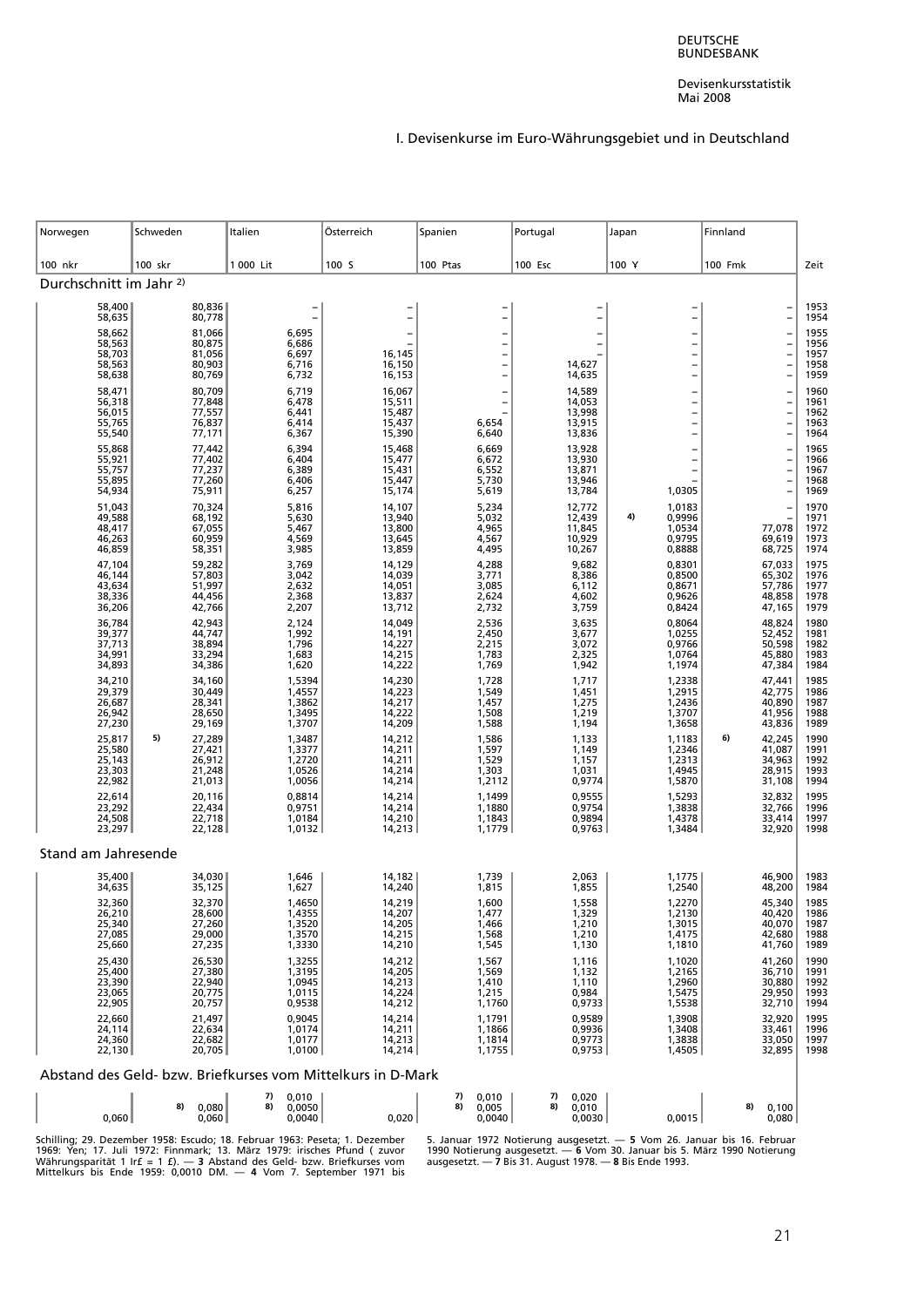

#### noch: 8. Historische Devisenkurse der Frankfurter Börse \*)

|                            |                            |                            | Kassa-Mittelkurse in DM / Telegrafische Auszahlung |                            |                            |                               |                            |                                                             |                            |
|----------------------------|----------------------------|----------------------------|----------------------------------------------------|----------------------------|----------------------------|-------------------------------|----------------------------|-------------------------------------------------------------|----------------------------|
|                            | Vereinigte<br>Staaten      | Vereinigtes<br>Königreich  | Irland                                             | Kanada                     | Niederlande                | Schweiz                       | Belgien                    | Frankreich                                                  | Dänemark                   |
| Zeit                       | $1$ US-\$                  | 1 f                        | $1$ Ir $f$                                         | 1 kan\$                    | 100 hfl                    | 100 sfr                       | 100 bfrs                   | 100 FF                                                      | 100 dkr                    |
|                            |                            |                            |                                                    |                            |                            |                               |                            | Durchschnitt im Monat <sup>1)</sup>                         |                            |
| 1994 Jan.<br>Febr.<br>März | 1,7431<br>1,7372<br>1,6923 | 2,6011<br>2,5690<br>2,5229 | 2,4942<br>2,4666<br>2,4266                         | 1,3242<br>1,2960<br>1,2408 | 89,315<br>89,179<br>88,986 | 118,451<br>119,111<br>118,359 | 4,8115<br>4,8515<br>4,8524 | 29,437<br>29,432<br>29,339                                  | 25,745<br>25,641<br>25,519 |
| April                      | 1,6982                     | 2,5178                     | 2,4407                                             | 1,2288                     | 89,055                     | 118,042                       | 4,8570                     | 29,191                                                      | 25,505                     |
| Mai                        | 1,6578                     | 2,4929                     | 2,4382                                             | 1,2012                     | 89,109                     | 117,338                       | 4,8585                     | 29,206                                                      | 25,544                     |
| Juni                       | 1,6291                     | 2,4843                     | 2,4357                                             | 1,1779                     | 89,216                     | 118,525                       | 4,8572                     | 29,272                                                      | 25,513                     |
| Juli                       | 1,5709                     | 2,4270                     | 2,3979                                             | 1,1359                     | 89,156                     | 118,522                       | 4,8524                     | 29,184                                                      | 25,455                     |
| Aug.                       | 1,5646                     | 2,4128                     | 2,3828                                             | 1,1353                     | 89,059                     | 118,681                       | 4,8533                     | 29,183                                                      | 25,291                     |
| Sept.                      | 1,5509                     | 2,4249                     | 2,3954                                             | 1,1452                     | 89,201                     | 120,081                       | 4,8588                     | 29,237                                                      | 25,374                     |
| Okt.                       | 1,5184                     | 2,4408                     | 2,4128                                             | 1,1246                     | 89,259                     | 120.226                       | 4,8597                     | 29,210                                                      | 25,550                     |
| Nov.                       | 1,5387                     | 2,4466                     | 2,4099                                             | 1,1277                     | 89,222                     | 118,864                       | 4,8604                     | 29,127                                                      | 25,547                     |
| Dez.                       | 1,5723                     | 2,4511                     | 2,4129                                             | 1,1323                     | 89,313                     | 118,280                       | 4,8641                     | 29,037                                                      | 25,513                     |
| 1995 Jan.                  | 1,5324                     | 2,4119                     | 2,3856                                             | 1,0843                     | 89,206                     | 118,950                       | 4,8548                     | 28,925                                                      | 25,384                     |
| Febr.                      | 1,5018                     | 2,3599                     | 2,3474                                             | 1,0720                     | 89,203                     | 118,165                       | 4,8571                     | 28,747                                                      | 25,333                     |
| März                       | 1,4066                     | 2,2508                     | 2,2477                                             | 0,9990                     | 89,184                     | 120,080                       | 4,8454                     | 28,226                                                      | 24,965                     |
| April                      | 1,3806                     | 2,2206                     | 2,2489                                             | 1,0022                     | 89,307                     | 121,365                       | 4,8629                     | 28,493                                                      | 25,394                     |
| Mai                        | 1,4077                     | 2,2354                     | 2,2822                                             | 1,0342                     | 89,328                     | 120,579                       | 4,8593                     | 28,277                                                      | 25,547                     |
| Juni                       | 1,4003                     | 2,2330                     | 2,2846                                             | 1,0163                     | 89,350                     | 120,958                       | 4,8682                     | 28,487                                                      | 25,617                     |
| Juli                       | 1,3894                     | 2,2154                     | 2,2785                                             | 1,0204                     | 89,265                     | 120,159                       | 4,8634                     | 28,739                                                      | 25,671                     |
| Aug.                       | 1,4451                     | 2,2657                     | 2,3190                                             | 1,0661                     | 89,291                     | 120,800                       | 4,8640                     | 29,076                                                      | 25,794                     |
| Sept.                      | 1,4623                     | 2,2766                     | 2,3244                                             | 1,0834                     | 89,268                     | 122,879                       | 4,8612                     | 28,993                                                      | 25,788                     |
| Okt.<br>Nov.<br>Dez.       | 1,4143<br>1,4165<br>1,4407 | 2,2318<br>2,2145<br>2,2174 | 2,2826<br>2,2774<br>2,2920                         | 1,0506<br>1,0466<br>1,0519 | 89,282<br>89,288<br>89,311 | 123,414<br>123,972<br>123,797 | 4,8608<br>4,8643<br>4,8654 | 28,620<br>28,992<br>29,021                                  | 25,755<br>25,804<br>25,815 |
| 1996 Jan.<br>Febr.<br>März | 1,4617<br>1,4661<br>1,4777 | 2,2364<br>2,2520<br>2,2568 | 2,3143<br>2,3190<br>2,3237                         | 1,0694<br>1,0655<br>1,0820 | 89,296<br>89,304<br>89,339 | 123,914<br>122,655<br>123,551 | 4,8650<br>4,8628<br>4,8654 | 29,201<br>29,078<br>29,207                                  | 25,852<br>25,849<br>25,888 |
| April<br>Mai<br>Juni       | 1,5061<br>1,5334<br>1,5274 | 2,2822<br>2,3230<br>2,3553 | 2,3571<br>2,3971<br>2,4196                         | 1,1083<br>1,1196<br>1,1183 | 89,423<br>89,443<br>89,268 | 123,448<br>122,209<br>121,512 | 4,8675<br>4,8649<br>4,8612 | 29,475<br>29,551<br>29,504                                  | 25,917<br>25,907<br>25,934 |
| Juli                       | 1,5050                     | 2,3384                     | 2,4127                                             | 1,0993                     | 89,103                     | 121,971                       | 4,8545                     | 29,531                                                      | 25,935                     |
| Aug.                       | 1,4828                     | 2,2981                     | 2,3888                                             | 1,0803                     | 89,147                     | 123,244                       | 4,8534                     | 29,289                                                      | 25,868                     |
| Sept.                      | 1,5058                     | 2,3483                     | 2,4254                                             | 1,0995                     | 89,199                     | 122,275                       | 4,8565                     | 29,369                                                      | 25,962                     |
| Okt.                       | 1,5283                     | 2,4242                     | 2,4589                                             | 1,1311                     | 89,140                     | 121,438                       | 4,8549                     | 29,574                                                      | 26,084                     |
| Nov.                       | 1,5117                     | 2,5140                     | 2,5168                                             | 1,1293                     | 89,157                     | 118,599                       | 4,8529                     | 29,550                                                      | 26,038                     |
| Dez.                       | 1,5515                     | 2,5789                     | 2,5750                                             | 1,1398                     | 89,123                     | 117,099                       | 4,8518                     | 29,591                                                      | 26,126                     |
| 1997 Jan.<br>Febr.<br>März | 1,6043<br>1,6747<br>1,6969 | 2,6630<br>2,7230<br>2,7238 | 2,6187<br>2,6578<br>2,6535                         | 1,1884<br>1,2361<br>1,2379 | 89,055<br>89,027<br>88,865 | 115,322<br>115,230<br>115,831 | 4,8509<br>4,8463<br>4,8470 | 29,631<br>29,620<br>29,643                                  | 26,222<br>26,218<br>26,216 |
| April                      | 1,7110                     | 2,7873                     | 2,6520                                             | 1,2271                     | 88,924                     | 117,043                       | 4,8469                     | 29,689                                                      | 26,251                     |
| Mai                        | 1,7033                     | 2,7825                     | 2,5801                                             | 1,2347                     | 88,918                     | 119,046                       | 4,8450                     | 29,657                                                      | 26,259                     |
| Juni                       | 1,7273                     | 2,8398                     | 2,6021                                             | 1,2476                     | 88,882                     | 119,758                       | 4,8459                     | 29,626                                                      | 26,261                     |
| Juli                       | 1,7919                     | 2,9937                     | 2,6795                                             | 1,3014                     | 88,816                     | 120,944                       | 4,8444                     | 29,640                                                      | 26,257                     |
| Aug.                       | 1,8424                     | 2,9534                     | 2,6747                                             | 1,3260                     | 88,785                     | 121,638                       | 4,8430                     | 29,670                                                      | 26,250                     |
| Sept.                      | 1,7906                     | 2,8640                     | 2,6490                                             | 1,2907                     | 88,792                     | 121,528                       | 4,8444                     | 29,747                                                      | 26,264                     |
| Okt.                       | 1,7567                     | 2,8677                     | 2,5812                                             | 1,2670                     | 88,759                     | 120,969                       | 4,8479                     | 29,810                                                      | 26,263                     |
| Nov.                       | 1,7331                     | 2,9252                     | 2,6035                                             | 1,2271                     | 88,727                     | 123,135                       | 4,8481                     | 29,864                                                      | 26,272                     |
| Dez.                       | 1,7767                     | 2,9525                     | 2,5926                                             | 1,2466                     | 88,739                     | 123,608                       | 4,8471                     | 29,871                                                      | 26,252                     |
| 1998 Jan.                  | 1,8167                     | 2,9707                     | 2,5113                                             | 1,2620                     | 88,737                     | 123,133                       | 4,8476                     | 29,861                                                      | 26,254                     |
| Febr.                      | 1,8142                     | 2,9746                     | 2,4970                                             | 1,2647                     | 88,722                     | 123,953                       | 4,8456                     | 29,833                                                      | 26,240                     |
| März                       | 1,8267                     | 3,0341                     | 2,4987                                             | 1,2896                     | 88,726                     | 122,703                       | 4,8476                     | 29,831                                                      | 26,234                     |
| April<br>Mai<br>Juni       | 1,8147<br>1,7746<br>1,7917 | 3,0338<br>2,9057<br>2,9604 | 2,5205<br>2,5177<br>2,5203                         | 1,2698<br>1,2285<br>1,2228 | 88,806<br>88,740<br>88,720 | 120,461<br>120,031<br>119,901 | 4,8458<br>4,8477<br>4,8480 | 29,832<br>29,821<br>29,825                                  | 26,223<br>26,243<br>26,254 |
| Juli<br>Aug.<br>Sept.      | 1,7979<br>1,7887<br>1,7030 | 2,9553<br>2,9209<br>2,8614 | 2,5158<br>2,5103<br>2,5035                         | 1,2110<br>1,1674<br>1,1187 | 88,705<br>88,676<br>88,650 | 118,794<br>119,651<br>121,424 | 4,8492<br>4,8492<br>4,8476 | 29,828<br>29,828<br>29,823                                  | 26,243<br>26,254<br>26,257 |
| Okt.                       | 1,6378                     | 2,7760                     | 2,4942                                             | 1,0625                     | 88,677                     | 122,618                       | 4,8472                     | 29,824                                                      | 26,301                     |
| Nov.                       | 1,6816                     | 2,7928                     | 2,4870                                             | 1,0920                     | 88,693                     | 121,490                       | 4,8478                     | 29,823                                                      | 26,302                     |
| Dez.                       | 1,6686                     | 2,7884                     | 2,4838                                             | 1,0825                     | 88,734                     | 122,878                       | 4,8482                     | 29,820                                                      | 26,286                     |
|                            |                            |                            |                                                    |                            |                            |                               |                            | Abstand des Geld- bzw. Briefkurses vom Mittelkurs in D-Mark |                            |
|                            | 0,0040                     | 0,0070                     | 0,0070                                             | 0,0040                     | 0,110                      | 0,100                         | 0,0100                     | 0,060                                                       | 0,060                      |

\* Mit der Einführung des Euro zum 1. Januar 1999 als gemeinsame Währung btionalen Devisenmärkten der Handel mit den im Euro aufgegangenen Wäh-<br>in zunächst elf Mitgliedstaaten der Europäischen Union wurde auf deren na-bunge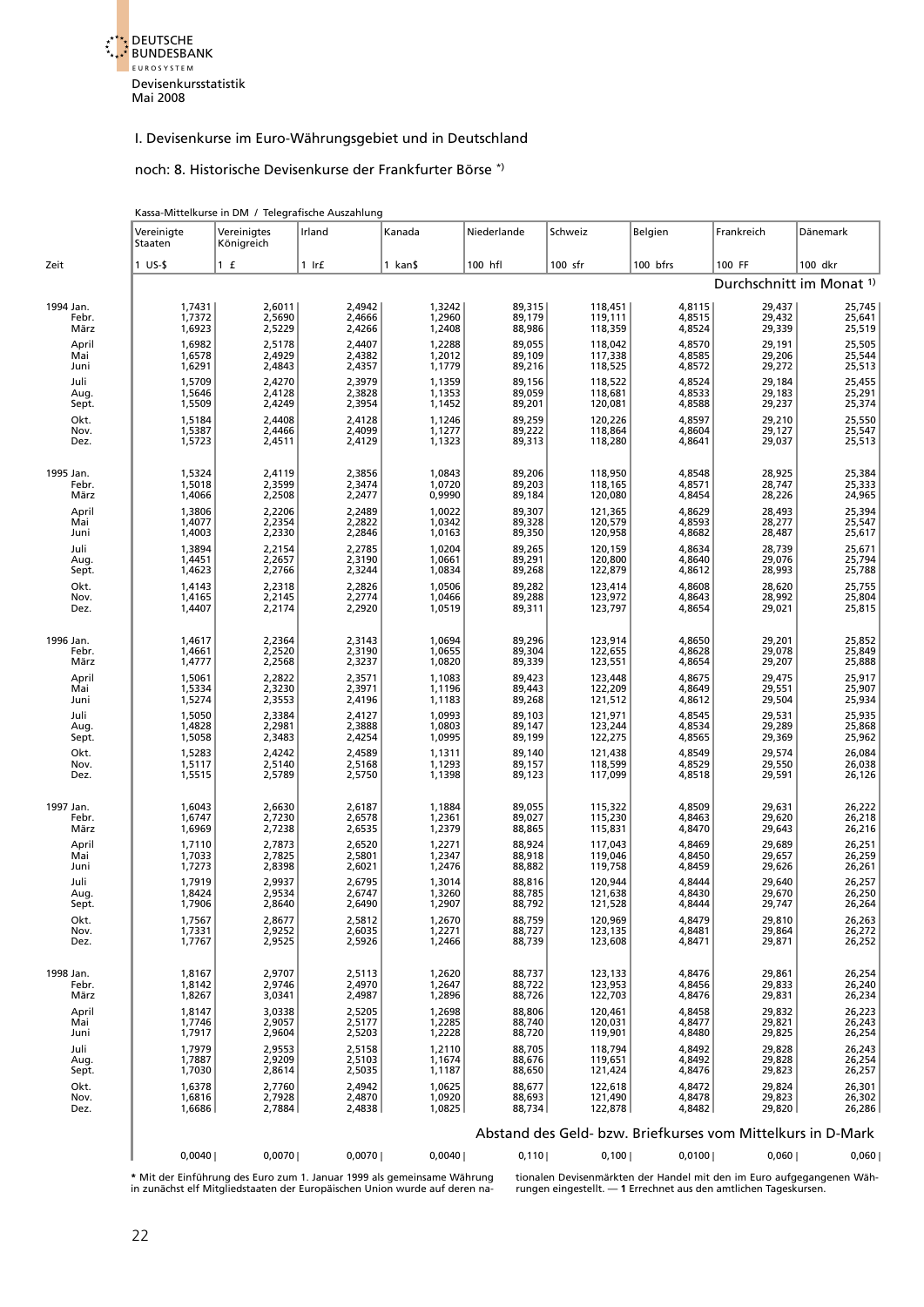| Norwegen                            | Schweden                   | Italien                                                               | Österreich                 | Spanien                    | Portugal                   | Japan                      | Finnland                   |                              |
|-------------------------------------|----------------------------|-----------------------------------------------------------------------|----------------------------|----------------------------|----------------------------|----------------------------|----------------------------|------------------------------|
| 100 nkr                             | 100 skr                    | 1 000 Lit                                                             | 100 S                      | 100 Ptas                   | 100 Esc                    | 100 Y                      | 100 Fmk                    | Zeit                         |
| Durchschnitt im Monat <sup>1)</sup> |                            |                                                                       |                            |                            |                            |                            |                            |                              |
| 23,209<br>23,176<br>23,033          | 21,458<br>21,748<br>21,379 | 1,0252<br>1,0300<br>1,0143                                            | 14,227<br>14,224<br>14,214 | 1,2181<br>1,2297<br>1,2185 | 0,9894<br>0,9902<br>0,9717 | 1,5647<br>1,6339<br>1,6098 | 30,616<br>31,105<br>30,585 | 1994 Jan.<br>Febr.<br>März   |
| 23,057<br>23,072                    | 21,540<br>21,478           | 1,0446<br>1,0397                                                      | 14,216<br>14,219           | 1,2297<br>1,2146           | 0,9791<br>0,9681           | 1,6429<br>1,5995           | 30,927<br>30,654           | April<br>Mai                 |
| 23,026<br>22,871<br>22,797          | 20,869<br>20,249<br>20,217 | 1,0223<br>1,0038<br>0,9881                                            | 14,215<br>14,214<br>14,212 | 1,2126<br>1,2123<br>1,2047 | 0,9648<br>0,9736<br>0,9790 | 1,5883<br>1,5927<br>1,5660 | 30,062<br>30,218<br>30,447 | Juni<br>Juli                 |
| 22,798<br>22,969<br>22,880          | 20,592<br>20,944<br>20,927 | 0,9896<br>0,9808<br>0,9725                                            | 14,209<br>14,208<br>14,206 | 1,2050<br>1,2031<br>1,2002 | 0,9811<br>0,9783<br>0,9794 | 1,5695<br>1,5432<br>1,5702 | 31,231<br>32,535<br>32,602 | Aug.<br>Sept<br>Okt.<br>Nov. |
| 22,932                              | 20,916                     | 0,9626                                                                | 14,208                     | 1,1887                     | 0,9751                     | 1,5697                     | 32,451                     | Dez.                         |
| 22,865<br>22,774<br>22,417          | 20,522<br>20,326<br>19,333 | 0,9512<br>0,9280<br>0,8335                                            | 14,213<br>14,210<br>14,208 | 1,1557<br>1,1508<br>1,0947 | 0,9694<br>0,9667<br>0,9501 | 1,5365<br>1,5285<br>1,5537 | 32,363<br>32,358<br>32,097 | 1995 Jan.<br>Febr.<br>März   |
| 22,269<br>22,377<br>22,468          | 18,804<br>19,307<br>19,296 | 0,8062<br>0,8530<br>0,8541                                            | 14,211<br>14,220<br>14,221 | 1,1114<br>1,1430<br>1,1513 | 0,9463<br>0,9495<br>0,9492 | 1,6473<br>1,6578<br>1,6560 | 32,328<br>32,608<br>32,587 | April<br>Mai<br>Juni         |
| 22,503<br>22,790                    | 19,355<br>19,986           | 0,8630<br>0,8999                                                      | 14,219<br>14,220           | 1,1603<br>1,1724           | 0,9517<br>0,9648           | 1,5928<br>1,5279           | 32,716<br>33,593           | Juli<br>Aug.                 |
| 22,837<br>22,675<br>22,671          | 20,480<br>20,731<br>21,478 | 0,9055<br>0,8809<br>0,8890                                            | 14,216<br>14,210<br>14,211 | 1,1649<br>1,1546<br>1,1638 | 0,9598<br>0,9497<br>0,9535 | 1,4561<br>1,4042<br>1,3910 | 33,451<br>33,144<br>33,404 | Sept.<br>Okt.<br>Nov.        |
| 22,670                              | 21,718                     | 0,9037                                                                | 14,212                     | 1,1757                     | 0,9537                     | 1,4159                     | 33,260                     | Dez.                         |
| 22,773<br>22,893<br>22,988          | 21,735<br>21,307<br>21,939 | 0,9229<br>0,9324<br>0,9454                                            | 14,220<br>14,219<br>14,219 | 1,1864<br>1,1868<br>1,1879 | 0,9639<br>0,9621<br>0,9661 | 1,3834<br>1,3873<br>1,3958 | 32,899<br>32,208<br>32,104 | 1996 Jan.<br>Febr.<br>März   |
| 23,181<br>23,311<br>23,382          | 22,415<br>22,548<br>22,868 | 0,9621<br>0,9845<br>0,9905                                            | 14,219<br>14,212<br>14,209 | 1,1992<br>1,1983<br>1,1857 | 0,9740<br>0,9730<br>0,9713 | 1,4047<br>1,4425<br>1,4033 | 31,814<br>32,226<br>32,722 | April<br>Mai<br>Juni         |
| 23,321<br>23,120                    | 22,651<br>22,400           | 0,9857<br>0,9777                                                      | 14,210<br>14,211           | 1,1841<br>1,1793           | 0,9725<br>0,9741           | 1,3767<br>1,3746           | 32,800<br>33,111           | Juli<br>Aug.<br>Sept         |
| 23,319<br>23,567<br>23,785          | 22,686<br>23,154<br>22,815 | 0,9907<br>1,0023<br>0,9992                                            | 14,212<br>14,214<br>14,210 | 1,1864<br>1,1881<br>1,1880 | 0,9792<br>0,9897<br>0,9893 | 1,3710<br>1,3595<br>1,3466 | 33,175<br>33,432<br>33,209 | Okt.<br>Nov.                 |
| 23,981                              | 22,758                     | 1,0153                                                                | 14,211                     | 1,1879                     | 0,9911                     | 1,3649                     | 33,461                     | Dez.                         |
| 24,871<br>25,237<br>24,923          | 22,739<br>22,629<br>22,160 | 1,0238<br>1,0119<br>1,0015                                            | 14,214<br>14,210<br>14,209 | 1,1912<br>1,1806<br>1,1789 | 1,0004<br>0,9954<br>0,9952 | 1,3611<br>1,3630<br>1,3846 | 33,626<br>33,649<br>33,466 | 1997 Jan.<br>Febr.<br>März   |
| 24,523<br>24,092<br>23,930          | 22,278<br>22,199<br>22,296 | 1,0101<br>1,0127<br>1,0190                                            | 14,208<br>14,208<br>14,210 | 1,1846<br>1,1849<br>1,1836 | 0,9968<br>0,9927<br>0,9901 | 1,3627<br>1,4359<br>1,5115 | 33,352<br>33,156<br>33,371 | April<br>Mai<br>Juni         |
| 24,070<br>24,145<br>24,446          | 22,936<br>23,036<br>23,218 | 1,0275<br>1,0237<br>1,0249                                            | 14,213<br>14,211<br>14,210 | 1,1856<br>1,1836<br>1,1854 | 0,9904<br>0,9868<br>0,9846 | 1,5563<br>1,5622<br>1,4821 | 33,743<br>33,445<br>33,404 | Juli<br>Aug.<br>Sept.        |
| 24,822<br>24,544                    | 23,213<br>22,909           | 1,0211<br>1,0207                                                      | 14,208<br>14,208           | 1,1850<br>1,1842           | 0,9818<br>0,9797           | 1,4518<br>1,3844           | 33,373<br>33,182           | Okt.<br>Nov.                 |
| 24,522                              | 22,840                     | 1,0202                                                                | 14,212                     | 1,1824                     | 0,9785                     | 1,3732                     | 33,102                     | Dez.                         |
| 24,235<br>24,009<br>24,085          | 22,669<br>22,460<br>22,925 | 1,0160<br>1,0134<br>1,0156                                            | 14,214<br>14,213<br>14,214 | 1,1798<br>1,1800<br>1,1794 | 0,9776<br>0,9768<br>0,9772 | 1,4032<br>1,4435<br>1,4160 | 33,047<br>32,977<br>32,957 | 1998 Jan.<br>Febr.<br>März   |
| 24,084<br>23,816<br>23,656          | 23,200<br>23,068<br>22,660 | 1,0125<br>1,0141<br>1,0151                                            | 14,213<br>14,211<br>14,212 | 1,1778<br>1,1772<br>1,1782 | 0,9761<br>0,9762<br>0,9767 | 1,3732<br>1,3153<br>1,2780 | 32,949<br>32,907<br>32,905 | April<br>Mai<br>Juni         |
| 23,585<br>23,136<br>22,469          | 22,508<br>21,991<br>21,531 | 1,0143<br>1,0135<br>1,0122                                            | 14,213<br>14,213<br>14,212 | 1,1784<br>1,1783<br>1,1776 | 0,9775<br>0,9770<br>0,9756 | 1,2784<br>1,2363<br>1,2648 | 32,902<br>32,887<br>32,858 | Juli<br>Aug.<br>Sept.        |
| 22,048<br>22,567                    | 20,894<br>21,040           | 1,0108<br>1,0105                                                      | 14,213<br>14,214           | 1,1767<br>1,1760           | 0,9751<br>0,9751           | 1,3623<br>1,3973           | 32,868<br>32,890           | Okt.<br>Nov.                 |
| 21,984                              | 20,711                     | 1,0099<br>Abstand des Geld- bzw. Briefkurses vom Mittelkurs in D-Mark | 14,214                     | 1,1754                     | 0,9753                     | 1,4217                     | 32,895                     | Dez.                         |
| 0,060                               | 0,060                      | 0,0040                                                                | 0,020                      | 0,0040                     | 0,0030                     | 0,0015                     | 0,080                      |                              |
|                                     |                            |                                                                       |                            |                            |                            |                            |                            |                              |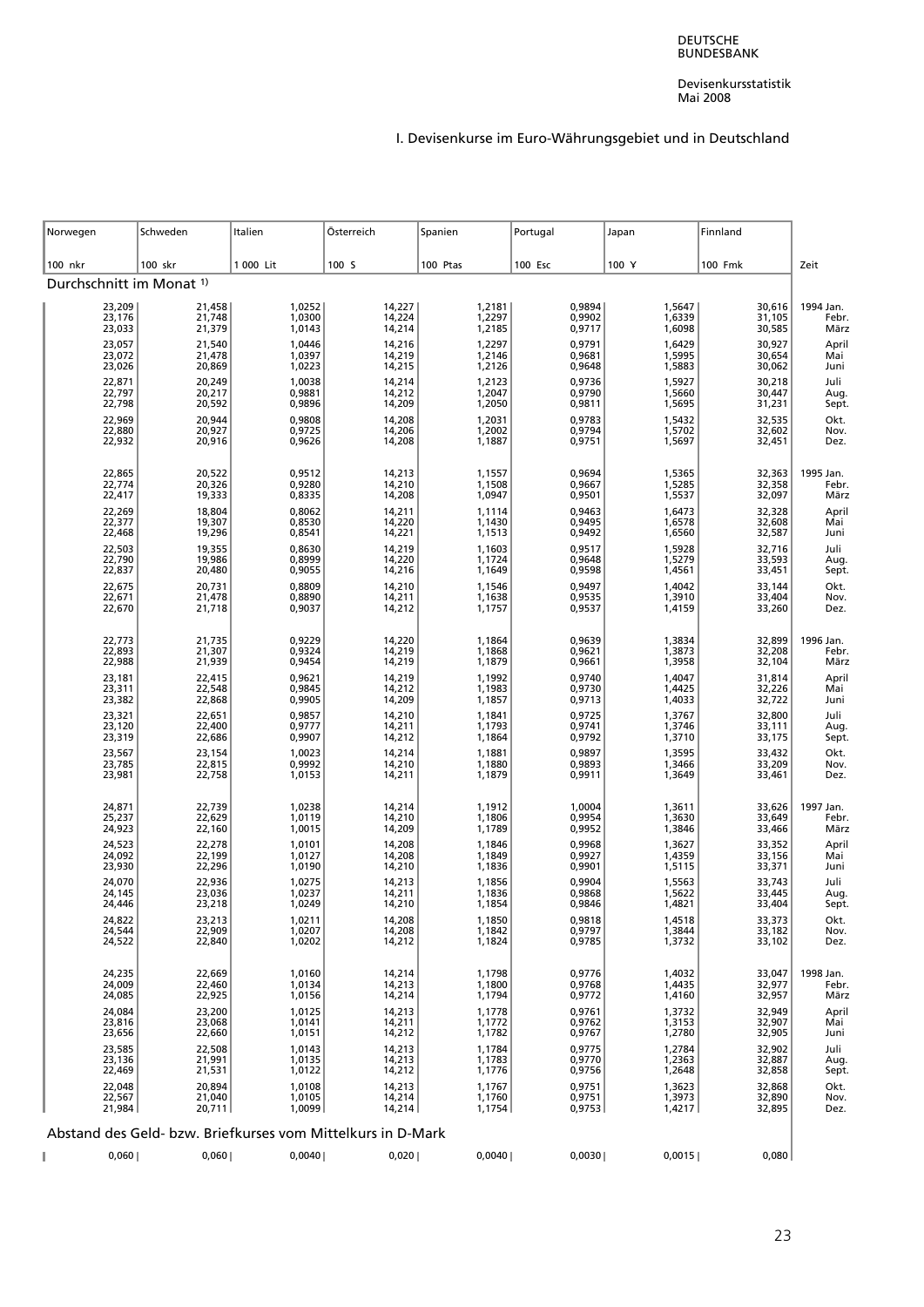

### 1. Währungen und Devisenkurse in einzelnen Ländern \*)

| Land                             |                                                                          |                    |                                | Jahresdurchschnitt             |            | Kurs per Monatsende          |              |                          |            |                        |                   |
|----------------------------------|--------------------------------------------------------------------------|--------------------|--------------------------------|--------------------------------|------------|------------------------------|--------------|--------------------------|------------|------------------------|-------------------|
| Hauptstadt<br>Länderschlüssel o) | Währung<br>ISO-Währungscode                                              | Kurs-<br>art $1$ ) | Einheit                        | 2007                           |            | Februar 2008                 |              | März 2008                |            | April 2008             |                   |
| Afghanistan                      |                                                                          |                    |                                |                                |            |                              |              |                          |            |                        |                   |
| Kabul<br>660                     | Afghani (Af)<br>$= 100$ Puls                                             | Α<br>$\vee$        | $1$ USD =<br>$1$ USD =         | 49,92<br>50,02                 | AFN<br>AFN | 49,43<br>49,53               | AFN<br>AFN   | 50,00<br>50,10           | AFN<br>AFN | 49,99<br>50,09         | AFN<br>AFN        |
|                                  | <b>AFN</b>                                                               | А<br>$\vee$        | $1$ EUR $=$<br>$1$ EUR =       | 68,40 AFN<br>68,66             | AFN        | 74,24 AFN<br>74,50           | AFN          | 78,68<br>78,94 AFN       | <b>AFN</b> | 77,77<br>78,03         | AFN<br>AFN        |
|                                  |                                                                          |                    |                                |                                |            |                              |              |                          |            |                        |                   |
| Ägypten                          |                                                                          |                    |                                |                                |            |                              |              |                          |            |                        |                   |
| Kairo<br>220                     | Ägyptisches Pfund (ägypt£)<br>$= 100$ Piasters (PT)<br>$= 1000$ Milliems | Α<br>$\vee$        | $1 \text{ USD} =$<br>$1$ USD = | 5,6330 EGP<br>5,6550           | EGP        | 5,4800 EGP<br>5,5100         | EGP          | 5,4450<br>5,4700         | EGP<br>EGP | 5,3700<br>5,3900       | EGP<br>EGP        |
|                                  | EGP                                                                      | Α<br>V             | $1$ EUR =<br>$1$ EUR $=$       | 7,7182<br>7,8161 EGP           | EGP        | 8,2478<br>8,3646             | EGP<br>$EGP$ | 8,5676<br>8,6813         | EGP<br>EGP | 8,3451<br>8,4486       | EGP<br>EGP        |
| Albanien                         |                                                                          |                    |                                |                                |            |                              |              |                          |            |                        |                   |
| Tirana                           | Lek                                                                      | м                  | $1 \text{ USD} =$              | 90,22 ALL                      |            | 82,58                        | ALL          | 78,29                    | ALL        | 78,94                  | ALL               |
| 070                              | = 100 Qindarka<br>ALL                                                    | м                  | $1$ EUR $=$                    | 123,64 ALL                     |            | 125,34 ALL                   |              | 123,70                   | ALL        | 122,75 ALL             |                   |
|                                  |                                                                          |                    |                                |                                |            |                              |              |                          |            |                        |                   |
| Algerien                         |                                                                          |                    |                                |                                |            |                              |              |                          |            |                        |                   |
| Algier<br>208                    | Algerischer Dinar (DA)<br>$= 100$ Centimes (CT)                          | Α<br>$\vee$        | $1$ USD =<br>$1 \text{ USD} =$ | 69,2868 DZD<br>69,3018         | DZD        | 66,1006 DZD<br>66,1156       | DZD          | 65,2456<br>65,2606       | DZD<br>DZD | 63,9085<br>63,9235     | DZD<br><b>DZD</b> |
|                                  | <b>DZD</b>                                                               | Α<br>$\vee$        | $1$ EUR $=$<br>$1$ EUR $=$     | 95,0633 DZD<br>95,0997 DZD     |            | 100,4134 DZD<br>100,4494 DZD |              | 103,3751<br>103,4250 DZD | DZD        | 99,2946<br>99,3371     | DZD<br>DZD        |
|                                  |                                                                          |                    |                                |                                |            |                              |              |                          |            |                        |                   |
| Angola                           |                                                                          |                    |                                |                                |            |                              |              |                          |            |                        |                   |
| Luanda<br>330                    | Kwanza (Kz)<br>= 100 Cêntimos                                            | A<br>V             | $1 \text{ USD} =$<br>$1$ USD = | 76,38720 AOA<br>76,76921       | AOA        | 74,851 AOA<br>75,225         | AOA          | 74,876 AOA<br>75,250     | AOA        | 74,828<br>75,202       | AOA<br>AOA        |
|                                  | <b>AOA</b>                                                               | А<br>$\vee$        | $1$ EUR $=$<br>$1$ EUR =       | 105,12283 AOA<br>105,66372 AOA |            | 113,249<br>113,823 AOA       | AOA          | 118,109<br>118,707 AOA   | <b>AOA</b> | 116,462<br>117,075 AOA | AOA               |
|                                  |                                                                          |                    |                                |                                |            |                              |              |                          |            |                        |                   |
| Antigua und Barbuda              |                                                                          |                    |                                |                                |            |                              |              |                          |            |                        |                   |
| St. John's<br>459                | Ostkaribischer Dollar (EC\$)<br>$= 100$ Cents                            | A<br>v             | $1$ USD =<br>$1 \text{ USD} =$ | 2,6882 XCD<br>2,7169           | XCD        | 2,6882 XCD<br>2,7169         | XCD          | 2,6882 XCD<br>2,7169     | XCD        | 2,6882 XCD<br>2,7169   | XCD               |
|                                  | <b>XCD</b>                                                               | W, A<br>W, V       | $1$ EUR =<br>$1$ EUR $=$       | 3,6842 XCD<br>3,7235 XCD       |            | 4,0772 XCD<br>4,1207 XCD     |              | 4,2506 XCD<br>4,2960     | XCD        | 4,1775 XCD<br>4,2221   | XCD               |
| Äquatorialguinea <sup>2)</sup>   |                                                                          |                    |                                |                                |            |                              |              |                          |            |                        |                   |
| Malabo                           | CFA-Franc                                                                | 3)                 | $1$ EUR $=$                    | 655,957 XAF                    |            | 655,957 XAF                  |              | 655,957 XAF              |            | 655,957 XAF            |                   |
| 310                              | <b>XAF</b>                                                               |                    |                                |                                |            |                              |              |                          |            |                        |                   |
| Argentinien                      |                                                                          |                    |                                |                                |            |                              |              |                          |            |                        |                   |
| <b>Buenos Aires</b><br>528       | Argentinischer Peso (arg\$)<br>$= 100$ Centavos                          | Α<br>v             | $1 \text{ USD} =$<br>$1$ USD = | 3,0759 ARS<br>3,1159 ARS       |            | 3,1210 ARS<br>3,1610 ARS     |              | 3,1280 ARS<br>3,1680     | ARS        | 3,1240 ARS<br>3,1640   | ARS               |
|                                  | ARS                                                                      | Α<br>v             | $1$ EUR $=$<br>$1$ EUR $=$     | 4,2153 ARS<br>4,2704 ARS       |            | 4,7424 ARS<br>4,8035 ARS     |              | 4,9454<br>5,0089         | ARS<br>ARS | 4,8619<br>4,9244 ARS   | ARS               |

Quellen: Zentralbank oder eine Geschäftsbank des jeweiligen Landes. — V = Verkauf; M = Mittel; W = Errechneter Wert. — 2 Siehe Erläuterungen zu<br>\* Siehe Erläuterungen (Seite 66). — o Nach dem Länderverzeichnis für die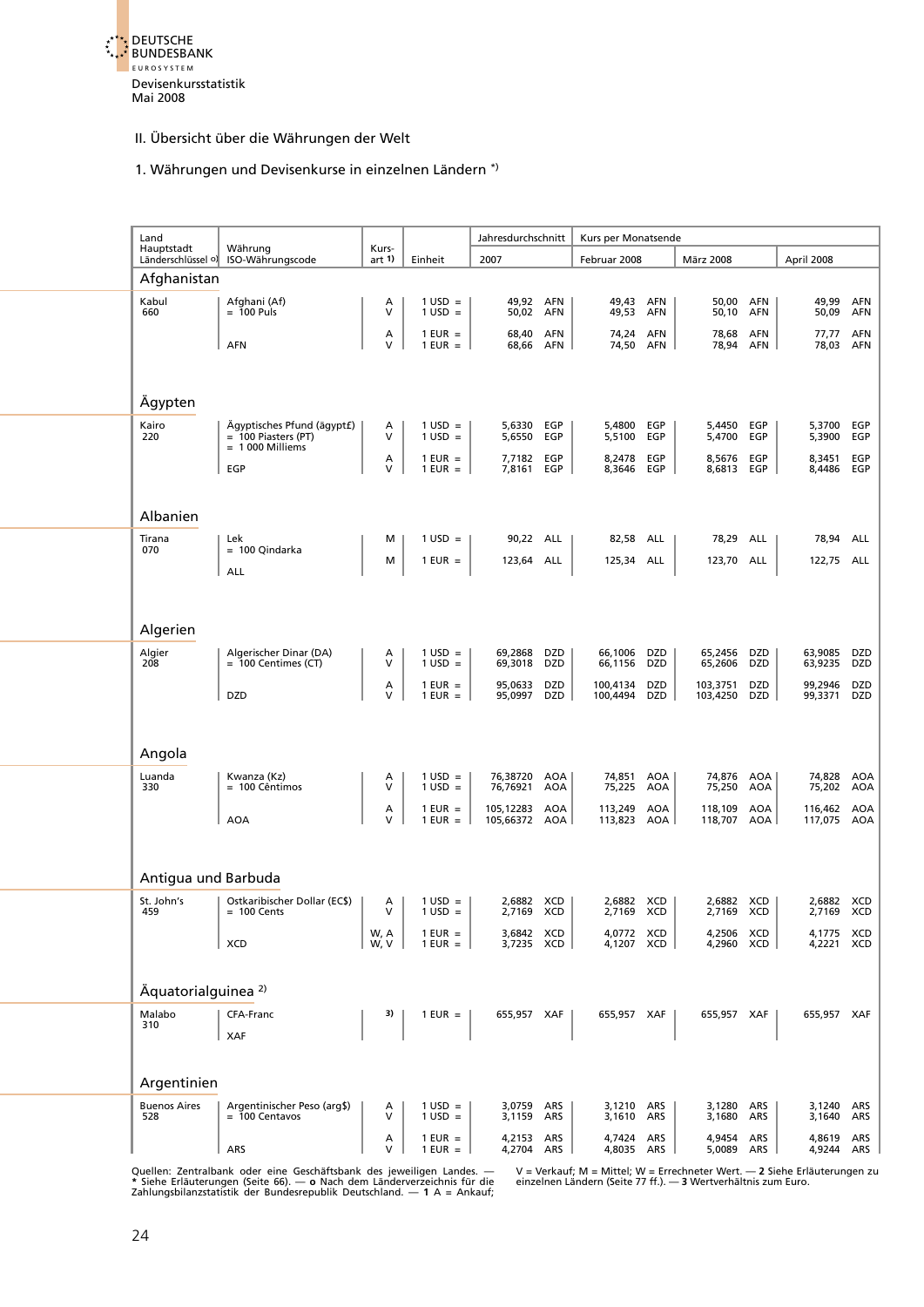### noch: 1. Währungen und Devisenkurse in einzelnen Ländern

| Land<br>Hauptstadt        | Währung                                         | Kurs-        |                                | Jahresdurchschnitt |                          | Kurs per Monatsende    |                          |                        |                          |                    |                          |
|---------------------------|-------------------------------------------------|--------------|--------------------------------|--------------------|--------------------------|------------------------|--------------------------|------------------------|--------------------------|--------------------|--------------------------|
| Länderschlüssel           | ISO-Währungscode                                | art 1)       | Einheit                        | 2007               |                          | Februar 2008           |                          | März 2008              |                          | April 2008         |                          |
| Armenien                  |                                                 |              |                                |                    |                          |                        |                          |                        |                          |                    |                          |
| Eriwan<br>077             | Dram<br>$= 100$ Luma (Lm)                       | м            | $1$ USD =                      | 341.18 AMD         |                          | 307,81 AMD             |                          | 307,25 AMD             |                          | 306,82 AMD         |                          |
|                           | <b>AMD</b>                                      | M            | $1$ EUR $=$                    | 467,71             | AMD                      | 465,44 AMD             |                          | 486,25                 | AMD                      | 477,75             | AMD                      |
|                           |                                                 |              |                                |                    |                          |                        |                          |                        |                          |                    |                          |
|                           |                                                 |              |                                |                    |                          |                        |                          |                        |                          |                    |                          |
| Aruba                     |                                                 |              |                                |                    |                          |                        |                          |                        |                          |                    |                          |
| Oranjestad                | Aruba-Florin (Afl.)                             | м            | $1 \text{ USD} =$              | 1,79               | AWG                      |                        | 1,79 AWG                 |                        | 1,79 AWG                 | 1,79               | AWG                      |
| 474                       | $= 100$ Cent (c, ct)                            | W            | $1$ EUR $=$                    | 2,4532 AWG         |                          | 2,7149 AWG             |                          | 2.8303 AWG             |                          | 2,7817             | AWG                      |
|                           | AWG                                             |              |                                |                    |                          |                        |                          |                        |                          |                    |                          |
|                           |                                                 |              |                                |                    |                          |                        |                          |                        |                          |                    |                          |
| Aserbaidschan             |                                                 |              |                                |                    |                          |                        |                          |                        |                          |                    |                          |
| Baku                      | Aserbaidschan-Manat                             | м            | $1$ USD =                      | 0,8576             | AZN                      | 0,8433 AZN             |                          | 0,8319                 | AZN                      | 0,8292 AZN         |                          |
| 078                       | $= 100$ Qapik                                   | M            | $1$ EUR $=$                    | 1,1778             | AZN                      | 1,2801                 | AZN                      | 1,3144                 | AZN                      | 1,2912 AZN         |                          |
|                           | <b>AZN</b>                                      |              |                                |                    |                          |                        |                          |                        |                          |                    |                          |
|                           |                                                 |              |                                |                    |                          |                        |                          |                        |                          |                    |                          |
| Äthiopien                 |                                                 |              |                                |                    |                          |                        |                          |                        |                          |                    |                          |
| Addis Abeba               | Birr (Br)                                       | Α            | $1$ USD =                      | 8,9803             | ETB                      | 9,3358 ETB             |                          | 9,4918 ETB             |                          | 9,5317             | ETB                      |
| 334                       | $= 100$ Cents (ct.)                             | $\mathsf{V}$ | $1$ USD =                      | 9,1597             | ETB                      | 9,5223 ETB             |                          | 9,6814                 | ETB                      | 9,7221             | ETB                      |
|                           | ETB                                             | W, A<br>W, V | $1$ EUR =<br>$1$ EUR $=$       | 12,3953<br>12,6429 | ETB<br>ETB               | 14,1596 ETB<br>14,4425 | ETB                      | 15,0084<br>15,3082 ETB | ETB                      | 14,8123<br>15,1081 | ETB<br>ETB               |
|                           |                                                 |              |                                |                    |                          |                        |                          |                        |                          |                    |                          |
|                           |                                                 |              |                                |                    |                          |                        |                          |                        |                          |                    |                          |
| Australien                |                                                 |              |                                |                    |                          |                        |                          |                        |                          |                    |                          |
| Canberra<br>800           | Australischer Dollar (\$A)<br>$= 100$ Cents (c) | м            | $1 \text{ AUD} =$              | 0,8414             | USD                      | 0,9466                 | USD                      | 0,9180                 | <b>USD</b>               | 0,9337             | <b>USD</b>               |
|                           | <b>AUD</b>                                      | м            | $1 \text{ AUD} =$              | 0,6123 EUR         |                          | 0,6237 EUR             |                          | 0,5813 EUR             |                          | 0,5991             | EUR                      |
|                           |                                                 |              |                                |                    |                          |                        |                          |                        |                          |                    |                          |
|                           |                                                 |              |                                |                    |                          |                        |                          |                        |                          |                    |                          |
| <b>Bahamas</b>            |                                                 |              |                                |                    |                          |                        |                          |                        |                          |                    |                          |
| Nassau<br>453             | Bahama-Dollar (B\$)<br>$= 100$ Cents (c)        | Α<br>$\vee$  | $1$ USD =<br>$1$ USD =         | 0,9950<br>1,0125   | <b>BSD</b><br><b>BSD</b> | 0.9950<br>1,0125       | <b>BSD</b><br><b>BSD</b> | 0,9950<br>1,0125       | <b>BSD</b><br><b>BSD</b> | 0.9950<br>1,0125   | <b>BSD</b><br>BSD        |
|                           |                                                 |              |                                |                    |                          |                        |                          |                        |                          |                    |                          |
|                           | <b>BSD</b>                                      | Α<br>V       | $1$ EUR =<br>$1$ EUR $=$       | 1,3597<br>1,3985   | <b>BSD</b><br><b>BSD</b> | 1,4988<br>1,5392       | <b>BSD</b><br><b>BSD</b> | 1,5629<br>1,5989       | <b>BSD</b><br><b>BSD</b> | 1,5352<br>1,5761   | <b>BSD</b><br><b>BSD</b> |
|                           |                                                 |              |                                |                    |                          |                        |                          |                        |                          |                    |                          |
|                           |                                                 |              |                                |                    |                          |                        |                          |                        |                          |                    |                          |
| Bahrain                   |                                                 |              |                                |                    |                          |                        |                          |                        |                          |                    |                          |
| Manama<br>640             | Bahrain-Dinar (BD)<br>$= 1000$ Fils             | Α<br>V       | $1 \text{ USD} =$<br>$1$ USD = | 0,3740<br>0,3780   | BHD<br><b>BHD</b>        | 0,3740<br>0,3780       | BHD<br><b>BHD</b>        | 0,3740<br>0,3780       | BHD<br><b>BHD</b>        | 0,3740<br>0,3780   | <b>BHD</b><br><b>BHD</b> |
|                           |                                                 | Α            | $1$ EUR =                      | 0,5118768          | <b>BHD</b>               | 0,5611053              | <b>BHD</b>               | 0,5867251              | <b>BHD</b>               | 0,5782246          | <b>BHD</b>               |
|                           | <b>BHD</b>                                      | $\vee$       | $1$ EUR $=$                    | 0,5280557          | BHD                      | 0,5781948              | BHD                      | 0,6045949              | <b>BHD</b>               | 0,5958355          | <b>BHD</b>               |
|                           |                                                 |              |                                |                    |                          |                        |                          |                        |                          |                    |                          |
|                           |                                                 |              |                                |                    |                          |                        |                          |                        |                          |                    |                          |
| Bangladesch <sup>2)</sup> |                                                 |              |                                |                    |                          |                        |                          |                        |                          |                    |                          |
| Dhaka<br>666              | Taka (Tk.)<br>$= 100$ Poisha (ps.)              | Α<br>$\vee$  | $1 \text{ USD} =$<br>$1$ USD = | 68,23<br>69,26     | <b>BDT</b><br><b>BDT</b> | 68,20<br>69,17         | <b>BDT</b><br><b>BDT</b> | 68,20<br>69,17         | <b>BDT</b><br><b>BDT</b> | 68,10<br>69,07     | BDT<br><b>BDT</b>        |
|                           |                                                 | Α            | $1$ EUR $=$                    | 92,5299            | <b>BDT</b>               | 101,5225               | BDT                      | 106,0646               | <b>BDT</b>               | 103,5529           | <b>BDT</b>               |
|                           | <b>BDT</b>                                      | $\vee$       | $1$ EUR $=$                    | 96,9091            | BDT                      | 106,0238               | BDT                      | 110,6374               | <b>BDT</b>               | 108,2051           | <b>BDT</b>               |

Quellen: Zentralbank oder eine Geschäftsbank des jeweiligen Landes. —<br>1 A = Ankauf; V = Verkauf; M = Mittel; W = Errechneter Wert. — 2 Siehe Er-<br>läuterungen zu einzelnen Ländern (Seite 77 ff.).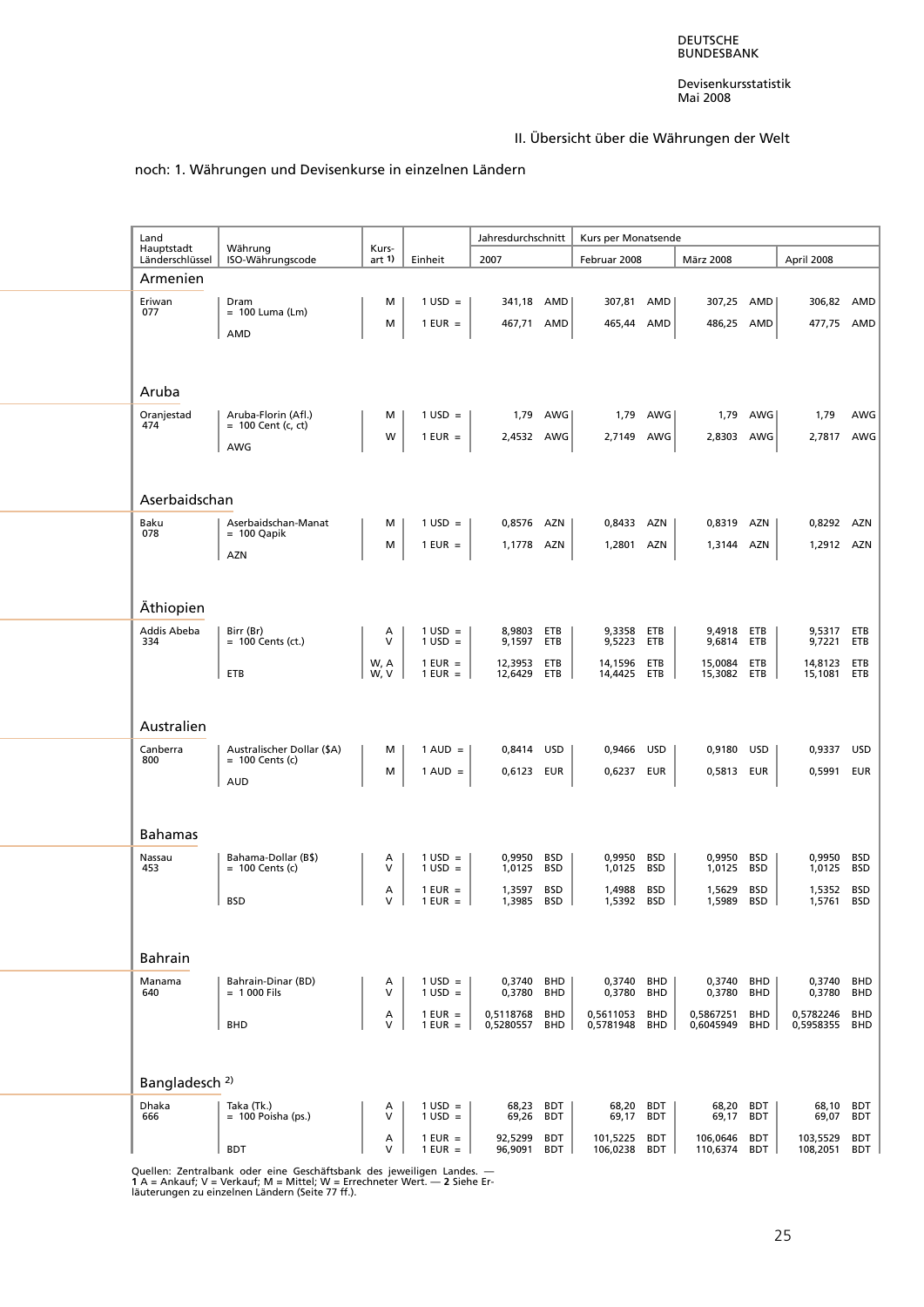

### noch: 1. Währungen und Devisenkurse in einzelnen Ländern

| Land                          |                                           |                 |                                  | Jahresdurchschnitt       |                          | Kurs per Monatsende  |                          |                      |                          |                        |                          |
|-------------------------------|-------------------------------------------|-----------------|----------------------------------|--------------------------|--------------------------|----------------------|--------------------------|----------------------|--------------------------|------------------------|--------------------------|
| Hauptstadt<br>Länderschlüssel | Währung<br>ISO-Währungscode               | Kurs-<br>art 1) | Einheit                          | 2007                     |                          | Februar 2008         |                          | März 2008            |                          | April 2008             |                          |
| <b>Barbados</b>               |                                           |                 |                                  |                          |                          |                      |                          |                      |                          |                        |                          |
| Bridgetown<br>469             | Barbados-Dollar (BDS\$)<br>$= 100$ Cents  | А<br>$\vee$     | $1 \text{ USD} =$<br>$1$ USD =   | 1,99375<br>2,03875       | BBD<br><b>BBD</b>        | 1,99375<br>2,03875   | <b>BBD</b><br><b>BBD</b> | 1,99375<br>2,03875   | <b>BBD</b><br><b>BBD</b> | 1,99375<br>2,03875     | BBD<br><b>BBD</b>        |
|                               | <b>BBD</b>                                | А<br>$\vee$     | $1$ EUR $=$<br>$1$ EUR $=$       | 2,74529<br>2,81252 BBD   | BBD                      | 3,03057<br>3,10478   | <b>BBD</b><br><b>BBD</b> | 3,13949<br>3,21637   | <b>BBD</b><br><b>BBD</b> | 3,09907<br>3,17495     | <b>BBD</b><br><b>BBD</b> |
|                               |                                           |                 |                                  |                          |                          |                      |                          |                      |                          |                        |                          |
| Belarus <sup>2)</sup>         |                                           |                 |                                  |                          |                          |                      |                          |                      |                          |                        |                          |
| Minsk<br>073                  | Belarus-Rubel (BYR)<br><b>BYR</b>         | M<br>M          | $1 \text{ USD} =$<br>$1$ EUR $=$ | 2 146,21                 | BYR<br>BYR               | 2 147,00             | BYR<br>BYR               | 2 145,00<br>3 381,27 | BYR<br>$BYR$             | 2 140,00<br>3 3 28, 56 | BYR<br>BYR               |
|                               |                                           |                 |                                  | 2 947,81                 |                          | 3 242,29             |                          |                      |                          |                        |                          |
| Belgien                       |                                           |                 |                                  |                          |                          |                      |                          |                      |                          |                        |                          |
| Brüssel                       | Euro $(\epsilon)$                         | м               | $1$ EUR $=$                      | 1,3705 USD               |                          | 1,5167 USD           |                          | 1,5812 USD           |                          | 1,5540 USD             |                          |
| 017                           | $= 100$ Cent<br><b>EUR</b>                |                 |                                  |                          |                          |                      |                          |                      |                          |                        |                          |
|                               |                                           |                 |                                  |                          |                          |                      |                          |                      |                          |                        |                          |
| <b>Belize</b>                 |                                           |                 |                                  |                          |                          |                      |                          |                      |                          |                        |                          |
| Belmopan<br>421               | Belize-Dollar (Bz\$)<br>$= 100$ Cents (c) | А<br>$\vee$     | $1 \text{ USD} =$<br>$1$ USD =   | 1,9825 BZD<br>2,0175     | <b>BZD</b>               | 1,9825<br>2,0175     | BZD<br><b>BZD</b>        | 1,9825<br>2,0175     | BZD<br><b>BZD</b>        | 1,9825<br>2,0175       | BZD<br><b>BZD</b>        |
|                               |                                           | W, A            | $1$ EUR =                        | 2,7170                   | BZD                      | 3,0069               | <b>BZD</b>               | 3,1347               | <b>BZD</b>               | 3,0808                 | BZD                      |
|                               | <b>BZD</b>                                | W, V            | $1$ EUR $=$                      | 2,7650                   | <b>BZD</b>               | 3,0599               | <b>BZD</b>               | 3,1901               | <b>BZD</b>               | 3,1352                 | <b>BZD</b>               |
| Benin <sup>2)</sup>           |                                           |                 |                                  |                          |                          |                      |                          |                      |                          |                        |                          |
| Porto Novo<br>Regierungssitz: | CFA-Franc                                 | 3)              | $1$ EUR $=$                      | 655,957 XOF              |                          | 655,957 XOF          |                          | 655,957 XOF          |                          | 655,957 XOF            |                          |
| Cotonou<br>284                | <b>XOF</b>                                |                 |                                  |                          |                          |                      |                          |                      |                          |                        |                          |
|                               |                                           |                 |                                  |                          |                          |                      |                          |                      |                          |                        |                          |
| Bermuda                       |                                           |                 |                                  |                          |                          |                      |                          |                      |                          |                        |                          |
| Hamilton<br>413               | Bermuda-Dollar (BD\$)<br>$= 100$ Cents    | Α<br>$\vee$     | $1 \text{ USD} =$<br>$1$ USD =   | 0,9960 BMD<br>1,0043     | BMD                      | 0,9960<br>1,0043     | BMD<br>BMD               | 0,9960<br>1,0043     | BMD<br><b>BMD</b>        | 0,9960<br>1,0043       | <b>BMD</b><br><b>BMD</b> |
|                               | <b>BMD</b>                                | W, A<br>W, V    | $1$ EUR =<br>$1$ EUR $=$         | 1,3650<br>1,3764         | BMD<br>BMD               | 1,5106<br>1,5232     | BMD<br>BMD               | 1,5749<br>1,5880     | <b>BMD</b><br>BMD        | 1,5478<br>1,5607       | <b>BMD</b><br><b>BMD</b> |
|                               |                                           |                 |                                  |                          |                          |                      |                          |                      |                          |                        |                          |
| Bhutan <sup>2)</sup>          |                                           |                 |                                  |                          |                          |                      |                          |                      |                          |                        |                          |
| Thimphu<br>675                | Ngultrum (NU)<br>$= 100$ Chhetrum         | М               | $1 \text{ USD} =$                | 41,22 BTN                |                          | 39,92 BTN            |                          | 39,97                | <b>BTN</b>               | 40,46                  | <b>BTN</b>               |
|                               | <b>BTN</b>                                | м               | $1$ EUR =                        | 56,74 BTN                |                          | 60,63 BTN            |                          | 63,09                | BTN                      | 63,09                  | <b>BTN</b>               |
|                               |                                           |                 |                                  |                          |                          |                      |                          |                      |                          |                        |                          |
| <b>Bolivien</b>               |                                           |                 |                                  |                          |                          |                      |                          |                      |                          |                        |                          |
| Sucre<br>Regierungssitz:      | Boliviano (Bs)<br>$= 100$ Centavos (c.)   | Α<br>$\vee$     | $1 \text{ USD} =$<br>$1$ USD =   | 7,80<br>7,90             | <b>BOB</b><br><b>BOB</b> | 7,49<br>7,59         | BOB<br><b>BOB</b>        | 7,40<br>7,50         | BOB<br><b>BOB</b>        | 7,30<br>7,40           | <b>BOB</b><br>BOB        |
| La Paz<br>516                 |                                           | W, A            | $1$ EUR $=$                      | 10,6759                  | <b>BOB</b>               | 11,3601              | <b>BOB</b>               | 11,7009              | <b>BOB</b>               | 11,3442                | <b>BOB</b>               |
|                               | <b>BOB</b>                                | W, V            | $1$ EUR =                        | 10,8129                  | BOB                      | 11,5118 BOB          |                          | 11,8590              | BOB                      | 11,4996                | BOB                      |
|                               | Bosnien und Herzegowina                   |                 |                                  |                          |                          |                      |                          |                      |                          |                        |                          |
| Sarajewo<br>093               | Konvertible Mark (KM)<br>$= 100$ Fening   | Α<br>$\vee$     | $1 \text{ USD} =$<br>$1$ USD =   | 1,418286 BAM<br>1,425396 | BAM                      | 1,290219<br>1,296687 | BAM<br>BAM               | 1,235086<br>1,241276 | BAM<br>BAM               | 1,252932<br>1,259212   | BAM<br>BAM               |
|                               | <b>BAM</b>                                | A/V             | $1$ EUR =                        | 1,95583                  | BAM                      | 1,95583              | BAM                      | 1,95583              | BAM                      | 1,95583                | BAM                      |
| $0 \cdot \text{m}$            |                                           |                 |                                  |                          |                          |                      |                          |                      |                          |                        |                          |

Quellen: Zentralbank oder eine Geschäftsbank des jeweiligen Landes. — läuterungen zu einzelnen Ländern (Seite 77 ff.). — 3 Wertverhältnis zum<br>1 A = Ankauf; V = Verkauf; M = Mittel; W = Errechneter Wert. — 2 Siehe Er-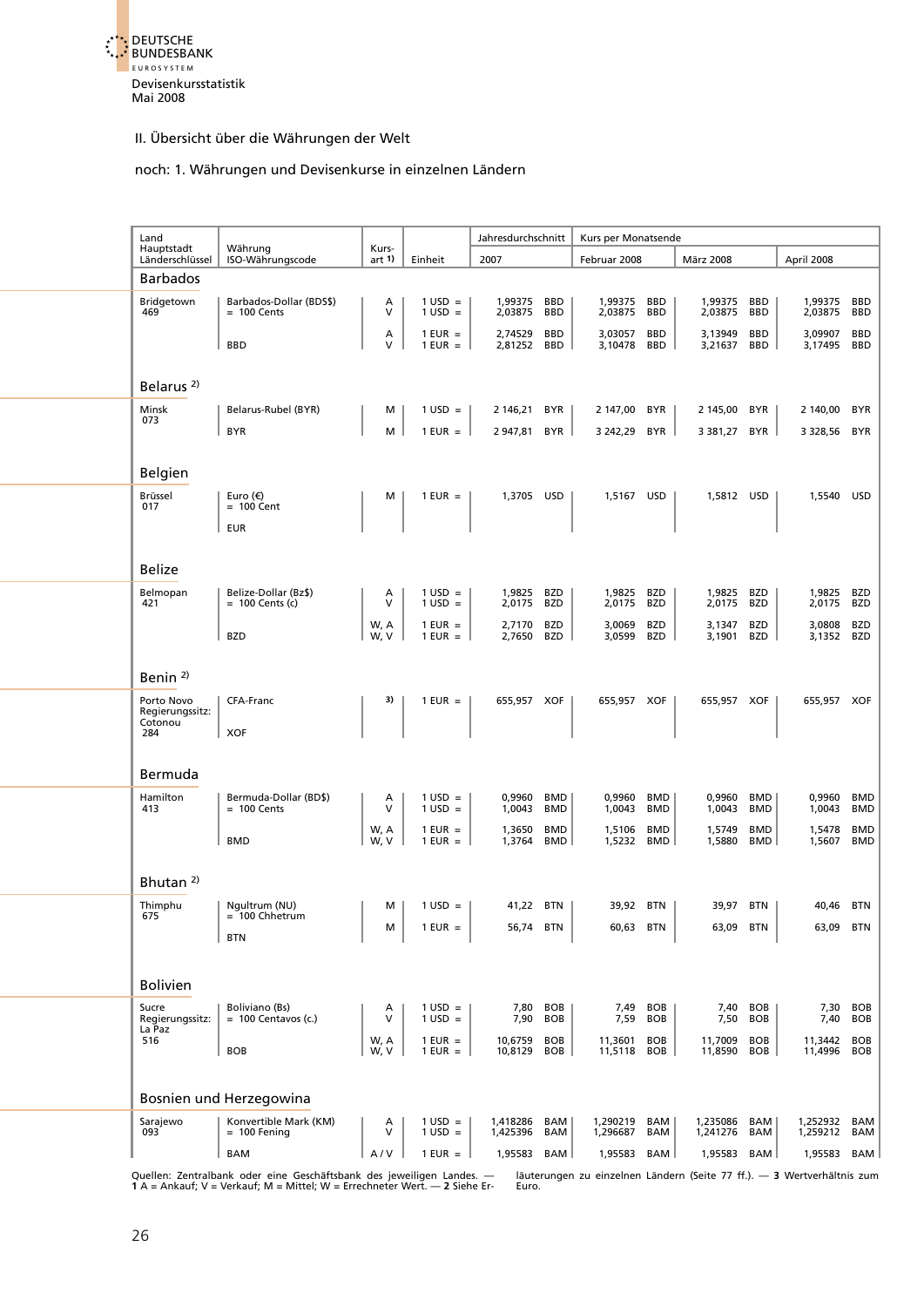#### noch: 1. Währungen und Devisenkurse in einzelnen Ländern

| Land<br>Hauptstadt              | Währung                                             | Kurs-       |                                        | Jahresdurchschnitt           |                          | Kurs per Monatsende          |                          |                              |                          |                              |                          |
|---------------------------------|-----------------------------------------------------|-------------|----------------------------------------|------------------------------|--------------------------|------------------------------|--------------------------|------------------------------|--------------------------|------------------------------|--------------------------|
| Länderschlüssel                 | ISO-Währungscode                                    | art 1)      | Einheit                                | 2007                         |                          | Februar 2008                 |                          | <b>März 2008</b>             |                          | April 2008                   |                          |
| <b>Botsuana</b>                 |                                                     |             |                                        |                              |                          |                              |                          |                              |                          |                              |                          |
| Gaborone<br>391                 | Pula (P)<br>$= 100$ Thebe (t)                       | Α<br>V      | $1 BWP =$<br>$1 BWP =$                 | 0,1639<br>0,1623             | <b>USD</b><br><b>USD</b> | 0,1557<br>0,1542             | USD<br>USD               | 0,1522<br>0,1507             | <b>USD</b><br><b>USD</b> | 0,1570 USD<br>0,1554         | <b>USD</b>               |
|                                 | <b>BWP</b>                                          | А<br>$\vee$ | $1 BWP =$<br>$1 BWP =$                 | 0,1190<br>0,1178             | EUR<br>EUR               | 0,1025<br>0,1015 EUR         | EUR                      | 0,0964<br>0,0954             | <b>EUR</b><br>EUR        | 0,1010<br>0,1000             | EUR<br>EUR               |
| <b>Brasilien</b>                |                                                     |             |                                        |                              |                          |                              |                          |                              |                          |                              |                          |
| <b>Brasilia</b><br>508          | Real (R\$)<br>$= 100$ Centavos                      | Α<br>$\vee$ | $1 \text{ USD} =$<br>$1 \text{ USD} =$ | 1,9475<br>1,9483             | BRL<br>BRL               | 1,6825<br>1,6833             | BRL<br>BRL               | 1,7483<br>1,7491             | BRL<br>BRL               | 1,6864<br>1,6872 BRL         | BRL                      |
|                                 | <b>BRL</b>                                          | А<br>V      | $1$ EUR $=$<br>$1$ EUR $=$             | 2,66305<br>2,66472           | BRL<br>BRL               | 2,55513<br>2,55685           | BRL<br>BRL               | 2,75847<br>2,76060           | BRL<br>BRL               | 2,63362<br>2,63527           | BRL<br><b>BRL</b>        |
| Brunei Darussalam <sup>2)</sup> |                                                     |             |                                        |                              |                          |                              |                          |                              |                          |                              |                          |
| Bandar Seri<br>Begawan<br>703   | Brunei-Dollar (BR\$)<br>$= 100$ Cents (¢)           | А<br>V      | $1 \text{ USD} =$<br>$1 \text{ USD} =$ | 1,4925<br>1,5135             | <b>BND</b><br><b>BND</b> | 1,3817<br>1,4029             | <b>BND</b><br><b>BND</b> | 1,3721<br>1,3927             | <b>BND</b><br><b>BND</b> | 1,3507<br>1,3717             | BND<br><b>BND</b>        |
|                                 | <b>BND</b>                                          | А<br>V      | $1$ EUR $=$<br>$1$ EUR $=$             | 2,0437<br>2,1006             | <b>BND</b><br>BND        | 2,0887<br>2,1458             | <b>BND</b><br>BND        | 2,1550<br>2,2112 BND         | <b>BND</b>               | 2,0933<br>2,1503             | <b>BND</b><br><b>BND</b> |
| <b>Bulgarien</b>                |                                                     |             |                                        |                              |                          |                              |                          |                              |                          |                              |                          |
| Sofia<br>068                    | Lew (Lw)<br>= 100 Stótinki (St)                     | м<br>М      | $1 \text{ USD} =$<br>$1$ EUR $=$       | 1,42950<br>1,95583           | BGN<br>BGN               | 1,28953<br>1,95583           | BGN<br>BGN               | 1,23693<br>1,95583           | BGN<br><b>BGN</b>        | 1,25858<br>1,95583 BGN       | BGN                      |
|                                 | <b>BGN</b>                                          |             |                                        |                              |                          |                              |                          |                              |                          |                              |                          |
| Burkina Faso 3)                 |                                                     |             |                                        |                              |                          |                              |                          |                              |                          |                              |                          |
| Ouagadougou<br>236              | CFA-Franc<br><b>XOF</b>                             | 4)          | $1$ EUR $=$                            | 655,957 XOF                  |                          | 655,957 XOF                  |                          | 655,957 XOF                  |                          | 655,957 XOF                  |                          |
| Burundi                         |                                                     |             |                                        |                              |                          |                              |                          |                              |                          |                              |                          |
| Bujumbura<br>328                | Burundi-Franc (F.Bu.)<br>= 100 Centimes             | A<br>V      | $1 \text{ USD} =$<br>$1 \text{ USD} =$ | 1 073,7806 BIF<br>1 099,8644 | BIF                      | 1 148,5500 BIF<br>1 176,4500 | BIF                      | 1 165,0792 BIF<br>1 193,3808 | BIF                      | 1 154,3002 BIF<br>1 182,3398 | BIF                      |
|                                 | BIF                                                 | А<br>V      | $1$ EUR =<br>$1$ EUR $=$               | 1482,2059<br>1 518,8146      | BIF<br>BIF               | 1743,3266<br>1785,6746       | BIF<br>BIF               | 1840,2427 BIF<br>1884,9449   | BIF                      | 1805,3255 BIF<br>1 849,1795  | BIF                      |
| Chile                           |                                                     |             |                                        |                              |                          |                              |                          |                              |                          |                              |                          |
| Santiago de<br>Chile<br>512     | Chilenischer Peso (chil\$)<br>$= 100$ Centavos      | м<br>М      | $1 \text{ USD} =$<br>$1$ EUR $=$       | 522,11 CLP<br>714,56 CLP     |                          | 458,02 CLP<br>697,35 CLP     |                          | 439,09 CLP<br>692,57 CLP     |                          | 459,16 CLP<br>714,65 CLP     |                          |
|                                 | <b>CLP</b>                                          |             |                                        |                              |                          |                              |                          |                              |                          |                              |                          |
| China                           |                                                     |             |                                        |                              |                          |                              |                          |                              |                          |                              |                          |
| Peking /<br>Beijing<br>720      | Renminbi ¥uan (RMB.¥)<br>$= 10$ Jiao<br>$= 100$ Fen | м<br>М      | $1$ USD =<br>$1$ EUR $=$               | 7,6064 CNY                   |                          | 7,1058 CNY<br>10,7809        | <b>CNY</b>               | 7,0190 CNY<br>11,0809        | <b>CNY</b>               | 7,0002 CNY<br>10,8972 CNY    |                          |
|                                 | <b>CNY</b>                                          | м           | $1$ HKD $=$                            | 0,9740 CNY                   |                          | 0,91353 CNY                  |                          | 0,90194 CNY                  |                          | 0,89833 CNY                  |                          |

Quellen: Zentralbank oder eine Geschäftsbank des jeweiligen Landes. — läuterungen zu einzelnen Ländern (Seite 77 ff.). — 3 Siehe Erläuterungen zu<br>1 A = Ankauf; V = Verkauf; M = Mittel; W = Errechneter Wert. — 2 Siehe Er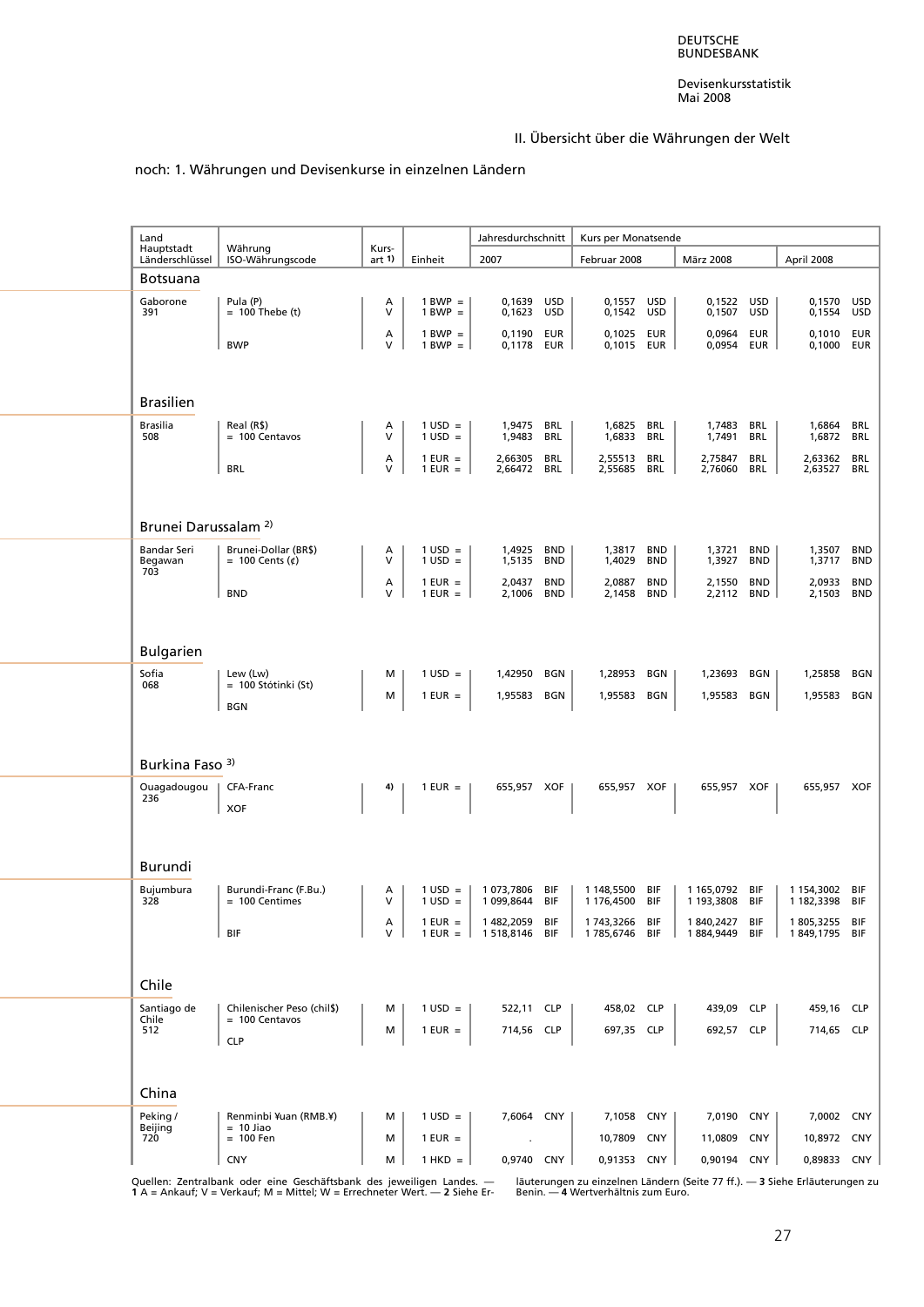

### noch: 1. Währungen und Devisenkurse in einzelnen Ländern

| Land<br>Hauptstadt              | Währung                                         | Kurs-          |                                | Jahresdurchschnitt         |                          | Kurs per Monatsende      |                          |                            |                          |                      |                          |
|---------------------------------|-------------------------------------------------|----------------|--------------------------------|----------------------------|--------------------------|--------------------------|--------------------------|----------------------------|--------------------------|----------------------|--------------------------|
| Länderschlüssel                 | ISO-Währungscode                                | art $1$        | Einheit                        | 2007                       |                          | Februar 2008             |                          | <b>März 2008</b>           |                          | April 2008           |                          |
| China (Taiwan)                  |                                                 |                |                                |                            |                          |                          |                          |                            |                          |                      |                          |
| Taipeh<br>736                   | Neuer Taiwan-Dollar (NT\$)<br>$= 100$ Cents (¢) | Α<br>$\vee$    | $1$ USD =<br>$1$ USD =         | 32,78<br>32,88             | TWD<br>TWD               | 30,71<br>30,81           | TWD<br><b>TWD</b>        | 30,42 TWD<br>30,52         | <b>TWD</b>               | 30,37<br>30,47       | TWD<br>TWD               |
|                                 | <b>TWD</b>                                      | А<br>$\vee$    | $1$ EUR =<br>$1$ EUR $=$       |                            | 44,92 TWD<br>45,32 TWD   | 46,49 TWD<br>46,89 TWD   |                          | 47,88<br>48,28 TWD         | <b>TWD</b>               | 47,16 TWD            | 47,56 TWD                |
|                                 |                                                 |                |                                |                            |                          |                          |                          |                            |                          |                      |                          |
|                                 |                                                 |                |                                |                            |                          |                          |                          |                            |                          |                      |                          |
| Cookinseln <sup>2)</sup>        |                                                 |                |                                |                            |                          |                          |                          |                            |                          |                      |                          |
| Avarua<br>837                   | Cookinseln-Dollar (Ci\$)<br>$= 100$ Cents (c)   | $3)$ A<br>V    | $1$ NZD $=$<br>$1$ NZD $=$     | 0,5416 EUR<br>0,5324 EUR   |                          | 0,5440 EUR<br>0,5281 EUR |                          | 0,5085 EUR<br>0,4934 EUR   |                          | 0,5052<br>0,4903 EUR | EUR                      |
|                                 | <b>NZD</b>                                      |                |                                |                            |                          |                          |                          |                            |                          |                      |                          |
|                                 |                                                 |                |                                |                            |                          |                          |                          |                            |                          |                      |                          |
| Costa Rica                      |                                                 |                |                                |                            |                          |                          |                          |                            |                          |                      |                          |
| San José                        | Costa-Rica-Colón (Ø)                            | A              | $1$ USD =                      | 513,20 CRC                 |                          | 493,21 CRC               |                          | 491,64 CRC                 |                          | 491,34               | <b>CRC</b>               |
| 436                             | $= 100$ Céntimos (c)                            | $\vee$<br>W, A | $1 \text{ USD} =$<br>$1$ EUR = | 517,62 CRC<br>707,7371 CRC |                          | 499,00<br>748,0516       | <b>CRC</b><br><b>CRC</b> | 497,00 CRC<br>777,3812 CRC |                          | 497,21<br>763,5424   | <b>CRC</b><br><b>CRC</b> |
|                                 | <b>CRC</b>                                      | W, V           | $1$ EUR $=$                    | 713,8616 CRC               |                          | 756,8333 CRC             |                          | 785,8564 CRC               |                          | 772,6643 CRC         |                          |
|                                 |                                                 |                |                                |                            |                          |                          |                          |                            |                          |                      |                          |
| Côte d'Ivoire <sup>4)</sup>     |                                                 |                |                                |                            |                          |                          |                          |                            |                          |                      |                          |
| Yamoussoukro<br>Regierungssitz: | <b>CFA-Franc</b>                                | 5)             | $1$ EUR $=$                    | 655.957 XOF                |                          | 655,957 XOF              |                          | 655.957 XOF                |                          | 655,957 XOF          |                          |
| Abidjan<br>272                  | <b>XOF</b>                                      |                |                                |                            |                          |                          |                          |                            |                          |                      |                          |
|                                 |                                                 |                |                                |                            |                          |                          |                          |                            |                          |                      |                          |
| Dänemark                        |                                                 |                |                                |                            |                          |                          |                          |                            |                          |                      |                          |
| Kopenhagen                      | Dänische Krone (dkr)                            | м              | $100$ USD =                    | 544,56 DKK                 |                          | 491,30 DKK               |                          | 471,59                     | DKK                      | 480,18               | DKK                      |
| 008                             | $= 100$ Øre                                     | M              | 100 EUR $=$                    | 745,09                     | <b>DKK</b>               | 745,15 DKK               |                          | 745,68                     | <b>DKK</b>               | 746,20 DKK           |                          |
|                                 | <b>DKK</b>                                      |                |                                |                            |                          |                          |                          |                            |                          |                      |                          |
|                                 |                                                 |                |                                |                            |                          |                          |                          |                            |                          |                      |                          |
| Deutschland                     |                                                 |                |                                |                            |                          |                          |                          |                            |                          |                      |                          |
| Berlin<br>004                   | Euro (€)<br>$= 100$ Cent                        | м              | $1$ EUR $=$                    | 1,3705 USD                 |                          | 1,5167 USD               |                          | 1,5812 USD                 |                          | 1,5540               | USD                      |
|                                 | <b>EUR</b>                                      |                |                                |                            |                          |                          |                          |                            |                          |                      |                          |
|                                 |                                                 |                |                                |                            |                          |                          |                          |                            |                          |                      |                          |
| Dominica                        |                                                 |                |                                |                            |                          |                          |                          |                            |                          |                      |                          |
| Roseau                          | Ostkaribischer Dollar (EC\$)                    | Α              | $1$ USD =                      | 2,6882 XCD                 |                          | 2,6882                   | XCD                      | 2,6882                     | XCD                      | 2,6882               | XCD                      |
| 460                             | $= 100$ Cents                                   | $\vee$         | $1$ USD =                      | 2,7169 XCD                 |                          | 2,7169 XCD               |                          | 2,7169 XCD                 |                          | 2,7169               | XCD                      |
|                                 | <b>XCD</b>                                      | W, A<br>W, V   | $1$ EUR =<br>$1$ EUR $=$       | 3,6842 XCD<br>3,7235 XCD   |                          | 4,0772 XCD<br>4,1207 XCD |                          | 4,2506<br>4,2960           | XCD<br>XCD               | 4,1775<br>4,2221     | XCD<br>XCD               |
|                                 |                                                 |                |                                |                            |                          |                          |                          |                            |                          |                      |                          |
|                                 | Dominikanische Republik                         |                |                                |                            |                          |                          |                          |                            |                          |                      |                          |
| Santo Domingo<br>456            | Dominikanischer Peso<br>dom <sup>2</sup>        | А<br>$\vee$    | $1 \text{ USD} =$<br>$1$ USD = | 32,9527<br>33,3075         | <b>DOP</b><br><b>DOP</b> | 33,8600<br>34,0200       | <b>DOP</b><br><b>DOP</b> | 33,9200<br>34,0830         | <b>DOP</b><br><b>DOP</b> |                      | <b>DOP</b><br><b>DOP</b> |
|                                 | $= 100$ Centavos (cts)                          | А              | $1$ EUR $=$                    | 44,7850                    | <b>DOP</b>               | 50,3714                  | <b>DOP</b>               | 52,7214                    | <b>DOP</b>               |                      | <b>DOP</b>               |
|                                 | <b>DOP</b>                                      | $\vee$         | $1$ EUR =                      | 46,0513                    | <b>DOP</b>               | 51,6750                  | <b>DOP</b>               | 54,2025                    | <b>DOP</b>               |                      | <b>DOP</b>               |

Quellen: Zentralbank oder eine Geschäftsbank des jeweiligen Landes. — zum Neuseeland-Dollar. — 4 Siehe Erläuterungen zu Benin. — 5 Wertver-<br>1 A = Ankauf; V = Verkauf; M = Mittel; W = Errechneter Wert. — 2 Siehe kältnis zum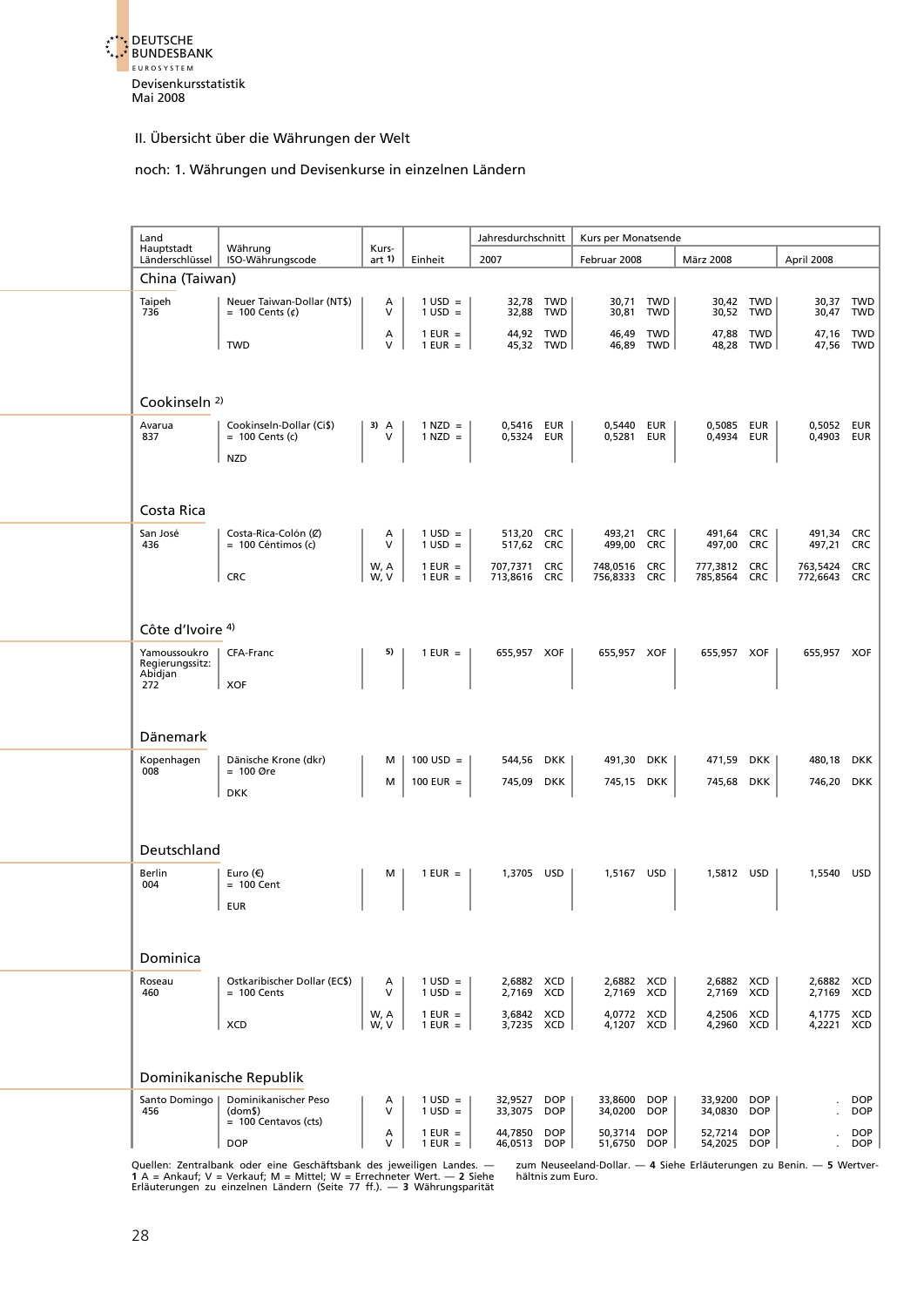#### noch: 1. Währungen und Devisenkurse in einzelnen Ländern

| Land<br>Hauptstadt        | Währung                                      | Kurs-         |                                | Jahresdurchschnitt         |                   | Kurs per Monatsende        |                   |                            |                          |                            |            |
|---------------------------|----------------------------------------------|---------------|--------------------------------|----------------------------|-------------------|----------------------------|-------------------|----------------------------|--------------------------|----------------------------|------------|
| Länderschlüssel           | ISO-Währungscode                             | art $1$       | Einheit                        | 2007                       |                   | Februar 2008               |                   | März 2008                  |                          | April 2008                 |            |
| Dschibuti                 |                                              |               |                                |                            |                   |                            |                   |                            |                          |                            |            |
| Dschibuti<br>338          | Dschibuti-Franc (FD)<br>$= 100$ Centimes (c) | Α<br>$\vee$   | $1$ USD =<br>$1$ USD =         | 176,832 DJF<br>179,498 DJF |                   | 176,832 DJF<br>179,498 DJF |                   | 176,832 DJF<br>179,498 DJF |                          | 176,832 DJF<br>179,498 DJF |            |
|                           | DJF                                          | А<br>$\vee$   | $1$ EUR =<br>$1$ EUR $=$       | 242,16 DJF<br>251,28 DJF   |                   | 265,40<br>274,98 DJF       | DJF               | 277,71<br>287,65           | DJF<br>DJF               | 273,53 DJF<br>283,35 DJF   |            |
|                           |                                              |               |                                |                            |                   |                            |                   |                            |                          |                            |            |
| El Salvador <sup>2)</sup> |                                              |               |                                |                            |                   |                            |                   |                            |                          |                            |            |
| San Salvador<br>428       | El-Salvador-Colón (¢)<br>$= 100$ Centavos    | A/V<br>W, A/V | $1 \text{ USD} =$<br>$1$ EUR = | 8,75 SVC<br>11,9919 SVC    |                   | 8,75 SVC<br>13,2711 SVC    |                   | 8,75 SVC<br>13,8355 SVC    |                          | 13,5975 SVC                | 8,75 SVC   |
|                           | <b>SVC</b>                                   |               |                                |                            |                   |                            |                   |                            |                          |                            |            |
| Eritrea                   |                                              |               |                                |                            |                   |                            |                   |                            |                          |                            |            |
| Asmara<br>336             | Nakfa (Nfa)<br>$= 100$ Cents (cts)           | А<br>$\vee$   | $1$ USD =<br>$1$ USD =         | 15,0000<br>15,7500         | ERN<br>ERN        | 15,0000<br>15,7500         | ERN<br>ERN        | 15,0000<br>15,7500         | ERN<br>ERN               | 15,0000<br>15,7500         | ERN<br>ERN |
|                           | ERN                                          | А<br>$\vee$   | $1$ EUR =<br>$1$ EUR $=$       | 20,6274<br>21,3869         | ERN<br>ERN        | 22,6380<br>23,3975         | ERN<br>ERN        | 23,6880<br>24,4475         | ERN<br>ERN               | 23,4960<br>24,2555         | ERN<br>ERN |
|                           |                                              |               |                                |                            |                   |                            |                   |                            |                          |                            |            |
| Estland                   |                                              |               |                                |                            |                   |                            |                   |                            |                          |                            |            |
| Tallinn<br>053            | Estnische Krone (ekr)<br>$= 100$ Sents       | м<br>M        | $1 \text{ USD} =$<br>$1$ EUR = | 11,37273<br>15,6466        | EEK<br>EEK        | 10,29350<br>15,6466        | EEK<br>EEK        | 9,88727<br>15,6466         | EEK<br>EEK               | 10,06890<br>15,6466 EEK    | EEK        |
|                           | EEK                                          |               |                                |                            |                   |                            |                   |                            |                          |                            |            |
| Falklandinseln            |                                              |               |                                |                            |                   |                            |                   |                            |                          |                            |            |
| Stanley<br>529            | Falkland-Pfund (FI£)                         | 3)            | $1$ FKP $=$                    |                            | 1 GBP             |                            | 1 GBP             |                            | 1 GBP                    |                            | 1 GBP      |
|                           | $= 100$ Pence (p)<br><b>FKP</b>              |               |                                |                            |                   |                            |                   |                            |                          |                            |            |
|                           |                                              |               |                                |                            |                   |                            |                   |                            |                          |                            |            |
| Fidschi                   |                                              |               |                                |                            |                   |                            |                   |                            |                          |                            |            |
| Suva<br>815               | Fidschi-Dollar (\$F)<br>$= 100$ Cents (c)    | Α<br>v        | $1 FJD =$<br>$1 FJD =$         | 0,6395<br>0,6146 USD       | USD               | 0,6830<br>0,6660 USD       | USD               | 0,6767 USD<br>0,6597 USD   |                          | 0.6742 USD<br>0,6572 USD   |            |
|                           | <b>FJD</b>                                   | Α<br>v        | $1$ FJD $=$<br>$1$ FJD $=$     | 0,4682<br>0,4462           | <b>EUR</b><br>EUR | 0,4497<br>0,4377           | <b>EUR</b><br>EUR | 0,4289<br>0,4169           | <b>EUR</b><br><b>EUR</b> | 0,4334 EUR<br>0,4214       | <b>EUR</b> |
|                           |                                              |               |                                |                            |                   |                            |                   |                            |                          |                            |            |
| Finnland                  |                                              |               |                                |                            |                   |                            |                   |                            |                          |                            |            |
| Helsinki<br>032           | Euro $(\epsilon)$<br>$= 100$ Cent            | м             | $1$ EUR $=$                    | 1,3705 USD                 |                   | 1,5167 USD                 |                   | 1,5812 USD                 |                          | 1,5540 USD                 |            |
|                           | <b>EUR</b>                                   |               |                                |                            |                   |                            |                   |                            |                          |                            |            |
|                           |                                              |               |                                |                            |                   |                            |                   |                            |                          |                            |            |
| Frankreich                |                                              |               |                                |                            |                   |                            |                   |                            |                          |                            |            |
| Paris<br>001              | Euro $(\epsilon)$<br>$= 100$ Cent            | м             | $1$ EUR $=$                    | 1,3705 USD                 |                   | 1,5167 USD                 |                   | 1,5812 USD                 |                          | 1,5540 USD                 |            |
|                           | <b>EUR</b>                                   |               |                                |                            |                   |                            |                   |                            |                          |                            |            |

Quellen: Zentralbank oder eine Geschäftsbank des jeweiligen Landes. — läuterungen zu einzelnen Ländern (Seite 77 ff.). — 3 Wertverhältnis zum<br>1 A = Ankauf; V = Verkauf; M = Mittel; W = Errechneter Wert. — 2 Siehe Er-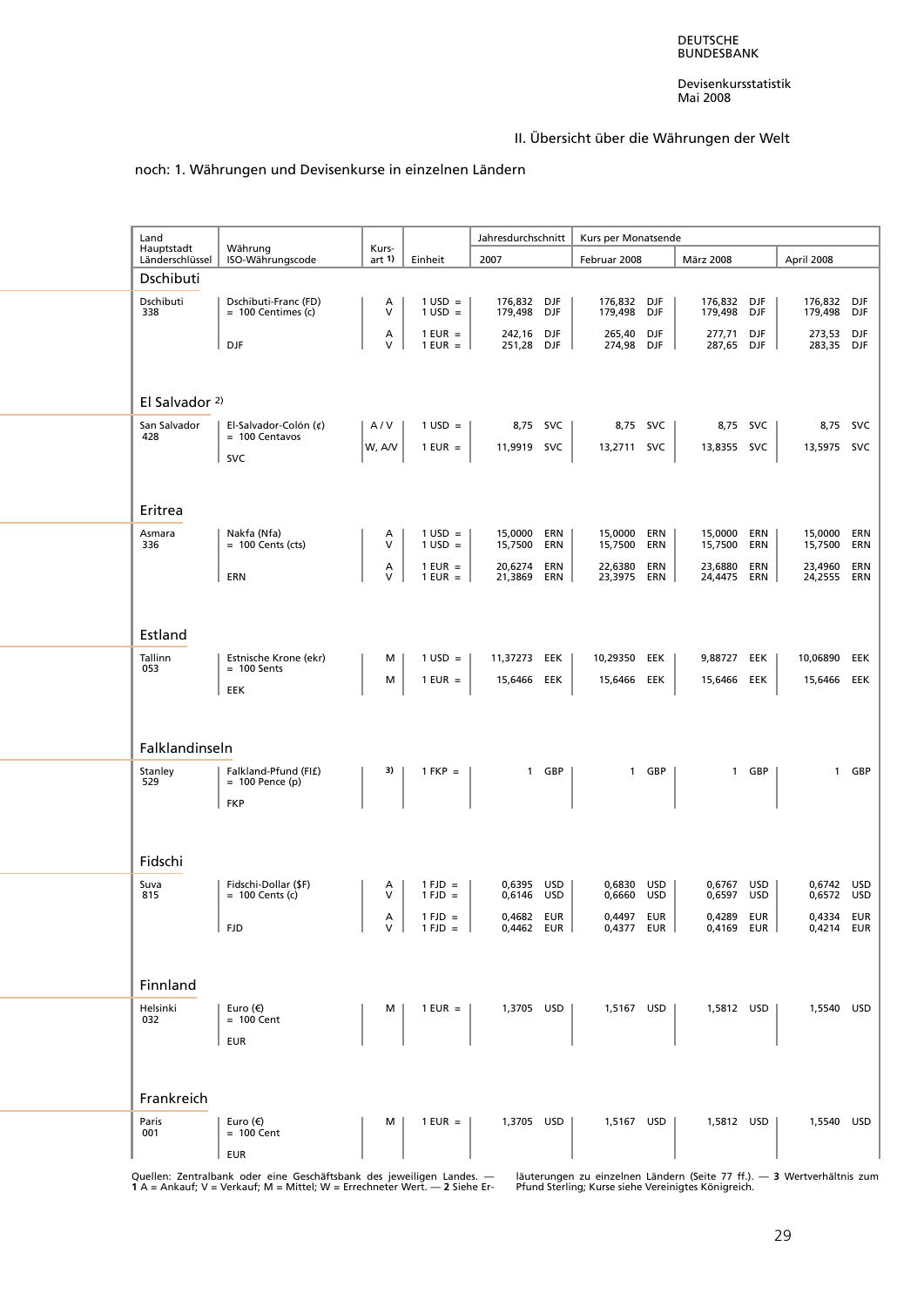

### noch: 1. Währungen und Devisenkurse in einzelnen Ländern

| Land                          |                                                |                    |                                        | Jahresdurchschnitt        |            | Kurs per Monatsende      |            |                          |            |                          |            |
|-------------------------------|------------------------------------------------|--------------------|----------------------------------------|---------------------------|------------|--------------------------|------------|--------------------------|------------|--------------------------|------------|
| Hauptstadt<br>Länderschlüssel | Währung<br>ISO-Währungscode                    | Kurs-<br>art $1$ ) | Einheit                                | 2007                      |            | Februar 2008             |            | März 2008                |            | April 2008               |            |
| Gabun <sup>2</sup>            |                                                |                    |                                        |                           |            |                          |            |                          |            |                          |            |
| Libreville                    | CFA-Franc                                      | 3)                 | $1$ EUR $=$                            | 655,957 XAF               |            | 655,957 XAF              |            | 655,957 XAF              |            | 655,957 XAF              |            |
| 314                           | <b>XAF</b>                                     |                    |                                        |                           |            |                          |            |                          |            |                          |            |
|                               |                                                |                    |                                        |                           |            |                          |            |                          |            |                          |            |
| Gambia                        |                                                |                    |                                        |                           |            |                          |            |                          |            |                          |            |
|                               |                                                |                    |                                        |                           |            |                          |            |                          |            |                          |            |
| Banjul<br>252                 | Dalasi (D)<br>$= 100$ Bututs (b)               | м                  | $1 \text{ USD} =$                      |                           | 24,63 GMD  | 21,69                    | GMD        | 19,46                    | GMD        |                          | 20,12 GMD  |
|                               | <b>GMD</b>                                     | м                  | $1$ EUR =                              | 33,51                     | GMD        | 32,14                    | GMD        | 30,83                    | GMD        |                          | 31,43 GMD  |
|                               |                                                |                    |                                        |                           |            |                          |            |                          |            |                          |            |
| Georgien                      |                                                |                    |                                        |                           |            |                          |            |                          |            |                          |            |
| Tiflis                        | Lari (GEL)                                     | м                  | $1 \text{ USD} =$                      | 1,6681                    | GEL        | 1,5540                   | GEL        | 1,4760                   | GEL        | 1,4620                   | GEL        |
| 076                           | $= 100$ Tetri                                  |                    |                                        |                           |            |                          |            |                          |            |                          |            |
|                               | GEL                                            | м                  | $1$ EUR $=$                            | 2,2880                    | GEL        | 2,3459                   | GEL        | 2,3271 GEL               |            | 2,2755 GEL               |            |
|                               |                                                |                    |                                        |                           |            |                          |            |                          |            |                          |            |
| Ghana                         |                                                |                    |                                        |                           |            |                          |            |                          |            |                          |            |
|                               |                                                |                    |                                        |                           |            |                          |            |                          |            |                          |            |
| Accra<br>276                  | Ghana-Cedi (GH¢)<br>$= 100$ Ghana-Pesewas (Gp) | A<br>V             | $1$ USD =<br>$1 \text{ USD} =$         | 4) 0,9275<br>0,9407<br>4) | GHS<br>GHS | 0,9619<br>0,9835         | GHS<br>GHS | 0,9641 GHS<br>0,9852 GHS |            | 0,9752 GHS<br>0,9937     | GHS        |
|                               |                                                | Α                  | $1$ EUR =                              | 4) 1,2771                 | <b>GHS</b> | 1,4522                   | GHS        | 1,5230                   | GHS        | 1,5185 GHS               |            |
|                               | GHS                                            | $\vee$             | $1$ EUR $=$                            | 4) 1,2952                 | GHS        | 1,4846                   | GHS        | 1,5560 GHS               |            | 1,5470 GHS               |            |
|                               |                                                |                    |                                        |                           |            |                          |            |                          |            |                          |            |
| Gibraltar                     |                                                |                    |                                        |                           |            |                          |            |                          |            |                          |            |
| Gibraltar                     | Gibraltar-Pfund (Gib£)                         | 5)                 | $1$ GIP =                              |                           | 1 GBP      |                          | 1 GBP      |                          | 1 GBP      |                          | 1 GBP      |
| 044                           | $= 100$ Pence (p)                              |                    |                                        |                           |            |                          |            |                          |            |                          |            |
|                               | GIP                                            |                    |                                        |                           |            |                          |            |                          |            |                          |            |
|                               |                                                |                    |                                        |                           |            |                          |            |                          |            |                          |            |
| Grenada                       |                                                |                    |                                        |                           |            |                          |            |                          |            |                          |            |
| St. George's<br>473           | Ostkaribischer Dollar (EC\$)<br>$= 100$ Cents  | A<br>V             | $1 \text{ USD} =$<br>$1 \text{ USD} =$ | 2,6882 XCD<br>2,7169 XCD  |            | 2,6882 XCD<br>2,7169     | XCD        | 2,6882 XCD<br>2,7169     | XCD        | 2,6882 XCD<br>2,7169     | XCD        |
|                               |                                                |                    |                                        |                           |            |                          |            |                          |            |                          |            |
|                               | <b>XCD</b>                                     | W, A<br>W, V       | $1$ EUR $=$<br>$1$ EUR =               | 3,6842 XCD<br>3,7235 XCD  |            | 4,0772 XCD<br>4,1207 XCD |            | 4,2506 XCD<br>4,2960 XCD |            | 4,1775 XCD<br>4,2221 XCD |            |
|                               |                                                |                    |                                        |                           |            |                          |            |                          |            |                          |            |
| Griechenland                  |                                                |                    |                                        |                           |            |                          |            |                          |            |                          |            |
| Athen                         | Euro $(\epsilon)$                              | м                  | $1$ EUR $=$                            | 1,3705 USD                |            | 1,5167 USD               |            | 1,5812 USD               |            | 1,5540 USD               |            |
| 009                           | $= 100$ Cent                                   |                    |                                        |                           |            |                          |            |                          |            |                          |            |
|                               | <b>EUR</b>                                     |                    |                                        |                           |            |                          |            |                          |            |                          |            |
|                               |                                                |                    |                                        |                           |            |                          |            |                          |            |                          |            |
| Guatemala                     |                                                |                    |                                        |                           |            |                          |            |                          |            |                          |            |
| Guatemala-                    | Quetzal (Q)                                    | м                  | $1 \text{ USD} =$                      | 7,69235 GTQ               |            | 7,70987                  | GTQ        | 7,61489                  | <b>GTQ</b> | 7,48597                  | GTQ        |
| Stadt<br>416                  | $= 100$ Centavos                               | W, M               | $1$ EUR $=$                            | 10,61275                  | GTQ        | 11,69356                 | GTQ        | 12,04066                 | GTQ        | 11,63320                 | GTQ        |
|                               | GTQ                                            |                    |                                        |                           |            |                          |            |                          |            |                          |            |
|                               |                                                |                    |                                        |                           |            |                          |            |                          |            |                          |            |
| Guinea                        |                                                |                    |                                        |                           |            |                          |            |                          |            |                          |            |
| Conakry                       | Guinea-Franc (F.G.)                            | Α                  | $1 \text{ USD} =$                      | 4 396,4118                | <b>GNF</b> | 4 250,0000               | <b>GNF</b> | 4 300,0000               | <b>GNF</b> | 4 375,0000               | <b>GNF</b> |
| 260                           |                                                | V                  | $1$ USD =                              | 4 632,0481                | GNF        | 4 420,0000               | <b>GNF</b> | 4 439,7500               | GNF        | 4 5 14, 2045             | GNF        |
|                               | GNF                                            | Α<br>V             | $1$ EUR =<br>$1$ EUR $=$               | 6 026,5799<br>6 350,4845  | GNF<br>GNF | 6417,0750<br>6 673,7580  | GNF<br>GNF | 6 783,2500<br>7 003,7056 | GNF<br>GNF | 6823,6875<br>7 040,8048  | GNF<br>GNF |
|                               |                                                |                    |                                        |                           |            |                          |            |                          |            |                          |            |

Quellen: Zentralbank oder eine Geschäftsbank des jeweiligen Landes. — Cedi festgestellten Kurse wurden in diesem Verhältnis in die Berechnung ein-<br>1 A = Ankauf; V = Verkauf; M = Mittel; W = Errechneter Wert. — 2 Siehe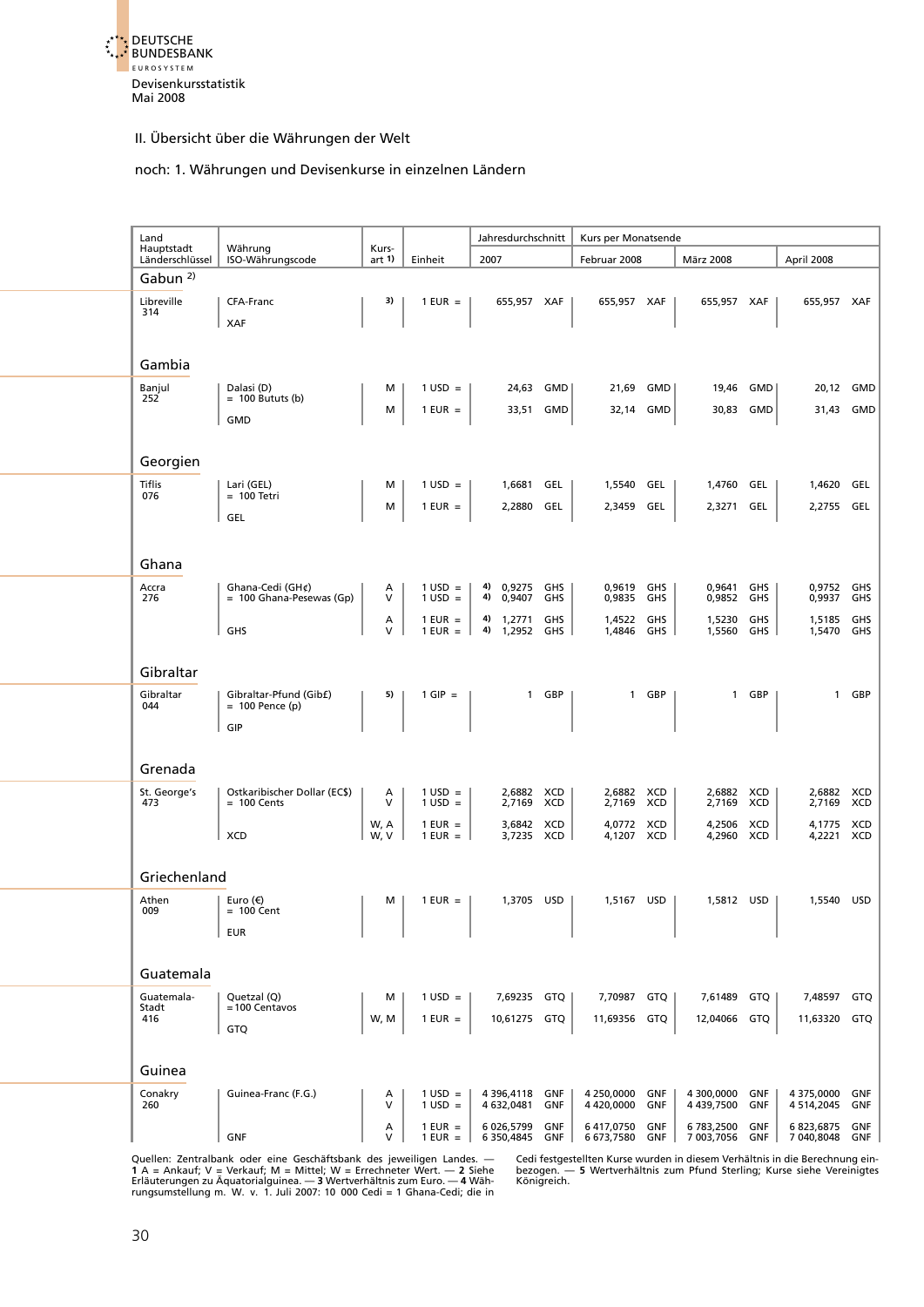#### noch: 1. Währungen und Devisenkurse in einzelnen Ländern

| Land<br>Hauptstadt          | Währung                                     | Kurs-       |                                        | Jahresdurchschnitt   |                   | Kurs per Monatsende     |                   |                       |                   |                       |                          |
|-----------------------------|---------------------------------------------|-------------|----------------------------------------|----------------------|-------------------|-------------------------|-------------------|-----------------------|-------------------|-----------------------|--------------------------|
| Länderschlüssel             | ISO-Währungscode                            | art $1$     | Einheit                                | 2007                 |                   | Februar 2008            |                   | März 2008             |                   | April 2008            |                          |
| Guinea-Bissau <sup>2)</sup> |                                             |             |                                        |                      |                   |                         |                   |                       |                   |                       |                          |
| Bissau<br>257               | CFA-Franc                                   | 3)          | $1$ EUR =                              | 655,957 XOF          |                   | 655,957 XOF             |                   | 655,957 XOF           |                   | 655,957 XOF           |                          |
|                             | <b>XOF</b>                                  |             |                                        |                      |                   |                         |                   |                       |                   |                       |                          |
|                             |                                             |             |                                        |                      |                   |                         |                   |                       |                   |                       |                          |
|                             |                                             |             |                                        |                      |                   |                         |                   |                       |                   |                       |                          |
| Guyana                      |                                             |             |                                        |                      |                   |                         |                   |                       |                   |                       |                          |
| Georgetown<br>488           | Guyana-Dollar (G\$)<br>$= 100$ Cents (¢)    | А<br>V      | $1 \text{ USD} =$<br>$1$ USD =         | 201,99<br>204,40     | GYD<br>GYD        | 201,99<br>204,40        | GYD<br>GYD        | 203,74 GYD<br>206,16  | GYD               | 203,49<br>205,91      | GYD<br>GYD               |
|                             |                                             | А           | $1$ EUR $=$                            | 278,40               | GYD               | 306,79 GYD              |                   | 322,05 GYD            |                   | 316,30                | GYD                      |
|                             | GYD                                         | V           | $1$ EUR $=$                            | 281,91               | GYD               | 310,64 GYD              |                   | 326,09 GYD            |                   | 320,28                | GYD                      |
|                             |                                             |             |                                        |                      |                   |                         |                   |                       |                   |                       |                          |
| Haiti                       |                                             |             |                                        |                      |                   |                         |                   |                       |                   |                       |                          |
|                             |                                             |             |                                        |                      |                   |                         |                   |                       |                   |                       |                          |
| Port-au-Prince<br>452       | Gourde (Gde.)<br>$= 100$ Centimes (cts.)    | М           | $1 \text{ USD} =$                      | 36,8369              | HTG               | 37,7222                 | HTG               | 38,7147 HTG           |                   | 38,4124               | HTG                      |
|                             | <b>HTG</b>                                  | W           | $1$ EUR $=$                            | 50.8032              | HTG               | 57,2133 HTG             |                   | 61,2157 HTG           |                   | 59,6929               | <b>HTG</b>               |
|                             |                                             |             |                                        |                      |                   |                         |                   |                       |                   |                       |                          |
|                             |                                             |             |                                        |                      |                   |                         |                   |                       |                   |                       |                          |
| Honduras                    |                                             |             |                                        |                      |                   |                         |                   |                       |                   |                       |                          |
| Tegucigalpa<br>424          | Lempira (L)<br>$= 100$ Centavos (cts.)      | А<br>$\vee$ | $1 \text{ USD} =$<br>$1 \text{ USD} =$ | 18,90<br>19,03       | HNL<br>HNL        | 18,90<br>19,03          | HNL<br>HNL        | 18,90 HNL<br>19,03    | HNL               | 18,97<br>19,14        | HNL<br><b>HNL</b>        |
|                             |                                             | W, A        | $1$ EUR =                              | 26,0767              | <b>HNL</b>        | 28,6656                 | HNL               | 29,8847               | <b>HNL</b>        | 29,4794               | <b>HNL</b>               |
|                             | <b>HNL</b>                                  | W, V        | $1$ EUR $=$                            | 26,2560              | HNL               | 28,8628                 | HNL               | 30,0902 HNL           |                   | 29,7436               | <b>HNL</b>               |
|                             |                                             |             |                                        |                      |                   |                         |                   |                       |                   |                       |                          |
|                             |                                             |             |                                        |                      |                   |                         |                   |                       |                   |                       |                          |
|                             | Hongkong, Sonderverwaltungsregion           |             |                                        |                      |                   |                         |                   |                       |                   |                       |                          |
| Hongkong<br>740             | Hongkong-Dollar (HK\$)<br>$= 100$ Cents (c) | Α<br>v      | $1 \text{ USD} =$<br>$1$ USD =         | 7,7890<br>7,8137     | HKD<br><b>HKD</b> | 7,7700<br>7,7955        | HKD<br><b>HKD</b> | 7,7715 HKD<br>7,7970  | HKD               | 7,7815<br>7,8070      | <b>HKD</b><br><b>HKD</b> |
|                             |                                             | А           | $1$ EUR $=$                            | 10,6761              | <b>HKD</b>        | 11,8000                 | <b>HKD</b>        | 12,2770               | <b>HKD</b>        | 12,0805               | <b>HKD</b>               |
|                             | <b>HKD</b>                                  | $\vee$      | $1$ EUR $=$                            | 10,7463              | HKD               | 11,8710 HKD             |                   | 12,3480               | HKD               | 12,1515 HKD           |                          |
|                             |                                             |             |                                        |                      |                   |                         |                   |                       |                   |                       |                          |
| Indien <sup>4)</sup>        |                                             |             |                                        |                      |                   |                         |                   |                       |                   |                       |                          |
|                             |                                             |             |                                        |                      |                   |                         |                   |                       |                   |                       |                          |
| New Delhi<br>664            | Indische Rupie (iR)<br>$= 100$ Paise (P.)   | A<br>V      | $1 \text{ USD} =$<br>$1 \text{ USD} =$ | 41,07<br>41,69       | INR<br>INR        | 39,67<br>40,16 INR      | INR               | 39,52<br>40,11        | INR<br>INR        | 40,07<br>40,76        | INR<br>INR               |
|                             |                                             | A<br>V      | $1$ EUR =                              | 56,25                | INR               | 60,10                   | INR               | 62,34                 | INR               | 62,31                 | INR                      |
|                             | <b>INR</b>                                  |             | $1$ EUR $=$                            | 57,16                | INR               | 61,04                   | INR               | 63,47                 | INR               | 63,59                 | INR                      |
|                             |                                             |             |                                        |                      |                   |                         |                   |                       |                   |                       |                          |
| Indonesien                  |                                             |             |                                        |                      |                   |                         |                   |                       |                   |                       |                          |
| Jakarta<br>700              | Rupiah (Rp.)<br>$= 100$ Sen (S)             | А<br>$\vee$ | $1 \text{ USD} =$<br>$1$ USD =         | 9 111,63<br>9 203,21 | IDR<br>IDR        | 9 006,00<br>9 0 9 6 ,00 | IDR<br>IDR        | 9 171,00<br>9 263,00  | IDR<br>IDR        | 9 188,00<br>9 280,00  | IDR<br><b>IDR</b>        |
|                             |                                             | А           | $1$ EUR $=$                            | 12 517,37            | <b>IDR</b>        | 13 669,31               | IDR               | 14 484,68             | IDR               | 14 300,20             | IDR                      |
|                             | <b>IDR</b>                                  | V           | $1$ EUR = $\vert$                      | 12 646,45            | IDR               | 13 808,64               | IDR               | 14 632,76             | IDR               | 14 444,32             | IDR                      |
|                             |                                             |             |                                        |                      |                   |                         |                   |                       |                   |                       |                          |
| Irak                        |                                             |             |                                        |                      |                   |                         |                   |                       |                   |                       |                          |
| Bagdad                      | Irak-Dinar (ID)                             | Α           | $1 \text{ USD} =$                      | 1 249,403            | IQD               | 1 208,000               | IQD               | 1 204,000 IQD         |                   | 1 200,000             | IQD                      |
| 612                         | $= 1000$ Fils                               | $\vee$      | $1$ USD =<br>$1$ EUR =                 | 1 250,833            | IQD               | 1 210,000               | IQD               | 1 206,000             | IQD               | 1 202,000             | <b>IQD</b>               |
|                             | IQD                                         | А<br>$\vee$ | $1$ EUR $=$                            | 1723,371<br>1724,233 | IQD<br>IQD        | 1830,057<br>1 830,972   | IQD<br>IQD        | 1 905,130<br>1906,083 | IQD<br><b>IQD</b> | 1870,338<br>1 871,274 | <b>IQD</b><br>IQD        |

Quellen: Zentralbank oder eine Geschäftsbank des jeweiligen Landes. — läuterungen zu Benin. — 3 Wertverhältnis zum Euro. — 4 Siehe Erläuterun-<br>1 A = Ankauf; V = Verkauf; M = Mittel; W = Errechneter Wert. — 2 Siehe Er-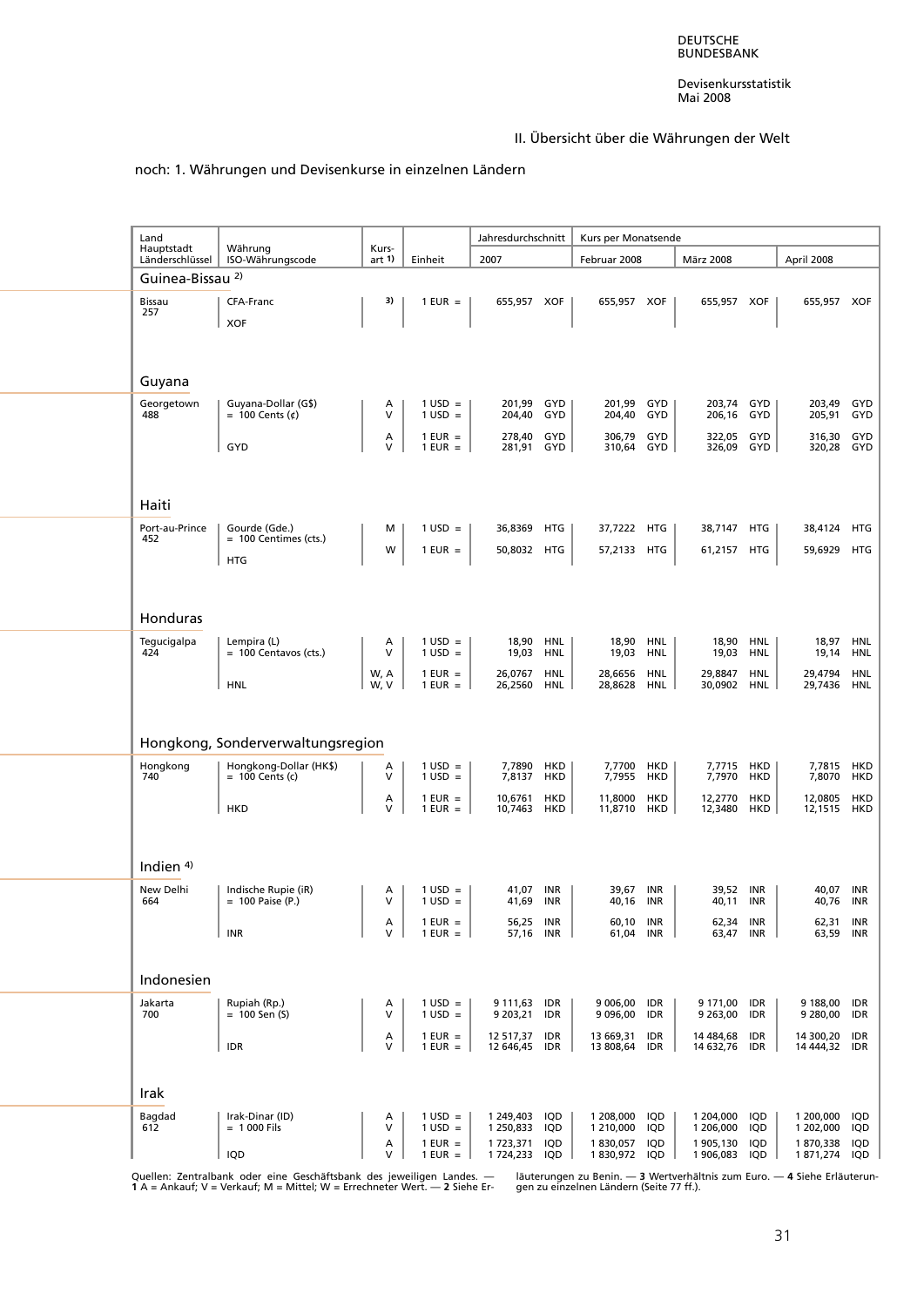

### noch: 1. Währungen und Devisenkurse in einzelnen Ländern

| Land<br>Hauptstadt | Währung                                 | Kurs-       |                                | Jahresdurchschnitt         |            | Kurs per Monatsende      |                   |                              |            |                              |     |
|--------------------|-----------------------------------------|-------------|--------------------------------|----------------------------|------------|--------------------------|-------------------|------------------------------|------------|------------------------------|-----|
| Länderschlüssel    | ISO-Währungscode                        | art $1$     | Einheit                        | 2007                       |            | Februar 2008             |                   | März 2008                    |            | April 2008                   |     |
|                    | Iran, Islamische Republik <sup>2)</sup> |             |                                |                            |            |                          |                   |                              |            |                              |     |
| Teheran<br>616     | Rial (Rl.)<br>$= 100$ Dinars            | м           | $1 \text{ USD} =$              | 9 2 7 8                    | IRR        | 9 2 0 7                  | IRR               | 8954                         | <b>IRR</b> | 9 198 IRR                    |     |
|                    |                                         | М           | $1$ EUR =                      | 12 795 IRR                 |            | 13 856 IRR               |                   | 14 14 9                      | <b>IRR</b> | 14 285 IRR                   |     |
|                    | <b>IRR</b>                              |             |                                |                            |            |                          |                   |                              |            |                              |     |
|                    |                                         |             |                                |                            |            |                          |                   |                              |            |                              |     |
| Irland             |                                         |             |                                |                            |            |                          |                   |                              |            |                              |     |
| Dublin             | Euro (€)                                | м           | $1$ EUR $=$                    | 1,3705 USD                 |            | 1,5167 USD               |                   | 1,5812 USD                   |            | 1,5540 USD                   |     |
| 007                | $= 100$ Cent                            |             |                                |                            |            |                          |                   |                              |            |                              |     |
|                    | <b>EUR</b>                              |             |                                |                            |            |                          |                   |                              |            |                              |     |
|                    |                                         |             |                                |                            |            |                          |                   |                              |            |                              |     |
|                    |                                         |             |                                |                            |            |                          |                   |                              |            |                              |     |
| Island             |                                         |             |                                |                            |            |                          |                   |                              |            |                              |     |
| Reykjavik<br>024   | Isländische Krone (ikr)                 | A<br>$\vee$ | $1 \text{ USD} =$<br>$1$ USD = | 63,63 ISK<br>63,94 ISK     |            | 65,47<br>65,79           | ISK<br><b>ISK</b> | 76,49<br>76,85               | ISK<br>ISK | 74,38 ISK<br>74,74 ISK       |     |
|                    |                                         | Α           | $1$ EUR $=$                    | 87,25                      | <b>ISK</b> | 99,52                    | ISK               | 120,94                       | <b>ISK</b> | 115,49 ISK                   |     |
|                    | <b>ISK</b>                              | $\vee$      | $1$ EUR =                      | 87,74                      | ISK        | 100,08                   | <b>ISK</b>        | 121,62 ISK                   |            | 116,13 ISK                   |     |
|                    |                                         |             |                                |                            |            |                          |                   |                              |            |                              |     |
| Israel             |                                         |             |                                |                            |            |                          |                   |                              |            |                              |     |
| Jerusalem          | Neuer Schekel (NIS)                     |             | $1 \text{ USD} =$              | 4,1100 ILS                 |            | 3,6350                   | ILS               | 3,5530 ILS                   |            | 3,4290 ILS                   |     |
| 624                | $= 100$ Agorot                          | м           |                                |                            |            |                          |                   |                              |            |                              |     |
|                    | ILS                                     | м           | $1$ EUR =                      | 5,6272 ILS                 |            | 5,5279 ILS               |                   | 5,6169 ILS                   |            | 5,3278 ILS                   |     |
|                    |                                         |             |                                |                            |            |                          |                   |                              |            |                              |     |
|                    |                                         |             |                                |                            |            |                          |                   |                              |            |                              |     |
| Italien            |                                         |             |                                |                            |            |                          |                   |                              |            |                              |     |
| Rom<br>005         | Euro (€)<br>$= 100$ Cent                | м           | $1$ EUR $=$                    | 1,3705 USD                 |            | 1,5167 USD               |                   | 1,5812 USD                   |            | 1,5540 USD                   |     |
|                    | <b>EUR</b>                              |             |                                |                            |            |                          |                   |                              |            |                              |     |
|                    |                                         |             |                                |                            |            |                          |                   |                              |            |                              |     |
|                    |                                         |             |                                |                            |            |                          |                   |                              |            |                              |     |
| Jamaika            |                                         |             |                                |                            |            |                          |                   |                              |            |                              |     |
| Kingston           | Jamaika-Dollar (J\$)                    | A<br>$\vee$ | $1 \text{ USD} =$              | 68,89 JMD<br>69,17 JMD     |            | 71,0962 JMD              |                   | 70,7938 JMD                  |            | 71,0806                      | JMD |
| 464                | $= 100$ Cents (c)                       |             | $1 \text{ USD} =$              |                            |            | 71,3729                  | JMD               | 71,0888                      | JMD        | 71,3519                      | JMD |
|                    | JMD                                     | Α<br>$\vee$ | $1$ EUR =<br>$1$ EUR $=$       | 94,9894 JMD<br>95.3778 JMD |            | 107,8046 JMD<br>108,2839 | JMD               | 111,7031 JMD<br>112.0475 JMD |            | 110,8667 JMD<br>111.3148 JMD |     |
|                    |                                         |             |                                |                            |            |                          |                   |                              |            |                              |     |
|                    |                                         |             |                                |                            |            |                          |                   |                              |            |                              |     |
| Japan              |                                         |             |                                |                            |            |                          |                   |                              |            |                              |     |
| Tokyo<br>732       | Yen (Y)<br>$= 100$ Sen                  | A<br>V      | $1 \text{ USD} =$<br>$1$ USD = | 116,83 JPY<br>118,83 JPY   |            | 103,78 JPY<br>105,78 JPY |                   | 99,19 JPY<br>101,19 JPY      |            | 103,14 JPY<br>105,14 JPY     |     |
|                    |                                         |             |                                |                            |            |                          |                   |                              |            |                              |     |
|                    | <b>JPY</b>                              | Α<br>$\vee$ | $1$ EUR =<br>$1$ EUR =         | 160,26 JPY<br>163,26 JPY   |            | 157,48 JPY<br>160,48 JPY |                   | 156,69 JPY<br>159,69 JPY     |            | 160,65 JPY<br>163,65 JPY     |     |
|                    |                                         |             |                                |                            |            |                          |                   |                              |            |                              |     |
| Jemen              |                                         |             |                                |                            |            |                          |                   |                              |            |                              |     |
| Sanaa              | Jemen-Rial (Y. RI)                      | A           | $1 \text{ USD} =$              | 198,90 YER                 |            | 199,52 YER               |                   | 199,54 YER                   |            | 199,56 YER                   |     |
| 653                | $= 100$ Fils                            | $\vee$      | $1$ USD =                      | 199,11 YER                 |            | 199,75 YER               |                   | 199,77 YER                   |            | 199,77 YER                   |     |
|                    | YER                                     | Α<br>$\vee$ | $1$ EUR =<br>$1$ EUR =         | 274,31 YER<br>274,60 YER   |            | 300,18 YER<br>300,52 YER |                   | 315,31 YER<br>315,68 YER     |            | 310,67 YER<br>310,99 YER     |     |

Quellen: Zentralbank oder eine Geschäftsbank des jeweiligen Landes. —<br>**1 A = Ankauf; V = Verkauf; M = Mittel; W = Err**echneter Wert. — **2** Siehe<br>Erläuterungen zu einzelnen Ländern (Seite 77 ff.).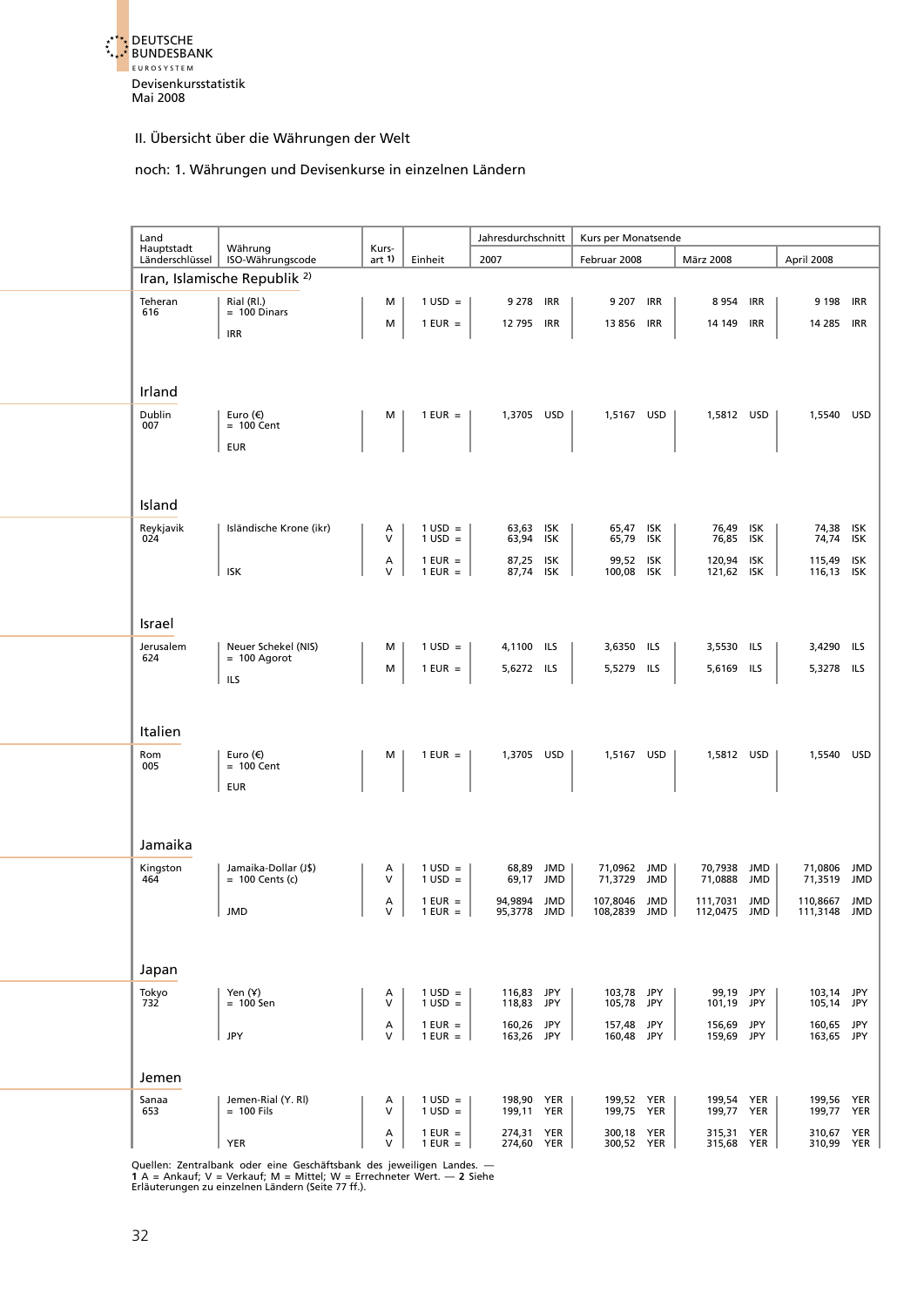### noch: 1. Währungen und Devisenkurse in einzelnen Ländern

| Land<br>Hauptstadt    | Währung                                           | Kurs-        |                                        | Jahresdurchschnitt       |                        | Kurs per Monatsende      |                        |                          |                        |                          |                          |
|-----------------------|---------------------------------------------------|--------------|----------------------------------------|--------------------------|------------------------|--------------------------|------------------------|--------------------------|------------------------|--------------------------|--------------------------|
| Länderschlüssel       | ISO-Währungscode                                  | art $1$      | Einheit                                | 2007                     |                        | Februar 2008             |                        | März 2008                |                        | April 2008               |                          |
| Jordanien             |                                                   |              |                                        |                          |                        |                          |                        |                          |                        |                          |                          |
| Amman<br>628          | Jordan-Dinar (JD)<br>$= 1000$ Fils                | Α<br>$\vee$  | $1 \text{ USD} =$<br>$1$ USD =         | 0,7080 JOD<br>0,7100 JOD |                        | 0.7080 JOD<br>0,7100 JOD |                        | 0,7080 JOD<br>0,7100 JOD |                        | 0,7080 JOD<br>0,7100 JOD |                          |
|                       | <b>JOD</b>                                        | А<br>$\vee$  | $1$ EUR =<br>$1$ EUR =                 | 0,97593<br>0,98082 JOD   | JOD                    | 1,06890<br>1,07426 JOD   | JOD                    | 1,11700<br>1,12259 JOD   | <b>JOD</b>             | 1,10207<br>1,10760 JOD   | JOD                      |
| Kaimaninseln          |                                                   |              |                                        |                          |                        |                          |                        |                          |                        |                          |                          |
| George Town<br>463    | Kaiman-Dollar (CI\$)<br>$= 100$ Cents             | Α<br>V       | $1$ USD =<br>$1$ USD =                 | 0,84                     | 0,82 KYD<br><b>KYD</b> | 0,84                     | 0,82 KYD<br><b>KYD</b> | 0,84                     | 0,82 KYD<br><b>KYD</b> | 0,82<br>0,84             | KYD<br>KYD               |
|                       | <b>KYD</b>                                        | W, A<br>W, V | $1$ EUR =<br>$1$ EUR $=$               | 1,1238 KYD<br>1,1512 KYD |                        | 1,2437<br>1,2740 KYD     | KYD                    | 1,2966<br>1,3282 KYD     | <b>KYD</b>             | 1,2743<br>1,3054         | <b>KYD</b><br><b>KYD</b> |
|                       |                                                   |              |                                        |                          |                        |                          |                        |                          |                        |                          |                          |
| Kambodscha            |                                                   |              |                                        |                          |                        |                          |                        |                          |                        |                          |                          |
| Phnom Penh<br>696     | Riel (CR)<br>$= 100$ Sen                          | A<br>V       | $1 \text{ USD} =$<br>$1$ USD =         | 4 0 5 7<br>4 0 6 5       | KHR<br>KHR             | 3 991<br>3 9 9 9         | KHR<br>KHR             | 3 9 9 5<br>4 0 0 3       | KHR<br>KHR             | 3 9 9 7<br>4 0 0 5       | KHR<br>KHR               |
|                       | <b>KHR</b>                                        | А<br>v       | $1$ EUR =<br>$1$ EUR =                 | 5 5 9 2<br>5 6 4 8       | <b>KHR</b><br>KHR      | 6 0 6 2<br>6 122 KHR     | KHR                    | 6 3 2 9<br>6 3 9 3       | KHR<br>KHR             | 6 2 2 3<br>6 2 8 6       | KHR<br>KHR               |
| Kamerun <sup>2)</sup> |                                                   |              |                                        |                          |                        |                          |                        |                          |                        |                          |                          |
| Jaunde                | CFA-Franc                                         | 3)           | $1$ EUR =                              | 655,957 XAF              |                        | 655,957 XAF              |                        | 655,957 XAF              |                        | 655,957 XAF              |                          |
| 302                   | <b>XAF</b>                                        |              |                                        |                          |                        |                          |                        |                          |                        |                          |                          |
|                       |                                                   |              |                                        |                          |                        |                          |                        |                          |                        |                          |                          |
| Kanada                |                                                   |              |                                        |                          |                        |                          |                        |                          |                        |                          |                          |
| Ottawa<br>404         | Kanadischer Dollar (kan\$)<br>$= 100$ Cents (c)   | м            | $1$ USD =                              | 1,0745 CAD               |                        | 0,9798                   | CAD                    | 1,0279 CAD               |                        | 1,0095 CAD               |                          |
|                       | CAD                                               | м            | $1$ EUR $=$                            | 1,4702 CAD               |                        | 1,4880                   | CAD                    | 1,6244                   | CAD                    | 1,5714 CAD               |                          |
|                       |                                                   |              |                                        |                          |                        |                          |                        |                          |                        |                          |                          |
| Kap Verde             |                                                   |              |                                        |                          |                        |                          |                        |                          |                        |                          |                          |
| Praia<br>247          | Kap-Verde-Escudo (KEsc)<br>$= 100$ Centavos (CTS) | A<br>$\vee$  | $1 \text{ USD} =$<br>$1$ USD =         | 80,054 CVE<br>80,256 CVE |                        | 72,821 CVE<br>73,023 CVE |                        | 69,705 CVE<br>69,907 CVE |                        | 70,455 CVE<br>70,657 CVE |                          |
|                       | $\vert$ CVE                                       | 3) A/V $ $   | 1 EUR = $\vert$                        | 110,265 CVE              |                        | 110,265 CVE              |                        | 110,265 CVE              |                        | 110,265 CVE              |                          |
| Kasachstan            |                                                   |              |                                        |                          |                        |                          |                        |                          |                        |                          |                          |
| Astana                | Tenge (T)                                         | м            | $1 \text{ USD} =$                      | 122,42 KZT               |                        | 120,87 KZT               |                        | 120,69 KZT               |                        | 120,39                   | KZT                      |
| 079                   | $= 100$ Tiyn                                      | м            | $1$ EUR =                              | 168,09                   | KZT                    | 182,50                   | KZT                    | 190,22 KZT               |                        | 187,35 KZT               |                          |
|                       | KZT                                               |              |                                        |                          |                        |                          |                        |                          |                        |                          |                          |
| Katar                 |                                                   |              |                                        |                          |                        |                          |                        |                          |                        |                          |                          |
| Doha<br>644           | Katar-Riyal (QR)<br>$= 100$ Dirham                | Α<br>v       | $1 \text{ USD} =$<br>$1 \text{ USD} =$ | 3,6300<br>3,6502         | QAR<br>QAR             | 3,6300<br>3,6502         | QAR<br>QAR             | 3,6300<br>3,6502         | QAR<br>QAR             | 3,6300<br>3,6502         | QAR<br>QAR               |
|                       | QAR                                               | А<br>V       | $1$ EUR =<br>$1$ EUR =                 | 4,998<br>5,067           | QAR<br>QAR             | 5,474<br>5,547           | QAR<br>QAR             | 5,722<br>5,797           | QAR<br>QAR             | 5,669<br>5,743           | QAR<br>QAR               |

Quellen: Zentralbank oder eine Geschäftsbank des jeweiligen Landes. —<br>1 A = Ankauf; V = Verkauf; M = Mittel; W = Errechneter Wert. — 2 Siehe Er-<br>läuterungen zu Äquatorialguinea. — 3 Wertverhältnis zum Euro.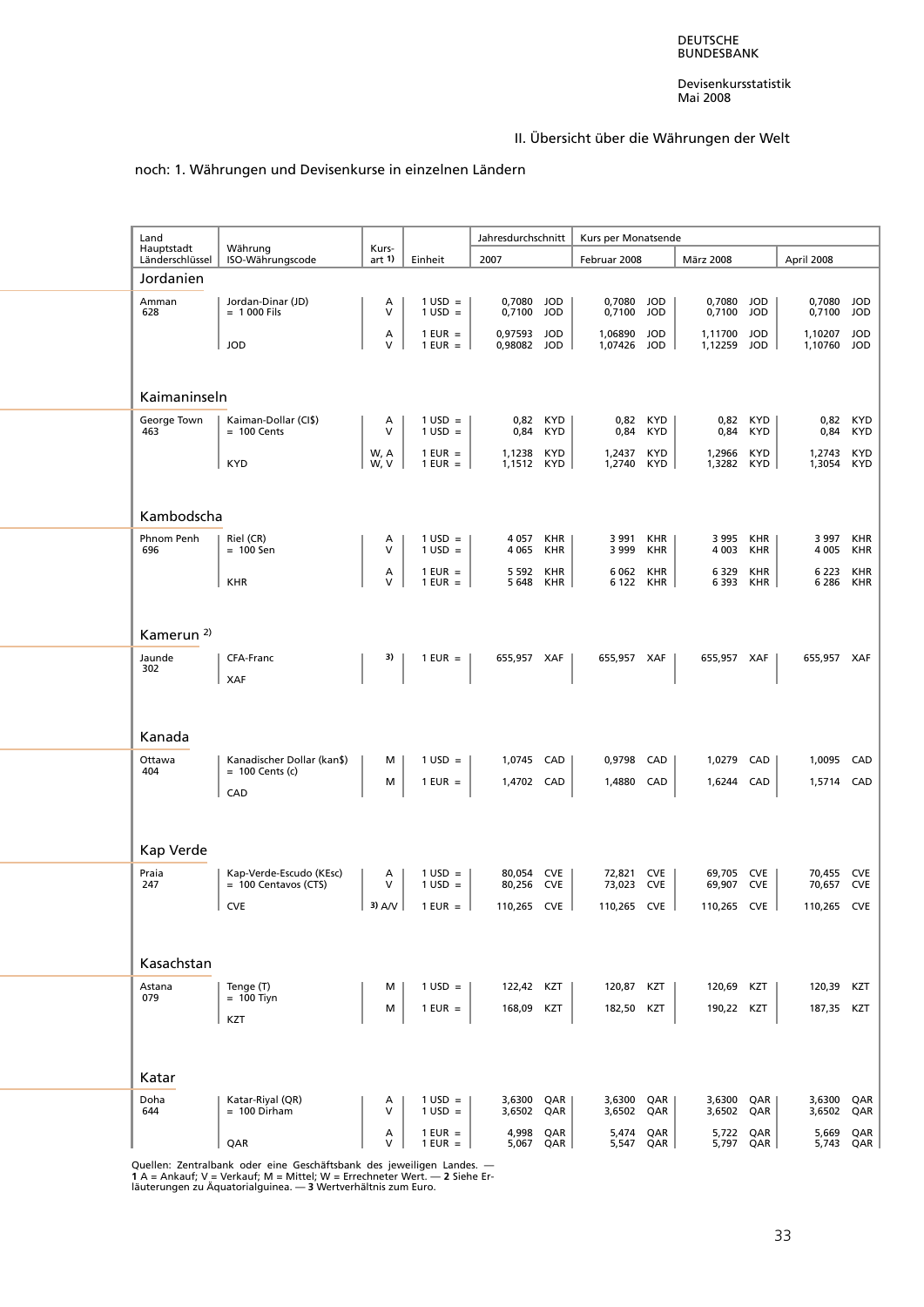

### noch: 1. Währungen und Devisenkurse in einzelnen Ländern

| Land                          |                                                             |                  |                                        | Jahresdurchschnitt         |                          | Kurs per Monatsende          |                          |                            |                          |                            |                          |
|-------------------------------|-------------------------------------------------------------|------------------|----------------------------------------|----------------------------|--------------------------|------------------------------|--------------------------|----------------------------|--------------------------|----------------------------|--------------------------|
| Hauptstadt<br>Länderschlüssel | Währung<br>ISO-Währungscode                                 | Kurs-<br>art $1$ | Einheit                                | 2007                       |                          | Februar 2008                 |                          | März 2008                  |                          | April 2008                 |                          |
| Kenia <sup>2)</sup>           |                                                             |                  |                                        |                            |                          |                              |                          |                            |                          |                            |                          |
| Nairobi<br>346                | Kenia-Schilling (K.Sh.)<br>$= 100$ Cents (cts)              | А<br>V           | $1 \text{ USD} =$<br>$1 \text{ USD} =$ | 67,1344<br>67,2739         | KES<br>KES               | 68,8500<br>69,1056           | KES<br>KES               | 62,7756 KES<br>62,9200     | KES                      | 62,0578 KES<br>62,2133 KES |                          |
|                               | KES                                                         | Α<br>V           | $1$ EUR $=$<br>$1$ EUR $=$             | 92,2279 KES<br>92,4713 KES |                          | 104,5231 KES<br>104,9333 KES |                          | 99,0546 KES<br>99,3411 KES |                          | 96,8810<br>97,1337 KES     | KES                      |
|                               |                                                             |                  |                                        |                            |                          |                              |                          |                            |                          |                            |                          |
| Kirgisistan                   |                                                             |                  |                                        |                            |                          |                              |                          |                            |                          |                            |                          |
| <b>Bischkek</b><br>083        | Kirgisistan-Som (K.S.)<br>$= 100$ Tyins                     | м                | $1 \text{ USD} =$                      | 37,2476 KGS                |                          | 36,3299                      | KGS                      | 36,4091                    | KGS                      | 36,4426                    | KGS                      |
|                               | KGS                                                         | м                | $1$ EUR $=$                            | 51,0713 KGS                |                          | 53,7882 KGS                  |                          | 57,3735 KGS                |                          | 56,7575 KGS                |                          |
|                               |                                                             |                  |                                        |                            |                          |                              |                          |                            |                          |                            |                          |
| Kiribati <sup>2)</sup>        |                                                             |                  |                                        |                            |                          |                              |                          |                            |                          |                            |                          |
| Bairiki<br>812                | Australischer Dollar /<br>Kiribati (\$A/K)<br>$= 100$ Cents | 3) M             | $1 \text{ AUD} =$                      | 0,6123 EUR                 |                          | 0,6237 EUR                   |                          | 0,5813 EUR                 |                          | 0,5991 EUR                 |                          |
|                               | <b>AUD</b>                                                  |                  |                                        |                            |                          |                              |                          |                            |                          |                            |                          |
|                               |                                                             |                  |                                        |                            |                          |                              |                          |                            |                          |                            |                          |
| Kolumbien                     |                                                             |                  |                                        |                            |                          |                              |                          |                            |                          |                            |                          |
| Bogotá<br>480                 | Kolumbianischer Peso (kol\$)<br>$= 100$ Centavos            | Α<br>$\vee$      | $1 \text{ USD} =$<br>$1 \text{ USD} =$ | 2 077,40 COP<br>2 078,11   | COP                      | 1843,37 COP<br>1843,80 COP   |                          | 1821,43 COP<br>1821,78 COP |                          | 1779,96 COP<br>1780,46     | COP                      |
|                               |                                                             | W, A             | $1$ EUR $=$                            | 2843,25 COP                |                          | 2 795,84 COP                 |                          | 2 880,05 COP               |                          | 2766,06                    | <b>COP</b>               |
|                               | COP                                                         | W, V             | $1$ EUR = $\vert$                      | 2844,23 COP                |                          | 2 796,49 COP                 |                          | 2 880.60 COP               |                          | 2766,83 COP                |                          |
|                               |                                                             |                  |                                        |                            |                          |                              |                          |                            |                          |                            |                          |
| Komoren <sup>2)</sup>         |                                                             |                  |                                        |                            |                          |                              |                          |                            |                          |                            |                          |
| Moroni<br>375                 | Komoren-Franc (FC)<br>$= 100$ Centimes                      | 4)               | $1$ EUR $=$                            | 491,96775 KMF              |                          | 491,96775 KMF                |                          | 491,96775 KMF              |                          | 491,96775 KMF              |                          |
|                               | <b>KMF</b>                                                  |                  |                                        |                            |                          |                              |                          |                            |                          |                            |                          |
| Kongo <sup>5)</sup>           |                                                             |                  |                                        |                            |                          |                              |                          |                            |                          |                            |                          |
| <b>Brazzaville</b>            | CFA-Franc                                                   | 4)               | $1$ EUR $=$                            | 655,957 XAF                |                          | 655,957 XAF                  |                          | 655,957 XAF                |                          | 655,957 XAF                |                          |
| 318                           | XAF                                                         |                  |                                        |                            |                          |                              |                          |                            |                          |                            |                          |
|                               |                                                             |                  |                                        |                            |                          |                              |                          |                            |                          |                            |                          |
|                               | Kongo, Demokratische Republik                               |                  |                                        |                            |                          |                              |                          |                            |                          |                            |                          |
| Kinshasa<br>322               | Kongo-Franc (FC)<br>$= 100$ Centimes                        | м                | $1 \text{ USD} =$                      | 510,17 CDF                 |                          | 543.00 CDF                   |                          | 553,00 CDF                 |                          | 560,1832 CDF               |                          |
|                               | CDF                                                         | М                | $1$ EUR $=$                            | 700,91 CDF                 |                          | 823,00 CDF                   |                          | 863,00 CDF                 |                          | 873,6617 CDF               |                          |
|                               |                                                             |                  |                                        |                            |                          |                              |                          |                            |                          |                            |                          |
|                               | Korea, Demokratische Volksrepublik                          |                  |                                        |                            |                          |                              |                          |                            |                          |                            |                          |
| Pjöngjang                     | Won                                                         | Α                | $1 \text{ USD} =$                      | 134,78 KPW                 |                          | 127,20                       | <b>KPW</b>               | 123,20                     | <b>KPW</b>               | 124,40                     | <b>KPW</b>               |
| 724                           | $= 100$ Chon                                                | $\vee$           | $1$ USD =                              | 135,46                     | <b>KPW</b>               | 127,90                       | <b>KPW</b>               | 123,90                     | <b>KPW</b>               | 125,08                     | <b>KPW</b>               |
|                               | <b>KPW</b>                                                  | Α<br>V           | $1$ EUR $=$<br>$1$ EUR =               | 185,72<br>186,63           | <b>KPW</b><br>KPW        | 192,20<br>193,20             | <b>KPW</b><br>KPW        | 195,30<br>196,30           | <b>KPW</b><br><b>KPW</b> | 194,30<br>195,30           | <b>KPW</b><br><b>KPW</b> |
| Korea, Republik               |                                                             |                  |                                        |                            |                          |                              |                          |                            |                          |                            |                          |
| Seoul                         | Won $(\forall \theta)$                                      | Α<br>V           | $1 \text{ USD} =$                      | 920,13                     | <b>KRW</b>               | 929,80                       | <b>KRW</b>               | 980,70                     | KRW                      | 993,70                     | <b>KRW</b>               |
| 728                           | $= 100$ Chon                                                | Α                | $1$ USD =<br>$1$ EUR $=$               | 938,24<br>1 262,95         | <b>KRW</b><br><b>KRW</b> | 948,20<br>1414,31            | <b>KRW</b><br><b>KRW</b> | 1 000,10<br>1 547,72       | <b>KRW</b><br><b>KRW</b> | 1 013,30<br>1 549,12       | <b>KRW</b><br><b>KRW</b> |
|                               | <b>KRW</b>                                                  | $\vee$           | $1$ EUR $=$                            | 1 288,45                   | KRW                      | 1442,87                      | KRW                      | 1 578,98                   | KRW                      | 1 580,40                   | KRW                      |

Quellen: Zentralbank oder eine Geschäftsbank des jeweiligen Landes. — australischen Dollar. — 4 Wertverhältnis zum Euro. — 5 Siehe Erläuterungen<br>1 A = Ankauf; V = Verkauf; M = Mittel; W = Errechneter Wert. — 2 Siehe Er- zu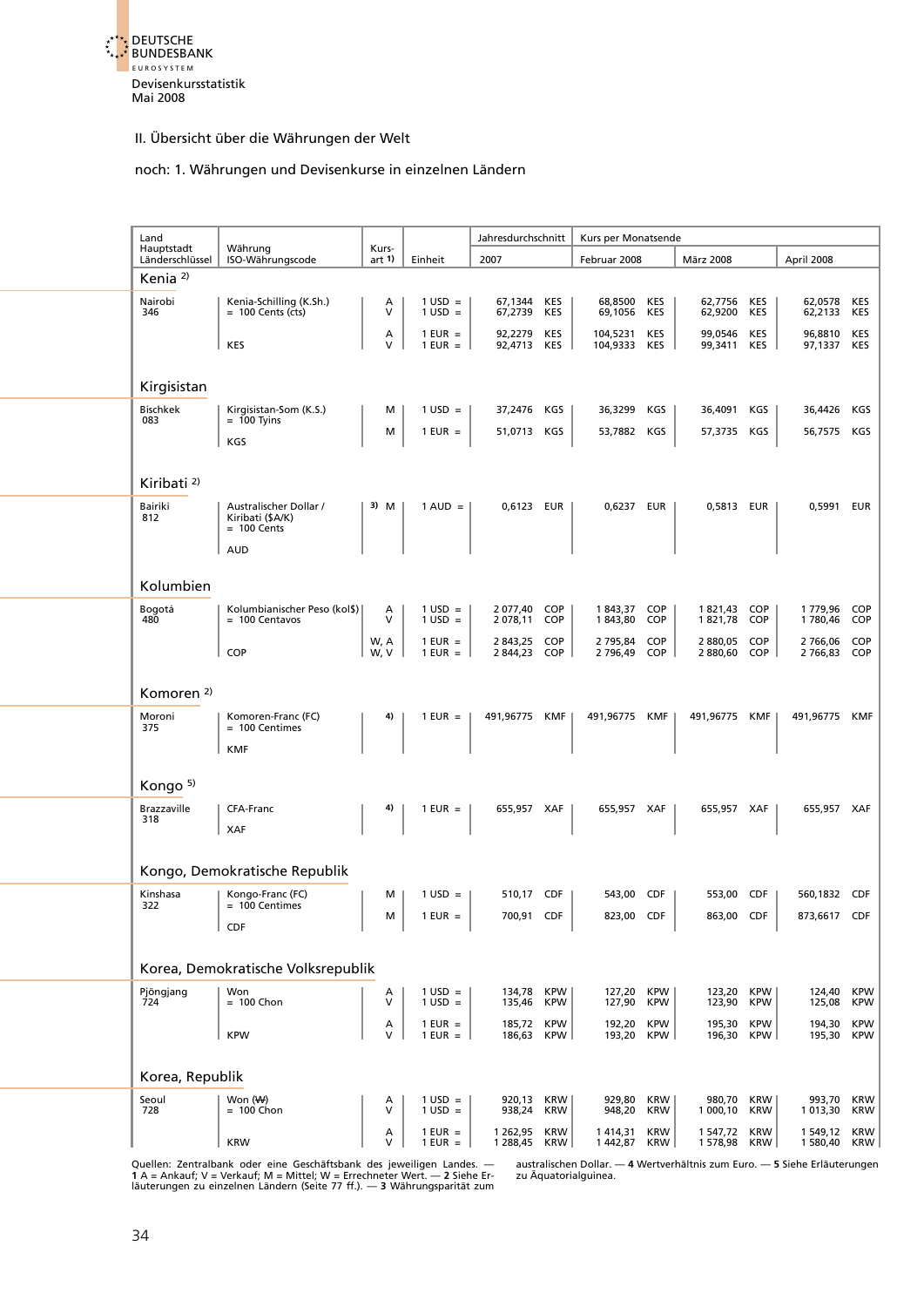#### noch: 1. Währungen und Devisenkurse in einzelnen Ländern

| Land<br>Hauptstadt    | Währung                                             | Kurs-        |                                         | Jahresdurchschnitt               |                   | Kurs per Monatsende                  |                          |                                   |                          |                                 |                          |
|-----------------------|-----------------------------------------------------|--------------|-----------------------------------------|----------------------------------|-------------------|--------------------------------------|--------------------------|-----------------------------------|--------------------------|---------------------------------|--------------------------|
| Länderschlüssel       | ISO-Währungscode                                    | art 1)       | Einheit                                 | 2007                             |                   | Februar 2008                         |                          | <b>März 2008</b>                  |                          | April 2008                      |                          |
| Kroatien              |                                                     |              |                                         |                                  |                   |                                      |                          |                                   |                          |                                 |                          |
| Zagreb<br>092         | Kuna (K)<br>= 100 Lipa (lp)                         | A<br>v       | $1 \text{ USD} =$<br>$1$ USD =          | 5,311644 HRK<br>5,443323         | <b>HRK</b>        | 4,768987<br>4,888211                 | HRK<br><b>HRK</b>        | 4,575143 HRK<br>4,689521          | <b>HRK</b>               | 4,643913 HRK<br>4,760011        | <b>HRK</b>               |
|                       | <b>HRK</b>                                          | А<br>v       | $1$ EUR $=$<br>$1$ EUR $=$              | 7,2844<br>7,3855                 | <b>HRK</b><br>HRK | 7,2150 HRK<br>7,3150 HRK             |                          | 7,2150<br>7,3150                  | HRK<br>HRK               | 7,2250<br>7,3250                | HRK<br>HRK               |
| Kuba <sup>2)</sup>    |                                                     |              |                                         |                                  |                   |                                      |                          |                                   |                          |                                 |                          |
| Havanna<br>448        | Kubanischer Peso (kub\$)<br>$= 100$ Centavos        | Α<br>V       | $1$ CUP $=$<br>$1$ CUP =                | 1,11341<br>1,04854               | USD<br>USD        | 1,11341<br>1,04854                   | USD<br>USD               | 1,11341<br>1,04854                | USD<br>USD               | 1,11341<br>1,04854              | USD<br><b>USD</b>        |
|                       | <b>CUP</b>                                          | А<br>v       | $1$ EUR =<br>$1$ EUR = $\vert$          | 1,23637 CUP<br>1,31307 CUP       |                   | 1,35898 CUP<br>1,44324 CUP           |                          | 1,41557 CUP<br>1,50333 CUP        |                          | 1,39922<br>1,48597 CUP          | CUP                      |
| Kuwait                |                                                     |              |                                         |                                  |                   |                                      |                          |                                   |                          |                                 |                          |
| Kuwait<br>636         | Kuwait-Dinar (KD)<br>$= 1000$ Fils                  | А<br>v       | $1 \text{ USD} =$<br>$1 \text{ USD} =$  | 0,28277<br>0,28487               | KWD<br><b>KWD</b> | 0,27215<br>0,27425                   | KWD<br>KWD               | 0,26495<br>0,26705                | <b>KWD</b><br>KWD        | 0,26585<br>0,26795              | <b>KWD</b><br><b>KWD</b> |
|                       | <b>KWD</b>                                          | А<br>V       | $1$ EUR =<br>$1$ EUR $=$                | 0,389406<br>0,392576             | <b>KWD</b><br>KWD | 0,410393<br>0,414209                 | <b>KWD</b><br><b>KWD</b> | 0,418503<br>0,421470              | <b>KWD</b><br><b>KWD</b> | 0,414206<br>0,417142            | <b>KWD</b><br><b>KWD</b> |
|                       | Laos, Demokratische Volksrepublik                   |              |                                         |                                  |                   |                                      |                          |                                   |                          |                                 |                          |
| Vientiane             | Kip                                                 | Α            | $1 \text{ USD} =$                       | 9 565 LAK                        |                   | 8945 LAK                             |                          | 8735 LAK                          |                          | 8723 LAK                        |                          |
| 684                   | LAK                                                 | V<br>А<br>V  | $1$ USD =<br>$1$ EUR $=$<br>$1$ EUR $=$ | 9608<br>12 627 LAK<br>13 170 LAK | LAK               | 8971 LAK<br>13 546 LAK<br>13 614 LAK |                          | 8 761<br>13 701 LAK<br>13 769 LAK | LAK                      | 8 7 4 9<br>13 544<br>13 611 LAK | LAK<br>LAK               |
|                       |                                                     |              |                                         |                                  |                   |                                      |                          |                                   |                          |                                 |                          |
| Lesotho $2$ )         |                                                     |              |                                         |                                  |                   |                                      |                          |                                   |                          |                                 |                          |
| Maseru<br>395         | Loti (M)<br>$= 100$ Lisente (s)                     | 3)           | $1 ZAR =$                               |                                  | 1 LSL             |                                      | 1 LSL                    |                                   | 1 LSL                    |                                 | 1 LSL                    |
|                       | LSL                                                 |              |                                         |                                  |                   |                                      |                          |                                   |                          |                                 |                          |
| Lettland              |                                                     |              |                                         |                                  |                   |                                      |                          |                                   |                          |                                 |                          |
| Riga<br>054           | Lats (Ls)<br>$= 100$ Santims (s)                    | м<br>м       | $1 \text{ USD} =$<br>$1$ EUR =          | 0,5128 LVL<br>0,702804 LVL       |                   | 0,4650 LVL<br>0,702804 LVL           |                          | 0,4450 LVL<br>0,702804 LVL        |                          | 0,4490 LVL<br>0,702804 LVL      |                          |
|                       | LVL                                                 |              |                                         |                                  |                   |                                      |                          |                                   |                          |                                 |                          |
| Libanon               |                                                     |              |                                         |                                  |                   |                                      |                          |                                   |                          |                                 |                          |
| Beirut<br>604         | Libanesisches Pfund (L£)<br>$= 100$ Piastres (P.L.) | м            | $1 \text{ USD} =$                       | 1 507,50 LBP                     |                   | 1 507,50 LBP                         |                          | 1 507,50 LBP                      |                          | 1507,50 LBP                     |                          |
|                       | LBP                                                 | м            | $1$ EUR =                               | 2070,90 LBP                      |                   | 2 291,25 LBP                         |                          | 2 383,66 LBP                      |                          | 2 343,41 LBP                    |                          |
| Liberia <sup>2)</sup> |                                                     |              |                                         |                                  |                   |                                      |                          |                                   |                          |                                 |                          |
| Monrovia<br>268       | Liberianischer Dollar (Lib\$)<br>$= 100$ Cents      | A<br>$\vee$  | $1 \text{ USD} =$<br>$1$ USD =          | 61,29 LRD<br>62,21 LRD           |                   | 62,00 LRD<br>63,00 LRD               |                          | 62,00 LRD<br>63,25                | LRD                      | 62,50 LRD<br>63,50 LRD          |                          |
|                       | LRD                                                 | W, A<br>W, V | $1$ EUR =<br>$1$ EUR = $\vert$          | 84,5713 LRD<br>85,8415 LRD       |                   | 94,0354 LRD<br>95,5521               | LRD                      | 98,0344 LRD<br>100,0109 LRD       |                          | 97,1250 LRD<br>98,6790 LRD      |                          |

Quellen: Zentralbank oder eine Geschäftsbank des jeweiligen Landes. — läuterungen zu einzelnen Ländern (Seite 77 ff.). — 3 Währungsparität zum<br>1 A = Ankauf; V = Verkauf; M = Mittel; W = Errechneter Wert. — 2 Siehe Er-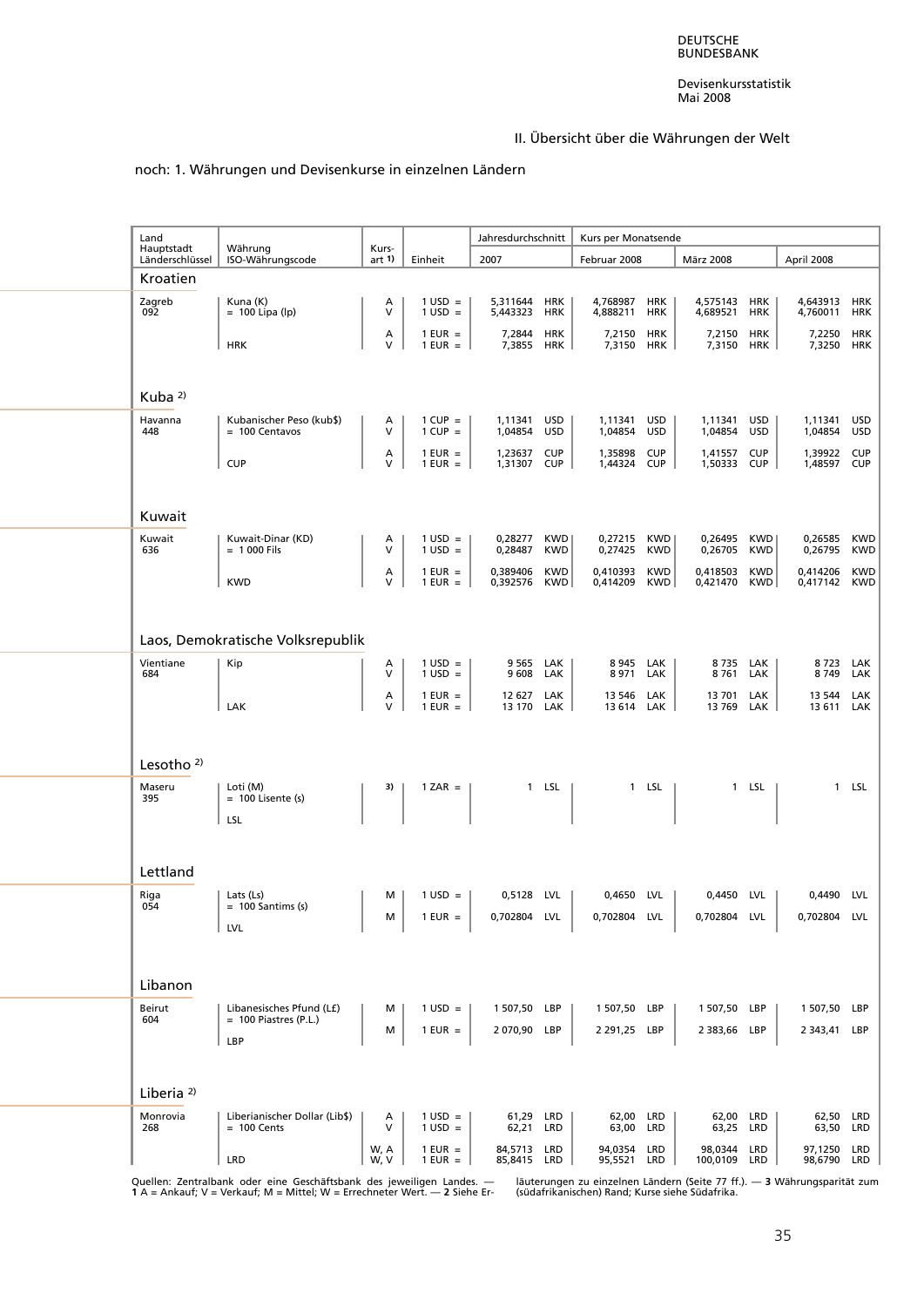

### noch: 1. Währungen und Devisenkurse in einzelnen Ländern

| Land<br>Hauptstadt     | Währung                                      | Kurs-       |                                        | Jahresdurchschnitt   |                          | Kurs per Monatsende    |                          |                      |                          |                          |                          |
|------------------------|----------------------------------------------|-------------|----------------------------------------|----------------------|--------------------------|------------------------|--------------------------|----------------------|--------------------------|--------------------------|--------------------------|
| Länderschlüssel        | ISO-Währungscode                             | art 1)      | Einheit                                | 2007                 |                          | Februar 2008           |                          | <b>März 2008</b>     |                          | April 2008               |                          |
|                        | Libysch-Arabische Dschamahirija              |             |                                        |                      |                          |                        |                          |                      |                          |                          |                          |
| <b>Tripolis</b><br>216 | Libyscher Dinar (LD.)<br>$= 1000$ Dirham     | A<br>V      | $1 \text{ USD} =$<br>$1 \text{ USD} =$ | 1,256291<br>1,262588 | <b>LYD</b><br><b>LYD</b> | 1,204100<br>1,210200   | LYD<br><b>LYD</b>        | 1,171100<br>1,176900 | <b>LYD</b><br><b>LYD</b> | 1,185800<br>1,191700     | LYD<br><b>LYD</b>        |
|                        | <b>LYD</b>                                   | Α<br>$\vee$ | $1$ EUR $=$<br>$1$ EUR $=$             | 1,729872<br>1,738544 | <b>LYD</b><br><b>LYD</b> | 1,811500<br>1,820600   | <b>LYD</b><br>LYD        | 1,849800<br>1,859100 | <b>LYD</b><br><b>LYD</b> | 1,846400<br>1,855700 LYD | <b>LYD</b>               |
|                        |                                              |             |                                        |                      |                          |                        |                          |                      |                          |                          |                          |
| Litauen                |                                              |             |                                        |                      |                          |                        |                          |                      |                          |                          |                          |
| Wilna<br>055           | Litas (LTL)<br>$= 100$ Centas (ct)           | м           | $1 \text{ USD} =$                      | 2,5175               | <b>LTL</b>               | 2,2869                 | <b>LTL</b>               | 2,1891               | LTL                      | 2,2124 LTL               |                          |
|                        | <b>LTL</b>                                   | м           | $1$ EUR $=$                            | 3,4528               | LTL                      | 3,4528                 | <b>LTL</b>               | 3,4528               | LTL                      | 3,4528 LTL               |                          |
| Luxemburg              |                                              |             |                                        |                      |                          |                        |                          |                      |                          |                          |                          |
| Luxemburg              | Euro $(\epsilon)$                            | м           | $1$ EUR =                              | 1,3705 USD           |                          | 1,5167 USD             |                          | 1,5812 USD           |                          | 1,5540 USD               |                          |
| 018                    | $= 100$ Cent                                 |             |                                        |                      |                          |                        |                          |                      |                          |                          |                          |
|                        | <b>EUR</b>                                   |             |                                        |                      |                          |                        |                          |                      |                          |                          |                          |
|                        | Macau, Sonderverwaltungsregion <sup>2)</sup> |             |                                        |                      |                          |                        |                          |                      |                          |                          |                          |
| Macau<br>743           | Pataca (Pat.)<br>$= 100$ Avos                | Α<br>V      | $1$ USD =<br>$1$ USD =                 | 7,9840<br>8,0844     | <b>MOP</b><br><b>MOP</b> | 7,9621<br>8,0622       | <b>MOP</b><br><b>MOP</b> | 7,9651<br>8,0652     | <b>MOP</b><br><b>MOP</b> | 7,9758<br>8,0761         | <b>MOP</b><br><b>MOP</b> |
|                        |                                              | Α           | $1$ EUR $=$                            | 11,0106              | <b>MOP</b>               | 12,0881                | <b>MOP</b>               | 12,5569              | <b>MOP</b>               | 12,4159                  | <b>MOP</b>               |
|                        | <b>MOP</b>                                   | V           | $1$ EUR =                              | 11,1490              | <b>MOP</b>               | 12,2401                | <b>MOP</b>               | 12,7149              | <b>MOP</b>               | 12,5721                  | <b>MOP</b>               |
| Madagaskar             |                                              |             |                                        |                      |                          |                        |                          |                      |                          |                          |                          |
| Antananarivo<br>370    | Ariary (Ar)<br>$= 5$ Iraimbilanja            | м           | $1 \text{ USD} =$                      | 1870,62              | MGA                      | 1841,53                | MGA                      | 1 664,01             | MGA                      | 1 634,72                 | MGA                      |
|                        | <b>MGA</b>                                   | м           | $1$ EUR $=$                            | 2 564,12 MGA         |                          | 2 755,66               | MGA                      | 2 628,62             | MGA                      | 2 542,26                 | MGA                      |
| Malawi                 |                                              |             |                                        |                      |                          |                        |                          |                      |                          |                          |                          |
| Lilongwe               | Malawi-Kwacha (MK)                           | A           | $1 \text{ USD} =$                      | 139,3727             | MWK                      | 139,7776               | MWK                      | 139,7780             | MWK                      | 139,8184                 | <b>MWK</b>               |
| 386                    | $= 100$ Tambala (t)                          | V           | $1$ USD =                              | 140,7734             | <b>MWK</b>               | 141,1824               | MWK                      | 141,1828             | <b>MWK</b>               | 141,2236                 | <b>MWK</b>               |
|                        | <b>MWK</b>                                   | Α<br>V      | $1$ EUR =<br>$1$ EUR $=$               | 192,2213<br>194,1531 | <b>MWK</b><br>MWK        | 212,7275<br>214,8655   | MWK<br>MWK               | 220,7933<br>223,0123 | MWK<br>MWK               | 217,8930<br>220,0828     | <b>MWK</b><br><b>MWK</b> |
| Malaysia               |                                              |             |                                        |                      |                          |                        |                          |                      |                          |                          |                          |
| Kuala Lumpur<br>701    | Malaysischer Ringgit (RM)<br>$= 100$ Sen (c) | Α<br>$\vee$ | $1 \text{ USD} =$<br>$1$ USD =         | 3,3977<br>3,4679     | <b>MYR</b><br>MYR        | 3,1500<br>3,2245       | <b>MYR</b><br><b>MYR</b> | 3,1655<br>3,2295     | <b>MYR</b><br>MYR        | 3,1200<br>3,1830         | MYR<br>MYR               |
|                        |                                              | Α           | $1$ EUR $=$                            | 4,6505               | <b>MYR</b>               | 4,8007                 | <b>MYR</b>               | 4,9825               | <b>MYR</b>               | 4,8426                   | MYR                      |
|                        | <b>MYR</b>                                   | V           | $1$ EUR $=$                            | 4,7730               | MYR                      | 4,9271                 | MYR                      | 5,1138               | MYR                      | 4,9701                   | MYR                      |
| Malediven              |                                              |             |                                        |                      |                          |                        |                          |                      |                          |                          |                          |
| Male<br>667            | Rufiyaa (Rf)<br>= 100 Laari (L)              | Α<br>V      | $1 \text{ USD} =$<br>$1$ USD =         | 12,75<br>12,85       | <b>MVR</b><br><b>MVR</b> | 12,75<br>12,85         | <b>MVR</b><br><b>MVR</b> | 12,75<br>12,85       | <b>MVR</b><br><b>MVR</b> | 12,75<br>12,85           | <b>MVR</b><br><b>MVR</b> |
|                        | <b>MVR</b>                                   | Α<br>$\vee$ | $1$ EUR $=$<br>$1$ EUR =               | 16,9573<br>17,7963   | <b>MVR</b><br>MVR        | 18,1823<br>19,2000 MVR | <b>MVR</b>               | 18,9068<br>19,9288   | <b>MVR</b><br>MVR        | 19,3011<br>20,3306 MVR   | <b>MVR</b>               |
| Mali $3$               |                                              |             |                                        |                      |                          |                        |                          |                      |                          |                          |                          |
| Bamako                 | CFA-Franc                                    | 4)          | $1$ EUR =                              | 655,957 XOF          |                          | 655,957 XOF            |                          | 655,957 XOF          |                          | 655,957 XOF              |                          |
| 232                    | XOF                                          |             |                                        |                      |                          |                        |                          |                      |                          |                          |                          |

Quellen: Zentralbank oder eine Geschäftsbank des jeweiligen Landes. — Erläuterungen zu einzelnen Ländern (Seite 77 ff.). — 3 Siehe Erläuterungen<br>1 A = Ankauf; V = Verkauf; M = Mittel; W = Errechneter Wert. — 2 Siehe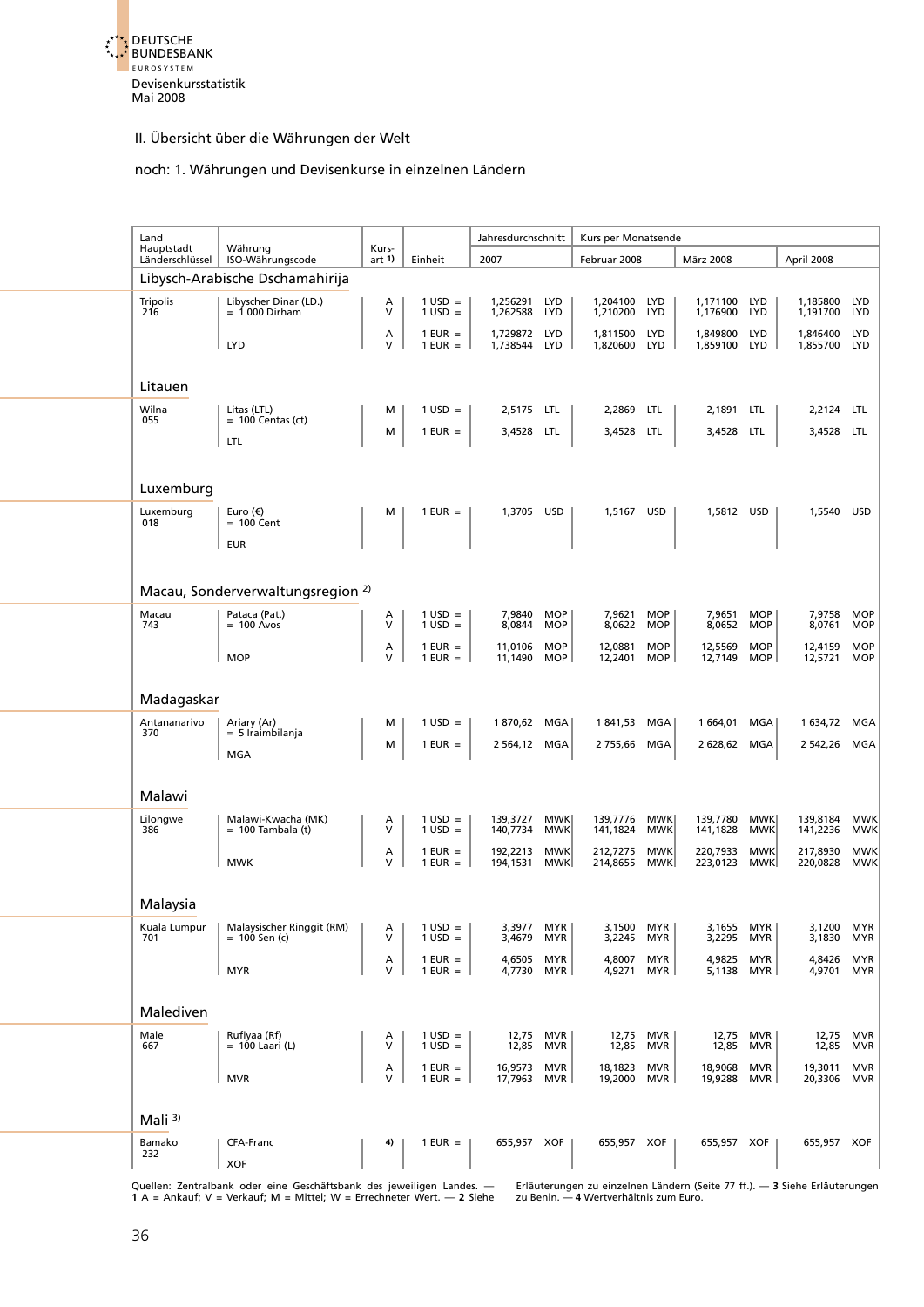#### noch: 1. Währungen und Devisenkurse in einzelnen Ländern

| Land                          |                                                    |                  |                                        | Jahresdurchschnitt   |                          | Kurs per Monatsende |                          |                      |                          |                         |                          |
|-------------------------------|----------------------------------------------------|------------------|----------------------------------------|----------------------|--------------------------|---------------------|--------------------------|----------------------|--------------------------|-------------------------|--------------------------|
| Hauptstadt<br>Länderschlüssel | Währung<br>ISO-Währungscode                        | Kurs-<br>art $1$ | Einheit                                | 2007                 |                          | Februar 2008        |                          | März 2008            |                          | April 2008              |                          |
| Malta <sup>2)</sup>           |                                                    |                  |                                        |                      |                          |                     |                          |                      |                          |                         |                          |
| Valletta<br>46                | Euro $(\epsilon)$<br>$= 100$ Cent                  | м                | $1$ EUR =                              |                      |                          | 1,5167 USD          |                          | 1.5812 USD           |                          | 1.5540 USD              |                          |
|                               | <b>EUR</b>                                         |                  |                                        |                      |                          |                     |                          |                      |                          |                         |                          |
| Marokko                       |                                                    |                  |                                        |                      |                          |                     |                          |                      |                          |                         |                          |
| Rabat<br>204                  | Dirham (DH)<br>= 100 Centimes                      | Α<br>$\vee$      | $1 \text{ USD} =$<br>$1$ USD =         | 8,1535<br>8,2025     | MAD<br>MAD               | 7,4938<br>7,5388    | MAD<br>MAD               | 7.2308<br>7,2743     | MAD<br>MAD               | 7,3405<br>7,3846        | MAD<br>MAD               |
|                               | MAD                                                | А<br>$\vee$      | $1$ EUR =<br>$1$ EUR $=$               | 11,189<br>11,256     | <b>MAD</b><br>MAD        | 11,382<br>11,451    | MAD<br>MAD               | 11,459<br>11,528     | <b>MAD</b><br>MAD        | 11,427<br>11,496 MAD    | MAD                      |
| Mauretanien                   |                                                    |                  |                                        |                      |                          |                     |                          |                      |                          |                         |                          |
| Nouakchott<br>228             | Ouguiya (UM)<br>$= 5$ Khoums (KH)                  | Α<br>$\vee$      | $1 \text{ USD} =$<br>$1 \text{ USD} =$ | 257,18<br>260,53     | MRO<br><b>MRO</b>        | 250,37<br>252,88    | <b>MRO</b><br><b>MRO</b> | 241,79<br>244,22     | <b>MRO</b><br><b>MRO</b> | 238,17<br>240,56        | <b>MRO</b><br><b>MRO</b> |
|                               | <b>MRO</b>                                         | А<br>$\vee$      | $1$ EUR =<br>$1$ EUR $=$               | 353,85<br>358,43     | <b>MRO</b><br>MRO        | 377,65<br>381,44    | <b>MRO</b><br>MRO        | 381,54<br>385,37     | <b>MRO</b><br>MRO        | 371.65<br>375,37        | <b>MRO</b><br><b>MRO</b> |
| Mauritius                     |                                                    |                  |                                        |                      |                          |                     |                          |                      |                          |                         |                          |
| Port Louis<br>373             | Mauritius-Rupie (MR)<br>$= 100$ Cents (c)          | А<br>V           | $1 \text{ USD} =$<br>$1$ USD =         | 30,5910<br>31,7552   | <b>MUR</b><br>MUR        | 26.8894<br>28,0540  | <b>MUR</b><br><b>MUR</b> | 25,6290<br>26,7808   | <b>MUR</b><br><b>MUR</b> | 25,5010<br>26,6051      | <b>MUR</b><br><b>MUR</b> |
|                               | <b>MUR</b>                                         | Α<br>v           | $1$ EUR =<br>$1$ EUR $=$               | 42,0273<br>43,7472   | <b>MUR</b><br><b>MUR</b> | 40,6854<br>42,4427  | <b>MUR</b><br>MUR        | 40,3767<br>42,1311   | <b>MUR</b><br><b>MUR</b> | 39,6280<br>41,3000      | <b>MUR</b><br><b>MUR</b> |
| Mazedonien <sup>3)</sup>      |                                                    |                  |                                        |                      |                          |                     |                          |                      |                          |                         |                          |
| Skopje<br>096                 | Denar (Den)<br>$= 100$ Deni                        | Α<br>$\vee$      | $1 \text{ USD} =$<br>$1$ USD =         | 44,4016<br>44,8479   | MKD<br><b>MKD</b>        | 40,2934<br>40,6983  | MKD<br>MKD               | 38,5921<br>38,9800   | MKD<br><b>MKD</b>        | 39,2259<br>39,6201      | MKD<br>MKD               |
|                               | <b>MKD</b>                                         | А<br>$\vee$      | $1$ EUR $=$<br>$1$ EUR $=$             | 60,8826<br>61,4945   | <b>MKD</b><br>MKD        | 60,9276<br>61,5400  | MKD<br>MKD               | 60,9601<br>61,5727   | MKD<br>MKD               | 61,0787<br>61,6925      | <b>MKD</b><br><b>MKD</b> |
| Mexiko                        |                                                    |                  |                                        |                      |                          |                     |                          |                      |                          |                         |                          |
| Mexiko-Stadt<br>412           | Mexikanischer Peso (mex\$)<br>$= 100$ Centavos (¢) | Α<br>v           | $1 \text{ USD} =$<br>$1$ USD =         | 10,9280<br>10,9299   | <b>MXN</b><br><b>MXN</b> | 10,7145<br>10,7160  | MXN<br>MXN               | 10,6400<br>10,6420   | MXN<br><b>MXN</b>        | 10,5125<br>10,5145      | <b>MXN</b><br><b>MXN</b> |
|                               | <b>MXN</b>                                         | W, A<br>W, V     | $1$ EUR $=$<br>$1$ EUR $=$             | 14,9691<br>14,9716   | MXN<br>MXN               | 16,2507<br>16,2530  | MXN<br>MXN               | 16,8240<br>16,8271   | MXN<br>MXN               | 16,3364<br>16,3395      | <b>MXN</b><br><b>MXN</b> |
| Moldau                        |                                                    |                  |                                        |                      |                          |                     |                          |                      |                          |                         |                          |
| Chisinau<br>074               | Moldau-Leu (MDL)<br>$= 100$ Bani                   | м                | $1 \text{ USD} =$                      | 12,1088              | <b>MDL</b>               | 11,1893             | <b>MDL</b>               | 10,6054              | MDL                      | 10,3708                 | <b>MDL</b>               |
|                               | <b>MDL</b>                                         | м                | $1$ EUR $=$                            | 16,6012 MDL          |                          | 16,8885             | <b>MDL</b>               | 16,7587              | <b>MDL</b>               | 16,1546 MDL             |                          |
| Mongolei                      |                                                    |                  |                                        |                      |                          |                     |                          |                      |                          |                         |                          |
| Ulan-Bator<br>716             | Togrog<br>$= 100$ Mongo                            | м<br>M           | $1 \text{ USD} =$<br>$1$ EUR =         | 1 170,38<br>1 613,11 | MNT<br>MNT               | 1 171,82<br>1768,39 | MNT<br>MNT               | 1 168,17<br>1841,68  | MNT<br>MNT               | 1 164,94<br>1811,95 MNT | MNT                      |
|                               | <b>MNT</b>                                         |                  |                                        |                      |                          |                     |                          |                      |                          |                         |                          |
| Montenegro                    |                                                    |                  |                                        |                      |                          |                     |                          |                      |                          |                         |                          |
| Podgorica<br>097              | Euro $(\epsilon)$<br>$= 100$ Cent                  | Α<br>$\vee$      | $1 \text{ USD} =$<br>$1$ USD =         | 0,7269<br>0,7313 EUR | EUR                      | 0,6593<br>0,6633    | EUR<br>EUR               | 0,6312 EUR<br>0,6350 | <b>EUR</b>               | 0,6403 EUR<br>0,6441    | EUR                      |
|                               | <b>EUR</b>                                         |                  |                                        |                      |                          |                     |                          |                      |                          |                         |                          |

Quellen: Zentralbank oder eine Geschäftsbank des jeweiligen Landes. — Auszüge aus amtlichen Bekanntmachungen (Seite 75). — 3 Siehe Erläuterun-<br>1 A = Ankauf; V = Verkauf; M = Mittel; W = Errechneter Wert. — 2 Siehe ge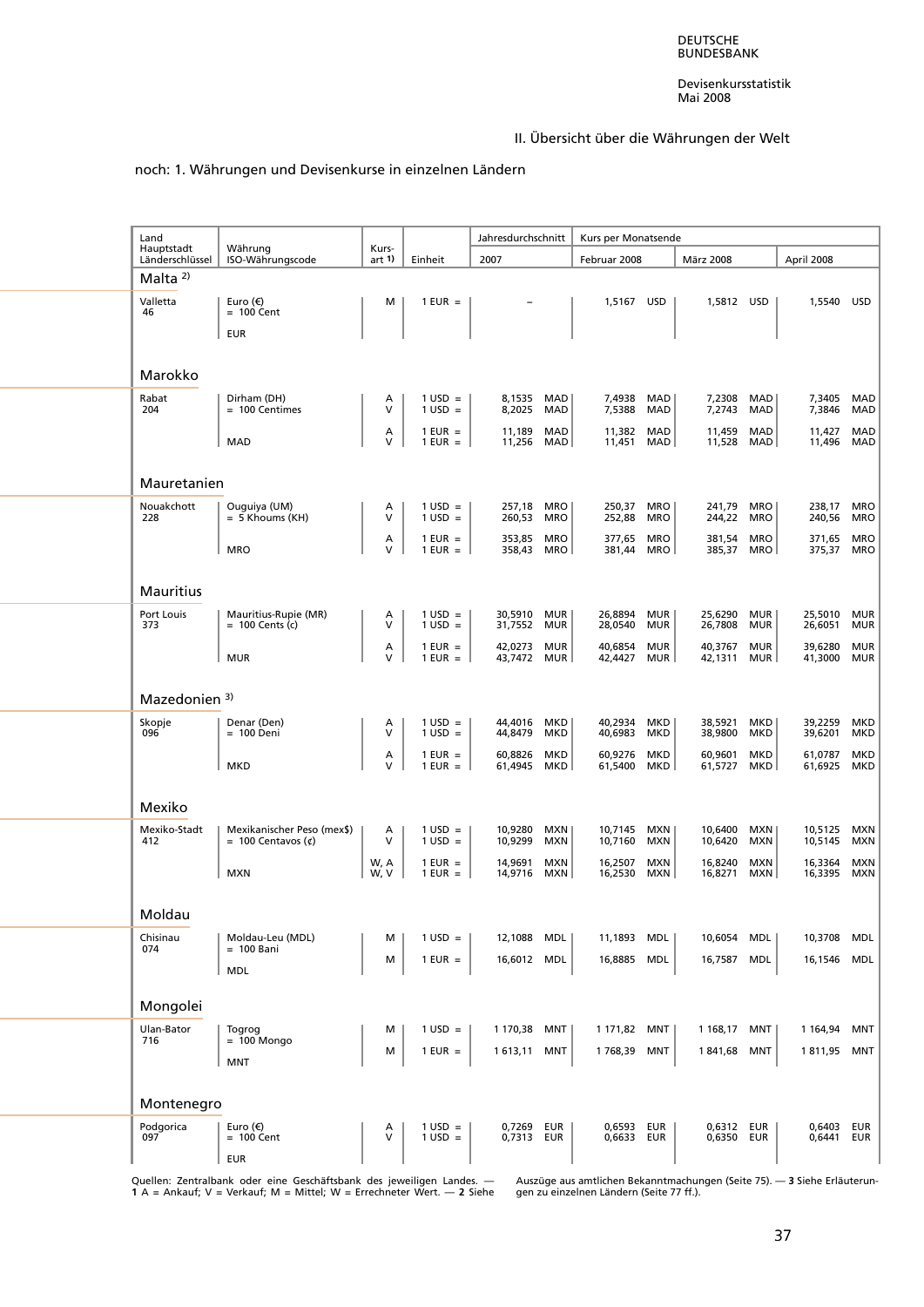

### noch: 1. Währungen und Devisenkurse in einzelnen Ländern

| Land                          |                                               |                 |                                        | Jahresdurchschnitt |                          | Kurs per Monatsende |                   |                    |                   |                    |                          |
|-------------------------------|-----------------------------------------------|-----------------|----------------------------------------|--------------------|--------------------------|---------------------|-------------------|--------------------|-------------------|--------------------|--------------------------|
| Hauptstadt<br>Länderschlüssel | Währung<br>ISO-Währungscode                   | Kurs-<br>art 1) | Einheit                                | 2007               |                          | Februar 2008        |                   | <b>März 2008</b>   |                   | April 2008         |                          |
| Mosambik                      |                                               |                 |                                        |                    |                          |                     |                   |                    |                   |                    |                          |
| Maputo<br>366                 | Metical (MTn)<br>$= 100$ Centavos (CTn)       | A<br>V          | $1 \text{ USD} =$<br>$1 \text{ USD} =$ | 25,35<br>25,55     | <b>MZN</b><br><b>MZN</b> | 24,00<br>24,20      | MZN<br>MZN        | 24,08<br>24,27     | MZN<br><b>MZN</b> | 24,08<br>24,27     | MZN<br>MZN               |
|                               |                                               | А               | $1$ EUR =                              | 34,94              | <b>MZN</b>               | 36,46               | MZN               | 38,05              | <b>MZN</b>        | 37,46              | <b>MZN</b>               |
|                               | <b>MZN</b>                                    | V               | $1$ EUR $=$                            | 35,21              | MZN                      | 36,76               | MZN               |                    | 38,35 MZN         | 37,75              | <b>MZN</b>               |
| Myanmar <sup>2)</sup>         |                                               |                 |                                        |                    |                          |                     |                   |                    |                   |                    |                          |
| Rangun /                      | Kyat (K)                                      | А               | $1 \text{ USD} =$                      | 5,5474             | MMK                      | 5,3093              | MMK               | 5,1692 MMK         |                   | 5,2342             | <b>MMK</b>               |
| Yangon<br>Regierungssitz:     | $= 100$ Pyas (P)                              | $\vee$          | $1$ USD =                              | 5,6583             | MMK                      | 5,4154              | <b>MMK</b>        | 5,2726             | MMK               | 5,3389             | MMK                      |
| Naypyidaw<br>676              | <b>MMK</b>                                    | A<br>V          | $1$ EUR =<br>$1$ EUR =                 | 7,6332<br>7,7859   | <b>MMK</b><br>MMK        | 8,0281<br>8,1887    | <b>MMK</b><br>MMK | 8,1653<br>8,3286   | <b>MMK</b><br>MMK | 8,1502<br>8,3133   | <b>MMK</b><br><b>MMK</b> |
|                               |                                               |                 |                                        |                    |                          |                     |                   |                    |                   |                    |                          |
| Namibia <sup>2)</sup>         |                                               |                 |                                        |                    |                          |                     |                   |                    |                   |                    |                          |
| Windhuk<br>389                | Namibia-Dollar (N\$)<br>$= 100$ Cents (c)     | 3)              | $1 ZAR =$                              |                    | 1 NAD                    |                     | 1 NAD             |                    | 1 NAD             | $\mathbf{1}$       | <b>NAD</b>               |
|                               | <b>NAD</b>                                    |                 |                                        |                    |                          |                     |                   |                    |                   |                    |                          |
|                               |                                               |                 |                                        |                    |                          |                     |                   |                    |                   |                    |                          |
| <b>Nepal</b>                  |                                               |                 |                                        |                    |                          |                     |                   |                    |                   |                    |                          |
| Kathmandu<br>672              | Nepalesische Rupie (NR)<br>$= 100$ Paisa (P.) | Α<br>v          | $1 \text{ USD} =$<br>$1$ USD =         | 65,89<br>66,48     | <b>NPR</b><br><b>NPR</b> | 63,64 NPR<br>64,23  | <b>NPR</b>        | 63,70 NPR<br>64,30 | <b>NPR</b>        | 64,20 NPR<br>64,80 | <b>NPR</b>               |
|                               |                                               | А               | $1$ EUR $=$                            | 90,57              | <b>NPR</b>               | 96,07               | <b>NPR</b>        | 100,47 NPR         |                   | 100,18             | <b>NPR</b>               |
|                               | <b>NPR</b>                                    | $\vee$          | $1$ EUR =                              | 91,39              | <b>NPR</b>               | 96,96               | <b>NPR</b>        | 101,42 NPR         |                   | 101,12 NPR         |                          |
|                               |                                               |                 |                                        |                    |                          |                     |                   |                    |                   |                    |                          |
| Neukaledonien <sup>2)</sup>   |                                               |                 |                                        |                    |                          |                     |                   |                    |                   |                    |                          |
| Nouméa<br>809                 | CFP-Franc                                     | 4)              | $1000$ XPF =                           |                    | 8,38 EUR                 |                     | 8,38 EUR          |                    | 8,38 EUR          |                    | 8,38 EUR                 |
|                               | <b>XPF</b>                                    |                 |                                        |                    |                          |                     |                   |                    |                   |                    |                          |
| Neuseeland                    |                                               |                 |                                        |                    |                          |                     |                   |                    |                   |                    |                          |
| Wellington                    | Neuseeland-Dollar (NZ\$)                      | А               | $1$ NZD $=$                            | 0,7434             | <b>USD</b>               | 0,8237              | <b>USD</b>        | 0,8015             | USD               | 0,7849             | USD                      |
| 804                           | $= 100$ Cents (c)                             | v               | $1$ NZD $=$                            | 0,7339             | <b>USD</b>               | 0,8048              | <b>USD</b>        | 0,7830             | <b>USD</b>        | 0,7666             | <b>USD</b>               |
|                               | <b>NZD</b>                                    | А<br>$\vee$     | $1$ NZD $=$<br>$1$ NZD $=$             | 0,5416<br>0,5324   | EUR<br>EUR               | 0,5440<br>0,5281    | EUR<br>EUR        | 0,5085<br>0,4934   | <b>EUR</b><br>EUR | 0,5052<br>0,4903   | EUR<br>EUR               |
|                               |                                               |                 |                                        |                    |                          |                     |                   |                    |                   |                    |                          |
| Nicaragua                     |                                               |                 |                                        |                    |                          |                     |                   |                    |                   |                    |                          |
| Managua<br>432                | Córdoba (C\$)<br>$= 100$ Centavos             | M               | $1 \text{ USD} =$                      | <b>Contractor</b>  |                          | 19,0548 NIO         |                   | 19,1337 NIO        |                   | 19,2103            | NIO                      |
|                               | <b>NIO</b>                                    | W, M            | $1$ EUR $=$                            |                    |                          | 28,9004 NIO         |                   | 30,2542 NIO        |                   | 29,8528 NIO        |                          |
|                               |                                               |                 |                                        |                    |                          |                     |                   |                    |                   |                    |                          |
| Niederlande                   |                                               |                 |                                        |                    |                          |                     |                   |                    |                   |                    |                          |
| Amsterdam<br>Regierungssitz:  | Euro (€)<br>$= 100$ Cent                      | м               | $1$ EUR $=$                            | 1,3705 USD         |                          | 1,5167 USD          |                   | 1,5812 USD         |                   | 1,5540 USD         |                          |
| Den Haag<br>003               | EUR                                           |                 |                                        |                    |                          |                     |                   |                    |                   |                    |                          |
|                               |                                               |                 |                                        |                    |                          |                     |                   |                    |                   |                    |                          |
|                               | Niederländische Antillen <sup>2)</sup>        |                 |                                        |                    |                          |                     |                   |                    |                   |                    |                          |
| Willemstad                    | Niederländische-Antillen-<br>Gulden (NAf.)    | Α<br>v          | $1 \text{ USD} =$<br>$1$ USD =         | 1,78               | ANG                      |                     | 1,78 ANG          |                    | 1,78 ANG          |                    | 1,78 ANG                 |
| 478                           | $= 100$ Cent (c,ct)                           | Α               | 100 EUR $=$                            | 1,82<br>245,79     | ANG<br>ANG               | 270,13 ANG          | 1,82 ANG          | 281,62 ANG         | 1,82 ANG          | 1,82<br>277,33     | ANG<br>ANG               |
|                               | ANG                                           | V               | 100 EUR $=$                            | 250,74 ANG         |                          | 275,58              | ANG               | 287,29 ANG         |                   | 282,92 ANG         |                          |
|                               |                                               |                 |                                        |                    |                          |                     |                   |                    |                   |                    |                          |

Quellen: Zentralbank oder eine Geschäftsbank des jeweiligen Landes. — (südafrikanischen) Rand; Kurse siehe Südafrika. — 4 Wertverhältnis zum<br>1 A = Ankauf; V = Verkauf; M = Mittel; W = Errechneter Wert. — 2 Siehe Er-

(südafrikanischen) Rand; Kurse siehe Südafrika. — 4 Wertverhältnis zum<br>Euro.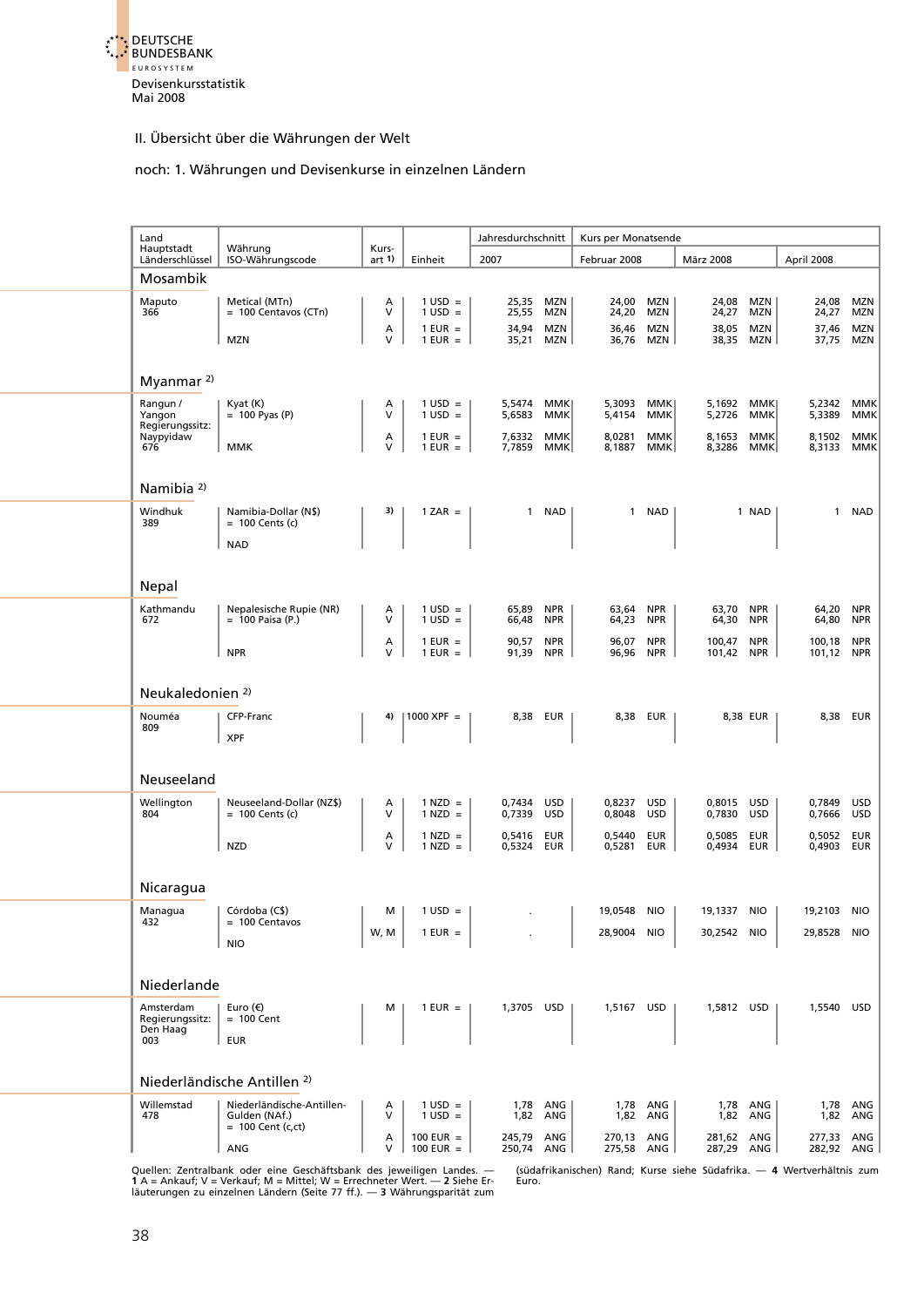#### noch: 1. Währungen und Devisenkurse in einzelnen Ländern

| Land<br>Hauptstadt                     | Währung                                        | Kurs-        |                                | Jahresdurchschnitt           |                          | Kurs per Monatsende      |                          |                        |                          |                        |                          |
|----------------------------------------|------------------------------------------------|--------------|--------------------------------|------------------------------|--------------------------|--------------------------|--------------------------|------------------------|--------------------------|------------------------|--------------------------|
| Länderschlüssel<br>Niger <sup>2)</sup> | ISO-Währungscode                               | art $1$      | Einheit                        | 2007                         |                          | Februar 2008             |                          | März 2008              |                          | April 2008             |                          |
| Niamey<br>240                          | CFA-Franc                                      | 3)           | $1$ EUR $=$                    | 655,957 XOF                  |                          | 655,957 XOF              |                          | 655.957 XOF            |                          | 655,957 XOF            |                          |
|                                        | <b>XOF</b>                                     |              |                                |                              |                          |                          |                          |                        |                          |                        |                          |
| Nigeria                                |                                                |              |                                |                              |                          |                          |                          |                        |                          |                        |                          |
| Abuja<br>288                           | Naira (N)<br>$= 100$ Kobo (k)                  | Α<br>$\vee$  | $1 \text{ USD} =$<br>$1$ USD = | 123,42 NGN<br>124,42         | NGN                      | 115,78 NGN<br>116,78     | <b>NGN</b>               | 115,73 NGN<br>116,73   | NGN                      | 115,70<br>116,70       | NGN<br>NGN               |
|                                        | <b>NGN</b>                                     | А<br>v       | $1$ EUR =<br>$1$ EUR =         | 169,3785 NGN<br>170,7522 NGN |                          | 175,9277<br>177,4472 NGN | NGN                      | 182,8765<br>184,4567   | NGN<br>NGN               | 177,4954<br>179,0295   | NGN<br><b>NGN</b>        |
| Norwegen                               |                                                |              |                                |                              |                          |                          |                          |                        |                          |                        |                          |
| Oslo<br>028                            | Norwegische Krone (nkr)<br>$= 100$ Øre (Ø)     | A<br>v       | $1 \text{ USD} =$<br>$1$ USD = | 5,8449<br>5,8669             | <b>NOK</b><br><b>NOK</b> | 5,1651<br>5,1871         | NOK<br><b>NOK</b>        | 5,0970<br>5,1190       | <b>NOK</b><br><b>NOK</b> | 5,1259<br>5,1479       | <b>NOK</b><br><b>NOK</b> |
|                                        | <b>NOK</b>                                     | А<br>$\vee$  | $1$ EUR =<br>$1$ EUR =         | 7,9973<br>8,0273 NOK         | <b>NOK</b>               | 7,8690<br>7,8990 NOK     | <b>NOK</b>               | 8,0390<br>8,0690       | <b>NOK</b><br>NOK        | 7,9973<br>8,0273 NOK   | <b>NOK</b>               |
| Oman                                   |                                                |              |                                |                              |                          |                          |                          |                        |                          |                        |                          |
| Maskat<br>649                          | Rial Omani (R.O.)<br>$= 1000$ Baizas (Bz.)     | A<br>v       | $1 \text{ USD} =$<br>$1$ USD = | 0,3840<br>0,3850             | OMR<br>OMR               | 0,3840<br>0,3850         | OMR<br>OMR               | 0,3840<br>0,3850       | OMR<br>OMR               | 0,3840<br>0,3850       | <b>OMR</b><br><b>OMR</b> |
|                                        | <b>OMR</b>                                     | А<br>$\vee$  | $1$ EUR =<br>$1$ EUR =         | 0,5303104<br>0,5317941       | <b>OMR</b><br>OMR        | 0.5693952<br>0,5709935   | <b>OMR</b><br>OMR        | 0,6067200<br>0,6084540 | <b>OMR</b><br>OMR        | 0,5978880<br>0,5995990 | <b>OMR</b><br><b>OMR</b> |
| Österreich                             |                                                |              |                                |                              |                          |                          |                          |                        |                          |                        |                          |
| Wien<br>038                            | Euro $(\epsilon)$<br>$= 100$ Cent              | м            | $1$ EUR =                      | 1,3705 USD                   |                          | 1,5167 USD               |                          | 1,5812 USD             |                          | 1,5540                 | <b>USD</b>               |
|                                        | <b>EUR</b>                                     |              |                                |                              |                          |                          |                          |                        |                          |                        |                          |
| Pakistan                               |                                                |              |                                |                              |                          |                          |                          |                        |                          |                        |                          |
| Islamabad<br>662                       | Pakistanische Rupie (pR)<br>$= 100$ Paisa (Ps) | A<br>v       | $1$ USD =<br>$1$ USD =         | 60,65<br>60,85               | <b>PKR</b><br><b>PKR</b> | 62,40<br>62,60           | <b>PKR</b><br><b>PKR</b> | 62,65<br>62,85         | <b>PKR</b><br><b>PKR</b> | 64,40<br>64,60         | PKR<br><b>PKR</b>        |
|                                        | <b>PKR</b>                                     | А<br>v       | $1$ EUR $=$<br>$1$ EUR =       | 83,33<br>83,61               | <b>PKR</b><br><b>PKR</b> | 94,72<br>95,02           | <b>PKR</b><br><b>PKR</b> | 99,01<br>99,33         | <b>PKR</b><br><b>PKR</b> | 100,26<br>100,57       | PKR<br><b>PKR</b>        |
| Panama <sup>4)</sup>                   |                                                |              |                                |                              |                          |                          |                          |                        |                          |                        |                          |
| Panama<br>442                          | Balboa (B/.)<br>= 100 Centésimos               |              | $1 \text{ USD} =  $            | $\mathbf{1}$                 | PAB                      | $\mathbf{1}$             | PAB                      | $\mathbf{1}$           | PAB                      | $\mathbf{1}$           | PAB                      |
|                                        | PAB                                            |              |                                |                              |                          |                          |                          |                        |                          |                        |                          |
| Papua-Neuguinea                        |                                                |              |                                |                              |                          |                          |                          |                        |                          |                        |                          |
| Port Moresby<br>801                    | Kina (K)<br>$= 100$ Toea (t)                   | A<br>V       | $1$ PGK $=$<br>$1$ PGK =       | 0,3639<br>0,3261             | USD<br>USD               | 0,3788<br>0,3400         | USD<br><b>USD</b>        | 0,3820<br>0,3430       | USD<br><b>USD</b>        | 0,3900<br>0,3530       | <b>USD</b><br>USD        |
|                                        | PGK                                            | А<br>$\vee$  | $1$ PGK $=$<br>$1$ PGK =       | 0,2584<br>0,2362             | EUR<br>EUR               | 0,2463<br>0,2244         | EUR<br><b>EUR</b>        | 0,2385<br>0,2170       | EUR<br>EUR               | 0,2428<br>0,2278       | EUR<br><b>EUR</b>        |
| Paraguay                               |                                                |              |                                |                              |                          |                          |                          |                        |                          |                        |                          |
| Asunción<br>520                        | Guaraní (G)<br>= 100 Céntimos                  | А<br>v       | $1 \text{ USD} =$<br>$1$ USD = | 5024<br>5054                 | <b>PYG</b><br><b>PYG</b> | 4 600<br>4 6 20          | PYG<br><b>PYG</b>        | 4 3 8 0<br>4410        | PYG<br>PYG               | 4 100<br>4 140         | PYG<br>PYG               |
|                                        | <b>PYG</b>                                     | W, A<br>W, V | $1$ EUR =<br>$1$ EUR =         | 6 875,65<br>6916,57 PYG      | <b>PYG</b>               | 6976,82<br>7 007,15 PYG  | <b>PYG</b>               | 6925,66<br>6 973,09    | <b>PYG</b><br>PYG        | 6 371,40<br>6433,56    | PYG<br>PYG               |

Quellen: Zentralbank oder eine Geschäftsbank des jeweiligen Landes. — terungen zu einzelnen Ländern (Seite 77 ff.). — 5 Währungsparität zum<br>1 A = Ankauf; V = Verkauf; M = Mittel; W = Errechneter Wert. — 2 Siehe US-Dol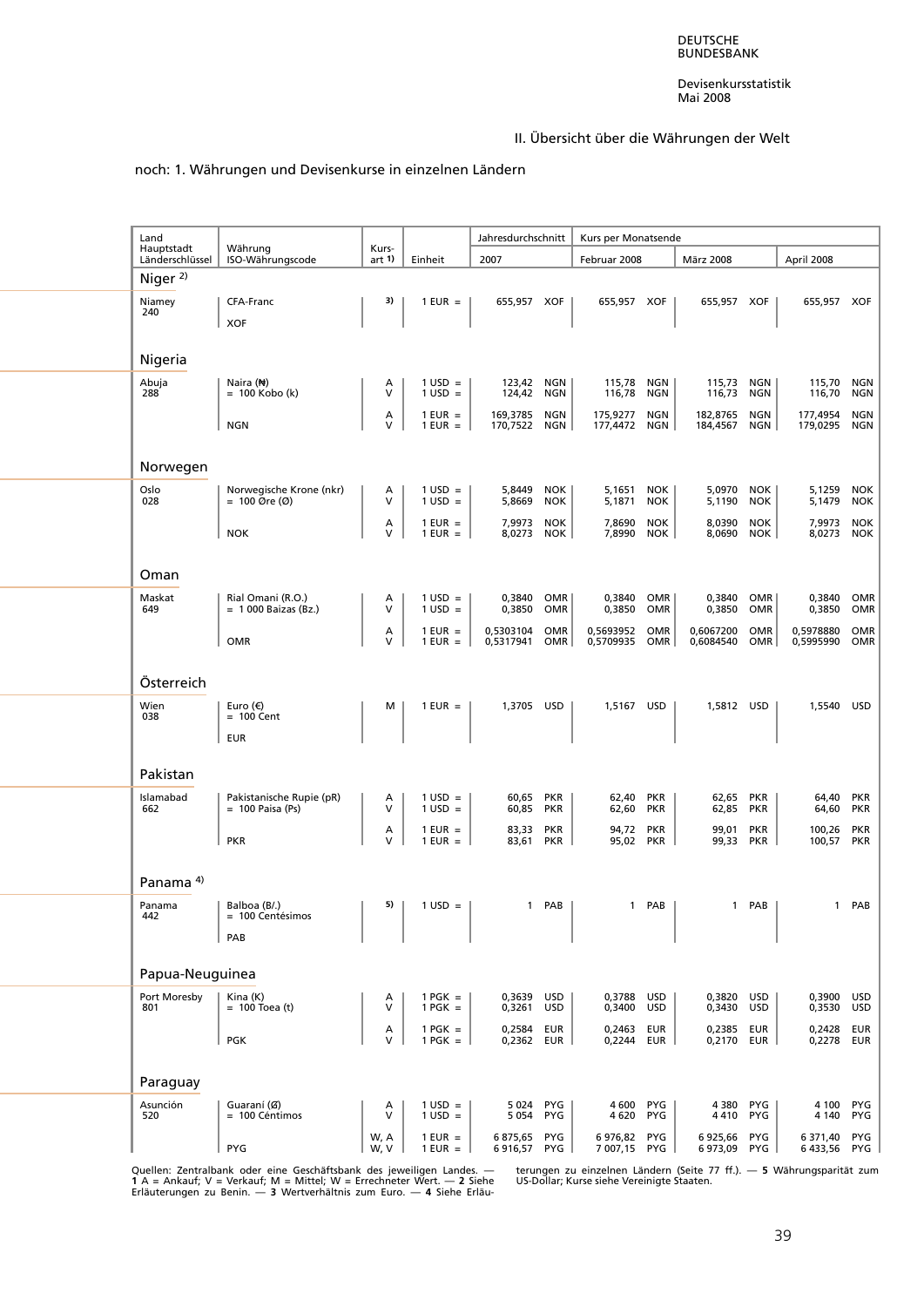

### noch: 1. Währungen und Devisenkurse in einzelnen Ländern

| Land<br>Hauptstadt     | Währung                                         | Kurs-       |                                    | Jahresdurchschnitt       |                          | Kurs per Monatsende      |                          |                          |                          |                          |                          |
|------------------------|-------------------------------------------------|-------------|------------------------------------|--------------------------|--------------------------|--------------------------|--------------------------|--------------------------|--------------------------|--------------------------|--------------------------|
| Länderschlüssel        | ISO-Währungscode                                | art $1$     | Einheit                            | 2007                     |                          | Februar 2008             |                          | <b>März 2008</b>         |                          | April 2008               |                          |
| Peru                   |                                                 |             |                                    |                          |                          |                          |                          |                          |                          |                          |                          |
| Lima<br>504            | Neuer Sol (S/.)<br>= 100 Céntimos               | А<br>V      | $1$ USD =<br>$1 \text{ USD} =$     | 3,127<br>3,129           | <b>PEN</b><br><b>PEN</b> | 2,886<br>2,887           | PEN<br><b>PEN</b>        | 2,743<br>2,746           | <b>PEN</b><br>PEN        | 2,848<br>2,851           | <b>PEN</b><br>PEN        |
|                        | <b>PEN</b>                                      | Α<br>V      | $1$ EUR =<br>$1$ EUR =             | 4,240<br>4,319 PEN       | <b>PEN</b>               | 4,359<br>4,416           | PEN<br>PEN               | 4,321<br>4,385           | PEN<br>PEN               | 4,410<br>4,493 PEN       | <b>PEN</b>               |
| Philippinen            |                                                 |             |                                    |                          |                          |                          |                          |                          |                          |                          |                          |
| Manila                 | Philippinischer Peso (P)                        | А           | $1$ USD =                          | 45,68488                 | PHP                      | 40,13824                 | PHP                      | 41,43302 PHP             |                          | 41,93407                 | PHP                      |
| 708                    | $= 100$ Centavos (¢)                            | $\vee$<br>Α | $1$ USD =<br>$1$ EUR $=$           | 46,40595<br>62,38076     | PHP<br>PHP               | 40,77176<br>60,79887     | PHP<br>PHP               | 42,08698<br>65,16049     | PHP<br>PHP               | 42,59594<br>64,97588     | PHP<br>PHP               |
|                        | PHP                                             | V           | $1$ EUR $=$                        | 63,94339                 | PHP                      | 62,32188                 | PHP                      | 66,79275                 | PHP                      | 66,60352 PHP             |                          |
| Polen                  |                                                 |             |                                    |                          |                          |                          |                          |                          |                          |                          |                          |
| Warschau<br>060        | Zloty (Zl)<br>$= 100$ Groszy (Gr)               | м           | $1 \text{ USD} =$                  | 2,7686                   | <b>PLN</b>               | 2,3155 PLN               |                          | 2,2305                   | PLN                      | 2,2267 PLN               |                          |
|                        | <b>PLN</b>                                      | М           | $1$ EUR =                          | 3,7796                   | PLN                      | 3,5204 PLN               |                          | 3,5258                   | <b>PLN</b>               | 3,4604                   | <b>PLN</b>               |
|                        |                                                 |             |                                    |                          |                          |                          |                          |                          |                          |                          |                          |
| Portugal               |                                                 |             |                                    |                          |                          |                          |                          |                          |                          |                          |                          |
| Lissabon<br>010        | Euro (€)<br>$= 100$ Cent                        | М           | $1$ EUR =                          | 1,3705 USD               |                          | 1,5167 USD               |                          | 1,5812 USD               |                          | 1,5540 USD               |                          |
|                        | <b>EUR</b>                                      |             |                                    |                          |                          |                          |                          |                          |                          |                          |                          |
| Ruanda                 |                                                 |             |                                    |                          |                          |                          |                          |                          |                          |                          |                          |
| Kigali<br>324          | Ruanda-Franc (F.Rw)<br>= 100 Centimes           | A<br>$\vee$ | $1 \text{ USD} =$<br>$1$ USD =     | 543,671537<br>550,142859 | <b>RWF</b><br><b>RWF</b> | 540,960278<br>547,490986 | <b>RWF</b><br><b>RWF</b> | 540,836028<br>547,365236 | <b>RWF</b><br><b>RWF</b> | 540,339028<br>546,862236 | <b>RWF</b><br><b>RWF</b> |
|                        | <b>RWF</b>                                      | Α<br>V      | $1$ EUR =<br>$1$ EUR = $\parallel$ | 746,912691<br>755,810647 | <b>RWF</b><br>RWF        | 816,471348<br>826,328144 | <b>RWF</b><br><b>RWF</b> | 856,089349<br>866,424431 | <b>RWF</b><br><b>RWF</b> | 841,578036<br>851,737932 | <b>RWF</b><br><b>RWF</b> |
|                        |                                                 |             |                                    |                          |                          |                          |                          |                          |                          |                          |                          |
| Rumänien               |                                                 |             |                                    |                          |                          |                          |                          |                          |                          |                          |                          |
| <b>Bukarest</b><br>066 | Leu (l)<br>$= 100$ Bani                         | м           | $1 \text{ USD} =$                  | 2,4361                   | <b>RON</b>               | 2,4496                   | <b>RON</b>               | 2,3563                   | <b>RON</b>               | 2,3635                   | <b>RON</b>               |
|                        | <b>RON</b>                                      | М           | $1$ EUR $=$                        | 3,3413                   | <b>RON</b>               | 3,7269                   | <b>RON</b>               | 3,7276                   | <b>RON</b>               | 3,6759                   | <b>RON</b>               |
| Russische Föderation   |                                                 |             |                                    |                          |                          |                          |                          |                          |                          |                          |                          |
| Moskau<br>075          | Rubel (Rbl)<br>= 100 Kopeken                    | м           | $1 \text{ USD} =$                  | 25,5534                  | RUB                      | 24,1159                  | RUB                      | 23,5156                  | <b>RUB</b>               | 23,6471                  | <b>RUB</b>               |
|                        | <b>RUB</b>                                      | М           | $1$ EUR =                          | 35.0373 RUB              |                          | 36.4054 RUB              |                          | 37,0676 RUB              |                          | 36,8895 RUB              |                          |
| Salomonen              |                                                 |             |                                    |                          |                          |                          |                          |                          |                          |                          |                          |
| Honiara<br>806         | Salomonen-Dollar (SI\$)<br>= 100 Cents $(\phi)$ | А<br>V      | $1$ SBD =<br>$1$ SBD =             | 0,1329<br>0,1285         | <b>USD</b><br><b>USD</b> | 0,1327<br>0,1283         | USD<br>USD               | 0,1327<br>0,1283         | USD<br><b>USD</b>        | 0,1329<br>0,1283         | <b>USD</b><br><b>USD</b> |
|                        |                                                 | Α           | $1$ SBD =                          | 0,0976                   | <b>EUR</b>               | 0,0881                   | <b>EUR</b>               | 0,0848                   | <b>EUR</b>               | 0,0860                   | EUR                      |
|                        | SBD                                             | V           | $1$ SBD =                          | 0,0928                   | EUR                      | 0,0838                   | EUR                      | 0,0807                   | EUR                      | 0,0818                   | <b>EUR</b>               |
| Sambia                 |                                                 |             |                                    |                          |                          |                          |                          |                          |                          |                          |                          |
| Lusaka<br>378          | Kwacha (K)<br>= 100 Ngwee (N)                   | Α<br>$\vee$ | $1 \text{ USD} =$<br>$1$ USD =     | 3 986,71<br>4 006,71     | ZMK<br>ZMK               | 3 747,78<br>3767,78 ZMK  | ZMK                      | 3 683,33<br>3 703,33 ZMK | ZMK                      | 3 463,33<br>3 483,33     | ZMK<br>ZMK               |
|                        | ZMK                                             | Α<br>v      | $1$ EUR $=$<br>$1$ EUR $=$         | 5 480,20<br>5 507,73     | ZMK<br>ZMK               | 5 662,02<br>5 697,26 ZMK | ZMK                      | 5 818,19<br>5 849,78 ZMK | ZMK                      | 5 392,77<br>5 423,91     | ZMK<br>ZMK               |
|                        |                                                 |             |                                    |                          |                          |                          |                          |                          |                          |                          |                          |

Quellen: Zentralbank oder eine Geschäftsbank des jeweiligen Landes. — **1** A = Ankauf; V = Verkauf; M = Mittel; W = Errechneter Wert.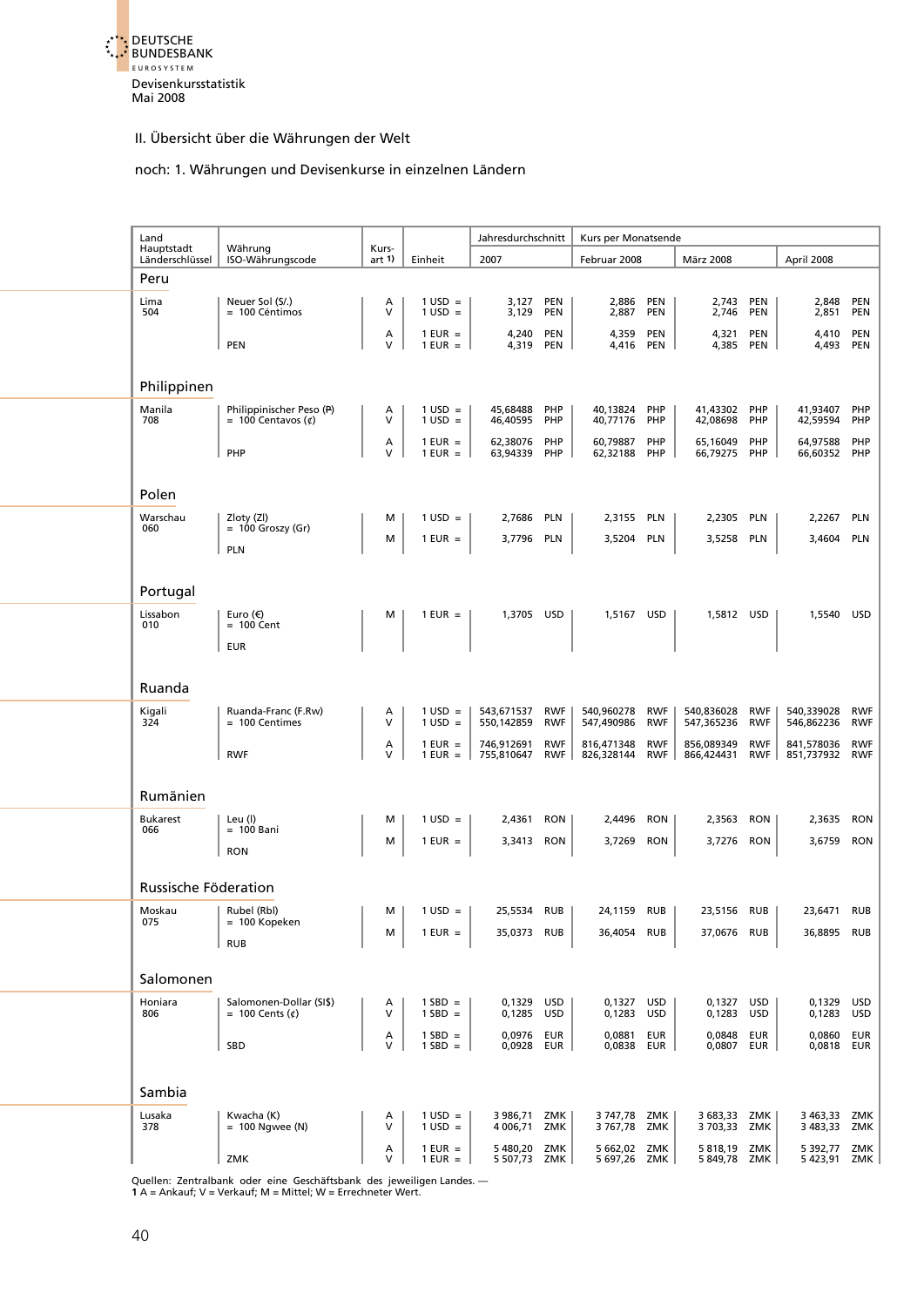#### noch: 1. Währungen und Devisenkurse in einzelnen Ländern

| Land<br>Hauptstadt                  | Währung                                          | Kurs-       |                                | Jahresdurchschnitt             |                          | Kurs per Monatsende            |                          |                                |                          |                                |                          |
|-------------------------------------|--------------------------------------------------|-------------|--------------------------------|--------------------------------|--------------------------|--------------------------------|--------------------------|--------------------------------|--------------------------|--------------------------------|--------------------------|
| Länderschlüssel                     | ISO-Währungscode                                 | art 1)      | Einheit                        | 2007                           |                          | Februar 2008                   |                          | März 2008                      |                          | April 2008                     |                          |
| Samoa<br>Apia                       | Tala (WS\$)                                      | Α<br>V      | $1 WST =$                      | 0,3919                         | USD                      | 0,4116                         | USD                      | 0,4075                         | USD                      | 0,4094                         | USD                      |
| 819                                 | $= 100$ Sene (s)                                 |             | $1 WST =$                      | 0,3749                         | USD                      | 0,3946                         | <b>USD</b>               | 0,3905                         | <b>USD</b>               | 0,3924                         | <b>USD</b>               |
|                                     | <b>WST</b>                                       | Α<br>V      | $1 WST =$<br>$1 WST =$         | 0,2894<br>0,2684               | <b>EUR</b><br>EUR        | 0,2771<br>0,2561               | EUR<br>EUR               | 0,2646<br>0,2436               | EUR<br><b>EUR</b>        | 0,2685<br>0,2475               | EUR<br><b>EUR</b>        |
| São Tomé und Príncipe <sup>2)</sup> |                                                  |             |                                |                                |                          |                                |                          |                                |                          |                                |                          |
| São Tomé<br>311                     | Dobra (Db)<br>= 100 Céntimos                     | A<br>V      | $1 \text{ USD} =$<br>$1$ USD = | 13 454,27 STD<br>13 723,22 STD |                          | 14 474,82 STD<br>14 764,17 STD |                          | 14 596,43 STD<br>14 888,21 STD |                          | 14 590,10 STD<br>14 881,76 STD |                          |
|                                     | <b>STD</b>                                       | Α<br>$\vee$ | $1$ EUR $=$<br>$1$ EUR $=$     | 18 558,86 STD<br>18 929,85 STD |                          | 21 887,38 STD<br>22 324,90 STD |                          | 23 056,51 STD<br>23 517,41 STD |                          | 22 718,24 STD<br>23 172,38 STD |                          |
|                                     |                                                  |             |                                |                                |                          |                                |                          |                                |                          |                                |                          |
| Saudi-Arabien                       |                                                  |             |                                |                                |                          |                                |                          |                                |                          |                                |                          |
| Riad<br>632                         | Saudi Riyal (S.Rl.)<br>$= 100$ Halalah           | A<br>V      | $1$ USD =<br>$1$ USD =         | 3,7440 SAR<br>3,7540           | SAR                      | 3,7440 SAR<br>3,7540 SAR       |                          | 3,7440 SAR<br>3,7540 SAR       |                          | 3,7440 SAR<br>3,7540           | SAR                      |
|                                     | SAR                                              | Α<br>v      | $1$ EUR $=$<br>$1$ EUR $=$     | 5,1140 SAR<br>5,2403           | SAR                      | 5,5447 SAR<br>5,7295 SAR       |                          | 5,7955 SAR<br>5,9887           | SAR                      | 5,7113 SAR<br>5,9037           | SAR                      |
| Schweden                            |                                                  |             |                                |                                |                          |                                |                          |                                |                          |                                |                          |
| Stockholm                           | Schwedische Krone (skr)                          | A           | $1 \text{ USD} =$              | 6,7294 SEK                     |                          | 6,1325 SEK                     |                          | 5,9175 SEK                     |                          | 5,9750 SEK                     |                          |
| 030                                 | $= 100$ Öre                                      | V<br>Α      | $1$ USD =<br>$1$ EUR $=$       | 6,7969 SEK<br>9,2370 SEK       |                          | 6,2000<br>9,3660 SEK           | SEK                      | 5,9850 SEK<br>9,3755 SEK       |                          | 6,0425<br>9,3505 SEK           | SEK                      |
|                                     | <b>SEK</b>                                       | $\vee$      | $1$ EUR $=$                    | 9,2885 SEK                     |                          | 9,4175 SEK                     |                          | 9,4270 SEK                     |                          | 9,4020 SEK                     |                          |
| Schweiz                             |                                                  |             |                                |                                |                          |                                |                          |                                |                          |                                |                          |
| Bern<br>039                         | Schweizer Franken (sfr)<br>$= 100$ Rappen (Rp) / | A<br>V      | $1 \text{ USD} =$<br>$1$ USD = | 1,1848<br>1,2151               | CHF<br>CHF               | 1,0379 CHF<br>1,0646           | CHF                      | 0,9842 CHF<br>1,0095           | CHF                      | 1,0224<br>1,0484               | CHF<br><b>CHF</b>        |
|                                     | Centimes (c)<br><b>CHF</b>                       | Α<br>$\vee$ | $1$ EUR $=$<br>$1$ EUR $=$     | 1,6239 CHF<br>1,6651 CHF       |                          | 1,5771 CHF<br>1,6174 CHF       |                          | 1,5537 CHF<br>1,5934 CHF       |                          | 1,5979<br>1,6385               | CHF<br>CHF               |
|                                     |                                                  |             |                                |                                |                          |                                |                          |                                |                          |                                |                          |
| Senegal <sup>3)</sup>               |                                                  |             |                                |                                |                          |                                |                          |                                |                          |                                |                          |
| Dakar<br>248                        | CFA-Franc<br>XOF                                 | 4)          | $1$ EUR $=$                    | 655,957 XOF                    |                          | 655,957 XOF                    |                          | 655,957 XOF                    |                          | 655,957 XOF                    |                          |
|                                     |                                                  |             |                                |                                |                          |                                |                          |                                |                          |                                |                          |
| Serbien                             |                                                  |             |                                |                                |                          |                                |                          |                                |                          |                                |                          |
| Belgrad<br>099                      | Serbischer Dinar (RSD)<br>$= 100$ Para           | A<br>V      | $1 \text{ USD} =$<br>$1$ USD = | 58,1652<br>58,5152             | <b>RSD</b><br><b>RSD</b> | 54,8032<br>55,1330             | <b>RSD</b><br><b>RSD</b> | 51,9711<br>52,2839             | <b>RSD</b><br><b>RSD</b> | 51,3063<br>51,6151             | RSD<br><b>RSD</b>        |
|                                     | <b>RSD</b>                                       | А<br>$\vee$ | $1$ EUR $=$<br>$1$ EUR $=$     | 79,7711<br>80,2511             | <b>RSD</b><br><b>RSD</b> | 83,2131<br>83,7139             | RSD<br><b>RSD</b>        | 82,0677<br>82,5615             | <b>RSD</b><br><b>RSD</b> | 79,8891<br>80,3699             | <b>RSD</b><br><b>RSD</b> |
|                                     |                                                  |             |                                |                                |                          |                                |                          |                                |                          |                                |                          |
| Seychellen                          |                                                  |             |                                |                                |                          |                                |                          |                                |                          |                                |                          |
| Victoria<br>355                     | Seychellen-Rupie (SR)<br>$= 100$ Cents (C)       | Α<br>V      | $1$ USD =<br>$1$ USD =         | 6,7374 SCR<br>6,8559           | <b>SCR</b>               | 7,9509<br>8,0908               | SCR<br>SCR               | 7,9428 SCR<br>8,0825           | SCR                      | 7,9323 SCR<br>8,0718           | <b>SCR</b>               |
|                                     | <b>SCR</b>                                       | Α<br>$\vee$ | $1$ EUR $=$<br>$1$ EUR =       | 9,3279 SCR<br>9,4920 SCR       |                          | 12,0632 SCR<br>12,2753 SCR     |                          | 12,5170 SCR<br>12,7372 SCR     |                          | 12,3775 SCR<br>12,5952 SCR     |                          |

Quellen: Zentralbank oder eine Geschäftsbank des jeweiligen Landes. — läuterungen zu einzelnen Ländern (Seite 77 ff.). — 3 Siehe Erläuterungen zu<br>1 A = Ankauf; V = Verkauf; M = Mittel; W = Errechneter Wert. — 2 Siehe Er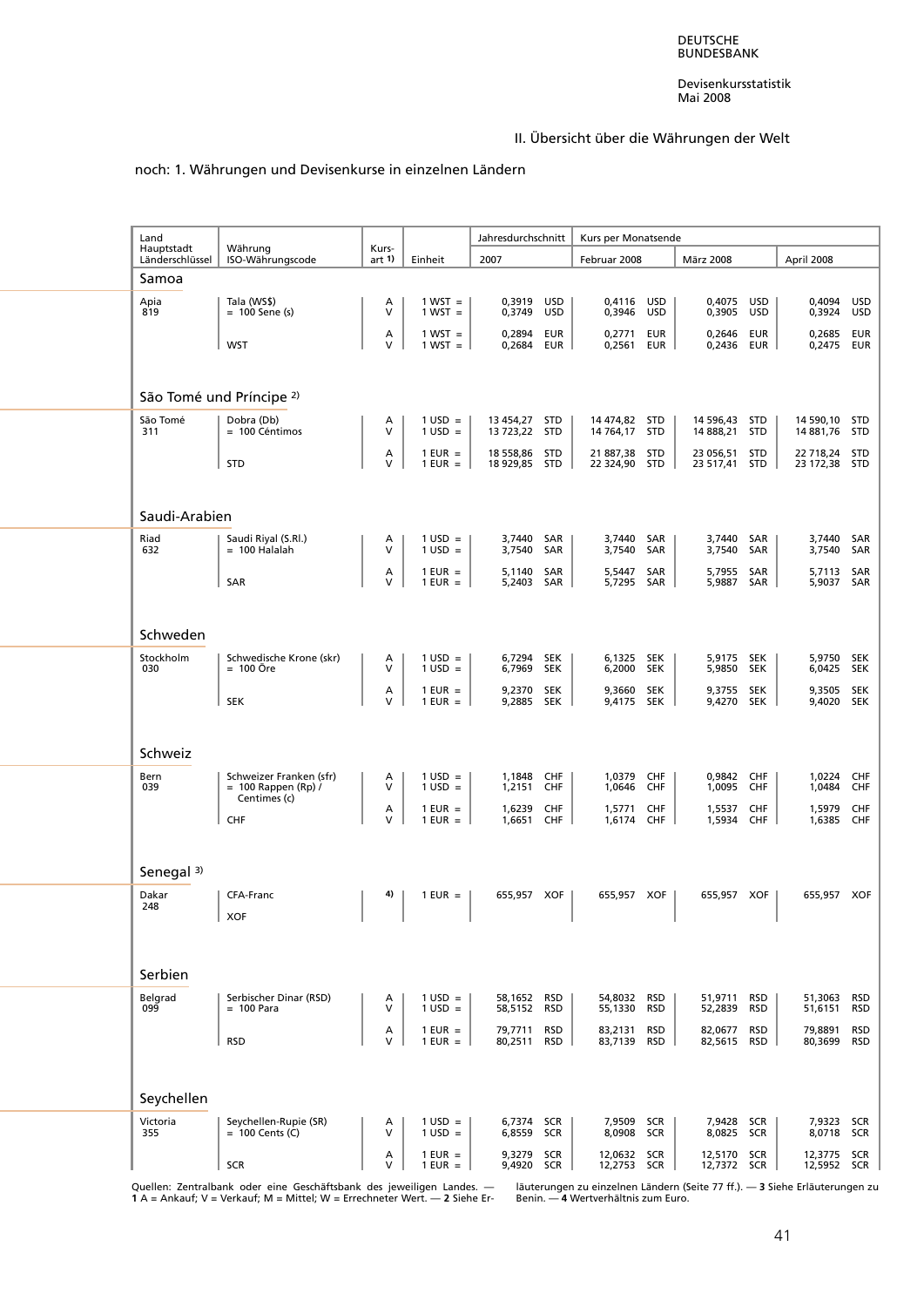

### noch: 1. Währungen und Devisenkurse in einzelnen Ländern

| Land<br>Hauptstadt     | Währung                                       | Kurs-        |                                        | Jahresdurchschnitt           |            | Kurs per Monatsende          |            |                              |            |                              |            |
|------------------------|-----------------------------------------------|--------------|----------------------------------------|------------------------------|------------|------------------------------|------------|------------------------------|------------|------------------------------|------------|
| Länderschlüssel        | ISO-Währungscode                              | art $1$      | Einheit                                | 2007                         |            | Februar 2008                 |            | <b>März 2008</b>             |            | April 2008                   |            |
| Sierra Leone           |                                               |              |                                        |                              |            |                              |            |                              |            |                              |            |
| Freetown<br>264        | Leone (Le)<br>$= 100$ Cents (c)               | Α<br>$\vee$  | $1 \text{ USD} =$<br>$1 \text{ USD} =$ | 2 954,63 SLL<br>3 014,32 SLL |            | 2 943,41 SLL<br>3 002,87 SLL |            | 2 941,25 SLL<br>3 000,67 SLL |            | 2 940,12 SLL<br>2 999,52 SLL |            |
|                        | <b>SLL</b>                                    | W, A<br>W, V | $1$ EUR =<br>$1$ EUR = $\vert$         | 4 078,10 SLL<br>4 160,49 SLL |            | 4 464,27 SLL<br>4 554,45 SLL |            | 4 650,70 SLL<br>4 744,66 SLL |            | 4 568,95 SLL<br>4 661,25 SLL |            |
|                        |                                               |              |                                        |                              |            |                              |            |                              |            |                              |            |
| Simbabwe <sup>2)</sup> |                                               |              |                                        |                              |            |                              |            |                              |            |                              |            |
| Harare<br>382          | Simbabwe-Dollar (Z.\$)<br>$= 100$ Cents (c)   | м            | $1$ USD =                              |                              |            | 30 000,00 ZWD                |            | 30 000,00 ZWD                |            | 30 000,00 ZWD                |            |
|                        | ZWD                                           | М            | $1$ EUR =                              |                              |            | 45 549,00 ZWD                |            | 47 325,00 ZWD                |            | 46 744,50 ZWD                |            |
|                        |                                               |              |                                        |                              |            |                              |            |                              |            |                              |            |
| Singapur <sup>2)</sup> |                                               |              |                                        |                              |            |                              |            |                              |            |                              |            |
| Singapur<br>706        | Singapur-Dollar (S\$)<br>$= 100$ Cents (c)    | м            | $1 \text{ USD} =$                      | 1,5052 SGD                   |            | 1,3929 SGD                   |            | 1,3799 SGD                   |            | 1,3619 SGD                   |            |
|                        | SGD                                           | M            | $1$ EUR $=$                            | 2,0670 SGD                   |            | 2,1141                       | SGD        | 2.1807 SGD                   |            | 2,1206 SGD                   |            |
|                        |                                               |              |                                        |                              |            |                              |            |                              |            |                              |            |
| Slowakei               |                                               |              |                                        |                              |            |                              |            |                              |            |                              |            |
| Pressburg<br>063       | Slowakische Krone (Sk)<br>$= 100$ Hellers (h) | м            | $1 \text{ USD} =$                      | 24,713 SKK                   |            | 21,696 SKK                   |            | 20,645 SKK                   |            | 20,712 SKK                   |            |
|                        | <b>SKK</b>                                    | м            | $1$ EUR $=$                            | 33,788 SKK                   |            | 32,802 SKK                   |            | 32,611 SKK                   |            | 32,239 SKK                   |            |
|                        |                                               |              |                                        |                              |            |                              |            |                              |            |                              |            |
| Slowenien              |                                               |              |                                        |                              |            |                              |            |                              |            |                              |            |
| Laibach<br>091         | Euro $(\epsilon)$<br>$= 100$ Cent             | м            | $1$ EUR $=$                            | 1,3705 USD                   |            | 1,5167 USD                   |            | 1,5812 USD                   |            | 1,5540 USD                   |            |
|                        | <b>EUR</b>                                    |              |                                        |                              |            |                              |            |                              |            |                              |            |
|                        |                                               |              |                                        |                              |            |                              |            |                              |            |                              |            |
| Somalia <sup>2)</sup>  |                                               |              |                                        |                              |            |                              |            |                              |            |                              |            |
| Mogadischu<br>342      | Somalia-Schilling (So.Sh.)<br>= 100 Centesimi | Α<br>$\vee$  | $1$ USD =<br>$1$ USD =                 |                              | SOS<br>SOS |                              | SOS<br>SOS |                              | SOS<br>SOS |                              | SOS<br>SOS |
|                        | SOS                                           |              |                                        |                              |            |                              |            |                              |            |                              |            |
|                        |                                               |              |                                        |                              |            |                              |            |                              |            |                              |            |
| Spanien                |                                               |              |                                        |                              |            |                              |            |                              |            |                              |            |
| Madrid<br>011          | Euro $(\epsilon)$<br>$= 100$ Cent             | м            | $1$ EUR $=$                            | 1,3705 USD                   |            | 1,5167 USD                   |            | 1,5812 USD                   |            | 1,5540 USD                   |            |
|                        | <b>EUR</b>                                    |              |                                        |                              |            |                              |            |                              |            |                              |            |
|                        |                                               |              |                                        |                              |            |                              |            |                              |            |                              |            |
| Sri Lanka              |                                               |              |                                        |                              |            |                              |            |                              |            |                              |            |
| Colombo<br>669         | Sri-Lanka-Rupie (S.L.Re.)<br>$= 100$ Cents    | A<br>$\vee$  | $1 \text{ USD} =$<br>$1 \text{ USD} =$ | 110,00 LKR<br>111,25 LKR     |            | 107,29 LKR<br>108,37 LKR     |            | 107,24 LKR<br>108,31 LKR     |            | 107,30 LKR<br>108,38 LKR     |            |
|                        | (S.L.Cts.)<br>LKR                             | А<br>v       | $1$ EUR $=$<br>$1$ EUR $=$             | 150,68 LKR<br>153,48 LKR     |            | 162,25 LKR<br>165,05 LKR     |            | 168,80<br>171,67 LKR         | LKR        | 166,54 LKR<br>169,21 LKR     |            |
|                        |                                               |              |                                        |                              |            |                              |            |                              |            |                              |            |

Quellen: Zentralbank oder eine Geschäftsbank des jeweiligen Landes. —<br>1 A = Ankauf; V = Verkauf; M = Mittel; W = Errechneter Wert. — 2 Siehe Er-<br>läuterungen zu einzelnen Ländern (Seite 77 ff.).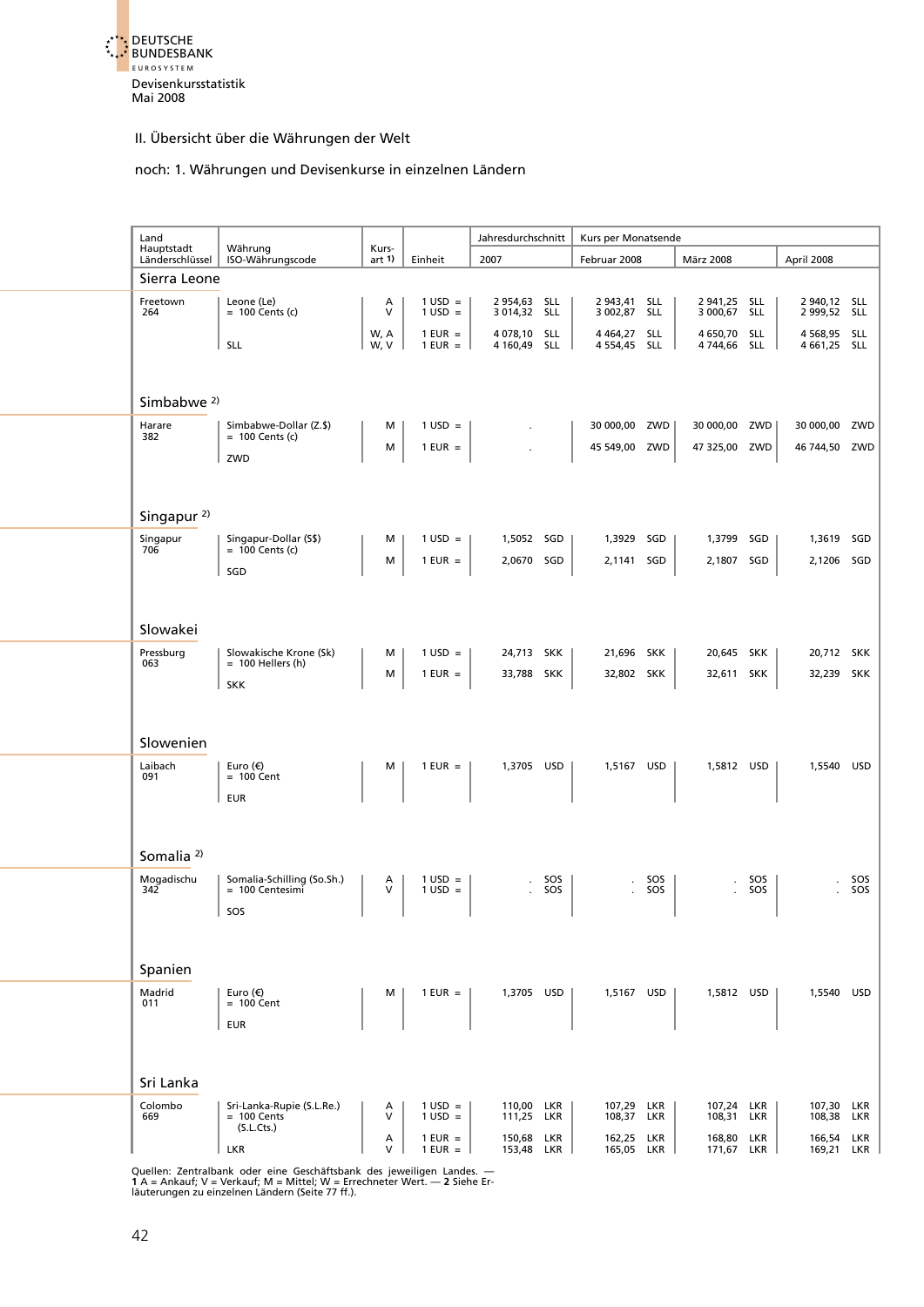#### noch: 1. Währungen und Devisenkurse in einzelnen Ländern

| Land<br>Jahresdurchschnitt<br>Kurs per Monatsende<br>Hauptstadt<br>Währung<br>Kurs-<br>2007<br>Februar 2008<br>Länderschlüssel<br>ISO-Währungscode<br>art $1$ )<br>Einheit<br>März 2008<br>April 2008<br>St. Helena<br>2)<br>Jamestown<br>St.-Helena-Pfund (SH£)<br>$1$ SHP $=$<br>1 GBP<br>1 GBP<br>1 GBP<br>1 GBP<br>329<br>$= 100$ Pence (p)<br><b>SHP</b><br>St. Kitts und Nevis<br>Ostkaribischer Dollar (EC\$)<br>$1 \text{ USD} =$<br>2,6882 XCD<br>2,6882 XCD<br>2,6882 XCD<br>2,6882<br><b>Basseterre</b><br>XCD<br>A<br>449<br>$= 100$ Cents<br>V<br>$1$ USD =<br>2,7169<br>XCD<br>2,7169 XCD<br>2,7169 XCD<br>2,7169<br>XCD<br>$1$ EUR =<br>W, A<br>3,6842 XCD<br>4,0772 XCD<br>4,2506<br>XCD<br>4,1775<br>XCD<br><b>XCD</b><br>W, V<br>$1$ EUR =<br>3,7235 XCD<br>4,1207 XCD<br>4,2960 XCD<br>4,2221<br>XCD<br>St. Lucia<br>$1$ USD =<br>Castries<br>Ostkaribischer Dollar (EC\$)<br>2,6882 XCD<br>2,6882 XCD<br>2,6882 XCD<br>2,6882<br>XCD<br>A<br>465<br>$= 100$ Cents<br>$1$ USD =<br>XCD<br>2,7169 XCD<br>2,7169 XCD<br>XCD<br>V<br>2,7169<br>2,7169<br>$1$ EUR =<br>W, A<br>3,6842<br>XCD<br>4,0772 XCD<br>4,2506 XCD<br>4,1775<br>XCD<br><b>XCD</b><br>4,1207 XCD<br>4,2960 XCD<br>4,2221 XCD<br>W, V<br>$1$ EUR $=$<br>3,7235 XCD<br>St. Vincent und die Grenadinen<br>Ostkaribischer Dollar (EC\$)<br>Kingstown<br>$1 \text{ USD} =$<br>2,6882 XCD<br>2,6882 XCD<br>2,6882 XCD<br>2,6882 XCD<br>A<br>467<br>V<br>$1$ USD =<br>XCD<br>$= 100$ Cents<br>2,7169<br>XCD<br>2,7169<br>XCD<br>2,7169<br><b>XCD</b><br>2,7169<br>W, A<br>$1$ EUR =<br>3,6842<br>XCD<br>4,0772 XCD<br>4,2506 XCD<br>4,1775<br>XCD<br>XCD<br>XCD<br>W, V<br>$1$ EUR $=$<br>3,7235 XCD<br>4,1207 XCD<br>4,2960 XCD<br>4,2221<br>Südafrika<br>Pretoria<br>Rand (R)<br>$1 \text{ USD} =$<br>6,8801 ZAR<br>7,5225 ZAR<br>7,9625 ZAR<br>7,3925<br>ZAR<br>Α<br>V<br>$= 100$ Cents (c)<br>$1$ USD =<br>7,7900<br>8,2300<br>ZAR<br>Parlamentssitz:<br>ZAR<br>ZAR<br>ZAR<br>7,6600<br>7,1476<br>Kapstadt<br>388<br>А<br>$1$ EUR =<br>9,4525<br>ZAR<br>11,4494<br>ZAR<br>12,6181<br>ZAR<br>11,5421<br>ZAR<br>V<br>ZAR<br>11,8441<br>11,9394<br>$1$ EUR $=$<br>9,8395<br>ZAR<br>ZAR<br>13,0160<br>ZAR<br>ZAR<br>Sudan<br>Khartum<br>Sudanesisches Pfund<br>$1$ USD =<br>$3)$ 2,0120<br>SDG<br>2,0090<br>SDG<br>2,0250<br>SDG<br>2.0330<br>SDG<br>A<br>224<br>$= 100$ Piaster<br>V<br>$1 \text{ USD} =$<br>3) 2,0221<br>SDG<br>2,0193 SDG<br>2,0351<br>SDG<br>2,0432<br>SDG<br>$1$ EUR =<br>3) 2,7752 SDG<br>3.0209 SDG<br>3,1991<br>SDG<br>3,1637 SDG<br>Α<br>  SDG<br>$V$  <br>$1 \text{ EUR} =   30 \text{ } 2,7895 \text{ } SDG  $<br>3,0360 SDG  <br>3,2151 SDG  <br>3,1795 SDG |          |  |  |  |  |  |  |
|----------------------------------------------------------------------------------------------------------------------------------------------------------------------------------------------------------------------------------------------------------------------------------------------------------------------------------------------------------------------------------------------------------------------------------------------------------------------------------------------------------------------------------------------------------------------------------------------------------------------------------------------------------------------------------------------------------------------------------------------------------------------------------------------------------------------------------------------------------------------------------------------------------------------------------------------------------------------------------------------------------------------------------------------------------------------------------------------------------------------------------------------------------------------------------------------------------------------------------------------------------------------------------------------------------------------------------------------------------------------------------------------------------------------------------------------------------------------------------------------------------------------------------------------------------------------------------------------------------------------------------------------------------------------------------------------------------------------------------------------------------------------------------------------------------------------------------------------------------------------------------------------------------------------------------------------------------------------------------------------------------------------------------------------------------------------------------------------------------------------------------------------------------------------------------------------------------------------------------------------------------------------------------------------------------------------------------------------------------------------------------------------------------------------------------------------------------------------------------------------------------------------------------------------------------------------------------------------------------------------------------------------------------------------|----------|--|--|--|--|--|--|
|                                                                                                                                                                                                                                                                                                                                                                                                                                                                                                                                                                                                                                                                                                                                                                                                                                                                                                                                                                                                                                                                                                                                                                                                                                                                                                                                                                                                                                                                                                                                                                                                                                                                                                                                                                                                                                                                                                                                                                                                                                                                                                                                                                                                                                                                                                                                                                                                                                                                                                                                                                                                                                                                      |          |  |  |  |  |  |  |
|                                                                                                                                                                                                                                                                                                                                                                                                                                                                                                                                                                                                                                                                                                                                                                                                                                                                                                                                                                                                                                                                                                                                                                                                                                                                                                                                                                                                                                                                                                                                                                                                                                                                                                                                                                                                                                                                                                                                                                                                                                                                                                                                                                                                                                                                                                                                                                                                                                                                                                                                                                                                                                                                      |          |  |  |  |  |  |  |
|                                                                                                                                                                                                                                                                                                                                                                                                                                                                                                                                                                                                                                                                                                                                                                                                                                                                                                                                                                                                                                                                                                                                                                                                                                                                                                                                                                                                                                                                                                                                                                                                                                                                                                                                                                                                                                                                                                                                                                                                                                                                                                                                                                                                                                                                                                                                                                                                                                                                                                                                                                                                                                                                      |          |  |  |  |  |  |  |
|                                                                                                                                                                                                                                                                                                                                                                                                                                                                                                                                                                                                                                                                                                                                                                                                                                                                                                                                                                                                                                                                                                                                                                                                                                                                                                                                                                                                                                                                                                                                                                                                                                                                                                                                                                                                                                                                                                                                                                                                                                                                                                                                                                                                                                                                                                                                                                                                                                                                                                                                                                                                                                                                      |          |  |  |  |  |  |  |
|                                                                                                                                                                                                                                                                                                                                                                                                                                                                                                                                                                                                                                                                                                                                                                                                                                                                                                                                                                                                                                                                                                                                                                                                                                                                                                                                                                                                                                                                                                                                                                                                                                                                                                                                                                                                                                                                                                                                                                                                                                                                                                                                                                                                                                                                                                                                                                                                                                                                                                                                                                                                                                                                      |          |  |  |  |  |  |  |
|                                                                                                                                                                                                                                                                                                                                                                                                                                                                                                                                                                                                                                                                                                                                                                                                                                                                                                                                                                                                                                                                                                                                                                                                                                                                                                                                                                                                                                                                                                                                                                                                                                                                                                                                                                                                                                                                                                                                                                                                                                                                                                                                                                                                                                                                                                                                                                                                                                                                                                                                                                                                                                                                      |          |  |  |  |  |  |  |
|                                                                                                                                                                                                                                                                                                                                                                                                                                                                                                                                                                                                                                                                                                                                                                                                                                                                                                                                                                                                                                                                                                                                                                                                                                                                                                                                                                                                                                                                                                                                                                                                                                                                                                                                                                                                                                                                                                                                                                                                                                                                                                                                                                                                                                                                                                                                                                                                                                                                                                                                                                                                                                                                      |          |  |  |  |  |  |  |
|                                                                                                                                                                                                                                                                                                                                                                                                                                                                                                                                                                                                                                                                                                                                                                                                                                                                                                                                                                                                                                                                                                                                                                                                                                                                                                                                                                                                                                                                                                                                                                                                                                                                                                                                                                                                                                                                                                                                                                                                                                                                                                                                                                                                                                                                                                                                                                                                                                                                                                                                                                                                                                                                      |          |  |  |  |  |  |  |
|                                                                                                                                                                                                                                                                                                                                                                                                                                                                                                                                                                                                                                                                                                                                                                                                                                                                                                                                                                                                                                                                                                                                                                                                                                                                                                                                                                                                                                                                                                                                                                                                                                                                                                                                                                                                                                                                                                                                                                                                                                                                                                                                                                                                                                                                                                                                                                                                                                                                                                                                                                                                                                                                      |          |  |  |  |  |  |  |
|                                                                                                                                                                                                                                                                                                                                                                                                                                                                                                                                                                                                                                                                                                                                                                                                                                                                                                                                                                                                                                                                                                                                                                                                                                                                                                                                                                                                                                                                                                                                                                                                                                                                                                                                                                                                                                                                                                                                                                                                                                                                                                                                                                                                                                                                                                                                                                                                                                                                                                                                                                                                                                                                      |          |  |  |  |  |  |  |
|                                                                                                                                                                                                                                                                                                                                                                                                                                                                                                                                                                                                                                                                                                                                                                                                                                                                                                                                                                                                                                                                                                                                                                                                                                                                                                                                                                                                                                                                                                                                                                                                                                                                                                                                                                                                                                                                                                                                                                                                                                                                                                                                                                                                                                                                                                                                                                                                                                                                                                                                                                                                                                                                      |          |  |  |  |  |  |  |
|                                                                                                                                                                                                                                                                                                                                                                                                                                                                                                                                                                                                                                                                                                                                                                                                                                                                                                                                                                                                                                                                                                                                                                                                                                                                                                                                                                                                                                                                                                                                                                                                                                                                                                                                                                                                                                                                                                                                                                                                                                                                                                                                                                                                                                                                                                                                                                                                                                                                                                                                                                                                                                                                      |          |  |  |  |  |  |  |
|                                                                                                                                                                                                                                                                                                                                                                                                                                                                                                                                                                                                                                                                                                                                                                                                                                                                                                                                                                                                                                                                                                                                                                                                                                                                                                                                                                                                                                                                                                                                                                                                                                                                                                                                                                                                                                                                                                                                                                                                                                                                                                                                                                                                                                                                                                                                                                                                                                                                                                                                                                                                                                                                      |          |  |  |  |  |  |  |
|                                                                                                                                                                                                                                                                                                                                                                                                                                                                                                                                                                                                                                                                                                                                                                                                                                                                                                                                                                                                                                                                                                                                                                                                                                                                                                                                                                                                                                                                                                                                                                                                                                                                                                                                                                                                                                                                                                                                                                                                                                                                                                                                                                                                                                                                                                                                                                                                                                                                                                                                                                                                                                                                      |          |  |  |  |  |  |  |
|                                                                                                                                                                                                                                                                                                                                                                                                                                                                                                                                                                                                                                                                                                                                                                                                                                                                                                                                                                                                                                                                                                                                                                                                                                                                                                                                                                                                                                                                                                                                                                                                                                                                                                                                                                                                                                                                                                                                                                                                                                                                                                                                                                                                                                                                                                                                                                                                                                                                                                                                                                                                                                                                      |          |  |  |  |  |  |  |
|                                                                                                                                                                                                                                                                                                                                                                                                                                                                                                                                                                                                                                                                                                                                                                                                                                                                                                                                                                                                                                                                                                                                                                                                                                                                                                                                                                                                                                                                                                                                                                                                                                                                                                                                                                                                                                                                                                                                                                                                                                                                                                                                                                                                                                                                                                                                                                                                                                                                                                                                                                                                                                                                      |          |  |  |  |  |  |  |
|                                                                                                                                                                                                                                                                                                                                                                                                                                                                                                                                                                                                                                                                                                                                                                                                                                                                                                                                                                                                                                                                                                                                                                                                                                                                                                                                                                                                                                                                                                                                                                                                                                                                                                                                                                                                                                                                                                                                                                                                                                                                                                                                                                                                                                                                                                                                                                                                                                                                                                                                                                                                                                                                      |          |  |  |  |  |  |  |
|                                                                                                                                                                                                                                                                                                                                                                                                                                                                                                                                                                                                                                                                                                                                                                                                                                                                                                                                                                                                                                                                                                                                                                                                                                                                                                                                                                                                                                                                                                                                                                                                                                                                                                                                                                                                                                                                                                                                                                                                                                                                                                                                                                                                                                                                                                                                                                                                                                                                                                                                                                                                                                                                      |          |  |  |  |  |  |  |
|                                                                                                                                                                                                                                                                                                                                                                                                                                                                                                                                                                                                                                                                                                                                                                                                                                                                                                                                                                                                                                                                                                                                                                                                                                                                                                                                                                                                                                                                                                                                                                                                                                                                                                                                                                                                                                                                                                                                                                                                                                                                                                                                                                                                                                                                                                                                                                                                                                                                                                                                                                                                                                                                      |          |  |  |  |  |  |  |
|                                                                                                                                                                                                                                                                                                                                                                                                                                                                                                                                                                                                                                                                                                                                                                                                                                                                                                                                                                                                                                                                                                                                                                                                                                                                                                                                                                                                                                                                                                                                                                                                                                                                                                                                                                                                                                                                                                                                                                                                                                                                                                                                                                                                                                                                                                                                                                                                                                                                                                                                                                                                                                                                      |          |  |  |  |  |  |  |
|                                                                                                                                                                                                                                                                                                                                                                                                                                                                                                                                                                                                                                                                                                                                                                                                                                                                                                                                                                                                                                                                                                                                                                                                                                                                                                                                                                                                                                                                                                                                                                                                                                                                                                                                                                                                                                                                                                                                                                                                                                                                                                                                                                                                                                                                                                                                                                                                                                                                                                                                                                                                                                                                      |          |  |  |  |  |  |  |
|                                                                                                                                                                                                                                                                                                                                                                                                                                                                                                                                                                                                                                                                                                                                                                                                                                                                                                                                                                                                                                                                                                                                                                                                                                                                                                                                                                                                                                                                                                                                                                                                                                                                                                                                                                                                                                                                                                                                                                                                                                                                                                                                                                                                                                                                                                                                                                                                                                                                                                                                                                                                                                                                      |          |  |  |  |  |  |  |
|                                                                                                                                                                                                                                                                                                                                                                                                                                                                                                                                                                                                                                                                                                                                                                                                                                                                                                                                                                                                                                                                                                                                                                                                                                                                                                                                                                                                                                                                                                                                                                                                                                                                                                                                                                                                                                                                                                                                                                                                                                                                                                                                                                                                                                                                                                                                                                                                                                                                                                                                                                                                                                                                      |          |  |  |  |  |  |  |
|                                                                                                                                                                                                                                                                                                                                                                                                                                                                                                                                                                                                                                                                                                                                                                                                                                                                                                                                                                                                                                                                                                                                                                                                                                                                                                                                                                                                                                                                                                                                                                                                                                                                                                                                                                                                                                                                                                                                                                                                                                                                                                                                                                                                                                                                                                                                                                                                                                                                                                                                                                                                                                                                      |          |  |  |  |  |  |  |
|                                                                                                                                                                                                                                                                                                                                                                                                                                                                                                                                                                                                                                                                                                                                                                                                                                                                                                                                                                                                                                                                                                                                                                                                                                                                                                                                                                                                                                                                                                                                                                                                                                                                                                                                                                                                                                                                                                                                                                                                                                                                                                                                                                                                                                                                                                                                                                                                                                                                                                                                                                                                                                                                      |          |  |  |  |  |  |  |
|                                                                                                                                                                                                                                                                                                                                                                                                                                                                                                                                                                                                                                                                                                                                                                                                                                                                                                                                                                                                                                                                                                                                                                                                                                                                                                                                                                                                                                                                                                                                                                                                                                                                                                                                                                                                                                                                                                                                                                                                                                                                                                                                                                                                                                                                                                                                                                                                                                                                                                                                                                                                                                                                      |          |  |  |  |  |  |  |
|                                                                                                                                                                                                                                                                                                                                                                                                                                                                                                                                                                                                                                                                                                                                                                                                                                                                                                                                                                                                                                                                                                                                                                                                                                                                                                                                                                                                                                                                                                                                                                                                                                                                                                                                                                                                                                                                                                                                                                                                                                                                                                                                                                                                                                                                                                                                                                                                                                                                                                                                                                                                                                                                      |          |  |  |  |  |  |  |
|                                                                                                                                                                                                                                                                                                                                                                                                                                                                                                                                                                                                                                                                                                                                                                                                                                                                                                                                                                                                                                                                                                                                                                                                                                                                                                                                                                                                                                                                                                                                                                                                                                                                                                                                                                                                                                                                                                                                                                                                                                                                                                                                                                                                                                                                                                                                                                                                                                                                                                                                                                                                                                                                      | Suriname |  |  |  |  |  |  |
| Suriname-Dollar (SRD)<br>Paramaribo<br>$1 \text{ USD} =$<br>2,710 SRD<br>2,710 SRD<br>2,710 SRD<br>2,710<br>SRD<br>Α                                                                                                                                                                                                                                                                                                                                                                                                                                                                                                                                                                                                                                                                                                                                                                                                                                                                                                                                                                                                                                                                                                                                                                                                                                                                                                                                                                                                                                                                                                                                                                                                                                                                                                                                                                                                                                                                                                                                                                                                                                                                                                                                                                                                                                                                                                                                                                                                                                                                                                                                                 |          |  |  |  |  |  |  |
| V<br>$1$ USD =<br>SRD<br>492<br>$= 100$ Cent<br>2,780<br>2,780<br>SRD<br>2,780<br>SRD<br>2,780<br>SRD<br>4,220<br>А<br>$1$ EUR $=$<br>3,735<br>SRD<br>4,098<br>SRD<br>4,281<br><b>SRD</b><br>SRD                                                                                                                                                                                                                                                                                                                                                                                                                                                                                                                                                                                                                                                                                                                                                                                                                                                                                                                                                                                                                                                                                                                                                                                                                                                                                                                                                                                                                                                                                                                                                                                                                                                                                                                                                                                                                                                                                                                                                                                                                                                                                                                                                                                                                                                                                                                                                                                                                                                                     |          |  |  |  |  |  |  |
| $\vee$<br>SRD<br>$1$ EUR =<br>SRD<br>3,831<br>4,204 SRD<br>4,392 SRD<br>4,329 SRD                                                                                                                                                                                                                                                                                                                                                                                                                                                                                                                                                                                                                                                                                                                                                                                                                                                                                                                                                                                                                                                                                                                                                                                                                                                                                                                                                                                                                                                                                                                                                                                                                                                                                                                                                                                                                                                                                                                                                                                                                                                                                                                                                                                                                                                                                                                                                                                                                                                                                                                                                                                    |          |  |  |  |  |  |  |
|                                                                                                                                                                                                                                                                                                                                                                                                                                                                                                                                                                                                                                                                                                                                                                                                                                                                                                                                                                                                                                                                                                                                                                                                                                                                                                                                                                                                                                                                                                                                                                                                                                                                                                                                                                                                                                                                                                                                                                                                                                                                                                                                                                                                                                                                                                                                                                                                                                                                                                                                                                                                                                                                      |          |  |  |  |  |  |  |
| Swasiland <sup>4)</sup>                                                                                                                                                                                                                                                                                                                                                                                                                                                                                                                                                                                                                                                                                                                                                                                                                                                                                                                                                                                                                                                                                                                                                                                                                                                                                                                                                                                                                                                                                                                                                                                                                                                                                                                                                                                                                                                                                                                                                                                                                                                                                                                                                                                                                                                                                                                                                                                                                                                                                                                                                                                                                                              |          |  |  |  |  |  |  |
| Mbabane<br>Lilangeni (E)<br>$1 \text{ USD} =$<br>7,0254<br>SZL<br>7,5983 SZL<br>8,1423 SZL<br>7,6026<br>SZL<br>Α<br>$\vee$<br>(Plural: Emalangeni)<br>$1$ USD =<br>7,0477<br>SZL<br>7,6283<br>SZL<br>8,1453 SZL<br>7,6326<br>SZL<br>393<br>$= 100$ Cent                                                                                                                                                                                                                                                                                                                                                                                                                                                                                                                                                                                                                                                                                                                                                                                                                                                                                                                                                                                                                                                                                                                                                                                                                                                                                                                                                                                                                                                                                                                                                                                                                                                                                                                                                                                                                                                                                                                                                                                                                                                                                                                                                                                                                                                                                                                                                                                                              |          |  |  |  |  |  |  |
| $1$ EUR $=$<br>9,67400<br>SZL<br>11,54790 SZL<br>12,84122 SZL<br>11,86158<br>SZL<br>Α<br>V<br>SZL<br>$1$ EUR $=$<br>9,70675 SZL<br>11,59500 SZL<br>12,84840 SZL<br>11,91067 SZL                                                                                                                                                                                                                                                                                                                                                                                                                                                                                                                                                                                                                                                                                                                                                                                                                                                                                                                                                                                                                                                                                                                                                                                                                                                                                                                                                                                                                                                                                                                                                                                                                                                                                                                                                                                                                                                                                                                                                                                                                                                                                                                                                                                                                                                                                                                                                                                                                                                                                      |          |  |  |  |  |  |  |

Quellen: Zentralbank oder eine Geschäftsbank des jeweiligen Landes. — nesisches Pfund; die bis 30. Juni 2007 in sudanesischen Dinar festgestellten<br>1 A = Ankauf; V = Verkauf; M = Mittel; W = Errechneter Wert. — 2 Wertver-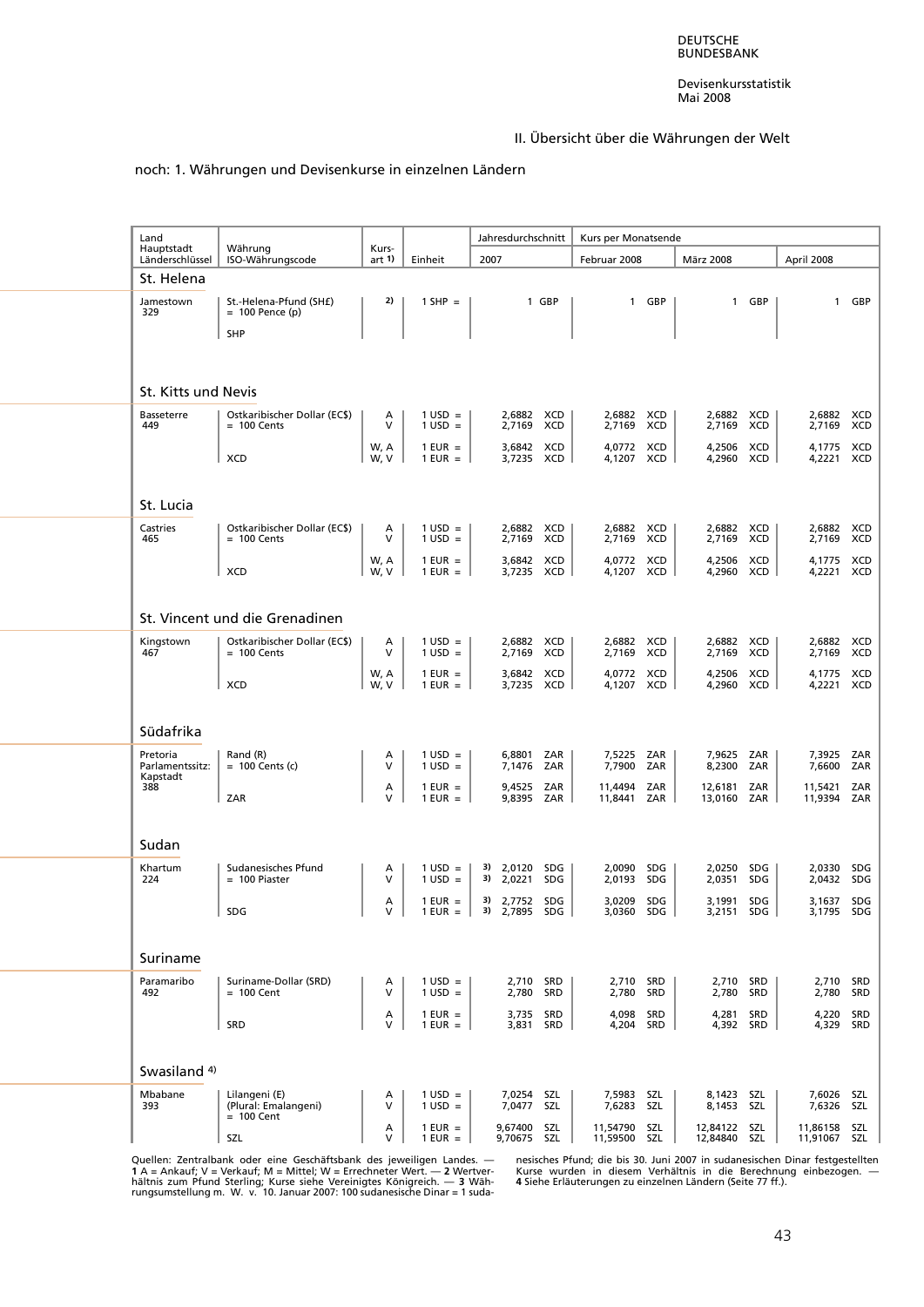

### noch: 1. Währungen und Devisenkurse in einzelnen Ländern

| Land                                    |                                                              |                 |                                | Jahresdurchschnitt          |                   | Kurs per Monatsende         |                          |                          |                   |                          |                          |
|-----------------------------------------|--------------------------------------------------------------|-----------------|--------------------------------|-----------------------------|-------------------|-----------------------------|--------------------------|--------------------------|-------------------|--------------------------|--------------------------|
| Hauptstadt<br>Länderschlüssel           | Währung<br>ISO-Währungscode                                  | Kurs-<br>art 1) | Einheit                        | 2007                        |                   | Februar 2008                |                          | <b>März 2008</b>         |                   | April 2008               |                          |
| Syrien <sup>2)</sup>                    |                                                              |                 |                                |                             |                   |                             |                          |                          |                   |                          |                          |
| Damaskus<br>608                         | Syrisches Pfund (syr£)<br>$= 100$ Piastres (PS)              | А<br>$\vee$     | $1$ USD =<br>$1$ USD =         | 49,82<br>50,02 SYP          | SYP               | 47,55<br>47,75              | SYP<br>SYP               | 45,85<br>46,05           | SYP<br>SYP        | 45,85 SYP<br>46,05       | SYP                      |
|                                         | SYP                                                          | Α<br>v          | $1$ EUR =<br>$1$ EUR $=$       | 68,69<br>68,99              | SYP<br>SYP        | 71,83<br>72,13 SYP          | SYP                      | 72,37<br>72,67 SYP       | SYP               | 71,49<br>71,79 SYP       | SYP                      |
| Tadschikistan                           |                                                              |                 |                                |                             |                   |                             |                          |                          |                   |                          |                          |
| Duschanbe                               | Somoni (TJS)                                                 | м               | $1 \text{ USD} =$              | 3,4432 TJS                  |                   | 3,4529 TJS                  |                          | 3,4351 TJS               |                   | 3,4302 TJS               |                          |
| 082                                     | $= 100$ Diram<br>TJS                                         | М               | $1$ EUR $=$                    | 4,7275 TJS                  |                   | 5,1945 TJS                  |                          | 5,4226                   | TJS               | 5,3607 TJS               |                          |
|                                         |                                                              |                 |                                |                             |                   |                             |                          |                          |                   |                          |                          |
| Tansania                                |                                                              |                 |                                |                             |                   |                             |                          |                          |                   |                          |                          |
| Dodoma<br>Regierungssitz:<br>Daressalam | Tansania-Schilling (T.Sh.)<br>$= 100$ Cents (Ct.)            | А<br>v          | $1$ USD =<br>$1 \text{ USD} =$ | 1 226,7478<br>1 251,5306    | TZS<br>TZS        | 1 161,5076<br>1 184,9724    | TZS<br>TZS               | 1 224,4518<br>1 249,1882 | TZS<br>TZS        | 1 189,1385<br>1 213,1615 | TZS<br>TZS               |
| 352                                     | TZS                                                          | Α<br>v          | $1$ EUR =<br>$1$ EUR = $\vert$ | 1688,8836<br>1 723,2703 TZS | TZS               | 1763,4008<br>1 799,4991 TZS | TZS                      | 1934,1441<br>1 973,5924  | TZS<br>TZS        | 1851,8454<br>1889,6204   | TZS<br>TZS               |
|                                         |                                                              |                 |                                |                             |                   |                             |                          |                          |                   |                          |                          |
| Thailand                                |                                                              |                 |                                |                             |                   |                             |                          |                          |                   |                          |                          |
| Bangkok<br>680                          | Baht (B)<br>$= 100$ Stangs (St., Stg.)                       | Α<br>V          | $1 \text{ USD} =$<br>$1$ USD = | 34,4046<br>34,6410          | THB<br>THB        | 31,7851 THB<br>32,0151      | THB                      | 31,3929<br>31,6229       | THB<br>THB        | 31,6223 THB<br>31,8733   | THB                      |
|                                         | THB                                                          | А<br>V          | $1$ EUR $=$<br>$1$ EUR =       | 47,0927<br>47,6566          | THB<br>THB        | 48,1514<br>48,7251          | THB<br>THB               | 49,4394<br>50,0139       | THB<br>THB        | 49,1201<br>49,7295       | THB<br>THB               |
|                                         |                                                              |                 |                                |                             |                   |                             |                          |                          |                   |                          |                          |
| Togo <sup>3)</sup>                      |                                                              |                 |                                |                             |                   |                             |                          |                          |                   |                          |                          |
| Lomé<br>280                             | CFA-Franc<br><b>XOF</b>                                      | 4)              | $1$ EUR $=$                    | 655,957 XOF                 |                   | 655,957 XOF                 |                          | 655,957 XOF              |                   | 655,957 XOF              |                          |
|                                         |                                                              |                 |                                |                             |                   |                             |                          |                          |                   |                          |                          |
| Tonga                                   |                                                              |                 |                                |                             |                   |                             |                          |                          |                   |                          |                          |
| Nuku'alofa<br>817                       | Pa'anga (T\$)<br>= 100 Seniti (s)                            | Α<br>$\vee$     | $1 TOP =$<br>$1 TOP =$         | 0,5256<br>0,4922            | USD<br>USD        | 0,5688<br>0,5326            | <b>USD</b><br><b>USD</b> | 0,5625<br>0,5267         | <b>USD</b><br>USD | 0,5587<br>0,5232         | <b>USD</b><br><b>USD</b> |
|                                         | <b>TOP</b>                                                   | Α<br>V          | $1 TOP =$<br>$1 TOP =$         | 0,4137<br>0,3530            | <b>EUR</b><br>EUR | 0,4054<br>0,3459            | EUR<br>EUR               | 0,3861<br>0,3295         | <b>EUR</b><br>EUR | 0,3892<br>0,3321         | EUR<br>EUR               |
|                                         |                                                              |                 |                                |                             |                   |                             |                          |                          |                   |                          |                          |
| Trinidad und Tobago                     |                                                              |                 |                                |                             |                   |                             |                          |                          |                   |                          |                          |
| Port-of-Spain<br>472                    | Trinidad-und-Tobago-<br>Dollar (TT\$)<br>$= 100$ Cents (cts) | Α<br>$\vee$     | $1 \text{ USD} =$<br>$1$ USD = | 6,2849 TTD<br>6,3341        | TTD               | 6,2803 TTD<br>6,3375        | TTD                      | 6,3089 TTD<br>6,3373     | TTD               | 6,2763 TTD<br>6,3143 TTD |                          |
|                                         | <b>TTD</b>                                                   | А<br>V          | $1$ EUR $=$<br>$1$ EUR $=$     | 8,5138<br>8,8555 TTD        | TTD               | 9,2404 TTD<br>9,7595 TTD    |                          | 9,7370<br>10,1764        | TTD<br>TTD        | 9,4870<br>10,0208 TTD    | TTD                      |
| Tschad <sup>5)</sup>                    |                                                              |                 |                                |                             |                   |                             |                          |                          |                   |                          |                          |
| N'Djamena<br>244                        | CFA-Franc                                                    | 4)              | $1$ EUR $=$                    | 655,957 XAF                 |                   | 655,957 XAF                 |                          | 655,957 XAF              |                   | 655,957 XAF              |                          |
|                                         | XAF                                                          |                 |                                |                             |                   |                             |                          |                          |                   |                          |                          |

Quellen: Zentralbank oder eine Geschäftsbank des jeweiligen Landes. — zu Benin. — 4 Wertverhältnis zum Euro. — 5 Siehe Erläuterungen zu<br>1 A = Ankauf; V = Verkauf; M = Mittel; W = Errechneter Wert. — 2 Siehe Er- Äquatorialg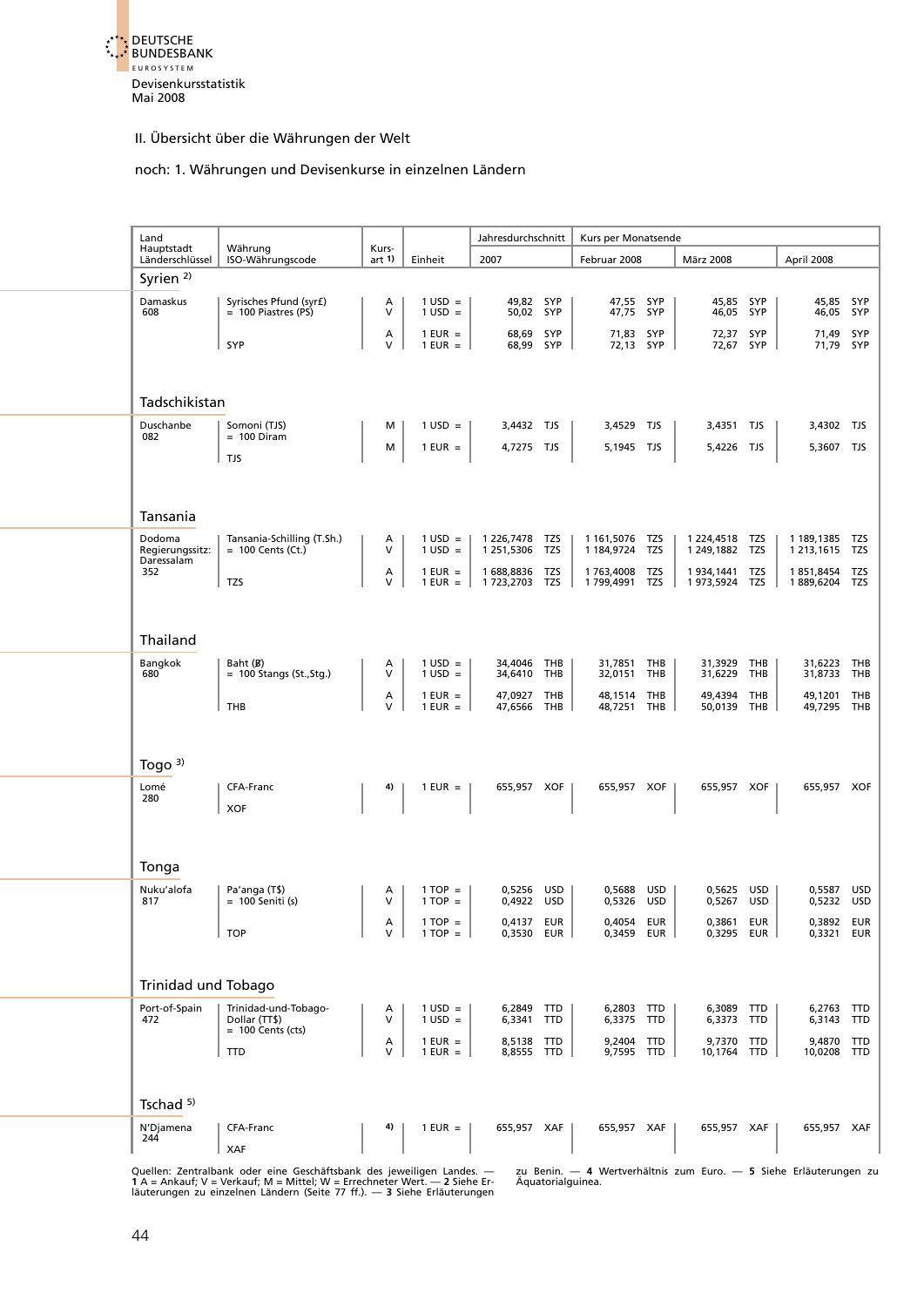### noch: 1. Währungen und Devisenkurse in einzelnen Ländern

| Land<br>Hauptstadt                       | Währung                                               | Kurs-       |                                | Jahresdurchschnitt       |                  | Kurs per Monatsende      |                  |                          |                   |                          |                   |
|------------------------------------------|-------------------------------------------------------|-------------|--------------------------------|--------------------------|------------------|--------------------------|------------------|--------------------------|-------------------|--------------------------|-------------------|
| Länderschlüssel<br>Tschechische Republik | ISO-Währungscode                                      | art $1$     | Einheit                        | 2007                     |                  | Februar 2008             |                  | März 2008                |                   | April 2008               |                   |
| Prag                                     | Tschechische Krone (Kč)                               | м           | $1$ USD =                      | 20,308 CZK               |                  | 16,628                   | CZK              | 16,024                   | CZK               | 16,221                   | CZK               |
| 061                                      | $= 100$ Hellers (h)                                   | м           | $1$ EUR =                      | 27,753                   | <b>CZK</b>       | 25,220                   | <b>CZK</b>       | 25,335                   | CZK               | 25,210                   | CZK               |
|                                          | <b>CZK</b>                                            |             |                                |                          |                  |                          |                  |                          |                   |                          |                   |
| Tunesien                                 |                                                       |             |                                |                          |                  |                          |                  |                          |                   |                          |                   |
| Tunis<br>212                             | Tunesischer Dinar (tD)<br>$= 1000$ Millimes (M)       | А<br>$\vee$ | $1 \text{ USD} =$<br>$1$ USD = | 1,2662 TND<br>1,2788     | <b>TND</b>       | 1,1851 TND<br>1,1970     | <b>TND</b>       | 1,1520 TND<br>1,1635 TND |                   | 1,1642 TND<br>1,1758 TND |                   |
|                                          |                                                       | А           | $1$ EUR $=$                    | 1,7384                   | TND              | 1,8001                   | TND              | 1,8212 TND               |                   | 1,8136                   | TND               |
|                                          | <b>TND</b>                                            | V           | $1$ EUR $=$                    | 1,7558 TND               |                  | 1,8181                   | TND              | 1,8394 TND               |                   | 1,8317 TND               |                   |
| Türkei                                   |                                                       |             |                                |                          |                  |                          |                  |                          |                   |                          |                   |
| Ankara<br>052                            | Neue türkische Lira (YTL)<br>$= 100$ Neue Kuruş (YKr) | A<br>V      | $1 \text{ USD} =$<br>$1$ USD = | 1,3033<br>1,3096         | TRY<br>TRY       | 1,1767 TRY<br>1,1824 TRY |                  | 1,2765<br>1,2827         | TRY<br><b>TRY</b> | 1,2775<br>1,2837         | TRY<br>TRY        |
|                                          | <b>TRY</b>                                            | А<br>$\vee$ | $1$ EUR =<br>$1$ EUR $=$       | 1,7796<br>1,7882 TRY     | TRY              | 1,7772<br>1,7858         | TRY<br>TRY       | 2,0156<br>2,0253         | <b>TRY</b><br>TRY | 1,9894<br>1,9990         | TRY<br><b>TRY</b> |
|                                          |                                                       |             |                                |                          |                  |                          |                  |                          |                   |                          |                   |
| Turkmenistan <sup>2)</sup>               |                                                       |             |                                |                          |                  |                          |                  |                          |                   |                          |                   |
| Aschgabat<br>080                         | Turkmenistan-Manat (TMM)<br>$= 100$ Tenge             | м           | $1 \text{ USD} =$              | 5 200,00 TMM             |                  | 6 250,00 TMM             |                  | 6 250,00                 | TMM               | 6 250,00                 | TMM               |
|                                          | <b>TMM</b>                                            | М           | $1$ EUR $=$                    | 7 133,53 TMM             |                  | 9 299,38 TMM             |                  | 9 740,00 TMM             |                   | 9728,13 TMM              |                   |
|                                          |                                                       |             |                                |                          |                  |                          |                  |                          |                   |                          |                   |
| Uganda                                   |                                                       |             |                                |                          |                  |                          |                  |                          |                   |                          |                   |
| Kampala<br>350                           | Uganda-Schilling (U.Sh.)                              | А<br>V      | $1 \text{ USD} =$<br>$1$ USD = | 1712,20 UGX<br>1728,15   | UGX              | 1 686,68<br>1 697,62 UGX | UGX              | 1 685,10<br>1 696,11     | UGX<br>UGX        | 1675,75<br>1685,52       | UGX<br>UGX        |
|                                          | <b>UGX</b>                                            | А<br>v      | $1$ EUR $=$<br>$1$ EUR $=$     | 2 360,47<br>2 382,37 UGX | UGX              | 2 560,21<br>2 576,82 UGX | UGX              | 2 655,55<br>2 672,90     | UGX<br>UGX        | 2 615,51<br>2 630,76     | UGX<br>UGX        |
|                                          |                                                       |             |                                |                          |                  |                          |                  |                          |                   |                          |                   |
| Ukraine                                  |                                                       |             |                                |                          |                  |                          |                  |                          |                   |                          |                   |
| Kiew<br>072                              | Griwna (UAH)<br>$= 100$ Kopeken                       | м           | $100 \text{ USD} =$            | 505,00 UAH               |                  | 505,00 UAH               |                  | 505,00                   | UAH               | 505,00                   | UAH               |
|                                          | <b>UAH</b>                                            | м           | 100 EUR $=$                    | 693,6869                 | <b>UAH</b>       | 763,6105                 | UAH              | 797,6980                 | UAH               | 786,3355                 | UAH               |
|                                          |                                                       |             |                                |                          |                  |                          |                  |                          |                   |                          |                   |
| Ungarn $2$                               |                                                       |             |                                |                          |                  |                          |                  |                          |                   |                          |                   |
| <b>Budapest</b><br>064                   | Forint (Ft)<br>$= 100$ Filler (f)                     | м           | $1 \text{ USD} =$              | 183,83 HUF               |                  | 172,49 HUF               |                  | 163,90 HUF               |                   | 163,13 HUF               |                   |
|                                          | <b>HUF</b>                                            | м           | $1$ EUR =                      | 251,40 HUF               |                  | 262,17 HUF               |                  | 259,36 HUF               |                   | 253,43 HUF               |                   |
|                                          |                                                       |             |                                |                          |                  |                          |                  |                          |                   |                          |                   |
| Uruguay                                  |                                                       |             |                                |                          |                  |                          |                  |                          |                   |                          |                   |
| Montevideo<br>524                        | Uruguayischer Peso (urug\$)<br>$= 100$ Centésimos     | А<br>V      | $1$ USD =<br>$1$ USD =         | 23,41 UYU<br>23,46       | UYU              | 20,849 UYU<br>20,849     | UYU              | 20,345 UYU<br>20,345 UYU |                   | 19,949 UYU<br>19,949     | UYU               |
|                                          | UYU                                                   | А<br>V      | $1$ EUR $=$<br>$1$ EUR $=$     | 32,04                    | UYU<br>32,10 UYU | 31,71                    | UYU<br>31,71 UYU | 32,10<br>32,10 UYU       | UYU               | 31,15                    | UYU<br>31,15 UYU  |
| Usbekistan                               |                                                       |             |                                |                          |                  |                          |                  |                          |                   |                          |                   |
| Taschkent                                | Usbekistan-Sum (U.S.)                                 | м           | $1$ USD =                      | 1 264,45 UZS             |                  | 1 296,38 UZS             |                  | 1 300,03 UZS             |                   | 1 304,75 UZS             |                   |
| 081                                      | $= 100$ Tijin                                         | М           | $1$ EUR $=$                    | 1730,30 UZS              |                  | 1 908,14 UZS             |                  | 2 042,22 UZS             |                   | 2 067,77 UZS             |                   |
|                                          | UZS                                                   |             |                                |                          |                  |                          |                  |                          |                   |                          |                   |

Quellen: Zentralbank oder eine Geschäftsbank des jeweiligen Landes. —<br>1 A = Ankauf; V = Verkauf; M = Mittel; W = Errechneter Wert. — **2** Siehe Er-<br>läuterungen zu einzelnen Ländern (Seite 77 ff.).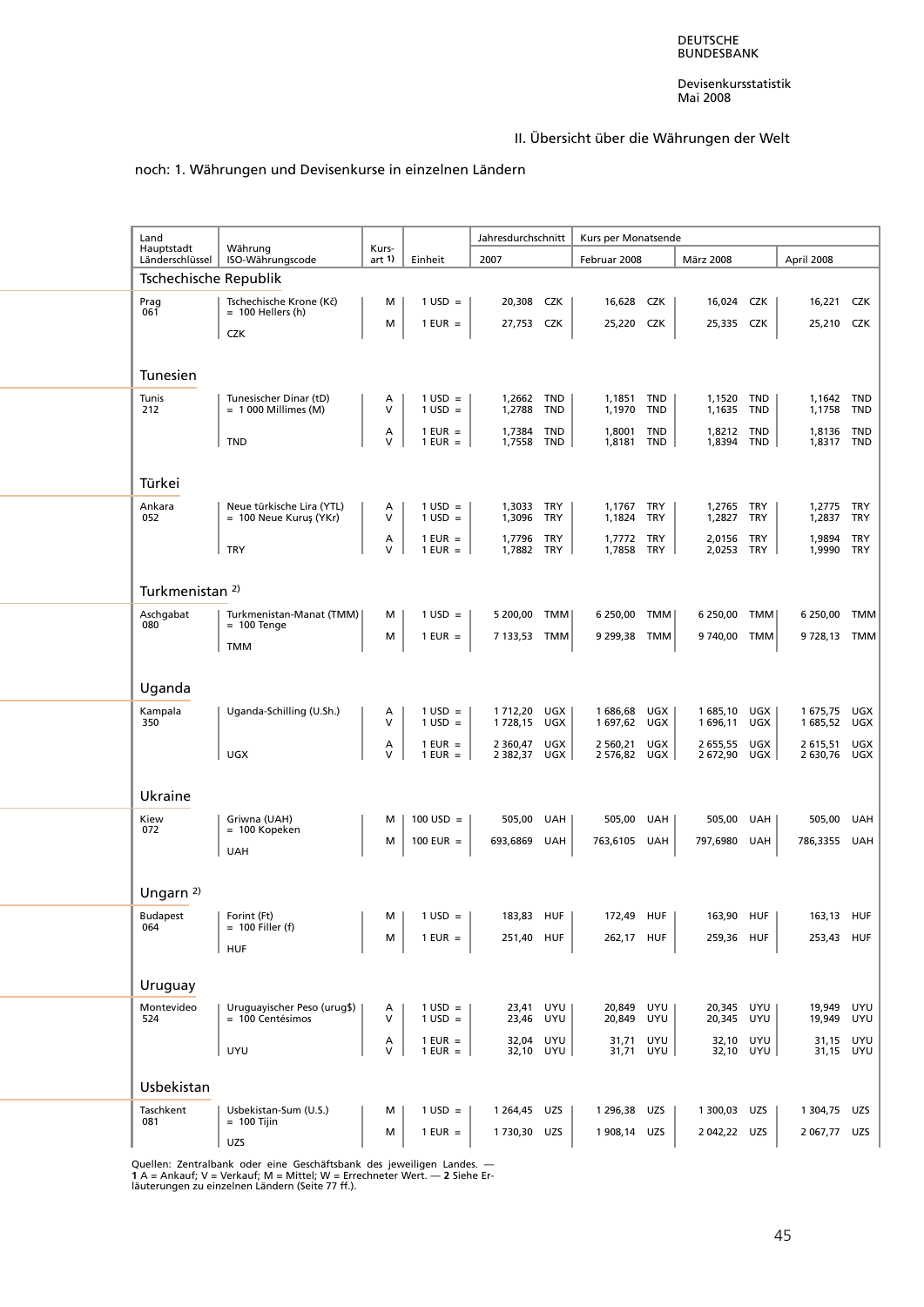

### II. Übersicht über die Währungen der Welt

### noch: 1. Währungen und Devisenkurse in einzelnen Ländern

| Land<br>Hauptstadt                   |                                                         |                  |                                        | Jahresdurchschnitt             |                   | Kurs per Monatsende            |                          |                                |                          |                                |                          |
|--------------------------------------|---------------------------------------------------------|------------------|----------------------------------------|--------------------------------|-------------------|--------------------------------|--------------------------|--------------------------------|--------------------------|--------------------------------|--------------------------|
| Länderschlüssel                      | Währung<br>ISO-Währungscode                             | Kurs-<br>art $1$ | Einheit                                | 2007                           |                   | Februar 2008                   |                          | März 2008                      |                          | April 2008                     |                          |
| Vanuatu                              |                                                         |                  |                                        |                                |                   |                                |                          |                                |                          |                                |                          |
| Port Vila<br>816                     | Vatu (VT)                                               | Α<br>$\vee$      | $1 \text{ USD} =$<br>$1$ USD =         | 101,02 VUV<br>106,94           | VUV               | 93,98 VUV<br>99,90             | <b>VUV</b>               | 93,38<br>99,30                 | VUV<br><b>VUV</b>        | 93,08 VUV<br>99,00 VUV         |                          |
|                                      | <b>VUV</b>                                              | Α<br>$\vee$      | $1$ EUR $=$<br>$1$ EUR $=$             | 139,53 VUV<br>144,43 VUV       |                   | 143,63 VUV<br>148,53 VUV       |                          | 148,45 VUV<br>153,35 VUV       |                          | 146,67 VUV<br>151,57 VUV       |                          |
|                                      |                                                         |                  |                                        |                                |                   |                                |                          |                                |                          |                                |                          |
| Venezuela <sup>2)</sup>              |                                                         |                  |                                        |                                |                   |                                |                          |                                |                          |                                |                          |
| Caracas<br>484                       | Bolívar (Bs.)<br>= 100 Céntimos                         | A<br>$\vee$      | $1 \text{ USD} =$<br>$1 \text{ USD} =$ | 2 144,60 VEB<br>2 150,00       | <b>VEB</b>        | 2,1446<br>2,1500               | <b>VEF</b><br><b>VEF</b> | 2,1446<br>2,1500               | <b>VEF</b><br><b>VEF</b> | 2,1446<br>2,1500               | VEF<br><b>VEF</b>        |
|                                      | ab 1.1.2008<br>Bolívar Fuerte (Bs.F.)<br>= 100 Céntimos | Α<br>$\vee$      | $1$ EUR $=$<br>$1$ EUR $=$             | 2 939,5764 VEB<br>2 947,4696   | VEB               | 3,2557173 VEF<br>3,2645600 VEF |                          | 3,3839643 VEF<br>3,3929150 VEF |                          | 3,3485784 VEF<br>3,3574400     | <b>VEF</b>               |
|                                      | VEB / VEF                                               |                  |                                        |                                |                   |                                |                          |                                |                          |                                |                          |
|                                      | Vereinigte Arabische Emirate <sup>2)</sup>              |                  |                                        |                                |                   |                                |                          |                                |                          |                                |                          |
| Abu Dhabi<br>647                     | Dirham (Dh.)<br>$= 100$ Fils                            | Α<br>V           | $1 \text{ USD} =$<br>$1 \text{ USD} =$ | 3,6598<br>3,6822               | AED<br>AED        | 3,6598<br>3,6822               | AED<br>AED               | 3,6598<br>3,6822               | AED<br>AED               | 3,6598<br>3,6822               | AED<br><b>AED</b>        |
|                                      | AED                                                     | Α<br>V           | $1$ EUR $=$<br>$1$ EUR $=$             | 5,0174 AED<br>5,1198 AED       |                   | 5,5257<br>5,6385 AED           | AED                      | 5,7407 AED<br>5,8578 AED       |                          | 5,6552<br>5,7706 AED           | AED                      |
| Vereinigte Staaten                   |                                                         |                  |                                        |                                |                   |                                |                          |                                |                          |                                |                          |
|                                      |                                                         |                  |                                        |                                |                   |                                |                          |                                |                          |                                |                          |
| Washington<br>400                    | US-Dollar (US-\$)<br>$= 100$ Cents (c,¢)                | Α<br>V           | $1$ EUR $=$<br>$1$ EUR =               | 1,3737<br>1,3740               | USD<br><b>USD</b> | 1,5179<br>1,5182               | USD<br>USD               | 1,5790<br>1,5793               | <b>USD</b><br><b>USD</b> | 1,5625<br>1,5627               | <b>USD</b><br><b>USD</b> |
|                                      | <b>USD</b>                                              | Α<br>v           | $1$ GBP $=$<br>$1$ GBP =               | 2,0020<br>2,0024               | <b>USD</b><br>USD | 1,9869<br>1,9872 USD           | <b>USD</b>               | 1,9845<br>1,9849               | <b>USD</b><br><b>USD</b> | 1,9882<br>1,9885               | <b>USD</b><br><b>USD</b> |
| Vereinigtes Königreich <sup>2)</sup> |                                                         |                  |                                        |                                |                   |                                |                          |                                |                          |                                |                          |
| London                               | Pfund Sterling (f)                                      | м                | $1$ GBP $=$                            | 2,00210 USD                    |                   | 1,9892 USD                     |                          | 1,9875 USD                     |                          | 1,9806                         | USD                      |
| 006                                  | $= 100$ Pence (p)<br>GBP                                | м                | $1$ EUR $=$                            | 0,68612 GBP                    |                   | 0,7632                         | GBP                      | 0,7973                         | GBP                      | 0,7861                         | GBP                      |
|                                      |                                                         |                  |                                        |                                |                   |                                |                          |                                |                          |                                |                          |
| Vietnam                              |                                                         |                  |                                        |                                |                   |                                |                          |                                |                          |                                |                          |
| Hanoi<br>690                         | Dong (D)<br>$= 10$ Hào                                  | A<br>V           | $1 \text{ USD} =$<br>$1 \text{ USD} =$ | 16 074 VND<br>16 081 VND       |                   | 15 930 VND<br>15 932 VND       |                          | 16 120 VND<br>16 120 VND       |                          | 16 120 VND<br>16 127           | <b>VND</b>               |
|                                      | $= 100$ Xu<br><b>VND</b>                                | Α<br>$\vee$      | $1$ EUR $=$<br>$1$ EUR $=$             | 22 021,73 VND<br>22 305,81 VND |                   | 23 791,73 VND<br>24 232,01     | VND                      | 25 270,14 VND<br>25 694,17 VND |                          | 25 082,66 VND<br>25 390,19 VND |                          |
|                                      |                                                         |                  |                                        |                                |                   |                                |                          |                                |                          |                                |                          |
|                                      | Zentralafrikanische Republik 3)                         |                  |                                        |                                |                   |                                |                          |                                |                          |                                |                          |
| Bangui<br>306                        | CFA-Franc<br>XAF                                        | 4)               | $1$ EUR $=$                            | 655,957 XAF                    |                   | 655,957 XAF                    |                          | 655,957 XAF                    |                          | 655,957 XAF                    |                          |
|                                      |                                                         |                  |                                        |                                |                   |                                |                          |                                |                          |                                |                          |
| Zypern <sup>5)</sup>                 |                                                         |                  |                                        |                                |                   |                                |                          |                                |                          |                                |                          |
| Nikosia<br>600                       | Euro (€)<br>$= 100$ Cent                                | м                | $1$ EUR $=$                            |                                |                   | 1,5167 USD                     |                          | 1,5812 USD                     |                          | 1,5540 USD                     |                          |
|                                      | <b>EUR</b>                                              |                  |                                        |                                |                   |                                |                          |                                |                          |                                |                          |

Quellen: Zentralbank oder eine Geschäftsbank des jeweiligen Landes. — Aquatorialguinea. — 4 Wertverhältniszum Euro. — 5 Siehe Auszüge aus amt-<br>1 A = Ankauf; V = Verkauf; M = Mittel; W = Errechneter Wert. — 2 Siehe Er- kich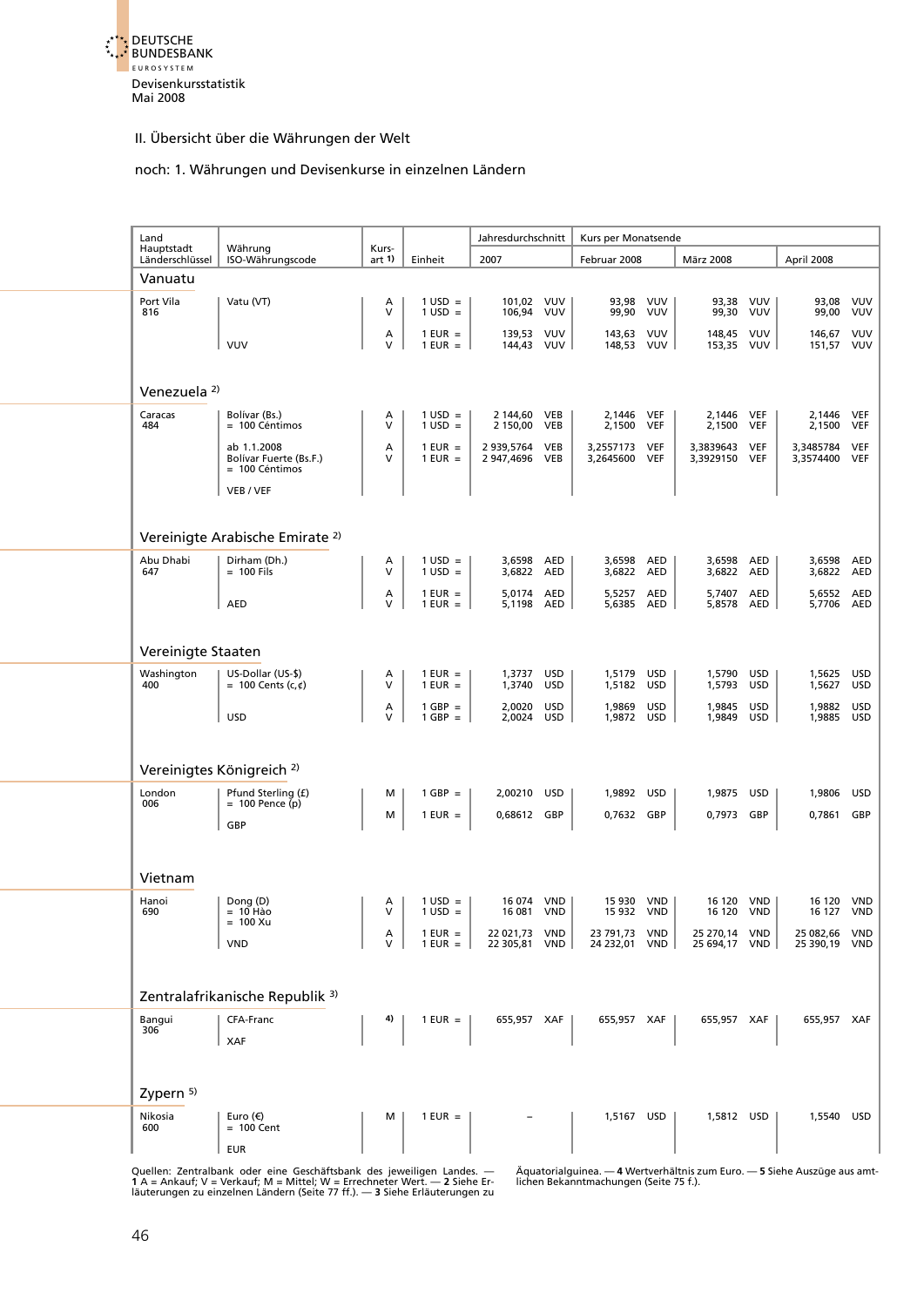#### DEUTSCHE BUNDESBANK

Devisenkursstatistik Mai 2008

# II. Übersicht über die Währungen der Welt

## 2. Währungen in ausgewählten Gebieten sowie in Ländern mit fremder Umlaufswährung

|                                                                                                                              |                                                                                                                             |                                                                                                                                                                                                                     | Stand: Ende April 2008                                                                                                                                          |
|------------------------------------------------------------------------------------------------------------------------------|-----------------------------------------------------------------------------------------------------------------------------|---------------------------------------------------------------------------------------------------------------------------------------------------------------------------------------------------------------------|-----------------------------------------------------------------------------------------------------------------------------------------------------------------|
| Land bzw. Gebiet (Länderschlüssel) *)                                                                                        | Währung des<br>Landes bzw. Gebietes                                                                                         | Land bzw. Gebiet (Länderschlüssel) *)                                                                                                                                                                               | Währung des<br>Landes bzw. Gebietes                                                                                                                             |
| Alhucemas<br>Amerikanisch-Samoa (830)<br>Andamanen<br>Andorra (043)<br>Anguilla (446)<br>Ascension (329)<br>Azoren (010)     | Spanien<br>Vereinigte Staaten<br>Indien<br>Frankreich, Spanien<br>Antiqua und Barbuda<br>St. Helena<br>Portugal             | Madeira (010)<br>Marie-Galante (001)<br>Marshallinseln (824)<br>Martinique (001)<br>Mayotte (377)<br>Melilla (023)<br>Mikronesien,<br>Föderierte Staaten von (823)<br>Monaco 1) (001)<br>Montserrat (470)<br>Moorea | Portugal<br>Frankreich<br>Vereinigte Staaten<br>Frankreich<br>Frankreich<br>Spanien<br>Vereinigte Staaten<br>Frankreich<br>Antigua und Barbuda<br>Neukaledonien |
| Bakerinsel (832)<br>Balearen<br>Bali<br>Bora-Bora                                                                            | Vereinigte Staaten<br>Spanien<br>Indonesien<br>Neukaledonien                                                                | Nauru (803)<br>Neufundland<br>Nikobaren                                                                                                                                                                             | Australien<br>Kanada<br>Indien                                                                                                                                  |
| Ceuta (021)<br>Chafarinas                                                                                                    | Spanien<br>Spanien                                                                                                          | Niue (838)<br>Norfolkinsel (836)<br>Nördliche Marianen (820)                                                                                                                                                        | Neuseeland<br>Australien<br>Vereinigte Staaten                                                                                                                  |
| Désirade (001)                                                                                                               | Frankreich                                                                                                                  | Osterinsel                                                                                                                                                                                                          | Chile                                                                                                                                                           |
| Ecuador (500)                                                                                                                | Vereinigte Staaten                                                                                                          |                                                                                                                                                                                                                     |                                                                                                                                                                 |
| Färöer $1)$ (041)<br>(Französisch-)Guayana (001)<br>Französisch-Polynesien (822)                                             | Dänemark<br>Frankreich<br>Neukaledonien                                                                                     | Palau (825)<br>Pescadores<br>Pitcairninseln (813)<br>Puerto Rico (400)                                                                                                                                              | Vereinigte Staaten<br>China (Taiwan)<br>Neuseeland<br>Vereinigte Staaten                                                                                        |
|                                                                                                                              |                                                                                                                             | Réunion (001)                                                                                                                                                                                                       | Frankreich                                                                                                                                                      |
| Galápagosinseln (500)<br>Gozo<br>Grönland (406)<br>Guadeloupe (001)<br>Guam (831)<br>Guernsey 1) (107)<br>Howlandinsel (832) | Vereinigte Staaten<br>Malta<br>Dänemark<br>Frankreich<br>Vereinigte Staaten<br>Vereinigtes Königreich<br>Vereinigte Staaten | San Marino 1) (047)<br>Sansibar (352)<br>Schwaneninseln (424)<br>Spitzbergen (028)<br>St. Barthélemy (001)<br>St. Martin (nördl. Teil)<br>St. Pierre und Miquelon (408)<br>Sumatra                                  | Italien<br>Tansania<br>Honduras<br>Norwegen<br>Frankreich<br>Frankreich<br>Frankreich<br>Indonesien                                                             |
| Insel Man 1) (109)                                                                                                           | Vereinigtes Königreich                                                                                                      |                                                                                                                                                                                                                     |                                                                                                                                                                 |
| Jarvisinsel<br>Java<br>Jersey 1) (108)<br>Jungferninseln, Amerikanische (457)<br>Jungferninseln, Britische (468)             | Vereinigte Staaten<br>Indonesien<br>Vereinigtes Königreich<br>Vereinigte Staaten<br>Vereinigte Staaten                      | Tahiti (822)<br>Tibet (720)<br>Timor-Leste (626)<br>Tokelau (839)<br>Tristan da Cunha (329)<br>Turks- und Caicosinseln 1) (454)<br>Tuvalu 1) (807)                                                                  | Neukaledonien<br>China<br>Vereinigte Staaten<br>Neuseeland, Samoa<br>Vereinigtes Königreich<br>Vereinigte Staaten<br>Australien                                 |
| Kanarische Inseln (011)<br>Kokosinseln (833)<br>Kosovo                                                                       | Spanien<br>Australien<br>Euro-Währungsgebiet                                                                                | Vatikanstadt 1) (045)<br>Vélez de la Gomera                                                                                                                                                                         | Italien<br>Spanien                                                                                                                                              |
| Lakkadiven<br>Les Saintes (001)<br>Liechtenstein (037)                                                                       | Indien<br>Frankreich<br>Schweiz                                                                                             | Wallis und Futuna (811)<br>Weihnachtsinsel (834)                                                                                                                                                                    | Neukaledonien<br>Australien                                                                                                                                     |

Quellen: Zentralbanken und The Statesman's Yearbook. — \* Länderschlüssel<br>nach dem Länderverzeichnis für die Zahlungsbilanzstatistik der Bundes-<br>republik Deutschland. — 1 Es sind auch eigene Geldzeichen in Umlauf.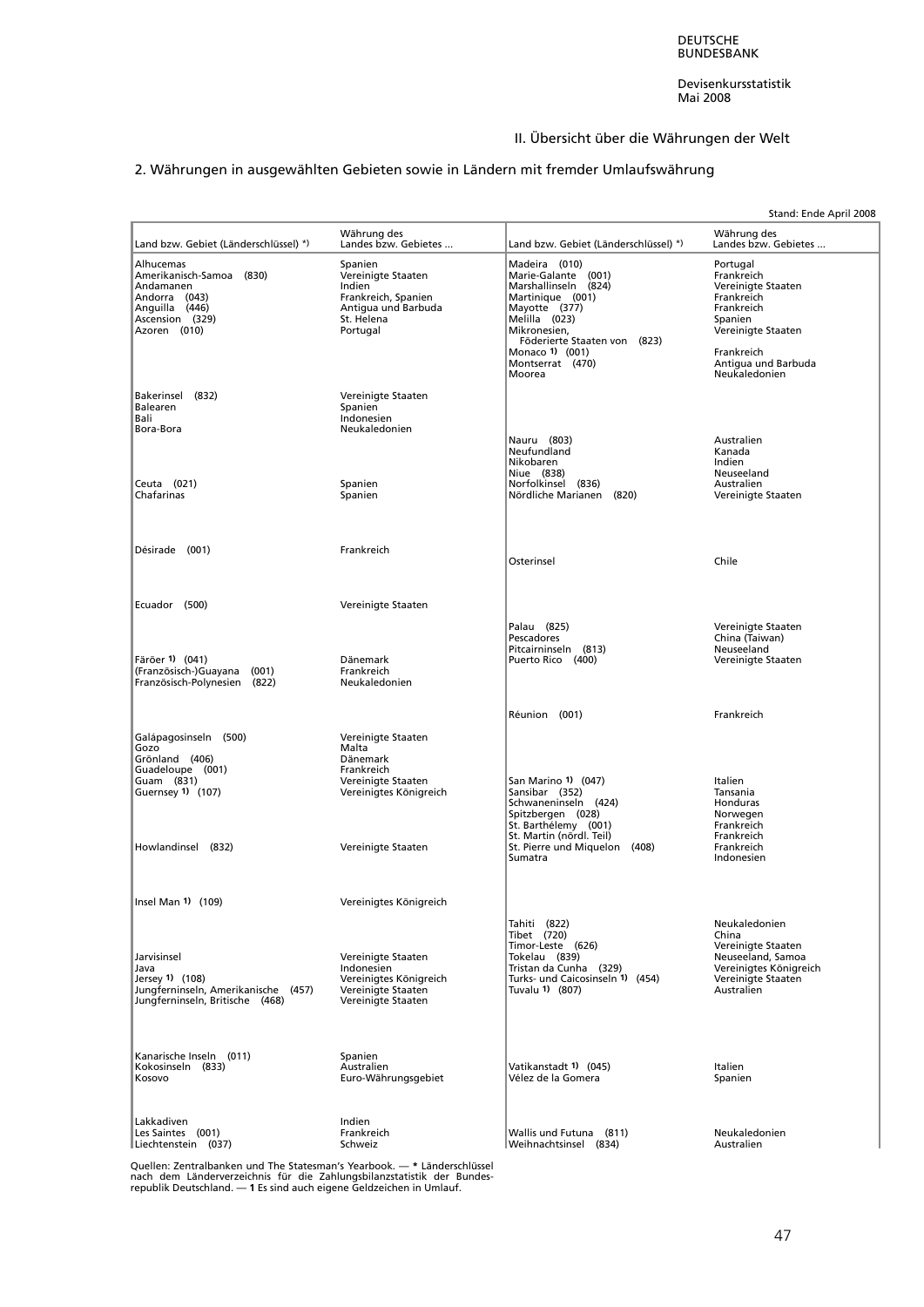

### III. Werte des Sonderziehungsrechts \*)

1 SZR  $1) = ...$  WE

| Zeit | US-Dollar            | Deutsche Mark | <b>Pfund Sterling</b> | Yen     | Kanadischer<br>Dollar | Französischer<br>Franc | Italienische Lira | Holländischer<br> Gulden | <b>Belaischer Franc</b> |
|------|----------------------|---------------|-----------------------|---------|-----------------------|------------------------|-------------------|--------------------------|-------------------------|
|      | Durchschnitt im Jahr |               |                       |         |                       |                        |                   |                          |                         |
| 1975 | 1,21415              | 2,9872        | 0,548846              | 360,345 | 1,2350                | 5,20603                | 792,66            | 3,0706                   | 44,655                  |
| 1976 | 1,15452              | 2,9071        | 0,642502              | 342,376 | 1,1384                | 5,54502                | 960,95            | 3,0525                   | 44,570                  |
| 1977 | 1,16752              | 2,7112        | 0.669307              | 313,491 | 1,2416                | 5.72689                | 1 030,21          | 2,8654                   | 41,847                  |
| 1978 | 1,25200              | 2,5148        | 0,652924              | 263,473 | 1,4281                | 5,65040                | 1 062,53          | 2,7088                   | 39,428                  |
| 1979 | 1,29200              | 2,3681        | 0,610058              | 283,129 | 1,5135                | 5,49671                | 1 073,47          | 2,5917                   | 37,880                  |
| 1980 | 1,30153              | 2,3657        | 0,560042              | 295,110 | 1,5218                | 5,49971                | 1 1 1 4,69        | 2,5876                   | 38,059                  |
| 1981 | 1,17916              | 2,6649        | 0,586799              | 260,047 | 1,4137                | 6,40827                | 340,43            | 2,9422                   | 43,781                  |
| 1982 | 1,10401              | 2,6790        | 0,631987              | 274,983 | 1,3621                | 7,25566                | 1493,18           | 2,9479                   | 50,443                  |
| 1983 | 1,06900              | 2,7294        | 0,705246              | 253,900 | 1,3175                | 8,14716                | 1 623,65          | 3,0511                   | 54,660                  |
| 1984 | 1,02501              | 2,9171        | 0,770609              | 243,463 | 1,3275                | 8,95766                | 1800,90           | 3,2889                   | 59,229                  |
| 1985 | 1,01534              | 2,9891        | 0,791200              | 242,195 | 1,3864                | 9,12306                | 1938,73           | 3,3724                   | 60,289                  |
| 1986 | 1,17317              | 2,5475        | 0,800333              | 197,702 | 1,6301                | 8,12548                | 1748,97           | 2,8743                   | 52,408                  |
| 1987 | 1,29307              | 2,3242        | 0.791264              | 187,026 | 1,7146                | 7.77227                | 1675,91           | 2,6194                   | 48,276                  |
| 1988 | 1,34392              | 2,3602        | 0.755512              | 172,226 | 1,6540                | 8,00565                | 1749.28           | 2,6564                   | 49,414                  |
| 1989 | 1,28176              | 2,4098        | 0,783377              | 176,837 | 1,5176                | 8,17781                | 1758,69           | 2,7183                   | 50,506                  |
| 1990 | 1.35675              | 2,1921        | 0.764091              | 196,447 | 1,5830                | 7,38788                | 1 625,52          | 2.4706                   | 45,340                  |
| 1991 | 1,36816              | 2,2705        | 0,775768              | 184,300 | 1,5675                | 7,71932                | 1697,36           | 2,5580                   | 46,720                  |
| 1992 | 1,40838              | 2,1994        | 0.802459              | 178,373 | 1,7023                | 7,45570                | 1735,70           | 2,4766                   | 45,279                  |
| 1993 | 1,39633              | 2,3086        | 0,931012              | 155,269 | 1,8014                | 7,90774                | 2 197,36          | 2,5934                   | 48,308                  |
| 1994 | 1,43170              | 2,3234        | 0,935511              | 146,331 | 1,9552                | 7,94886                | 2 308,54          | 2,6057                   | 47,900                  |
| 1995 | 1,51695              | 2,1740        | 0.961243              | 142,684 | 2,0819                | 7,57183                | 2 471,01          | 2,4357                   | 44,720                  |
| 1996 | 1,45176              | 2,1846        | 0,930518              | 157,921 | 1,9794                | 7,42651                | 2 2 3 9 , 9 9     | 2,4475                   | 44,949                  |
| 1997 | 1,37602              | 2,3861        | 0.840523              | 166,486 | 1,9053                | 8.03140                | 2 343,50          | 2,6850                   | 49,226                  |
| 1998 | 1,35654              | 2,3871        | 0.819111              | 177,578 | 2,0124                | 8,00293                | 2355,23           | 2,6910                   | 49,241                  |

|           | US-Dollar             | Euro    | <b>Pfund Sterling</b> | Yen     | Kanadischer<br>Dollar | Schweizer<br>Franken | Schwedische<br>Krone | Dänische Krone | Norwegische<br>Krone |
|-----------|-----------------------|---------|-----------------------|---------|-----------------------|----------------------|----------------------|----------------|----------------------|
|           | Durchschnitt im Jahr  |         |                       |         |                       |                      |                      |                |                      |
| 1999      | 1,36732               | 1,28340 | 0,845081              | 155,747 | 2,0315                | 2,0539               | 11,2974              | 9,5388         | 10,6640              |
| 2000      | 1,31879               | 1,43142 | 0,871629              | 142,120 | 1,9586                | 2,2272               | 12,0831              | 10,6600        | 11,6078              |
| 2001      | 1,27304               | 1,42263 | 0,884324              | 154,711 | 1,9716                | 2.1484               | 13,1494              | 10,5953        | 11,4467              |
| 2002      | 1,29484               | 1,37583 | 0,863947              | 162,357 | 2,0320                | 2,0182               | 12,6080              | 10,2224        | 10,3377              |
| 2003      | 1,39883               | 1,23941 | 0,856745              | 162,171 | 1,9598                | 1,8837               | 11,3114              | 9,2150         | 9,9040               |
| 2004      | 1,48201               | 1,19356 | 0,809444              | 160,342 | 1,9281                | 1,8429               | 10,8911              | 8,8788         | 9,9900               |
| 2005      | 1,47734               | 1,18796 | 0,812535              | 162,830 | 1,7902                | 1,8396               | 11,0403              | 8,8595         | 9,5178               |
| 2006      | 1,47141               | 1,17292 | 0,799692              | 171,124 | 1,6691                | 1,8449               | 10,8564              | 8,7502         | 9,4366               |
| 2007      | 1,53091               | 1,11854 | 0,765105              | 180,270 | 1,6444                | 1,8377               | 10,3471              | 8,3338         | 8,9737               |
|           | Durchschnitt im Monat |         |                       |         |                       |                      |                      |                |                      |
| 2006 Jan. | 1,44694               | 1,19561 | 0,819243              | 167,052 | 1,6748                | 1,8502               | 11,1327              | 8,9207         | 9,6077               |
| Febr.     | 1,43561               | 1,20255 | 0,821255              | 169,238 | 1,6490                | 1,8743               | 11,2339              | 8,9785         | 9,6904               |
| März      | 1,43904               | 1,19727 | 0,825419              | 168,816 | 1,6699                | 1,8791               | 11,2565              | 8,9330         | 9,5552               |
| April     | 1.45121               | 1,18277 | 0.821603              | 169,945 | 1,6576                | 1.8635               | 11.0408              | 8,8179         | 9,2587               |
| Mai       | 1,48877               | 1,16592 | 0,796358              | 166,158 | 1,6526                | 1,8143               | 10,8791              | 8,7023         | 9,0964               |
| Juni      | 1,47800               | 1,16848 | 0,801815              | 169,281 | 1,6456                | 1,8229               | 10,7909              | 8,7226         | 9,1932               |
| Juli      | 1.47768               | 1.16508 | 0.801213              | 170,926 | 1.6687                | 1.8269               | 10.7388              | 8.6917         | 9,2503               |
| Aug.      | 1,48701               | 1,16072 | 0,785632              | 172,315 | 1,6629                | 1,8305               | 10,6899              | 8,6601         | 9,2789               |
| Sept.     | 1,48160               | 1,16412 | 0,785500              | 173,360 | 1,6537                | 1,8443               | 10,7872              | 8,6845         | 9,6156               |
| Okt.      | 1,47347               | 1,16843 | 0,785905              | 174,838 | 1,6630                | 1,8578               | 10,8118              | 8,7114         | 9,8133               |
| Nov.      | 1,48967               | 1,15661 | 0,779321              | 174,808 | 1,6913                | 1,8446               | 10,5264              | 8,6242         | 9,5339               |
| Dez.      | 1,50787               | 1,14125 | 0,767822              | 176,617 | 1,7379                | 1,8228               | 10,3142              | 8,5080         | 9,3036               |
| 2007 Jan. | 1,49470               | 1,14995 | 0,762895              | 180,229 | 1,7577                | 1,8604               | 10,4412              | 8,5717         | 9,5212               |
| Febr.     | 1,49713               | 1,14516 | 0.765078              | 180,324 | 1,7526                | 1,8591               | 10,5229              | 8,5360         | 9,2672               |
| März      | 1,49980               | 1,13266 | 0,770237              | 175,890 | 1,7502                | 1,8279               | 10,5328              | 8,4377         | 9,2088               |
| April     | 1,51981               | 1,12451 | 0.763765              | 180,660 | 1,7248                | 1.8424               | 10,3877              | 8,3758         | 9,1189               |
| Mai       | 1,51753               | 1,12317 | 0,765048              | 183,211 | 1,6613                | 1,8545               | 10,3401              | 8,3653         | 9,1355               |
| Juni      | 1,51132               | 1,12633 | 0,761131              | 185,315 | 1,6102                | 1,8644               | 10,5077              | 8,3891         | 9,0830               |
| Juli      | 1,52911               | 1,11491 | 0.752077              | 185,922 | 1,6061                | 1,8486               | 10,2320              | 8,2960         | 8,8536               |
| Aug.      | 1,52942               | 1,12279 | 0,761162              | 178,521 | 1,6193                | 1,8396               | 10,4683              | 8,3568         | 8,9471               |
| Sept.     | 1,53407               | 1,10413 | 0,760745              | 176,441 | 1,5705                | 1,8147               | 10,2512              | 8,2265         | 8,6522               |
| Okt.      | 1,55839               | 1,09539 | 0,762723              | 180,370 | 1,5198                | 1,8305               | 10,0485              | 8,1645         | 8,4309               |
| Nov.      | 1,58643               | 1,08049 | 0,766119              | 176,427 | 1,5367                | 1,7829               | 10,0362              | 8,0542         | 8,5985               |
| Dez.      | 1,57584               | 1,08092 | 0,778780              | 176,880 | 1,5821                | 1,7936               | 10,2021              | 8,0681         | 8,6671               |
| 2008 Jan. | 1,58395               | 1,07626 | 0.804187              | 170,523 | 1,6036                | 1,7420               | 10,1508              | 8,0186         | 8,5692               |
| Febr.     | 1,58555               | 1,07524 | 0.807441              | 169,914 | 1,5841                | 1,7301               | 10,0688              | 8,0148         | 8,5453               |

Quelle: IWF, Washington. — **\*** Siehe Erläuterungen (Seite 67 f.). — **1** ISO-Währungscode: XDR.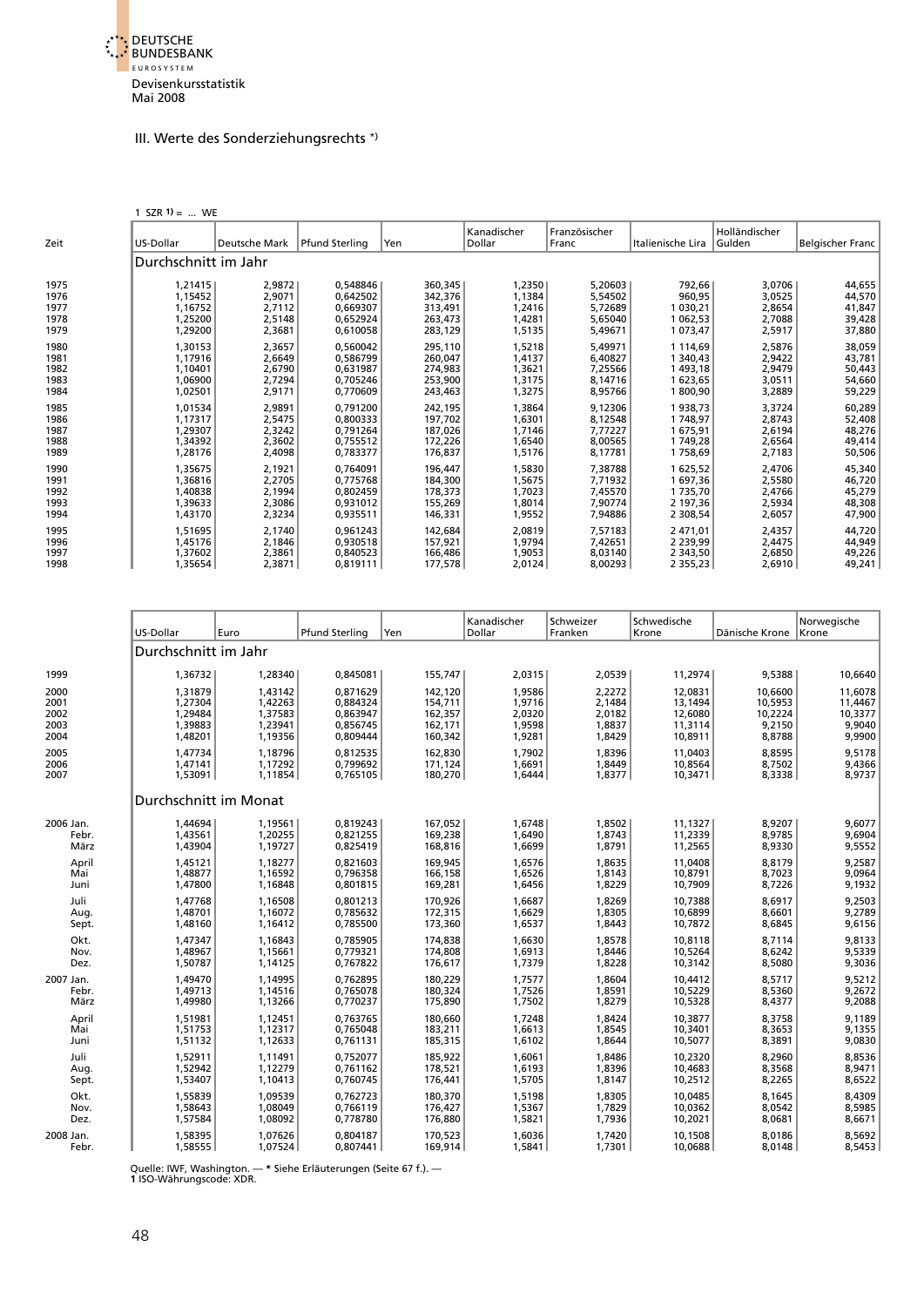# III. Werte des Sonderziehungsrechts \*)

|                          | 1 SZR $1) = $ WE |         |                       |         |                       |                      |                      |                |                      |
|--------------------------|------------------|---------|-----------------------|---------|-----------------------|----------------------|----------------------|----------------|----------------------|
| Zeit                     | US-Dollar        | Euro    | <b>Pfund Sterling</b> | Yen     | Kanadischer<br>Dollar | Schweizer<br>Franken | Schwedische<br>Krone | Dänische Krone | Norwegische<br>Krone |
|                          | Tageswert        |         |                       |         |                       |                      |                      |                |                      |
| 2008 Febr.<br>1.         | 1,59555          | 1,07163 | 0,801179              | 169,719 | 1,58646               | 1,72001              | 10,1517              | 7,98735        | 8,60148              |
| 4.                       | 1,59006          | 1,07226 | 0,804486              | 169,818 | 1,57909               | 1,73396              | 10,0730              | 7,99118        | 8,60919              |
| 5.                       | 1,58254          | 1,07744 | 0,803568              | 168,905 | 1,58935               | 1,74745              | 10,0452              | 8,03110        | 8,62977              |
| 6.                       | 1,58134          | 1,08155 | 0,807011              | 168,491 | 1,58545               | 1,73694              | 10,2471              | 8,06055        | 8,71240              |
|                          |                  |         |                       |         |                       |                      |                      |                |                      |
| 7.                       | 1,58070          | 1,08498 | 0,809992              | 168,108 | 1,59888               | 1,73055              | 10,1797              | 8,08564        | 8,75580              |
| 8.                       | 1,57279          | 1,08371 | 0,807389              | 168,823 | 1,57138               | 1,73857              | 10,2546              | 8,07663        | 8,69626              |
| 11.                      | 1,57700          | 1,08444 | 0,808885              |         | 1,57968               | 1,72981              | 10,2032              | 8,08322        | 8,70421              |
| 12.                      | 1,57556          | 1,08375 | 0,807604              | 168,490 | 1,56973               | 1,73627              | 10,2214              | 8,07839        | 8,67333              |
| 13.                      | 1,57833          | 1,08209 | 0,803671              | 169,166 | 1,57754               | 1,74200              | 10,1802              | 8,06764        | 8,63834              |
| 14.                      | 1,57872          | 1,07940 | 0,801912              | 170,850 | 1,57399               | 1,74528              | 10,0801              | 8,04596        | 8,58229              |
| 15.                      | 1,58135          | 1,07765 | 0,806400              | 170,548 | 1,58388               | 1,73110              | 10,0613              | 8,03323        | 8,54088              |
| r)<br>18.                | 1,57771          | 1,07796 | 0,809369              | 170,155 | 1,58891               | 1,74163              | 10,0105              | 8,03665        | 8,53206              |
| 19.                      | 1,58396          | 1,07445 | 0,812038              | 171,353 | 1,60930               | 1,73142              | 10,0344              | 8,00974        | 8,44566              |
| 20.                      | 1,57922          | 1,07753 | 0,813233              | 170,398 | 1,60923               | 1,73620              | 10,0202              | 8,03148        | 8,48767              |
| 21.                      | 1,58162          | 1,07330 | 0,808767              | 170,973 | 1,59538               | 1,74453              | 9,98791              | 8,00160        | 8,43782              |
| 22.                      | 1,58980          | 1,07072 | 0,808113              | 170,872 | 1,61461               | 1,72621              | 9,99191              | 7,98225        | 8,44744              |
| 25.                      | 1,58667          | 1,07085 | 0,808002              | 170,250 | 1,58350               | 1,73170              | 9,98014              | 7,98397        | 8,43939              |
| 26.                      | 1,59027          | 1,06916 | 0,807116              | 171,828 | 1,56784               | 1,72862              | 9,9988               | 7,97054        | 8,42986              |
| 27.                      | 1,60079          | 1,06407 | 0,806523              | 171,381 | 1,56525               | 1,71045              | 9,90089              | 7,93223        | 8,35722              |
| 28.                      | 1,60257          | 1,05983 | 0,808852              | 170,354 | 1,55754               | 1,70226              | 9,95599              | 7,89908        | 8,33722              |
| 29.                      |                  |         |                       |         | 1,57802               |                      |                      |                | 8,37872              |
|                          | 1,61055          | 1,06188 | 0,811978              | 168,673 |                       | 1,68512              | 9,92911              | 7,91264        |                      |
| März 3.                  | 1,61286          | 1,06089 | 0,813385              | 166,206 | 1,59190               | 1,67577              | 9,9554               | 7,90414        | 8,40753              |
| 4.                       | 1,61399          | 1,06142 | 0,812150              | 166,887 | 1,60689               | 1,67242              | 9,94224              | 7,90776        | 8,33576              |
| 5.                       | 1,61070          | 1,05995 | 0,814100              | 166,547 | 1,59427               | 1,67626              | 9,94609              | 7,89584        | 8,32750              |
|                          |                  |         |                       |         |                       |                      |                      |                |                      |
| 6.                       | 1,61819          | 1,05633 | 0,811162              | 167,935 | 1,59359               | 1,67045              | 9,87089              | 7,86906        | 8,27527              |
| 7.                       | 1,62647          | 1,05499 | 0,807344              | 167,266 | 1,61265               | 1,65819              | 9,93364              | 7,86318        | 8,34968              |
| 10.                      | 1,62406          | 1,05871 | 0,804272              | 165,655 | 1,62017               | 1,66223              | 9,93118              | 7,89540        | 8,34850              |
| 11.                      | 1,62892          | 1,05919 | 0,807715              | 165,531 | 1,62127               | 1,65547              | 9,9690               | 7,89752        | 8,34432              |
| 12.                      | 1,62730          | 1,05143 | 0,807070              | 167,693 | 1,61054               | 1,66538              | 9,94283              | 7,83902        | 8,29628              |
| 13.                      | 1,63840          | 1,05181 | 0,804124              | 164,495 | 1,61251               | 1,65511              | 9,9369               | 7,84400        | 8,30979              |
| 14.                      | 1,63560          | 1,05109 | 0,807585              | 163,838 | 1,61434               | 1,65065              | 9,91581              | 7,83779        | 8,39666              |
| 17.                      | 1,65041          | 1,04655 | 0,823601              | 160,090 | 1,64678               | 1,62169              | 9,91483              | 7,80658        | 8,43213              |
| 18.                      | 1,65109          | 1,04692 | 0,819524              | 160,486 | 1,64085               | 1,62715              | 9,9107               | 7,80951        | 8,44744              |
| 19.                      | 1,64174          | 1,04623 | 0,822017              | 163,435 | 1,64633               | 1,63583              | 9,8463               | 7,80415        | 8,38567              |
| 20.                      | 1,62903          | 1,05623 | 0,821787              |         | 1,67285               | 1,65021              | 9,85562              |                |                      |
| 21.                      | 1,62947          |         |                       | 162,213 |                       |                      |                      |                |                      |
| 24.                      | 1,62501          |         |                       | 162,241 | 1,65800               |                      |                      |                |                      |
| 25.                      | 1,63410          | 1,04959 | 0,819592              | 164,554 | 1,66303               | 1,65012              | 9,89854              | 7,82963        | 8,48752              |
| 26.                      | 1,64276          | 1,04568 | 0,822078              | 164,030 | 1,67233               | 1,63947              | 9,89355              | 7,80013        | 8,41503              |
| 27.                      | 1,64664          | 1,04310 | 0,816180              | 162,688 | 1,67085               | 1,63544              | 9,84688              | 7,78022        | 8,36260              |
| 28.                      | 1,64599          | 1,04203 | 0,823364              | 163,776 |                       |                      | 9,78953              | 7,77019        | 8,38567              |
|                          |                  |         |                       |         | 1,67578               | 1,63611              |                      |                |                      |
| 31.                      | 1,64450          | 1,04003 | 0,827007              | 164,614 | 1,69038               | 1,63447              | 9,78474              | 7,75530        | 8,37332              |
| April 1.                 | 1,63522          | 1,04420 | 0,825076              | 163,244 | 1,67937               | 1,64634              | 9,78273              | 7,78628        | 8,42872              |
| 2.                       | 1,63257          | 1,04437 | 0,823323              | 166,146 | 1,66146               | 1,65183              | 9,81171              | 7,78847        | 8,42290              |
| 3.                       | 1,62799          | 1,04856 | 0,821308              | 167,276 | 1,64134               | 1,65665              | 9,73539              | 7,82075        | 8,39166              |
|                          |                  |         |                       |         |                       |                      |                      |                |                      |
| 4.                       | 1,63784          | 1,04175 | 0,818183              | 167,878 | 1,65274               | 1,65192              | 9,76973              | 7,76977        | 8,33188              |
| 7.                       | 1,63494          | 1,04183 | 0,822693              | 167,418 | 1,65293               | 1,65718              | 9,78924              | 7,77122        | 8,30172              |
| 8.                       | 1,63491          | 1,04174 | 0,829524              | 167,251 | 1,65943               | 1,65158              | 9,71543              | 7,77122        | 8,28864              |
| 9.                       | 1,63358          | 1,03877 | 0,829814              | 167,164 | 1,66527               | 1,65596              | 9,72384              | 7,74954        | 8,24892              |
| 10.                      | 1,64477          | 1,03608 | 0,831110              | 166,286 | 1,67421               | 1,63063              | 9,76172              | 7,72995        | 8,21301              |
| 11.                      | 1,64043          | 1,03608 | 0,830931              | 167,159 | 1,67570               | 1,64338              | 9,72365              | 7,72803        | 8,22801              |
| 14.                      | 1,64221          | 1,03485 | 0,830027              | 166,553 | 1,67637               | 1,63811              | 9,78761              | 7,71825        | 8,22139              |
| 15.                      | 1,64134          | 1,03699 | 0,833715              | 165,989 | 1,67105               | 1,63904              | 9,74137              | 7,73533        | 8,20311              |
| 16.                      | 1,64612          | 1,03348 | 0,833014              | 167,657 | 1,65024               | 1,63954              | 9,76563              | 7,71010        | 8,16293              |
| 17.                      | 1,64357          | 1,03551 | 0,829538              | 167,644 | 1,66214               | 1,64932              | 9,67651              | 7,72606        | 8,19135              |
| 18.                      | 1,64001          | 1,03929 | 0,821112              | 168,183 | 1,65378               | 1,66821              | 9,6965               |                | 8,26351              |
| 21.                      | 1,64083          | 1,03210 | 0,827534              | 170,483 | 1,65166               | 1,65642              | 9,75477              | 7,70125        | 8,19961              |
| 22.                      | 1,64282          | 1,03121 | 0,826993              | 169,293 | 1,64824               | 1,65761              | 9,69265              | 7,69479        | 8,17027              |
| 23.                      | 1,64434          | 1,03158 | 0,826180              | 169,416 | 1,67640               | 1,65634              | 9,60707              | 7,69799        | 8,17534              |
| 24.                      | 1,63380          | 1,03608 | 0,826993              | 168,854 | 1,65537               | 1,67595              |                      | 7,73198        | 8,24681              |
| 25.                      | 1,62697          | 1,04320 | 0,819551              | 169,742 | 1,65365               | 1,68961              | 9,71704              | 7,78507        | 8,37058              |
|                          |                  |         |                       |         |                       |                      |                      |                |                      |
| 28.                      | 1,62976          | 1,04285 | 0,819800              | 170,636 | 1,65583               | 1,68224              | 9,7541               | 7,78210        | 8,30668              |
| 29.                      | 1,62554          | 1,04395 | 0,823350              |         | 1,64683               | 1,68731              | 9,76134              | 7,78925        | 8,33070              |
| 30.                      | 1,62378          | 1,04490 | 0,825593              | 169,003 | 1,63920               | 1,68646              | 9,75486              | 7,79709        | 8,33208              |
| Mai<br>$\blacksquare$ 1. | 1,62461          |         | 0,818157              | 168,472 |                       |                      |                      |                |                      |
|                          | 1,62102          | 1,04866 | 0,815854              | 169,607 | 1,65068               | 1,70077              | 9,79096              | 7,82479        | 8,31158              |
| 2.<br>5.                 | 1,61987          | 1,04778 |                       |         | 1,64012               | 1,70832              | 9,79211              | 7,81898        | 8,29325              |
|                          |                  |         |                       |         |                       |                      |                      |                |                      |
| 6.                       | 1,62149          | 1,04424 | 0,823676              |         | 1,62717               | 1,70273              | 9,80998              | 7,79290        | 8,21706              |
| 7.                       | 1,61598          | 1,04730 | 0,825702              | 169,452 | 1,61937               | 1,70744              | 9,72819              | 7,81519        | 8,22598              |
| 8.                       | 1,61467          | 1,05211 | 0,824314              | 169,250 | 1,63873               | 1,70396              | 9,80911              | 7,85071        | 8,28425              |
| 9.                       | 1,62062          | 1,04840 | 0,830834              | 167,734 | 1,63051               | 1,68772              | 9,74402              | 7,82258        | 8,22368              |
| 12.                      | 1,61927          | 1,04943 | 0,826706              | 166,574 | 1,62558               |                      | 9,7561               |                |                      |
| 13.                      | 1,61927          | 1,04651 | 0,831463              | 168,242 | 1,62008               | 1,69861              | 9,67923              | 7,80957        | 8,21099              |

Quelle: IWF, Washington. — **\*** Siehe Erläuterungen (Seite 67 f.). — **1** ISO-Währungscode: XDR.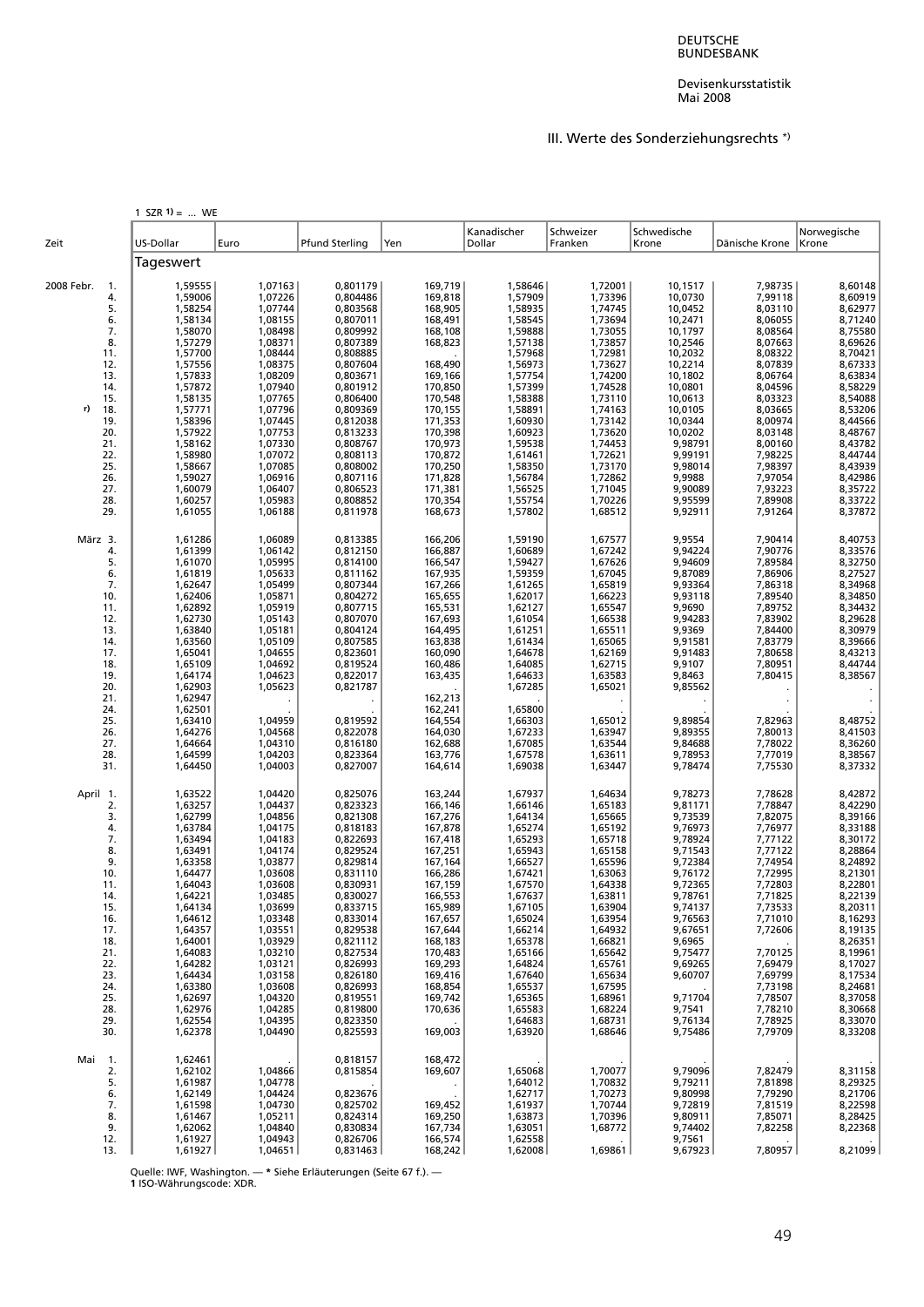

# IV. Weltweite Wechselkursregelungen und Anker der Geldpolitik

|                                                                                  | Stand: 31. Juli 2007                                                                                                                                                                                                                                                                                                                                                                                                                                                                                                                                                                                                                      |                                                                                                                                                                                                                                                                                                                                                                                                                                                                                                                          |                                 |                          |                                                                               |                                    |  |  |  |  |  |
|----------------------------------------------------------------------------------|-------------------------------------------------------------------------------------------------------------------------------------------------------------------------------------------------------------------------------------------------------------------------------------------------------------------------------------------------------------------------------------------------------------------------------------------------------------------------------------------------------------------------------------------------------------------------------------------------------------------------------------------|--------------------------------------------------------------------------------------------------------------------------------------------------------------------------------------------------------------------------------------------------------------------------------------------------------------------------------------------------------------------------------------------------------------------------------------------------------------------------------------------------------------------------|---------------------------------|--------------------------|-------------------------------------------------------------------------------|------------------------------------|--|--|--|--|--|
|                                                                                  |                                                                                                                                                                                                                                                                                                                                                                                                                                                                                                                                                                                                                                           |                                                                                                                                                                                                                                                                                                                                                                                                                                                                                                                          | Geldpolitischer Rahmen          |                          |                                                                               |                                    |  |  |  |  |  |
| Wechselkursregelung                                                              | Wechselkursanker                                                                                                                                                                                                                                                                                                                                                                                                                                                                                                                                                                                                                          |                                                                                                                                                                                                                                                                                                                                                                                                                                                                                                                          | Geldmengenziel   Inflationsziel |                          | Vom IWF unter-<br>stütztes oder<br>sonstiges geld-<br>politisches<br>Programm | Sonstige<br>Rahmen-<br>bedingungen |  |  |  |  |  |
| Wechselkursregelungen<br>ohne eigenes                                            | Währung eines anderen Landes als gesetzliches<br>Zahlungsmittel                                                                                                                                                                                                                                                                                                                                                                                                                                                                                                                                                                           |                                                                                                                                                                                                                                                                                                                                                                                                                                                                                                                          |                                 |                          |                                                                               |                                    |  |  |  |  |  |
| gesetzliches<br>Zahlungsmittel 1)                                                | Ecuador<br>El Salvador<br>Kiribati<br>Marshallinseln<br>Mikronesien,<br>Föd. Staaten von                                                                                                                                                                                                                                                                                                                                                                                                                                                                                                                                                  | Montenegro<br>Palau<br>Panama<br>San Marino<br>Timor-Leste                                                                                                                                                                                                                                                                                                                                                                                                                                                               |                                 |                          |                                                                               |                                    |  |  |  |  |  |
| Regelungen in<br>Form eines<br>"Currency Board" 6)                               | Bosnien und<br>Herzegowina<br>Brunei Darussalam<br>Bulgarien<br>Dschibuti<br>Hongkong,<br>Sonderverwaltungsregion                                                                                                                                                                                                                                                                                                                                                                                                                                                                                                                         | ECCU <sub>2</sub> )<br>Antigua und Barbuda<br>Dominica 3)<br>Grenada 3)<br>St. Kitts und Nevis<br>St. Lucia<br>St. Vincent und die<br>Grenadinen                                                                                                                                                                                                                                                                                                                                                                         |                                 |                          |                                                                               |                                    |  |  |  |  |  |
| Regelungen mit festen<br>Wechselkursen 8)                                        | Sonstige konventionelle Gegenüber einer Einzelwährung<br>Ägypten<br>Angola<br>Argentinien<br>Äthiopien<br>Aruba<br><b>Bahamas</b><br><b>Bahrain</b><br><b>Barbados</b><br><b>Belarus</b><br>Belize<br>Bhutan<br><b>Bolivien</b><br>Eritrea<br>Guyana 3)<br>Honduras<br>Jemen<br>Jordanien<br>Kap Verde<br>Katar<br>Komoren<br>Kuwait<br>Lesotho<br>Libanon<br>Malediven<br>Mauretanien<br><b>CFA-Franc-Zone</b><br>WAEMU 4)<br>Benin 3)<br>Burkina Faso 3)<br>Côte d'Ivoire<br>Guinea-Bissau<br>Mali 3)<br>Niger 3)<br>Senegal<br>Togo<br>Gegenüber einem Währungsverbund<br>Fidschi<br>Iran, Islamische<br>Republik<br>Lybisch-Arabische | Mazedonien<br>Mongolei<br>Namibia<br>Nepal $3$ )<br>Niederländische<br>Antillen<br>Nigeria<br>Oman<br>Pakistan 7)<br>Ruanda 3)<br>Salomonen<br>Saudi-Arabien<br>Simbabwe<br>Suriname<br>Swasiland<br>Syrien<br>Trinidad und<br>Tobago<br>Turkmenistan<br>Ukraine<br>Usbekistan<br>Venezuela<br>Vereinigte Arabische<br>Emirate<br>Vietnam<br>CAEMC <sub>5</sub> )<br>Äquatorialguinea<br>Gabun<br>Kamerun 3)<br>Kongo 3)<br>Tschad 3)<br>Zentralafrikanische<br>Republik 3)<br>Marokko<br>Samoa<br>Seychellen<br>Vanuatu | Guyana 3)<br>Suriname           |                          |                                                                               | Pakistan 7)                        |  |  |  |  |  |
| <b>Feste Wechselkurse</b><br>innerhalb hori-<br>zontaler Bandbreiten 9) (WKM II) | Dschamahirija<br>Innerhalb einer<br>Gemeinschaftsregelung<br>Dänemark<br>Estland 14)<br>Lettland 14)<br>Litauen 14)<br>Malta 14)<br>Slowakei 7)<br>Zypern                                                                                                                                                                                                                                                                                                                                                                                                                                                                                 | Sonstige Regelungen<br>mit Bandbreiten<br>Tonga<br>Ungarn 7)                                                                                                                                                                                                                                                                                                                                                                                                                                                             |                                 | Slowakei 7)<br>Ungarn 7) |                                                                               |                                    |  |  |  |  |  |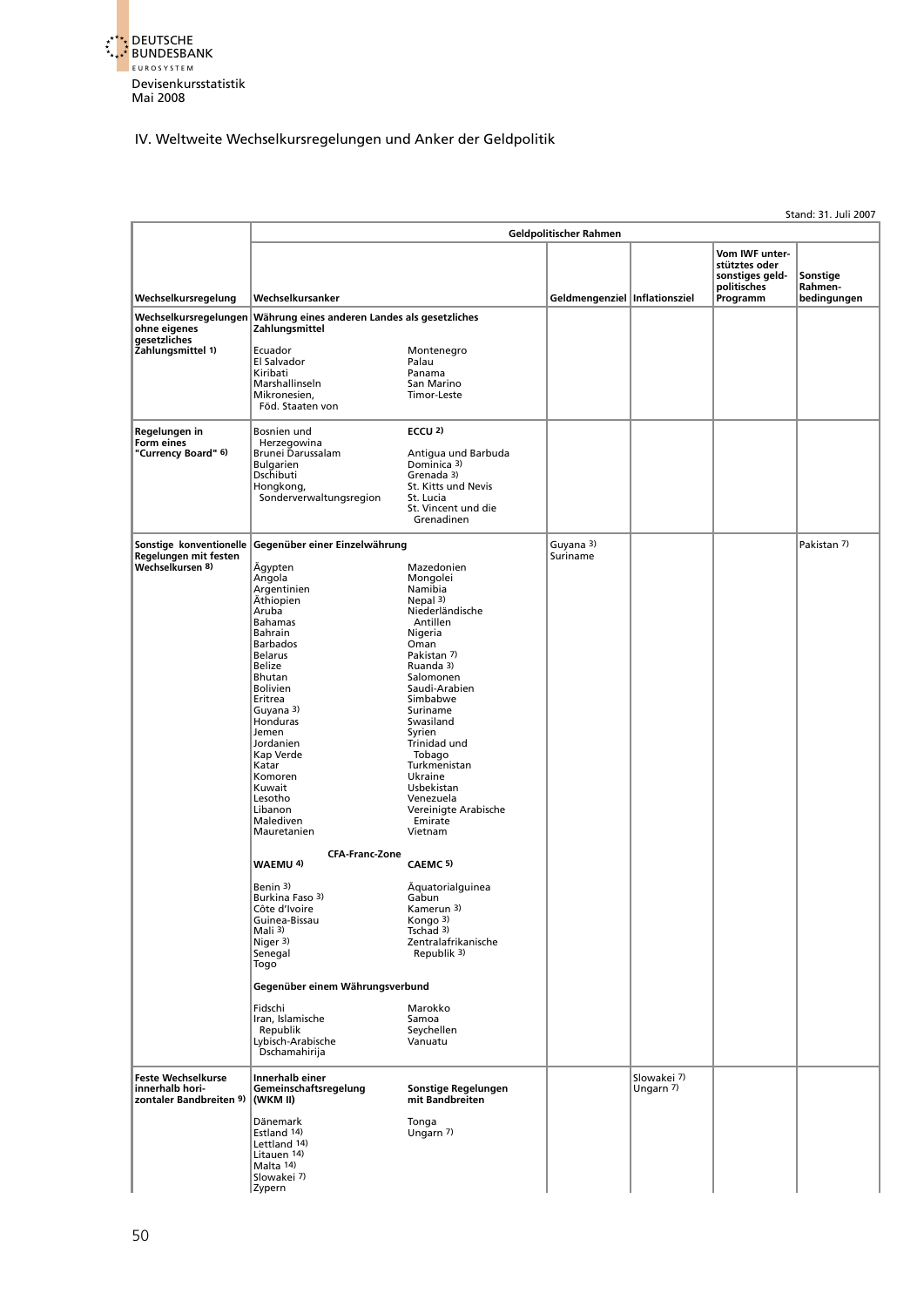Devisenkursstatistik Mai 2008

#### IV. Weltweite Wechselkursregelungen und Anker der Geldpolitik

Stand: 31. Juli 2007

|                                                                                            | Geldpolitischer Rahmen                                                                        |                                                                                                                                                                                                                         |                                                                                                                                                                                                                            |                                                                                                     |                                                                                                                                                                                                                                                                                         |  |  |  |  |  |  |  |  |
|--------------------------------------------------------------------------------------------|-----------------------------------------------------------------------------------------------|-------------------------------------------------------------------------------------------------------------------------------------------------------------------------------------------------------------------------|----------------------------------------------------------------------------------------------------------------------------------------------------------------------------------------------------------------------------|-----------------------------------------------------------------------------------------------------|-----------------------------------------------------------------------------------------------------------------------------------------------------------------------------------------------------------------------------------------------------------------------------------------|--|--|--|--|--|--|--|--|
| Wechselkursregelung                                                                        | Wechselkursanker                                                                              | Geldmengenziel Inflationsziel                                                                                                                                                                                           |                                                                                                                                                                                                                            | Vom IWF unter-<br>stütztes oder<br>sonstiges geld-<br>politisches<br>Programm                       | Sonstige<br>Rahmen-<br>bedingungen                                                                                                                                                                                                                                                      |  |  |  |  |  |  |  |  |
| <b>Stufenweise</b><br>Kursanpassungen<br>("crawling pegs") 10)                             | Aserbaidschan<br>Botsuana<br>China 7)<br>Irak <sub>3</sub><br>Nicaragua 3)<br>Sierra Leone 3) | China 7)                                                                                                                                                                                                                |                                                                                                                                                                                                                            |                                                                                                     |                                                                                                                                                                                                                                                                                         |  |  |  |  |  |  |  |  |
| Wechselkurse inner-<br>halb stufenweise ange-<br>passter Bandbreiten 11)                   | Costa Rica                                                                                    |                                                                                                                                                                                                                         |                                                                                                                                                                                                                            |                                                                                                     |                                                                                                                                                                                                                                                                                         |  |  |  |  |  |  |  |  |
| <b>Kontrolliertes</b><br><b>Floating ohne einen</b><br>vorgegebenen<br>Wechselkurspfad 12) |                                                                                               | Bangladesch<br>Guinea<br>Haiti 3)<br>Jamaika<br>Laos<br>Madagaskar 3)<br>Malawi 3)<br><b>Mauritius</b><br>Moldau 3)<br>Mosambik<br>Sambia 3)<br>Sri Lanka<br>Tadschikistan<br>Tansania<br>Tunesien<br>Uganda<br>Uruguay | Ghana<br>Guatemala<br>Indonesien<br>Kolumbien<br>Peru 3)<br>Rumänien<br>Serbien<br>Thailand<br>Tschechische<br>Republik                                                                                                    | Afghanistan<br>Armenien<br>Dominikanische<br>Republik<br>Gambia<br>Georgien<br>Kenia<br>Kirgisistan | Algerien<br>Burundi 3)<br>Indien<br>Kambodscha<br>Kasachstan<br>Kroatien<br>Liberia<br>Malaysia<br>Myanmar<br>Papua-<br>Neuguinea<br>Paraguay 3)<br>Russische<br>Föderation<br>São Tomé<br>und Príncipe 3)<br>Singapur<br>Sudan                                                         |  |  |  |  |  |  |  |  |
| Unabhängiges<br>Floating 13)<br>$\mathbf{u}$ $\mathbf{u}$                                  |                                                                                               | Albanien 3)<br>Kongo, Demo-<br>krat. Republik                                                                                                                                                                           | Australien<br><b>Brasilien</b><br>Chile<br>Island<br>Israel<br>Kanada<br>Korea,<br>Republik<br>Mexiko<br>Neuseeland<br>Norwegen<br>Philippinen<br>Polen<br>Schweden<br>Südafrika<br>Türkei 3)<br>Vereinigtes<br>Königreich |                                                                                                     | Japan<br>Schweiz<br>Somalia<br>Vereiniate<br>Staaten<br>Euro-<br>Währungsgebiet<br>Belgien<br>Deutschland<br>Finnland<br>Frankreich<br>Griechenland<br>Irland<br>Italien<br>Luxemburg<br>Niederlande<br>Österreich<br>Portugal<br>Slowenien<br>Spanien<br>$\mathbf{r}$ and $\mathbf{r}$ |  |  |  |  |  |  |  |  |

Quelle: IWF, Washington. — 1 Die Währung eines anderen Landes ist als breiten eines formell oder de facto festen Kurses gehalten; dabei darf die einer Währung eines anderen Landes ist als alleiniges gesetzliches Zahlungsmi union. — 5 Zentralafrikanische Wirtschafts- und Währungsgemein- Big mit einem festen vorher angekündigten Prozentsatz oder als Reaktion<br>schaft. — 6 Währungssystem, aus dessen gesetzlicher Grundlage sich die – auf Veränderu

stelle Beschränkungen unterliegt, um die Erfüllung ihrer gesetzlichen für den Wechselkurs festzulegen und anzukündigen oder sich zur den konflichtung zu gewährleisten. — 7 Das Land bindet Amker, an dem die Geldpolitik ausg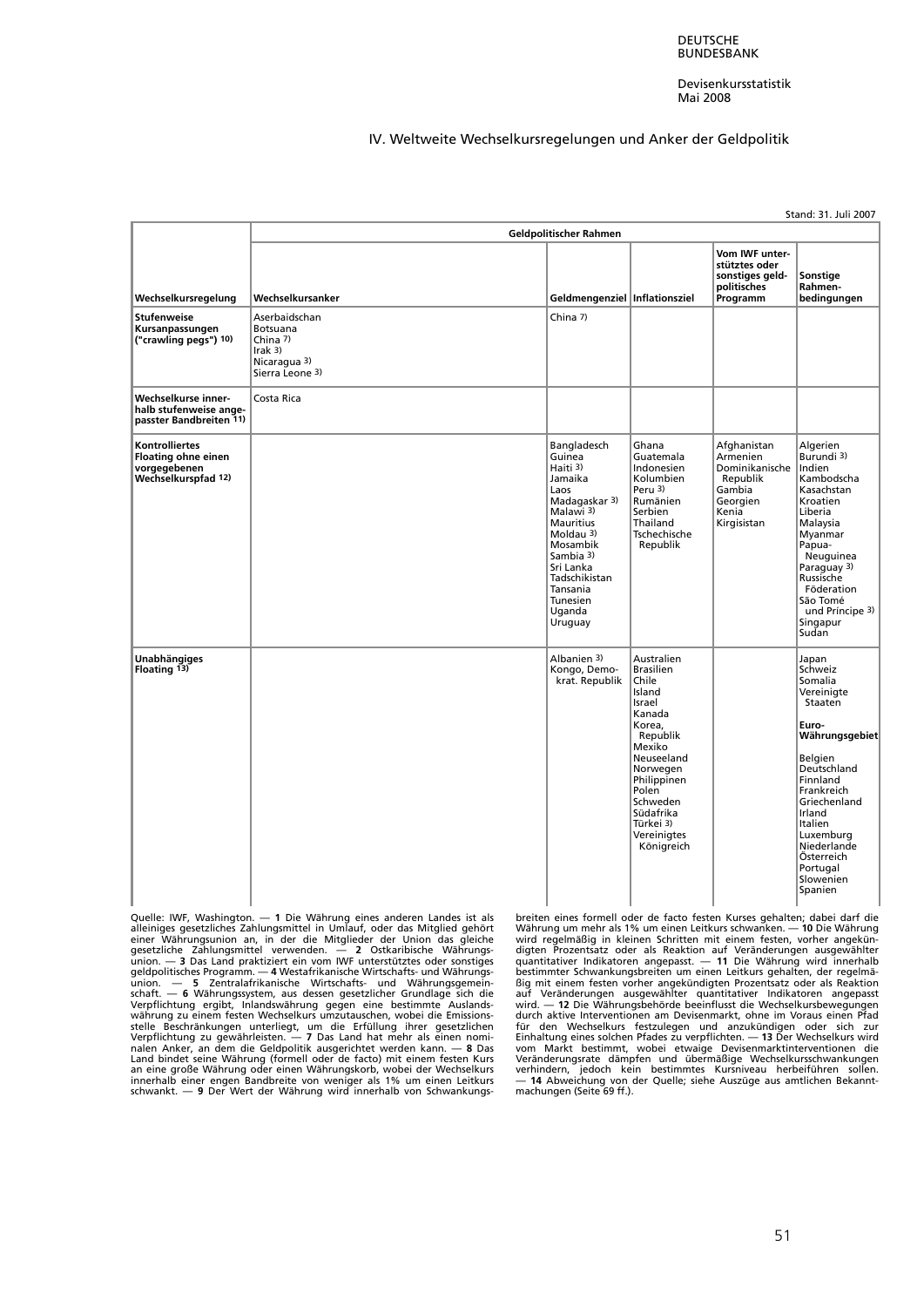

## V. ISO-Währungscodes \*)

|                 |                                      |                                  |            |                           |                                                                  |          |                               | Stand: Ende April 2008                 |
|-----------------|--------------------------------------|----------------------------------|------------|---------------------------|------------------------------------------------------------------|----------|-------------------------------|----------------------------------------|
| ISO-            | Code Währung                         | Land bzw. Gebiet                 | ISO-       | Code Währung              | Land bzw. Gebiet                                                 | ISO-     | Code Währung                  | Land bzw. Gebiet                       |
| AED             | Dirham                               | Vereinigte Arabische<br>Emirate  | CVE        | Kap-Verde-Escudo          | Kap Verde                                                        |          | HKD Hongkong-Dollar           | Hongkong, Sonder-<br>verwaltungsregion |
| AFN             | Afghani                              | Afghanistan                      | CZK        | <b>Tschechische Krone</b> | Tschechische Republik                                            |          | HNL Lempira                   | Honduras                               |
| ALL Lek         |                                      | Albanien                         |            |                           |                                                                  |          | HRK Kuna                      | Kroatien                               |
|                 | AMD Dram                             | Armenien                         | DJF        | Dschibuti-Franc           | Dschibuti                                                        | HTG      | Gourde                        | Haiti                                  |
|                 | ANG Niederl.-Antillen-<br>Gulden     | Niederländische<br>Antillen      |            | DKK Dänische Krone        | Dänemark<br>Färöer<br>Grönland                                   |          | HUF Forint                    | Ungarn                                 |
|                 | AOA Kwanza                           | Angola                           | <b>DOP</b> | Dominikanischer<br>Peso   | Dominikanische<br>Republik                                       |          |                               |                                        |
| ARS             | Argentinischer Peso                  | Argentinien                      |            | DZD Algerischer Dinar     | Algerien                                                         | idr      | Rupiah                        | Indonesien                             |
|                 | AUD Australischer Dollar             | Australien<br>Kiribati           |            |                           |                                                                  | ILS      | Neuer Schekel                 | Israel                                 |
|                 |                                      | Kokosinseln                      |            |                           |                                                                  |          |                               |                                        |
|                 |                                      | Nauru<br>Norfolkinsel            | EEK        | <b>Estnische Krone</b>    | Estland                                                          | INR      | Indische Rupie                | Indien<br><b>Bhutan</b>                |
|                 |                                      | Tuvalu<br>Weihnachtsinsel        | EGP        | Ägyptisches Pfund         | Ägypten                                                          | IQD      | Irak-Dinar                    | Irak                                   |
|                 | AWG Aruba-Florin                     | Aruba                            | ERN        | Nakfa                     | Eritrea                                                          | IRR      | Rial                          | Iran, Islamische                       |
|                 | AZN Aserbaidschan-                   | Aserbaidschan                    | ETB        | Birr                      | Äthiopien                                                        |          |                               | Republik                               |
|                 | Manat<br><b>BAM Konvertible Mark</b> | Bosnien und                      | EUR        | Euro                      | Belgien<br>Deutschland<br>Finnland<br>Frankreich<br>Griechenland | ISK      | Isländische Krone             | Island                                 |
|                 |                                      | Herzegowina                      |            |                           | Irland<br>Italien                                                | JMD      | Jamaika-Dollar                | Jamaika                                |
| BBD             | Barbados-Dollar                      | <b>Barbados</b>                  |            |                           | Luxemburg<br>Malta                                               | JOD      | Jordan-Dinar                  | Jordanien                              |
| BDT             | Taka                                 | Bangladesch                      |            |                           | Niederlande<br>Österreich                                        | JPY      | Yen                           | Japan                                  |
| BGN             | Lew                                  | <b>Bulgarien</b>                 |            |                           | Portugal<br>Slowenien                                            |          |                               |                                        |
| BHD             | Bahrain-Dinar                        | <b>Bahrain</b>                   |            |                           | Spanien<br>Zypern                                                |          |                               |                                        |
| BIF             | Burundi-Franc                        | Burundi                          |            |                           | Andorra                                                          | KES      | Kenia-Schilling               | Kenia                                  |
|                 | <b>BMD Bermuda-Dollar</b>            | Bermuda                          |            |                           | Französisch-Guayana<br>Guadeloupe                                | KGS      | Kirgisistan-Som               | Kirgisistan                            |
| BND             | Brunei-Dollar                        | Brunei Darussalam                |            |                           | Martinique<br>Mayotte                                            | KHR Riel |                               | Kambodscha                             |
| BOB             | <b>Boliviano</b>                     | <b>Bolivien</b>                  |            |                           | Monaco                                                           | KMF      | Komoren-Franc                 | Komoren                                |
| BRL             | Real                                 | <b>Brasilien</b>                 |            |                           | Montenegro<br>Réunion                                            |          |                               |                                        |
| BSD             | Bahama-Dollar                        | <b>Bahamas</b>                   |            |                           | San Marino<br>St. Pierre und                                     |          | KPW Won                       | Korea, Demokratische<br>Volksrepublik  |
| BTN             | Ngultrum                             | Bhutan                           |            |                           | Miquelon<br>Vatikanstadt                                         |          | <b>KRW Won</b>                | Korea, Republik                        |
| <b>BWP</b> Pula |                                      | <b>Botsuana</b>                  |            |                           |                                                                  |          | <b>KWD Kuwait-Dinar</b>       | Kuwait                                 |
| BYR             | Belarus-Rubel                        | <b>Belarus</b>                   |            |                           |                                                                  |          | KYD Kaiman-Dollar             | Kaimaninseln                           |
| BZD             | Belize-Dollar                        | Belize                           | FJD        | Fidschi-Dollar            | Fidschi                                                          |          | KZT Tenge                     | Kasachstan                             |
|                 |                                      |                                  | FKP        | Falkland-Pfund            | Falklandinseln                                                   |          |                               |                                        |
| CAD             | Kanadischer Dollar                   | Kanada                           |            |                           |                                                                  |          |                               |                                        |
| CDF             | Kongo-Franc                          | Kongo, Demokratische<br>Republik | GBP        | <b>Pfund Sterling</b>     | Vereinigtes<br>Königreich                                        | LAK Kip  |                               | Laos                                   |
| CHF             | Schweizer Franken                    | Schweiz                          | GEL        | Lari                      | Georgien                                                         | LBP      | Libanesisches Pfund           | Libanon                                |
|                 |                                      | Liechtenstein                    | GHS        | Ghana-Cedi                | Ghana                                                            | LKR      | Sri-Lanka-Rupie               | Sri Lanka                              |
| CLP             | Chilenischer Peso                    | Chile                            | GIP        | Gibraltar-Pfund           | Gibraltar                                                        | LRD      | Liberianischer Dollar Liberia |                                        |
| CNY             | Renminbi ¥uan                        | China                            |            | <b>GMD Dalasi</b>         | Gambia                                                           | LSL      | Loti                          | Lesotho                                |
| COP             | Kolumbianischer<br>Peso              | Kolumbien                        |            | GNF Guinea-Franc          | Guinea                                                           | LTL      | Litas                         | Litauen                                |
|                 | CRC Costa-Rica-Colón                 | Costa Rica                       |            | GTQ Quetzal               | Guatemala                                                        | LVL      | Lats                          | Lettland                               |
|                 | Kubanischer Peso                     | Kuba                             |            |                           |                                                                  | LYD      | Libyscher Dinar               | Libysch-Arabische                      |
| CUP             |                                      |                                  |            | GYD Guyana-Dollar         | Guyana                                                           |          |                               | Dschamahirija                          |

**\*** Auszugsweise zusammengestellt nach Mitteilungen der ISO. — **1** Siehe Er-läuterungen zu einzelnen Ländern (Seite 77 ff.).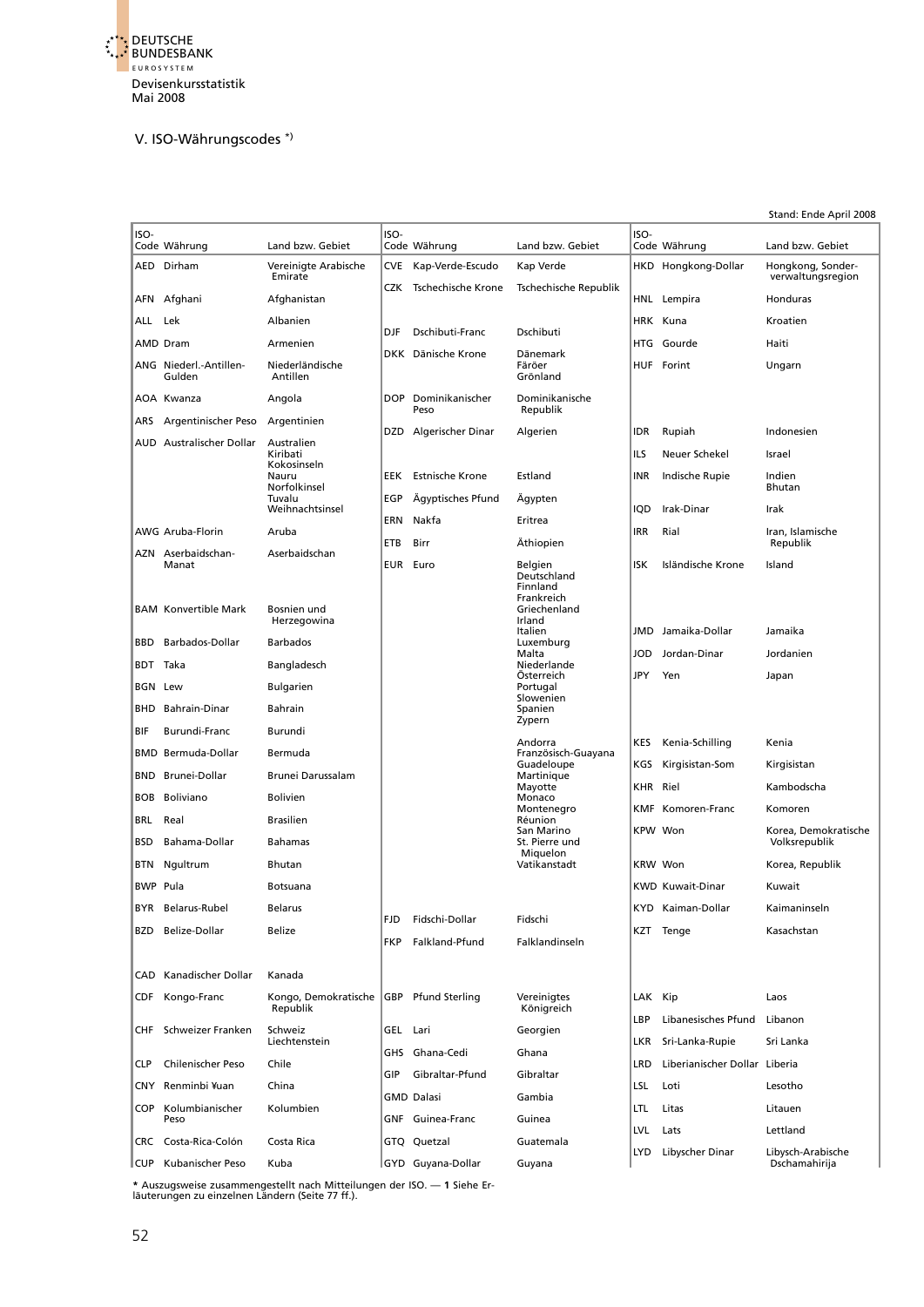#### DEUTSCHE BUNDESBANK

Devisenkursstatistik Mai 2008

# V. ISO-Währungscodes \*)

## Stand: Ende April 2008

|          |                                   |                                     |            |                                        |                                                                                                                                      |            |                         | $3.01101$ cando <i>i</i> spin 200                   |
|----------|-----------------------------------|-------------------------------------|------------|----------------------------------------|--------------------------------------------------------------------------------------------------------------------------------------|------------|-------------------------|-----------------------------------------------------|
| ISO-     | Code Währung                      | Land bzw. Gebiet                    | ISO-       | Code Währung                           | Land bzw. Gebiet                                                                                                                     | ISO-       | Code Währung            | Land bzw. Gebiet                                    |
|          | MAD Dirham                        | Marokko                             | SAR        | Saudi Riyal                            | Saudi-Arabien                                                                                                                        | VEB        | Bolívar                 | Venezuela                                           |
|          | MDL Moldau-Leu                    | Moldau, Republik                    | SBD        | Salomonen-Dollar                       | Salomonen                                                                                                                            | <b>VEF</b> | <b>Bolívar Fuerte</b>   | Venezuela 1)                                        |
|          | MGA Ariary                        | Madagaskar                          | <b>SCR</b> | Seychellen-Rupie                       | Seychellen                                                                                                                           | VND        | Dong                    | Vietnam                                             |
|          | MKD Denar                         | Mazedonien                          | SDG        | Sudanesisches Pfund Sudan              |                                                                                                                                      | VUV Vatu   |                         | Vanuatu                                             |
| MMK Kyat |                                   | Myanmar                             | <b>SEK</b> | Schwedische Krone                      | Schweden                                                                                                                             | WST Tala   |                         | Samoa                                               |
|          | MNT Togrog                        | Mongolei                            | SGD        | Singapur-Dollar                        | Singapur                                                                                                                             |            |                         |                                                     |
|          | MOP Pataca                        | Macau, Sonder-<br>verwaltungsregion | <b>SHP</b> | St.-Helena-Pfund                       | St. Helena                                                                                                                           |            |                         |                                                     |
|          | MRO Ouguiya                       | Mauretanien                         | <b>SKK</b> | Slowakische Krone                      | Slowakei                                                                                                                             |            | XAF CFA-Franc           | Äquatorialguinea<br>Gabun                           |
|          | <b>MUR</b> Mauritius-Rupie        | <b>Mauritius</b>                    | <b>SLL</b> | Leone                                  | Sierra Leone                                                                                                                         |            |                         | Kamerun<br>Kongo                                    |
|          | MVR Rufiyaa                       | Malediven                           | SOS        | Somalia-Schilling                      | Somalia                                                                                                                              |            |                         | Tschad<br>Zentralafrikanische                       |
|          | MWK Malawi-Kwacha                 | Malawi                              | <b>SRD</b> | Suriname-Dollar                        | Suriname                                                                                                                             |            |                         | Republik                                            |
|          | <b>MXN</b> Mexikanischer Peso     | Mexiko                              | <b>STD</b> | Dobra                                  | São Tomé und Príncipe   XCD Ostkaribischer Dollar Anguilla                                                                           |            |                         | Antigua und Barbuda                                 |
|          |                                   |                                     | <b>SVC</b> | El-Salvador-Colón                      | El Salvador                                                                                                                          |            |                         | Dominica                                            |
|          | MYR Malaysischer Ringgit Malaysia |                                     | SYP        | Syrisches Pfund                        | Syrien                                                                                                                               |            |                         | Grenada<br>Montserrat                               |
|          | MZN Metical                       | Mosambik                            | SZL        | Lilangeni                              | Swasiland                                                                                                                            |            |                         | St. Kitts und Nevis<br>St. Lucia<br>St. Vincent und |
|          |                                   |                                     |            |                                        |                                                                                                                                      |            |                         | die Grenadinen                                      |
|          | NAD Namibia-Dollar                | Namibia                             |            |                                        |                                                                                                                                      |            | XOF CFA-Franc           | Benin<br><b>Burkina Faso</b>                        |
|          | NGN Naira                         | Nigeria                             | THB        | Baht                                   | Thailand                                                                                                                             |            |                         | Côte d'Ivoire<br>Guinea-Bissau                      |
| NIO      | Córdoba                           | Nicaragua                           | TJS        | Somoni                                 | Tadschikistan                                                                                                                        |            |                         | Mali                                                |
|          | NOK Norwegische Krone             | Norwegen                            |            | TMM Turkmenistan-Manat Turkmenistan    |                                                                                                                                      |            |                         | Niger<br>Senegal                                    |
| NPR      | Nepalesische Rupie                | Nepal                               | TND        | Tunesischer Dinar                      | Tunesien                                                                                                                             | <b>XPF</b> | CFP-Franc               | Togo<br>Neukaledonien                               |
| NZD      | Neuseeland-Dollar                 | Neuseeland<br>Cookinseln            | TOP        | Pa'anga                                | Tonga                                                                                                                                |            |                         | Französisch-Polynesien<br><b>Wallis und Futuna</b>  |
|          |                                   | Niue                                | TRY        | Neue türkische Lira                    | Türkei                                                                                                                               |            |                         |                                                     |
|          |                                   | Pitcairninseln<br>Tokelau           | TTD        | Trinidad-und-<br>Tobago-Dollar         | Trinidad und Tobago                                                                                                                  |            |                         |                                                     |
|          |                                   |                                     |            | TWD Neuer Taiwan-Dollar China (Taiwan) |                                                                                                                                      |            | YER Jemen-Rial          | Jemen                                               |
|          | OMR Rial Omani                    | Oman                                | TZS        | Tansania-Schilling                     | Tansania                                                                                                                             |            |                         |                                                     |
| PAB      | Balboa                            | Panama                              |            |                                        |                                                                                                                                      | ZAR        | Rand                    | Südafrika<br>Lesotho<br>Namibia                     |
| PEN      | Neuer Sol                         | Peru                                |            | UAH Griwna                             | Ukraine                                                                                                                              |            | ZMK Kwacha              | Sambia                                              |
| PGK Kina |                                   | Papua-Neuguinea                     |            | UGX Uganda-Schilling                   | Uganda                                                                                                                               |            | ZWD Simbabwe-Dollar     | Simbabwe                                            |
| PHP      | Philippinischer Peso              | Philippinen                         |            | USD US-Dollar                          | Vereinigte Staaten                                                                                                                   |            |                         |                                                     |
| PKR      | Pakistanische Rupie               | Pakistan                            |            |                                        | Amerikanisch-Samoa<br>Ecuador                                                                                                        |            |                         |                                                     |
| PLN      | Zloty                             | Polen                               |            |                                        | Guam<br>Jungferninseln,                                                                                                              |            |                         |                                                     |
|          | PYG Guaraní                       | Paraguay                            |            |                                        | Amerikanische<br>Jungferninseln,                                                                                                     |            |                         |                                                     |
|          | QAR Katar-Riyal                   | Katar                               |            |                                        | <b>Britische</b><br>Marshallinseln<br>Mikronesien.<br>Föderierte Staaten von Nachrichtlich:<br>Nördliche Marianen<br>Palau<br>Panama |            | XAG Silber              |                                                     |
| RON Leu  |                                   | Rumänien                            |            |                                        | Puerto Rico<br>Timor-Leste                                                                                                           | XAU Gold   |                         |                                                     |
| RSD      | Serbischer Dinar                  | Serbien                             |            |                                        | Turks- u. Caicosinseln                                                                                                               |            | XDR Sonderziehungsrecht |                                                     |
|          | RUB Rubel                         | Russische Föderation                |            | UYU Uruguayischer Peso                 | Uruguay                                                                                                                              |            | XPD Palladium           |                                                     |
|          | RWF Ruanda-Franc                  | Ruanda                              | ∣∪zs       | Usbekistan-Sum                         | Usbekistan                                                                                                                           | XPT        | Platin                  |                                                     |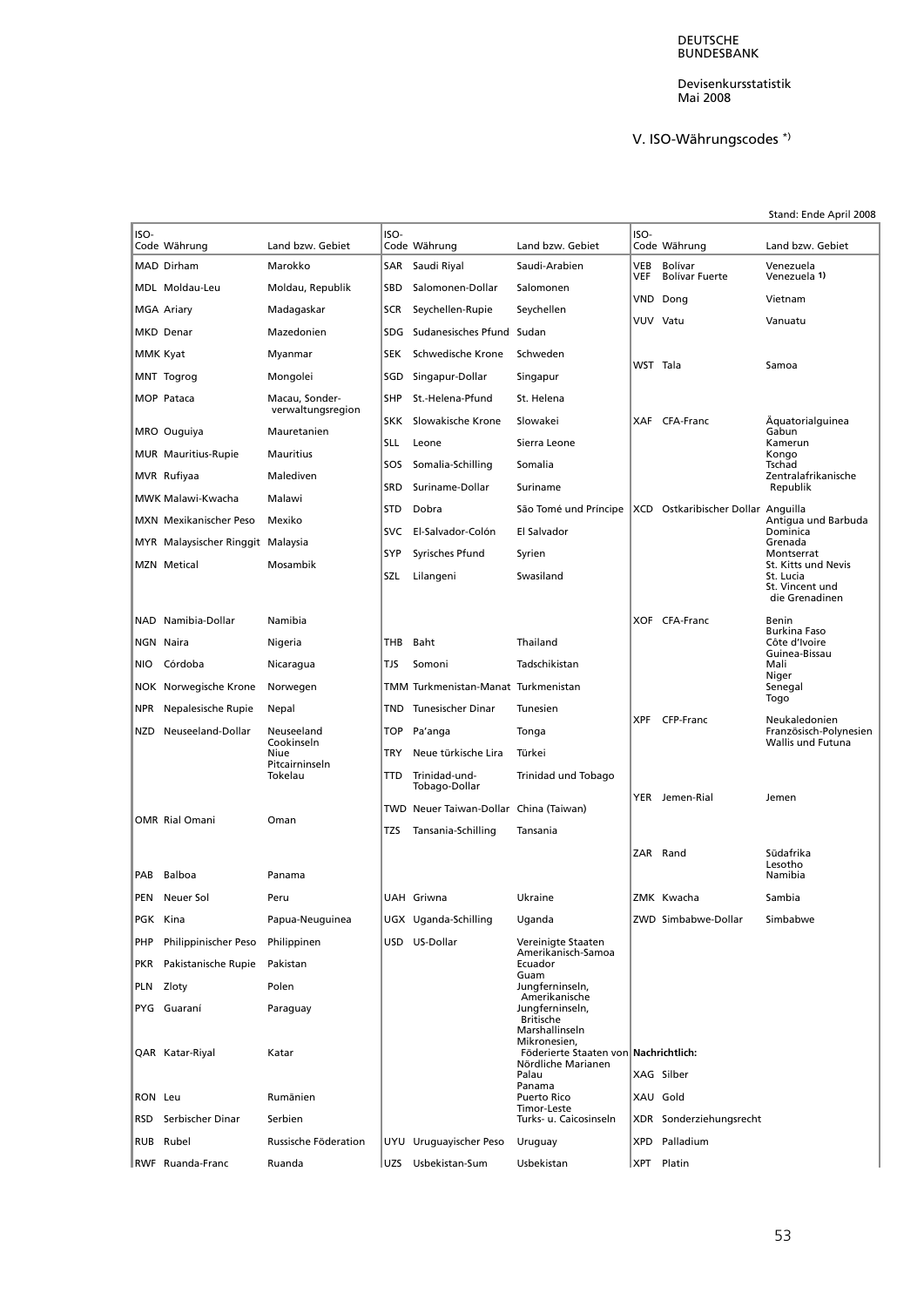

# 1. Gold- und US-Dollar-Paritäten von 1948 bis 15. Februar 1973

|                                    | Währungsparität 1) zum |                          |                                   |                                  |                                                   |                                             |                                                          |                                                                  |  |  |
|------------------------------------|------------------------|--------------------------|-----------------------------------|----------------------------------|---------------------------------------------------|---------------------------------------------|----------------------------------------------------------|------------------------------------------------------------------|--|--|
|                                    | Gold                   |                          |                                   | US-Dollar                        |                                                   |                                             | Errechnete DM-Parität 2)                                 |                                                                  |  |  |
| Land<br>Währung                    | gültig ab              | 1 WE<br>=  g Feingold    | Aufw. (+) /<br>Abw. $(-)$<br>in % | gültig ab                        | $1 \text{ US-}$ \$ =  WE                          | Aufw. (+) /<br>Abw. $(-)$<br>in %           | gültig ab                                                | $100$ WE =  DM                                                   |  |  |
| Belgien                            |                        |                          |                                   |                                  |                                                   |                                             |                                                          |                                                                  |  |  |
| Belgischer Franc *)<br>(bfr)       | 18.12.46<br>22.09.49   | 0.0202765<br>0,0177734   | $-12,3$                           | 18.12.46<br>22.09.49<br>21.12.71 | 43,8275<br>50,0000<br>3)<br>  3)<br>5)<br>44,8159 | $-12,3$<br>$+ 11,6$                         | 21.06.48<br>22.09.49<br>06.03.61<br>27.10.69<br>21.12.71 | 7,6056<br>8,4000<br>4)<br>8,0000<br>4)<br>7,3200<br>6)<br>7,1905 |  |  |
|                                    |                        |                          |                                   | v) $14.02.73$ 3)                 | 5)<br>40,3344                                     | $+ 11,1$                                    | 14.02.73                                                 | 6)<br>7,1906                                                     |  |  |
| Dänemark                           |                        |                          |                                   |                                  |                                                   |                                             |                                                          |                                                                  |  |  |
| Dänische Krone *)                  | 18.12.46<br>18.09.49   | 0,185178<br>0,128660     | $-30,5$                           | 18.12.46<br>18.09.49             | 4,79901<br>6,90714                                | $-30,5$                                     | 21.06.48<br>19.09.49                                     | 69,4588<br>60,8066                                               |  |  |
| (dkr)                              | 21.11.67               | 0,118489                 | 7,9<br>$\overline{\phantom{0}}$   | 21.11.67                         | 7,50000                                           | 7,9<br>$\qquad \qquad -$                    | 06.03.61<br>21.11.67                                     | 4) 57,9111<br>53,3333                                            |  |  |
|                                    |                        |                          |                                   | 21.12.71                         | 5)<br>6,98000                                     | 7,4<br>$\ddot{}$                            | 27.10.69<br>21.12.71                                     | 48,8000<br>4)<br>6)<br>46,1676                                   |  |  |
|                                    |                        |                          |                                   | $v)$ 15.02.73                    | 5)<br>6,28205                                     | $+ 11,1$                                    | 15.02.73                                                 | 46,1681<br>6)                                                    |  |  |
| Deutschland                        |                        |                          |                                   | 21.06.48                         | 7)<br>3,33333                                     |                                             |                                                          |                                                                  |  |  |
| Deutsche Mark *)<br>(DM)           | 30.01.53<br>06.03.61   | 0,211588<br>0,222168     | 5,0<br>$\ddot{}$                  | 19.09.49<br>06.03.61             | 4,20000<br>4,00000                                | $-20,6$<br>$\ddot{}$<br>5,0                 |                                                          | $\frac{1}{1}$                                                    |  |  |
|                                    | 27.10.69               | 0,242806                 | 9,3<br>$+$                        | 27.10.69                         | 3,66000                                           | 9,3<br>$\pmb{+}$                            | $\overline{\phantom{0}}$                                 | $\overline{a}$                                                   |  |  |
|                                    |                        |                          |                                   | 21.12.71<br>$v)$ 14.02.73        | 5)<br>3,2225<br>5)<br>2,9003                      | $+ 13,6$<br>$+ 11,1$                        |                                                          |                                                                  |  |  |
| Finnland                           |                        |                          |                                   |                                  |                                                   |                                             |                                                          |                                                                  |  |  |
| Finnmark                           |                        |                          |                                   | (01.01.48)<br>05.07.49           | 135,70<br>160,00                                  | $-15,2$                                     | 21.06.48<br>05.07.49                                     | 2,4564<br>2,0833                                                 |  |  |
| (Fmk)                              | 01.07.51<br>15.09.57   | 0,00386379<br>0,00277710 | $-28,1$                           | 19.09.49<br>15.09.57             | 230,000<br>320,000                                | $\overline{\phantom{a}}$<br>30,4<br>$-28,1$ | 19.09.49<br>15.09.57                                     | 1,8261<br>1,3125                                                 |  |  |
|                                    |                        |                          |                                   |                                  |                                                   |                                             | 06.03.61                                                 | 4)<br>1,2500                                                     |  |  |
|                                    |                        |                          |                                   |                                  | Währungsumstellung 8)<br>3,20000                  |                                             | 01.01.63                                                 |                                                                  |  |  |
|                                    | 01.01.63<br>12.10.67   | 0,277710<br>0,211590     | $-23,8$                           | 01.01.63<br>12.10.67             | 4,19997                                           | $-23,8$                                     | 12.10.67                                                 | 125,0000<br>95,2388                                              |  |  |
|                                    |                        |                          |                                   | 20.12.71                         | 5)<br>4,10                                        | 2,4<br>$\ddot{}$                            | 27.10.69<br>21.12.71                                     | 4) 87,1435<br>78,5976<br>6)                                      |  |  |
|                                    |                        |                          |                                   | $v)$ 15.02.73                    | 5)<br>3,90                                        | 5,1<br>$+$                                  | 15.02.73                                                 | 6) 74,3667                                                       |  |  |
| Frankreich                         | 18.12.46               | 9) 0,00746113            |                                   | 18.12.46                         | 119,107                                           |                                             |                                                          |                                                                  |  |  |
| Französischer Franc<br>(ffr)       |                        |                          |                                   | 26.01.48<br>02.02.48             | 214,393<br>11)                                    | $-44,4$                                     | 21.06.48                                                 | 10)<br>(1,5548)                                                  |  |  |
|                                    |                        |                          |                                   | 20.09.49<br>12.08.57             | 350,000<br>13)<br>420,000                         | $12) - 38,7$<br>$-16,7$                     | 20.09.49<br>12.08.57                                     | 1,2000<br>1,0000                                                 |  |  |
|                                    | 29.12.58               | 0,00180000               | $14) - 75,9$                      | 29.12.58                         | 493,706                                           | $-14,9$                                     | 29.12.58                                                 | 0,8507                                                           |  |  |
|                                    |                        |                          |                                   |                                  | Währungsumstellung 15)                            |                                             |                                                          |                                                                  |  |  |
| Französ. Neuer Franc<br>(NF)       | 01.01.60               | 0,180000                 |                                   | 01.01.60                         | 4,93706                                           |                                             | 01.01.60<br>06.03.61                                     | 85,0709<br>4) 81,0199                                            |  |  |
| ab 01.01.63<br>Französischer Franc | 10.08.69               | 0,160000                 | $-11,1$                           | 10.08.69                         | 3)<br>5,55419                                     | $-11,1$                                     | 10.08.69                                                 | 72,0177                                                          |  |  |
| (FF)                               |                        |                          |                                   | 20.12.71                         | 3)<br>5,11570                                     | 8,6<br>$\ddot{}$                            | 27.10.69<br>21.12.71                                     | 4) 65,8962<br>6) 62,9924                                         |  |  |
|                                    |                        |                          |                                   | $v)$ 14.02.73                    | 3)<br>4,60414                                     | $+ 11,1$                                    | 14.02.73                                                 | 6) 62,9933                                                       |  |  |
| Italien                            |                        |                          |                                   | Mai 1948                         | 16)<br>575,000                                    |                                             | 21.06.48                                                 | 0,5797                                                           |  |  |
| Italienische Lira *)<br>(Lit)      |                        |                          |                                   | 19.09.49<br>01.01.50             | 16)<br>626,186<br>16)<br>624,358                  |                                             | 19.09.49<br>01.01.50                                     | 0,6707<br>0,6727                                                 |  |  |
|                                    | 30.03.60               | 0,00142187               |                                   | 30.03.60                         | 625,000                                           | 17)                                         | 30.03.60                                                 | 0,6720                                                           |  |  |
|                                    |                        |                          |                                   |                                  |                                                   |                                             | 06.03.61<br>27.10.69                                     | 4)<br>0,6400<br>4)<br>0,5856                                     |  |  |
|                                    |                        |                          |                                   | $20.12.71$ 3)                    | 5) 581,500                                        | $+ 7,5$<br>(nur gültig bis 13.02.73)        | 21.12.71                                                 | 6)<br>0,5542                                                     |  |  |
| Japan                              |                        |                          |                                   |                                  |                                                   |                                             |                                                          |                                                                  |  |  |
| Yen $*$ )                          |                        |                          |                                   | 25.04.49                         | 360,000                                           |                                             | 25.04.49<br>19.09.49                                     | 0,9259<br>18)<br>1,1667                                          |  |  |
| $(\yen)$                           | 11.05.53               | 0,00246853               |                                   | 11.05.53                         | 360,000                                           |                                             | 06.03.61<br>27.10.69                                     | 4)<br>1,1111<br>4)<br>1,0167                                     |  |  |
|                                    |                        |                          |                                   | 20.12.71                         | 5) 308,000                                        | $+ 16,9$<br>(nur gültig bis 13.02.73)       | 21.12.71                                                 | 6)<br>1,0463                                                     |  |  |
| Kanada                             |                        |                          |                                   |                                  |                                                   |                                             |                                                          |                                                                  |  |  |
|                                    | 18.12.46               | 0,888671                 |                                   | 18.12.46                         | 1,00000                                           |                                             | 21.06.48                                                 | 19)<br>3,3333                                                    |  |  |
| Kanadischer Dollar *)<br>(kan\$)   | 19.09.49<br>30.09.50   | 0,807883<br>20)          | 9,1                               | 19.09.49<br>30.09.50             | 1,10000<br>20)                                    | 9,1<br>$\overline{\phantom{0}}$             | 19.09.49<br>30.09.50                                     | 19)<br>3,8182<br>20)                                             |  |  |
|                                    | 02.05.62               | 0,822021                 | $21) +$<br>1,8                    | 02.05.62                         | 1,08108                                           | $21) +$<br>1,8                              | 02.05.62<br>$27.10.69$ 4) 19)                            | 19)<br>3,7000<br>3,3855                                          |  |  |
|                                    |                        |                          |                                   |                                  |                                                   | (nur gültig bis 31.05.70)                   |                                                          |                                                                  |  |  |

Anmerkungen siehe Seite 56.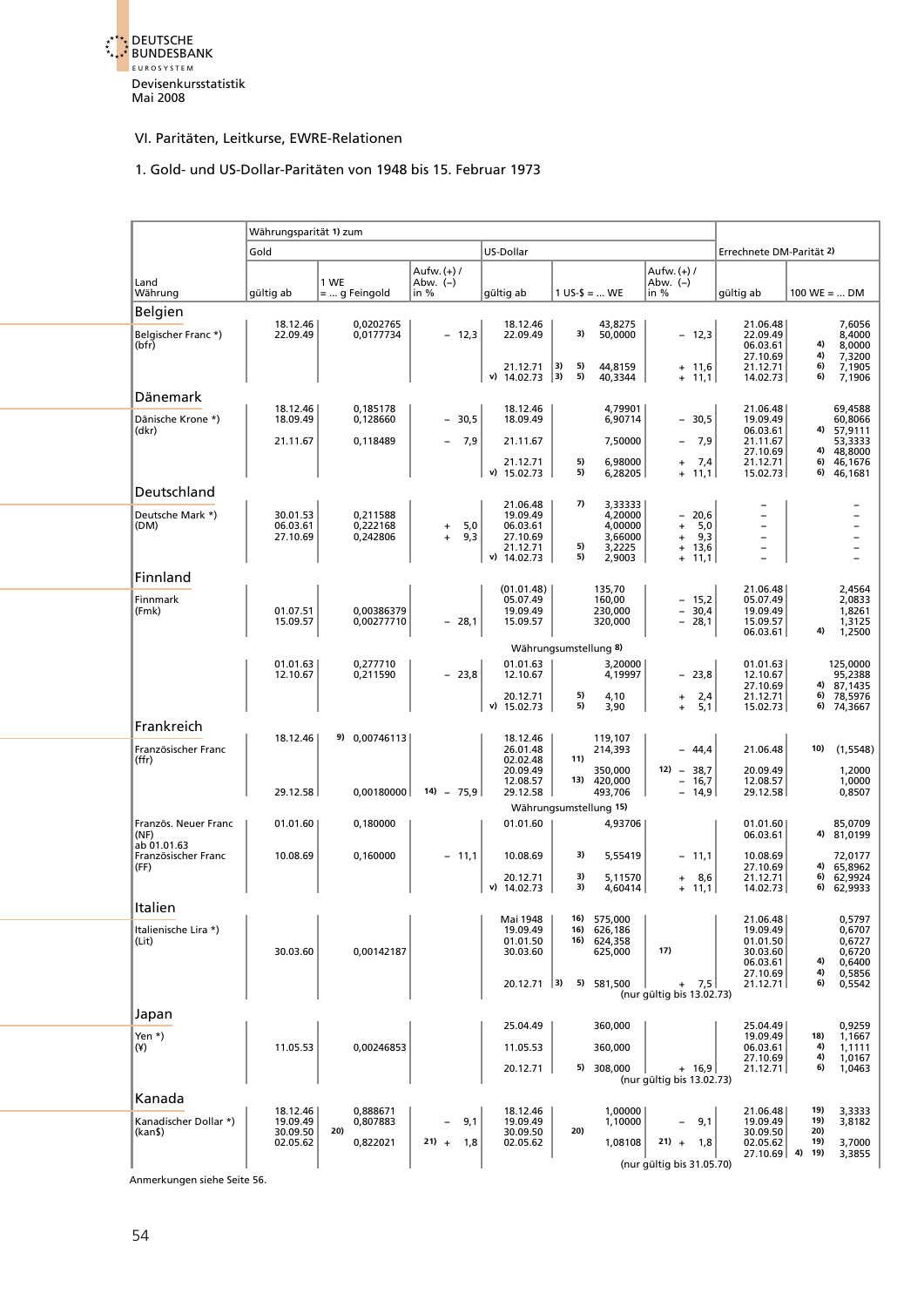# noch: 1. Gold- und US-Dollar-Paritäten von 1948 bis 15. Februar 1973

|                                  | Währungsparität 1) zum           |                                  |                                   |                |                                              |                          |                                          |                                       |                      |                                                |                             |                                                 |
|----------------------------------|----------------------------------|----------------------------------|-----------------------------------|----------------|----------------------------------------------|--------------------------|------------------------------------------|---------------------------------------|----------------------|------------------------------------------------|-----------------------------|-------------------------------------------------|
|                                  | Gold                             |                                  |                                   |                | US-Dollar                                    |                          |                                          |                                       |                      | Errechnete DM-Parität 2)                       |                             |                                                 |
| Land<br>Währung                  | gültig ab                        | 1 WE<br>=  g Feingold            | Aufw. (+) /<br>Abw. $(-)$<br>in % |                | gültig ab                                    | $1 \text{ US-}$ \$ =  WE |                                          | Aufw. (+) /<br>Abw. (–)<br>in %       |                      | gültig ab                                      |                             | $100 \text{ WE} =  \text{ DM}$                  |
| Niederlande                      |                                  |                                  |                                   |                |                                              |                          |                                          |                                       |                      |                                                |                             |                                                 |
| Holländischer Gulden *)<br>(hfl) | 18.12.46<br>21.09.49<br>07.03.61 | 0,334987<br>0,233861<br>0,245489 | $+$                               | $-30,2$<br>5,0 | 18.12.46<br>21.09.49<br>07.03.61             | 5)                       | 2,65285<br>3,80000<br>3,62000            | $\ddot{}$                             | $-30,2$<br>5,0       | 21.06.48<br>21.09.49<br>07.03.61<br>27.10.69   | 6)                          | 125,6510<br>110,5263<br>110,4972<br>4) 101,1050 |
|                                  |                                  |                                  |                                   |                | 21.12.71<br>v) $14.02.73$                    | 5)                       | 3,24470<br>2,92024                       |                                       | $+ 11,6$<br>$+ 11,1$ | 21.12.71<br>14.02.73                           | 6)                          | 99,3158<br>99,3172                              |
| Norwegen                         |                                  |                                  |                                   |                |                                              |                          |                                          |                                       |                      |                                                |                             |                                                 |
| Norwegische Krone *)<br>(nkr)    | 18.12.46<br>18.09.49             | 0,179067<br>0,124414             |                                   | - 30,5         | 18.12.46<br>18.09.49                         |                          | 4,96278<br>7,14286                       |                                       | $-30,5$              | 21.06.48<br>19.09.49<br>06.03.61<br>27.10.69   | 4)<br>4)                    | 67,1667<br>58,8000<br>56,0000<br>51,2400        |
|                                  |                                  |                                  |                                   |                | 21.12.71<br>v) $15.02.73$                    | 5)<br>5)                 | 6,64539<br>5,98086                       | $\ddot{}$                             | 7,5<br>$+ 11,1$      | 21.12.71<br>15.02.73                           | 6)<br>6)                    | 48,4923<br>48,4930                              |
| Österreich                       |                                  |                                  |                                   |                | 26.10.46                                     |                          | 10,00                                    |                                       |                      | 21.06.48                                       |                             | 33,3333                                         |
| Schilling *)<br>(S)              | 04.05.53                         | 0,0341796                        |                                   |                | 25.11.49<br>04.05.53                         | 22)                      | 26,0000                                  | $24) - 61,5$                          |                      | 19.09.49<br>23)<br>04.05.53                    | 18)<br>23)                  | 42,0000<br>16,1538                              |
|                                  | 09.05.71                         | 0,0359059                        | $+$                               | 5,1            | 09.05.71<br>22.12.71                         | 5)                       | 24,7500<br>23,30                         | $\ddot{}$                             | 5,1                  | 06.03.61<br>27.10.69<br>09.05.71               | 4)<br>4)<br>6)              | 15,3846<br>14,0769<br>14,7879                   |
|                                  |                                  |                                  |                                   |                | v) $13.02.73$                                |                          | 5) 20,97                                 | $\begin{array}{c} + \end{array}$      | 6, 2<br>$+ 11,1$     | 22.12.71<br>14.02.73                           | 6)                          | 13,8305<br>13,8307                              |
| Portugal                         |                                  |                                  |                                   |                |                                              |                          |                                          |                                       |                      |                                                |                             |                                                 |
| Escudo *)<br>(Esc)               |                                  |                                  |                                   |                | 01.09.47<br>Mai 1949<br>08.08.49<br>19.09.49 |                          | 24,9775<br>24,9175<br>25,0025<br>28,7500 |                                       | $-13,0$              | 21.06.48<br>Mai 1949<br>08.08.49<br>19.09.49   |                             | 13,3453<br>13,3775<br>13,3320<br>14,6087        |
|                                  | 01.06.62                         | 0,0309103                        |                                   |                | 01.06.62                                     |                          | 28,7500                                  |                                       |                      | 06.03.61<br>01.06.62                           | 4)                          | 13,9130<br>13,9130                              |
|                                  |                                  |                                  |                                   |                | 22.12.71                                     |                          | 5) 27,25                                 | $\ddot{}$                             | 5,5                  | 27.10.69<br>22.12.71                           | 4)<br>6)                    | 12,7304<br>11,8257                              |
| Schweden                         |                                  |                                  |                                   |                | v) 14.02.73                                  |                          | 5) 25,50                                 | $+$                                   | 6,9                  | 14.02.73                                       | 6)                          | 11,3737                                         |
|                                  |                                  |                                  |                                   |                | 14.07.46                                     |                          | 3,5943                                   |                                       |                      | 21.06.48<br>20.09.49                           |                             | 92,7394                                         |
| Schwedische Krone *)<br>(skr)    | 05.11.51                         | 0,171783                         |                                   |                | 20.09.49<br>01.01.51<br>05.11.51             |                          | 5,1732<br>5,17321<br>5,17321             | $\overline{\phantom{0}}$              | 30,5                 | 01.01.51<br>05.11.51<br>06.03.61               | 4)                          | 81,1877<br>81,1875<br>81,1875<br>77,3214        |
|                                  |                                  |                                  |                                   |                | 21.12.71<br>$v)$ 15.02.73                    | 5)<br>5)                 | 4,81290<br>4,56                          | $\ddot{}$<br>$+$                      | 7,5<br>5,5           | 27.10.69<br>21.12.71<br>15.02.73               | 4)<br>6)<br>6)              | 70,7491<br>66,9555<br>63,6031                   |
| Schweiz                          |                                  |                                  |                                   |                |                                              |                          |                                          |                                       |                      |                                                |                             |                                                 |
| Schweizer Franken *)<br>(sfr)    | 01.01.46<br>20.04.53             | 25)<br>28) 0,2032258             |                                   |                | (1948)                                       | 26)                      | 4,37282                                  |                                       |                      | (21.06.48)<br>19.09.49<br>06.03.61<br>27.10.69 | 27)<br>18)<br>4)<br>4)      | (76, 2285)<br>96,0479<br>91,4742<br>83,6988     |
|                                  | 10.05.71                         | 29) 0,2175926                    | $+ 7,1$                           |                | 10.05.71<br>21.12.71                         | 5)                       | 4,0841<br>3,84                           | +<br>$+$<br>(nur gültig bis 22.01.73) | 7,1<br>6, 4          | 10.05.71<br>21.12.71                           | 6)                          | 89,6158<br>83,9193                              |
| Vereinigte Staaten               |                                  |                                  |                                   |                |                                              |                          |                                          |                                       |                      |                                                |                             |                                                 |
| US-Dollar o)<br>$(US-$)$         | 18.12.46                         | 0,888671                         |                                   |                | 18.12.46                                     |                          | 1,00000                                  |                                       |                      | 21.06.48<br>19.09.49<br>06.03.61               | 7) 19)<br>18) 19)<br>4) 19) | 3,3333<br>4,2000<br>4,0000                      |
|                                  | 18.12.71<br>12.02.73             | 30) 0,818513<br>31) 0,736662     |                                   | 7,9<br>$-10,0$ |                                              |                          |                                          |                                       |                      | 27.10.69<br>21.12.71<br>14.02.73               | 4) 19)<br>5) 19)<br>5) 19)  | 3,6600<br>3,2225<br>2,9003                      |
| Vereinigtes Königreich           |                                  |                                  |                                   |                |                                              |                          |                                          |                                       |                      |                                                |                             |                                                 |
| Pfund Sterling *)                | 18.12.46                         | 3,58134                          |                                   |                | 18.12.46                                     |                          | 0,248139                                 |                                       |                      | 21.06.48                                       | 19)                         | 13,4333                                         |
| (f)                              | 18.09.49                         | 2,48828                          |                                   | $-30,5$        | 18.09.49                                     |                          | $(1 f = 4.03 US-$)$<br>0,357143          |                                       | $-30,5$              | 19.09.49                                       | 19)                         | 11,7600                                         |
|                                  | 18.11.67                         | 2,13281                          |                                   | - 14,3         | 18.11.67                                     |                          | $(1 f = 2,80 US-$)$<br>0,416667          |                                       | - 14,3               | 06.03.61<br>18.11.67                           | 4) 19)<br>19)               | 11,2000<br>9,6000                               |
|                                  |                                  |                                  |                                   |                | 21.12.71                                     |                          | $(1 f = 2,40 US-$)$<br>0,383772          | $+$                                   | 8,6                  | 27.10.69<br>21.12.71                           | 4) 19)<br>6) 19)            | 8,7840<br>8,3969                                |
|                                  |                                  |                                  |                                   |                |                                              | $(1 f =$                 | 2,60571 US-\$)                           | (nur gültig bis 22.06.72)             |                      |                                                |                             |                                                 |
|                                  |                                  |                                  |                                   |                |                                              |                          |                                          |                                       |                      |                                                |                             |                                                 |

Anmerkungen siehe Seite 56.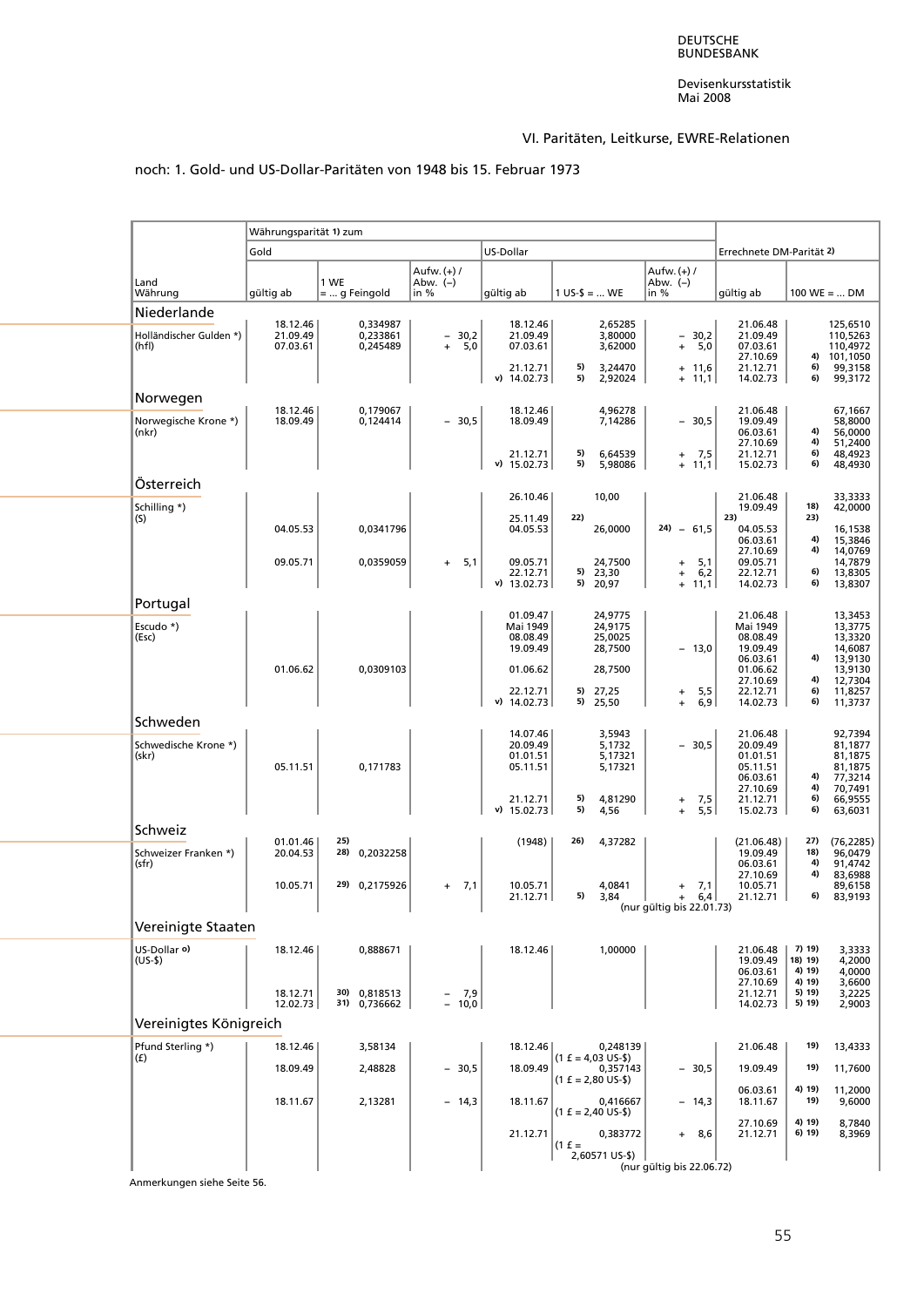# 2. SZR-Leitkurse vom 18. Dezember 1971 bis 31. März 1978

|                             | SZR-Parität bzw. - Leitkurs |               |                               |               |                                                                                                                           |                                     |                          |                 | Errechneter DM-Vergleichswert 1) |                                |          |                |
|-----------------------------|-----------------------------|---------------|-------------------------------|---------------|---------------------------------------------------------------------------------------------------------------------------|-------------------------------------|--------------------------|-----------------|----------------------------------|--------------------------------|----------|----------------|
| Land                        |                             |               |                               |               |                                                                                                                           | Aufwertung (+) /<br>Abwertung $(-)$ |                          |                 |                                  |                                |          |                |
| Währung                     | gültig ab                   | $1$ SZR =  WE |                               | $1 WE =  SZR$ |                                                                                                                           | in %                                |                          |                 | qültig ab                        | $100 \text{ WE} =  \text{ DM}$ |          |                |
| Belgien                     |                             |               |                               |               |                                                                                                                           |                                     |                          |                 |                                  |                                |          |                |
| Belgischer Franc<br>(bfr)   | 21.12.71                    |               | 48,6572                       |               | 0,0205519                                                                                                                 | $\bullet$                           | $+$                      | 2,8             | 21.12.71                         |                                |          | 7,19           |
|                             | 19.03.73                    |               |                               |               | Freigabe des Wechselkurses gegenüber<br>den Währungen derjenigen Länder, die                                              |                                     |                          |                 | 19.03.73                         |                                | 3)       | 6,98           |
|                             |                             |               |                               |               | nicht am Gruppenfloating teilnehmen 2)                                                                                    |                                     |                          |                 | 29.06.73                         |                                | 3)       | 6,62           |
|                             |                             |               |                               |               |                                                                                                                           |                                     |                          |                 | 18.10.76                         |                                | 3)       | 6,49           |
| Dänemark                    |                             |               |                               |               |                                                                                                                           |                                     |                          |                 |                                  |                                |          |                |
| Dänische Krone              | 21.12.71                    |               | 7,57831                       |               | 0,131955                                                                                                                  | $\bullet$                           | $\overline{\phantom{a}}$ | 1,0             | 21.12.71                         |                                |          | 46,17          |
| (dkr)                       | 19.03.73                    |               |                               |               | Freigabe des Wechselkurses gegenüber                                                                                      |                                     |                          |                 | 19.03.73                         |                                | 3)       | 44,82          |
|                             |                             |               |                               |               | den Währungen derjenigen Länder, die<br>nicht am Gruppenfloating teilnehmen 2)                                            |                                     |                          |                 | 29.06.73                         |                                | 3)       | 42,49          |
|                             | 18.10.76                    |               | 7,89407                       |               | 0,126677                                                                                                                  |                                     |                          | $-4,0$          | 18.10.76                         |                                |          | 39,99          |
|                             | 04.04.77                    |               | 8,13822                       |               | 0,122877                                                                                                                  |                                     |                          | $-3,0$          | 04.04.77                         |                                |          | 38,79          |
|                             | 29.08.77                    |               | 8,56656                       |               | 0,116733                                                                                                                  |                                     |                          | $-5,0$          | 29.08.77                         |                                |          | 36,85          |
| Deutschland                 |                             |               |                               |               |                                                                                                                           |                                     |                          |                 |                                  |                                |          |                |
| Deutsche Mark<br>(DM)       | 21.12.71                    |               | 3,49872<br>4)                 | 4)            | 0,285819                                                                                                                  |                                     | $\ddot{}$                | 4,6             |                                  |                                |          |                |
|                             | 19.03.73                    |               |                               |               | Freigabe des Wechselkurses gegenüber<br>den Währungen derjenigen Länder, die<br>nicht am Gruppenfloating teilnehmen 2)    |                                     |                          |                 |                                  |                                |          |                |
|                             | 19.03.73                    |               | 3,39687                       |               | 5) 0,294389                                                                                                               |                                     |                          | $+ 3,0$         |                                  |                                |          |                |
|                             | 29.06.73                    |               | 3,21979                       | 5)            | 0,310580                                                                                                                  |                                     |                          | $+ 5,5$         |                                  |                                |          |                |
|                             | 18.10.76                    |               | 3,15665                       |               | 5) 0,316792                                                                                                               |                                     |                          | $+ 2,0$         |                                  |                                |          |                |
| Finnland                    |                             |               |                               |               |                                                                                                                           |                                     |                          |                 |                                  |                                |          |                |
| Finnmark                    | 20.12.71                    |               | 4,45143                       |               | 0,224647                                                                                                                  |                                     |                          | 5,6             | 21.12.71                         |                                |          | 78,60          |
| (Fmk)                       | 15.02.73                    |               | 4,70475                       |               | 0,212551                                                                                                                  |                                     |                          | 5,4             | 15.02.73                         |                                | 6)       | 74,37          |
|                             | 04.06.73                    |               | Freigabe des Wechselkurses    |               |                                                                                                                           |                                     |                          |                 |                                  |                                |          |                |
|                             |                             |               |                               |               |                                                                                                                           |                                     |                          |                 |                                  |                                |          |                |
| Frankreich                  |                             |               |                               |               |                                                                                                                           |                                     |                          |                 |                                  |                                |          |                |
| Französischer Franc<br>(FF) | 20.12.71                    |               | 5,55419                       |               | 0,180044                                                                                                                  | $\bullet$                           |                          |                 | 21.12.71                         |                                |          | 62,99          |
|                             | 19.03.73                    |               |                               |               | Freigabe des Wechselkurses gegenüber<br>den Währungen derjenigen Länder, die<br>nicht am Gruppenfloating teilnehmen 2) 7) |                                     |                          |                 | 19.03.73<br>29.06.73             |                                | 3)<br>3) | 61,16<br>57,97 |
|                             | 15.03.76                    |               | Freigabe des Wechselkurses 7) |               |                                                                                                                           |                                     |                          |                 | 15.03.76                         |                                |          |                |
|                             |                             |               |                               |               |                                                                                                                           |                                     |                          |                 |                                  |                                |          |                |
| Italien                     |                             |               |                               |               |                                                                                                                           |                                     |                          |                 |                                  |                                |          |                |
| Italienische Lira<br>(Lit)  | 20.12.71                    |               | 631,343                       |               | 0,00158393                                                                                                                |                                     |                          | $-1,0$          | 21.12.71                         |                                |          | 0,55           |
|                             | 13.02.73                    |               | Freigabe des Wechselkurses    |               |                                                                                                                           |                                     |                          |                 | 13.02.73                         |                                |          |                |
|                             |                             |               |                               |               |                                                                                                                           |                                     |                          |                 |                                  |                                |          |                |
| Japan                       |                             |               |                               |               |                                                                                                                           |                                     |                          |                 |                                  |                                |          |                |
| Yen                         | 20.12.71                    |               | 334,400                       |               | 0,00299043                                                                                                                |                                     |                          | $\bullet$ + 7,7 | 21.12.71                         |                                |          | 1,05           |
| (Y)                         | 14.02.73                    |               | Freigabe des Wechselkurses    |               |                                                                                                                           |                                     |                          |                 | 14.02.73                         |                                |          |                |
|                             |                             |               |                               |               |                                                                                                                           |                                     |                          |                 |                                  |                                |          |                |
| Kanada                      |                             |               |                               |               |                                                                                                                           |                                     |                          |                 |                                  |                                |          |                |
| Kanadischer Dollar          | (01.06.70)                  |               | Freigabe des Wechselkurses    |               |                                                                                                                           |                                     |                          |                 | (01.06.70)                       |                                |          |                |
| (kan\$)                     |                             |               |                               |               |                                                                                                                           |                                     |                          |                 |                                  |                                |          |                |

Anmerkungen siehe Seite 59.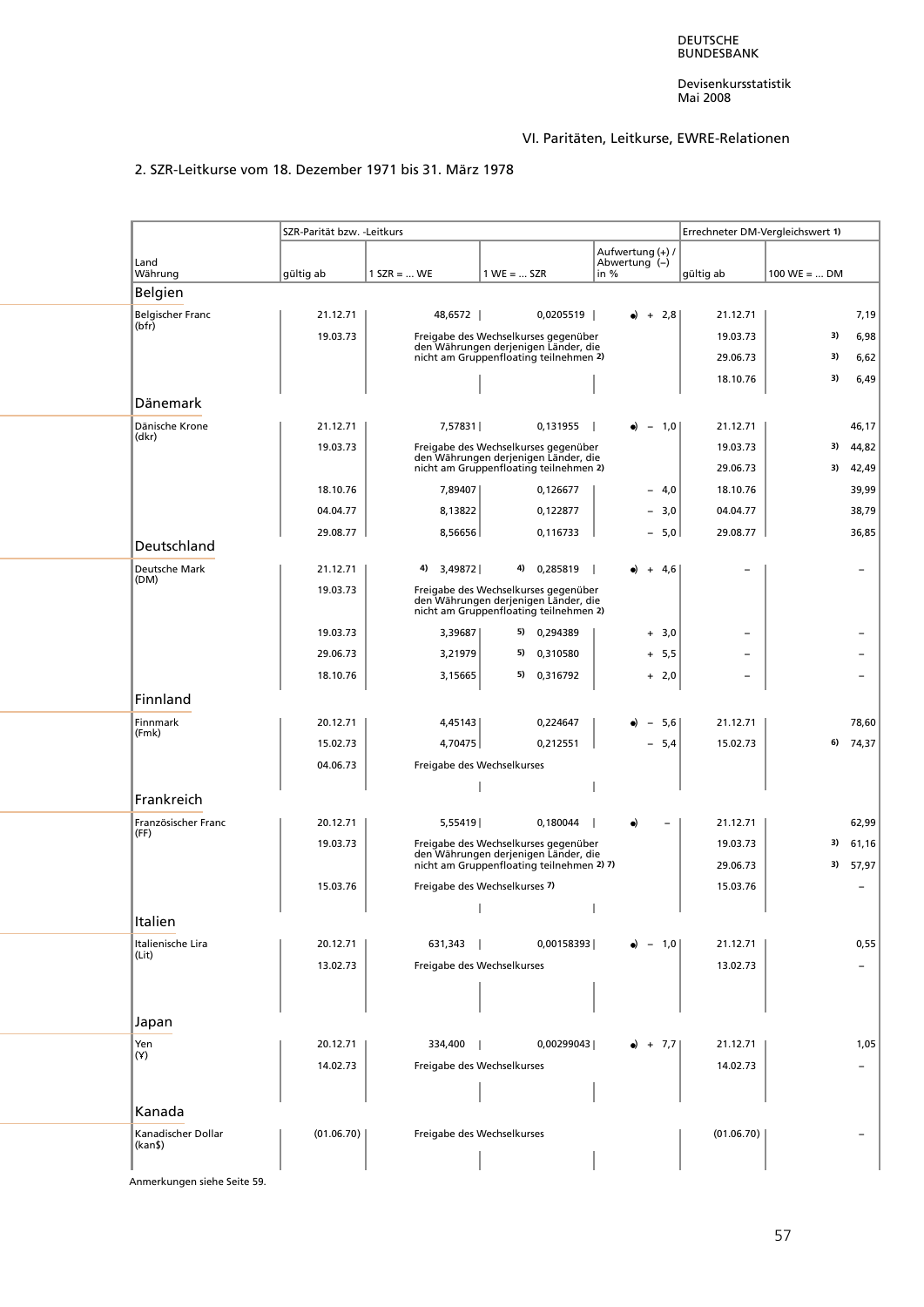

# noch: 2. SZR-Leitkurse vom 18. Dezember 1971 bis 31. März 1978

|                               | SZR-Parität bzw. - Leitkurs |               |           |                                                                                                                        |             |                                   |         | Errechneter DM-Vergleichswert 1) |                                |                          |  |
|-------------------------------|-----------------------------|---------------|-----------|------------------------------------------------------------------------------------------------------------------------|-------------|-----------------------------------|---------|----------------------------------|--------------------------------|--------------------------|--|
| Land                          |                             |               |           |                                                                                                                        |             | Aufwertung (+) /<br>Abwertung (-) |         |                                  |                                |                          |  |
| Währung<br>Niederlande        | gültig ab                   | $1$ SZR =  WE |           | $1 WE =  SZR$                                                                                                          |             | in %                              |         | gültig ab                        | $100 \text{ WE} =  \text{ DM}$ |                          |  |
|                               |                             |               |           |                                                                                                                        |             |                                   |         |                                  |                                |                          |  |
| Holländischer Gulden<br>(hfl) | 21.12.71                    |               | 3,52282   |                                                                                                                        | 0,283864    | $\overline{ }$                    | 2,8     | 21.12.71                         | 3)                             | 99,32                    |  |
|                               | 19.03.73                    |               |           | Freigabe des Wechselkurses gegenüber<br>den Währungen derjenigen Länder, die<br>nicht am Gruppenfloating teilnehmen 2) |             |                                   |         | 19.03.73<br>29.06.73             |                                | 96,42<br>$3)$ 91,40      |  |
|                               | 17.09.73                    |               | 3,35507   |                                                                                                                        | 0,298056    | $\ddot{}$                         | 5,0     | 17.09.73                         |                                | 95,97                    |  |
|                               |                             |               |           |                                                                                                                        |             |                                   |         | 18.10.76                         | 3)                             | 94,09                    |  |
| Norwegen                      |                             |               |           |                                                                                                                        |             |                                   |         |                                  |                                |                          |  |
| Norwegische Krone             | 21.12.71                    |               | 7,21500   |                                                                                                                        | 0,138600    |                                   | 1,0     | 21.12.71                         |                                | 48,49                    |  |
| (nkr)                         | 19.03.73                    |               |           | Freigabe des Wechselkurses gegenüber<br>den Währungen derjenigen Länder, die                                           |             |                                   |         | 19.03.73                         | 3)                             | 47,08                    |  |
|                               |                             |               |           | nicht am Gruppenfloating teilnehmen 2)                                                                                 |             |                                   |         | 29.06.73                         | 3)                             | 44,63                    |  |
|                               | 16.11.73                    |               | 6,87145   |                                                                                                                        | 0,145530    | $\ddot{}$                         | 5,0     | 16.11.73                         |                                | 46,86                    |  |
|                               | 18.10.76                    | 8)            | 6,94084   | 8)                                                                                                                     | 0,144075    |                                   | 1,0     | 18.10.76                         |                                | 45,48                    |  |
|                               | 04.04.77                    | 8)            | 7,15551   | 8)                                                                                                                     | 0,139753    |                                   | 3,0     | 04.04.77                         |                                | 44,11                    |  |
|                               | 29.08.77                    | 8)            | 7,53212   | 8)                                                                                                                     | 0,132765    |                                   | 5,0     | 29.08.77                         |                                | 41,91                    |  |
| Österreich                    | 13.02.78                    | 8)            | 8,18709   | 8)                                                                                                                     | 0,122144    | ۳                                 | 8,0     | 13.02.78                         |                                | 38,56                    |  |
| Schilling                     | 22.12.71                    |               | 25,2971   |                                                                                                                        | 0,0395302   |                                   |         | 22.12.71                         |                                | 13,83                    |  |
| (S)                           | 19.03.73                    |               |           | Freigabe des Wechselkurses                                                                                             |             |                                   | 2,2     | 19.03.73                         |                                | $\overline{\phantom{0}}$ |  |
| Portugal                      |                             |               |           |                                                                                                                        |             |                                   |         |                                  |                                |                          |  |
| Escudo                        | 22.12.71                    |               | 29,5857   |                                                                                                                        | 0,0338001   |                                   | 2,8     | 22.12.71                         |                                | 11,83                    |  |
| (Esc)                         | 14.02.73                    |               | 30,7619   |                                                                                                                        | 0,0325078   |                                   | 3,8     | 14.02.73                         |                                | 11,37                    |  |
|                               | 19.03.73                    |               |           | Freigabe des Wechselkurses                                                                                             |             |                                   |         | 19.03.73                         |                                | $\overline{\phantom{0}}$ |  |
| Schweden                      |                             |               |           |                                                                                                                        |             |                                   |         |                                  |                                |                          |  |
| Schwedische Krone<br>(skr)    | 21.12.71                    |               | 5,22545   |                                                                                                                        | 0,191371    |                                   | 1,0     | 21.12.71                         |                                | 66,96                    |  |
|                               | 15.02.73                    |               | 5,50094   |                                                                                                                        | 0,181787    |                                   | 5,0     | 15.02.73                         |                                | 63,60                    |  |
|                               | 19.03.73                    |               |           | Freigabe des Wechselkurses gegenüber<br>den Währungen derjenigen Länder, die<br>nicht am Gruppenfloating teilnehmen 2) |             |                                   |         | 19.03.73<br>29.06.73             | 3)                             | 61,75<br>3) 58,53        |  |
|                               | 18.10.76                    | 8)            | 5,55651   | 8)                                                                                                                     | 0,179969    |                                   | 1,0     | 18.10.76                         |                                | 56,81                    |  |
|                               | 04.04.77                    | 8)            | 5,91118   | 8)                                                                                                                     | 0,169171    |                                   | 6,0     | 04.04.77                         |                                | 53,40                    |  |
| Schweiz                       | 29.08.77                    |               |           | Freigabe des Wechselkurses 9)                                                                                          |             |                                   |         | 29.08.77                         |                                |                          |  |
|                               |                             |               |           |                                                                                                                        |             |                                   |         |                                  |                                |                          |  |
| Schweizer Franken<br>(sfr)    | 21.12.71                    | 10)           | (4, 1691) | 10)                                                                                                                    | (0, 239858) |                                   | 2,0     | 21.12.71                         |                                | 83,92                    |  |
|                               | 23.01.73                    |               |           | Freigabe des Wechselkurses                                                                                             |             |                                   |         | 23.01.73                         |                                |                          |  |
| Spanien                       |                             |               |           |                                                                                                                        |             |                                   |         |                                  |                                |                          |  |
| Peseta                        | 21.12.71                    |               | 70,0000   |                                                                                                                        | 0,0142857   |                                   |         | 21.12.71                         | 6)                             | 5,00                     |  |
| (Pta)                         | 22.01.74                    |               |           | Freigabe des Wechselkurses                                                                                             |             |                                   |         |                                  |                                |                          |  |
|                               |                             |               |           |                                                                                                                        |             |                                   |         |                                  |                                |                          |  |
| Vereinigte Staaten            |                             |               |           |                                                                                                                        |             |                                   |         |                                  |                                |                          |  |
| US-Dollar<br>$(US-$)$         | 18.12.71                    | 11)           | 1,08571   |                                                                                                                        | 0,921053    |                                   | 7,9     | 21.12.71                         | 12)                            | 3,2225                   |  |
|                               | 12.02.73                    | 13)           | 1,20635   |                                                                                                                        | 0,828948    |                                   | $-10,0$ | 14.02.73                         | 6) 12)                         | 2,9003                   |  |
| Vereinigtes Königreich        |                             |               |           |                                                                                                                        |             |                                   |         |                                  |                                |                          |  |
| <b>Pfund Sterling</b><br>(f)  | 21.12.71                    |               | 0,416667  |                                                                                                                        | 2,40000     |                                   |         | 21.12.71                         |                                | 839,69                   |  |
| Anmerkungen siehe Seite 59.   | 23.06.72                    |               |           | Freigabe des Wechselkurses                                                                                             |             |                                   |         | 23.06.72                         |                                |                          |  |
|                               |                             |               |           |                                                                                                                        |             |                                   |         |                                  |                                |                          |  |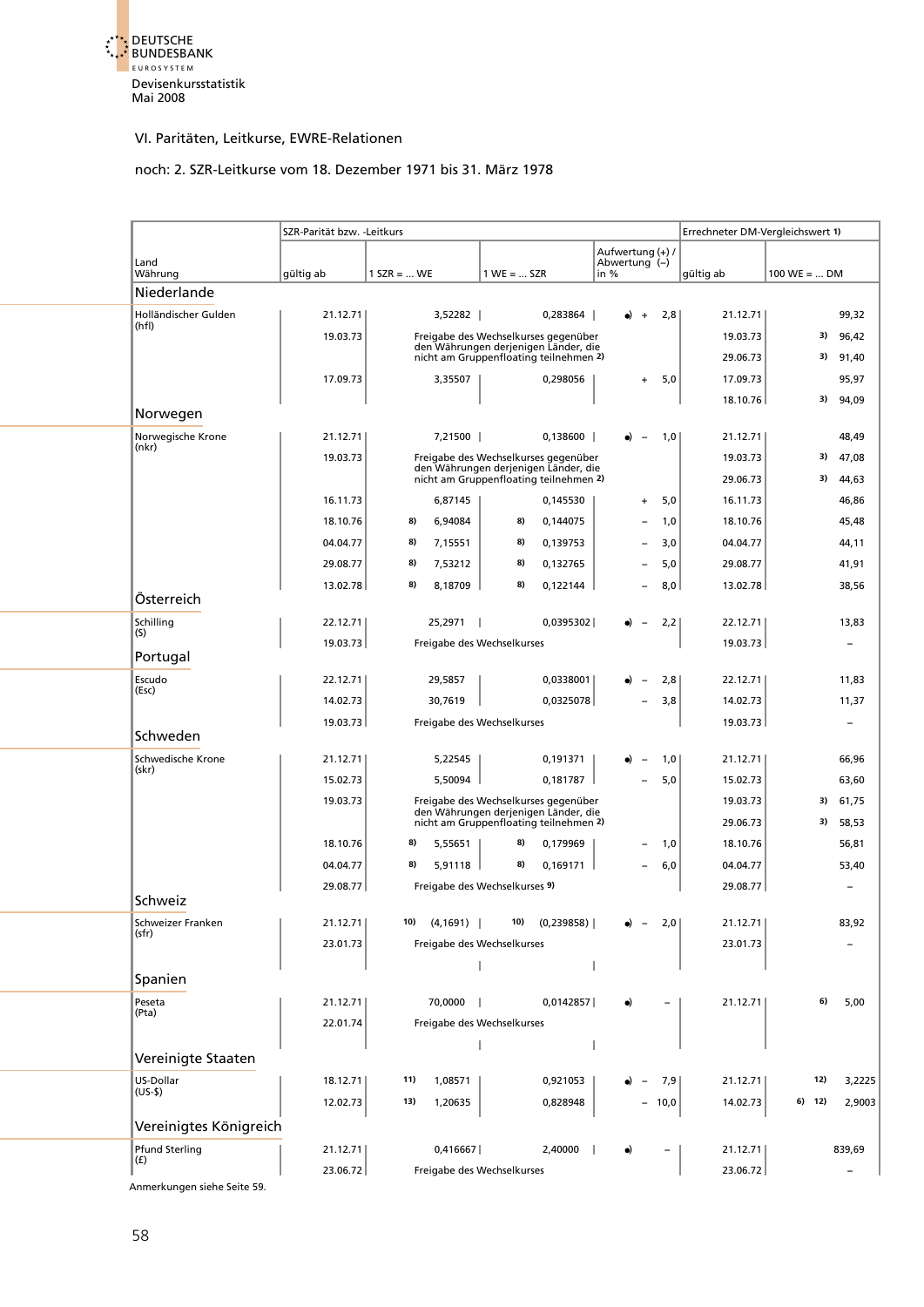

## 3. EWRE-Relationen vom 1. April 1978 bis 12. März 1979 \*)

|                            | <b>EWRE-Relation 1)</b> |                | Errechneter DM-Vergleichswert 2)                 |                                           |               |              |
|----------------------------|-------------------------|----------------|--------------------------------------------------|-------------------------------------------|---------------|--------------|
| Land                       |                         |                |                                                  | Aufwertung (+) /<br>Abwertung (-)<br>in % |               |              |
| Währung                    | gültig ab               | $1$ EWRE =  WE | $1 WE =  EWRE$                                   |                                           | $ $ gültig ab | 100 WE =  DM |
| Belgien                    |                         |                |                                                  |                                           |               |              |
| Belgischer Franc<br>(bfr)  | (19.03.73)              | 48,6572        | 0,0205519                                        |                                           | (18.10.76)    | 3)<br>6,49   |
|                            | 16.10.78                | 47,7031        | 0,020963                                         | $+ 2,0$                                   | 16.10.78      | 6,36         |
|                            |                         |                |                                                  |                                           |               |              |
|                            |                         |                |                                                  |                                           |               |              |
|                            |                         |                |                                                  |                                           |               |              |
|                            |                         |                |                                                  |                                           |               |              |
|                            |                         |                |                                                  |                                           |               |              |
| Dänemark                   |                         |                |                                                  |                                           |               |              |
| Dänische Krone<br>(dkr)    | (29.08.77)              | 8,56656        | 0,116733                                         |                                           | (29.08.77)    | 36,85        |
|                            |                         |                |                                                  |                                           | 16.10.78      | 3) 35,43     |
|                            |                         |                |                                                  |                                           |               |              |
|                            |                         |                |                                                  |                                           |               |              |
|                            |                         |                |                                                  |                                           |               |              |
|                            |                         |                |                                                  |                                           |               |              |
|                            |                         |                |                                                  |                                           |               |              |
| Deutschland                |                         |                |                                                  |                                           |               |              |
| Deutsche Mark<br>(DM)      | (18.10.76)              | 3,15665        | 0,316792                                         |                                           |               |              |
|                            | 16.10.78                | 3,03524        | 4) 0,329463                                      | $+ 4,0$                                   |               |              |
|                            |                         |                |                                                  |                                           |               |              |
|                            |                         |                |                                                  |                                           |               |              |
|                            |                         |                |                                                  |                                           |               |              |
|                            |                         |                |                                                  |                                           |               |              |
|                            |                         |                |                                                  |                                           |               |              |
| Niederlande                |                         |                |                                                  |                                           |               |              |
| Holländischer Gulden       | (17.09.73)              | 3,35507        | 0,298056                                         |                                           | (18.10.76)    | 3)<br>94,09  |
| (hfl)                      | 16.10.78                | 3,28928        | 0,304018                                         | $+ 2,0$                                   | 16.10.78      | 92,28        |
|                            |                         |                |                                                  |                                           |               |              |
|                            |                         |                |                                                  |                                           |               |              |
|                            |                         |                |                                                  |                                           |               |              |
|                            |                         |                |                                                  |                                           |               |              |
|                            |                         |                |                                                  |                                           |               |              |
|                            |                         |                |                                                  |                                           |               |              |
| Norwegen                   |                         |                |                                                  |                                           |               |              |
| Norwegische Krone<br>(nkr) | (13.02.78)              | 8,18709        | 0,122144                                         |                                           | (13.02.78)    | 38,56        |
|                            |                         |                |                                                  |                                           | 16.10.78      | 3) 37,07     |
|                            | 12.12.78                |                | Austritt aus dem Europäischen Wechselkursverbund |                                           | 12.12.78      |              |
|                            |                         |                |                                                  |                                           |               |              |
|                            |                         |                |                                                  |                                           |               |              |
|                            |                         |                |                                                  |                                           |               |              |

\* Die EWRE war die gemeinsame Bezugsgröße im Europäischen Wechselkurs- (siehe auch Tabelle VI.2). — 2 Errechnet unter Zugrundelegung der Relatio-<br>verbund. Der Europäische Fonds für währungspolitische Zusammenarbeit – nen f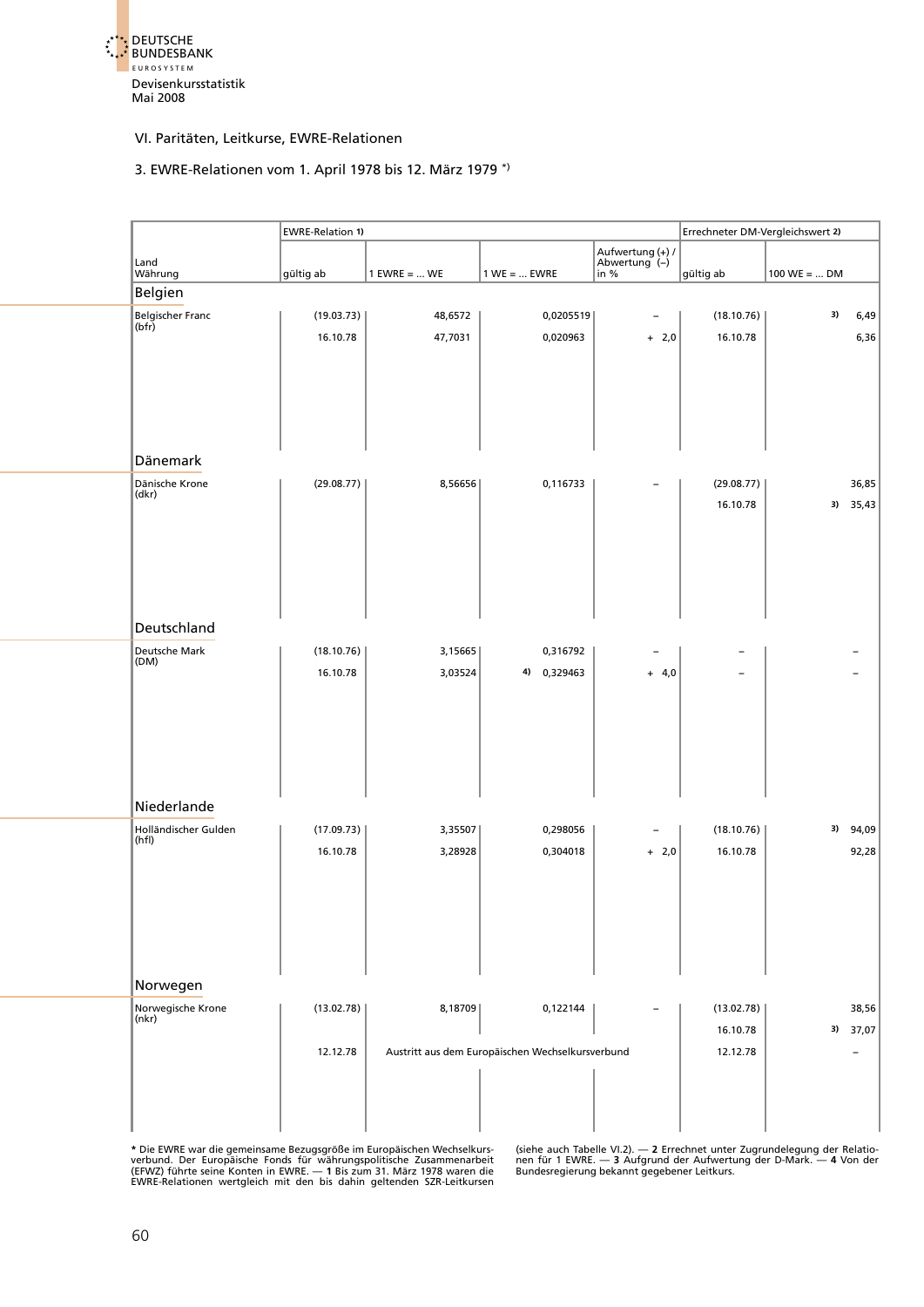# 4. ECU-Leitkurse vom 13. März 1979 bis 31. Dezember 1998 \*)

|                                  | <b>ECU-Leitkurs</b>                                                                                                                                                                                                                                                              |                                                                                                                                                                                                                                                                          |                                                                                                                                                                                                                                                                                                                                                                                                          |                                                                                                                                                                                                                                                                                                                                            | Errechneter DM-Leitkurs                                                                                                                                                                                                                                                                                                                                                                                                                    |                                                                                                                                                                                                                                                                                                                                                                   |                                                                                                                                                                                                                                                                                                                                                                                                                                                          |  |  |
|----------------------------------|----------------------------------------------------------------------------------------------------------------------------------------------------------------------------------------------------------------------------------------------------------------------------------|--------------------------------------------------------------------------------------------------------------------------------------------------------------------------------------------------------------------------------------------------------------------------|----------------------------------------------------------------------------------------------------------------------------------------------------------------------------------------------------------------------------------------------------------------------------------------------------------------------------------------------------------------------------------------------------------|--------------------------------------------------------------------------------------------------------------------------------------------------------------------------------------------------------------------------------------------------------------------------------------------------------------------------------------------|--------------------------------------------------------------------------------------------------------------------------------------------------------------------------------------------------------------------------------------------------------------------------------------------------------------------------------------------------------------------------------------------------------------------------------------------|-------------------------------------------------------------------------------------------------------------------------------------------------------------------------------------------------------------------------------------------------------------------------------------------------------------------------------------------------------------------|----------------------------------------------------------------------------------------------------------------------------------------------------------------------------------------------------------------------------------------------------------------------------------------------------------------------------------------------------------------------------------------------------------------------------------------------------------|--|--|
| Land<br>Währung                  | gültig ab                                                                                                                                                                                                                                                                        | $1 ECU =  WE$                                                                                                                                                                                                                                                            | $1 WE =  ECU$                                                                                                                                                                                                                                                                                                                                                                                            | Aufwertung (+) /<br>Abwertung (-)<br>in %                                                                                                                                                                                                                                                                                                  | gültig ab                                                                                                                                                                                                                                                                                                                                                                                                                                  | $100 \text{ WE} =  \text{ DM}$                                                                                                                                                                                                                                                                                                                                    | Aufwertung (+) /<br>Abwertung (-)<br>der DM in %                                                                                                                                                                                                                                                                                                                                                                                                         |  |  |
| Belgien <sup>1)</sup>            |                                                                                                                                                                                                                                                                                  |                                                                                                                                                                                                                                                                          |                                                                                                                                                                                                                                                                                                                                                                                                          |                                                                                                                                                                                                                                                                                                                                            |                                                                                                                                                                                                                                                                                                                                                                                                                                            |                                                                                                                                                                                                                                                                                                                                                                   |                                                                                                                                                                                                                                                                                                                                                                                                                                                          |  |  |
| <b>Belgischer Franc</b><br>(bfr) | 13.03.79<br>24.09.79<br>30.11.79<br>23.03.81<br>05.10.81<br>22.02.82<br>14.06.82<br>21.03.83<br>18.05.83<br>22.07.85<br>07.04.86<br>04.08.86<br>12.01.87<br>08.01.90<br>08.10.90<br>14.09.92<br>17.09.92<br>23.11.92<br>01.02.93<br>14.05.93<br>06.03.95<br>25.11.96<br>16.03.98 | 39,4582<br>39,8456<br>39,7897<br>40,7985<br>40,7572<br>44,6963<br>44,9704<br>44,3662<br>44,9008<br>44,8320<br>43,6761<br>43,1139<br>42,4582<br>42,1679<br>42,4032<br>42,0639<br>41,9547<br>40,6304<br>40,2802<br>40,2123<br>39,3960<br>39,7191<br>40,7844                | 0,0253433<br>0,0250969<br>0,0251321<br>0,0245107<br>0,0245355<br>0,0223732<br>0,0222368<br>0,0225397<br>0,0222713<br>0,0223055<br>0,0228958<br>0,0231944<br>0,0235526<br>0,0237147<br>0,0235831<br>0,0237734<br>0,0238352<br>0,0246121<br>0,0248261<br>0,0248680<br>0,0253833<br>0,0251768<br>0,0245192                                                                                                  | 0,97<br>$+ 0,14$<br>2,47<br>$\overline{\phantom{a}}$<br>$+ 0,10$<br>8,81<br>0,61<br>$\overline{\phantom{a}}$<br>$+ 1,36$<br>1,19<br>-<br>$+ 0,15$<br>2,65<br>$\ddot{}$<br>1,30<br>$+$<br>1,54<br>$\ddot{}$<br>0,69<br>$\ddot{}$<br>0,55<br>$+ 0,81$<br>0,26<br>$+$<br>3,26<br>$+$<br>$+ 0,87$<br>$+ 0,17$<br>$+2,07$<br>$-0,81$<br>$-2,61$ | 13.03.79<br>24.09.79<br>05.10.81<br>22.02.82<br>14.06.82<br>21.03.83<br>07.04.86<br>12.01.87                                                                                                                                                                                                                                                                                                                                               | 6,36277<br>6,23800<br>5,91280<br>5,41018<br>5,18961<br>4,99288<br>4,89590<br>4,84837                                                                                                                                                                                                                                                                              | + 2,0<br>+ 5,5<br>+ 9,3<br>+ 4,3<br>+ 3,9<br>$+2,0$<br>$+ 1,0$                                                                                                                                                                                                                                                                                                                                                                                           |  |  |
| Dänemark <sup>2)</sup>           |                                                                                                                                                                                                                                                                                  |                                                                                                                                                                                                                                                                          |                                                                                                                                                                                                                                                                                                                                                                                                          |                                                                                                                                                                                                                                                                                                                                            |                                                                                                                                                                                                                                                                                                                                                                                                                                            |                                                                                                                                                                                                                                                                                                                                                                   |                                                                                                                                                                                                                                                                                                                                                                                                                                                          |  |  |
| Dänische Krone<br>(dkr)          | 13.03.79<br>24.09.79<br>30.11.79<br>23.03.81<br>05.10.81<br>22.02.82<br>14.06.82<br>21.03.83<br>18.05.83<br>22.07.85<br>07.04.86<br>04.08.86<br>12.01.87<br>08.01.90<br>08.10.90<br>14.09.92<br>17.09.92<br>23.11.92<br>01.02.93<br>14.05.93<br>06.03.95<br>25.11.96<br>16.03.98 | 7,08592<br>7,36594<br>7,72336<br>7,91917<br>7,91117<br>8,18382<br>8,23400<br>8,04412<br>8,14104<br>8,12857<br>7,91896<br>7,81701<br>7,85212<br>7,79845<br>7,84195<br>7,77921<br>7,75901<br>7,51410<br>7,44934<br>7,43679<br>7,28580<br>7,34555<br>7,54257                | 0,141125<br>0,135760<br>0,129477<br>0,126276<br>0,126404<br>0,122192<br>0,121448<br>0,124314<br>0,122834<br>0,123023<br>0,126279<br>0,127926<br>0,127354<br>0,128231<br>0,127519<br>0,128548<br>0,128882<br>0,133083<br>0,134240<br>0,134467<br>0,137253<br>0,136137<br>0,132581                                                                                                                         | $-3,80$<br>4,63<br>$-2,47$<br>$+ 0,10$<br>3,33<br>$-0,61$<br>2,36<br>$+$<br>1,19<br>$+ 0,15$<br>2,65<br>$+$<br>$+ 1,30$<br>0,45<br>$0,69$<br>$0,55$<br>$+$<br>$\overline{\phantom{a}}$<br>$+ 0,81$<br>0,26<br>$\ddot{}$<br>$+ 3,26$<br>$+ 0,87$<br>$+ 0,17$<br>$+ 2,07$<br>$-0,81$<br>$-$<br>2,61                                          | 13.03.79<br>24.09.79<br>30.11.79<br>05.10.81<br>22.02.82<br>14.06.82<br>21.03.83<br>07.04.86<br>12.01.87                                                                                                                                                                                                                                                                                                                                   | 35,4313<br>33,7441<br>32,1373<br>30,4619<br>29,5479<br>28,3433<br>27,5375<br>27,0028<br>26,2163                                                                                                                                                                                                                                                                   | $+ 5,0$<br>$+ 5,0$<br>+ 5,5<br>$+3,1$<br>+4,3<br>+2,9<br>$+2,0$<br>+ 3,0                                                                                                                                                                                                                                                                                                                                                                                 |  |  |
| Deutschland                      |                                                                                                                                                                                                                                                                                  |                                                                                                                                                                                                                                                                          |                                                                                                                                                                                                                                                                                                                                                                                                          |                                                                                                                                                                                                                                                                                                                                            |                                                                                                                                                                                                                                                                                                                                                                                                                                            |                                                                                                                                                                                                                                                                                                                                                                   |                                                                                                                                                                                                                                                                                                                                                                                                                                                          |  |  |
| Deutsche Mark<br>(DM)            | 13.03.79<br>24.09.79<br>30.11.79<br>23.03.81<br>05.10.81<br>22.02.82<br>14.06.82<br>21.03.83<br>18.05.83<br>22.07.85<br>07.04.86<br>04.08.86<br>12.01.87<br>08.01.90<br>08.10.90<br>14.09.92<br>17.09.92<br>23.11.92<br>01.02.93<br>14.05.93<br>06.03.95<br>25.11.96<br>16.03.98 | 2,51064<br>2,48557<br>2,48208<br>2,54502<br>2,40989<br>2,41815<br>2,33379<br>2,21515<br>2,24184<br>2,23840<br>2,13834<br>2,11083<br>2,05853<br>2,04446<br>2,05586<br>2,03942<br>2,03412<br>1,96992<br>1,95294<br>1,94964<br>3)<br>1,91007<br>3)<br>1,92573<br>3) 1,97738 | 0,398305<br>3)<br>3)<br>0,402322<br>3)<br>0,402888<br>3)<br>0,392924<br>3)<br>0,414957<br>3)<br>0,413539<br>3)<br>0,428488<br>3)<br>0,451437<br>3)<br>0,446062<br>3)<br>0,446748<br>3)<br>0,467652<br>3)<br>0,473747<br>3)<br>0,485784<br>3)<br>0,489127<br>3)<br>0,486414<br>3)<br>0,490335<br>3)<br>0,491613<br>3)<br>0,507635<br>3)<br>0,512049<br>3)<br>0,512915<br>0,523541<br>0,519284<br>0,505720 | 1,01<br>0,14<br>2,47<br>5,61<br>$\ddot{}$<br>0,34<br>3,61<br>÷<br>5,36<br>$\ddot{}$<br>1,19<br>0,15<br>÷<br>4,68<br>$\ddot{}$<br>1,30<br>÷<br>2,54<br>0,69<br>$\ddot{}$<br>0,55<br>0,81<br>+<br>0,26<br>$\ddot{}$<br>3,26<br>÷<br>0,87<br>+<br>0,17<br>÷<br>2,07<br>+<br>0,81<br>- 2,61                                                    | $\overline{\phantom{0}}$<br>L,<br>$\overline{\phantom{0}}$<br>$\overline{\phantom{a}}$<br>L,<br>$\qquad \qquad -$<br>$\qquad \qquad -$<br>L,<br>$\qquad \qquad -$<br>$\overline{\phantom{a}}$<br>$\qquad \qquad -$<br>$\qquad \qquad -$<br>$\overline{\phantom{a}}$<br>$\qquad \qquad -$<br>$\qquad \qquad -$<br>$\qquad \qquad -$<br>$\qquad \qquad -$<br>$\qquad \qquad -$<br>$\overline{\phantom{a}}$<br>L,<br>$\overline{\phantom{0}}$ | $\overline{\phantom{a}}$<br>$\overline{\phantom{a}}$<br>$\qquad \qquad -$<br>$\overline{\phantom{a}}$<br>$\overline{\phantom{0}}$<br>$\overline{\phantom{a}}$<br>$\overline{\phantom{m}}$<br>$\overline{\phantom{0}}$<br>$\overline{\phantom{a}}$<br>$\overline{\phantom{0}}$<br>$\overline{\phantom{a}}$<br>$\overline{\phantom{0}}$<br>$\overline{\phantom{0}}$ | $\overline{\phantom{0}}$<br>$\overline{\phantom{0}}$<br>$\overline{\phantom{0}}$<br>$\qquad \qquad -$<br>$\qquad \qquad -$<br>Ē,<br>$\overline{\phantom{0}}$<br>$\overline{\phantom{0}}$<br>$\overline{\phantom{0}}$<br>$\qquad \qquad -$<br>$\overline{\phantom{0}}$<br>$\overline{\phantom{0}}$<br>$\qquad \qquad -$<br>$\overline{\phantom{0}}$<br>$\overline{a}$<br>$\overline{\phantom{a}}$<br>$\overline{\phantom{0}}$<br>$\overline{\phantom{0}}$ |  |  |

Anmerkungen siehe Seite 64.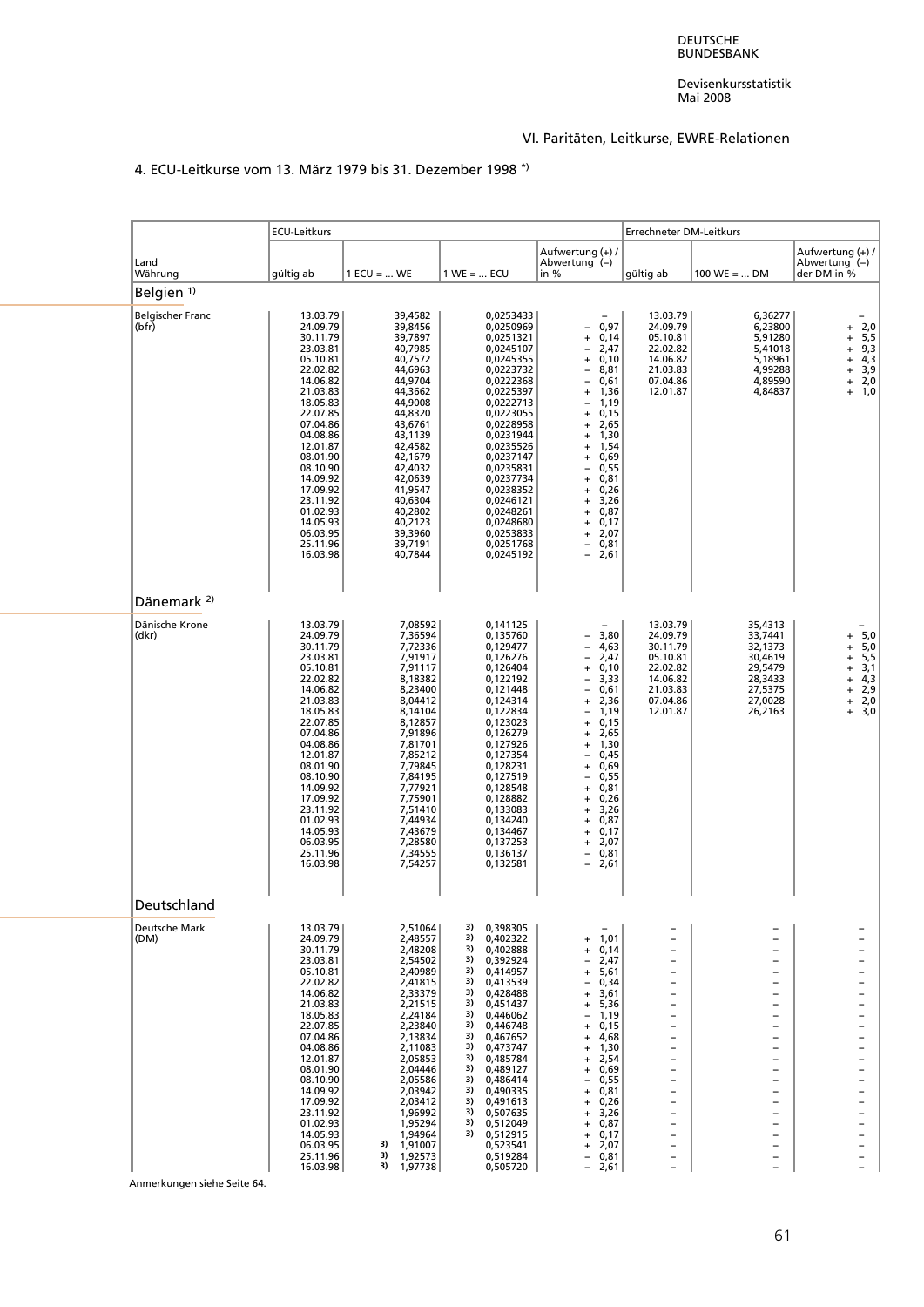

# noch: 4. ECU-Leitkurse vom 13. März 1979 bis 31. Dezember 1998 \*)

|                                          | <b>ECU-Leitkurs</b>                                                                                                                                                                                                                                                              |                                                                                                                                                                                                                                                                                  |                                                                                                                                                                                                                                                                                  |                                                                                                                                                                                                                                                                                                                                                                                                                                                                                                                                                                                                        | Errechneter DM-Leitkurs                                                                                                                                  |                                                                                                                                                                     |                                                                                                                                                                                                                                                                                       |  |  |
|------------------------------------------|----------------------------------------------------------------------------------------------------------------------------------------------------------------------------------------------------------------------------------------------------------------------------------|----------------------------------------------------------------------------------------------------------------------------------------------------------------------------------------------------------------------------------------------------------------------------------|----------------------------------------------------------------------------------------------------------------------------------------------------------------------------------------------------------------------------------------------------------------------------------|--------------------------------------------------------------------------------------------------------------------------------------------------------------------------------------------------------------------------------------------------------------------------------------------------------------------------------------------------------------------------------------------------------------------------------------------------------------------------------------------------------------------------------------------------------------------------------------------------------|----------------------------------------------------------------------------------------------------------------------------------------------------------|---------------------------------------------------------------------------------------------------------------------------------------------------------------------|---------------------------------------------------------------------------------------------------------------------------------------------------------------------------------------------------------------------------------------------------------------------------------------|--|--|
| Land<br>Währung                          | gültig ab                                                                                                                                                                                                                                                                        | $1 ECU =  WE$                                                                                                                                                                                                                                                                    | $1 WE =  ECU$                                                                                                                                                                                                                                                                    | Aufwertung (+) /<br>Abwertung (-)<br>in $%$                                                                                                                                                                                                                                                                                                                                                                                                                                                                                                                                                            | gültig ab                                                                                                                                                | $100$ WE =  DM                                                                                                                                                      | Aufwertung (+) /<br>Abwertung $(-)$<br>der DM in %                                                                                                                                                                                                                                    |  |  |
| Finnland <sup>4)</sup>                   |                                                                                                                                                                                                                                                                                  |                                                                                                                                                                                                                                                                                  |                                                                                                                                                                                                                                                                                  |                                                                                                                                                                                                                                                                                                                                                                                                                                                                                                                                                                                                        |                                                                                                                                                          |                                                                                                                                                                     |                                                                                                                                                                                                                                                                                       |  |  |
| Finnmark<br>(Fmk)                        | 14.10.96<br>25.11.96<br>16.03.98                                                                                                                                                                                                                                                 | 5,80661<br>5,85424<br>6,01125                                                                                                                                                                                                                                                    | 0,172218<br>0,170816<br>0,166355                                                                                                                                                                                                                                                 | $\overline{\phantom{0}}$<br>0,81<br>$\equiv$<br>2,61                                                                                                                                                                                                                                                                                                                                                                                                                                                                                                                                                   | 14.10.96                                                                                                                                                 | 32,8947                                                                                                                                                             |                                                                                                                                                                                                                                                                                       |  |  |
| Frankreich                               |                                                                                                                                                                                                                                                                                  |                                                                                                                                                                                                                                                                                  |                                                                                                                                                                                                                                                                                  |                                                                                                                                                                                                                                                                                                                                                                                                                                                                                                                                                                                                        |                                                                                                                                                          |                                                                                                                                                                     |                                                                                                                                                                                                                                                                                       |  |  |
| Französischer Franc<br>(FF)              | 13.03.79<br>24.09.79<br>30.11.79<br>23.03.81<br>05.10.81<br>22.02.82<br>14.06.82<br>21.03.83<br>18.05.83<br>22.07.85<br>07.04.86<br>04.08.86<br>12.01.87<br>08.01.90<br>08.10.90<br>14.09.92<br>17.09.92<br>23.11.92<br>01.02.93<br>14.05.93<br>06.03.95<br>25.11.96<br>16.03.98 | 5,79831<br>5,85522<br>5,84700<br>5,99526<br>6,17443<br>6,19564<br>6,61387<br>6,79271<br>6,87456<br>6,86402<br>6,96280<br>6,87316<br>6,90403<br>6,85684<br>6,89509<br>6,83992<br>6,82216<br>6,60683<br>6,54988<br>6,53883<br>6,40608<br>6,45863<br>6,63186                        | 0,172464<br>0,170788<br>0,171028<br>0,166798<br>0,161958<br>0,161404<br>0,151197<br>0,147217<br>0,145464<br>0,145687<br>0,143620<br>0,145493<br>0,144843<br>0,145840<br>0,145031<br>0,146201<br>0,146581<br>0,151359<br>0,152675<br>0,152933<br>0,156102<br>0,154832<br>0,150787 | 0,97<br>0,14<br>$\begin{array}{c} + \end{array}$<br>2,47<br>$\qquad \qquad -$<br>$\overline{a}$<br>2,90<br>0,34<br>$\overline{\phantom{a}}$<br>$\overline{\phantom{0}}$<br>6,32<br>$\qquad \qquad -$<br>2,63<br>1,19<br>$\overline{\phantom{a}}$<br>0,15<br>$\ddot{}$<br>1,42<br>$\overline{\phantom{a}}$<br>1,30<br>$\ddot{}$<br>0,45<br>$\overline{\phantom{a}}$<br>0,69<br>$\ddot{}$<br>0,55<br>$\qquad \qquad -$<br>0,81<br>$\ddot{}$<br>0,26<br>$\ddot{}$<br>3,26<br>$\begin{array}{c} + \end{array}$<br>0,87<br>$\ddot{}$<br>0,17<br>$\ddot{}$<br>2,07<br>$\ddot{}$<br>0,81<br>$\bar{a}$<br>2,61 | 13.03.79<br>24.09.79<br>05.10.81<br>14.06.82<br>21.03.83<br>07.04.86<br>12.01.87                                                                         | 43,2995<br>42,4505<br>39,0302<br>35,2863<br>32,6107<br>30,7109<br>29,8164                                                                                           | 2,0<br>÷<br>8,8<br>$\ddot{}$<br>10,6<br>$\begin{array}{c} + \end{array}$<br>8,2<br>$\ddot{}$<br>6,2<br>$\ddot{}$<br>3,0<br>$\ddot{}$                                                                                                                                                  |  |  |
| Griechenland <sup>2) 5)</sup>            |                                                                                                                                                                                                                                                                                  |                                                                                                                                                                                                                                                                                  |                                                                                                                                                                                                                                                                                  |                                                                                                                                                                                                                                                                                                                                                                                                                                                                                                                                                                                                        |                                                                                                                                                          |                                                                                                                                                                     |                                                                                                                                                                                                                                                                                       |  |  |
| Drachme<br>(Dr.)                         | 17.09.84<br>22.07.85<br>07.04.86<br>04.08.86<br>12.01.87<br>08.01.90<br>08.10.90<br>14.09.92<br>17.09.92<br>23.11.92<br>01.02.93<br>14.05.93<br>06.03.95<br>25.11.96<br>16.03.98                                                                                                 | 87,4813<br>100,719<br>135,659<br>137,049<br>150,792<br>187,934<br>205,311<br>251,202<br>250,550<br>254,254<br>259,306<br>264,513<br>292,867<br>295,269<br>357,000                                                                                                                | 0,0114310<br>0,00992861<br>0,00737142<br>0,00729666<br>0,00663165<br>0,00532102<br>0,00487066<br>0,00398086<br>0,00399122<br>0,00393307<br>0,00385645<br>0,00378053<br>0,00341452<br>0,00338674<br>0,00280112                                                                    | $-13,14$<br>25,76<br>$-$<br>$\overline{\phantom{a}}$<br>1,01<br>$\overline{\phantom{a}}$<br>9,11<br>$\equiv$<br>19,76<br>8,46<br>18,27<br>$\overline{\phantom{a}}$<br>0,26<br>$\ddot{}$<br>1,46<br>$\qquad \qquad -$<br>1,95<br>$\overline{\phantom{0}}$<br>1,97<br>$\overline{\phantom{a}}$<br>$\overline{a}$<br>9,68<br>$\overline{\phantom{a}}$<br>0,81<br>$-17,29$                                                                                                                                                                                                                                 | 17.09.84<br>22.07.85<br>07.04.86<br>04.08.86<br>12.01.87<br>08.01.90<br>08.10.90<br>14.09.92<br>23.11.92<br>01.02.93<br>14.05.93<br>06.03.95<br>16.03.98 | 2,56265<br>2,22242<br>1,57626<br>1,54020<br>1,36515<br>1,08786<br>1,00134<br>0,811865<br>0,774784<br>0,753141<br>0,737068<br>0,652197<br>0.553888                   | 15,3<br>+<br>41,0<br>$\ddot{}$<br>2,3<br>$\ddot{}$<br>12,8<br>$\ddot{}$<br>25,5<br>$\ddot{}$<br>8,6<br>$\ddot{}$<br>$23,3$<br>4,8<br>2,9<br>2,2<br>$\begin{array}{c} + \end{array}$<br>$\begin{array}{c} + \end{array}$<br>$\ddot{}$<br>$\ddot{}$<br>13,0<br>$\ddot{}$<br>17,7<br>$+$ |  |  |
| Irland                                   |                                                                                                                                                                                                                                                                                  |                                                                                                                                                                                                                                                                                  |                                                                                                                                                                                                                                                                                  |                                                                                                                                                                                                                                                                                                                                                                                                                                                                                                                                                                                                        |                                                                                                                                                          |                                                                                                                                                                     |                                                                                                                                                                                                                                                                                       |  |  |
| Irisches Pfund<br>$(\vert r \mathbf{f})$ | 13.03.79<br>24.09.79<br>30.11.79<br>23.03.81<br>05.10.81<br>22.02.82<br>14.06.82<br>21.03.83<br>18.05.83<br>22.07.85<br>07.04.86<br>04.08.86<br>12.01.87<br>08.01.90<br>08.10.90<br>14.09.92<br>17.09.92<br>23.11.92<br>01.02.93<br>14.05.93<br>06.03.95<br>25.11.96<br>16.03.98 | 0,662638<br>0,669141<br>0,668201<br>0,685145<br>0,684452<br>0,686799<br>0,691011<br>0,717050<br>0,725690<br>0,724578<br>0,712956<br>0,764976<br>0,768411<br>0,763159<br>0,767417<br>0,761276<br>0,759300<br>0,735334<br>0,809996<br>0,808628<br>0,792214<br>0,798709<br>0,796244 | 1,50912<br>1,49445<br>1,49656<br>1,45955<br>1,46102<br>1,45603<br>1,44715<br>1,39460<br>1,37800<br>1,38011<br>1,40261<br>1,30723<br>1,30139<br>1,31034<br>1,30307<br>1,31358<br>1,31700<br>1,35993<br>1,23457<br>1,23666<br>1,26229<br>1,25202<br>1,25590                        | $\qquad \qquad -$<br>0,97<br>0,14<br>$\ddot{}$<br>2,47<br>$\overline{\phantom{a}}$<br>0, 10<br>$\begin{array}{c} + \end{array}$<br>0,34<br>$\overline{\phantom{0}}$<br>0,61<br>$\overline{\phantom{0}}$<br>3,63<br>$\qquad \qquad -$<br>1,19<br>$\overline{\phantom{0}}$<br>0,15<br>$\ddot{}$<br>1,63<br>$\ddot{}$<br>6,80<br>0,45<br>$\overline{\phantom{a}}$<br>0,69<br>$\ddot{}$<br>0,55<br>0,81<br>$\ddot{}$<br>0,26<br>$\ddot{}$<br>3,26<br>+<br>9,22<br>$\overline{\phantom{0}}$<br>0,17<br>$\ddot{}$<br>2,07<br>+<br>0,81<br>0,31<br>$\ddot{}$                                                  | 13.03.79<br>24.09.79<br>05.10.81<br>14.06.82<br>21.03.83<br>07.04.86<br>04.08.86<br>12.01.87<br>01.02.93<br>16.03.98                                     | 6)<br>3,78886<br>3,71457<br>6)<br>6)<br>3,52090<br>6)<br>3,37736<br>3,08925<br>6)<br>6)<br>2,99926<br>6)<br>2,75934<br>2,67894<br>6)<br>6)<br>2,41105<br>6) 2,48338 | 2,0<br>+<br>5,5<br>+<br>4,3<br>$\ddot{}$<br>9,3<br>$\pmb{+}$<br>$\frac{3}{8}$ , 0<br>$\pmb{+}$<br>$\ddot{}$<br>3,0<br>$\pmb{+}$<br>11,1<br>$\ddot{}$<br>2,9<br>$\overline{a}$                                                                                                         |  |  |

Anmerkungen siehe Seite 64.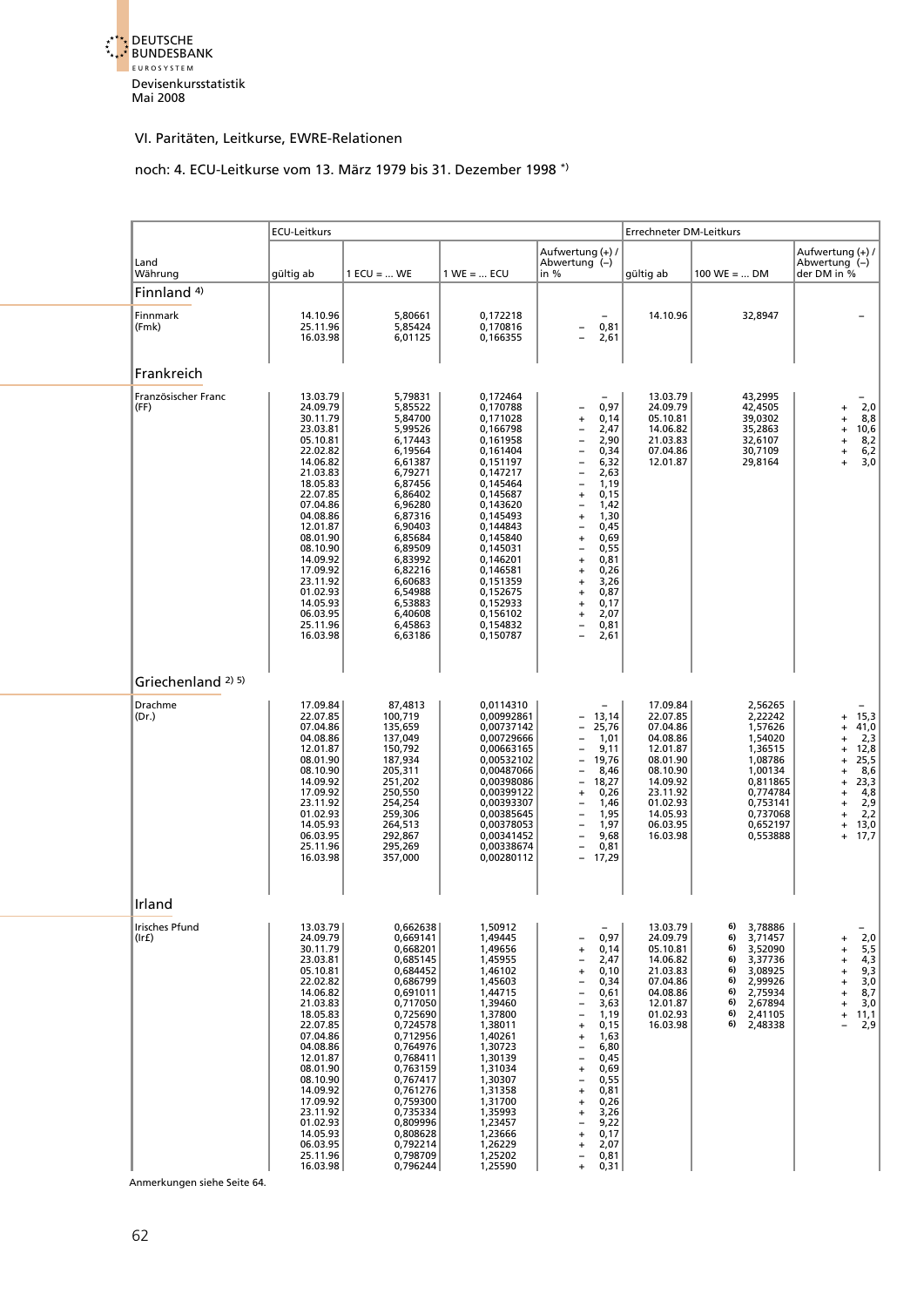# noch: 4. ECU-Leitkurse vom 13. März 1979 bis 31. Dezember 1998\*)

|                                     | <b>ECU-Leitkurs</b>                                                                                                                                                                                                                                                              |                                                                                                                                                                                                                                                                              |                                                                                                                                                                                                                                                                                                                                                       |                                                                                                                                                                                                                                                                                                                                                                                                                                                                                                                                                                                                                                 | Errechneter DM-Leitkurs                                                                                                                                                          |                                                                                                                                                                                                                                                              |                                                                                                                                                                                                                                                                                                                                                                                                                                         |
|-------------------------------------|----------------------------------------------------------------------------------------------------------------------------------------------------------------------------------------------------------------------------------------------------------------------------------|------------------------------------------------------------------------------------------------------------------------------------------------------------------------------------------------------------------------------------------------------------------------------|-------------------------------------------------------------------------------------------------------------------------------------------------------------------------------------------------------------------------------------------------------------------------------------------------------------------------------------------------------|---------------------------------------------------------------------------------------------------------------------------------------------------------------------------------------------------------------------------------------------------------------------------------------------------------------------------------------------------------------------------------------------------------------------------------------------------------------------------------------------------------------------------------------------------------------------------------------------------------------------------------|----------------------------------------------------------------------------------------------------------------------------------------------------------------------------------|--------------------------------------------------------------------------------------------------------------------------------------------------------------------------------------------------------------------------------------------------------------|-----------------------------------------------------------------------------------------------------------------------------------------------------------------------------------------------------------------------------------------------------------------------------------------------------------------------------------------------------------------------------------------------------------------------------------------|
| Land<br>Währung                     | gültig ab                                                                                                                                                                                                                                                                        | $1 ECU =  WE$                                                                                                                                                                                                                                                                | $1 WE =  ECU$                                                                                                                                                                                                                                                                                                                                         | Aufwertung (+) /<br>Abwertung (–)<br>in $%$                                                                                                                                                                                                                                                                                                                                                                                                                                                                                                                                                                                     | gültig ab                                                                                                                                                                        | $100$ WE =  DM                                                                                                                                                                                                                                               | Aufwertung (+) /<br>Abwertung (-)<br>der DM in %                                                                                                                                                                                                                                                                                                                                                                                        |
| Italien $7$                         |                                                                                                                                                                                                                                                                                  |                                                                                                                                                                                                                                                                              |                                                                                                                                                                                                                                                                                                                                                       |                                                                                                                                                                                                                                                                                                                                                                                                                                                                                                                                                                                                                                 |                                                                                                                                                                                  |                                                                                                                                                                                                                                                              |                                                                                                                                                                                                                                                                                                                                                                                                                                         |
| Italienische Lira<br>(Lit)          | 13.03.79<br>24.09.79<br>30.11.79<br>23.03.81<br>05.10.81<br>22.02.82<br>14.06.82<br>21.03.83<br>18.05.83<br>22.07.85<br>07.04.86<br>04.08.86<br>12.01.87<br>08.01.90<br>08.10.90<br>14.09.92<br>17.09.92<br>23.11.92<br>01.02.93<br>14.05.93<br>06.03.95<br>25.11.96<br>16.03.98 | 1 148,15<br>1 159,42<br>1 157,79<br>1 262,92<br>1 300,67<br>1 305,13<br>1 350,27<br>1 386,78<br>1 403,49<br>1 520,60<br>1496,21<br>1 476,95<br>1 483,58<br>1 529,70<br>1 538,24<br>1 636,61<br>1 632,36<br>1 690,76<br>1796,22<br>1793,19<br>2 106,15<br>1 906,48<br>1957,61 | 0,000870966<br>0,000862500<br>0,000863714<br>0,000791816<br>0,000768835<br>0,000766207<br>0,000740593<br>0,000721095<br>0,000712510<br>0,000657635<br>0,000668355<br>0,000677071<br>0,000674045<br>0,000653723<br>0,000650094<br>0,000611019<br>0,000612610<br>0,000591450<br>0,000556725<br>0,000557665<br>0,000474800<br>0,000524527<br>0,000510827 | 0,97<br>$\qquad \qquad -$<br>0,14<br>$\ddot{}$<br>8,32<br>$\overline{\phantom{a}}$<br>2,90<br>$\qquad \qquad -$<br>$\overline{\phantom{0}}$<br>0,34<br>$\overline{a}$<br>3,34<br>$\qquad \qquad -$<br>2,63<br>$\overline{a}$<br>1,19<br>$\overline{a}$<br>7,70<br>$\ddot{}$<br>1,63<br>$\ddot{}$<br>1,30<br>0,45<br>3,01<br>$\qquad \qquad -$<br>$\overline{a}$<br>0,56<br>$\overline{a}$<br>6,01<br>0,26<br>$\ddot{}$<br>3,45<br>$\overline{\phantom{a}}$<br>$\overline{a}$<br>5,87<br>0,17<br>$\begin{array}{c} + \end{array}$<br>14,86<br>$\overline{\phantom{a}}$<br>10,47<br>$\ddot{}$<br>2,61<br>$\overline{\phantom{0}}$ | 13.03.79<br>24.09.79<br>23.03.81<br>05.10.81<br>14.06.82<br>21.03.83<br>22.07.85<br>07.04.86<br>12.01.87<br>08.01.90<br>14.09.92<br>23.11.92<br>01.02.93<br>06.03.95<br>25.11.96 | 8)<br>2,18668<br>8)<br>2,14380<br>8)<br>2,01518<br>8)<br>1,85281<br>8)<br>1,72839<br>8)<br>1,59733<br>8)<br>1,47205<br>8)<br>1,42917<br>8)<br>1,38754<br>8)<br>1,33651<br>8)<br>1,24612<br>8)<br>1,16511<br>8)<br>1,08725<br>8)<br>0,906901<br>8)<br>1,01010 | 2,0<br>+<br>6,4<br>$\ddot{}$<br>8,8<br>$\ddot{}$<br>7,2<br>$\ddot{}$<br>$\begin{array}{c} + \end{array}$<br>8,2<br>8,5<br>$\begin{array}{c} + \end{array}$<br>3,0<br>$\ddot{}$<br>$\begin{array}{c} + \end{array}$<br>3,0<br>3,8<br>$\begin{array}{c} + \end{array}$<br>7,3<br>$\ddot{}$<br>7,0<br>$\begin{array}{c} + \end{array}$<br>7,2<br>$\ddot{}$<br>19,9<br>$\begin{array}{c} + \end{array}$<br>10,2<br>$\overline{\phantom{a}}$ |
| Niederlande<br>Holländischer Gulden | 13.03.79                                                                                                                                                                                                                                                                         | 2,72077                                                                                                                                                                                                                                                                      | 0,367543                                                                                                                                                                                                                                                                                                                                              |                                                                                                                                                                                                                                                                                                                                                                                                                                                                                                                                                                                                                                 | 13.03.79                                                                                                                                                                         | 92,2767                                                                                                                                                                                                                                                      |                                                                                                                                                                                                                                                                                                                                                                                                                                         |
| (hfl)                               | 24.09.79<br>30.11.79<br>23.03.81<br>05.10.81<br>22.02.82<br>14.06.82<br>21.03.83<br>18.05.83<br>22.07.85<br>07.04.86<br>04.08.86<br>12.01.87<br>08.01.90<br>08.10.90<br>14.09.92<br>17.09.92<br>23.11.92<br>01.02.93<br>14.05.93<br>06.03.95<br>25.11.96<br>16.03.98             | 2,74748<br>2,74362<br>2,81318<br>2,66382<br>2,67296<br>2,57971<br>2,49587<br>2,52595<br>2,52208<br>2,40935<br>2,37833<br>2,31943<br>2,30358<br>2,31643<br>2,29789<br>2,29193<br>2,21958<br>2,20045<br>2,19672<br>2,15214<br>2,16979<br>2,22799                               | 0,363970<br>0,364482<br>0,355470<br>0,375401<br>0,374117<br>0,387640<br>0,400662<br>0,395891<br>0,396498<br>0,415050<br>0,420463<br>0,431140<br>0,434107<br>0,431699<br>0,435182<br>0,436313<br>0,450536<br>0,454452<br>0,455224<br>0,464654<br>0,460874<br>0,448835                                                                                  | 0,97<br>$\overline{\phantom{a}}$<br>0,14<br>$\ddot{}$<br>2,47<br>$\qquad \qquad -$<br>5,61<br>$\ddot{}$<br>0,34<br>$\overline{\phantom{a}}$<br>3,61<br>$\ddot{}$<br>3,36<br>$\ddot{}$<br>1,19<br>$\overline{\phantom{a}}$<br>0,15<br>$\ddot{}$<br>4,68<br>$\ddot{}$<br>1,30<br>$\begin{array}{c} + \end{array}$<br>2,54<br>$\ddot{}$<br>0,69<br>$\ddot{}$<br>0,55<br>$\overline{\phantom{a}}$<br>$\ddot{}$<br>0,81<br>0,26<br>$\ddot{}$<br>3,26<br>$\ddot{}$<br>0,87<br>$\ddot{}$<br>0,17<br>$\ddot{}$<br>2,07<br>+<br>0,81<br>2,61                                                                                             | 24.09.79<br>21.03.83                                                                                                                                                             | 90,4673<br>88,7517                                                                                                                                                                                                                                           | 2,0<br>$\ddot{}$<br>1,9<br>$\ddot{}$                                                                                                                                                                                                                                                                                                                                                                                                    |
| Österreich <sup>9)</sup>            |                                                                                                                                                                                                                                                                                  |                                                                                                                                                                                                                                                                              |                                                                                                                                                                                                                                                                                                                                                       |                                                                                                                                                                                                                                                                                                                                                                                                                                                                                                                                                                                                                                 |                                                                                                                                                                                  |                                                                                                                                                                                                                                                              |                                                                                                                                                                                                                                                                                                                                                                                                                                         |
| Schilling<br>(S)                    | 09.01.95<br>06.03.95<br>25.11.96<br>16.03.98                                                                                                                                                                                                                                     | 13,7167<br>13,4383<br>13,5485<br>13,9119                                                                                                                                                                                                                                     | 0,0729038<br>0,0744142<br>0,0738089<br>0,0718809                                                                                                                                                                                                                                                                                                      | 2,07<br>$\ddot{}$<br>0,81<br>2,61                                                                                                                                                                                                                                                                                                                                                                                                                                                                                                                                                                                               | 09.01.95                                                                                                                                                                         | 14,2136                                                                                                                                                                                                                                                      |                                                                                                                                                                                                                                                                                                                                                                                                                                         |

Anmerkungen siehe Seite 64.